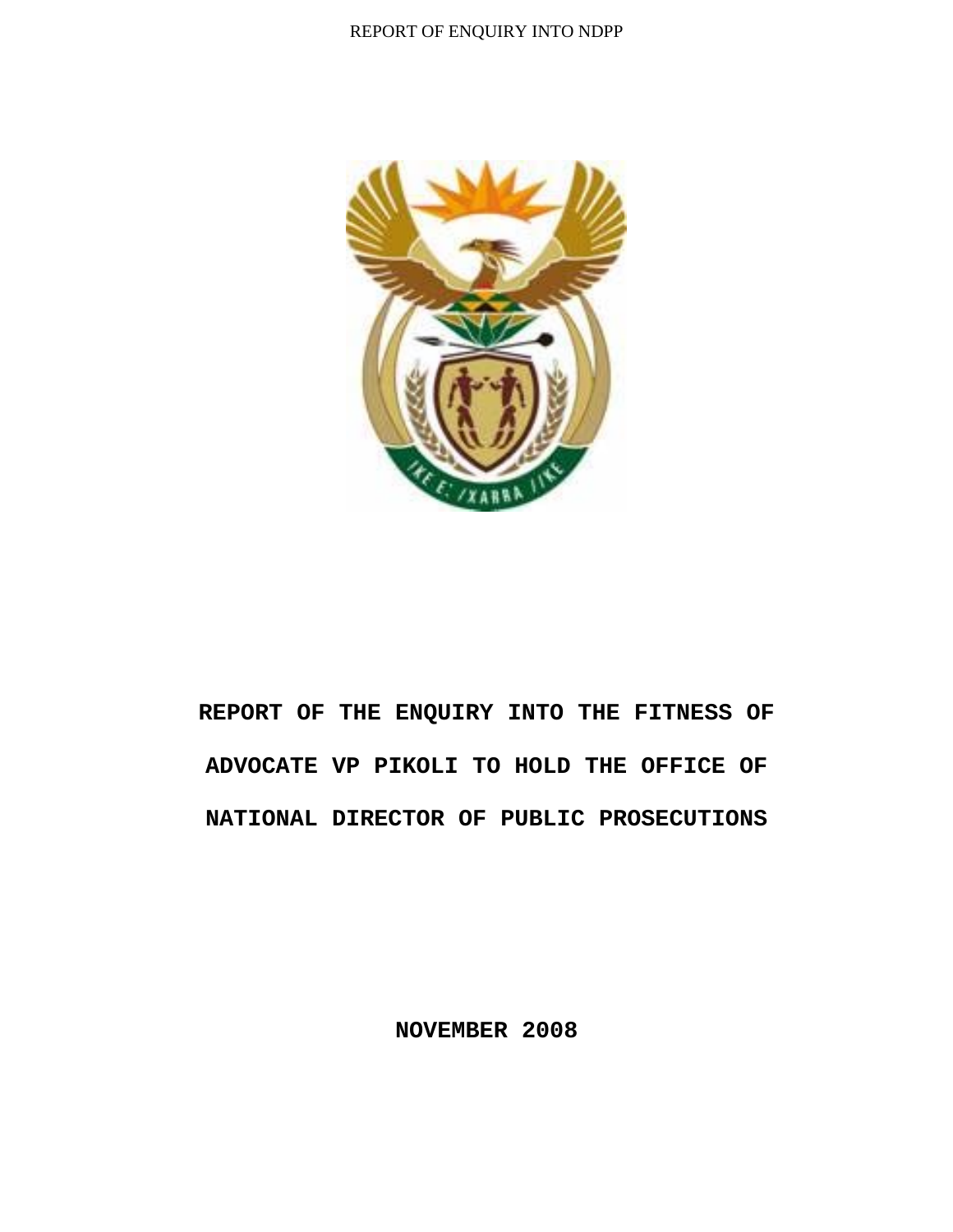## **TABLE OF CONTENTS**

| EXECUTIVE SUMMARY                                   | 1   |
|-----------------------------------------------------|-----|
| <b>INTRODUCTION</b>                                 | 15  |
| PROSECUTORIAL INDEPENDENCE & MINISTERIAL OVERSIGHT  | 36  |
| FIT AND PROPER                                      | 51  |
| PRINCIPLES OF CO-OPERATIVE GOVERNMENT               | 56  |
| IRRETRIEVABLE BREAKDOWN OF THE RELATIONSHIP         | 61  |
| <b>FAILURE TO PROSECUTE CERTAIN OFFENCES</b>        | 71  |
| IMMUNITY AND PLEA BARGAINS                          | 78  |
| FAILURE TO ACCOUNT TO THE DG: JUSTICE               | 92  |
| THE LISTING OF THE DSO                              | 108 |
| THE BROWSE MOLE REPORT                              | 113 |
| THE MALAWIAN INVESTIGATION                          | 123 |
| INTERACTION WITH FOREIGN INTELLIGENCE SERVICES      | 130 |
| POST - TRC CASES                                    | 135 |
| SEARCHES AT UNION BUILDINGS & TUYNHUYS              | 138 |
| THE INVESTIGATION INTO THE NATIONAL COMMISSIONER OF |     |
| <b>POLICE</b>                                       | 153 |
| <b>CONCLUSIONS</b>                                  | 189 |
| <b>RECOMMENDATIONS</b>                              | 212 |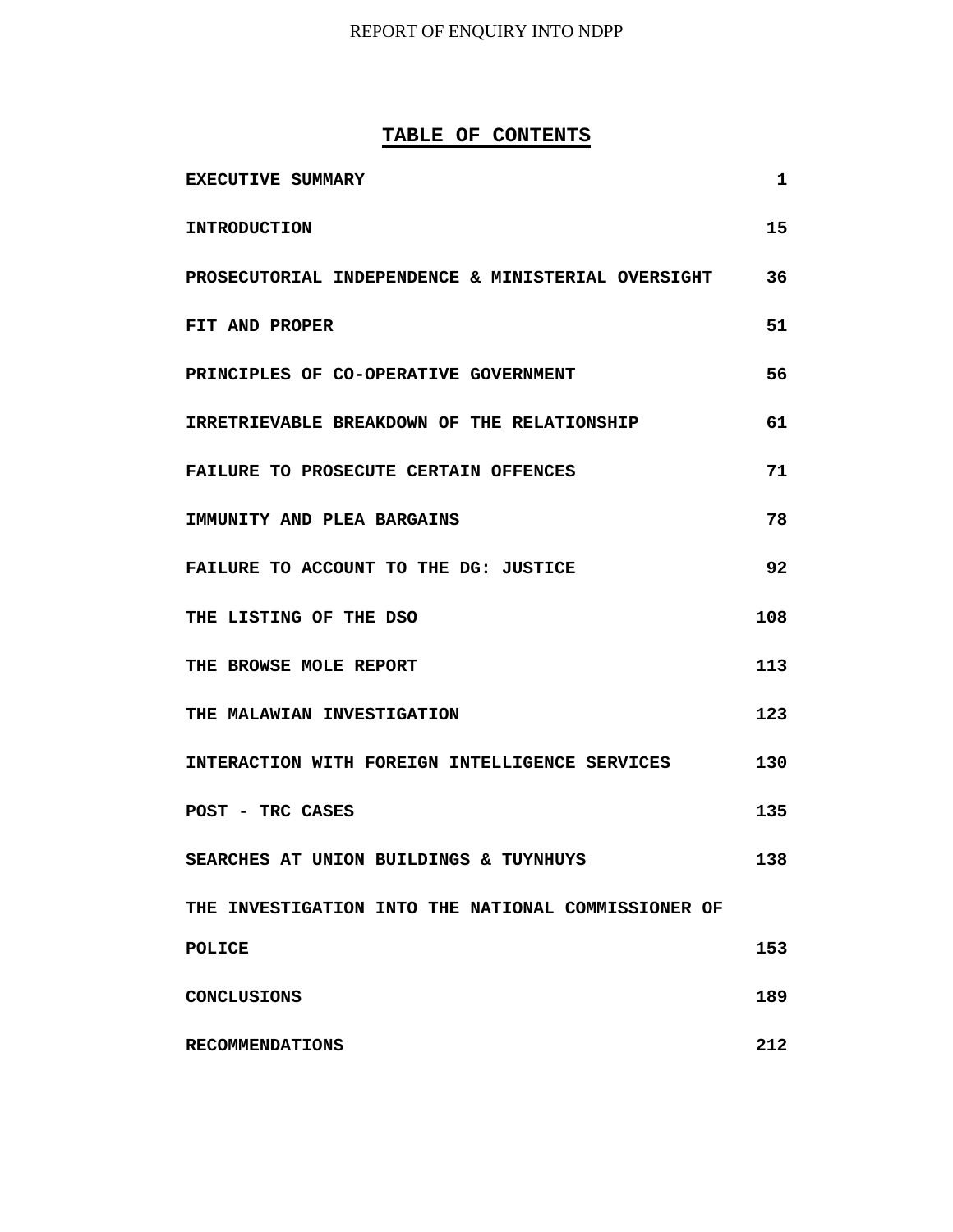## **ADDENDUMS**

- **ADDENDUM ONE VARIOUS AUTHORITIES AND DOCUMENTS REFERRED TO IN THIS REPORT**
- **ADDENDUM TWO TESTIMONY OF ADVOCATE PIKOLI 2 AND 3 JULY 2008**
- **ADDENDUM THREE TESTIMONY OF ADVOCATE PIKOLI 4 AND 8 JULY 2008**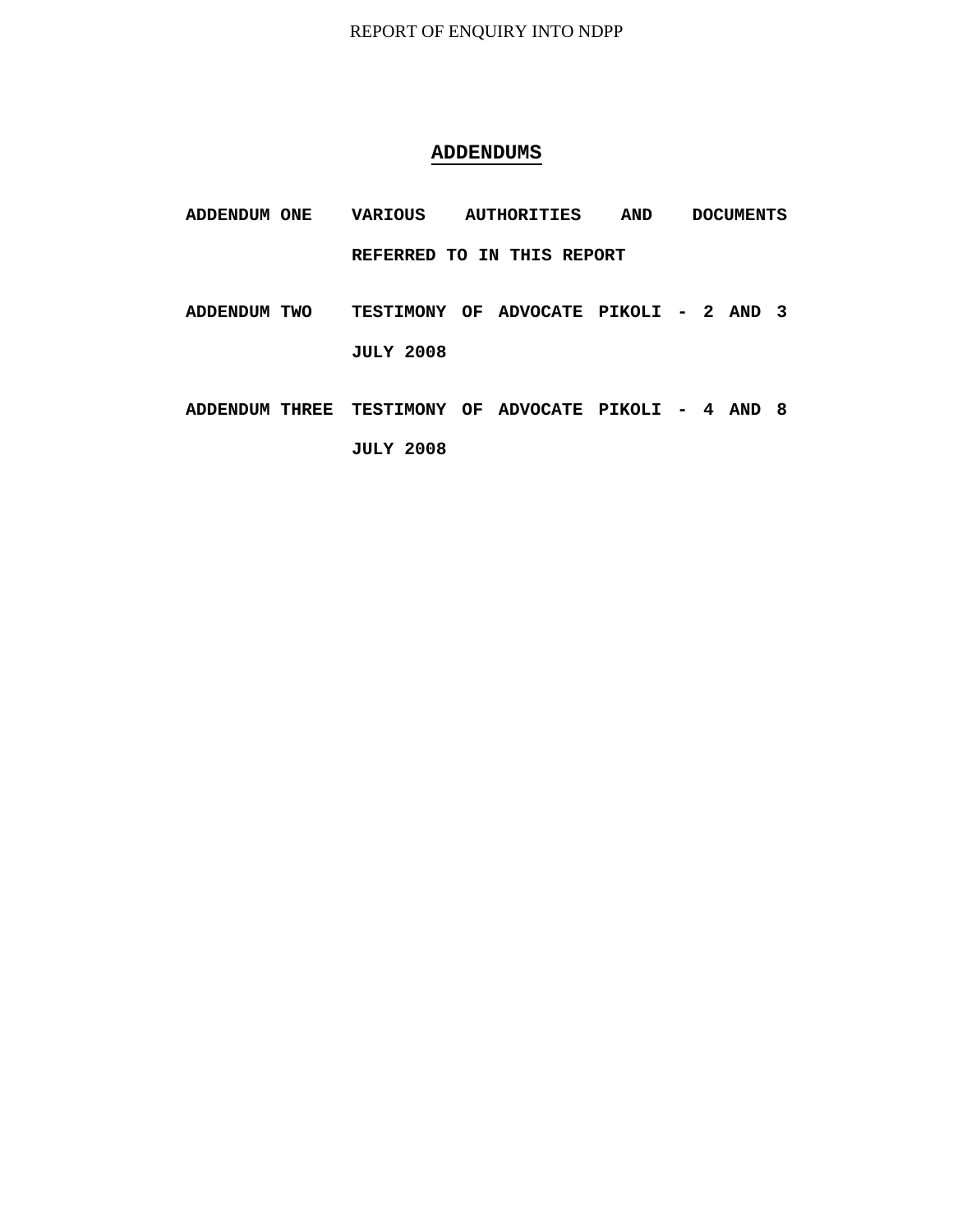## **References to Members of the Executive**

In this Report where reference is made to the 'President', it is a reference to former President Thabo Mbeki; where reference is made to the Minister, it is a reference to the former Minister of Justice and Constitutional Development, Ms Brigitte Mabandla; and where reference is made to the Minister of Safety and Security, it is a reference to the former Minister of Safety and Security, Mr Charles Nqakula.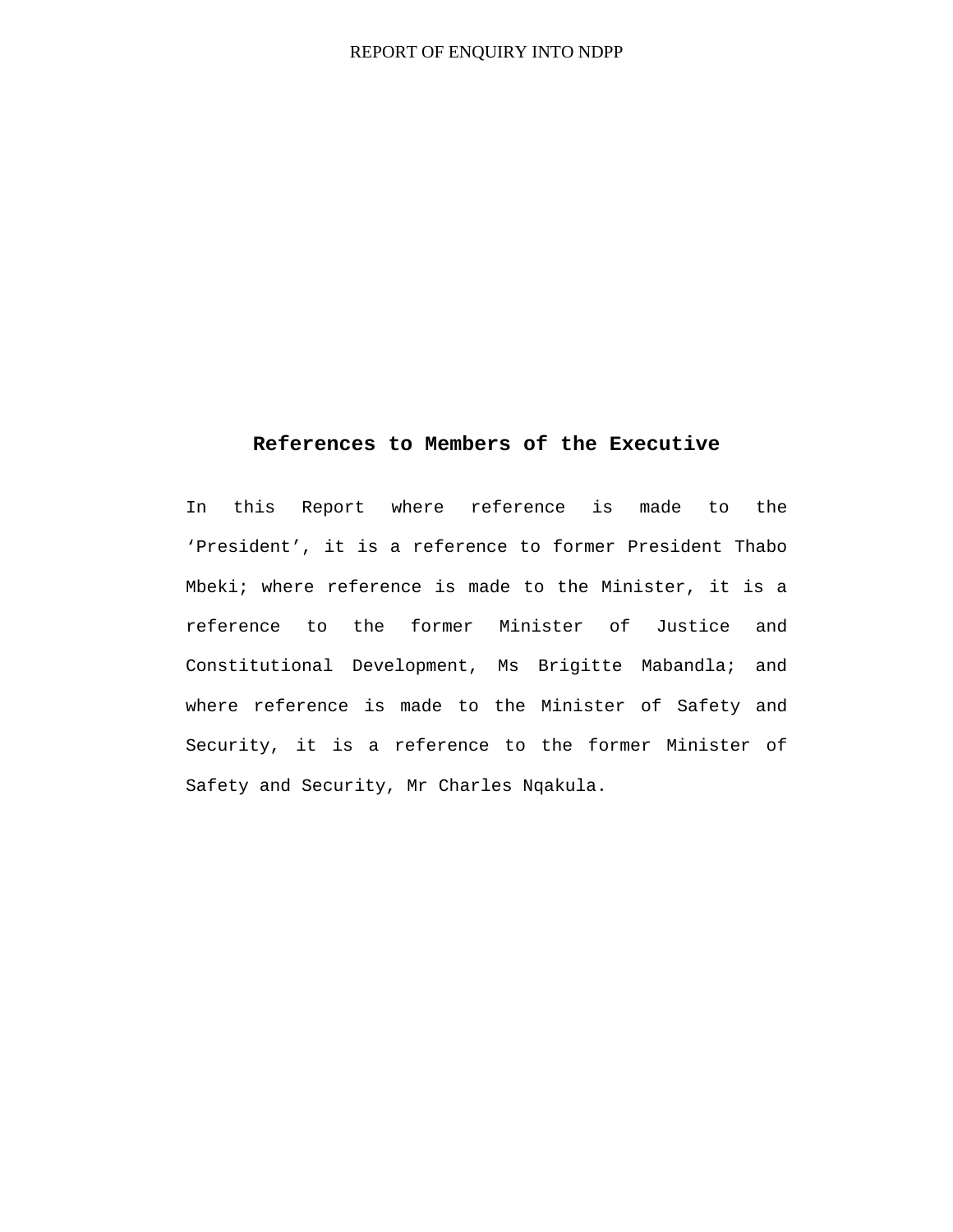#### **EXECUTIVE SUMMARY**

- 1 This Enquiry was established in terms of s. 12(6)(a) of the National Prosecuting Authority Act No 32 of 1998 ("the Act"), following the suspension of Adv Vusi Pikoli ("Adv Pikoli") from office as the National Director of Public Prosecutions ("NDPP") by the President on 23rd September 2007.
- 2 The terms of reference dated 3 October 2007 identified the issues to be determined by the Enquiry as:

*"2.1 The fitness of Advocate V Pikoli, to hold the office of National Director. In particular:* 

*"2.1.1 Whether he, in exercising his discretion to prosecute offenders, had sufficient regard to the nature and extent of the threat posed by organised crime to the national security of the Republic.* 

*"2.1.2 Whether he, in taking decisions to grant immunity from prosecution to or enter into plea bargaining arrangements with persons who are allegedly involved in illegal activities which constitute organised crime, as contemplated in the Act, took due regard to the public interest and the*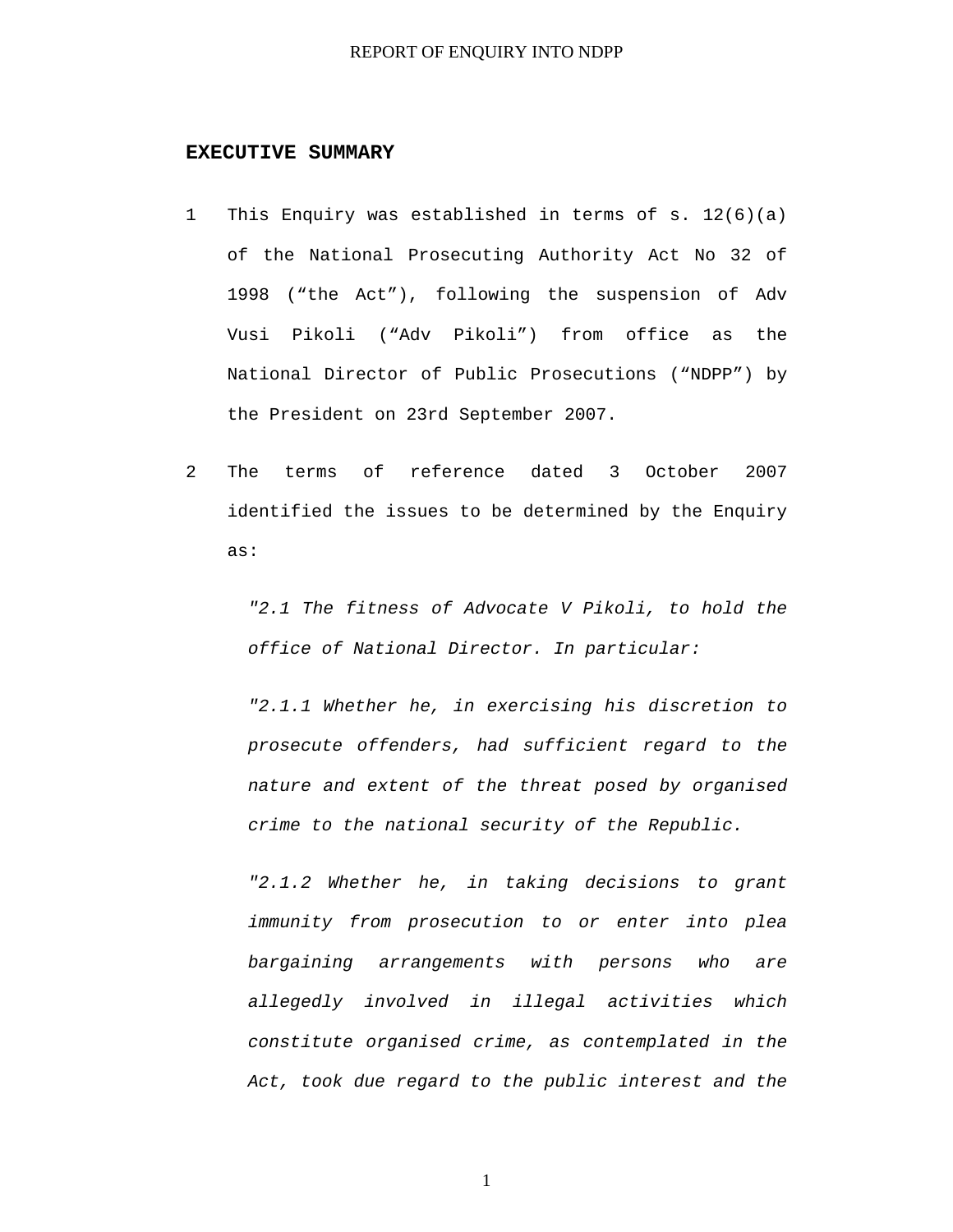*national security interests of the Republic, as contemplated in section 198 of the Constitution, as well as the Prosecution Policy.* 

*"2.2 Whether the relationship between the National Director and the Minister has irretrievably broken down. In particular,* 

*"2.2.1 Whether he failed to appreciate the nature and extent of the Constitutional and legal oversight powers of the Minister over the prosecuting authority;* 

*"and such other matters as may relate to the fitness and propriety of the National Director to hold office."* 

3 Whilst the suspension or removal of the NDPP from office is statutorily regulated, the Act does not provide any guidance on the nature of such an enquiry. Being the first such enquiry conducted under the Act and there being no precedent to follow, I determined rules and procedures in the context of the Act and the terms of reference, after consulting the parties. The intention was that the process should be investigative and inquisitorial rather than adversarial and accusatorial. Nevertheless some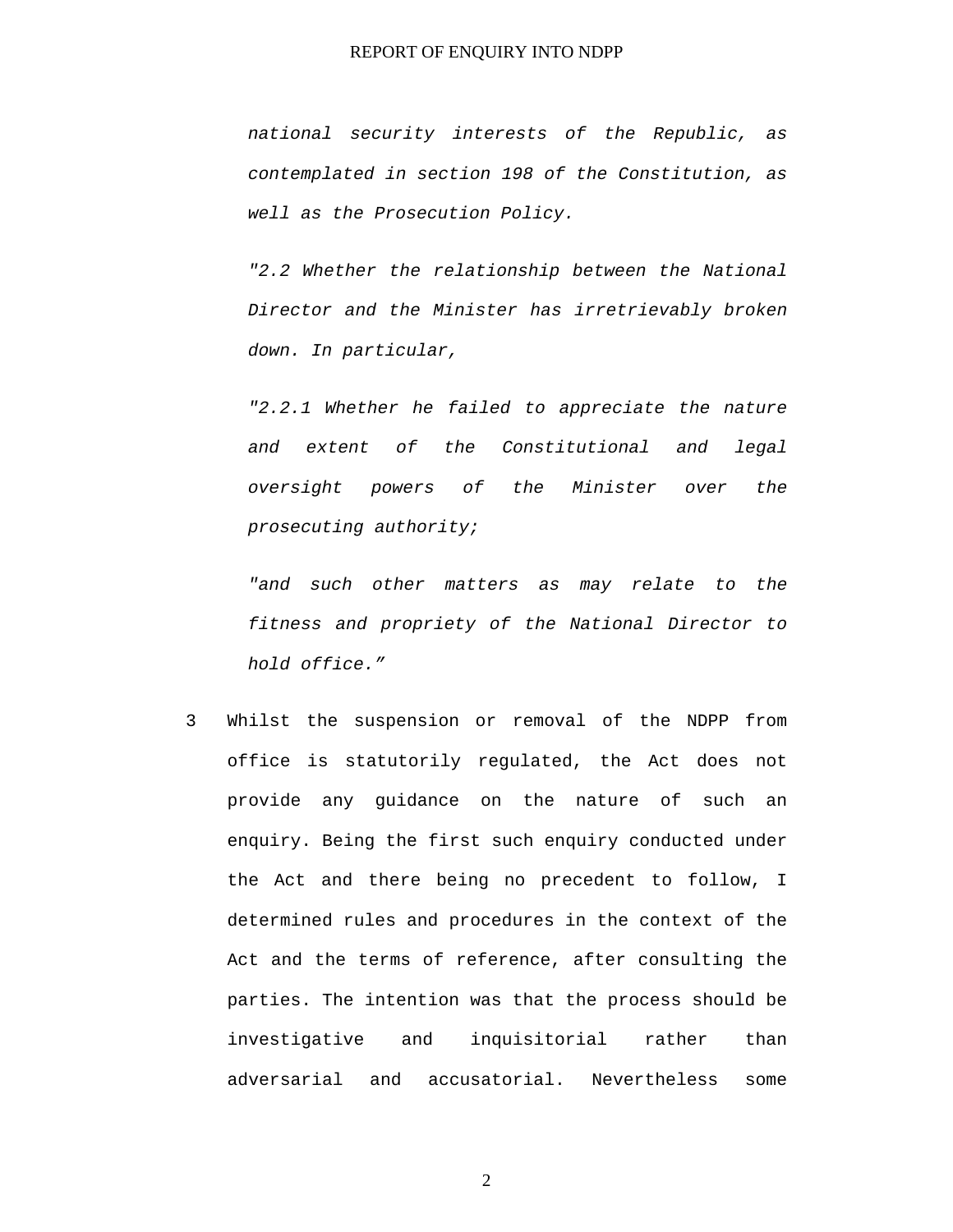aspects of a judicial process did feature in this Enquiry. We also endeavoured to make the work of the Enquiry as open and transparent as possible. The rules of the Enquiry were framed in a way that severely limited the classification of submissions and documents, and enabled the hearings to be largely conducted in public.

4 The Rules provided for the submission of written documentation by the parties covering the matters raised in the terms of reference. The Enquiry received Government's original submission in October 2007, and further and replying submissions in January and February 2008 respectively. The submissions included affidavits from the Honourable Minister of Justice and Constitutional Development, Ms Mabandla; the Honourable Deputy Minister of Justice and Constitutional Development, De Lange; the Director General in the Presidency, Rev Chikane; the advisor to the Presidency, Adv Gumbi; the Director General of the Department of Justice and Constitutional Development, Adv Simelane; the Director General of the National Intelligence Agency, Mr Manzini; the Deputy Director General of the National Intelligence Agency, Mr Fraser; the Deputy National Commissioner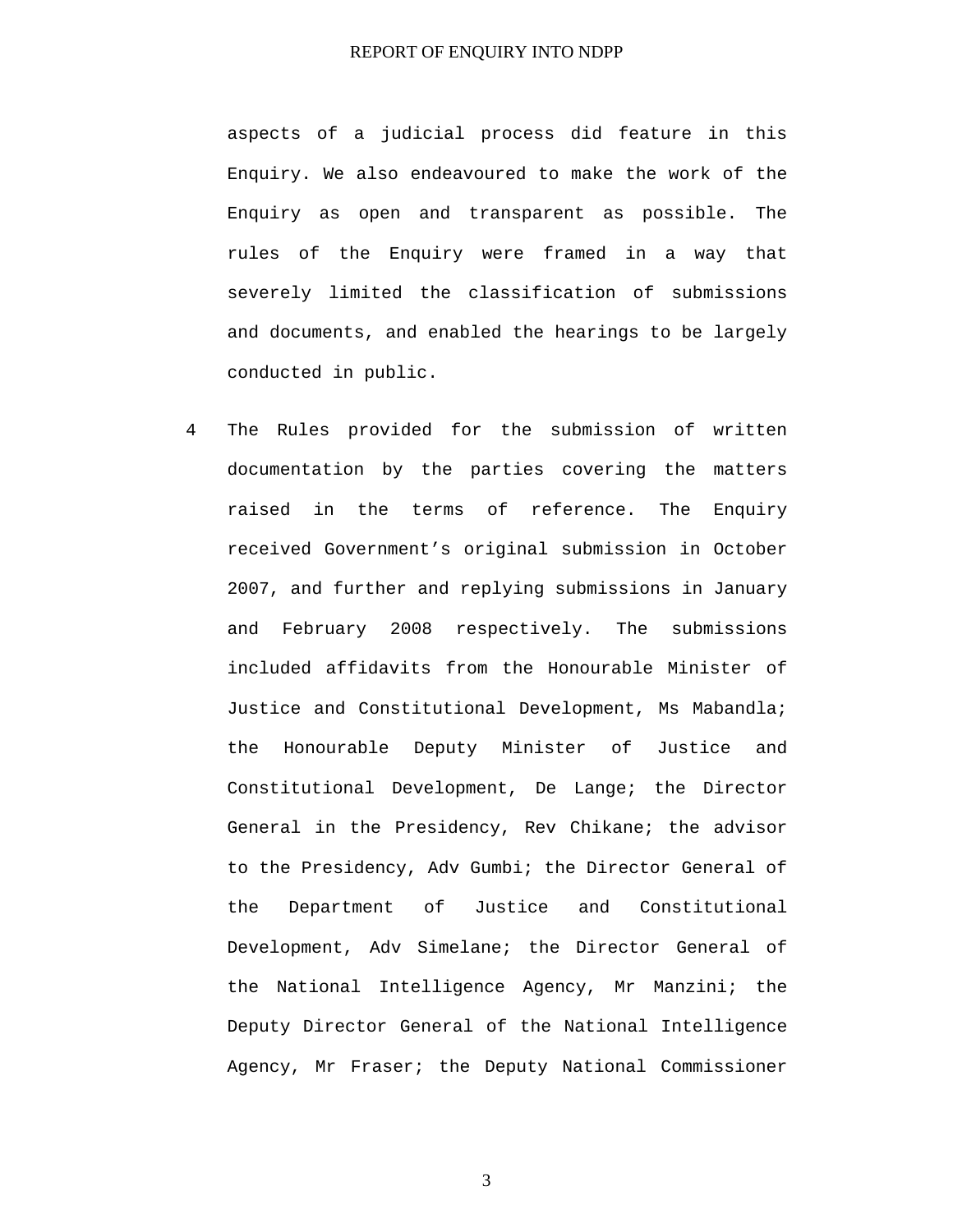of Police, Mr Williams; and the Assistant Commissioner in the South African Police Service, Mr Jacobs.

- 5 Adv Pikoli filed his submission to the Enquiry in February 2008. His submission included his sworn statement as well as affidavits from the Regional Head of the Directorate of Special Operations ("DSO"), Gauteng, Adv Nel; the Investigating Director of the DSO, Adv Mngwengwe; a Deputy National Director of Public Prosecutions, Mr Ramaite; a Deputy Director of Public Prosecutions, Mr Pretorius; the Special Director of Public Prosecutions, Ms Pillay; the Director of Public Prosecutions, Witwatersrand Local Division, Adv de Beer; and Mr Small-Smith, an attorney. Adv Pikoli also submitted correspondence and documents related to the issues raised in the Enquiry.
- 6 An assessment of the submissions from the parties, together with their responses to some specific queries that subsequently I raised with them, convinced me that there were disputes of fact that could not be resolved on the papers alone. Government maintained that the disputes of fact were not material to any finding I was required to make under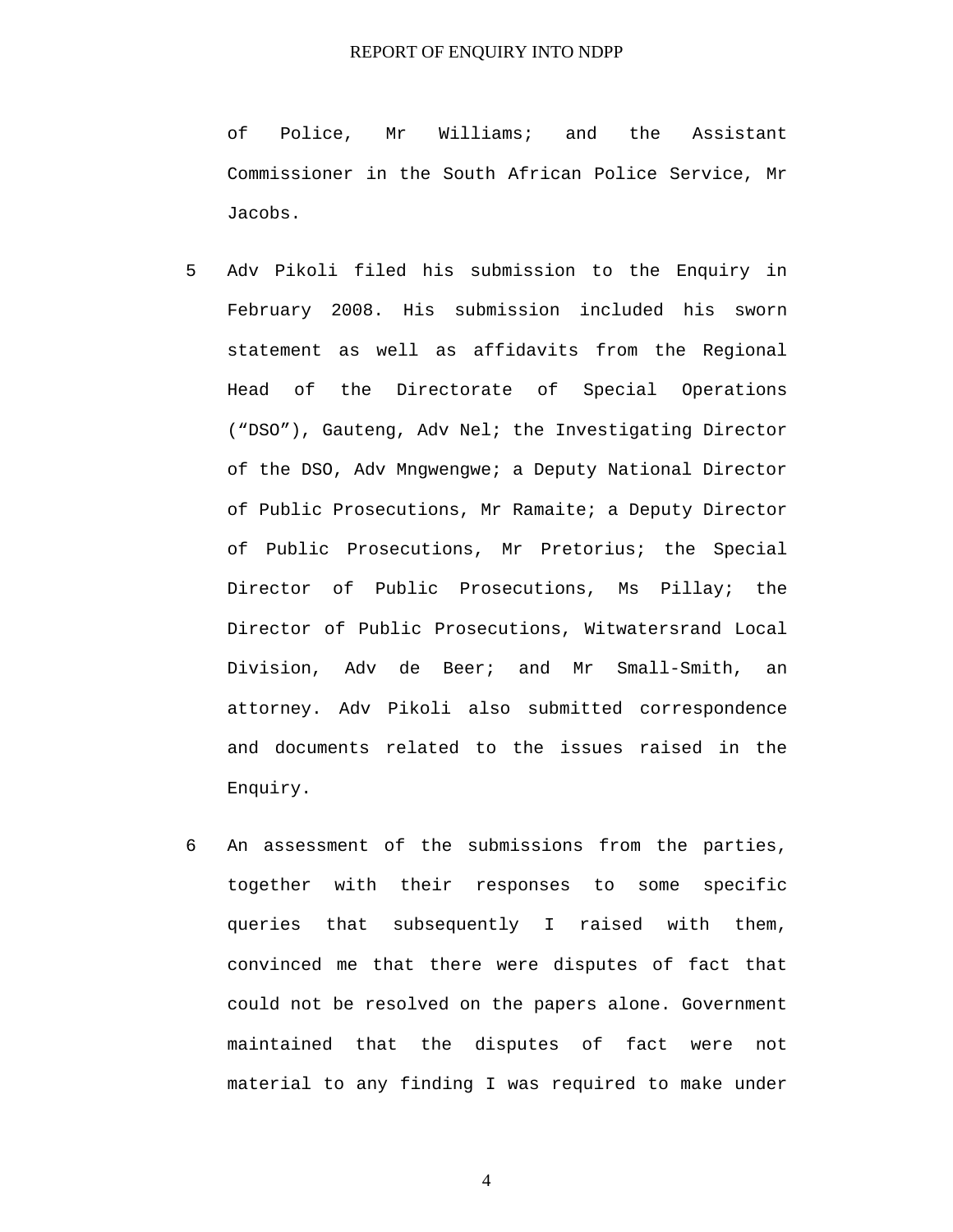the terms of reference. It was nevertheless determined that there should be hearings at which oral evidence be presented. Given the level of public interest in this Enquiry I also decided that the hearings be held in public, unless the evidence to be tendered concerned matters which were *sub judice*, pending before our courts, otherwise protected from public disclosure or which may impact on national security.

- 7 The hearings were conducted on eleven days between 7 May 2008 and 1 August 2008 in Johannesburg. Evidence was tendered by seven witnesses, and both parties presented closing arguments to the Enquiry. The witnesses for Government were the Honourable Deputy Minister of Justice and Constitutional Development, Hon De Lange; the Director General in the Presidency, Rev Chikane; the Director General of the Department of Justice and Constitutional Development, Adv Simelane; the Director General of the National Intelligence Agency, Mr Manzini; and the Deputy Director General of the National Intelligence Agency, Mr Fraser.
- 8 Adv Pikoli gave evidence and also called the evidence of the Regional Head of the DSO, Gauteng, Adv Nel.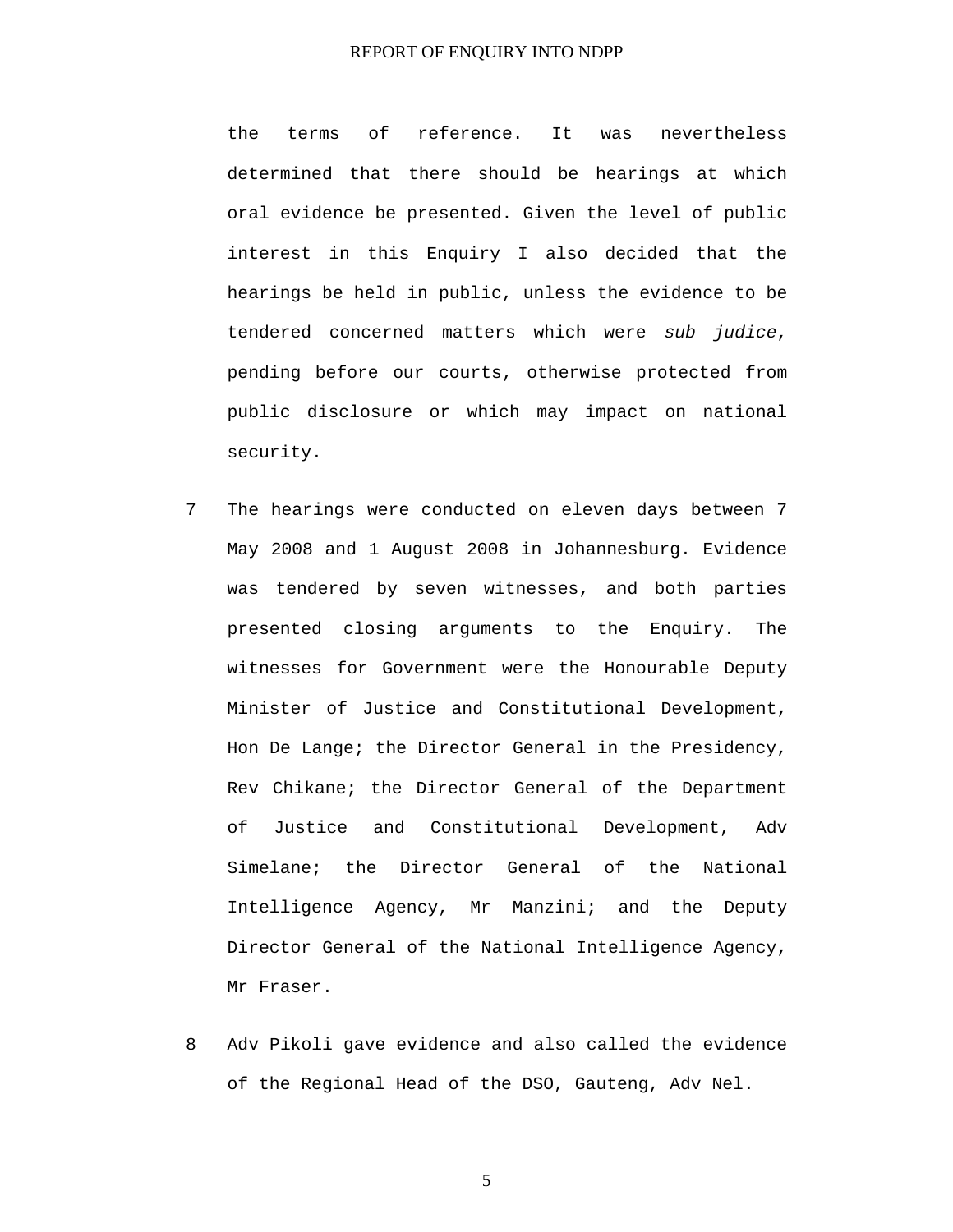- 9 In its written submissions and the oral evidence given by its witnesses Government made a wide range of allegations against Adv Piloli to demonstrate that he is no longer a fit and proper person to hold office as the NDPP. Some of these allegations are quite tangential to the terms of reference as well as the reasons for the suspension articulated in Adv Pikoli's letter of suspension. These allegations are often also far removed in time from the date of the suspension. The nature and content of the allegations against Adv Pikoli also changed during the course of the Enquiry.
- 10 In considering the allegations and complaints against Adv Pikoli, the Enquiry duly considered the concept of fit and proper with regard to the attributes specifically required of an NDPP; the concepts of the final responsibility of the Minister and its relationship with the prosecutorial independence of the NDPP; and the imperative of co-operative government within the context of our constitutional dispensation as articulated in s.41 of the Constitution.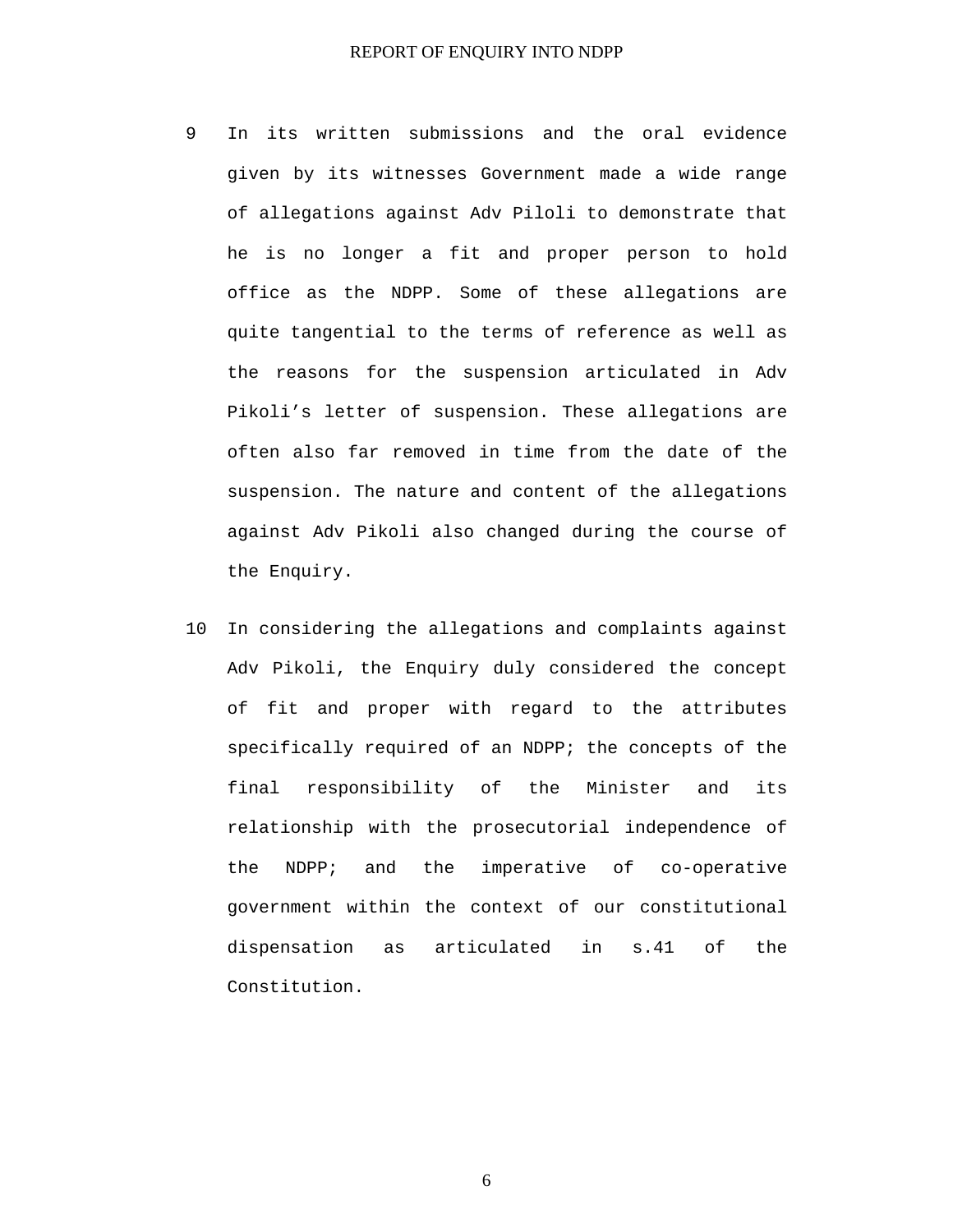- 11 Government's allegations with regard to Adv Pikoli's conduct and the findings that have been made are as follows:
- 11.1 Government alleged that the relationship between the Minister and Adv Pikoli had broken down irretrievably.

This allegation has not been proven.

11.2 It was alleged that Adv Pikoli should not have authorised plea and sentence agreements with the persons implicated in the alleged murder of Mr Brett Kebble and should rather have prosecuted all suspects.

> Government did not show that Adv Pikoli, in exercising his discretion of whether or not to prosecute, did not take heed of the threat posed by organised crime to national security.

11.3 Government alleged that Adv Pikoli should not have concluded plea and sentence agreements with some of the alleged Equatorial Guinea mercenaries, and should not have authorised the prosecution of the other alleged Equatorial Guinea mercenaries. It was alleged that the plea and sentence agreements with Mr Agliotti and Mr Nassif did not take due account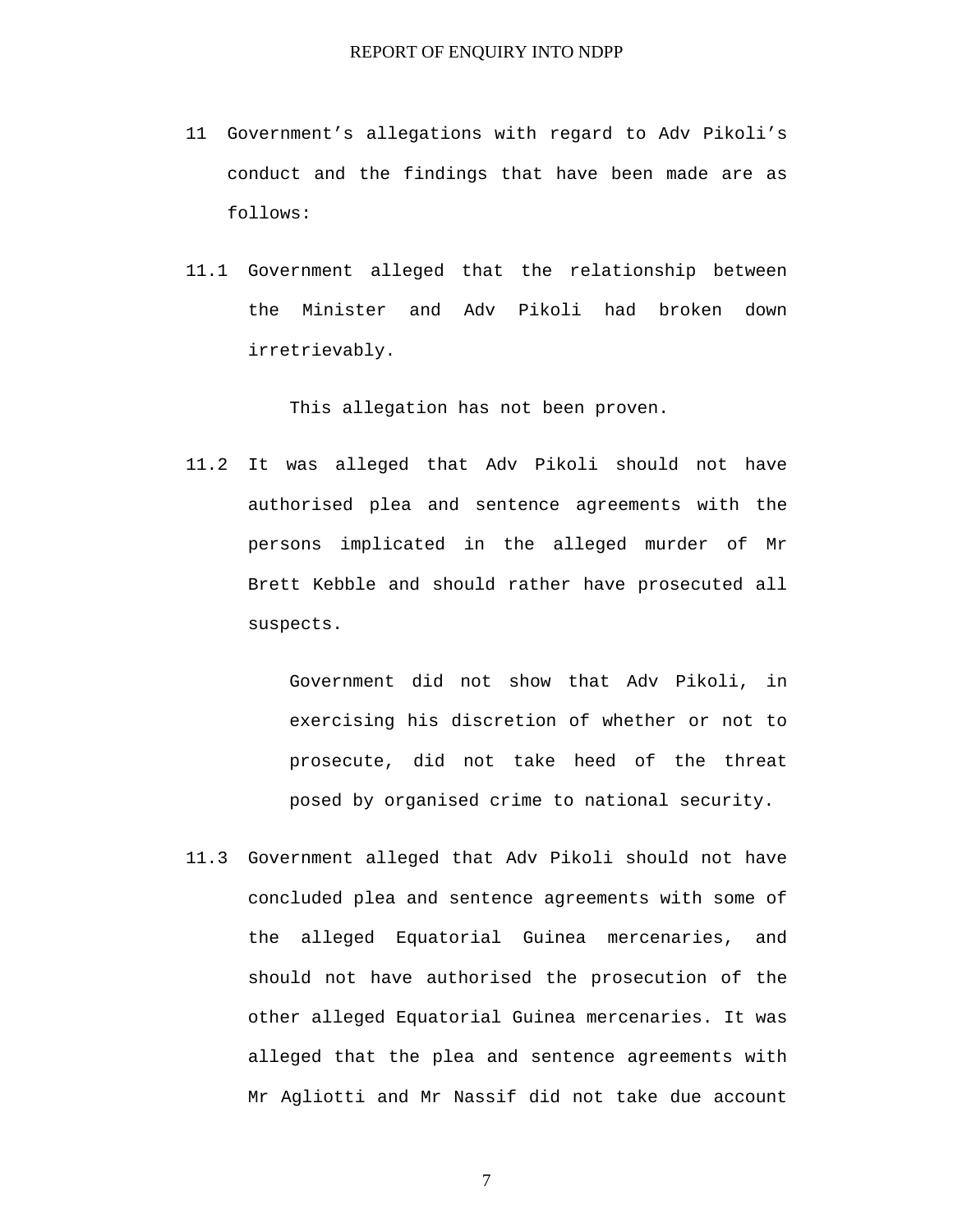of the prosecution policy and particularly the public interest and the national security interests of the Republic.

Government failed to produce evidence to show that the cases of plea and sentence agreements it cited had contravened the prosecution policy.

11.4 Government alleged that Adv Pikoli sought to pursue the listing of the DSO as a public entity under the Public Finance Management Act ("PFMA") despite the Minister's concerns that it was a policy matter that required discussion by Cabinet.

> Adv Pikoli was legally obliged to inform Treasury that the DSO was not listed as a public entity, but he should have informed the Minister before doing so.

11.5 Government complained that Adv Pikoli failed to account to the Director General of the Department of Justice and Constitutional Development, and thereby prevented the latter form executing his accounting responsibilities.

> Adv Pikoli was not obliged to account to the DG: Justice in the manner alleged by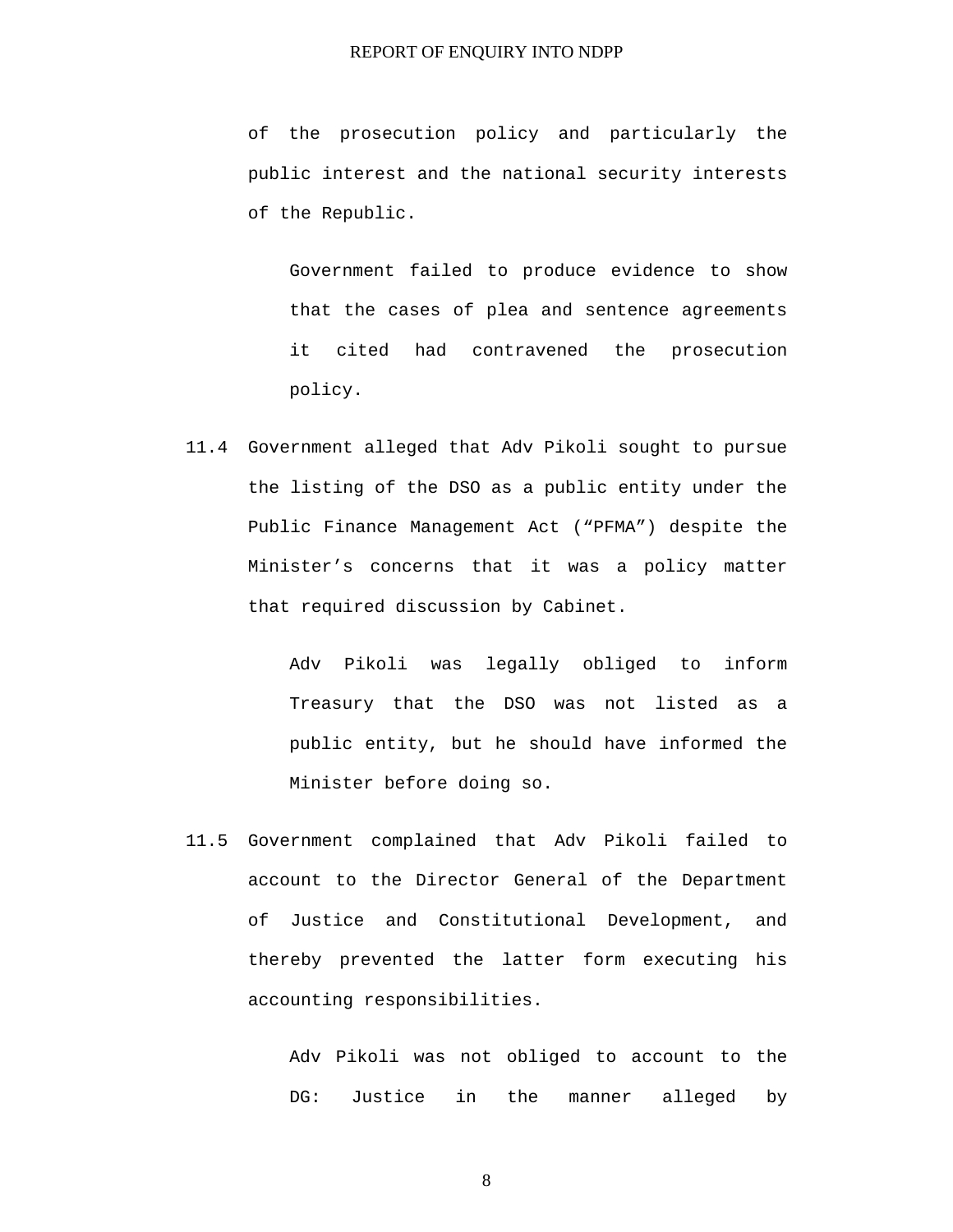Government.

11.6 Government alleged that Adv Pikoli failed to inform the Minister of the information that came into the possession of the DSO and led to the preparation of the Browse Mole Report, and also that he failed to stop the DSO from pursuing a matter that was outside its mandate.

> Adv Pikoli was obliged to inform the Minister of the information that emerged from the Browse Mole investigation in March 2006, and he should have ordered the DSO to stop any further involvement in the matter.

11.7 Government complained that Adv Pikoli failed to inform the Minister of the alleged conspiracy to assassinate the Malawian President, and that the involvement of the DSO in the Malawian investigation constituted intelligence gathering and fell outside its mandate.

> Adv Pikoli was obliged to inform the Minister of the plot to assassinate the Malawian President as soon as he became aware of it. The NPA dealt with the matter in terms of the law, and did not investigate an intelligence matter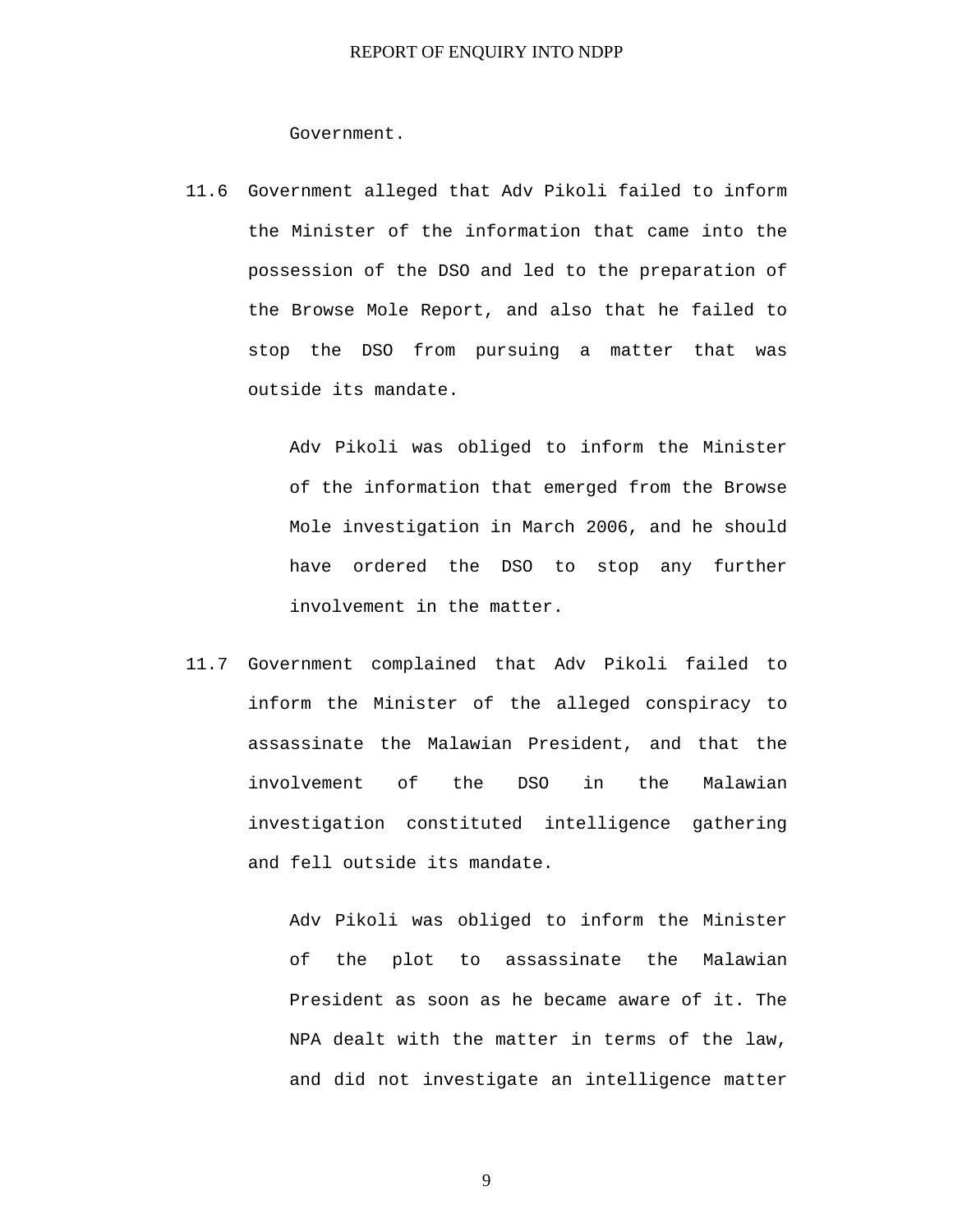outside its mandate.

11.8 Government alleged that Adv Pikoli did not prevent a member of the DSO from engaging in unregulated contact with foreign intelligence services.

> Adv Pikoli could not be held responsible for interaction by members of the DSO with foreign intelligence services that occurred before he took office or of which he was unaware through no fault on his part.

11.9 Government alleged that Adv Pikoli should have informed the Minister before applying for search and seizure warrants at the Union Buildings and Tuynhuys, and should have ensured that adequate measures were in place to prevent any security breaches during the execution of the warrants.

> Adv Pikoli failed to inform the Minister and the President prior to applying for the search and seizure warrants at the Union Buildings and Tuynhuys in August 2005, and failed to ensure that proper security measures were followed during this operation.

11.10 Government complained that Adv Pikoli failed to inform the Minister and the President prior to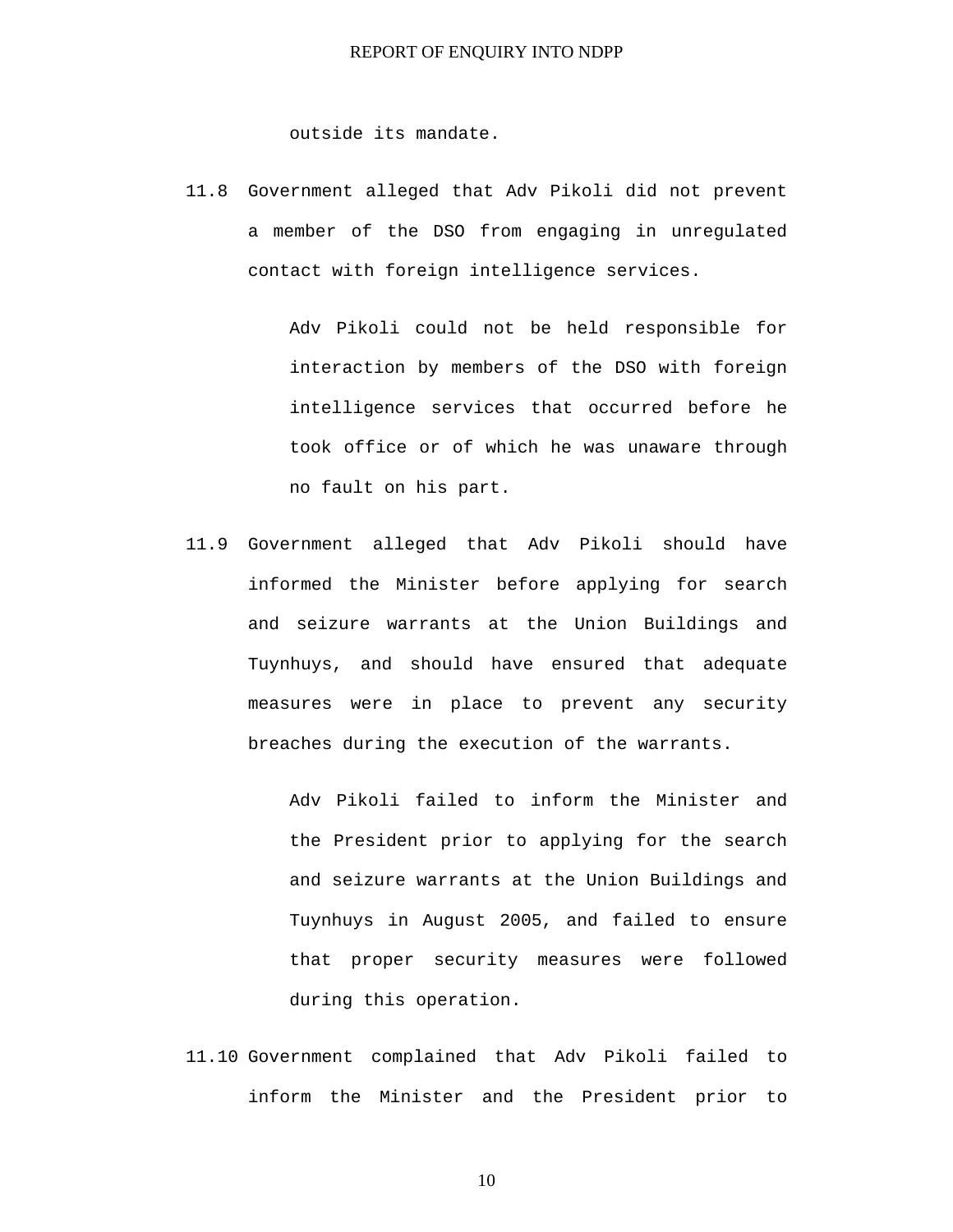applying for the warrants of arrest and search and seizure against the National Commissioner of Police, and that he failed to exhaust the options for accessing information from the SAPS put in place by the Presidency, which information was required by the DSO for its investigation of Operation "Bad Guys".

Adv Pikoli should have informed the Minister before applying for arrest and search and seizure warrants against the National Commissioner of Police. He also failed to exhaust all the options available through the facilitation of the Presidency to access information held by SAPS.

- 12 Adv Pikoli asserted that the reason for his suspension was to stop the prosecution of the National Commissioner of Police. This view could not be sustained on the evidence before the Enquiry.
- 13 I have found that Government has failed to prove many of these allegations and has not demonstrated that Adv Pikoli is no longer fit and proper to hold office as the NDPP. The grounds advanced by Government for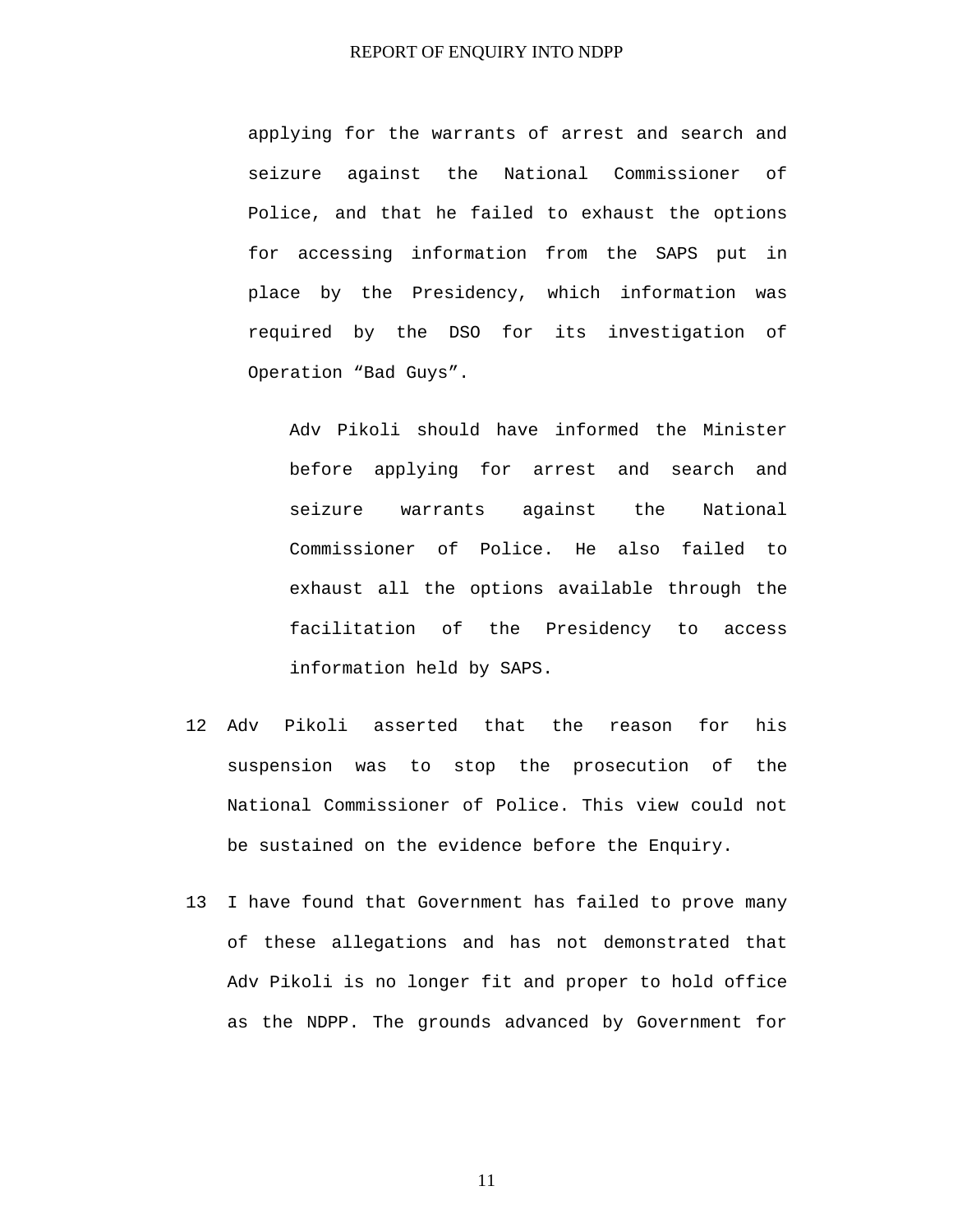the suspension of Adv Pikoli have not been established before the Enquiry.

- 14 I am not of the opinion that there has been an irretrievable breakdown in the relationship between the Minister and Adv Pikoli. However, their interaction has been marred by differences in understanding of the respective duties and responsibilities of each office with regard to the prosecuting authority. These differences can be overcome though collegial discussion and the establishment of formal channels of communication on operational and policy matters. Moreover, I find it probable that the differences in their respective understandings were precipitated by the DG: Justice's misconception of his authority over the NPA, which influenced his reports to the Minister.
- 15 I need to draw attention to the conduct of the DG: Justice in this Enquiry. In general his conduct left much to be desired. His testimony was contradictory and without basis in fact or in law. The DG: Justice was responsible for preparing Government's original submission to the Enquiry in which the allegations against Adv Pikoli's fitness to hold office were first amplified. Several of the allegations levelled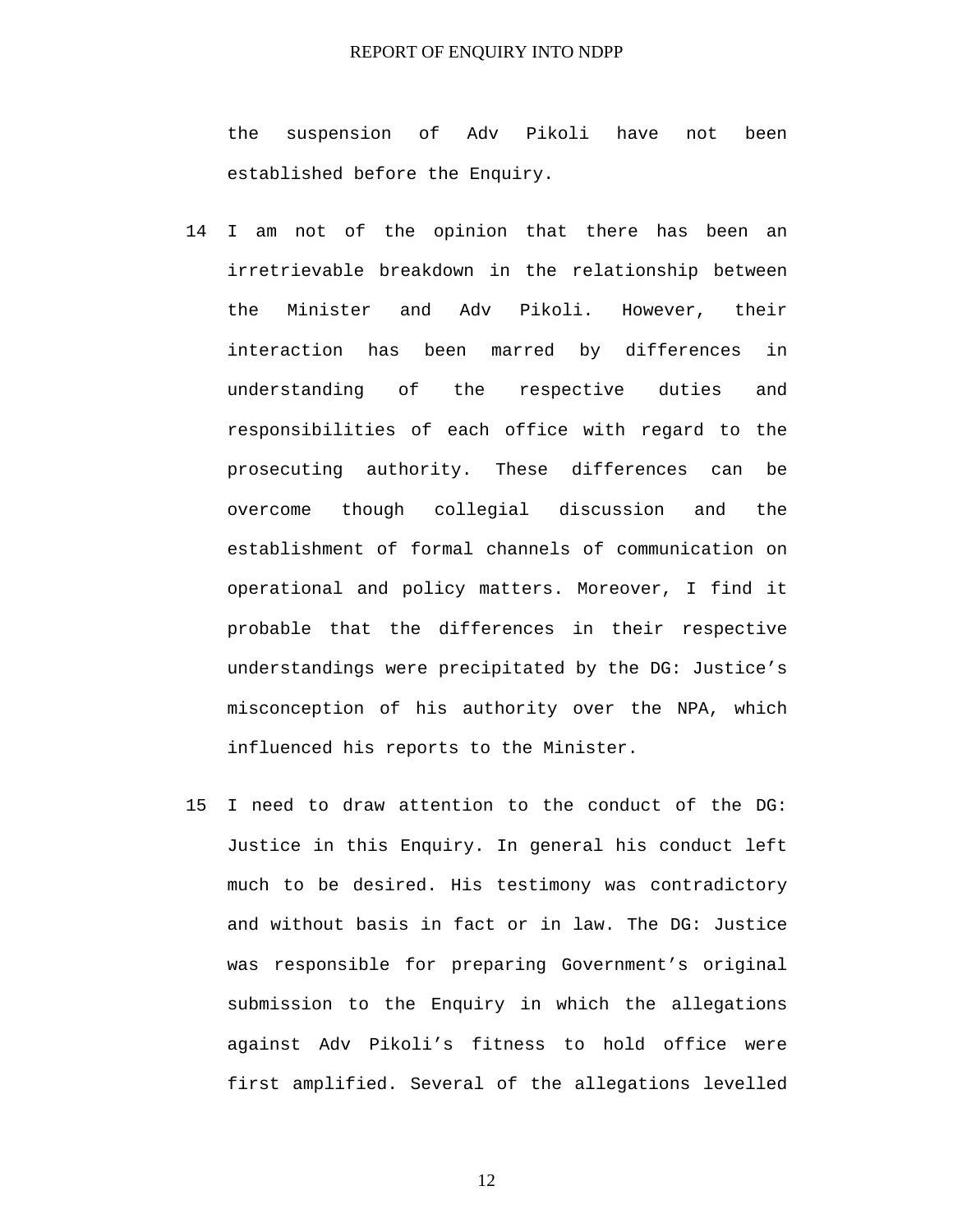against Adv Pikoli were shown to be baseless, and the DG: Justice was forced to retract several allegations against Adv Pikoli during his cross-examination.

- 16 I have also found issues of concern in the capacity and understanding of Adv Pikoli to carry out the responsibilities of the office of NDPP. These relate primarily to his understanding of issues pertaining to national security and his lack of appreciation of the sensitivities of the political environment in which the NPA needs to operate, which sensitivity would not be incompatible with his prosecutorial independence.
- 17 My most serious concerns arise from the evidence of the discussions between the President and Adv Pikoli at their meetings just prior to Adv Pikoli's suspension. Adv Pikoli also did not give due consideration to the actions the President might need to take in order to defuse a potential security crisis and instability and to preserve the country's international reputation. He did not take seriously the President's concerns about the mood of the SAPS and their possible reaction to the arrest of the National Commissioner; and even challenged the President's assessment of the time he would require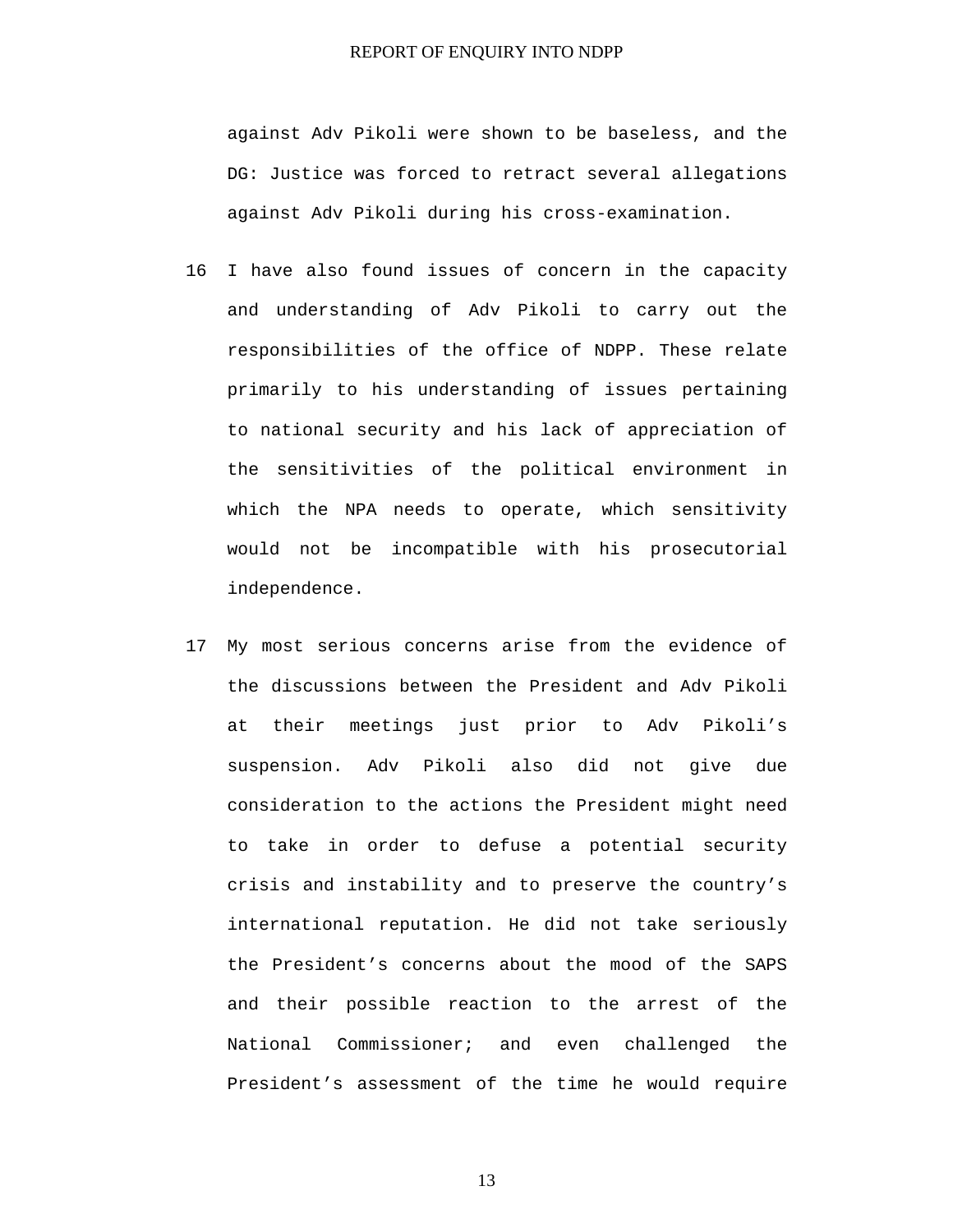to manage the situation. Had this been presented as a reason for the suspension, when his conduct would have held a real risk of undermining national security, I would not have hesitated to find the reason to be legitimate. However, these were not among the reasons put forward by Government before this Enquiry.

18 The recommendations that I make are aimed at facilitating a more co-operative approach between the NDPP and the Minister of Justice and Constitutional Development as the political head with final responsibility over the national prosecuting authority. It is to be hoped that the implementation of these measures will create a more harmonious relationship between the offices of the NDPP and that of the Minister, and enhance the capacity of the prosecuting authority to execute its functions.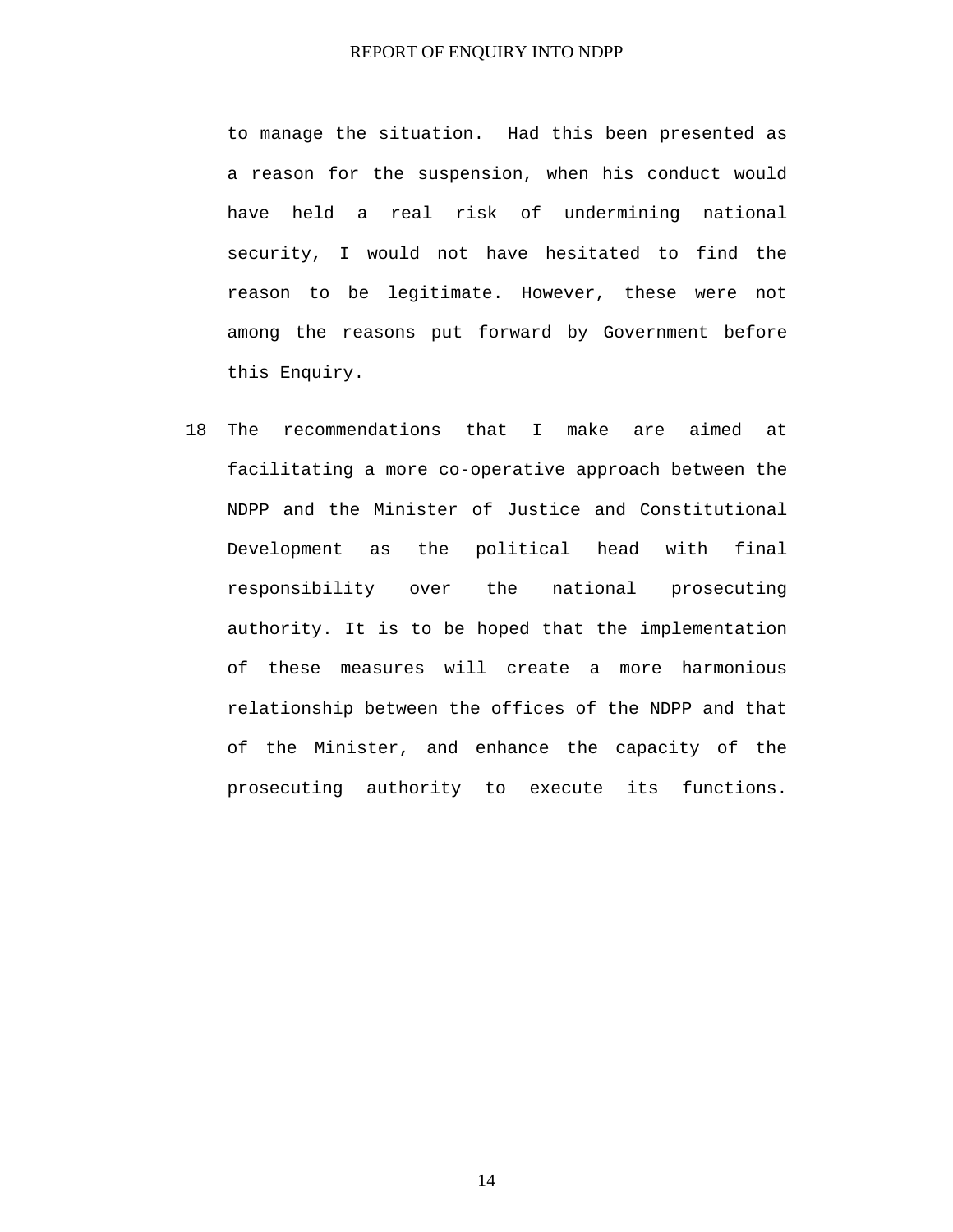#### **INTRODUCTION**

- 1 Advocate VP Pikoli was suspended as the National Director of Public Prosecutions (NDPP) with immediate effect by President's Act No 302 dated 23 September 2007.
- 2 The National Prosecuting Authority Act No 32 of 1998 ("the Act") Section 12(6)(a), empowers the President to suspend the NDPP from office pending an enquiry into his fitness or otherwise to hold office.
- 3 I was appointed by President Thabo Mbeki to conduct such an Enquiry (into the fitness or otherwise of the National Director of Public Prosecutions to hold office) by President's Act No 312 dated 28 September 2007.
- 4 The terms of reference dated 3 October 2007 identified the issues to be determined by the Enquiry as:

*"2.1 The fitness of Advocate V Pikoli, to hold the office of National Director. In particular:* 

*"2.1.1 Whether he, in exercising his discretion to prosecute offenders, had sufficient regard to the*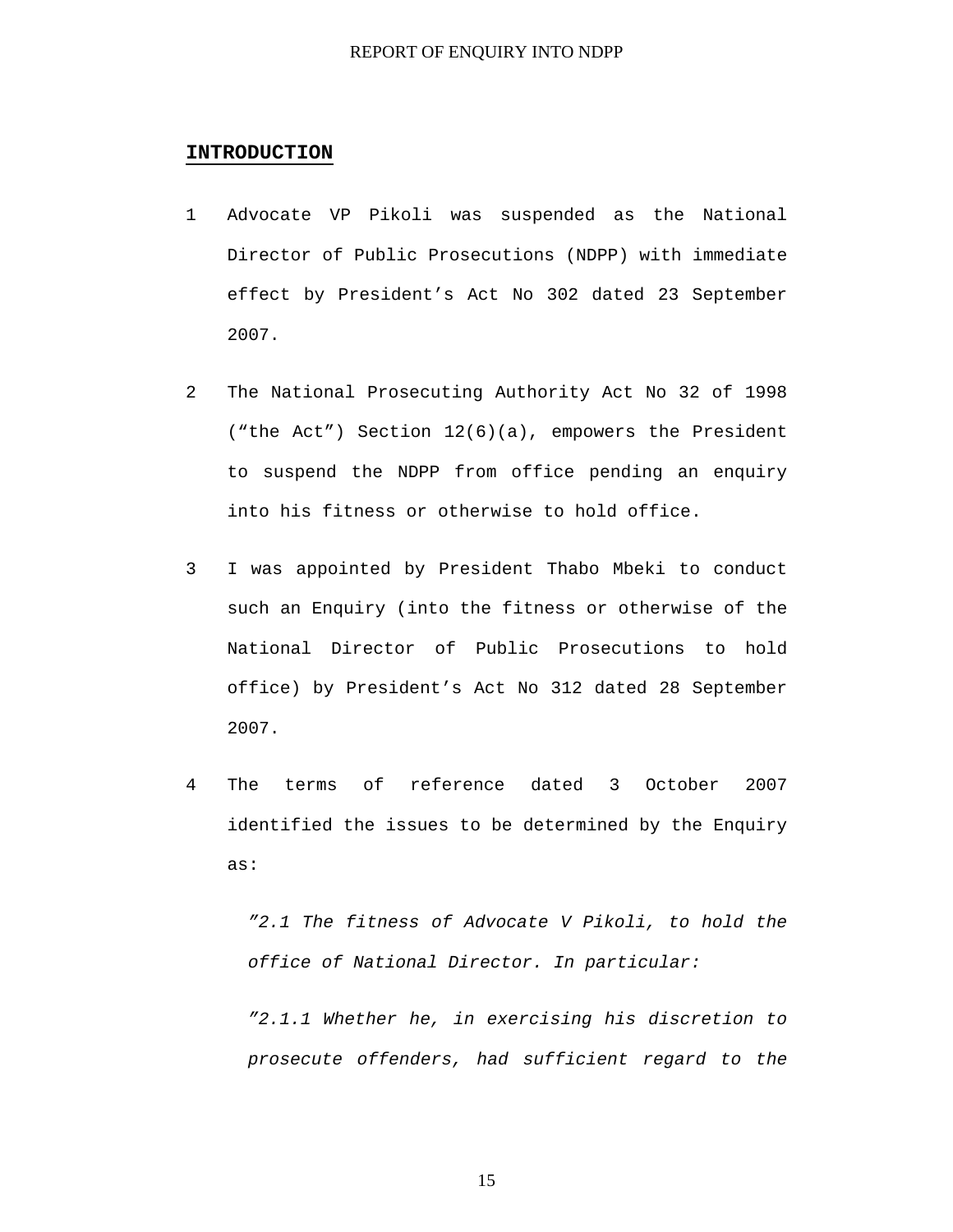*nature and extent of the threat posed by organised crime to the national security of the Republic.* 

*"2.1.2 Whether he, in taking decisions to grant immunity from prosecution to or enter into plea bargaining arrangements with persons who are allegedly involved in illegal activities which constitute organised crime, as contemplated in the Act, took due regard to the public interest and the national security interests of the Republic, as contemplated in section 198 of the Constitution, as well as the Prosecution Policy.* 

*"2.2 Whether the relationship between the National Director and the Minister has irretrievably broken down. In particular,* 

*"2.2.1 Whether he failed to appreciate the nature and extent of the Constitutional and legal oversight powers of the Minister over the prosecuting authority;* 

*"and such other matters as may relate to the fitness and propriety of the National Director to hold office."* 

5 I was appointed to conduct the Enquiry; to determine the rules of the enquiry; to determine the seat of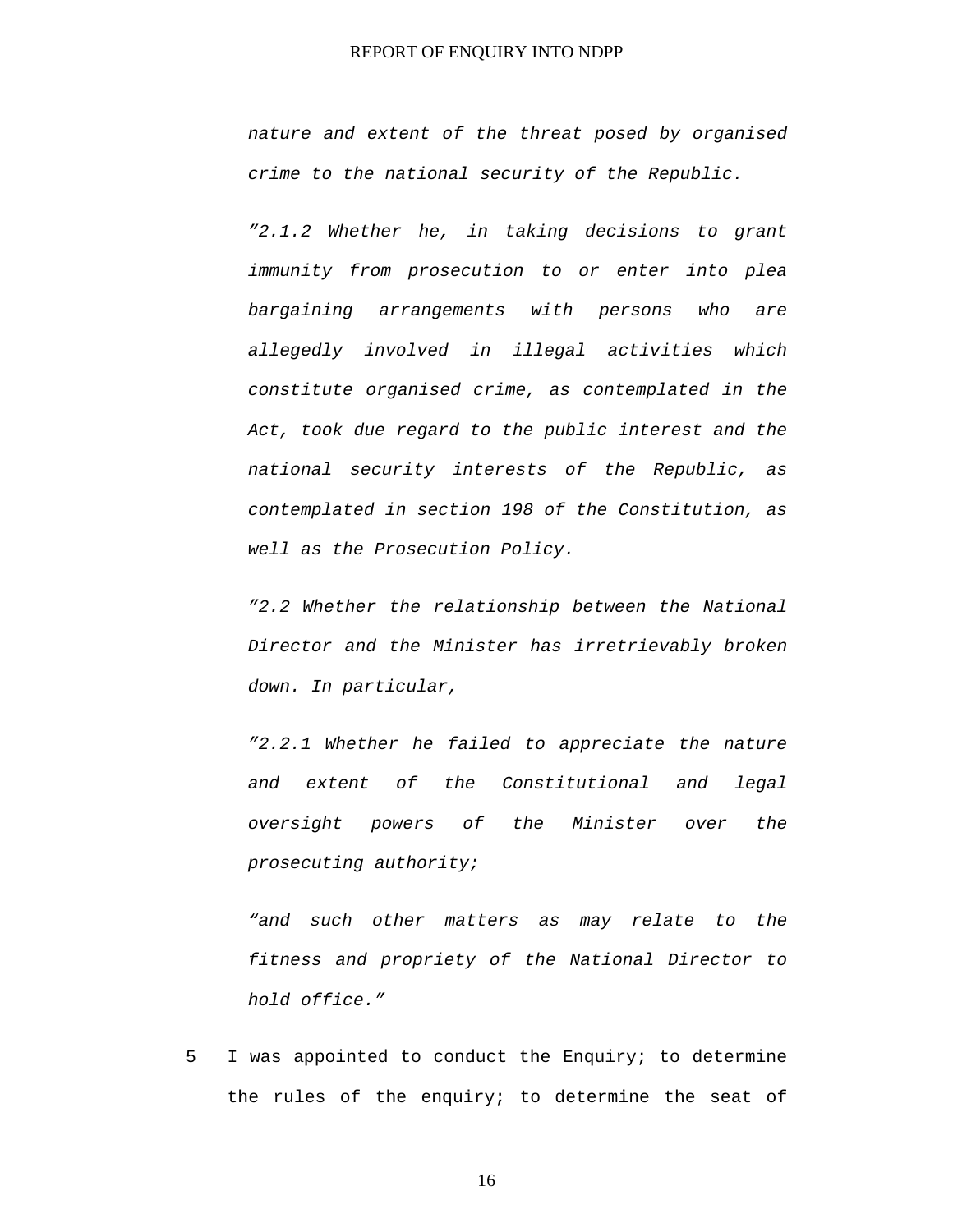the Enquiry and to submit a report which report is to be submitted with all the documents that were filed with the Enquiry. This is the report.

- 6 I attach under a separate cover all the documents that were submitted to the Enquiry – these include the various written submissions from the parties as well as third parties.
- 7 To facilitate the reading of the report I have also elected to use a style that is reader-friendly and for that reason I refer in a separate addendum to all the provisions of the Constitution, various legal statutes and legal authorities which I have referenced in the compilation of the report.
- 8 On 6 October 2008 I appointed Adv Ishmael Semenya SC and Mr Dines Gihwala, Chairman of Cliffe Dekker Hofmeyr, as legal advisors to the Enquiry. I had previously appointed Mr Kasper Hahndiek and Mr Lawson Naidoo as Secretary and Deputy Secretary to the Enquiry respectively. I am greatly indebted to these colleagues for the assistance I have received from them.
- 9 I was informed of the appointment of Deneys Reitz Inc. as Adv Pikoli's legal representatives by letter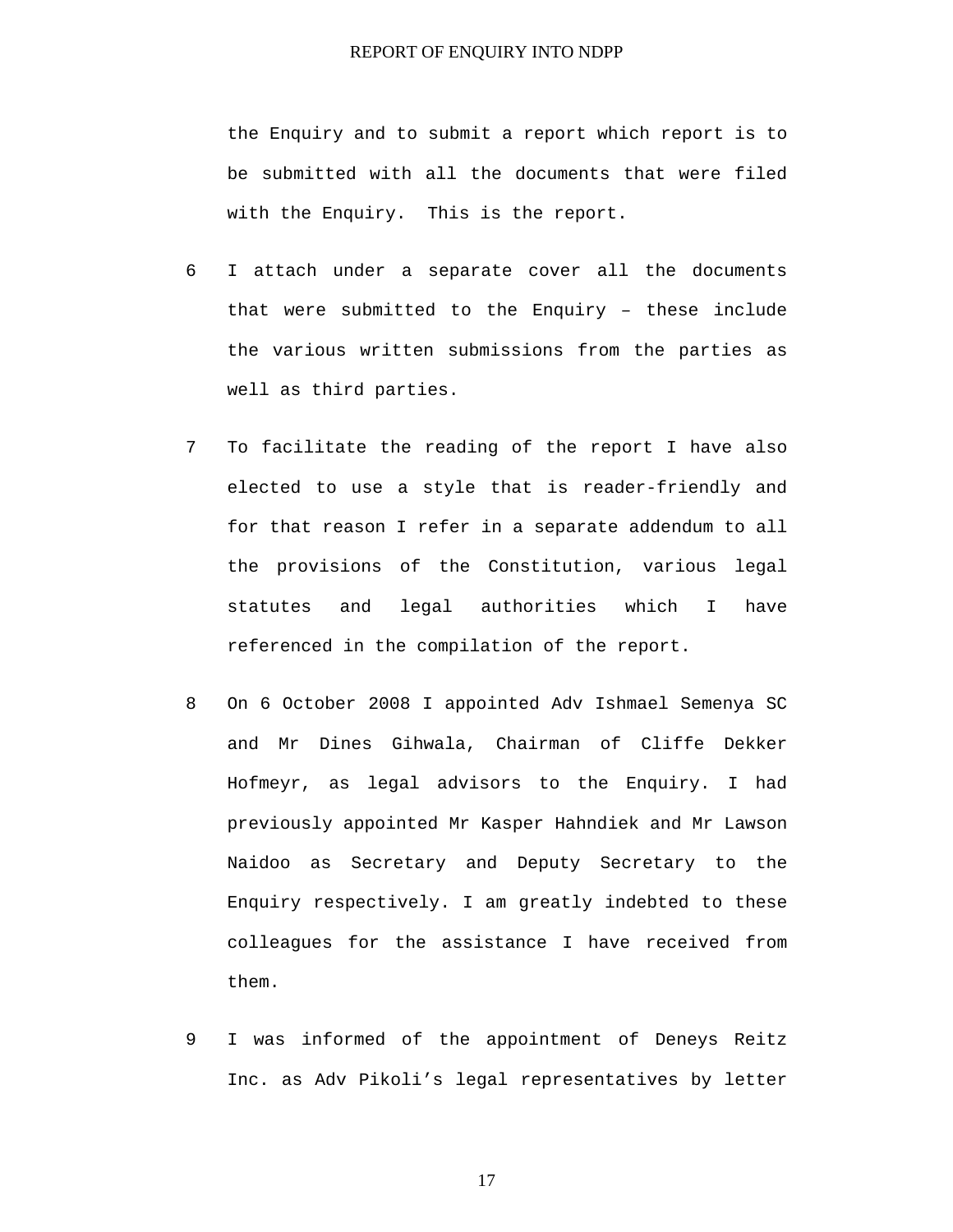from Deneys Reitz dated 16 October 2007, and this was confirmed by letter dated 22 October 2007 from Adv Pikoli to the Secretary to the Enquiry. We were subsequently advised by Deneys Reitz that Advocates Wim Trengove SC, Tim Bruinders SC and Benny Makola were also retained to advise and to represent Adv Pikoli. It was brought to my attention that the Department of Justice and Constitutional Development having initially agreed to cover the costs of three counsel for Adv Pikoli, subsequently informed Adv Pikoli that they would only cover the costs of one Senior Counsel and one junior. Following my intervention with the Minister it was agreed that the costs of three counsel (two Senior Counsel and one junior) would be met by the state.

- 10 On 14 November 2007 Government appointed the State Attorney, Johannesburg, as its legal representative. The State Attorney retained the services of Advocates Kgomotso Moroka SC, Seth Nthai SC, Horace Shozi and Mahlape Sello to advise and to represent the Government.
- 11 I take this opportunity to express my gratitude to the legal teams that represented the Government and Adv Pikoli in this Enquiry. Their co-operation and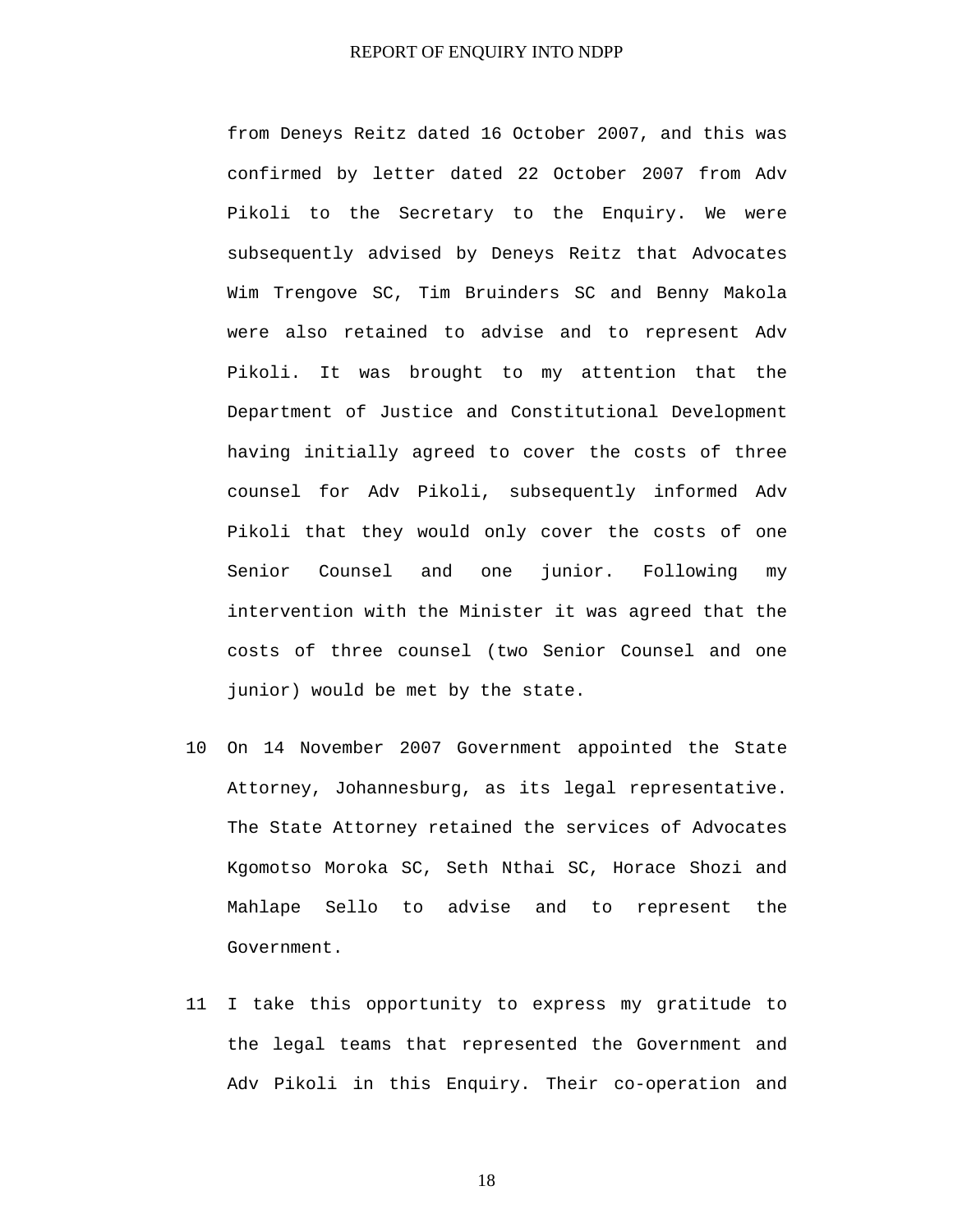submissions were invaluable in helping me to discharge my mandate. I must also express my appreciation and thanks to the Mayor of Johannesburg for making available a venue for the public hearings, and the staff at the City of Johannesburg who provided exceptional service during the hearings.

#### **The Nature of the Enquiry**

- 12 The suspension or removal of the NDPP from office is statutorily regulated. While protecting the independence of the prosecuting authority, the Act gives the President the power to provisionally suspend the NDPP from his or her office pending an enquiry into his or her fitness to hold such office. Save that the President has the power to have such enquiry in a manner that he or she deems fit, the Act is silent as to the process or procedure that such an enquiry is to follow.
- 13 This is the first enquiry conducted in terms of the NPA Act, and there are no precedents for the procedures or rules. Hence I had to consider what the Act and terms of reference required and the implications in determining the rules and procedures.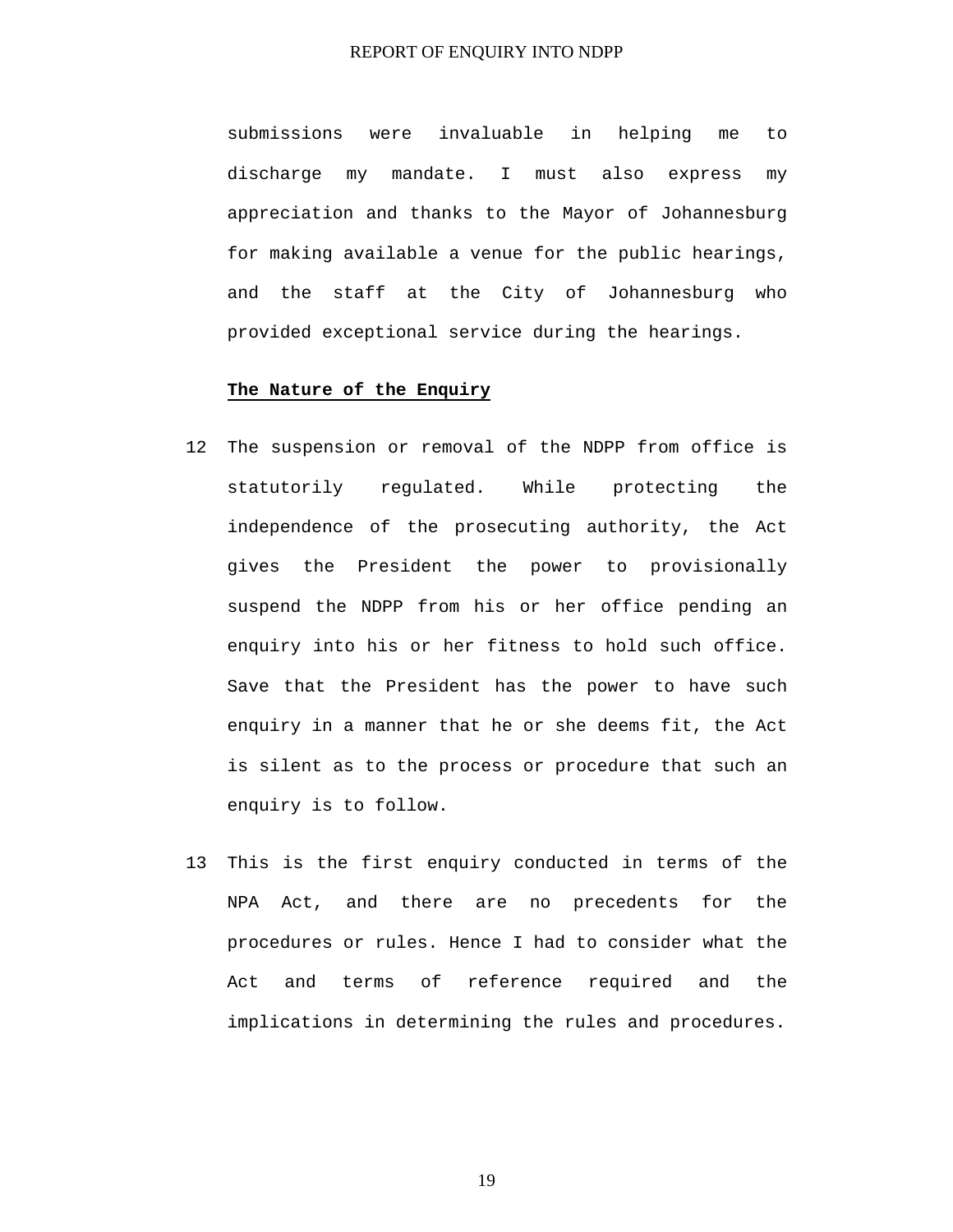- 14 Clearly it is not an enquiry governed by the Commissions Act No. 8 of 1947 nor is it a judicial enquiry in the general sense in which that notion is used or understood. For instance, I did not have power to subpoena witnesses and to compel their attendance or their assistance to the enquiry. I also did not find myself bound to apply the rules of evidence integral to a judicial process. My stated intention was to have an open and transparent process. To this end, I made sure that the parties were treated as fairly as possible and were given an opportunity to present their evidence and submissions as best as they wanted. It was also important, in my view, to conduct the enquiry in a manner that was open to public scrutiny except where the interest of national security would be imperilled by such a course.
- 15 Nor was the enquiry simply a disciplinary hearing. The reading of the relevant provisions of the Act relating to the provisional suspension of the NDPP pending an enquiry reveals a unique process. There are elements of the process, however conceived, that point to a disciplinary type enquiry when one reads the bases provided in the Act to justify the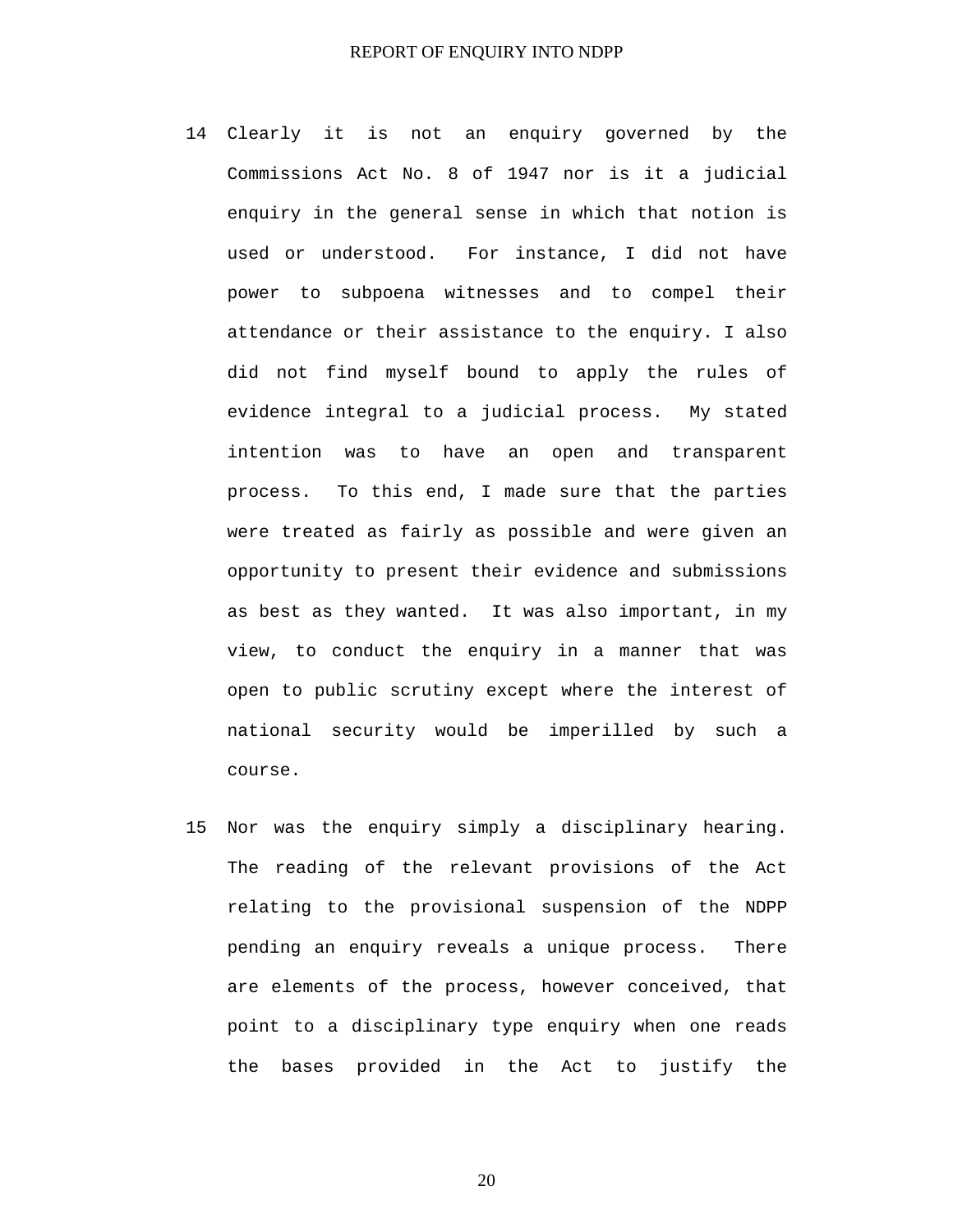suspension and removal of the NDPP from office. Section 12(6) (a) of the Act provides:

*"The president may provisionally suspend the National Director or a Deputy National Director from his or her office, pending such enquiry into his or her fitness to hold such office as the President deems fit and, subject to the provisions of this subsection, may thereupon remove him or her from office-* 

- (i) *for misconduct;*
- *(ii) on account of ill-health;*
- *(iii) on account of incapacity to carry out his or her duties of office efficiently; or*
- *(iv) on account thereof that he or she is no longer a fit and proper person to hold the office concerned."*
- 16 However, the terms of reference as framed exclude any probe into the question whether the NDPP is or may be guilty of misconduct. Excluded also from the enquiry is an investigation whether the NDPP stands to be removed on account of continued ill health or on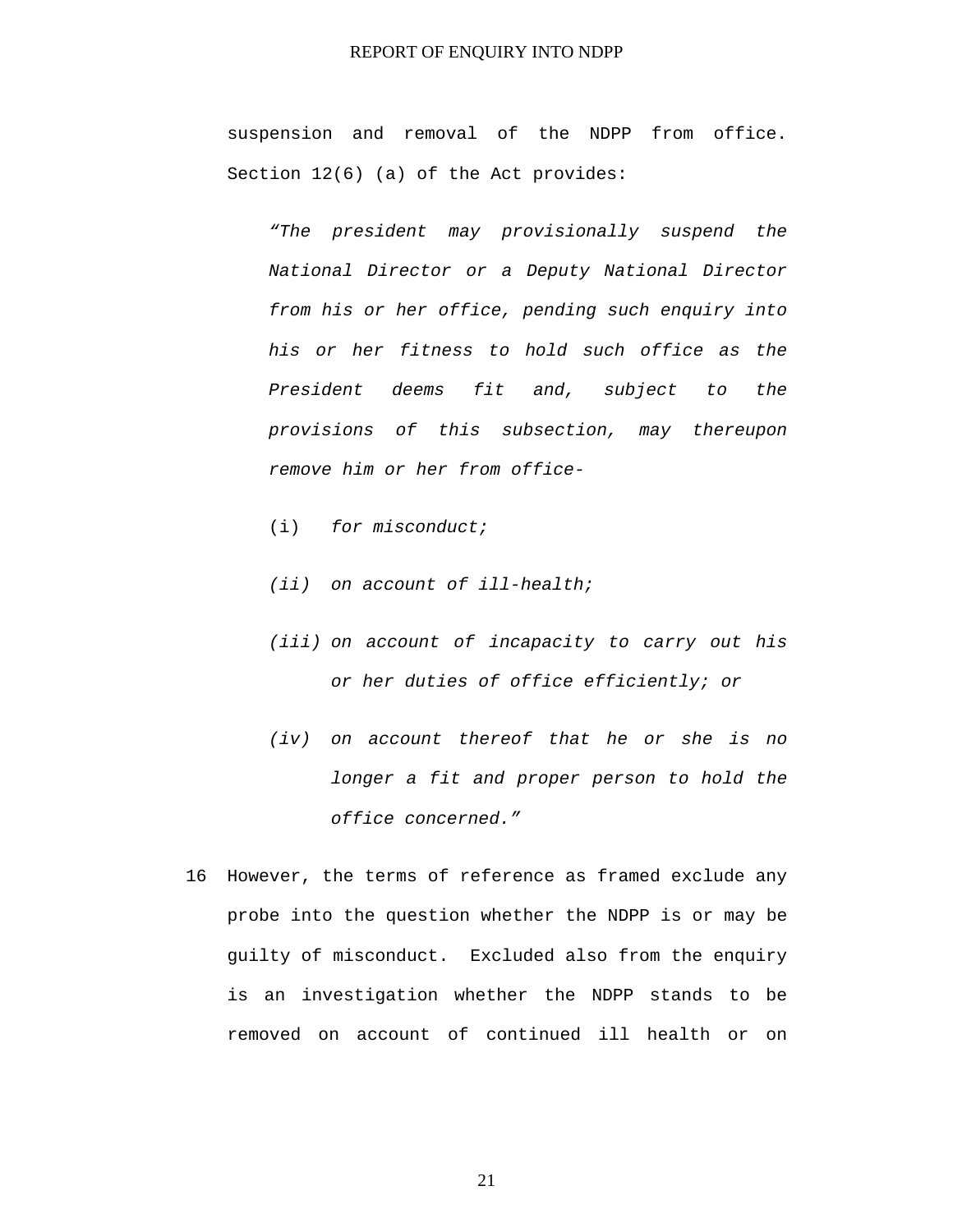account of incapacity to carry out his duties of office efficiently.

- 17 The narrow area of investigation identified in the terms of reference required a *sui generis* enquiry to consider whether the incumbent National Director remained *"a fit and proper person, with due regard to his or her experience, conscientiousness and integrity, to be entrusted with the responsibilities of the office concerned"*. (The Act, section 9(1)(b))
- 18 This required that the Enquiry would need to consider the specific qualities required of the NDPP. One could not simply apply the criteria used for admission of advocates in terms of the Admission of Advocates Act No 74 of 1964 as both parties did in their submissions to me.
- 19 The process needed to be investigative: a fact-finding exercise which was neither accusatorial nor adversarial. Hence it could not simply be confined to issues raised as argued by the parties.
- 20 I had to determine how to conduct the Enquiry based on this understanding. However, while charting new territory, it was necessary that the process followed was guided by the principles enshrined in the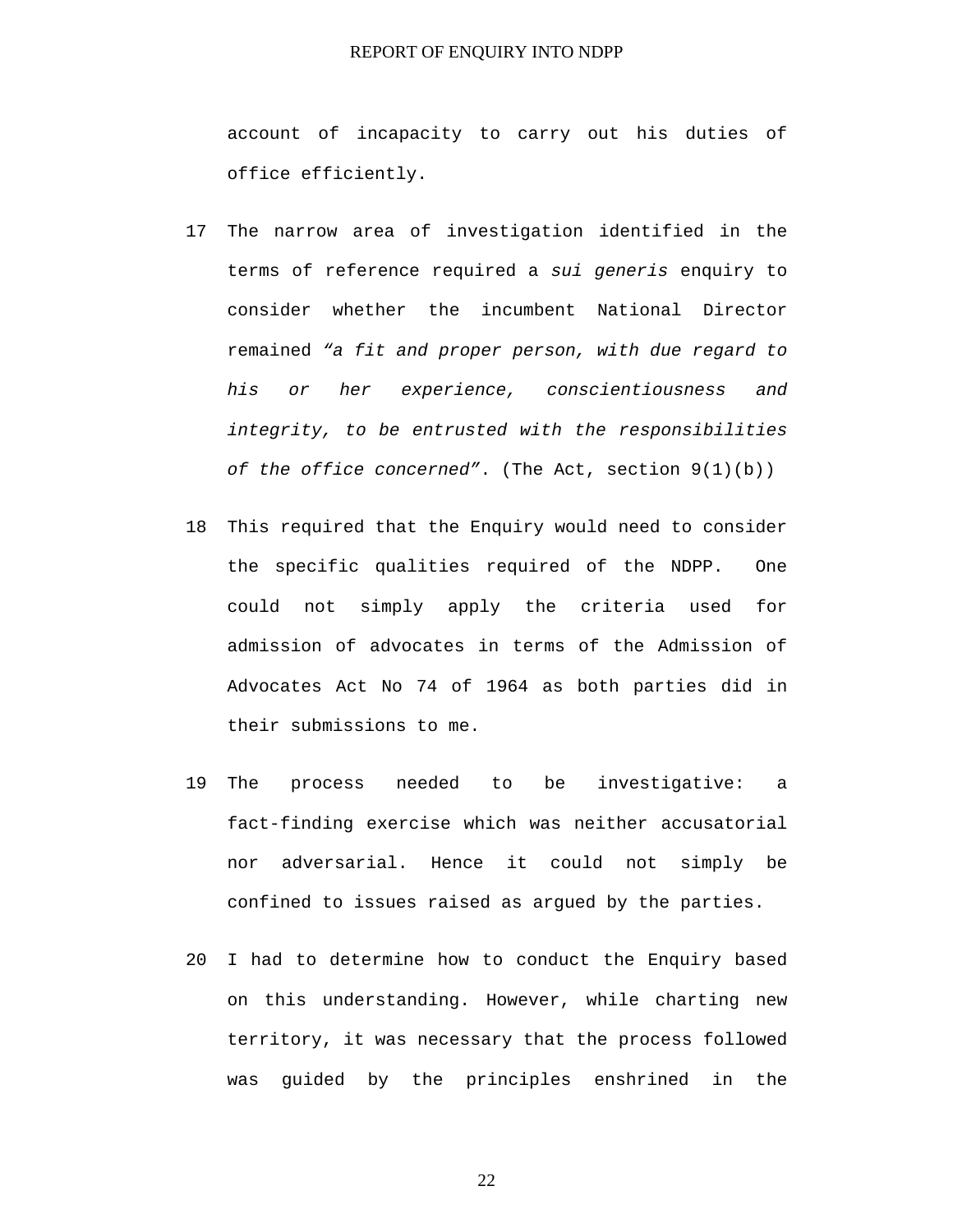Constitution, the tenets of natural justice and fairness, and was open and transparent taking into account both the public interest and national security. As the process developed it was always discussed with and agreed by both parties.

- 21 Initially, I succumbed to the pattern of judicial procedures, with parties making submissions and calling witnesses, rather than the Enquiry identifying issues on which clarification was required. This trend was identified at a stage when it was impossible to reverse in fairness to both parties.
- 22 As a result there were aspects of this Enquiry that may have taken an adversarial complexion - for instance, I allowed the parties to prepare and present evidence of their witnesses, cross-examine "opposing" witnesses and received "closing" argument. However the intention was always to have a process that was inquisitorial and investigative in nature rather than accusatorial and adversarial.

## **The Process of the Enquiry**

23 I initially requested Government to submit a report to me detailing the circumstances and events leading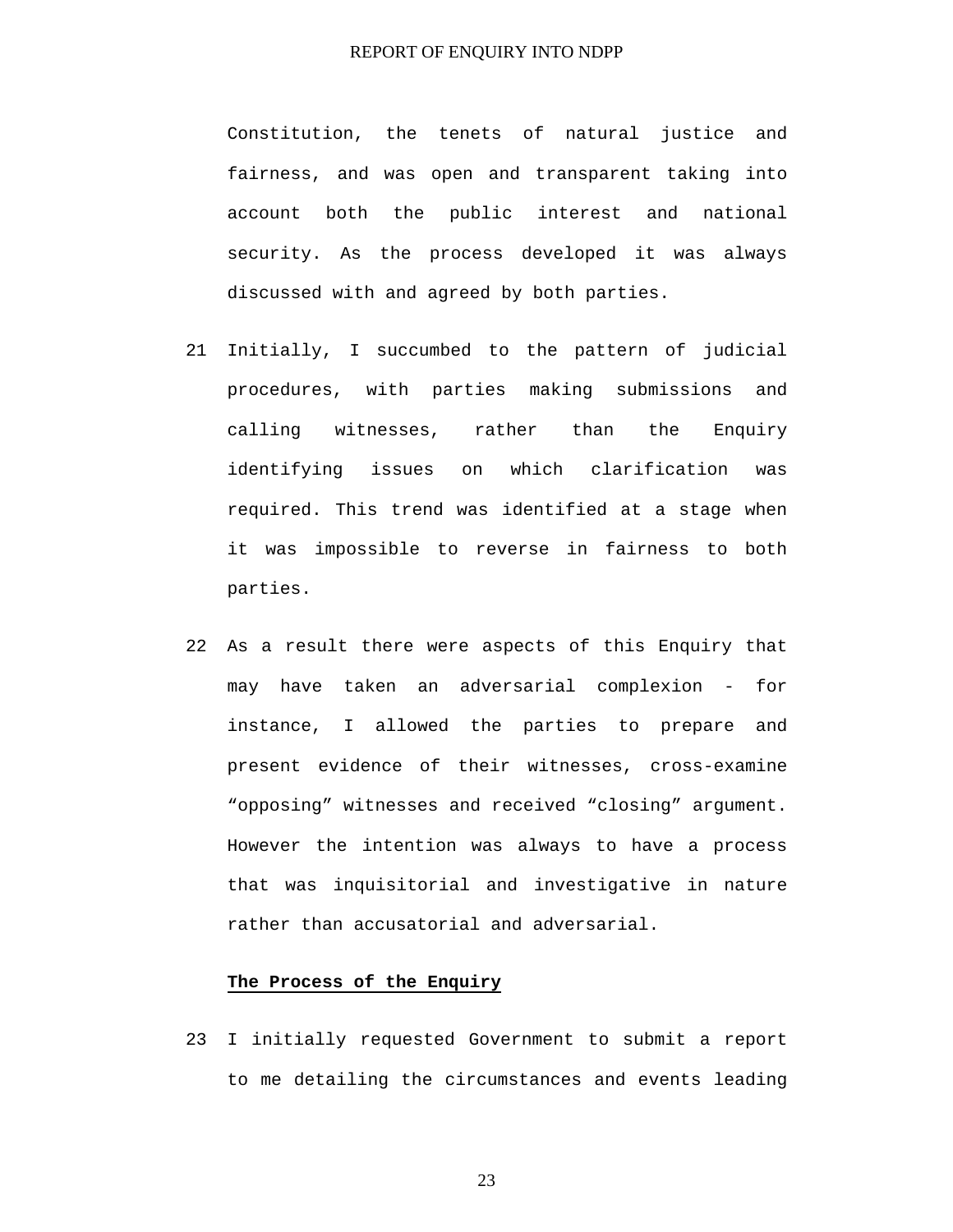up to the suspension of Adv Pikoli. This report was submitted to me on 18 October 2007 and was immediately made available to Adv Pikoli.

- 24 There then followed extensive correspondence between and with the parties in which Adv Pikoli sought further particulars in respect of some of the allegations and averments made in the Government submission. I also requested additional information from Government on some matters. Understandably Adv Pikoli advised me that he would not be in a position to finalise his response to the Government submission until he received the additional information that had been requested from Government. These exchanges marked the beginning of the delays in the work of the Enquiry.
- 25 I called a Pre-Enquiry meeting with both parties on 26 November 2007 to discuss rules, processes and timeframes for the Enquiry. I invited the parties to make proposals on these rules, processes and timeframes prior to the meeting. Having considered their proposals I tabled draft rules and timeframes for consideration at the meeting. These were developed in accordance with the principles enshrined in the Constitution and the rules of natural justice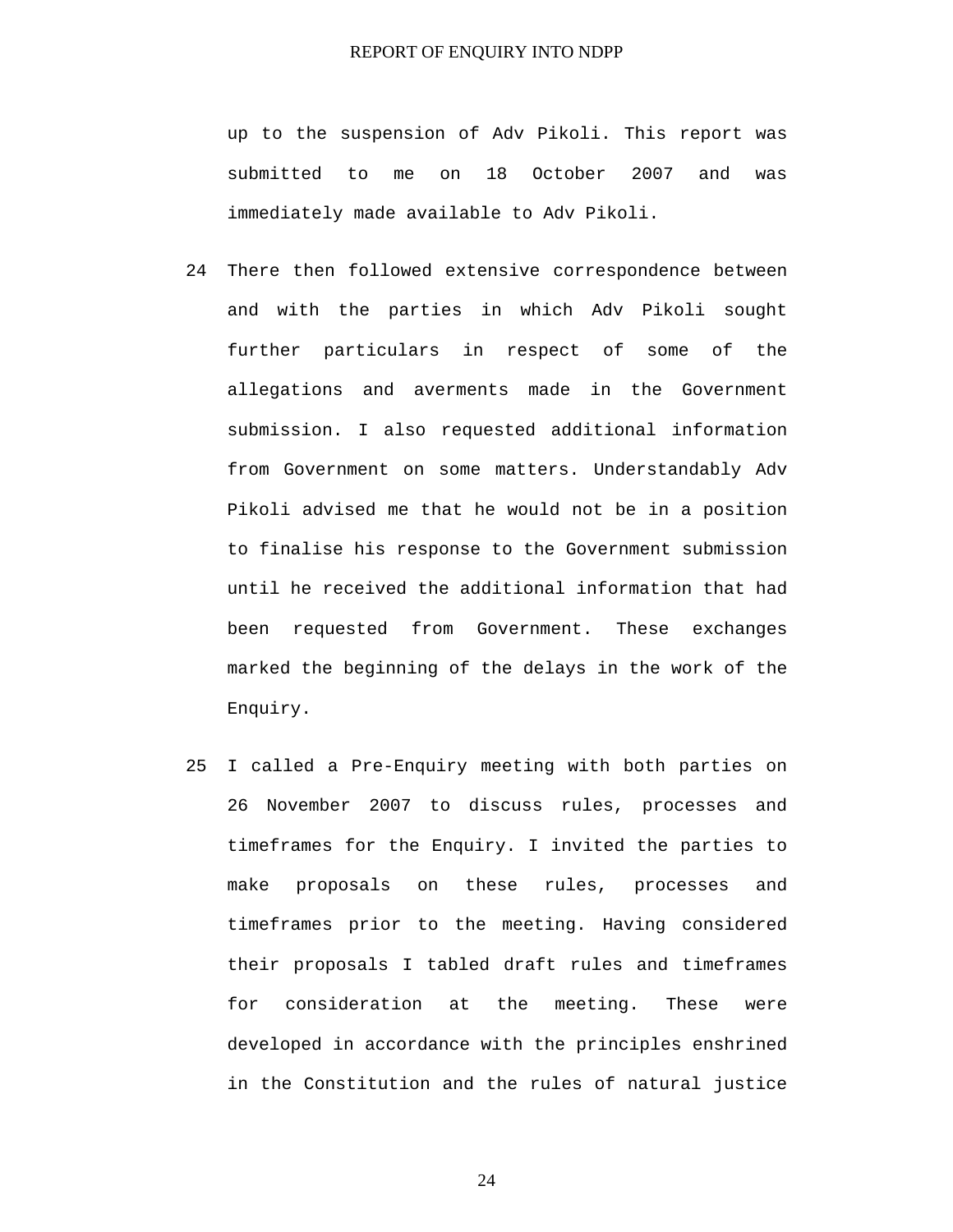to allow for a fair, equitable and impartial enquiry. I also proposed that the process should be transparent and open subject only to any prevailing interests of national security as may arise. The final Rules and Timeframes were then circulated to the parties on 11 December 2007, and to the media.

26 The Rules provided inter alia that submissions:

- 26.1 Should include statements on oath by persons who are able to depose to any factual allegations made in the submissions; and
- 26.2 Should be separated into sections for those parts which are deemed Confidential, Secret or Classified, and the basis for such classification.
- 27 Government had classified its original submission dated 18 October 2007 as "secret" without providing the basis on which such classification was determined. By letter of 7 February 2008, Government conceded that all documents filed in its submissions were unclassified except for the affidavit by the Director General of the National Intelligence Agency (NIA) which was classified as "Top Secret".
- 28 The Rules made further provision that after receipt of the submissions, the Chairperson was authorised to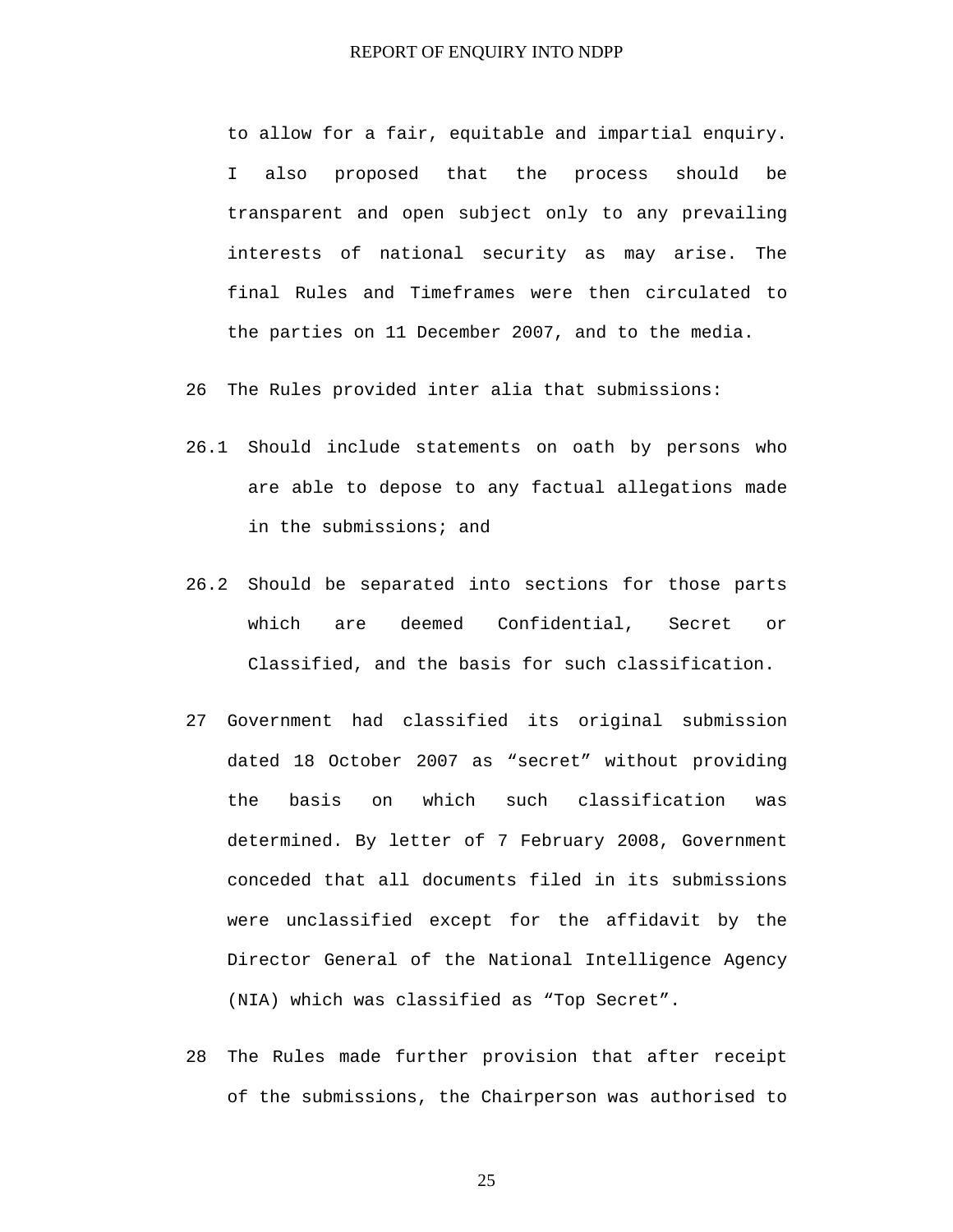call for oral evidence on any relevant aspect of the terms of reference, and call upon any compellable person to give evidence.

29 Initially the Timeframes were set as follows:

| 15 January 2008   | Government to file its submissions |
|-------------------|------------------------------------|
| 31 January 2008   | Adv Pikoli to file his submission  |
| 31 January 2008   | Third parties to file submissions  |
| 12 February 2008  | Government's submission in reply   |
| 25 Feb-7 Mar 2008 | Hearings, if any.                  |

30 On the day before the Government's submissions were due the State Attorney requested an extension of time to deliver this further submission. Having expressed my dissatisfaction that the request for an extension was made at the last minute, I reluctantly granted an extension until 25 January 2008. In the event Government delivered its submissions on 16 and 17 January 2008.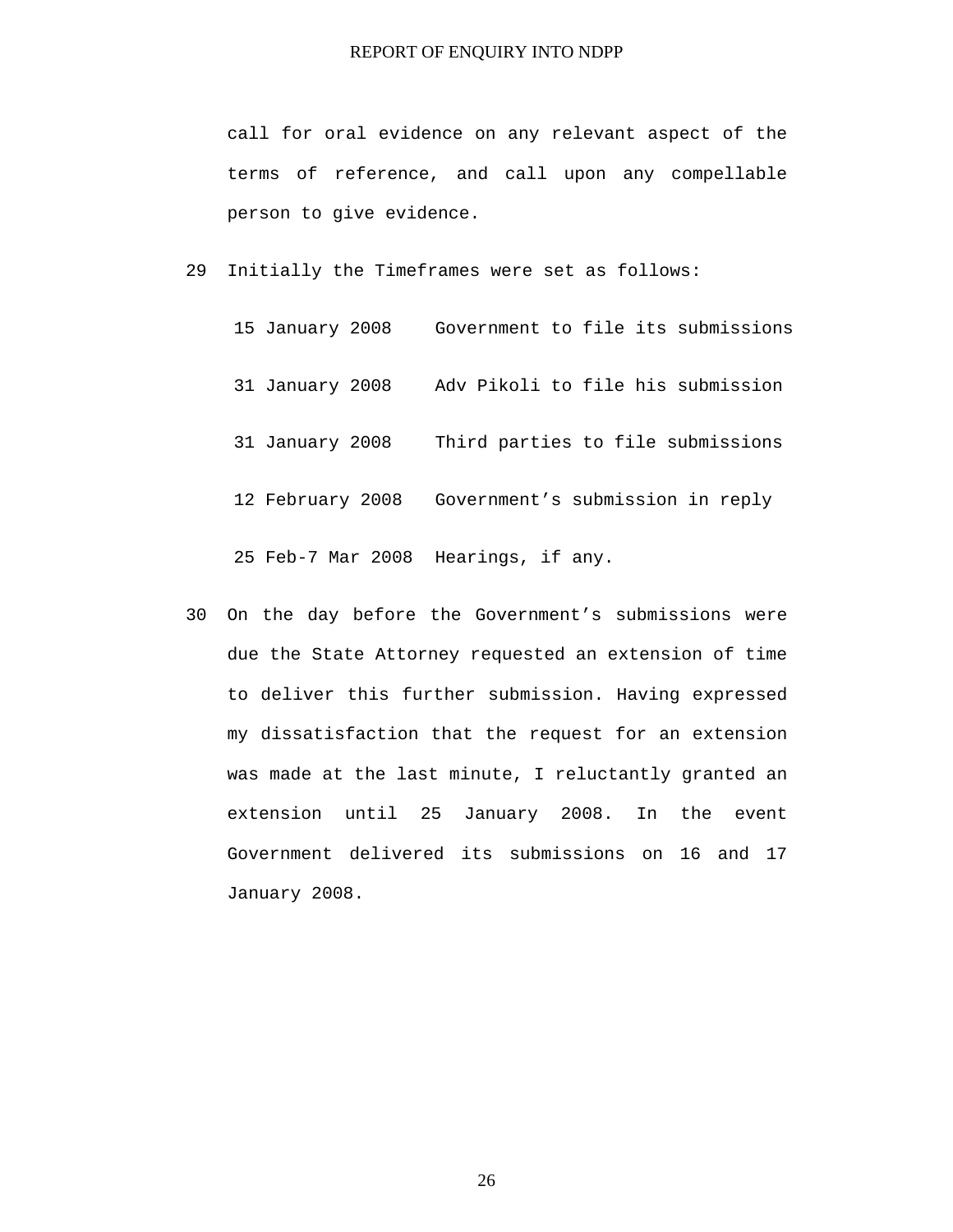31 The timeframes for the Enquiry were accordingly revised:

```
15 February Adv Pikoli to file his submission
```
25 February Government's replying submission

- 32 I invited submissions from specific third parties requesting them to address the terms of reference and particularly:
- 32.1 the exercise of discretion by the NDPP to prosecute offenders, enter into plea bargain arrangements or grant immunity from prosecution to suspects allegedly involved in organised crime, with particular regard to the public interest and the national security interests of the Republic; and
- 32.2 the role and status of the National Prosecuting Authority and the NDPP, and the relationship between the Minister of Justice and Constitutional Development and the NDPP, in the context of the legislative and constitutional obligations placed on the Minister and the NDPP.
- 33 Responses were received from the South African Institute for Advanced Constitutional, Public, Human Rights and International Law (SAIFAC) and Mr. Mervyn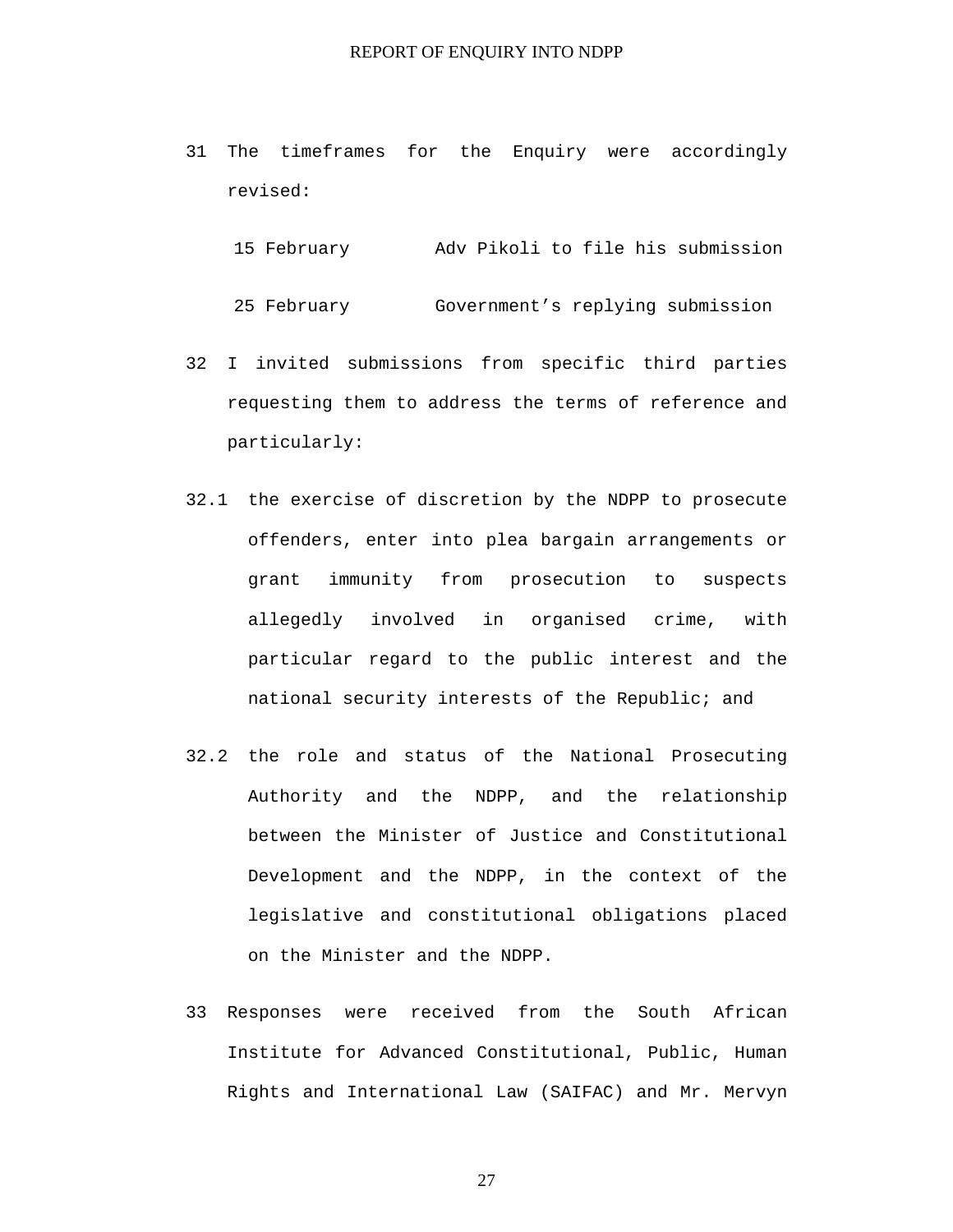Bennun, Honorary Research Associate at the University of Cape Town (UCT). The International Association of Prosecutors (IAP) asked to make a submission to the Enquiry and I acceded to their request.

- 34 All submissions from the parties were duly received by 25 February 2008. Having considered these, on 3 March 2008 I directed the parties to forward further written clarification in respect of three specific issues as follows:
- 34.1 whether Adv Pikoli informed the Minister or the President of the NPA's intention to apply for the warrant of arrest against the National Commissioner of Police;
- 34.2 the literal meaning of the letter dated 18 September 2007 from the Minister to Adv Pikoli [VP12]; and
- 34.3 if the investigation and the production of the Browse Mole Report are outside the mandate of the DSO, what are the implications for Adv Pikoli's fitness to hold office.
- 35 In a Notice dated 13 March 2008 I informed the parties that their written submissions revealed that there were disputes of fact, and indicated to the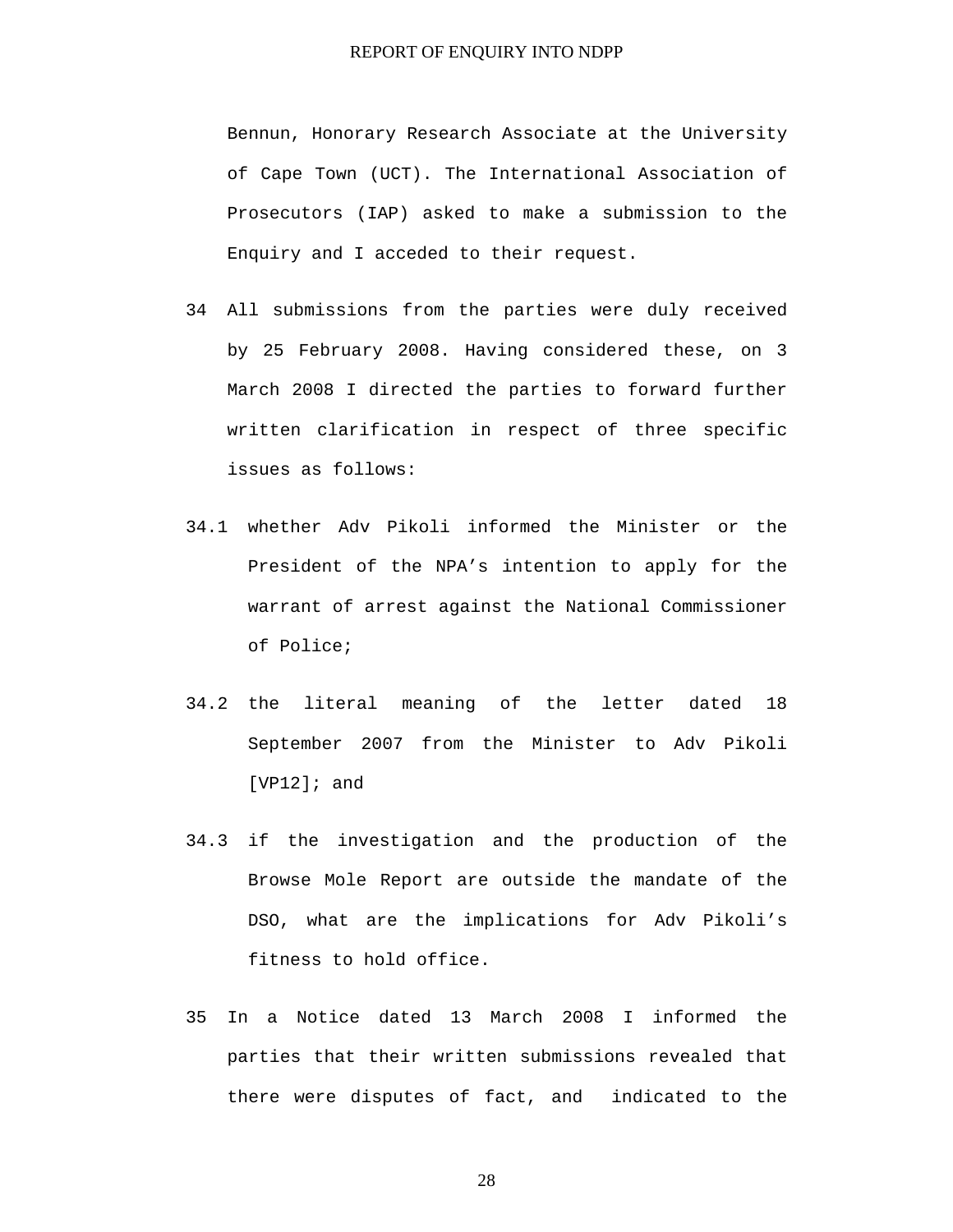parties that in the event that any such matters are decisive in any of the determinations I am required to make under the terms of reference, I may call for further clarification or oral evidence.

- 36 I considered it appropriate to hold hearings to enable the parties to present oral argument of their cases and to generally address me on the issues raised by the terms of reference. I therefore convened a meeting of the parties on 19 March 2008 at which the Rules, Format and Procedure for the hearings were finalised. I consciously decided to limit the hearings to the presentation of argument by the parties rather than the leading of evidence. The Government had maintained that there were no material disputes of fact. In view of the public interest in the work of the Enquiry both parties agreed to public hearings. Government and Adv Pikoli then submitted their heads of argument on 4 and 11 April 2008 respectively.
- 37 After reviewing all the submissions, including the parties' heads of argument, it became evident that some of the material facts remained in dispute. In my directions to the parties dated 23 April 2008 I advised the parties that I was of the view that these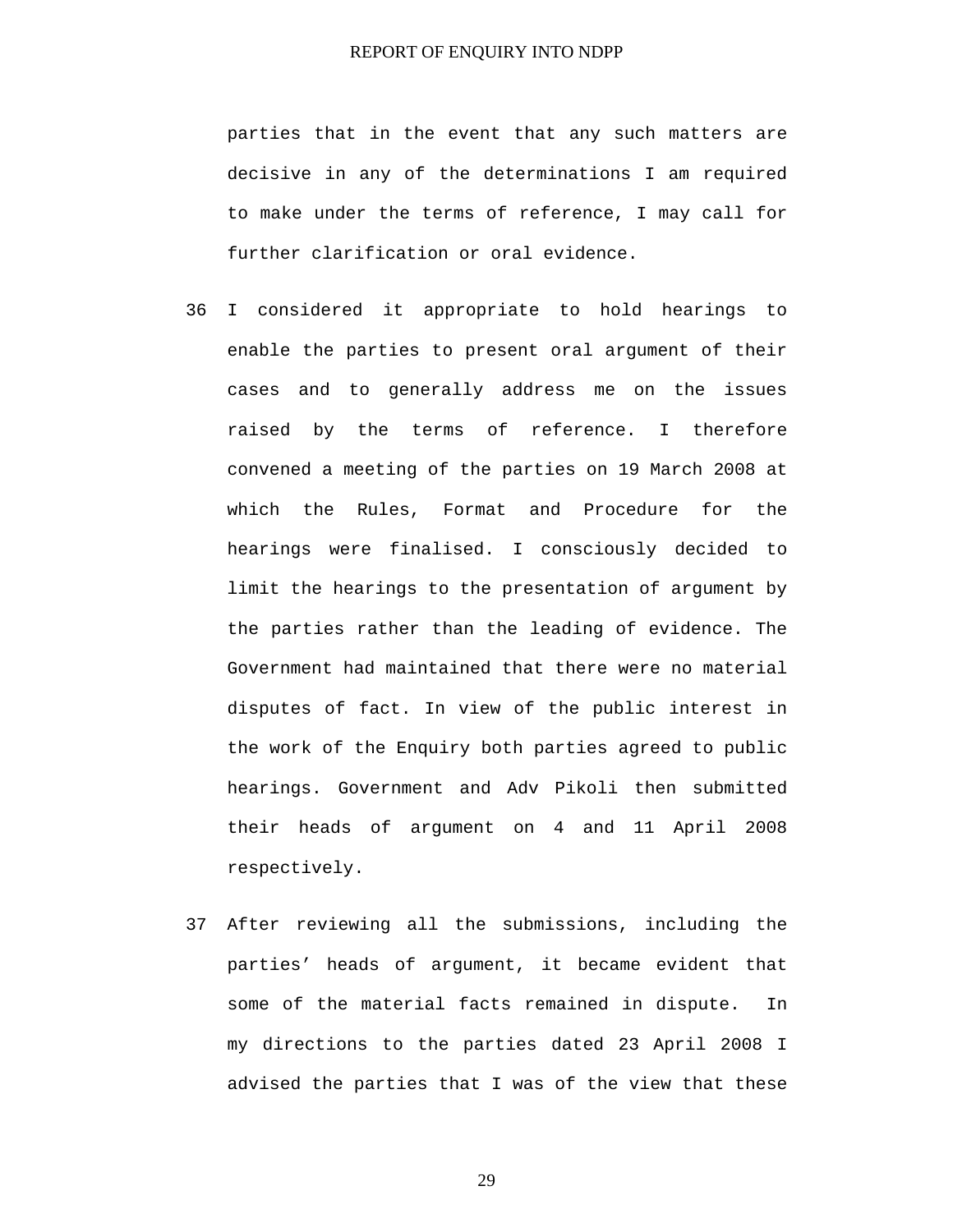disputes could not be resolved without the hearing of oral evidence and that they should present such evidence at the hearings. I therefore determined that the hearings would include testimony from witnesses as well as legal argument.

- 38 I indicated that the parties should address the following disputes of fact during the hearings:
- 38.1 whether the relationship between the Minister and Adv Pikoli has irretrievably broken down;
- 38.2 whether the reason for the suspension of Adv Pikoli was informed by his decision to arrest and prosecute the National Commissioner of Police;
- 38.3 whether the plea and sentence agreements with the alleged Equatorial Guinea mercenaries were proper;
- 38.4 whether the prosecution of some of the alleged Equatorial Guinea mercenaries was proper;
- 38.5 whether the plea and sentence agreement with Mr Agliotti was proper;
- 38.6 whether the plea and sentence agreement with Mr Nassif was proper;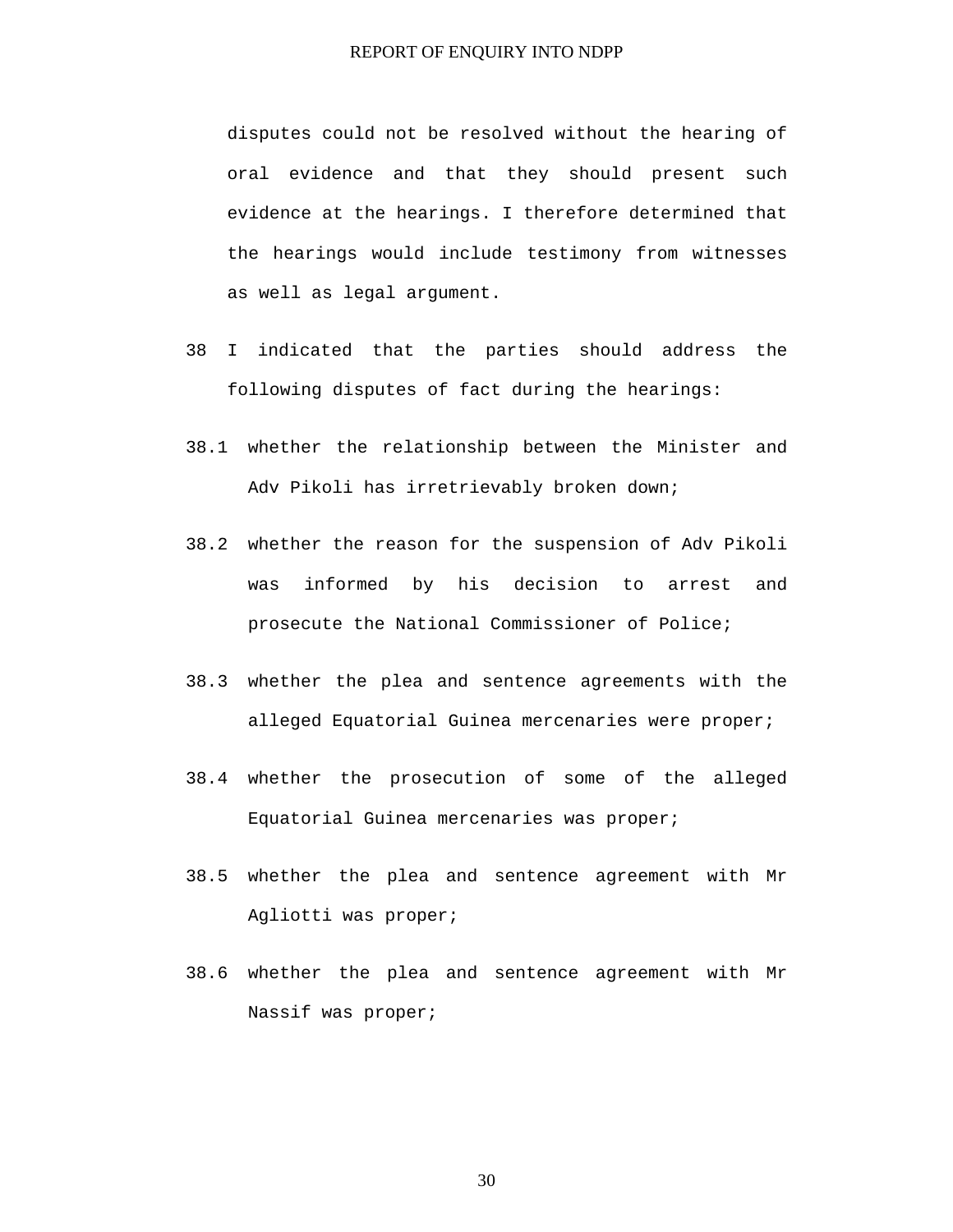- 38.7 whether the plea and sentence agreements with the persons implicated in the Brett Kebble murder were proper;
- 38.8 whether Adv Pikoli was obliged to inform the Minister and the President that he intended to apply for the warrant of arrest for the National Commissioner of Police;
- 38.9 whether Adv Pikoli was obliged to inform the Minister and the President that he intended to apply for the search and seizure warrants at the Union Buildings and Tuynhuys;
- 38.10 whether persons without security clearance were used in the execution of the search and seizure warrants at the Union Buildings and Tuynhuys;
- 38.11 whether Adv Pikoli is obliged to account to the Director General of the Department of Justice and Constitutional Development;
- 38.12 whether Adv Pikoli failed to heed the Minister's instruction not to pursue the listing of the DSO as a public entity under the PFMA;
- 38.13 whether the involvement of the DSO in the Malawian investigation was proper; and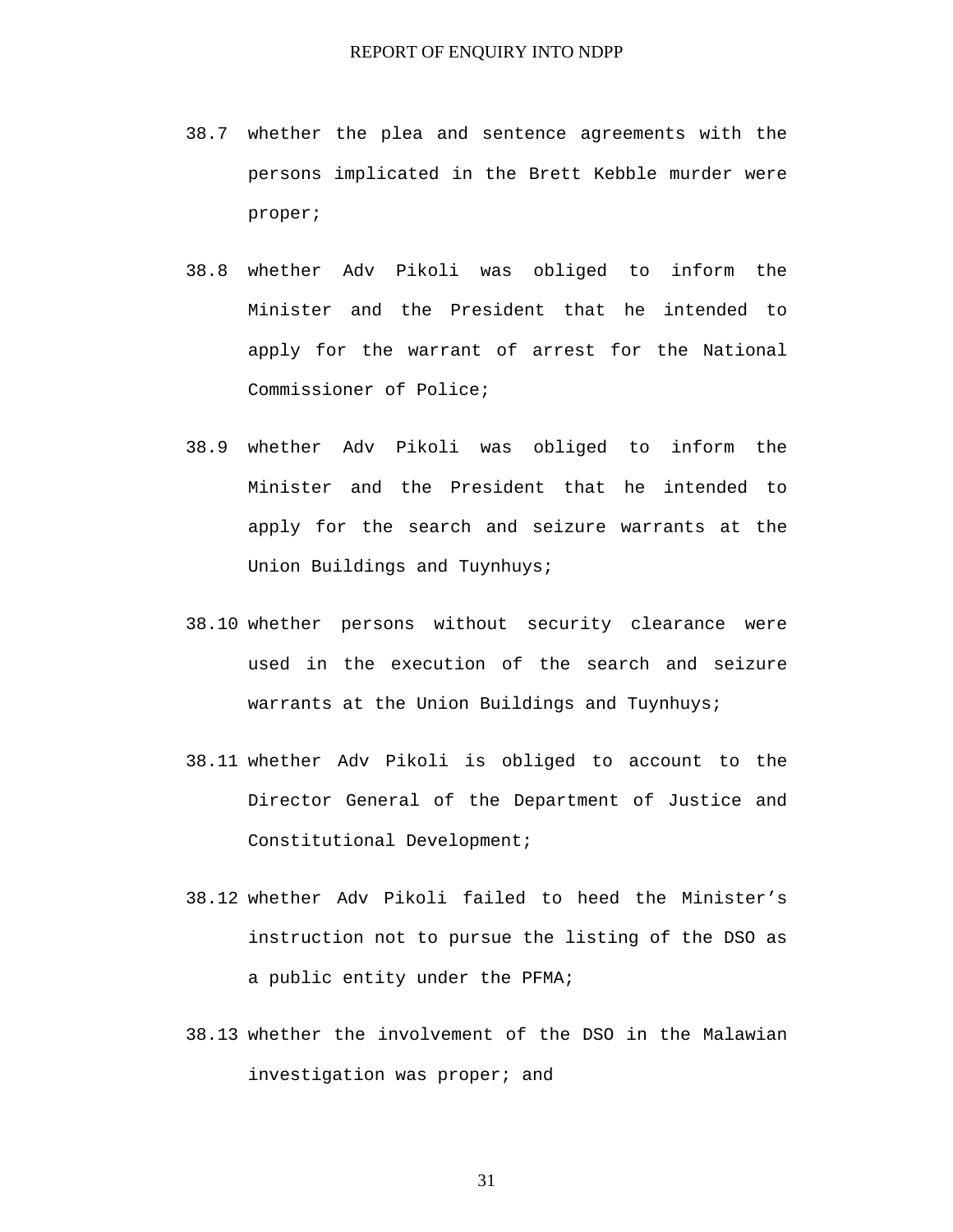- 38.14 whether the involvement of the DSO in conducting the Browse Mole investigation was proper.
- 39 I also directed a letter to the State Attorney on 27 June 2008 requesting that either the DG: NIA or his Deputy address, during the hearings, the nature of the environmental assessment that needs to be conducted in respect of the arrest and / or search of high profile persons.
- 40 I invited the parties to indicate which witnesses would be called at the hearings to address these disputed aspects of the evidence. I pointed out to the parties that in the event a fact remained in dispute and no oral evidence was led in respect of that issue, the party seeking to assert that fact would stand at risk to have an adverse finding made against it on that point.
- 41 I must emphasise that the analysis of the evidence was not done on the basis of any onus. I approached the evidence on whether any aspect relevant to the terms of reference had been established or not without reference to any party bearing the onus to establish any aspect. Where the objective facts supported a particular conclusion relevant to any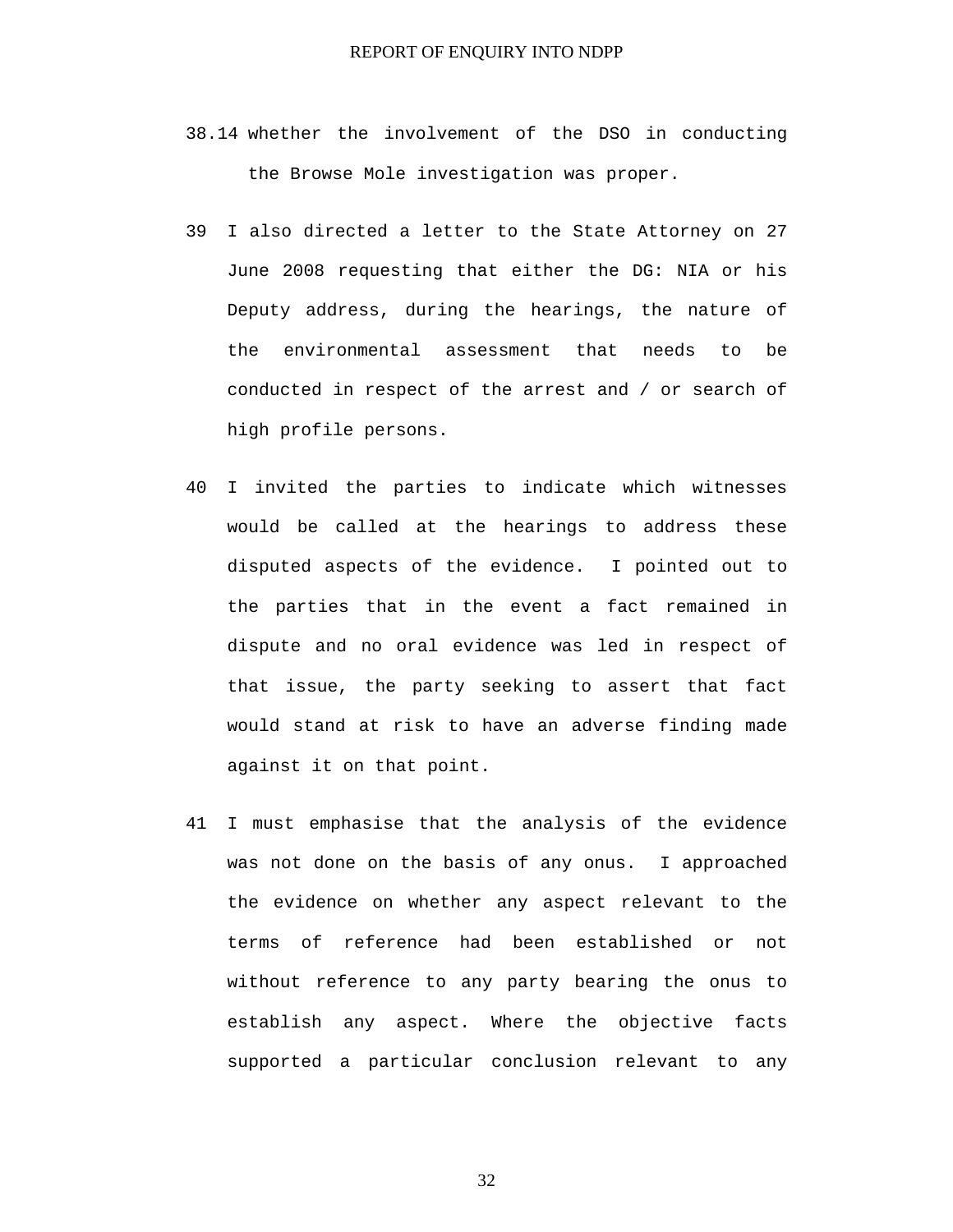particular term of reference, I have gone ahead to make that finding. I have given due weight to the evidence of the witnesses that elected to provide oral evidence and be cross-examined in relation to a contested assertion made on affidavit by a person who had elected not to testify. I have also accepted where appropriate the uncontested evidence tendered on affidavit relevant to any finding that I made.

- 42 In general terms, therefore, I have looked at each and every complaint; analysed how each complaint was framed in the written submissions; how the complaint was answered; whether there was any reply; what oral evidence was given in each instance; what each of the respective parties argued were proper findings to be made on each term of reference; and finally made a determination on whether or not the probabilities could support a particular finding.
- 43 I assessed the evidence presented to me through the prism of what would reasonably be expected from someone occupying the position of NDPP and how in particular that individual should carry out those responsibilities. In this regard I would focus on the responsibilities to apply strict security measures by implementing government protocols such as the Minimum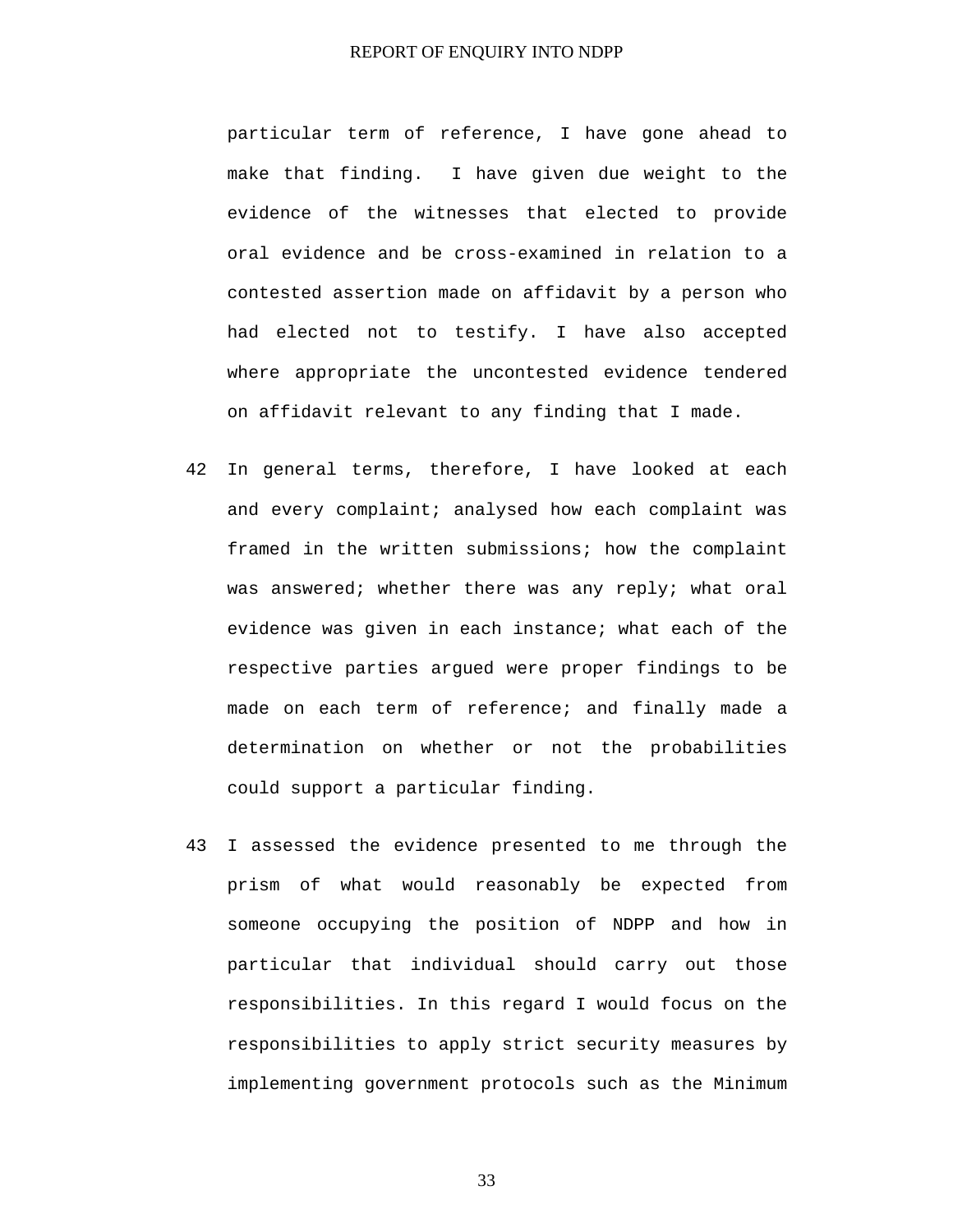Information Security Standards (MISS) to the NPA; being aware of the broader public interest and national security concerns in the exercise of the functions of the office; and his awareness of the ramifications of the actions of the NPA particularly where the conduct of the NPA would impact on other organs of state in their execution.

#### **Public Access to Submissions by the Parties**

44 The Enquiry was initially approached on 24 October 2007 by Independent Newspapers, represented by attorneys Webber Wentzel Bowens, in terms of the Promotion of Access to Information Act No 2 of 2000 ("PAIA") to make available a copy of the Government's original submission. I adopted the position that the Enquiry was not a public or private body within the meaning of PAIA and could therefore not entertain the request. I was also of the view that the submissions were the property of the party making the submission and that the request should be addressed to that party. I advised the parties that they must themselves decide if they wished to disseminate their submissions and cautioned them to take into consideration issues relating to matters that may be *sub judice*, pending in our courts or by law not open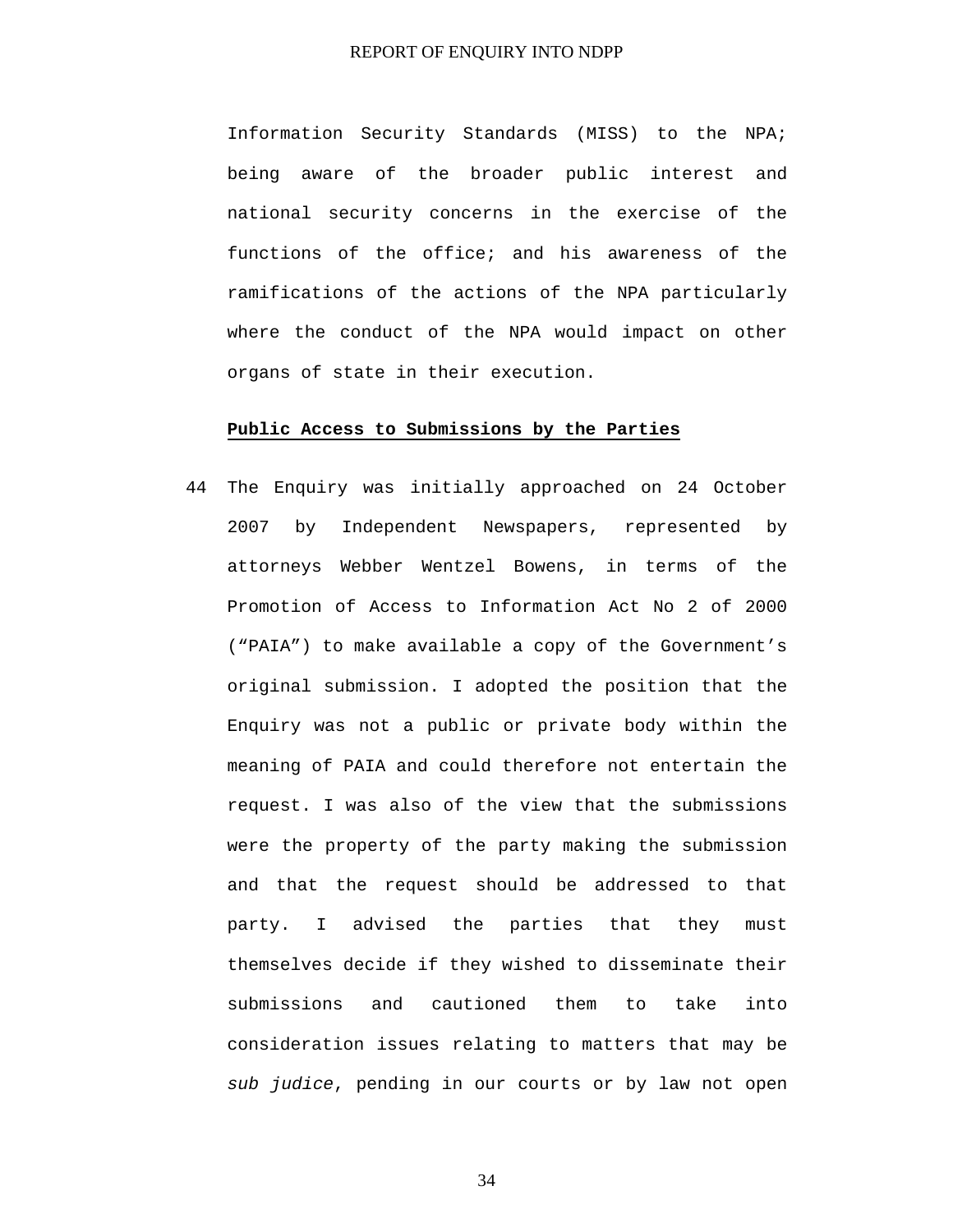to public disclosure. The parties took differing positions in respect of making their submissions public. Shortly after the commencement of the public hearings Adv Pikoli made available to the media most of his submissions, excising those portions that concerned matters that are *sub judice* or which may impact on national security. Government did not make available any of its submissions to the media.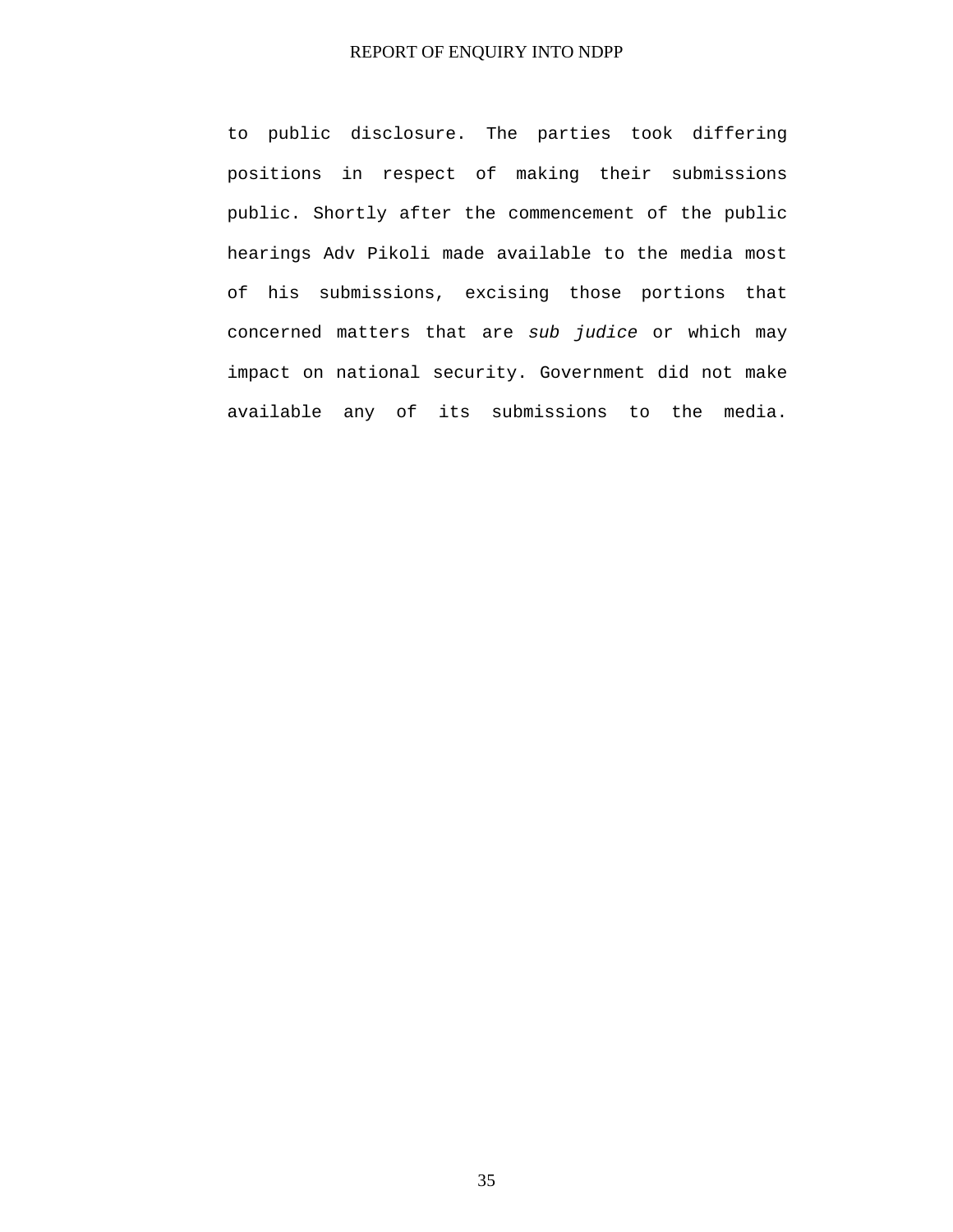# **PROSECUTORIAL INDEPENDENCE & MINISTERIAL OVERSIGHT**

45 The Constitution in S. 179)(1) provides:

*"There is a single national prosecuting authority in the Republic, structured in terms of an Act of Parliament, and consisting of -* 

*(a) a National Director of Public Prosecutions, who is the head of the prosecuting authority, and is appointed by the President, as head of the national executive; …"* 

- 46 Hence the prosecuting authority is empowered to institute criminal proceedings on behalf of the state and to carry out any necessary functions incidental to instituting criminal proceedings. Whilst leaving it to national legislation to flesh out how that power is to be exercised, S. 179(4) of the Constitution requires that *"national legislation must ensure that the prosecuting authority exercises its functions without fear, favour or prejudice".*
- 47 The reading of the Constitution and the Act as well as the writing of scholars shows that the prosecuting authority, despite being part of the executive, is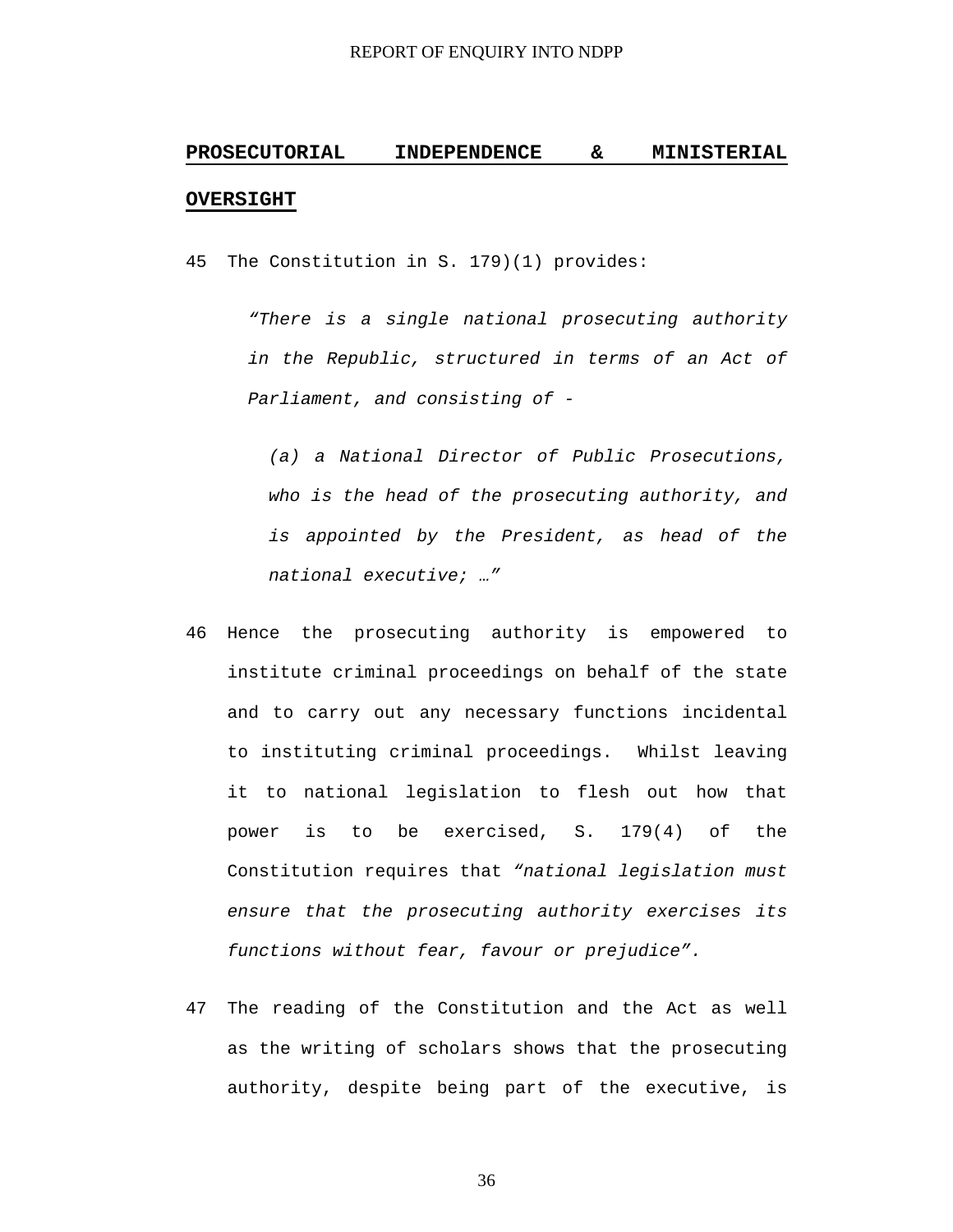designed to be protected against any outside influence. For instance, whereas the appointment of the NDPP is made by the President acting as head of the National Executive, his removal from office has been statutorily regulated as outlined elsewhere in the report. The fact that the President cannot remove the NDPP from office without the concurrence of Parliament is one indication that the Constitution and the Act have insulated the NDPP from wanton partisan, political or corrupting influence or manipulation by anyone. The bases for the removal of the NDPP from office have been circumscribed to those grounds outlined in the Act. Unless there is a justification for the removal of the NDPP from office on any of the specified grounds the position of the NDPP is beyond any impeachment. The Act also provides a guaranteed tenure of office for the NDPP, namely ten years. The remuneration, allowances and other terms and conditions of service and service benefits of the NDPP are, in terms of the Act, determined by the President. The Act provides that the salary of the NDPP shall not be less than the salary of a Judge of the High Court. The Act further makes it a criminal offence to interfere with, hinder or obstruct the prosecuting authority or any member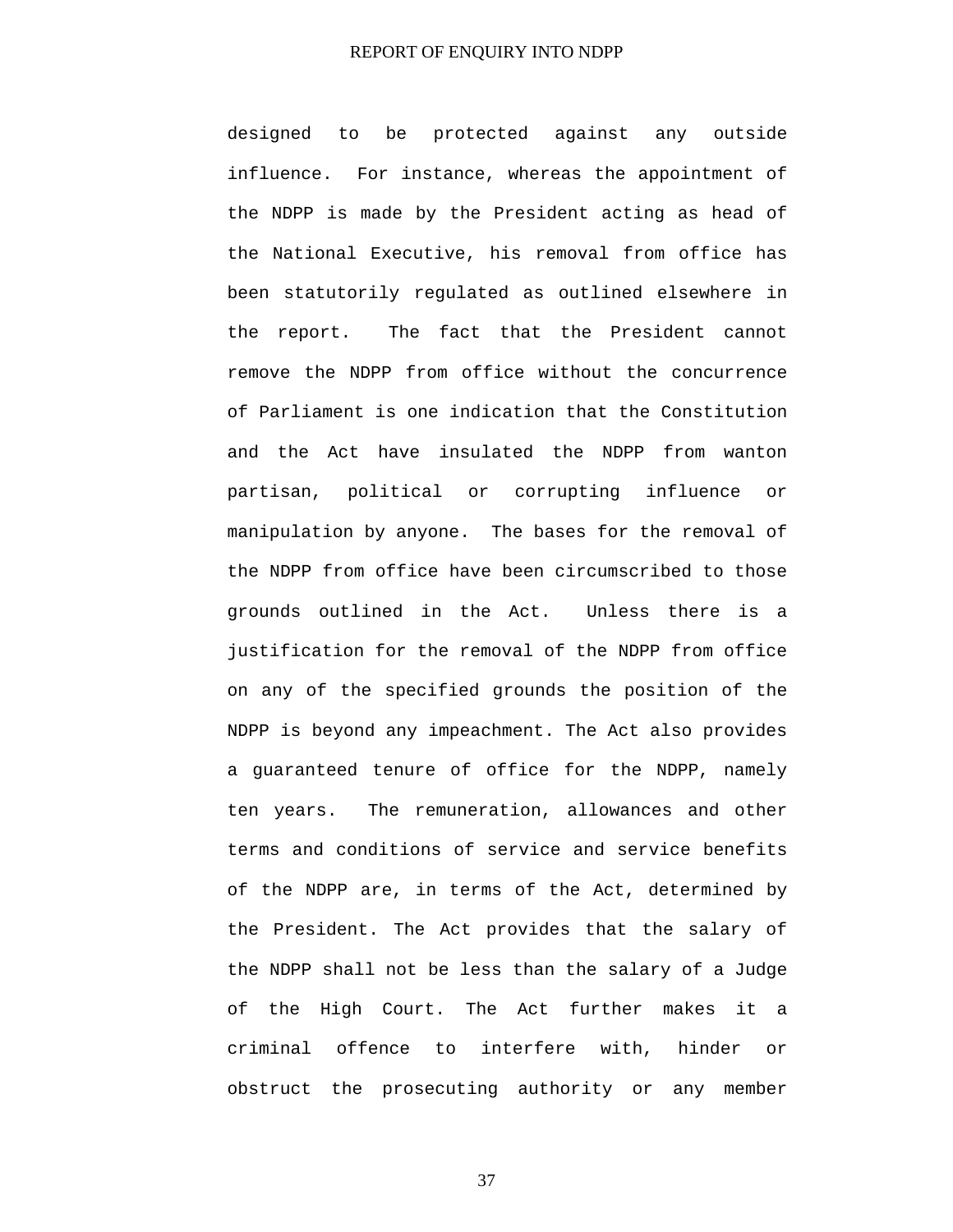thereof in the performance of their functions [s. 32(1)(b)]. The Legislature has provided that obstructing, hindering or interfering with the prosecuting authority in the performance of its functions is an offence punishable by an unlimited fine, imprisonment for up to 10 years, or both.

- 48 The strictures that the Constitution and the Act place on everyone not to interfere, hinder or obstruct the exercise of the powers entrusted to the prosecuting authority clearly indicate that our constitutional democracy has placed a special emphasis on the prosecuting authority to be able to exercise its functions without any fear, favour or prejudice.
- 49 I did not find any resistance by either party in these proceedings to the notion that the prosecuting authority enjoys, under our law, the independence to exercise its powers and to perform its functions without fear, favour or prejudice. The legislation governing the judicial review of administrative actions and decisions specifically exempts any decision to prosecute or not to prosecute from judicial review. This must mean that the discretion of the NDPP to prosecute or not to prosecute is one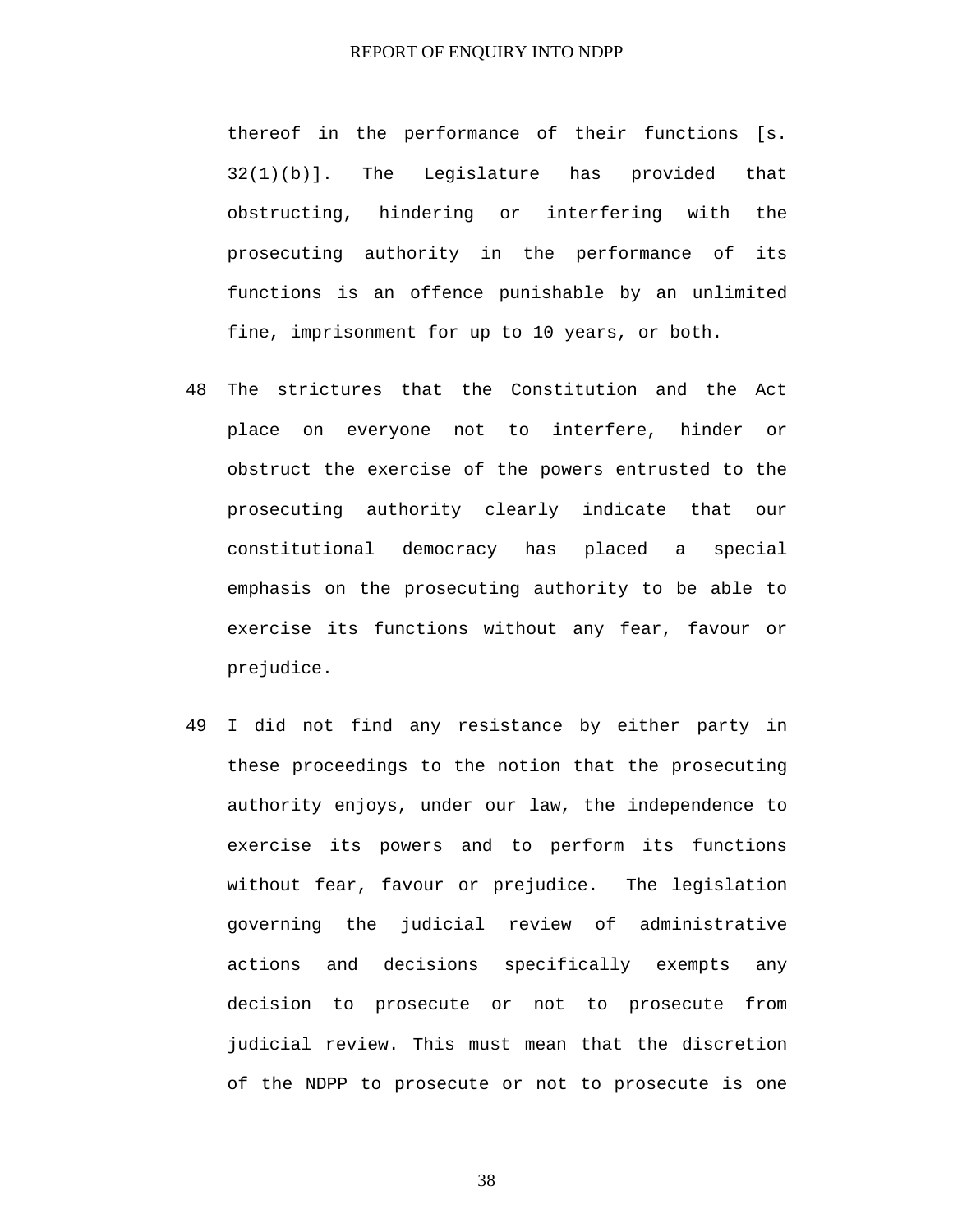that must be exercised by him or her without any hindrance.

- 50 At the same time s. 179(6) of the Constitution provides that *"the Cabinet member responsible for the administration of justice must exercise final responsibility over the prosecuting authority"*. This duty and power is echoed in the Act with a qualification that the exercise of the final responsibility over the prosecuting authority must be in accordance with the provisions of the Act [s.33]. Suggestions that there is no relationship or role for the Minister in relation to the National Prosecuting Authority are mischievous or at best ill informed. However, the notion of "final responsibility" is not defined in the Act.
- 51 Much of the focus of South African scholars, jurists and media has been on prosecutorial independence. Sufficient attention has not been paid to the requirement of democratic accountability of the prosecuting authority. In focusing only on independence from political interference they have erred in conflating freedom from control with freedom from accountability. Further, scant attention has been paid to the nature, content and ambit of the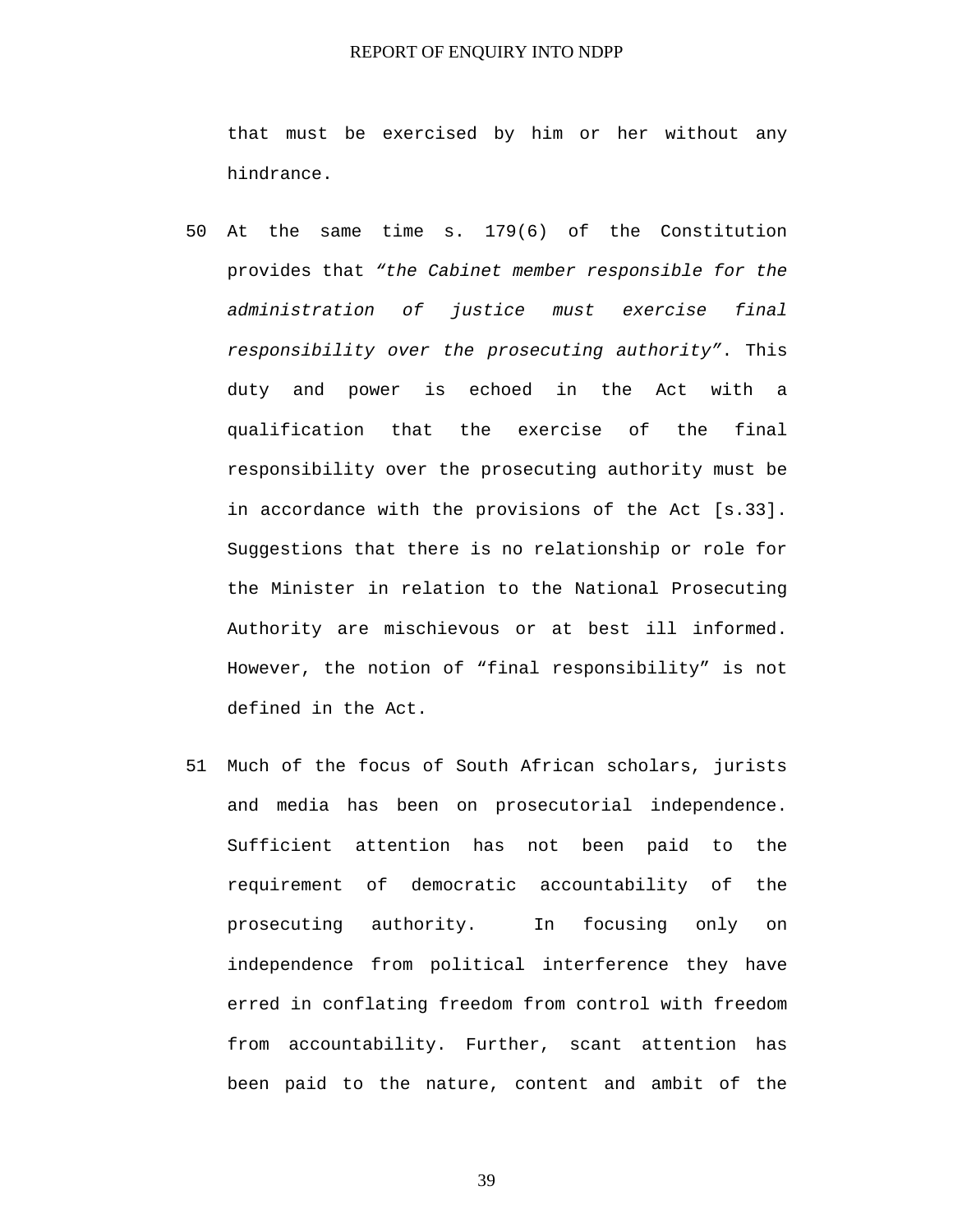"final responsibility" of the Minister, and even less to the relationship between this responsibility and the prosecutorial independence of the NDPP.

- 52 The challenge is to reconcile prosecutorial independence with the constitutional provision that a Cabinet Minister must *"exercise final responsibility over the prosecuting authority"*. In order to arrive at an understanding of what this would involve in practice, I start from the premise that the Constitution locates the prosecuting authority as part of the executive. It does not have the distinct status accorded to the judiciary or that provided to the Chapter 9 State Institutions Supporting Constitutional Democracy. One cannot be "independent" of an arm of government of which one is a part and under whose political authority one falls. The independence of the prosecuting authority is limited to the execution of its functions, importantly, of deciding whether to prosecute or not to prosecute a particular offender.
- 53 Neither the Constitution nor the Act use the term "independence" to refer to the exercise of the functions of the prosecuting authority, but the Constitutional Court in the *Certification case* stated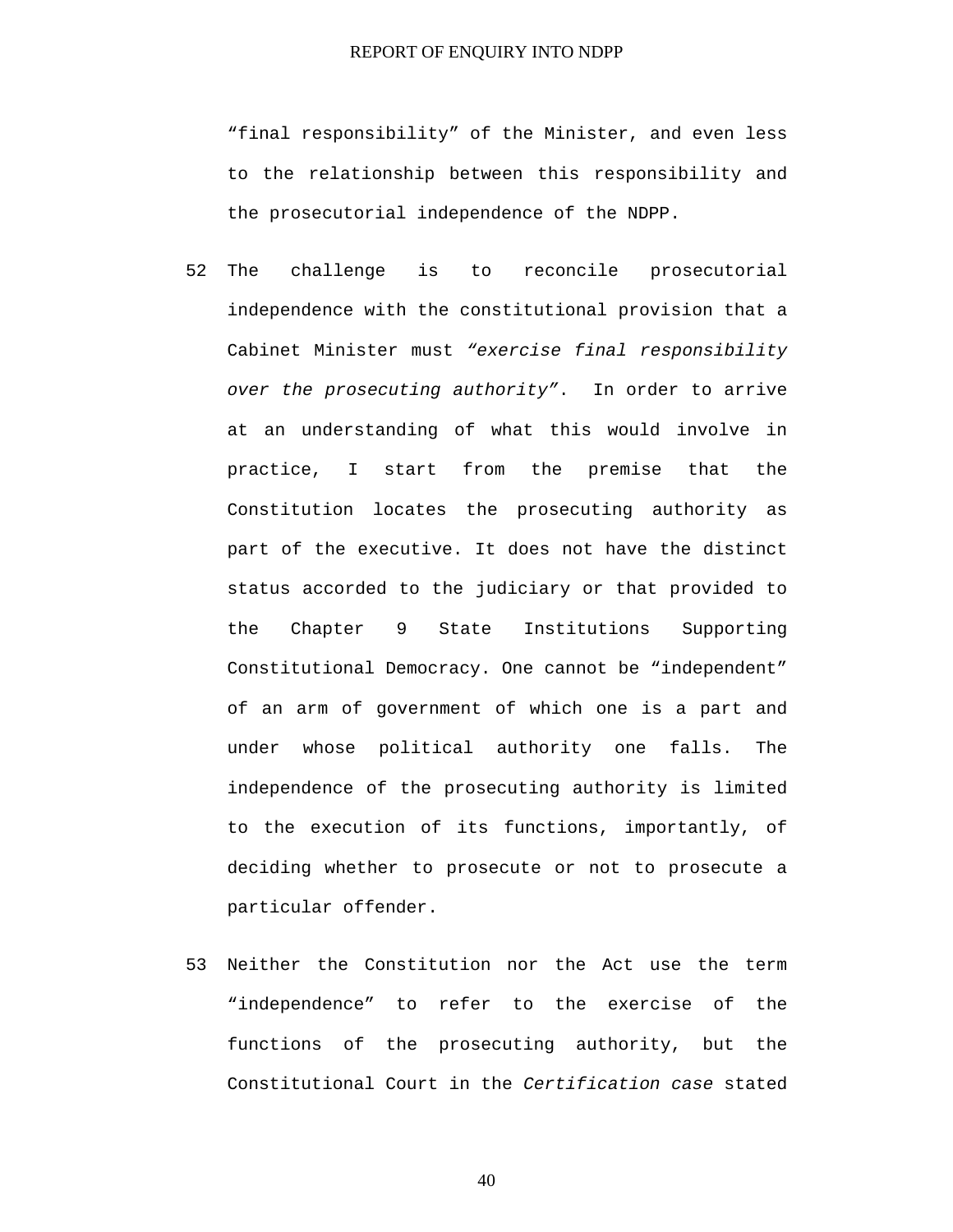in paragraph 146 of its judgment that clause 179(4) *"provides that the national legislation must ensure that the prosecuting authority exercises its functions without fear, favour or prejudice. There is accordingly a constitutional guarantee of independence, and any legislation or executive action inconsistent therewith would be subject to constitutional control by the courts"*.

54 The Hon. Deputy Minister of Justice, De Lange was the Chairperson of the Portfolio Committee of the National Assembly that processed the NPA Bill before it was enacted. In his affidavit submitted to the Enquiry he says:

*"Whilst recognising that the NPA constituted part of the Executive, the model adopted guaranteed a measure of autonomy for the NPA. However, this model does not accord the NPA the independence the Constitution guarantees the judiciary and other Chapter 9 institutions. Hence section 179 of the Constitution provides that national legislation must ensure that the prosecuting authority exercises its functions 'without fear, favour or prejudice'.*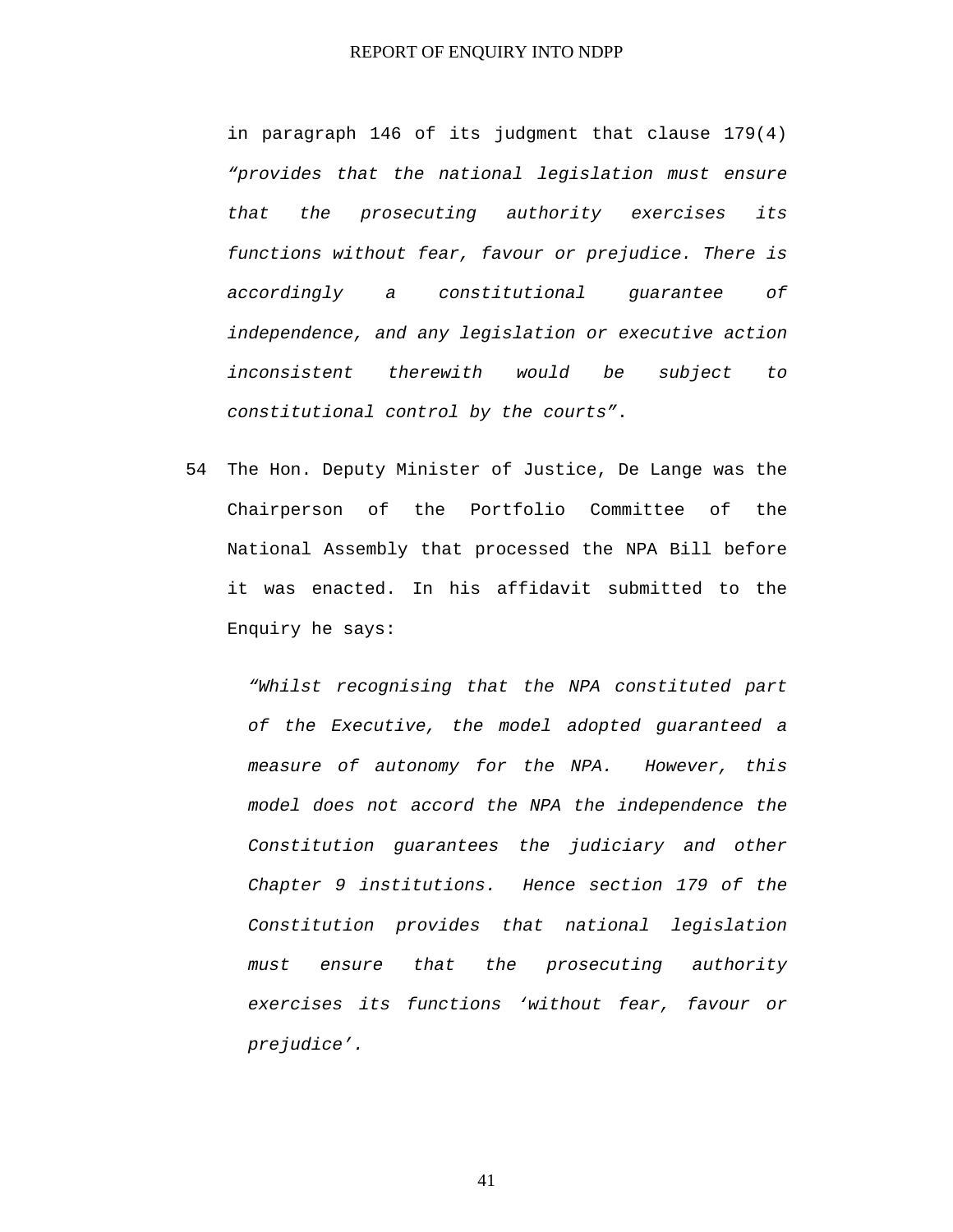*"This distinction is of paramount importance and must not be overlooked. It is on this basis that the relationship between the Minister and the NDPP must be understood. The same applies to the context, the nature and the extent of the concept of prosecutorial independence within the South African constitutional framework.* 

*"The Minster is given overall constitutional and political responsibilities to account to the executive, legislature and public on the activities of the prosecuting authority. This constitutional scheme envisages that the NPA and Executive will work hand in hand."* 

I am moved to accept this thinking to be correct.

55 In the apartheid era, legislation gave the Minister of Justice complete control over the Attorneys-General. The Attorneys-General exercised their authority and performed their functions subject to the control and directions of the Minister. The Minister's power extended to overriding any decision arrived at by an Attorney-General. In anticipation of a democratic constitutional order, in 1992 the legislation was changed and political control over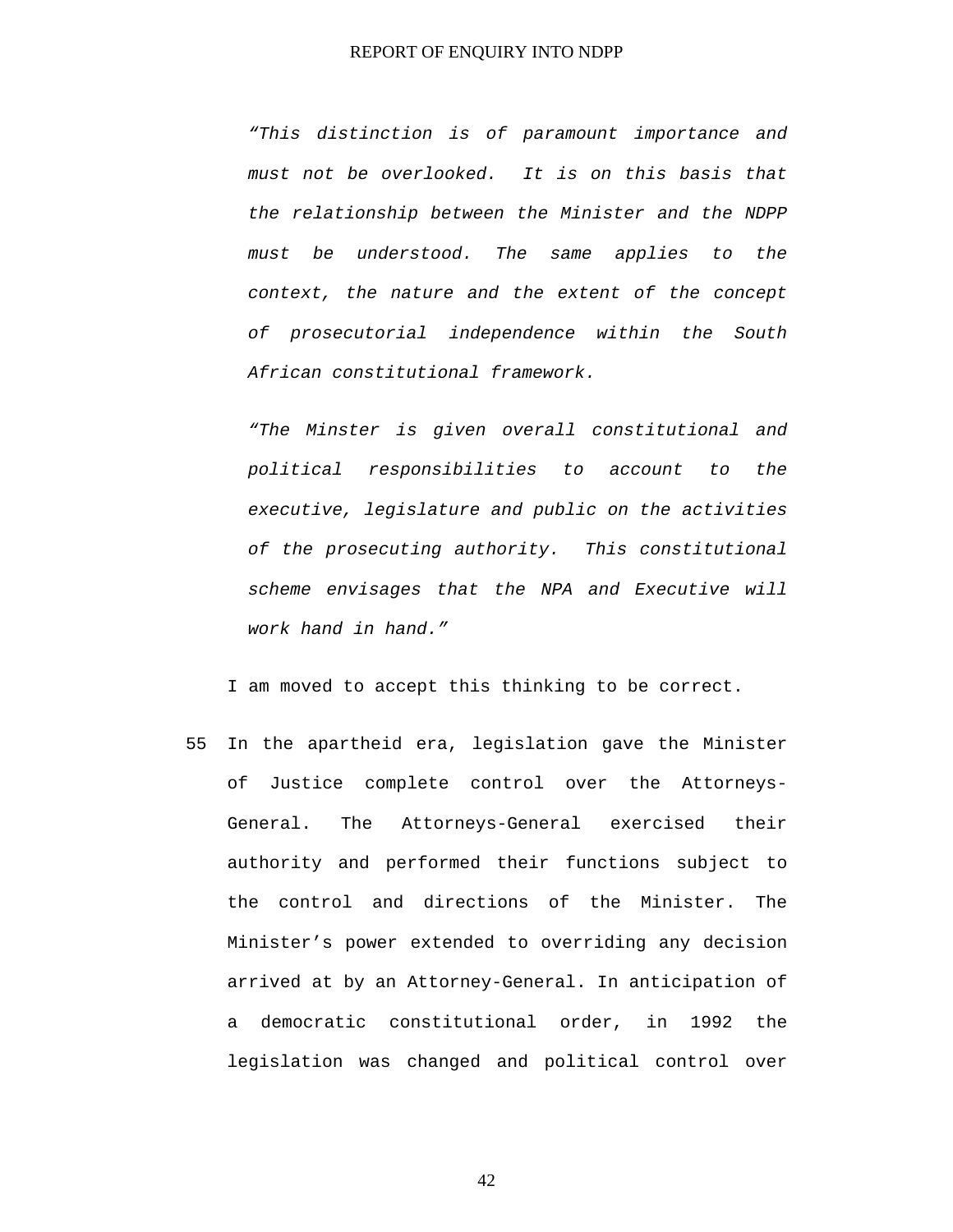prosecutorial decision-making was taken away from the Minister. However, under the new democratic order the two instruments, the Constitution and the Act, have provided for a member of Cabinet to exercise final responsibility over the National Prosecuting Authority. The dilemma is how the Minister exercises this responsibility without infringing on the constitutionally guaranteed independence of the prosecutorial authority.

- 56 South Africa is not unique in confronting this challenge. In many countries there have been discussions and new arrangements designed to ensure that prosecutorial decision-making is protected from outside interference while at the same time providing for effective democratic public and political accountability. I did not undertake an exhaustive review of international practice. It is clear however that there is no universal or common model, and it appears there are very few countries in which there is absolutely no political role in the prosecutorial arena. Some of the debates may assist in understanding the South African situation.
- 57 In recent years there have been extensive debates in many countries on how to manage the dual objectives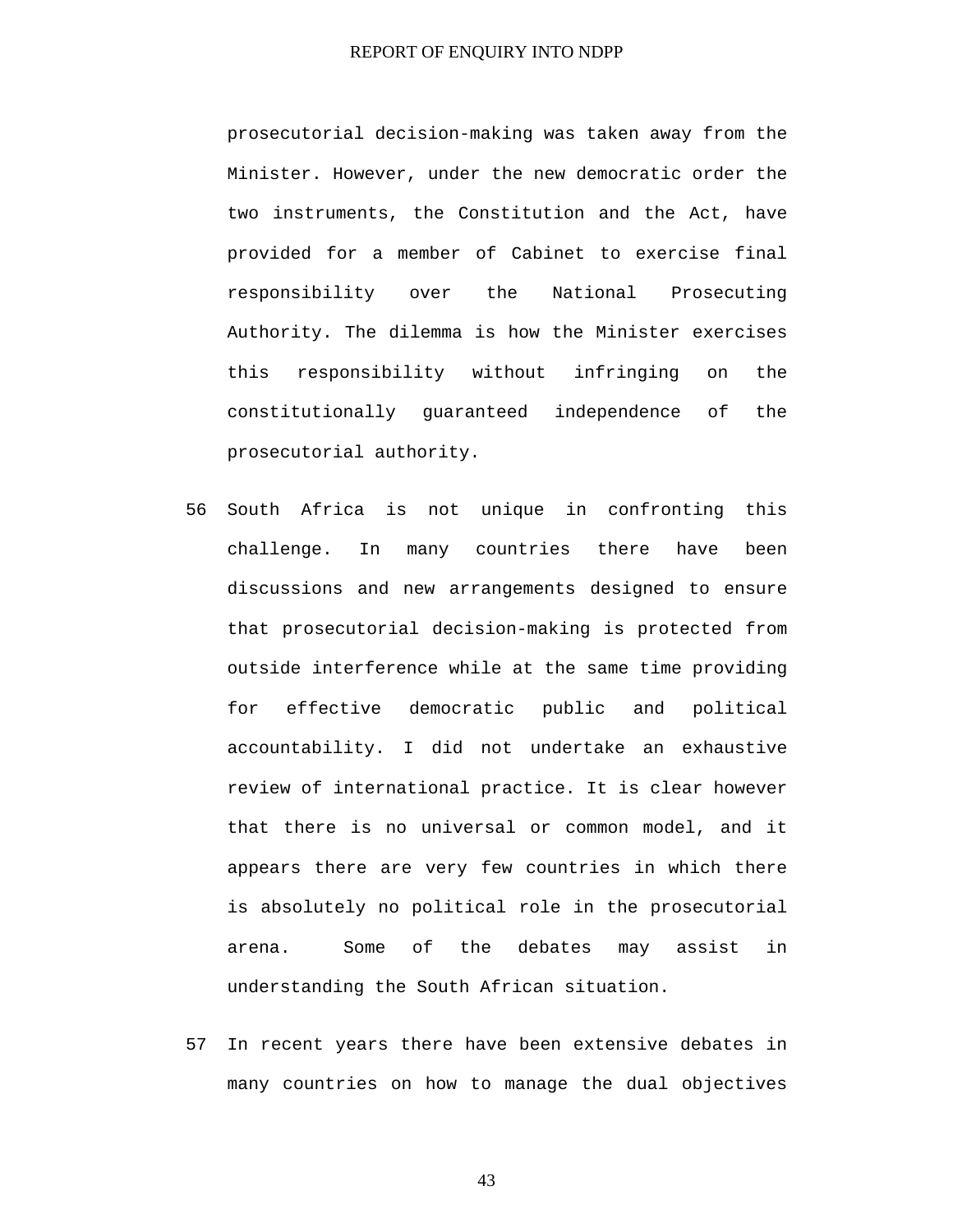of prosecutorial independence and democratic and public non-partisan political accountability and to provide appropriate institutional arrangements.

58 The Office of the Attorney-General originating as early as the mid-15th century in England has been adapted in the many countries to which it spread together with the common law, mainly within the Commonwealth but also in the United States and Israel. In Australia, Canada and New Zealand the Attorney-General is an elected member of the legislature as well as a member of the Cabinet. In Israel and Ireland the Attorney-General is not a politician, but a public servant. In some other countries while the ultimate responsibility remains with the Attorney-General (politician), the responsibility for day to day prosecutions has been devolved to a public servant such as a Director of Public Prosecutions, or a Solicitor-General. In some jurisdictions the prosecution of, and/or the application for warrants relating to officials or persons at a particular level of seniority requires the prior approval of the head of executive.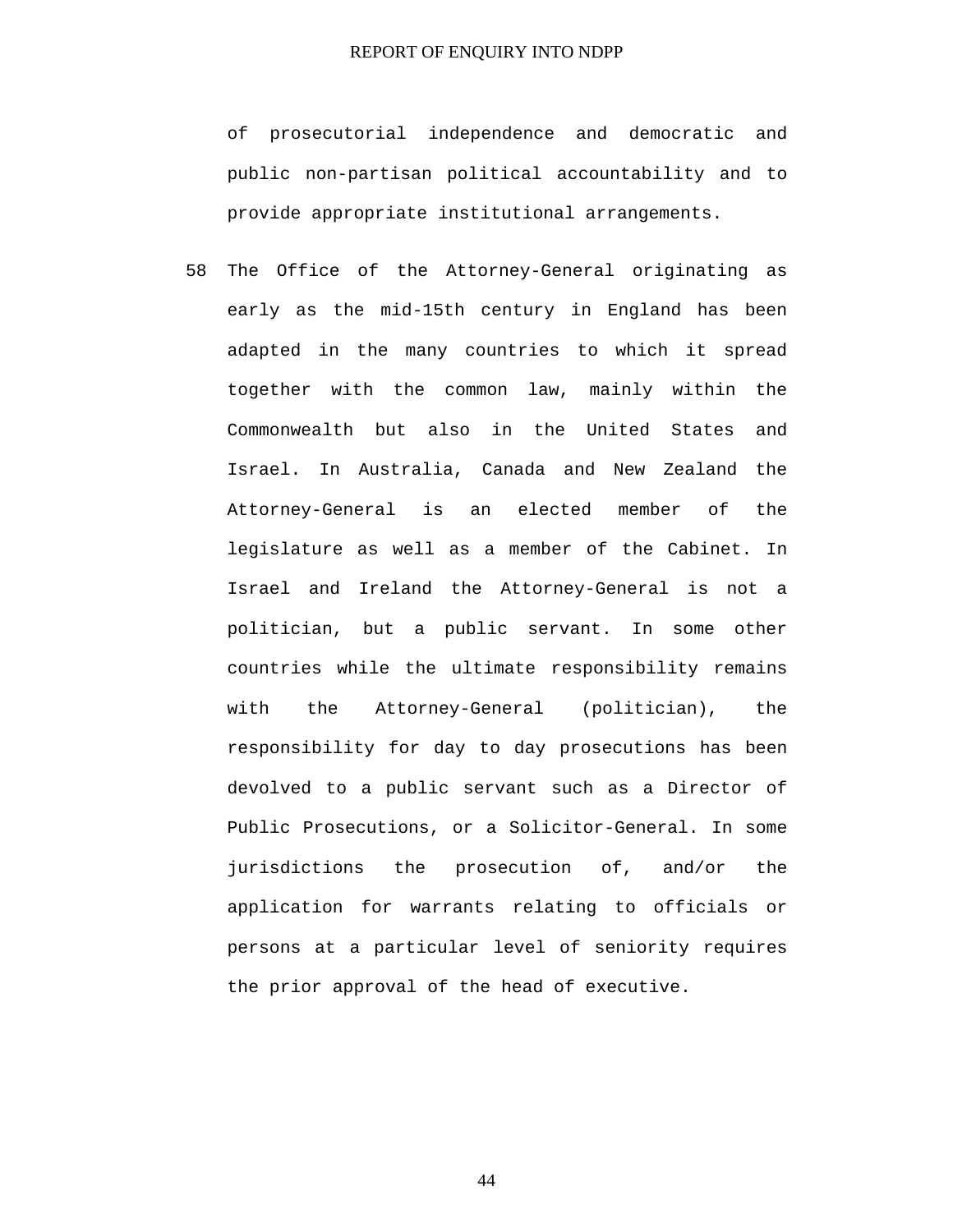59 A leading British academic, Professor Phillip Stenning of the Centre for Criminological Research at Keele University argues that:

> *"the political independence of the office [of Attorney-General] with respect to prosecutorial decision-making and effective democratic and political accountability for it are, at least officially considered desirable objectives to be achieved through institutional arrangements and established practices. It may be argued however, that the various different arrangements in different countries reflect not only different views as to how these two objectives may be achieved, but also different views as to the relative importance of the two objectives. Thus for example, it might be thought that in those countries in which the Attorney-General is an appointed independent public servant, rather than an elected politician, the objective of actual and perceived political independence is the paramount consideration and is given priority over effective political accountability; whereas in those jurisdictions in which the Attorney-General is an elected politician, a member of the legislature and*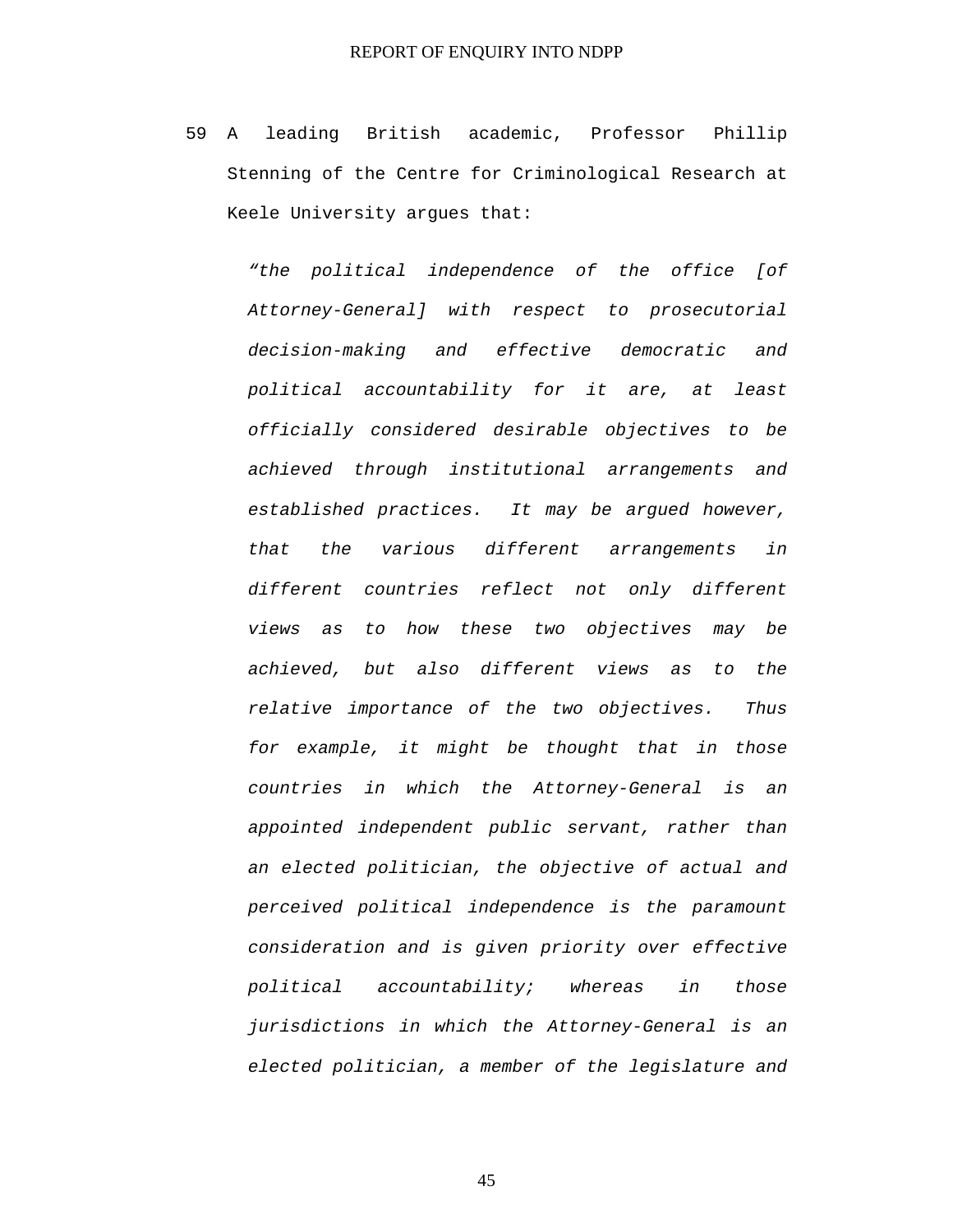*the Cabinet, the objective of effective political accountability is considered just as important as (or perhaps even more important than) the objective of effective (and perceived) political independence".* 

- 60 However, the South African Constitution requires both, providing that legislation must *"ensure that the prosecuting authority exercises its functions without fear or favour or prejudice"* [s. 179(4)]. In the same section, the Constitution provides that *"The Cabinet Member responsible for the administration of justice must exercise final responsibility over the prosecuting authority"* [s. 179 (6)].
- 61 Historically the Attorney-General served as the principal law officer and legal adviser of the Crown as well as the protector and guardian of the public interest. It would appear that in the South African constitutional framework these various functions have been divided: the Chief State Law Adviser is an appointed public servant; the role of guardian and protector of the public interest has been retained for the Minister; and the function of initiating and pursuing criminal prosecutions has been allocated to the National Prosecuting Authority.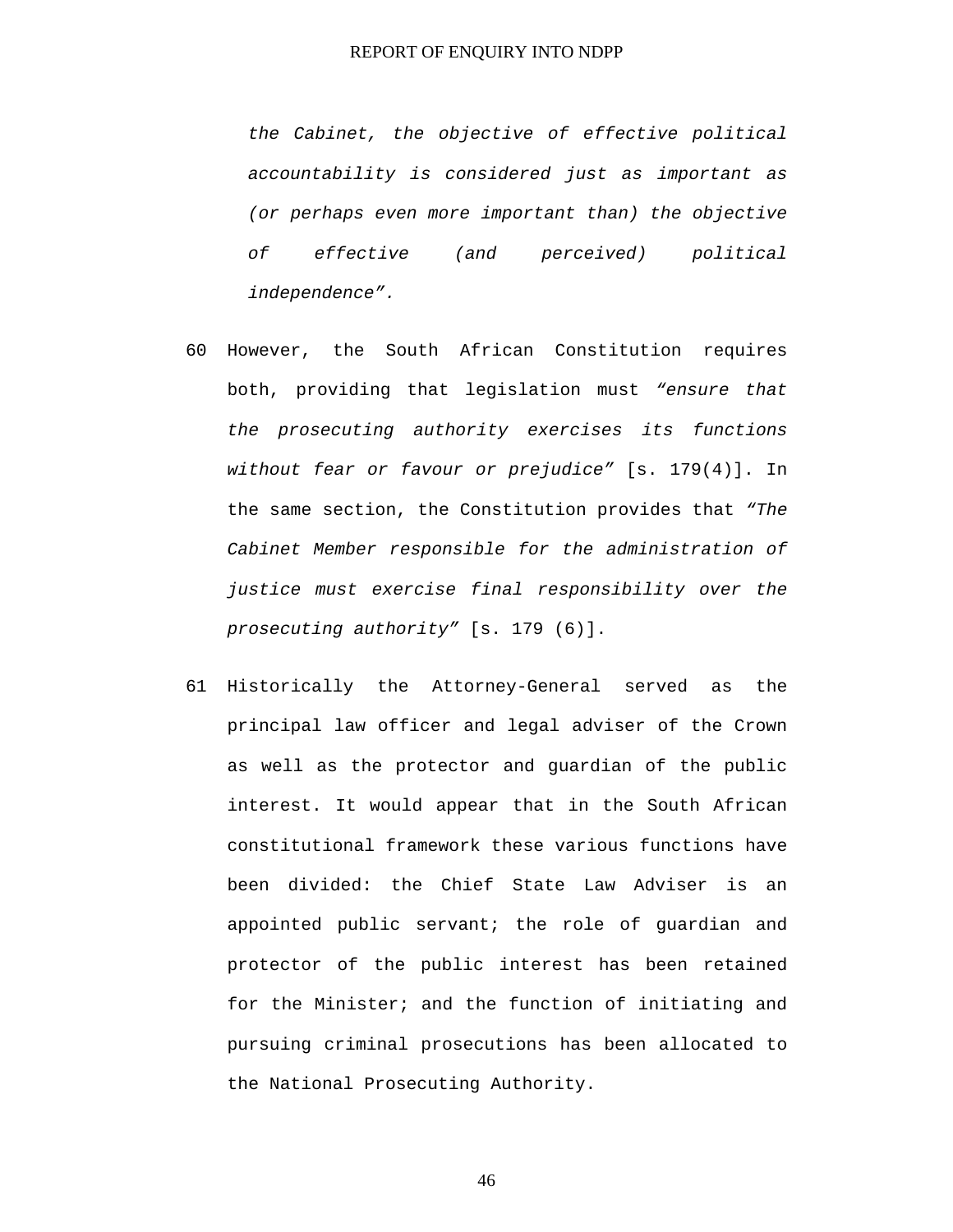- 62 It is clear that the Minister cannot interfere with a specific prosecutorial decision of the National Director. However, in independently exercising the discretion to prosecute or not, the NDPP would have to consider the national interest in seeing justice is done, and community expectations that criminals are brought to justice are met, and the policy guidelines followed.
- 63 The legislation provides that one indication of what "final responsibility" must include is the fact that the prosecuting authority determines the prosecution policy with the concurrence of the Minister. In effect this means that the Minister exercises a veto over the prosecution policy. This provision in the Act provides the executive with an opportunity to impact on what the prosecuting authority does at this level. The policy should reflect the government's priorities relating to which offences are of concern to government and the public interest that is sought to be promoted and protected when the prosecuting authority exercises its powers to prosecute offences on behalf of the state.
- 64 The other indication of the content of the notion of "final responsibility" that the Minister exercises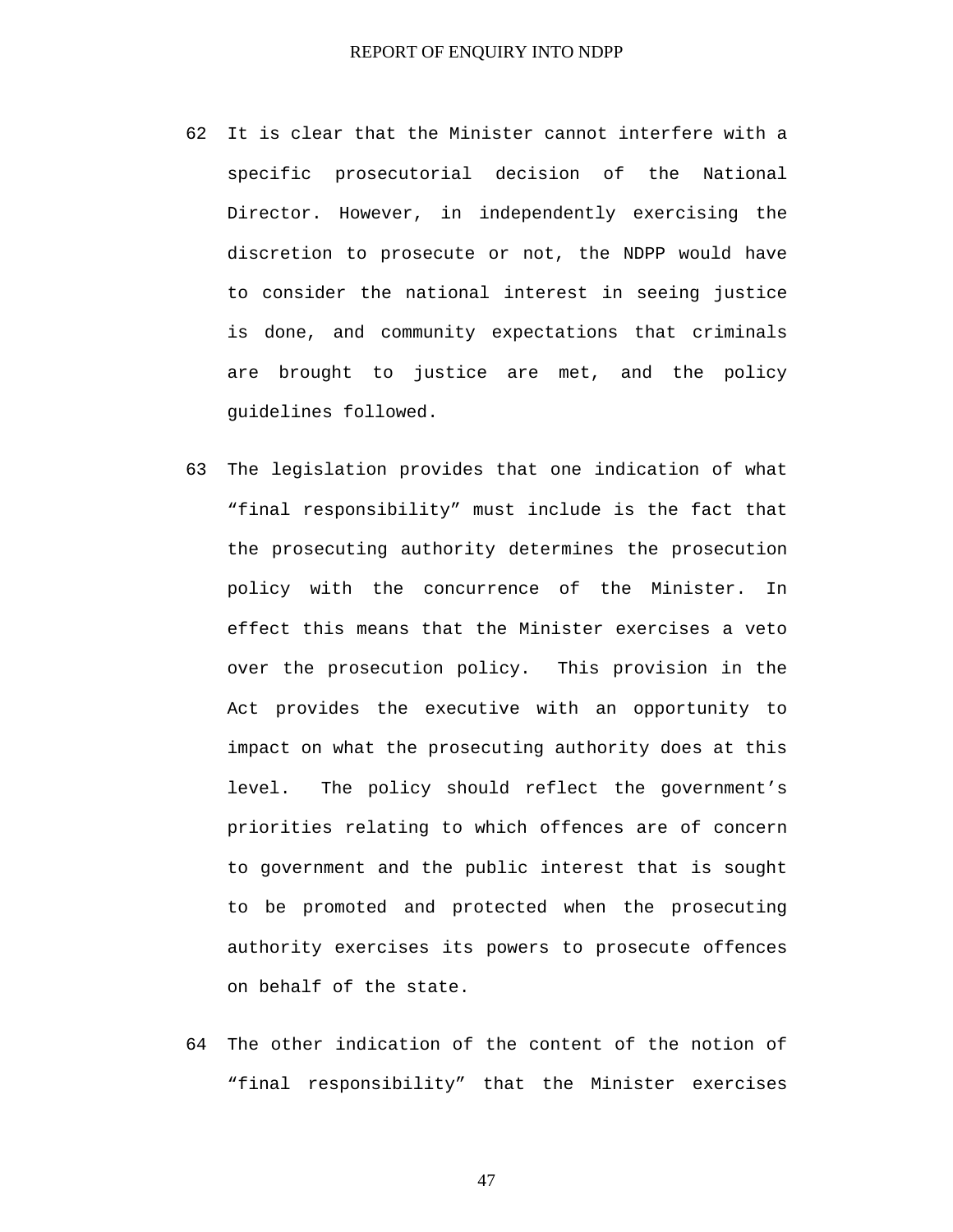over the prosecuting authority, is the duty that is placed on the NDPP in s. 35(2)(a) of the Act to submit an annual report to the Minister which report must then be tabled by the Minister in Parliament. The NDPP is also obliged to furnish the Minister with information or a report with regard to any case, matter or subject that is dealt with by the NPA in the exercise of its powers, the carrying out of its duties and the performance of its functions. The NDPP must also provide the Minister with reasons for any decisions taken by him or her in the exercise of his or her powers, the carrying out of his or her duties or the performance of his or her functions. The NDPP must also arrange meetings between the Minister and members of the prosecuting authority. This would provide an on-going opportunity for explaining and developing an understanding of government perspectives and priorities and also facilitate an exchange of views. Whilst the duty is on the NDPP to provide reports, this should not be seen to be a one-way channel of communication. Such reports should give rise to discussions between the Minister and the NDPP.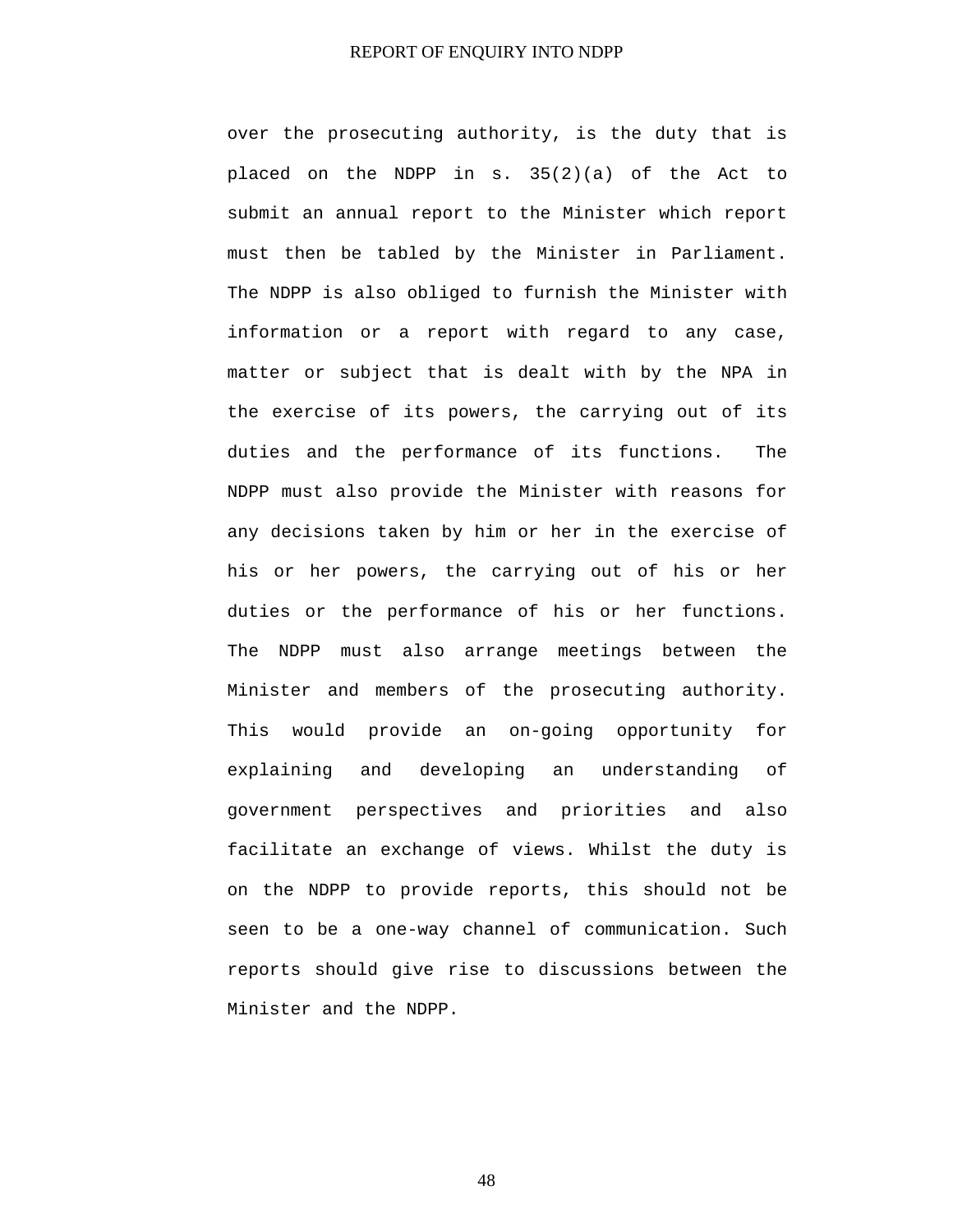- 65 The fact that the NDPP is obliged to furnish the Minister with a report, upon her request, is expressly provided for in the Act. The parties accepted, correctly so in my view, that the corollary must apply, namely, that the NDPP has the responsibility to inform the Minister in respect of any material case, matter or subject that is dealt with by the NPA in the exercise of its powers, duties or functions. Such an interpretation gives meaning to the intention of the legislature. A meaningful reading of the Act necessitates a conclusion that where the NDPP has information that is of importance relating to any significant case, matter or subject pertaining to the work of the prosecuting authority, the NDPP would be obliged in law to bring such case, matter or subject to the attention of the Minister. It is more so pertaining to matters that may impact on national security.
- 66 It is not my understanding that the duty placed on the NDPP to inform the Minister with regard to any significant case, matter or subject in the performance of the functions of the prosecutorial authority is to be done purely for informationpassing sake. The legislature must have intended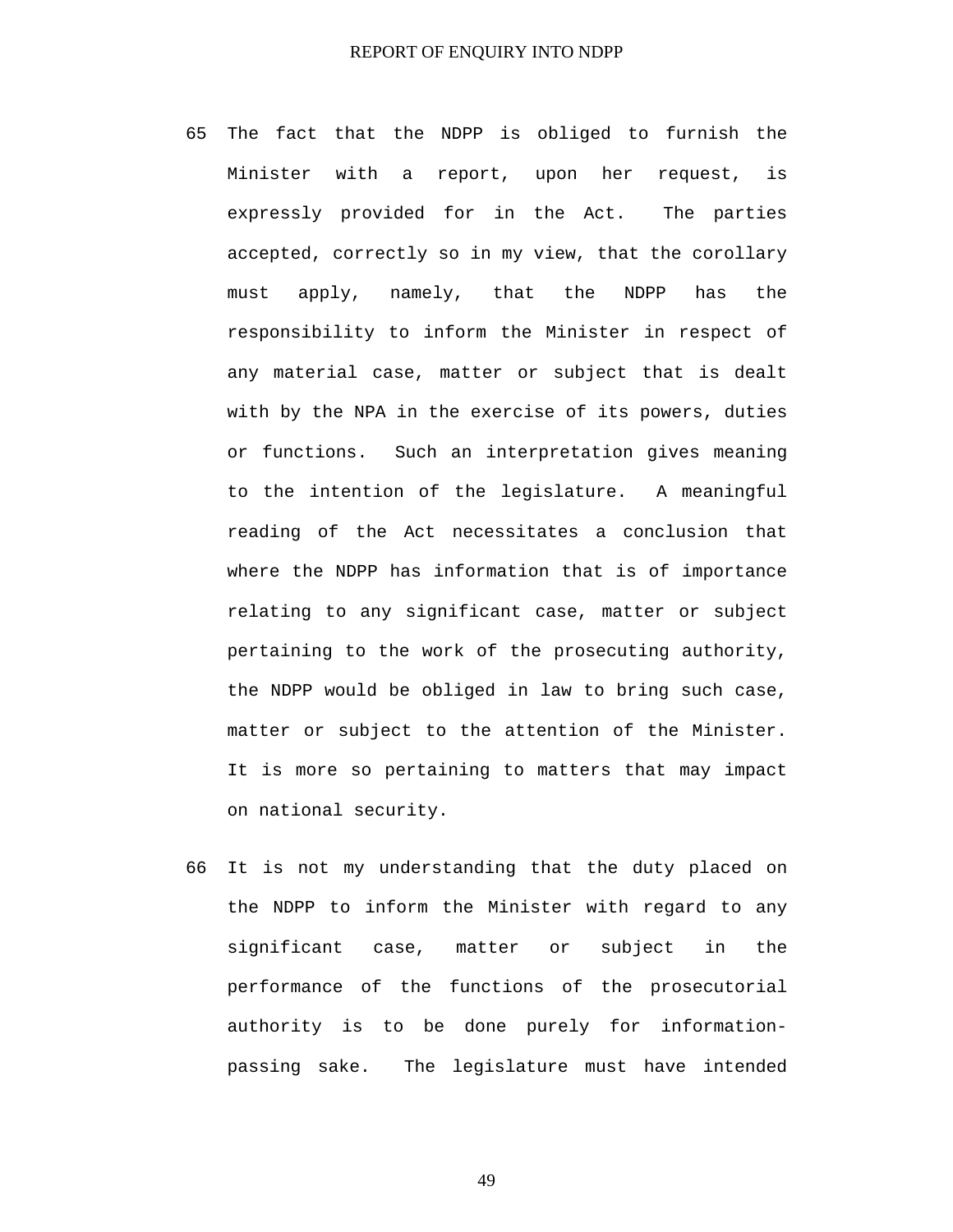that the Minister would bring to the consideration of the NDPP such matters as government may find to be relevant in respect of such case, matter or subject. I should not be understood to mean that the NDPP would be bound by any input made by the Minister with regard to the exercise of his or her powers, the carrying out of his or her duties and the performance of his or her functions. The powers, functions and duties are those of the NDPP and should be exercised without fear, favour or prejudice. The legislature must intend that the information exchanged between the NDPP and the Minister must serve to enhance the constitutional goal of enabling the prosecuting authority to achieve its mandate to institute criminal proceedings on behalf of the state and for the Minister to exercise final responsibility over the prosecuting authority within the policy guidelines.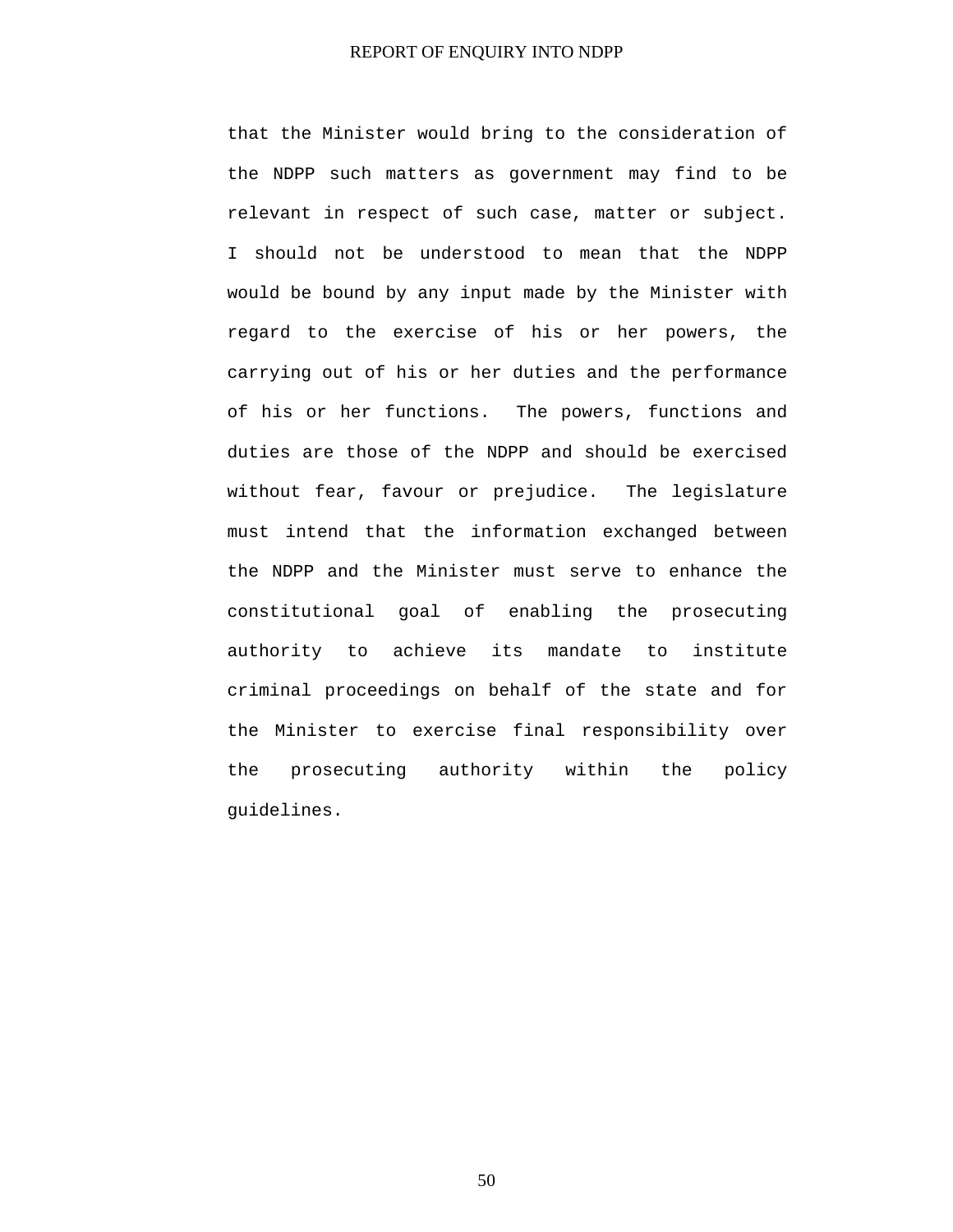#### **FIT AND PROPER**

- 67 The Constitution gives the President as the head of the national executive the power to appoint the NDPP. This is a political appointment at the discretion of the President, meaning that the NDPP is not appointed following an open call for applications and a competitive process of interviews and such related employment recruitment matters. The uncontested evidence of the Minister, on affidavit, is that the NDPP was appointed on her recommendation for, amongst others, his understanding and background on matters of national security, having previously chaired the security cluster of Directors-General in his capacity as the DG: Justice and Constitutional Development.
- 68 The Constitution requires that the NDPP must be appropriately qualified to be so appointed. The Act defines appropriate qualification as somebody who is a South Africa citizen, possesses legal qualifications that would entitle him or her to practice in all Courts in the Republic and who must be a fit and proper person, with due regard to his or her experience, conscientiousness and integrity to be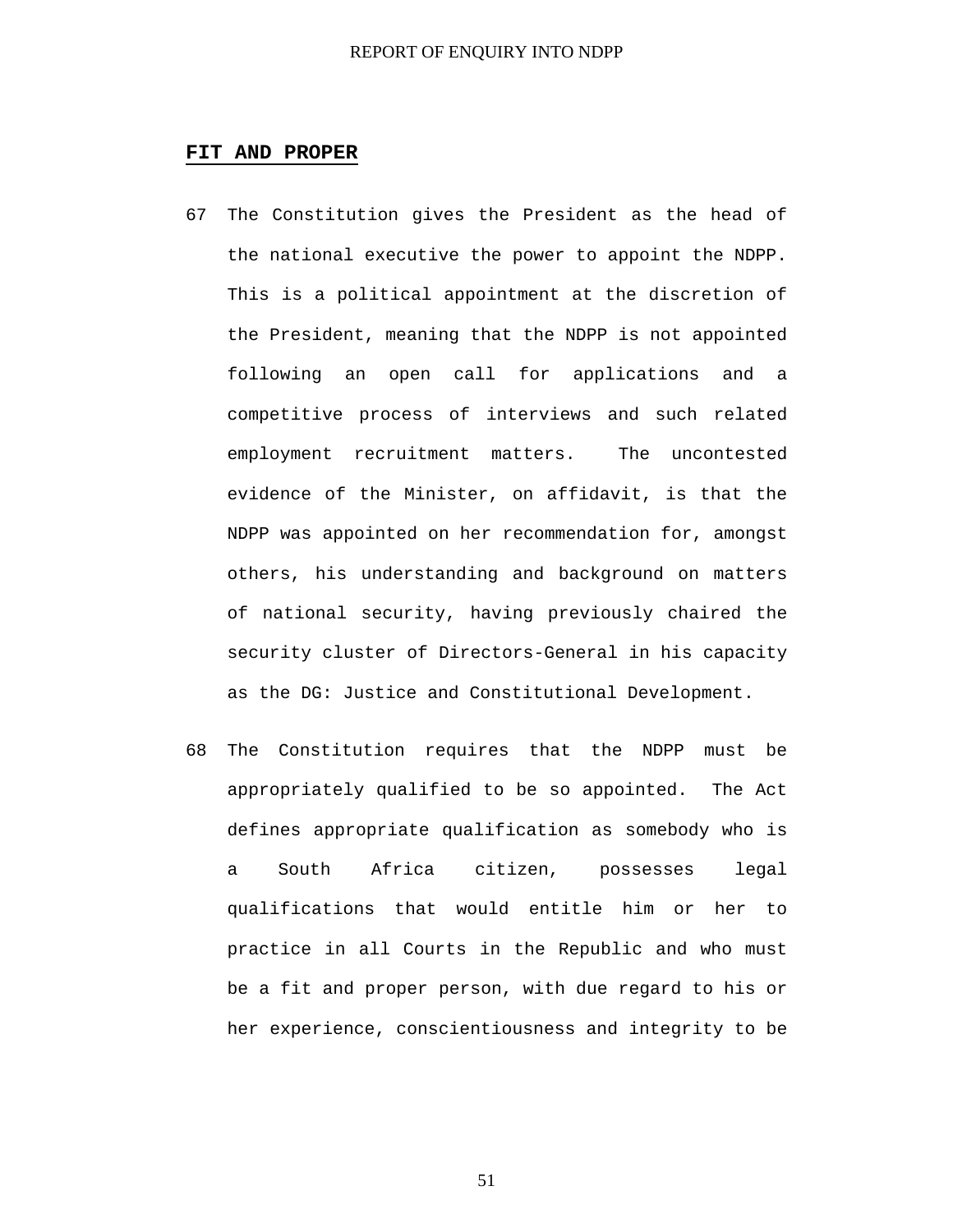entrusted with the responsibilities of the office concerned.

- 69 The notion of fit and proper has been judicially defined but remains a notion that is fact-specific. Whether one is fit and proper to practice as a lawyer or any other discipline will depend on the context in which that notion is used. It is evident from the reading of the Act that legal qualification is not the only criterion for fitness to hold office as an NDPP. What the Act also envisages is that the incumbent must be a person of experience, integrity and conscientiousness to be entrusted with the responsibilities of the office of the NDPP.
- 70 The parties did not resist the conclusion that the experience referred to in the Act that the NDPP must have, would refer to legal experience in matters in respect of which that the Act places responsibilities on the office of the NDPP. However there is a broader experience that must also be contemplated. It cannot be a sufficient qualification that the NDPP has appropriate legal experience. To execute the responsibilities of the office of the NDPP, the incumbent must also have managerial and leadership skills and qualities. He or she sits at the apex of a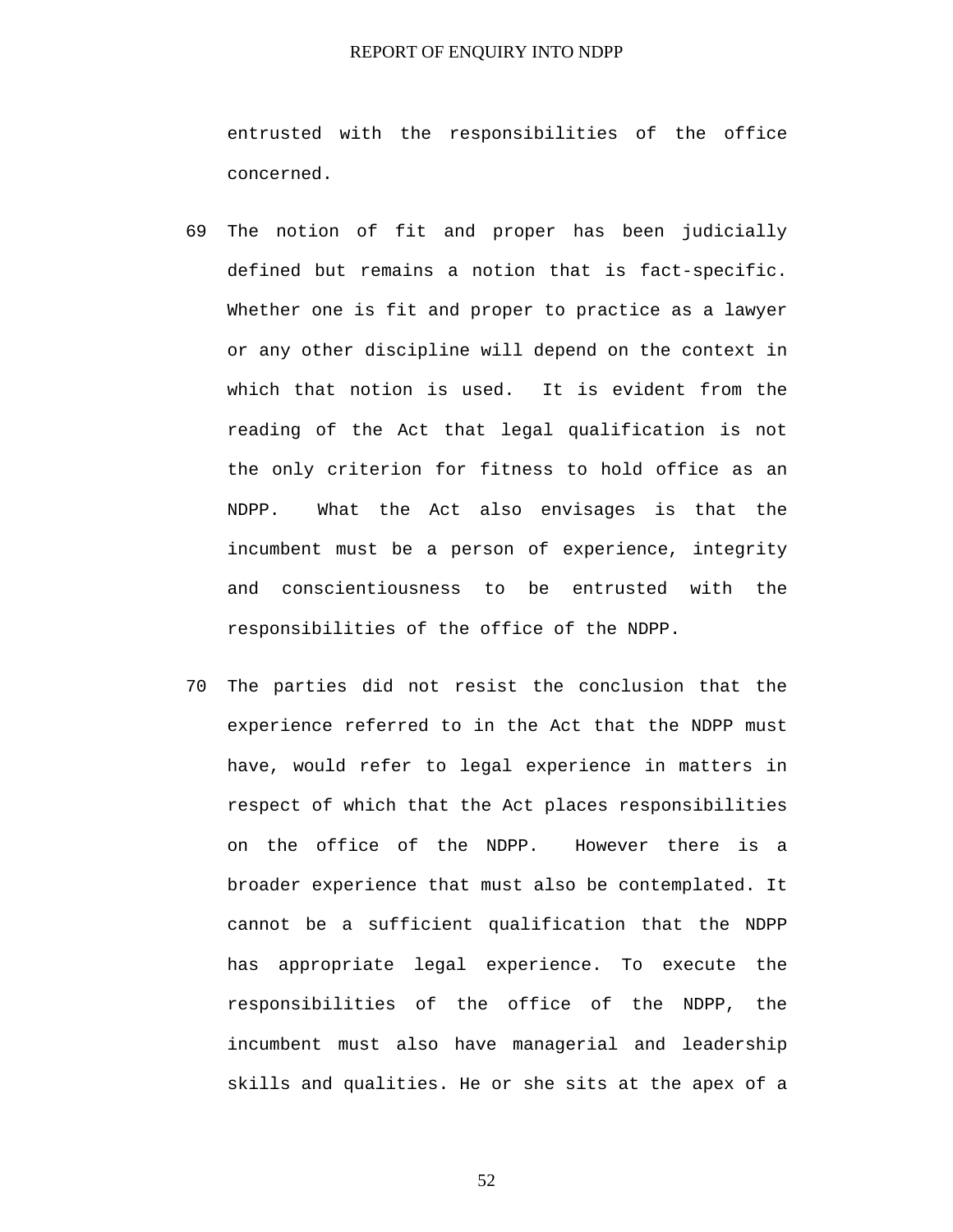complex organisation that employs large numbers of people, bringing together various elements of the criminal justice system. He or she must also possess an understanding of the socio-political climate that prevails as well as the policy programme of the government.

71 The notion of integrity is one that does not attract much debate in this case. The notion relates to the character of a person – honesty, reliability, truthfulness and uprightness. Conscientiousness, on the other hand, addresses something related but different. It relates to the manner of application to one's task or duty – thoroughness, care, meticulousness, diligence and assiduousness. In its submission to the Enquiry the South African Institute for Advanced Constitutional, Public, Human Rights and International Law (SAIFAC) suggested that:

> *"Conscientiousness can be said to mean professionalism – the willingness and ability to perform with the required skill and the necessary diligence. Integrity is remaining honest – not lying, stealing or otherwise acting corruptly".*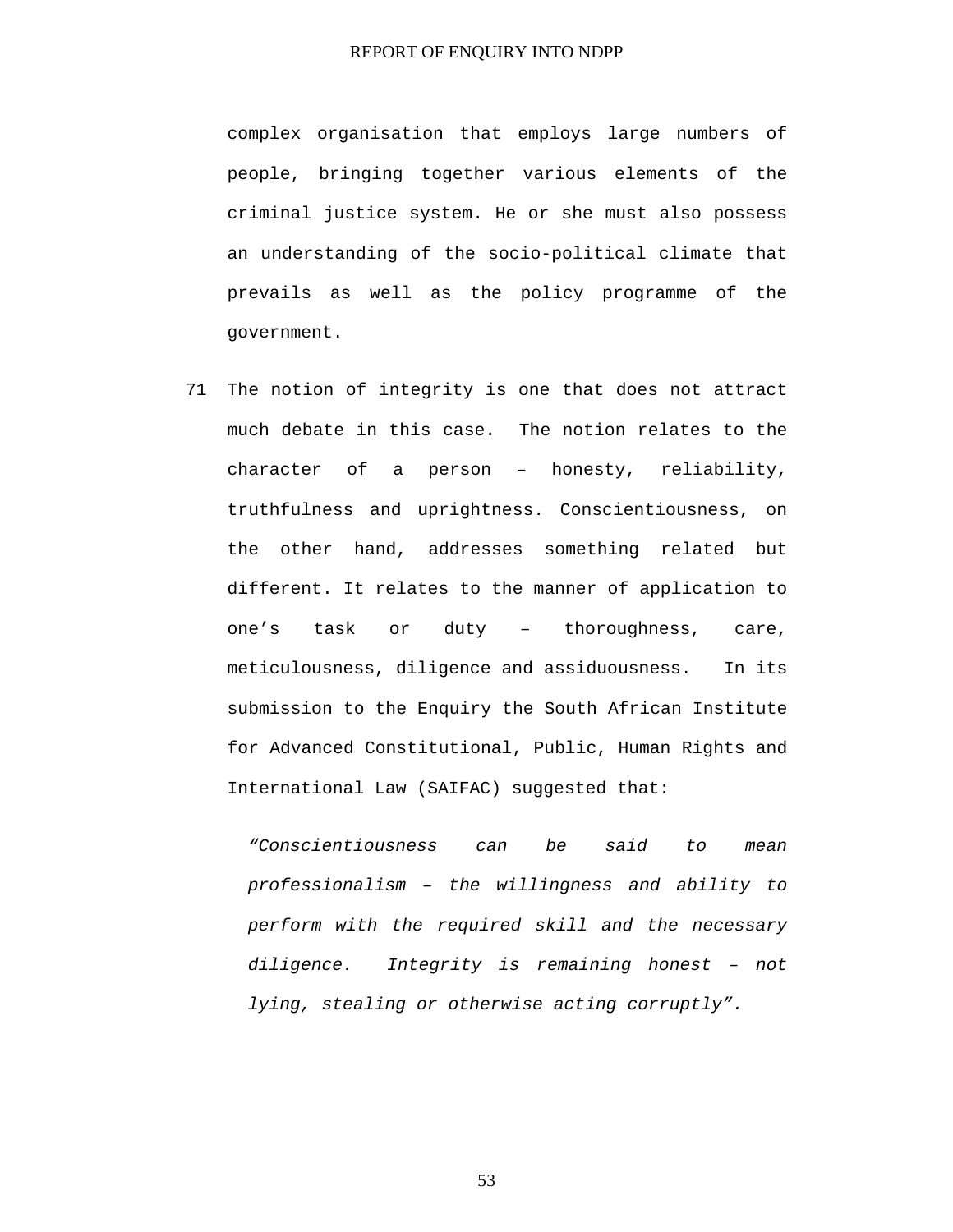- 72 The element of fitness for the office of the NDPP that requires the person to be fit and proper to be *"entrusted with the responsibilities of the office concerned"* is not defined in the Act nor has it been judicially defined. I do not propose to define the concept except to say that, amongst others, the person must possess an understanding of the responsibilities of such an office. There must be an appreciation of the significance of the role a prosecuting authority plays in a constitutional democracy, the moral authority that the prosecuting authority must enjoy and the public confidence that must repose in the decisions of such an authority. To that must be added an appreciation for and sensitivity to matters of national security.
- 73 The Constitution makes it obligatory that all spheres of government and all organs of state (including the national prosecuting authority over which the NDPP is head) must, amongst others, preserve the peace, national unity and the indivisibility of the Republic as well as to secure the well-being of the people of the Republic.
- 74 There is a broader onus on such senior state officials which includes executing one's duties,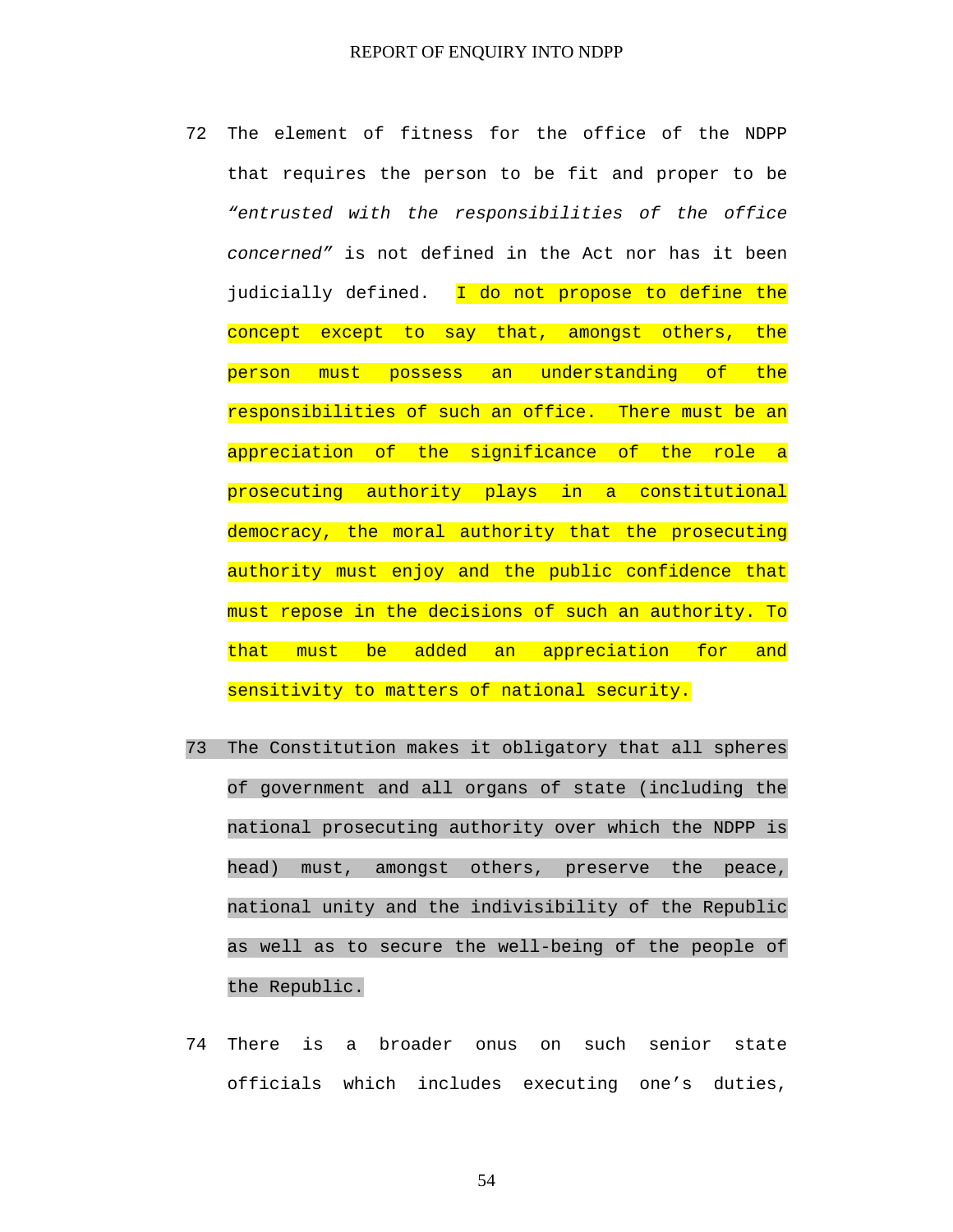powers and functions and generally acting in a manner that safeguards the national security of the Republic and promotes and protects the rights of citizens as recognised in the Constitution.

75 In addition, it must be required of any senior state official to consistently and diligently apply the security norms and standards set out in the Cabinet approved policy entitled 'Minimum Information Security Standards' ("MISS") with regard to information security. The objectives of MISS are to promote the socio-economic development of the country and protect national interests. It is only through sound adherence to these policy measures that information sensitive to national security can be protected from interests hostile to government.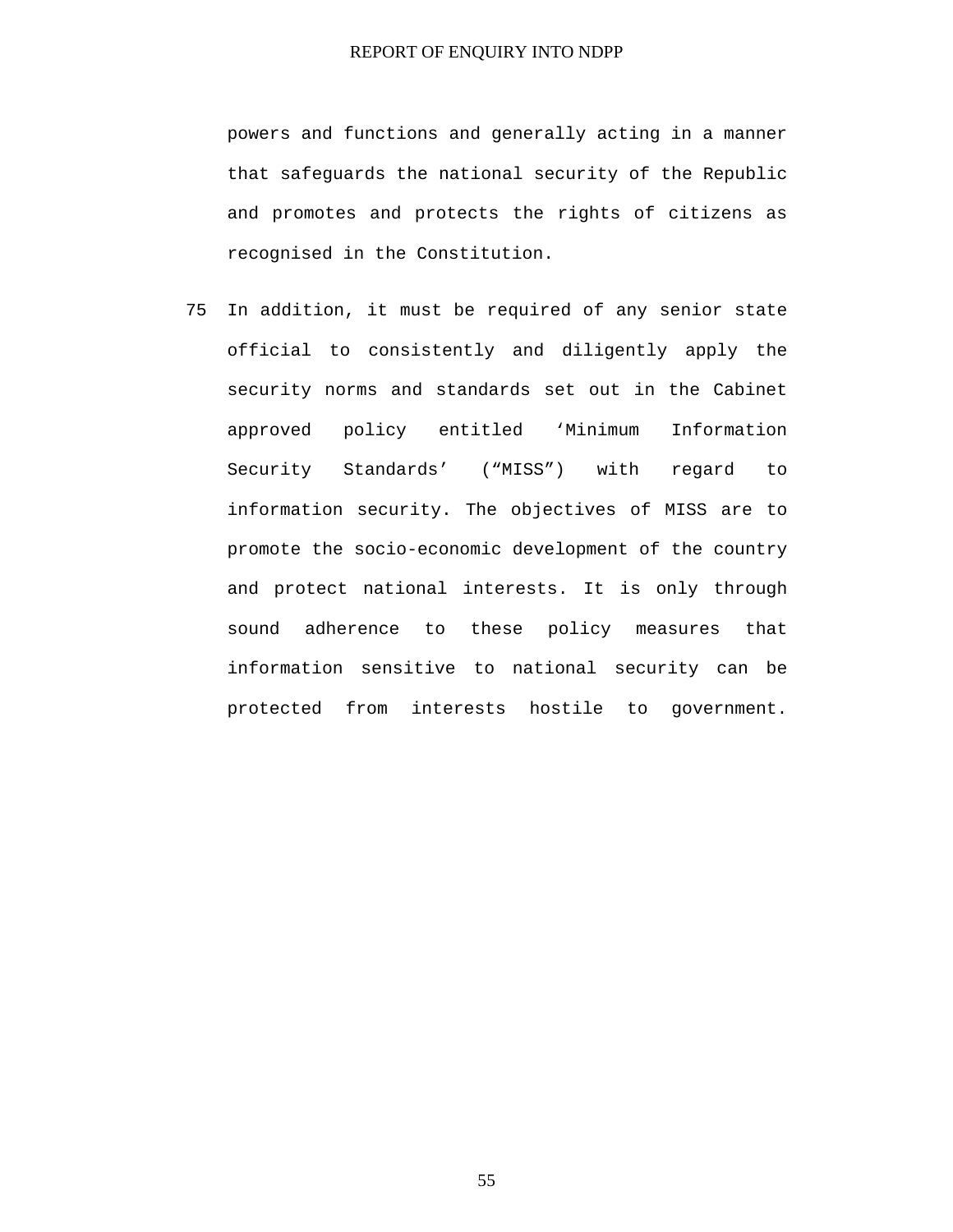#### **PRINCIPLES OF CO-OPERATIVE GOVERNMENT**

76 It will be useful to read the report within the context of the constitutional imperatives within which all spheres of government and all organs of state within each sphere are enjoined to relate with one another. The Constitution spells out principles of co-operative government and inter-governmental relations. The responsibilities of organs of state are amongst others to preserve the peace, the national unity and the indivisibility of the Republic; to secure the well being of the people of the Republic; to provide effective, transparent, accountable and coherent government for the Republic as a whole; to be loyal to the Constitution, the Republic and its people; to respect the constitutional status, institutions, powers and functions of Government in the other spheres; not to assume any power or function except those conferred on them in terms of the Constitution; to exercise their powers and perform their functions in a manner that does not encroach on the geographical, functional or institutional integrity of government in another sphere; and to co-operate with one another in mutual trust and good faith by fostering friendly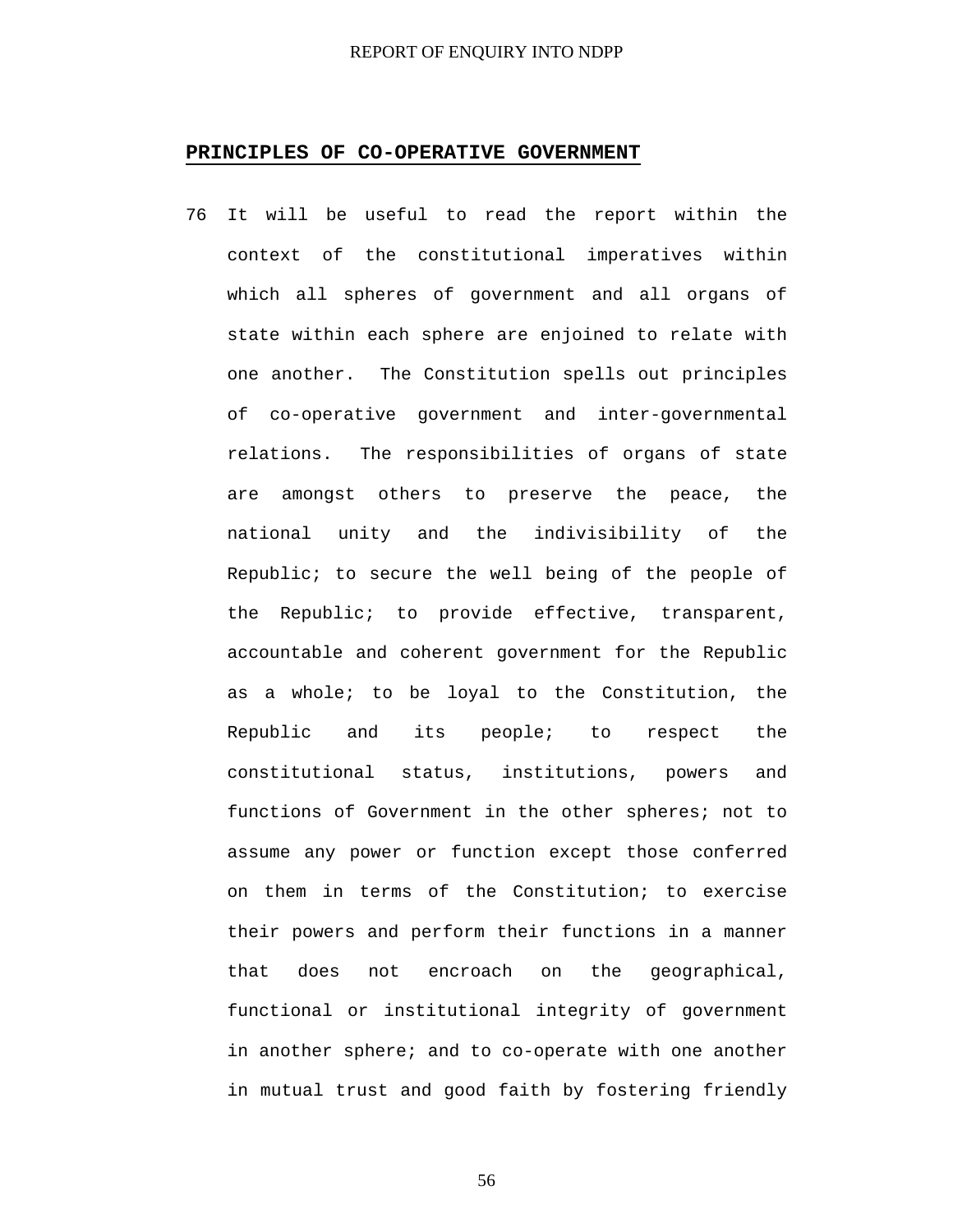relations, assisting and supporting one another, informing one another of and consulting one another on matters of common interest, co-ordinating their actions and legislation with one another, adhering to agreed procedures, and importantly avoiding legal proceedings against one another.

77 Another mechanism that has been woven into the Act to facilitate the work of the NPA is the creation of a Ministerial Co-ordinating Committee in terms of s. 31 of the Act. Once the DSO was to share "turf" with the SAPS in respect of certain categories of crime investigations, it was inevitable that the two agencies may duplicate their work or contradict each other's work. To resolve this, the Ministerial Coordinating Committee is empowered to determine policy guidelines in respect of the functioning of the DSO. It is also empowered to determine procedures to coordinate activities of the DSO and other relevant government institutions, including procedures for the communication and transfer of information regarding matters falling within the operational scope of the DSO and such institutions as well as the transfer of investigations to or from the DSO and such institutions. These policy guidelines and procedures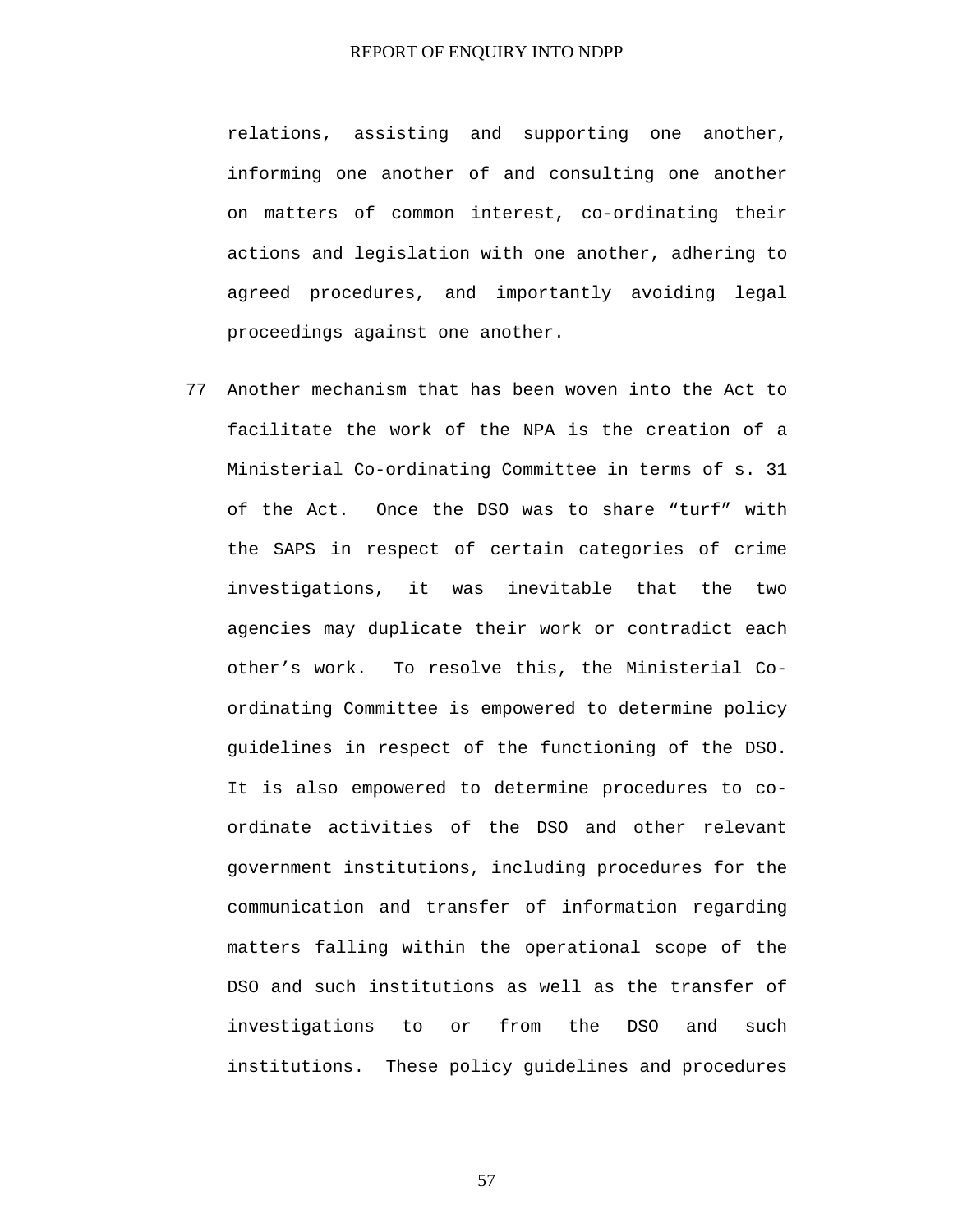were clearly intended to remove any conflict between the work of the DSO and that of other institutions such as the SAPS. The Ministerial Co-ordinating Committee could determine the responsibility of the DSO in respect of specific matters, as well as the procedures to be followed for the referral or the assigning of any investigation to the DSO.

- 78 The evidence indicating the tension between the DSO and the SAPS relating to the documents that the DSO needed for its investigations, the investigation into the murder of Mr Brett Kebble, the investigation relating to the drug investigation and the prosecution of Mr Agliotti and Mr Nassif, the discord between the DSO and the NIA relating to the vetting of DSO investigators, and the complaint relating to the unregulated interaction with foreign intelligence services could have been largely resolved by the Ministerial Co-ordinating Committee whose function it was to address these matters. There was no evidence before the Enquiry that this was done or even attempted. It is regrettable that this Committee has not functioned as contemplated in the Act.
- 79 The obligations resting on the office of the NDPP as the head of the NPA must be understood to include a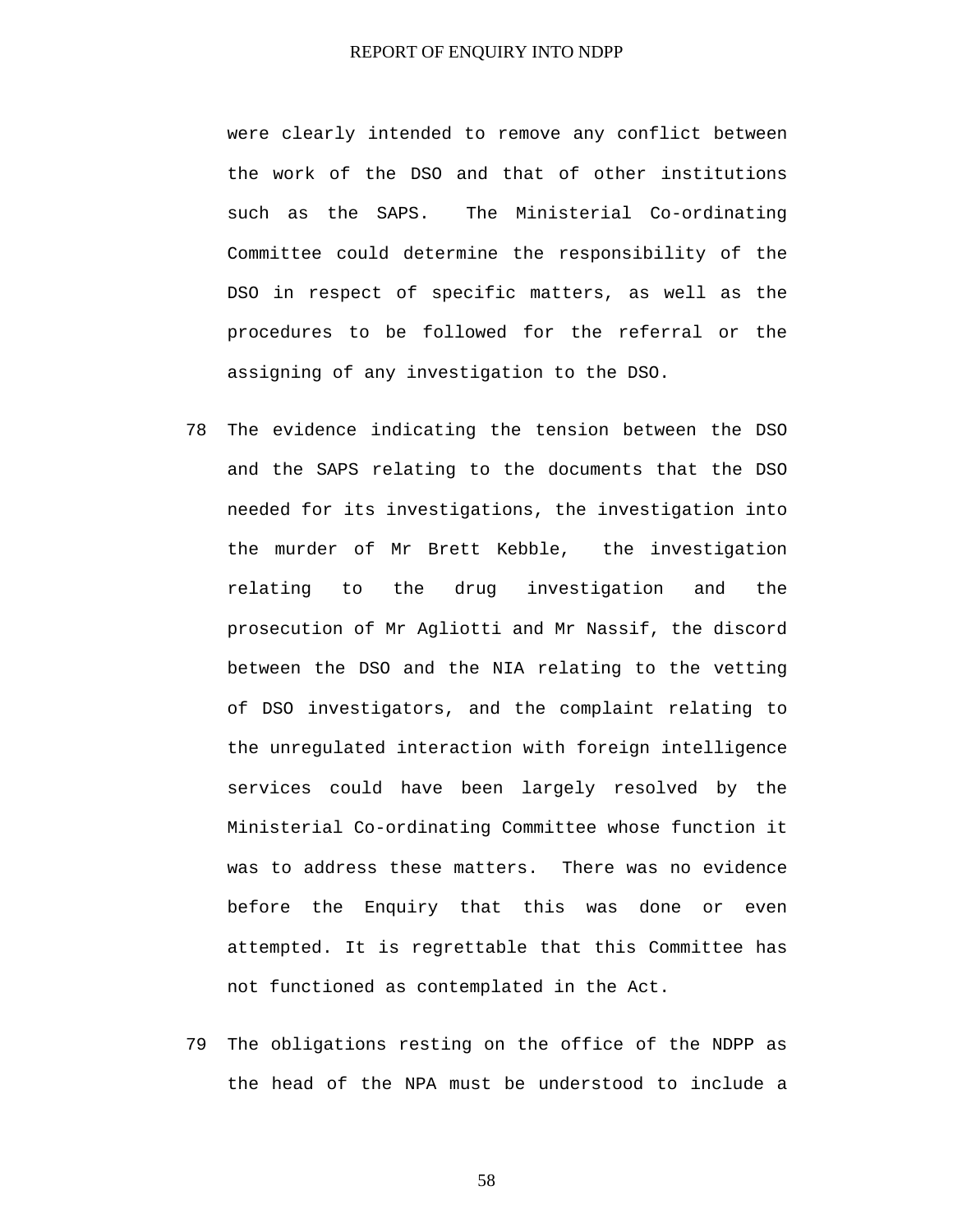responsibility on the NPA as an institution and the DSO for its part to assist and support other organs of state. The nature of the work done by the NPA, as part of the executive, must entail a co-operative approach with all other state institutions and especially those institutions that fall within the security cluster such as the South African Police Services, the National Intelligence Agency, the South African Secret Service and the Presidency to name but a few. It is only when this occurs that the constitutional obligation on all organs of state to preserve the peace and to secure the well being of the people of the Republic can be realised. The Constitution is explicit that organs of state should avoid legal proceedings against one another. The Constitution further provides that an organ of state involved in an inter-governmental dispute must make every reasonable effort to settle the dispute by means of mechanisms and procedures provided for that purpose and most importantly must exhaust all other remedies before it approaches a court to resolve the dispute.

80 A substantial body of evidence was presented to the Enquiry suggesting that the functioning of the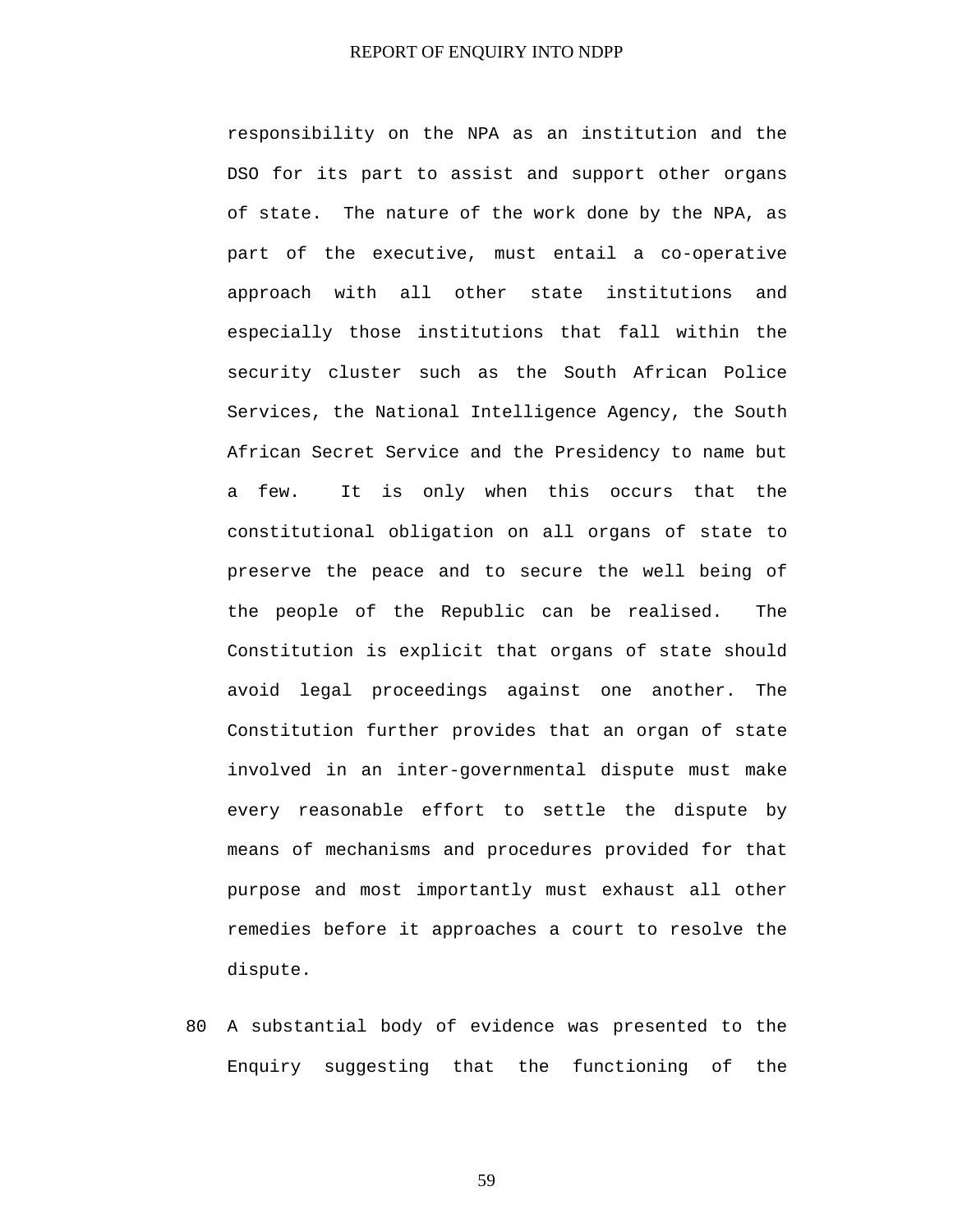agencies within the security cluster was not in line with the constitutional imperatives placed on these institutions. The Constitution specifically obliges these institutions to assist and support one another. As the report will demonstrate later, the cooperation and assistance between the DSO, the NIA and the SAPS was clearly unsatisfactory. In some ways the strained relationship between these institutions was also manifest during the oral hearings that were conducted by the Enquiry. It is evident that given the difficulty that the DSO had in obtaining information from the SAPS with regard to the investigation of the National Commissioner of Police, there was not just a failure of co-operation but open hostility between SAPS and the DSO.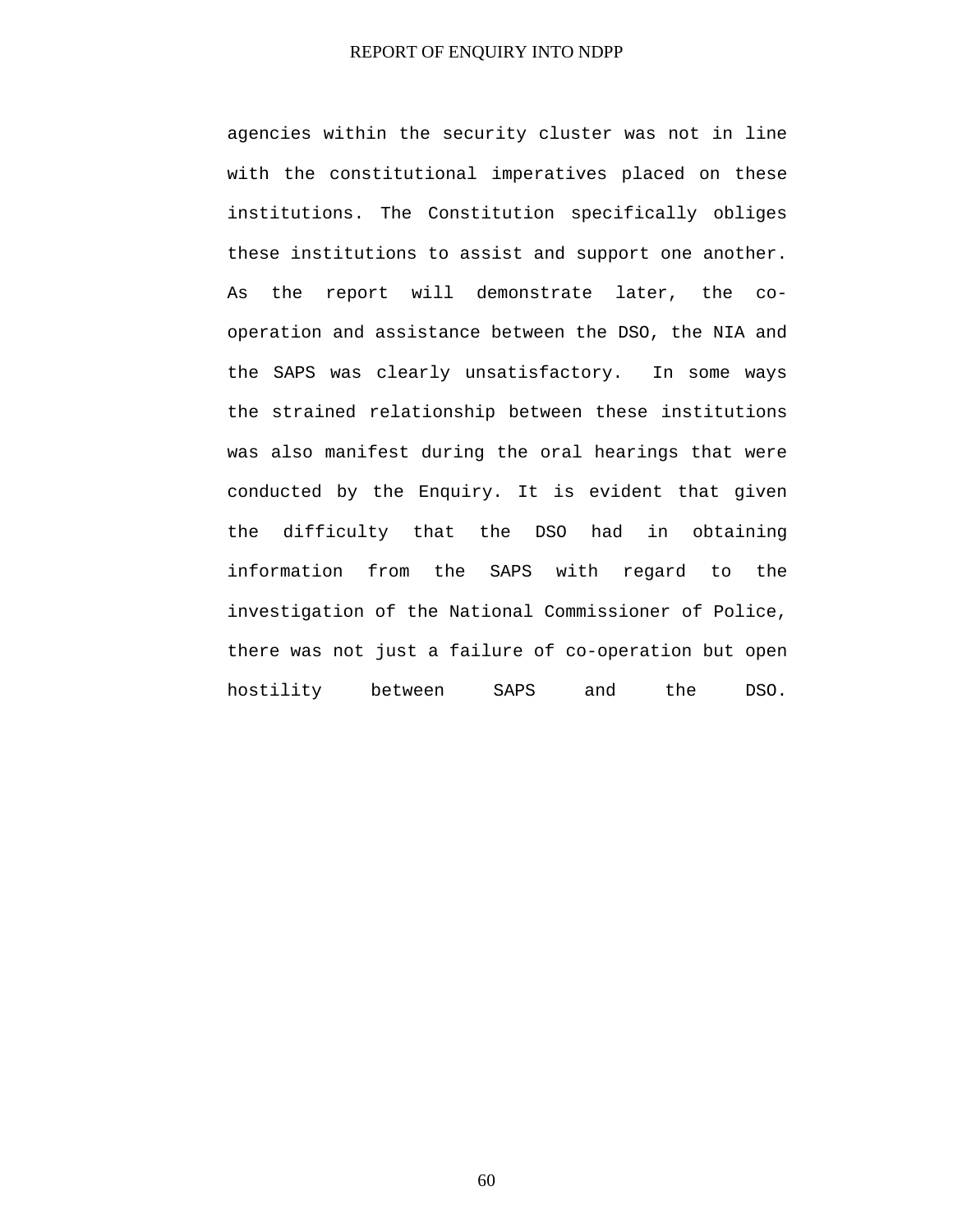## **IRRETRIEVABLE BREAKDOWN OF THE RELATIONSHIP**

- 81 One of the grounds on which the Government contends Adv Pikoli is not fit to hold office is the allegation that the relationship between the Minister and Adv Pikoli has irretrievably broken down. This was given as one of the reasons for Adv Pikoli's suspension in the letter from the President dated 23 September 2007.
- 82 The Government filed comprehensive submissions pointing to areas of distress with regard to the relationship between the Minister and Adv Pikoli. On affidavit the Minister stated that there were conceptual differences between her and Adv Pikoli on the role of the NPA which largely centred round the nature and extent of the status and independence of the NPA. The Minister said that these differences created serious difficulties for her and impeded her ability to exercise her final responsibility over the NPA as required by the Constitution and the NPA Act. However the Minister did not draw my attention to specific examples of behaviour by Adv Pikoli that would have compromised her in the exercise of her final responsibility. An example she cites is that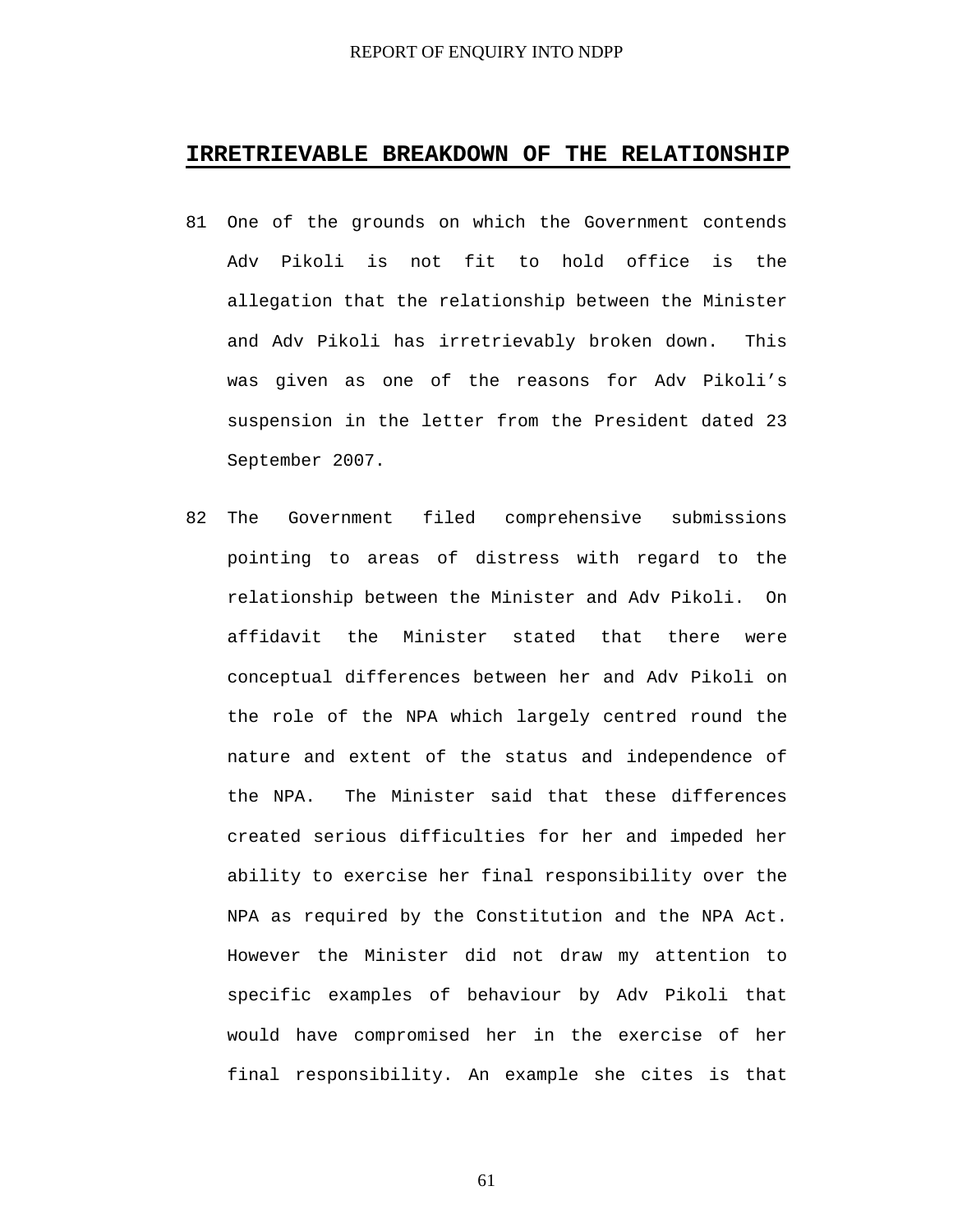Adv Pikoli did not believe that he needed to conclude a performance agreement with her. She requested him on a number of occasions to prepare and submit to her a draft performance agreement for discussion and signature and he failed to do so.

- 83 The documents submitted before the Enquiry are replete with accounts of reports that Adv Pikoli gave to the Minister on a range of matters and the uncontested evidence of Adv Pikoli that he responded to the Minister's enquiries as and when those were made. Adv Pikoli states that these included reports relating to investigations with regard to Jacob Zuma, Mac Maharaj, Ngoako Ramathlodi, Parliament's 'travelgate' matter and the post-TRC prosecution matters.
- 84 He also says that at none of his meetings with the Minister did she express any dissatisfaction with his reports to her. For instance Adv Pikoli refers to a series of meetings from March 2006 where he gave oral reports to the Minister with regards to investigations into Operation Bad Guys ("BG") and the links between the National Commissioner of Police and Mr Agliotti. He also cites the many briefings that took place between November 2006 and September 2007.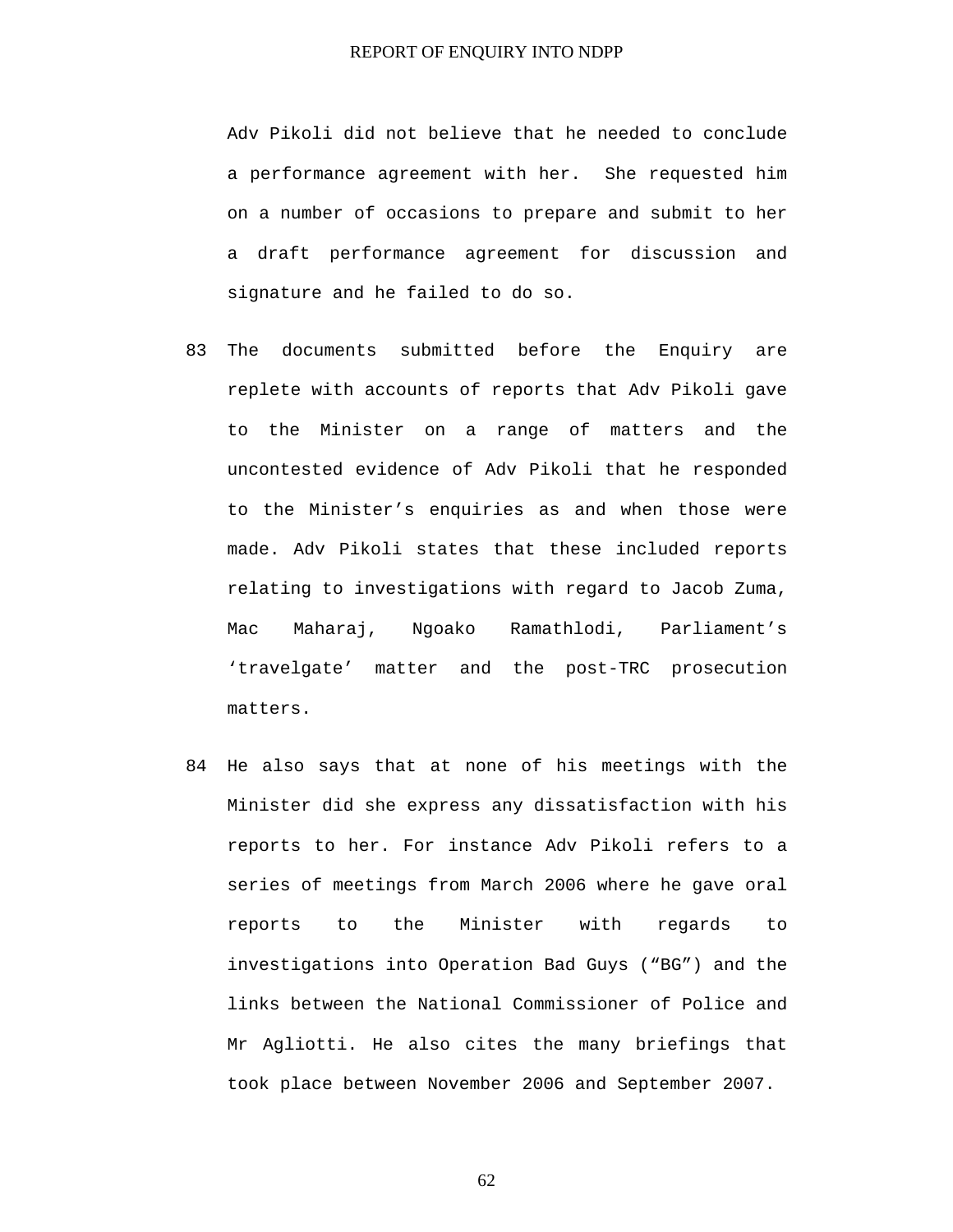- 85 The Minister states in her affidavit that she has had extensive discussions with Adv Pikoli regarding his understanding of their working relationship and his responsibilities. The Minister states that Adv Pikoli's view was that he needed greater administrative and operational distance from the Minister. The complaint is further that Adv Pikoli failed to properly account to the DG: Justice who is the accounting officer for the NPA. The Minister concludes by stating that the various engagements between her and Adv Pikoli could not resolve the differences they had and which led to the breakdown of the relationship between them.
- 86 The differences in opinion over the status of the NPA and its relationship with the Department of Justice and Constitutional Development were primarily with the DG: Justice, a matter to which I will return in this Report. The DG: Justice had an incorrect understanding of his role in relation to the NPA resulting in constant conflict with Adv Pikoli and officials in the NPA. These conflicts were undoubtedly referred to in the DG: Justice's reports to the Minister, and to some extent would at least have given rise to the Minister's misplaced concerns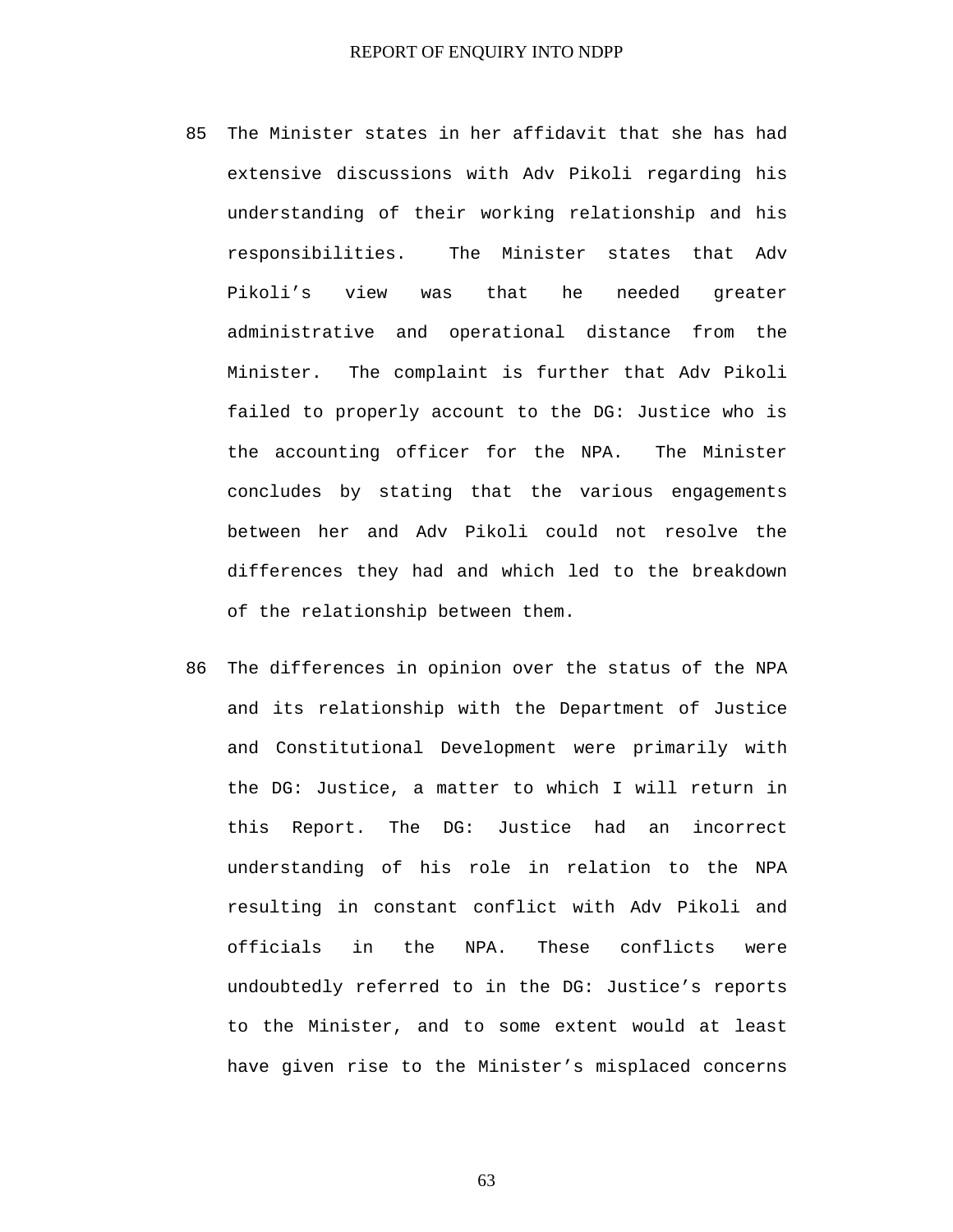that Adv Pikoli considered himself not to be accountable to the Minister.

- 87 The Government's allegations are that the relationship between the Minister and the NDPP were aggravated by matters such as the listing of the DSO as a public entity in terms of the Public Finance Management Act; the handling and litigation of the post-TRC cases; the procurement of warrants of search and seizure of documents in respect of the Union Buildings and Tuynhuys by the DSO; the procurement of a warrant of arrest of the National Commissioner of Police; and the warrants of search and seizure of documents in respect to the investigation of the National Commissioner of Police. I deal with these matters separately elsewhere in the report.
- 88 The Minister states on affidavit that Adv Pikoli was appointed on the basis of his experience and that she believed that Adv Pikoli had the requisite knowledge to effectively manage the NPA and would enhance the co-operation within the security cluster and promote greater efficiency within the criminal justice system. The Minister says her expectation was that given the experience of Adv Pikoli as the coordinator of the security cluster of Directors-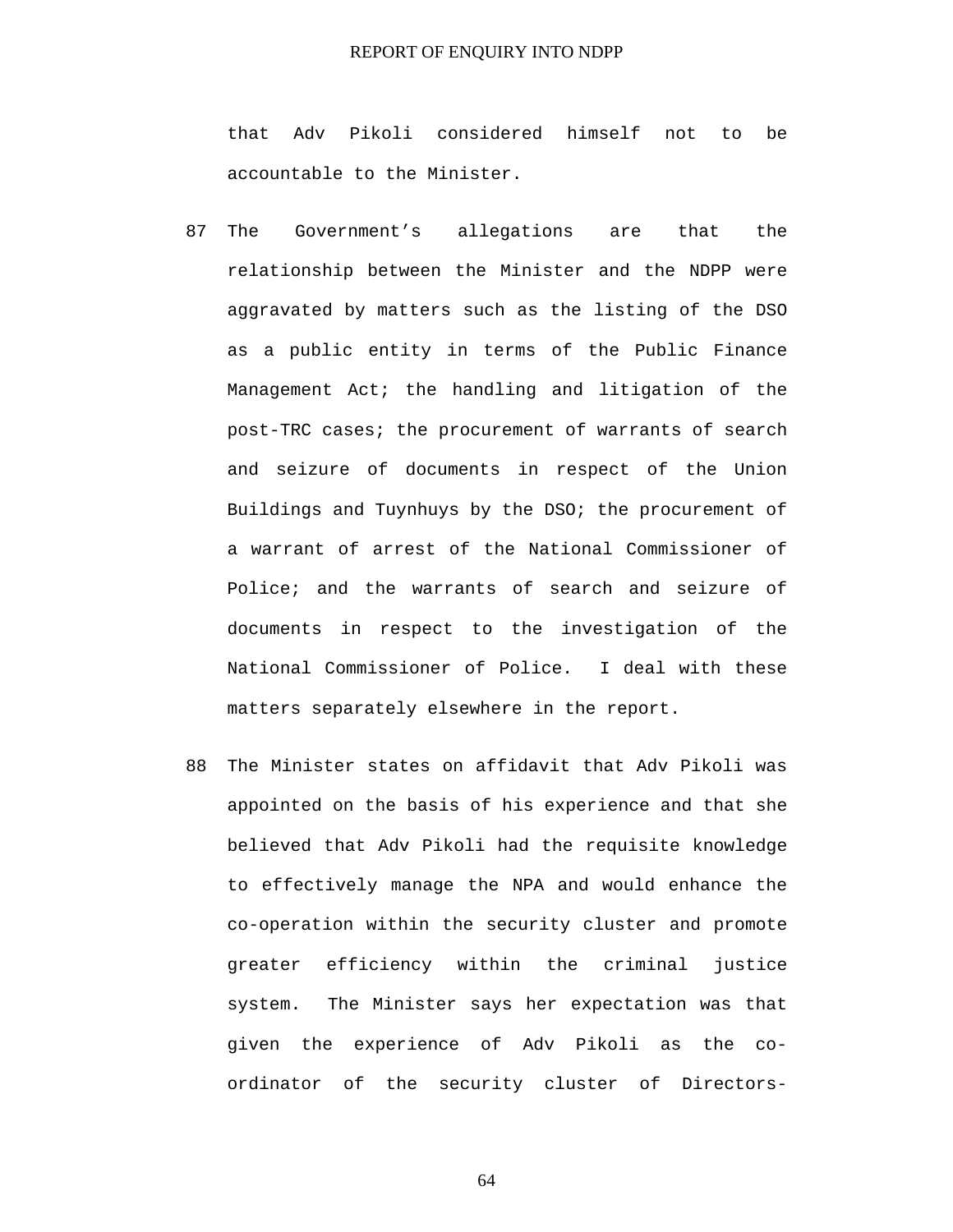General he would bring greater coherence, cooperation and efficiency in the operation of the cluster. The Minister accuses Adv Pikoli of failure to do so and says that he has in fact compounded the difficulties between the NPA and other security agencies.

- 89 In Government's original submission it is stated that *"the relationship between the Minister and the (NDPP) must have broken down irretrievably when the (NDPP) suggests that the Minister who has oversight over him could be obstructing the administration of justice; when all that the Minister sought to do is exercise her constitutional and legal oversight functions"*. The reference here is to Adv Pikoli's response to the letter from the Minister dated 18 September 2007 (Annexure VP12 to Adv Pikoli's affidavit). However at this stage Government chose not to disclose the contents of the letter and thereby failed to place Adv Pikoli's response in its proper context.
- 90 Both on affidavit and in oral evidence Adv Pikoli has vehemently denied that there was any breakdown of relationship between himself and the Minister. Adv Pikoli has pointed to several instances where the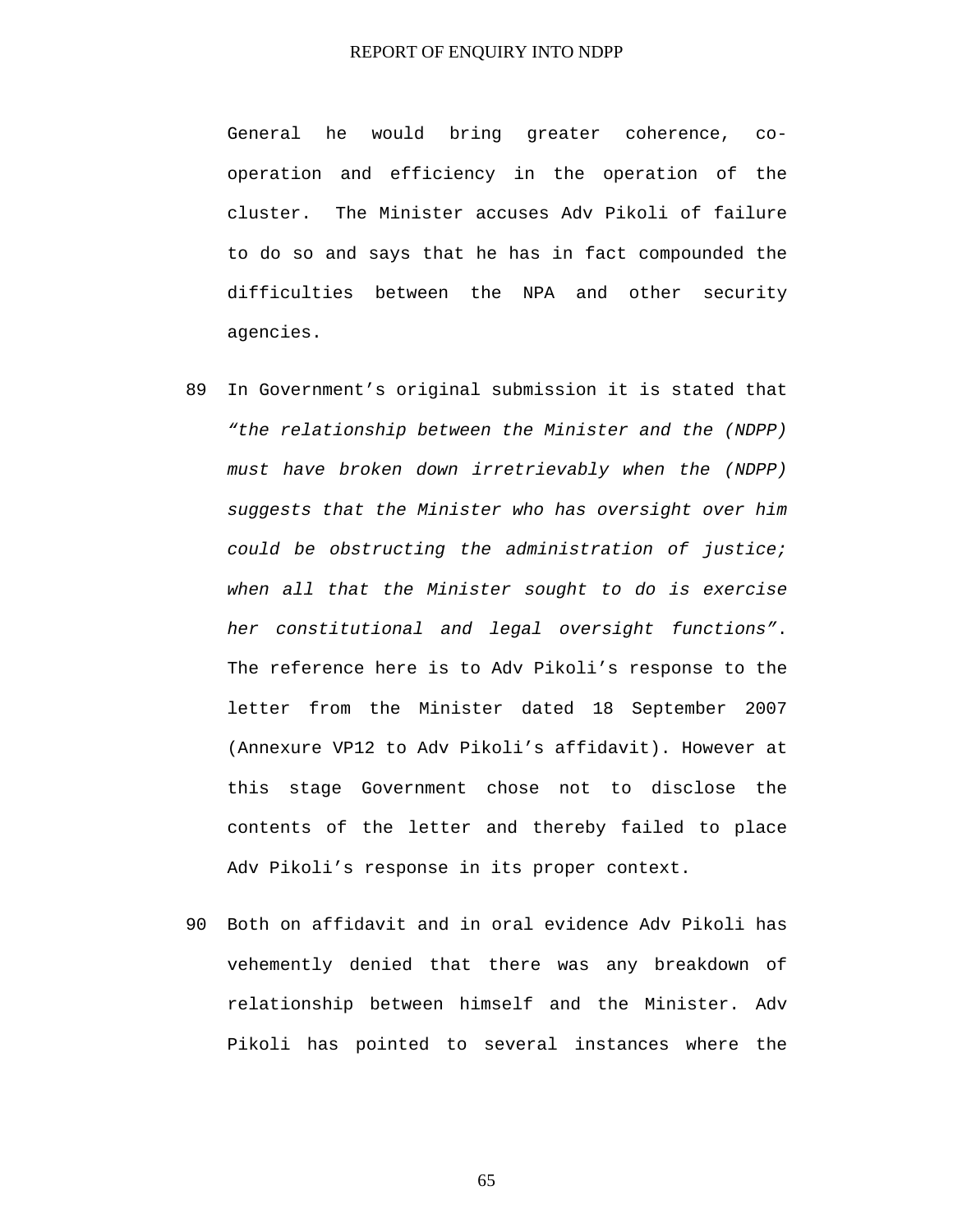Minister has in public spoken favourably about him and his competence.

91 The account that Adv Pikoli gives regarding his relationship with the Minister is by contrast a complete denial that the relationship between them has broken down at all. He says that, apart from the telephone conversation with the Minister on 19 September 2007, until the meeting of 23 September 2007 he has always had a 'cordial relationship' with the Minister and that until then there had never been any suggestion that the Minister had any difficulties with him. In the meeting of 23 September 2007, Adv Pikoli says that the Minister asked him to resign. He asked the Minister what the reasons were for asking him to resign and the Minister said that it was because of a breakdown in the relationship between the two of them. His response to the request was to decline to resign, saying to the Minister *"but Minister you know it is not true that there is a breakdown of relationship between us"*. There was no direct response to this comment, he says, but the Minister did say that *"... Vusi its all about integrity ... one day I will talk"*. I do not know what this retort would have been intended to convey.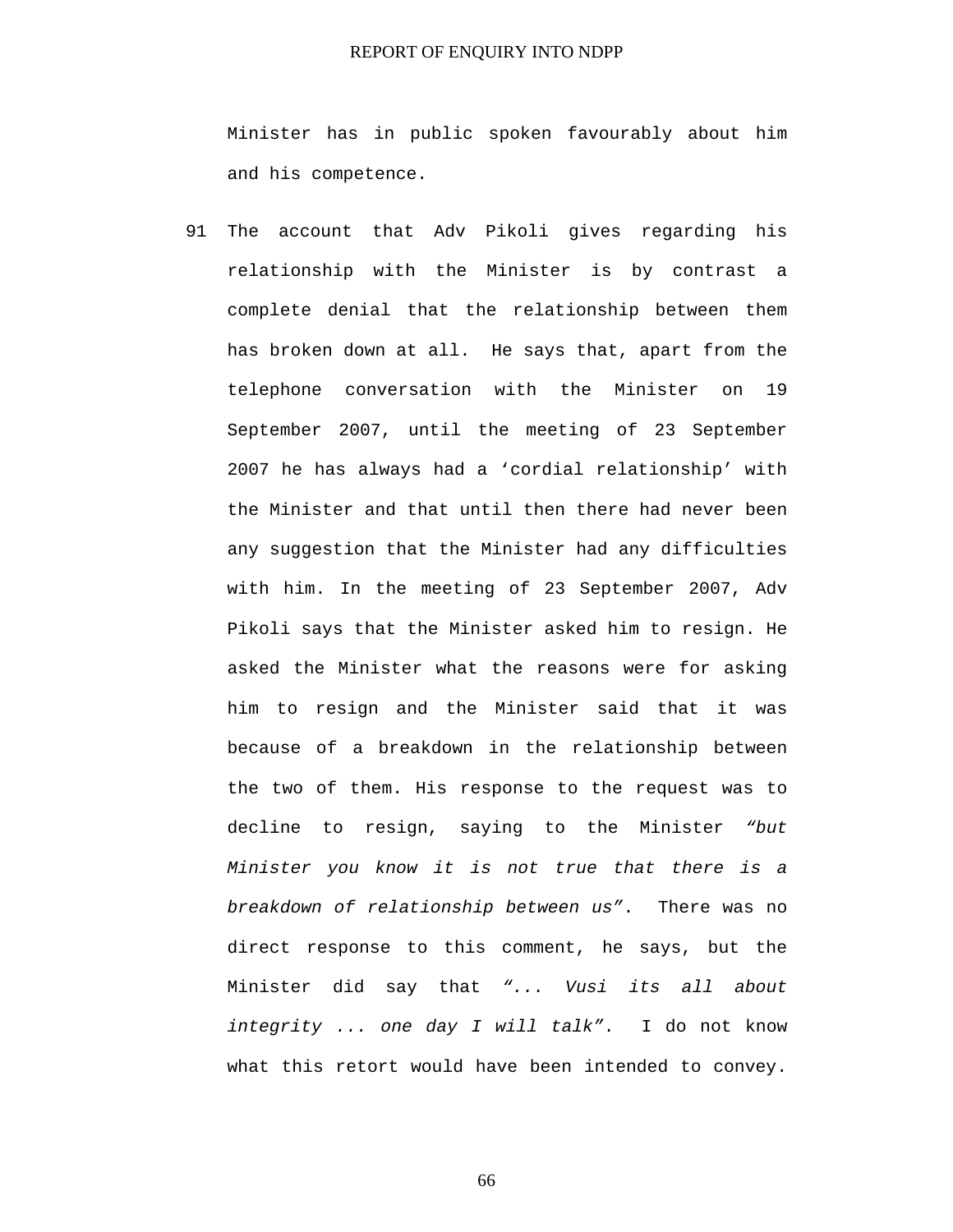Without the evidence of the Minister, I am unable to attribute any particular meaning to that retort. On affidavit the Minister says *"I was convinced that the working relationship between us had deteriorated to a point that there was no hope that the two of us could function effectively together"*.

92 According to the Minister the breakdown in the relationship between the Minister and Adv Pikoli could not be repaired despite the extensive discussions which the Minister says she had with Adv Pikoli regarding their working relationship and Adv Pikoli's responsibilities. I have not had the benefit of oral evidence relating to these extensive discussions: when the discussions would have occurred, what the nature of those discussions were and the reasons why the discussions did not resolve any discord that may have existed. The Minister states also that Adv Pikoli's view was that he needed greater administrative and operational distance from her. This perception that the Minister had of Adv Pikoli views was fuelled by the misguided understanding of the administrative relationship between the NPA and the Department of Justice and Constitutional Development that was prevalent in the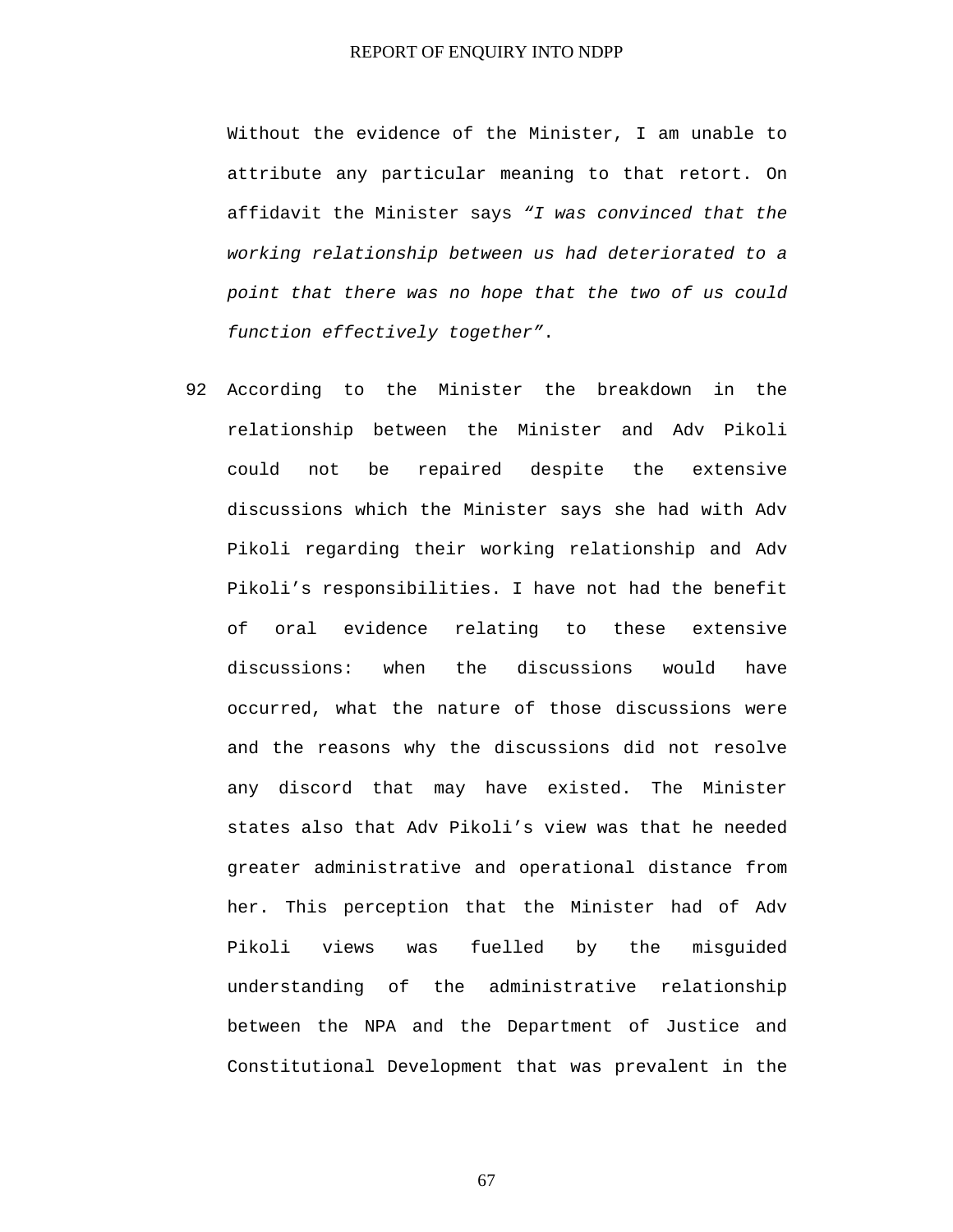mind of the DG: Justice. I deal with the implications of this later in the report. Apart from the prosecutorial independence which the Minister accepts the NDPP has under the Constitution, there are no further details furnished as to the operational distance that Adv Pikoli allegedly wanted to have from the Minister. Regarding the complaint that Adv Pikoli failed to account properly to the DG: Justice, I deal with this under a separate heading.

93 In the letter dated 23 September 2007 suspending Adv Pikoli from office, the President stated amongst others that the reason for his suspension was as a result of a report to him by the Minister of Justice that the relationship between Adv Pikoli and the Minister had broken down due to several incidents such as Adv Pikoli's testimony to the Khampepe Commission. The President did not explain what the "several incidents" are but cited as an example Adv Pikoli's testimony to the Khampepe Commission. It is common cause now that the complaint that Adv Pikoli would have perjured himself and gave contradictory evidence before the Khampepe Commission was not established and was not pursued by Government before the Enquiry.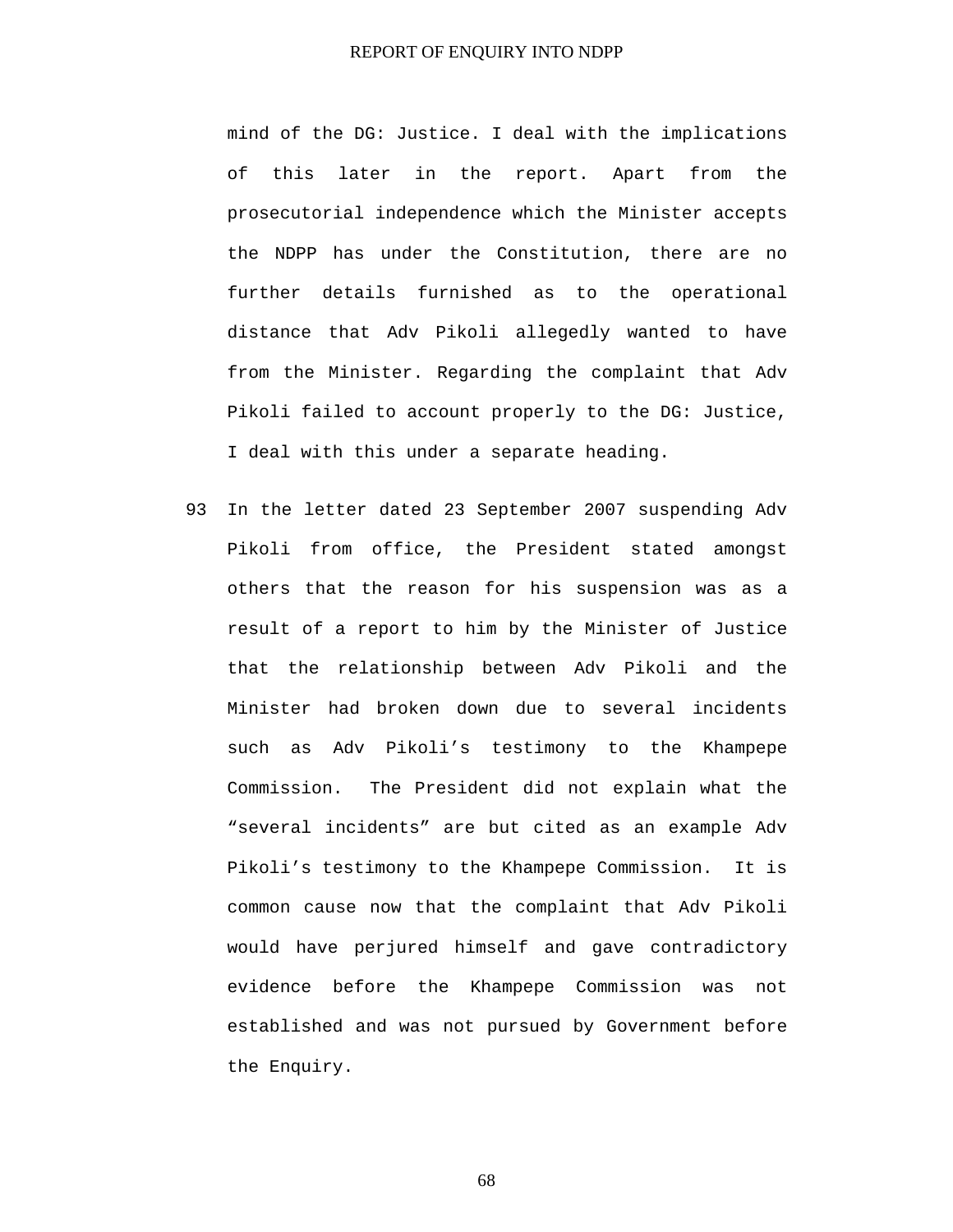- 94 The complaint that Adv Pikoli failed to harmonise the relationship between the various entities in the security cluster has also unfortunately not been substantiated. The broad accusation is that Adv Pikoli would have in fact compounded the difficulties between the NPA and the other security agencies. The Enquiry has not been told what conduct on the part of Adv Pikoli was responsible for compounding the difficulties between the NPA and the other security agencies.
- 95 The relationship between the Minister and Adv Pikoli is the one area where there are sharp disputes of fact. Despite that, the Government maintained that there are no disputes of fact and felt it unnecessary to bring the oral evidence of the Minister. I must make my determinations on the material placed before me. Adv Pikoli, on the other hand was subjected to cross-examination to test the correctness of his assertions. He impressed me as a person of unimpeachable integrity and he gave his evidence honestly and I therefore have no reason to reject his version in preference to that deposed to by the Minister on affidavit where the two are in conflict.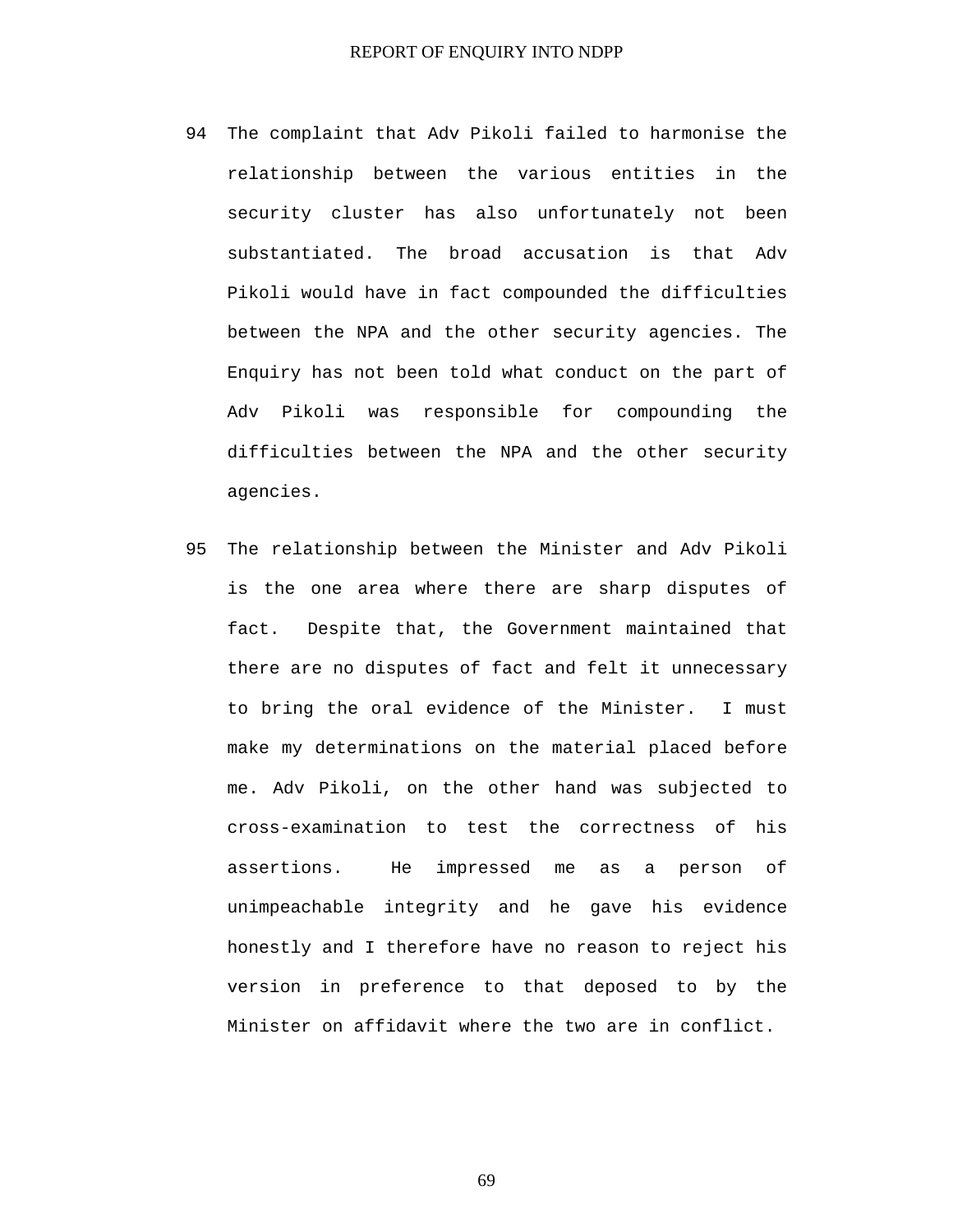96 The Minister's account of the breakdown in the relationship has not been tested and probed through cross-examination. I have been unable to find Adv Pikoli not credible on these issues and do not have any reason to reject his evidence. I deal elsewhere in the report with the individual complaints that have been made by Government on the conduct of Adv Pikoli and whether those complaints impact on the determination of the breakdown in the relationship between Adv Pikoli and the Minister. I must therefore conclude that while there may have been differences of understanding of their respective roles, the Government has not established on a balance of probabilities that there has indeed been an irretrievable breakdown in the relationship between Adv Pikoli and the Minister. I do however note the Minister's opinion that working with Adv Pikoli had become impossible. The developments intervening between the establishment of the Enquiry and the reallocation of members of the Ministries renders it unnecessary to address this matter further.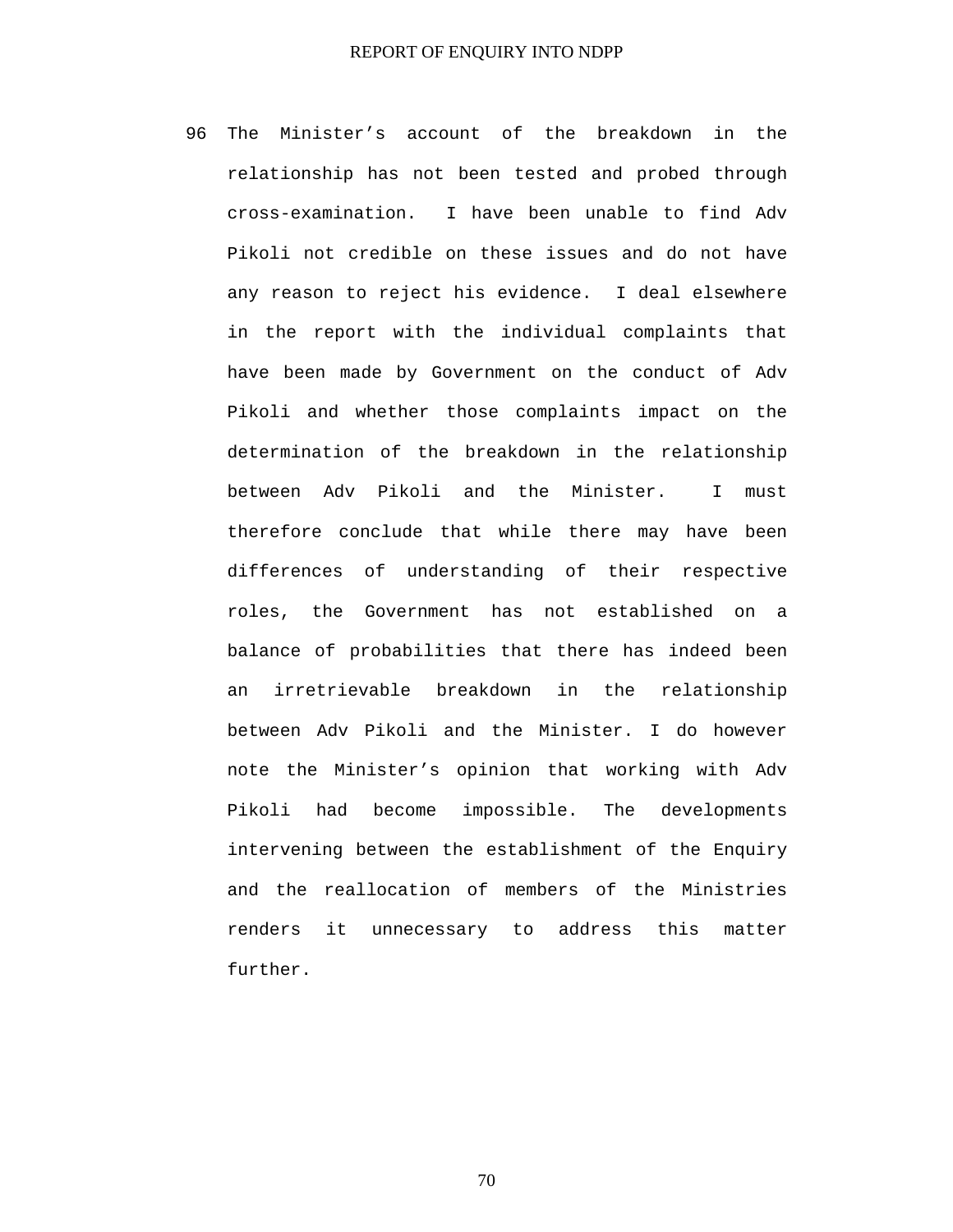# **FAILURE TO PROSECUTE CERTAIN OFFENCES**

- 97 The terms of reference also require the Enquiry to determine whether Adv Pikoli, in the exercise of his discretion to prosecute offenders, had sufficient regard to the nature and extent of the threat posed by organised crime to the national security of the Republic. Under this heading falls the prosecution of the individuals involved in the attempt to overthrow the Government of Equatorial Guinea and the pending prosecution of suspects in the murder of the late Mr Brett Kebble.
- 98 The complaint regarding the prosecution of the mercenaries has been framed in two ways. Firstly Government contended that the NPA entered into plea and sentence agreements with three mercenaries despite the fact that, according to the SAPS, it would have been preferable to prosecute those offenders. On the other hand there is an accusation that the subsequent prosecution of the other eleven mercenaries, which later proved unsuccessful, caused the government great embarrassment and should not have been pursued.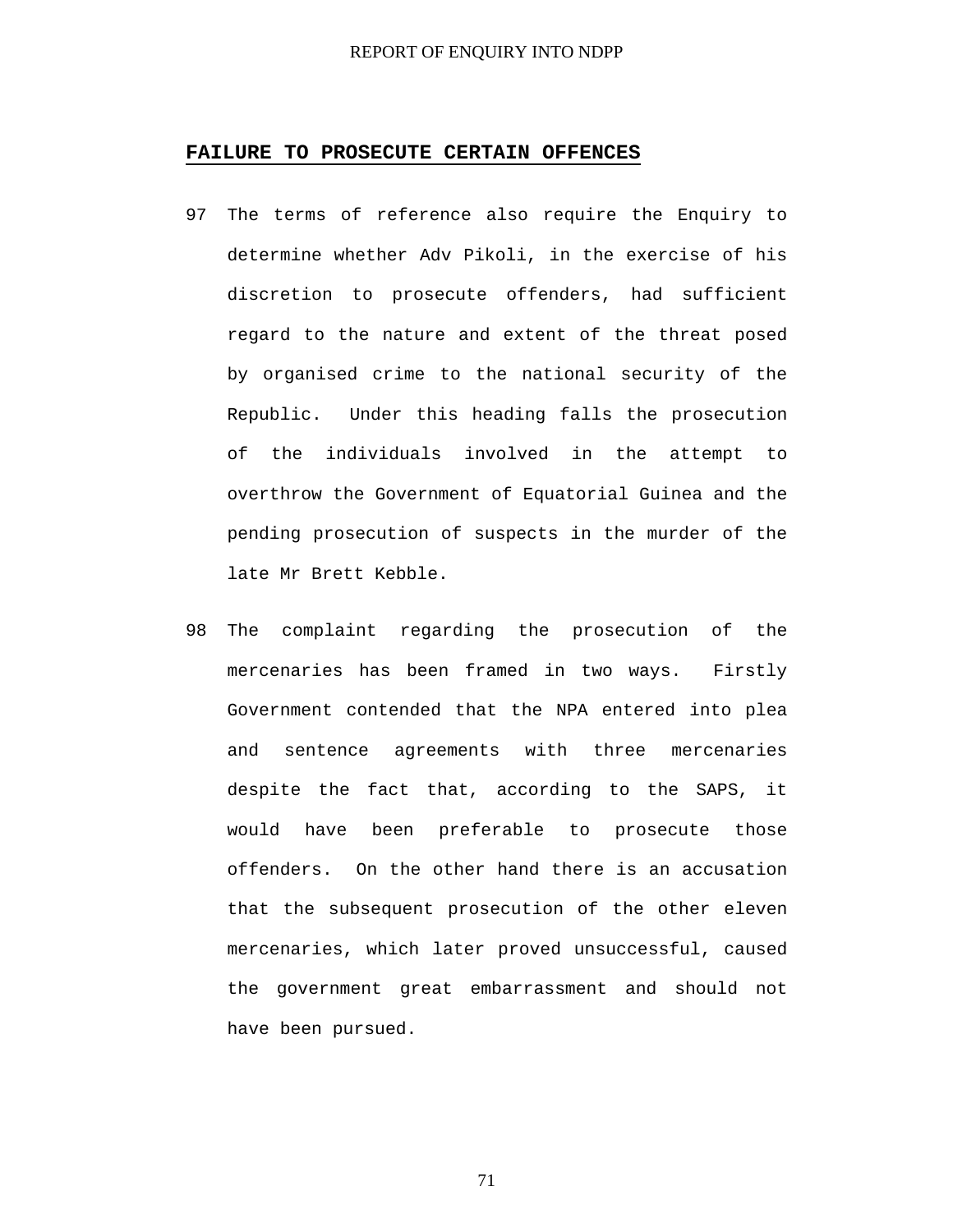- 99 However that the plea and sentence agreements entered into with the three mercenaries were concluded in 2004 prior to Adv Pikoli taking office as the NDPP. Even if the conclusion that the plea and sentence agreements were irregular was to be made, it is difficult to see how this would be attributable to any conduct on the part of the NDPP, and more importantly how that would render Adv Pikoli not fit and proper to hold office. The subsequent prosecution of the other eleven mercenaries was conducted by the Deputy Director of Public Prosecutions based in the Priority Crimes Litigation Unit, Mr JP Pretorius, with the knowledge and authorisation of Adv Pikoli. Adv Pikoli testified that he was not in favour of further plea bargain arrangements with the rest of the mercenaries. He therefore advised Mr Pretorius not to conclude further plea bargain arrangements but to pursue prosecution. He instructed Mr Pretorius only to prosecute persons against whom there was sufficient evidence.
- 100 The difficulty in assessing the substance of the complaint is that the Government did not lead any evidence indicating what was wrong with the entering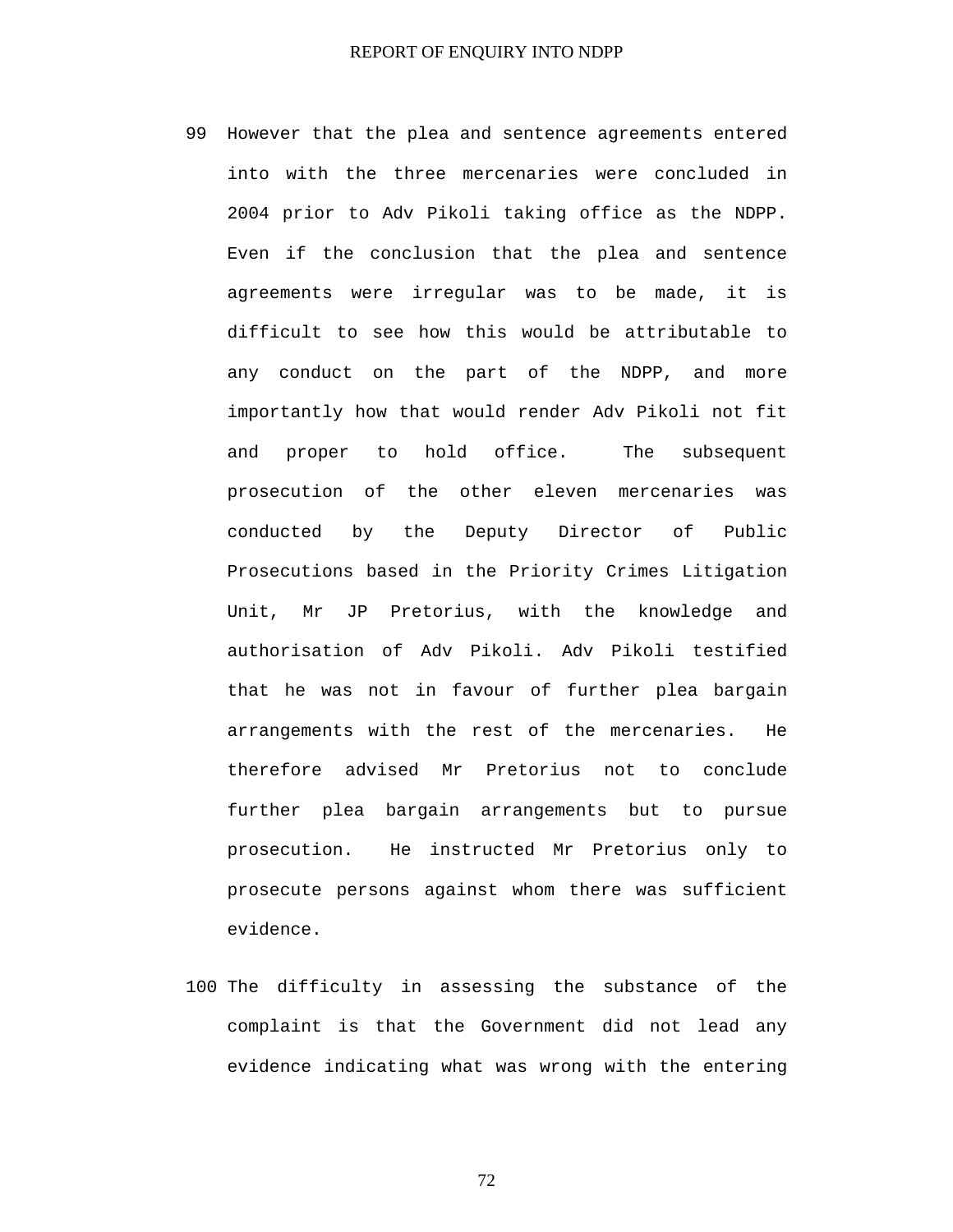of the plea and sentence agreements with the first group of mercenaries or the prosecution of the subsequent group. The accusation seems to be one founded on a conclusion which is not supported by any facts. The opinion of the SAPS was that the mercenaries should have been prosecuted and that there was no need for plea bargains. However, there was no evidence to substantiate this.

101 I must also point out that this complaint comes very close to trespassing on the terrain that the legislature and the Constitution has reserved for the discretion of the NDPP. It would not be proper for anyone to second-guess the judgment of the NDPP without encroaching on the constitutionally guaranteed independence of the NPA. The decision to prosecute or not to prosecute the eleven mercenaries or to conclude or not to conclude a plea and sentence agreement is one which the Constitution says the NPA must take without any fear, favour or prejudice. The legislation governing the judicial review of administrative actions and decisions specifically exempts a decision to prosecute or not to prosecute from judicial review. This to me points decidedly that an enquiry such as this one must be cautious not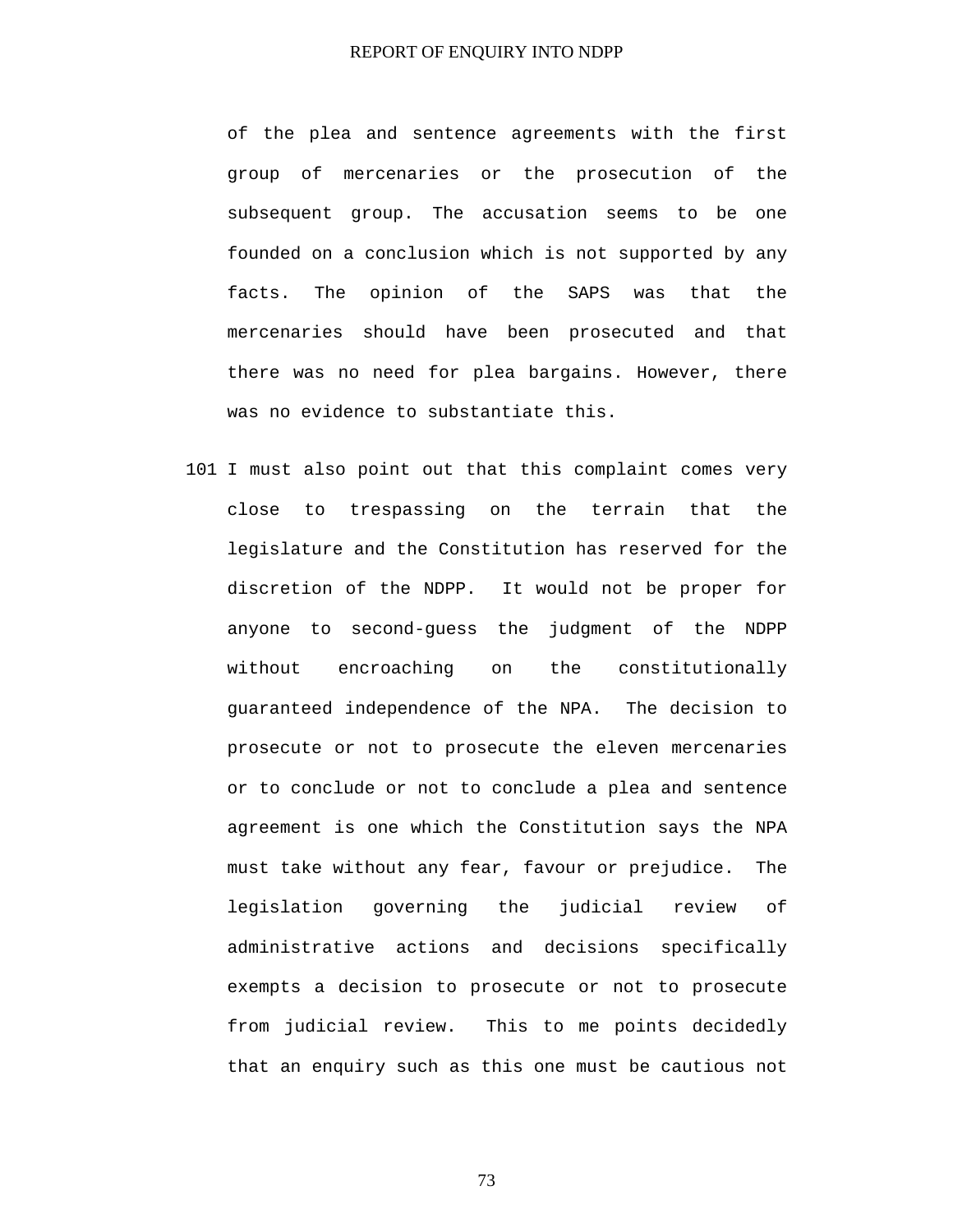to do anything that might be seen or interpreted to be a review or to second-guess a decision of the NPA to prosecute or not to prosecute.

- 102 It would appear to me that if Government was concerned about how prosecutorial discretion was being exercised they could have engaged with the NDPP and could also have amended or clarified the Prosecution Policy to ensure consistency in decisionmaking and the appropriate prioritisation of particular offences. In the absence of a policy adjustment of that nature, a decision of the NPA must be respected.
- 103 A further complaint is that Adv Pikoli, in exercising his discretion to prosecute some of the alleged suspects in the murder of the late Mr Brett Kebble, did not take into account the threat posed by organised crime to the national security of the Republic. Government's complaint is that the NPA ought to have prosecuted all the people who are implicated in the murder.
- 104 Government questions the NPA's decision to enter into any plea bargains or arrangements for discharge from prosecution with any of the persons associated with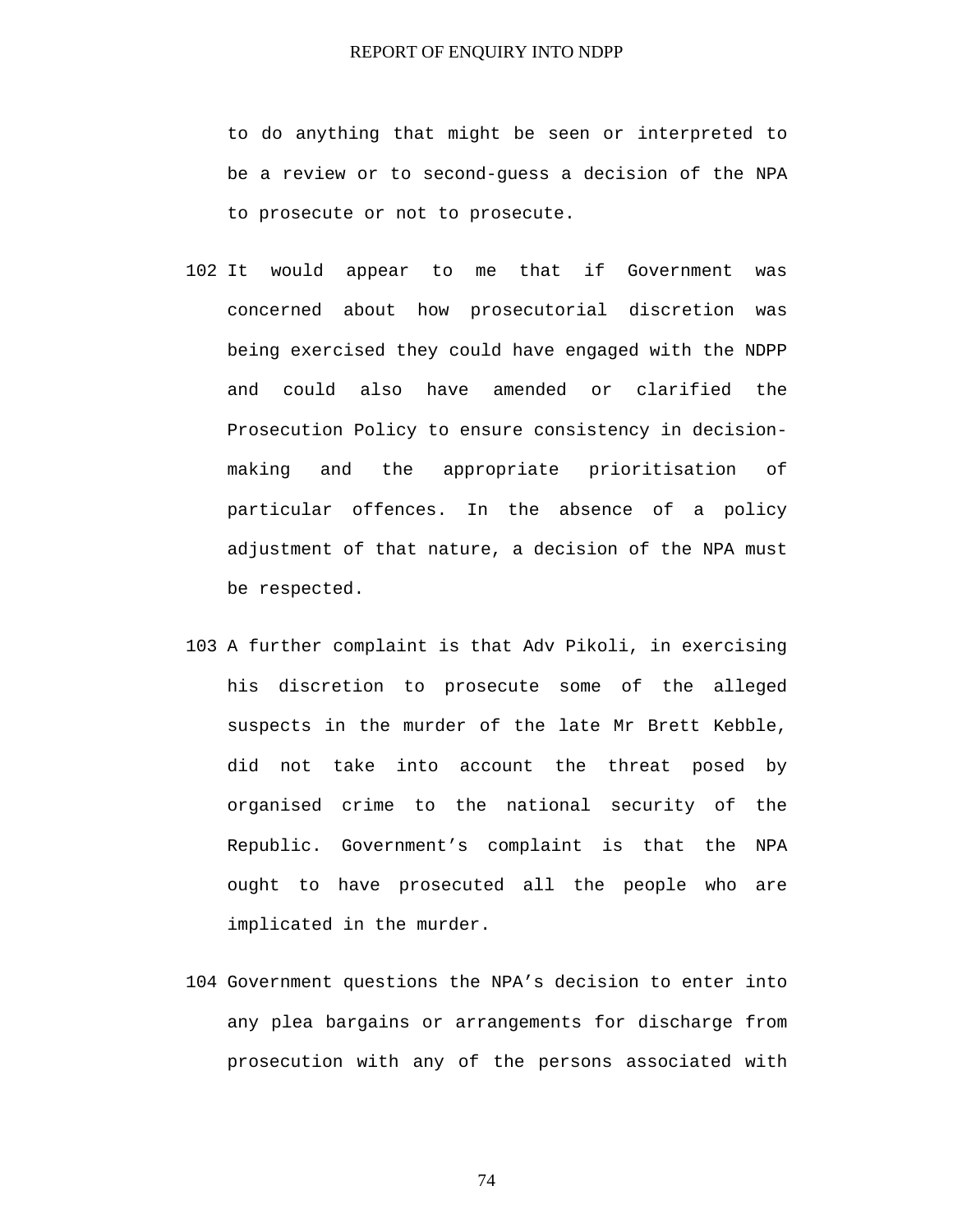that crime. In her replying affidavit the Minister states that in the Kebble murder investigation it is clear that Adv Pikoli had accomplice evidence against both Mr Nassif and Mr Agliotti and could have proceeded without the plea and sentence agreements with these two suspects. To date there have been no plea and sentence agreements relating to persons accused of the murder of Mr Kebble; charges are pending against some accused persons and some will act as State witnesses. The plea and sentence agreements with Mr Nassif and Mr Agliotti that the Minister refers to are agreements in relation to the drugs matter (the Paparas case) and not the Kebble murder.

105 Government has alleged that plea bargains involving the provision of information on other alleged lesser offenders are used *"to avoid co-operation with other law enforcement agencies when information may be available"*. However the affidavit by the Regional Head of the DSO, Gauteng, supports the view that there was no information in the SAPS docket in November 2006 to show that the SAPS was in a position to arrest anybody for the Kebble murder. He refers in turn to the affidavit of Ian Small Smith, the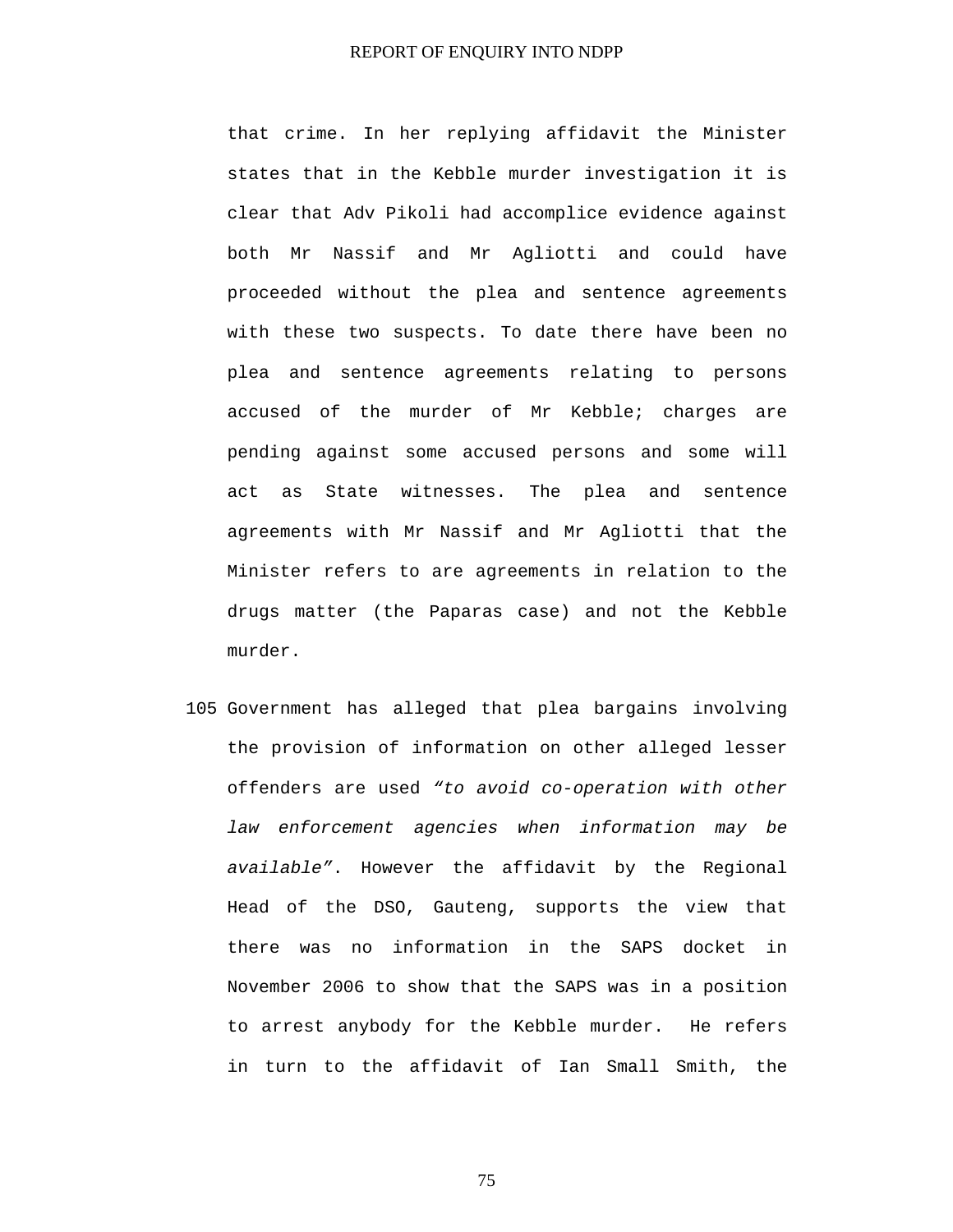attorney acting for the suspects in the Kebble murder who confirms that the SAPS only contacted his clients after they had already co-operated with the DSO. The hitmen in the Kebble murder, Schultz, McGurk and Smith, provided the DSO with statements in terms of section 204 of the Criminal Procedure Act in November 2006. On the basis of these statements and Mr Nassif's affidavit, Mr Agliotti was arrested for the Kebble murder.

- 106 To probe this matter holds certain risks. Firstly the Enquiry was not furnished, understandably, with the details relating to the investigation of the alleged murder. Secondly, this matter is still ongoing and ventilating it before the Enquiry would hold a threat in that it could undermine the investigation and the possible prosecution of the offenders.
- 107 There is another reason why it is ill-advised to probe this complaint. The investigation of the complaint would have entailed the leading of evidence or obtaining evidence indicating the nature and extent of the threat posed by organised crime to the national security of the Republic. It would not have been possible to conduct a proper investigation of this matter without the evidence of some of the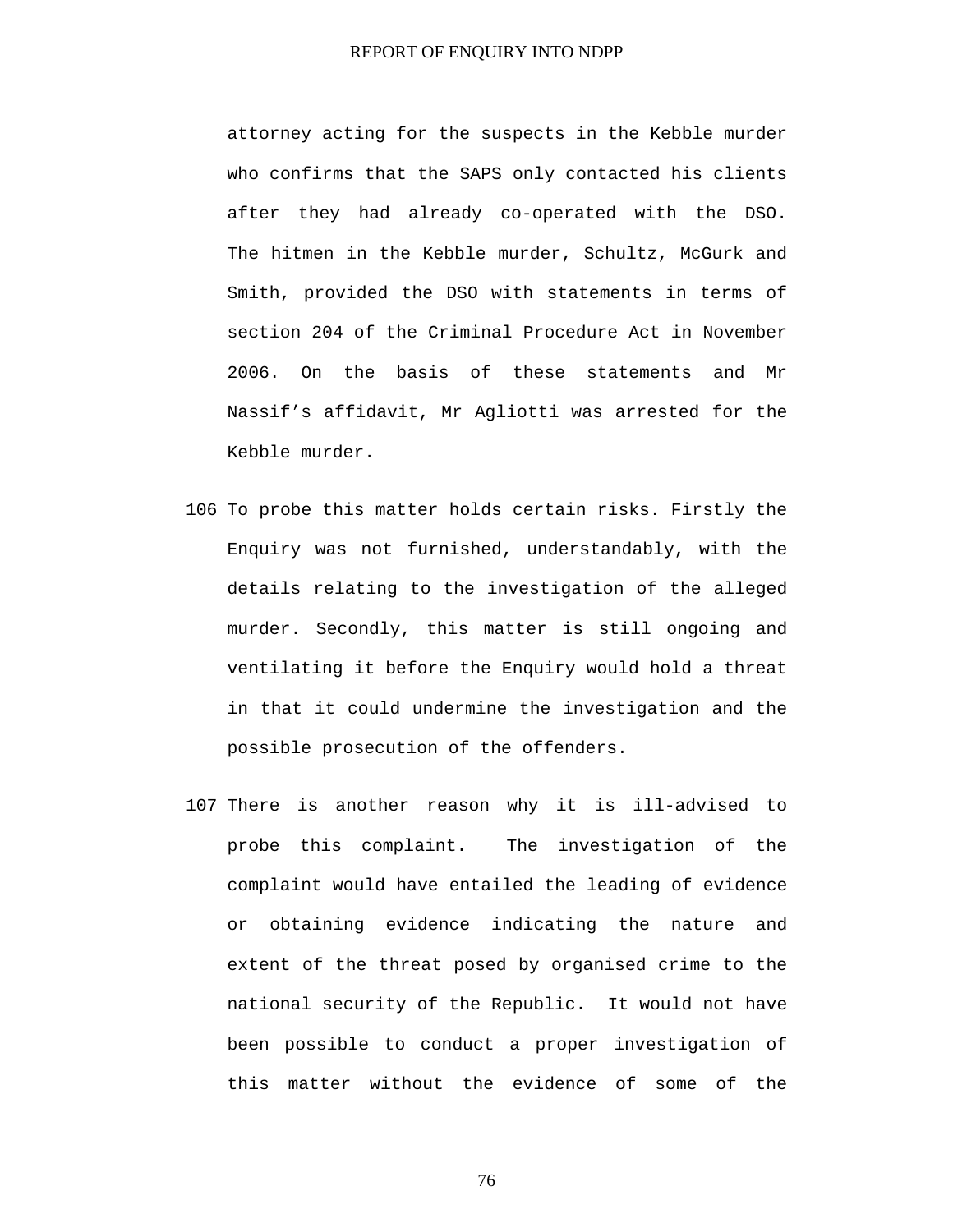witnesses who may become material witnesses in the pending criminal trial first testifying in this enquiry. There would also probably have been a need for rebuttal evidence by persons who may yet face criminal prosecution. In engaging in this matter there would have been the danger of undermining the pending criminal trials. The government did not provide any evidence of how and the manner in which these pending prosecutions would have posed a threat to the national security of the Republic.

108 For all the above reasons, it would be inappropriate and ill-advised to probe this area; and in addition there could be the possibility of a threat to a fair trial which is guaranteed under our Constitution to accused persons. That said, I am of the view that the Government has not established the complaint that Adv Pikoli, in deciding to prosecute certain offenders, failed to take account of the national security interests of the Republic.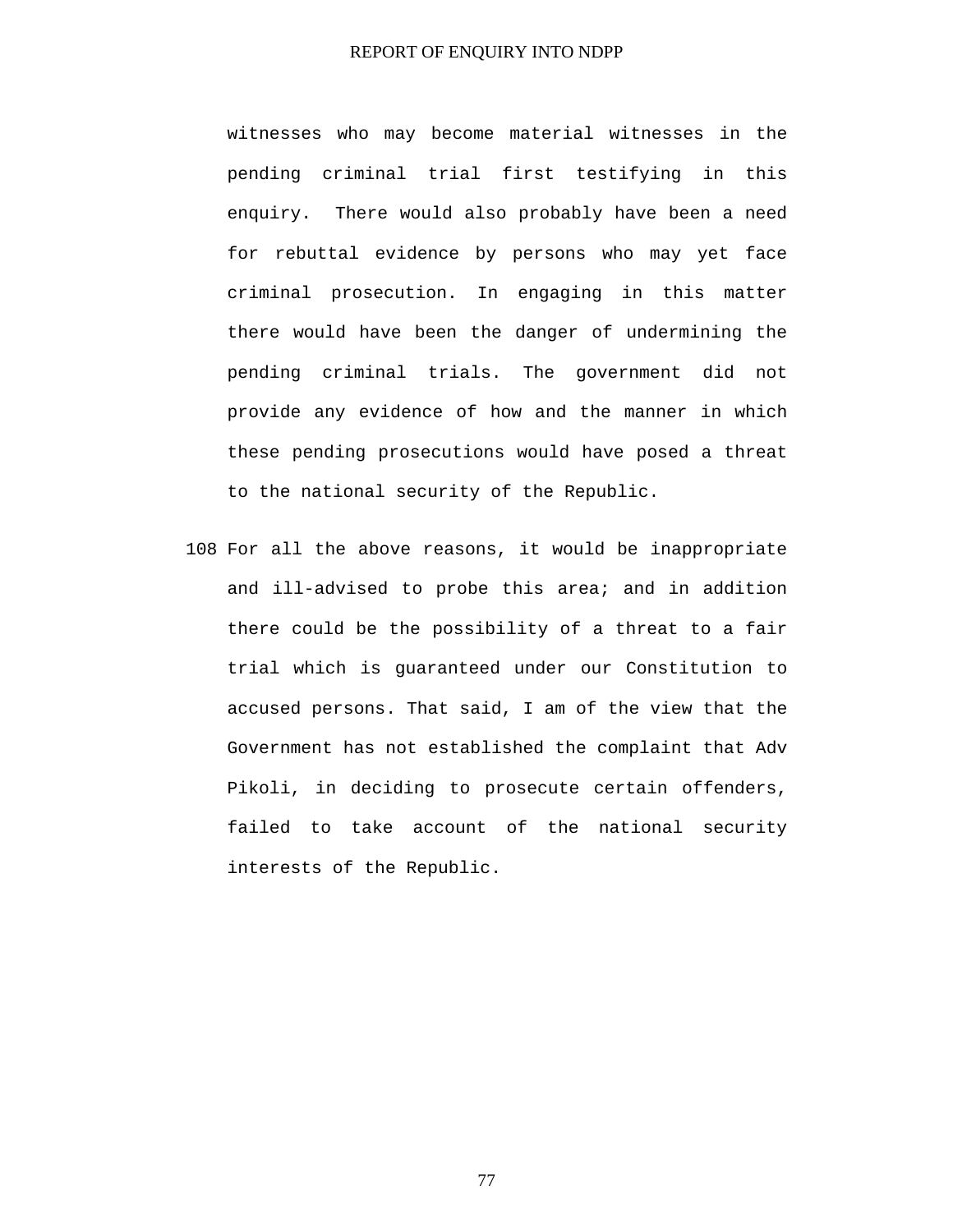#### **IMMUNITY AND PLEA BARGAINS**

- 109 The terms of reference for the Enquiry also require a determination as to whether Adv Pikoli, in taking decisions to grant immunity from prosecution or to enter into plea bargaining arrangements with persons who are allegedly involved in illegal activities which constitute organised crime as contemplated in the Act, paid due regard to the public interest and the national security interests of the Republic, as contemplated in Section 198 of the Constitution as well as the Prosecution Policy. The matters that were mentioned in the enquiry relevant to this aspect are those of Mr Agliotti, Mr Nassif and the Alexandra paedophile.
- 110 The section of the Constitution referred to under this heading deals with the security services and provides principles which govern national security in the Republic. These include the resolve of South Africans as individuals and as a nation to live as equals, to live in peace and harmony, to be free from fear and want and to seek a better life. Citizens are precluded from participating in armed conflict nationally or internationally except in terms of the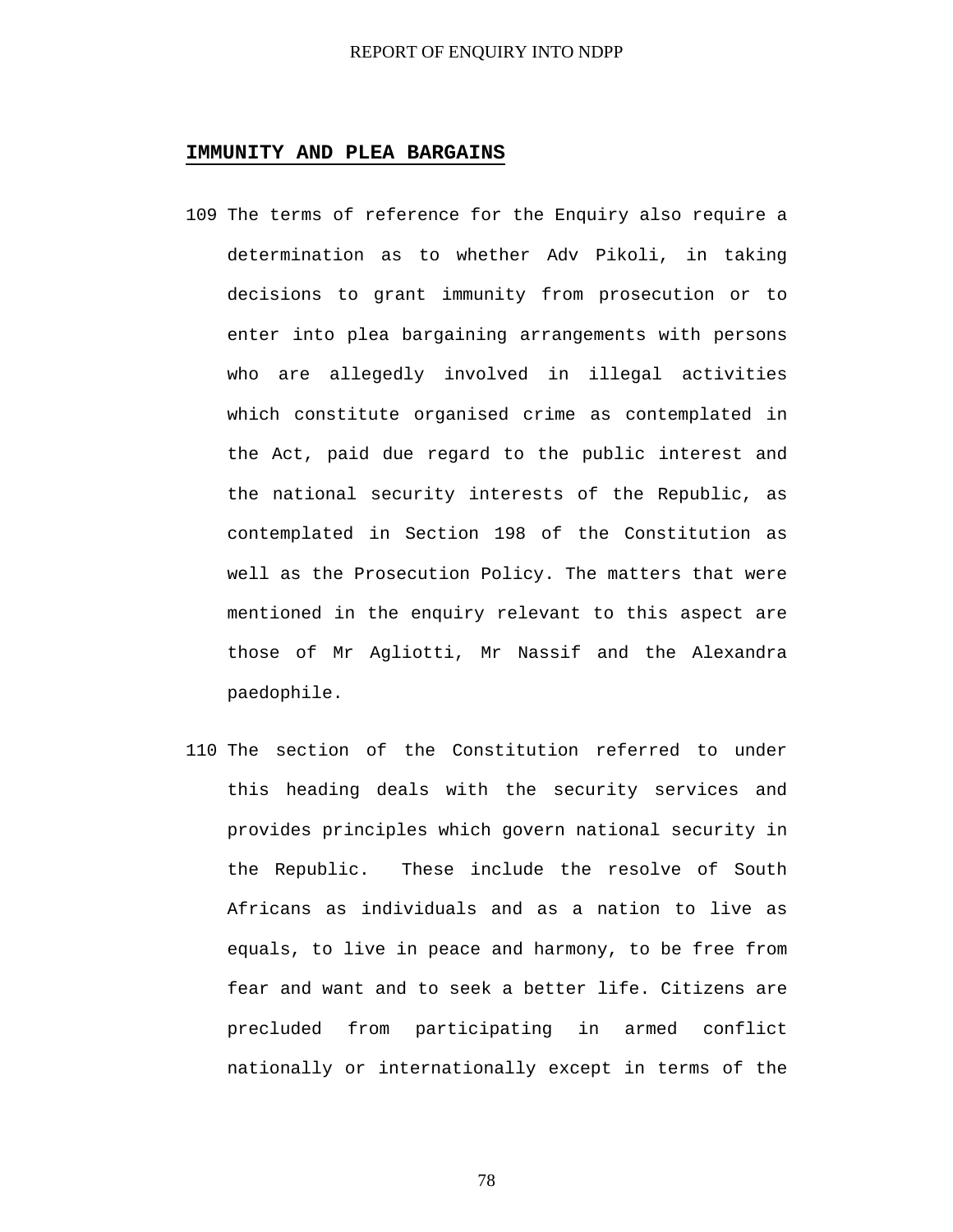law. National security must be pursued in compliance with the law including international law but national security is subject to the authority of Parliament and the National Executive. This aspect was not addressed by the parties beyond the plea and sentence agreements that were concluded with Mr Agliotti and Mr Nassif.

111 The question of negotiating and concluding plea bargains is one that is tightly bound with the constitutional preserve of the prosecuting authority to exercise its prosecutorial function to institute criminal proceedings without fear, favour or prejudice. One must be particularly circumspect to make sure that any scrutiny as to whether a plea bargain is within or *ultra vires* the power of the prosecutor does not interfere with, obstruct or hinder the prosecutor in the performance of this particular function. It is instructive that the legislation dealing with the judicial review of administrative decisions specifically excludes the review of a decision of a prosecutor to prosecute or not to prosecute a particular matter. Whether or not a decision to enter into a plea and sentence agreement was proper or not will also not be a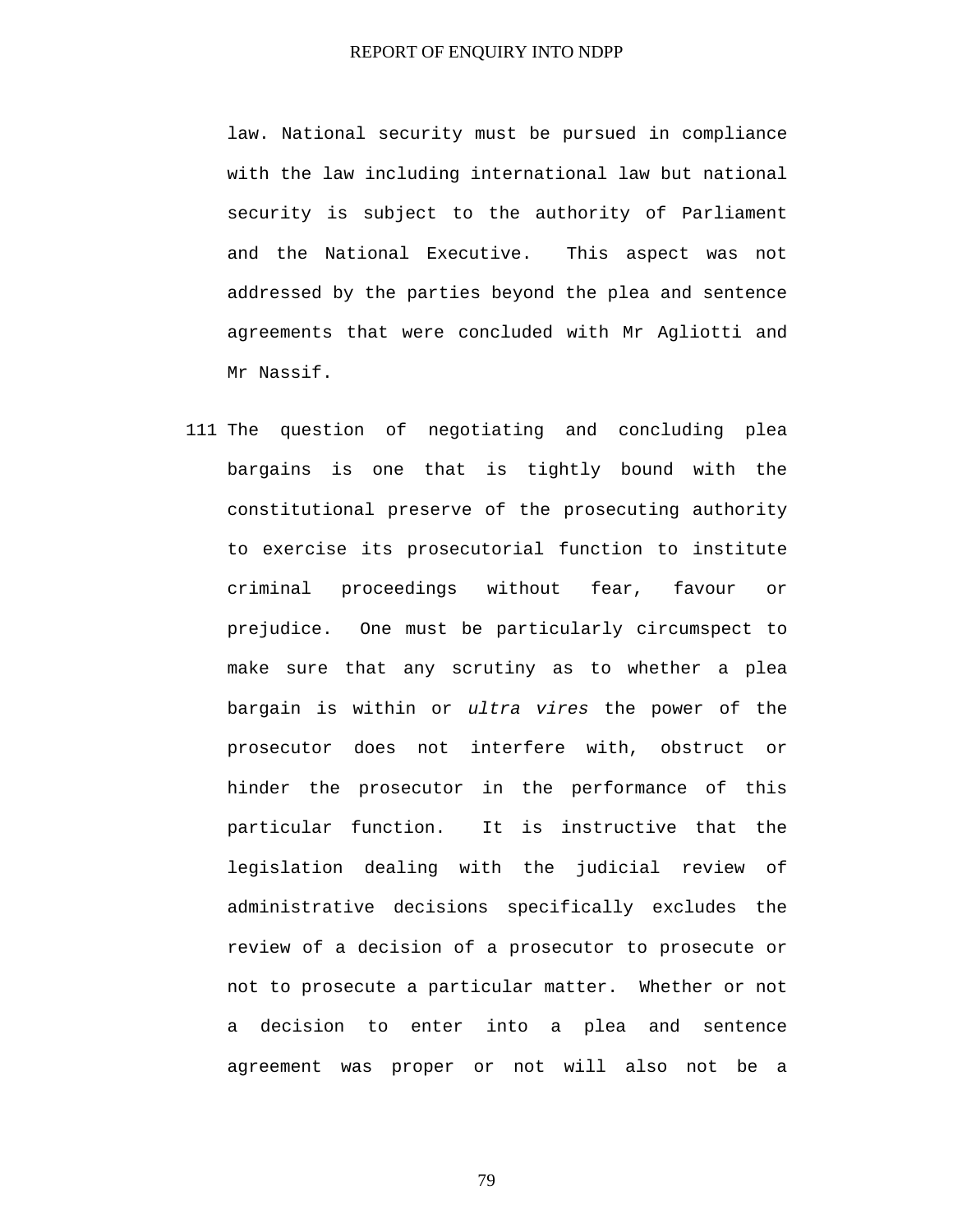competent subject for judicial review. In my view it may, in appropriate circumstances, be a subject of misconduct of a prosecutor and therefore warrant a disciplinary process, if for instance, it is established that a particular prosecution or plea and sentence agreement was inconsistent with or in violation of the prosecution policy.

- 112 It is necessary at this juncture to properly differentiate between and define plea and sentence agreements on the one hand, and so-called immunity or indemnity from prosecution on the other. These concepts have sometimes been used interchangeably by Government in its submissions leading to some confusion in the presentation of evidence before the Enquiry.
- 113 A plea and sentence agreement (commonly referred to as a plea bargain) is regulated by the Criminal Procedure Act ("the CPA") and the Prosecution Policy and Directives. This procedure is not only legislatively sanctioned but has proved to be an effective instrument in combating organised crime. It is also an effective mechanism to temper and mitigate the costs associated with running a full trial. This must not be interpreted to mean that the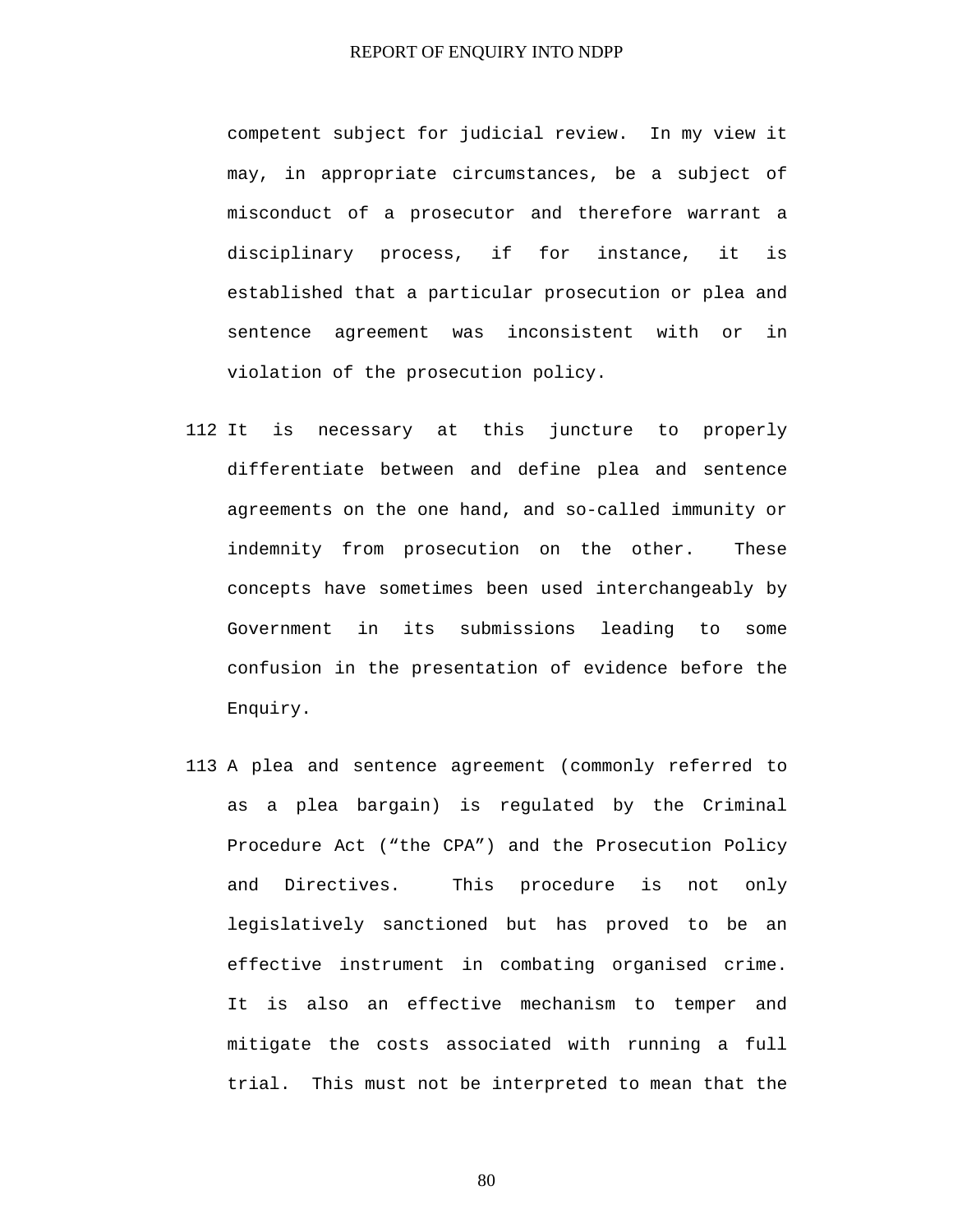legislature has intended this instrument to override the interests of justice. To use the common parlance, the tool is not used to let the criminals "off the hook". On the contrary, the Act envisages that an accused person with whom a plea and sentence agreement is concluded is actually convicted of a competent charge and is appropriately sentenced.

114 A plea bargain is negotiated between the prosecutor in a criminal matter and the accused, in terms of section 105A of the CPA. The CPA gives a prosecutor, who is duly authorised in writing, the authority to negotiate and enter into an agreement with an accused person who is legally represented. The agreement will entail a plea of guilty to the offence that the accused person is charged with and on which such an accused person may be convicted. The agreement involving a plea of 'guilty' to a specific offence(s) as well as a defined sentence for the accused is then placed before a competent court which must satisfy itself that the agreement meets the criteria laid down in s. 105A of the CPA and the Directives issued in terms of that provision. If the court is satisfied that the agreement meets the criteria, the accused is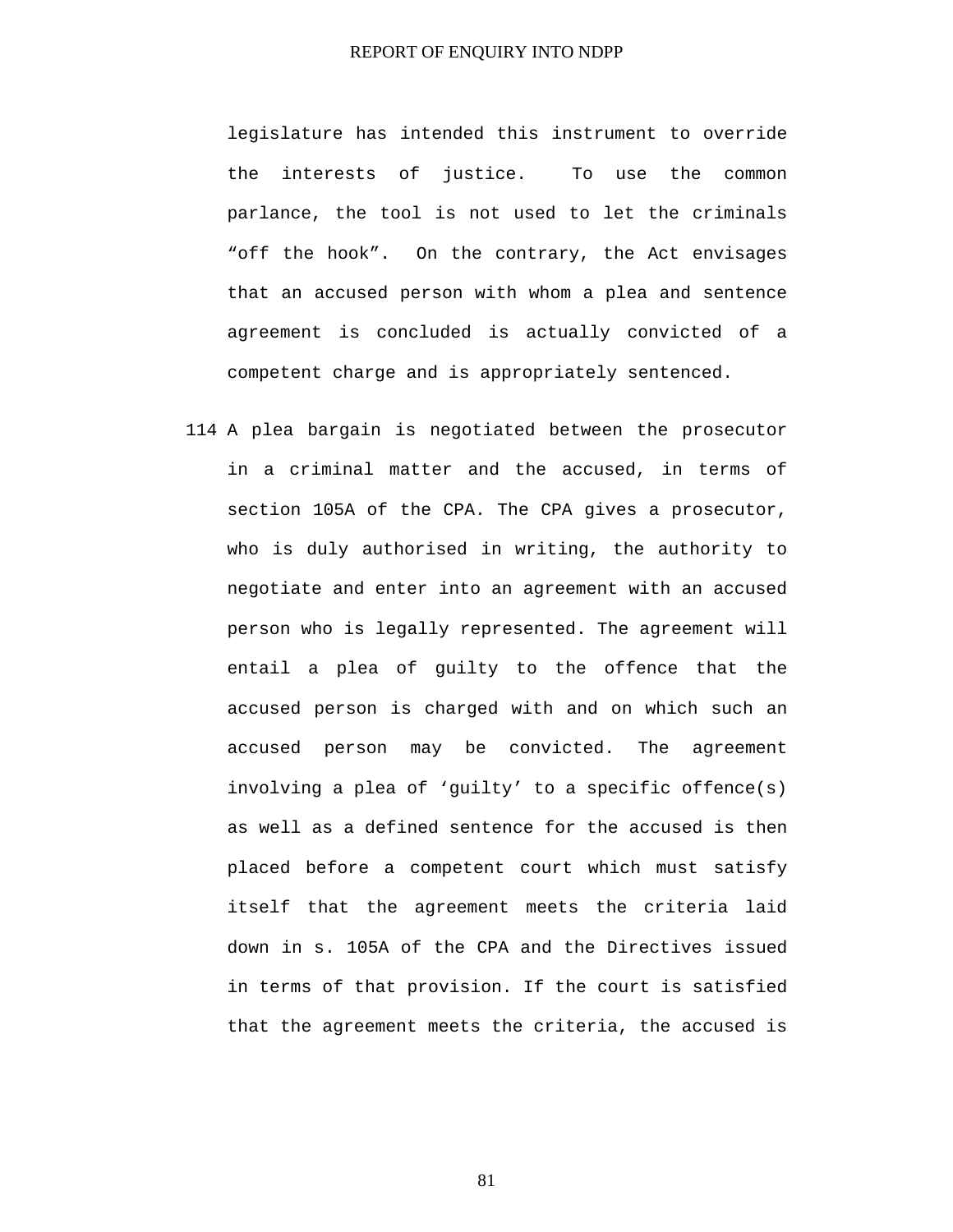duly convicted and the appropriate sentence is then passed.

- 115 The other control mechanism built into the CPA is that the court can only sanction such a plea and sentence agreement if it is satisfied that the accused person is guilty of the offence, and can only endorse the sentence if it is satisfied that the sentence agreement is just. The CPA has elaborate provisions regulating the negotiation and conclusion of plea and sentence agreements. Some of the measures for concluding these agreements include: obligations of the prosecutor to afford the complainant the opportunity to make representations regarding such a plea and sentence agreement; the prosecutor is to have regard to the nature of and circumstances relating to the offence; personal circumstances of an accused person; previous convictions of the accused, if any; and the interests of the community.
- 116 The Prosecuting Policy also provides guidelines on how the power to negotiate plea bargains is to be exercised. The policy directives provide that the plea and sentence agreements are to be utilised for those matters of substance the disposal of which will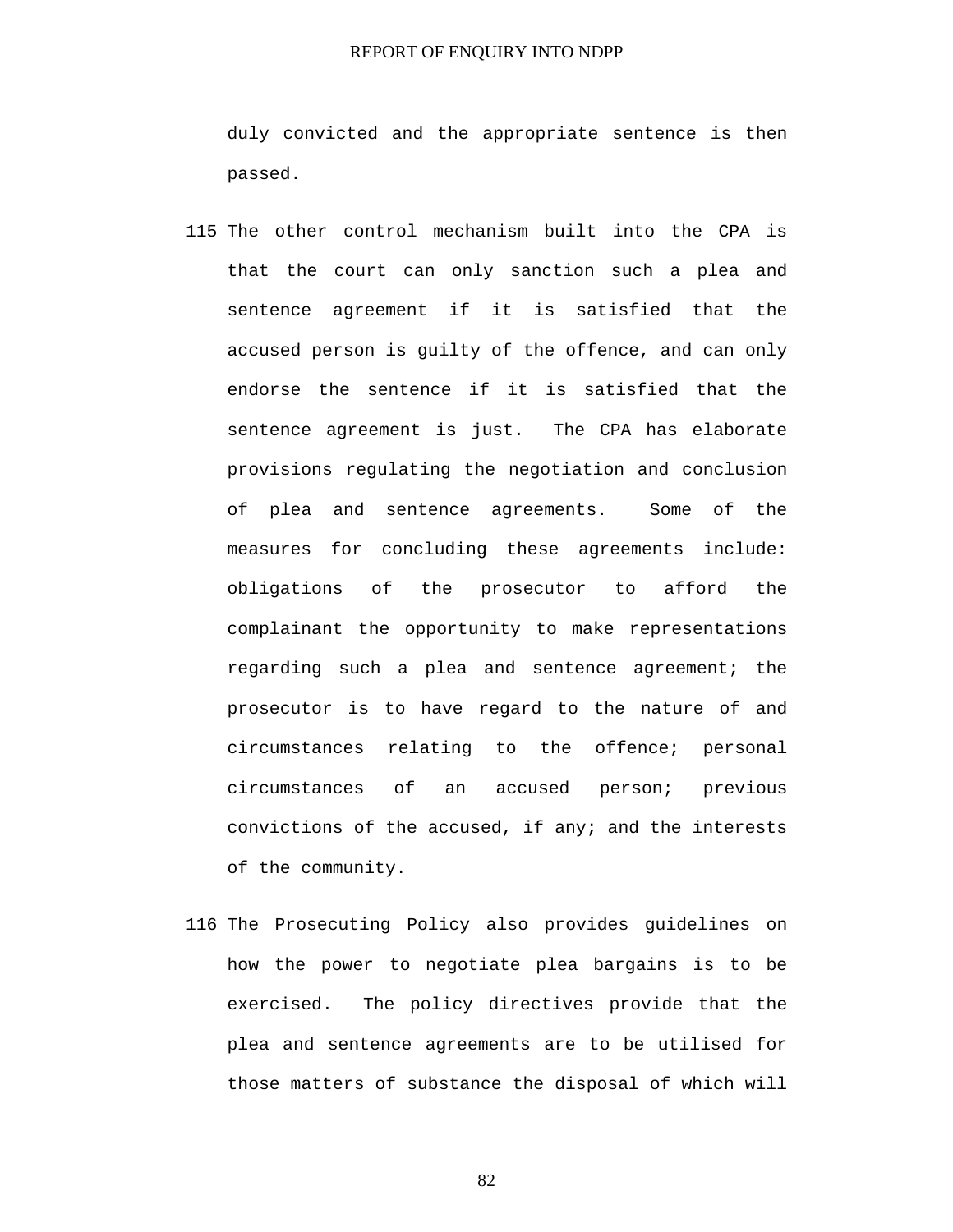actually serve the purpose of de-congesting or reducing the court rolls without sacrificing the demands of justice or the public interest. The directives also caution the prosecutors that the instrument of plea and sentence agreement is not to be understood as meaning the bargaining away of a sentence of imprisonment for a non-custodial sentence where the public interest would dictate otherwise. The directives also caution against, and point out as undesirable, the use of this instrument in cases involving multiple accused persons where not all accused are offered plea bargain arrangements. In particular the directives also discourage the conclusion of a plea and sentence agreement with an accused person who may become a State witness. The policy directives also address offences for which a minimum sentence is prescribed and provide that the sentence agreement should deal with the substantial and compelling circumstances which would justify a departure from the minimum prescribed sentence.

117 A section 204 (of the CPA) arrangement on the other hand is contemplated where a witness whose evidence is self-incriminating elects to become a State witness. The prosecutor at the criminal proceedings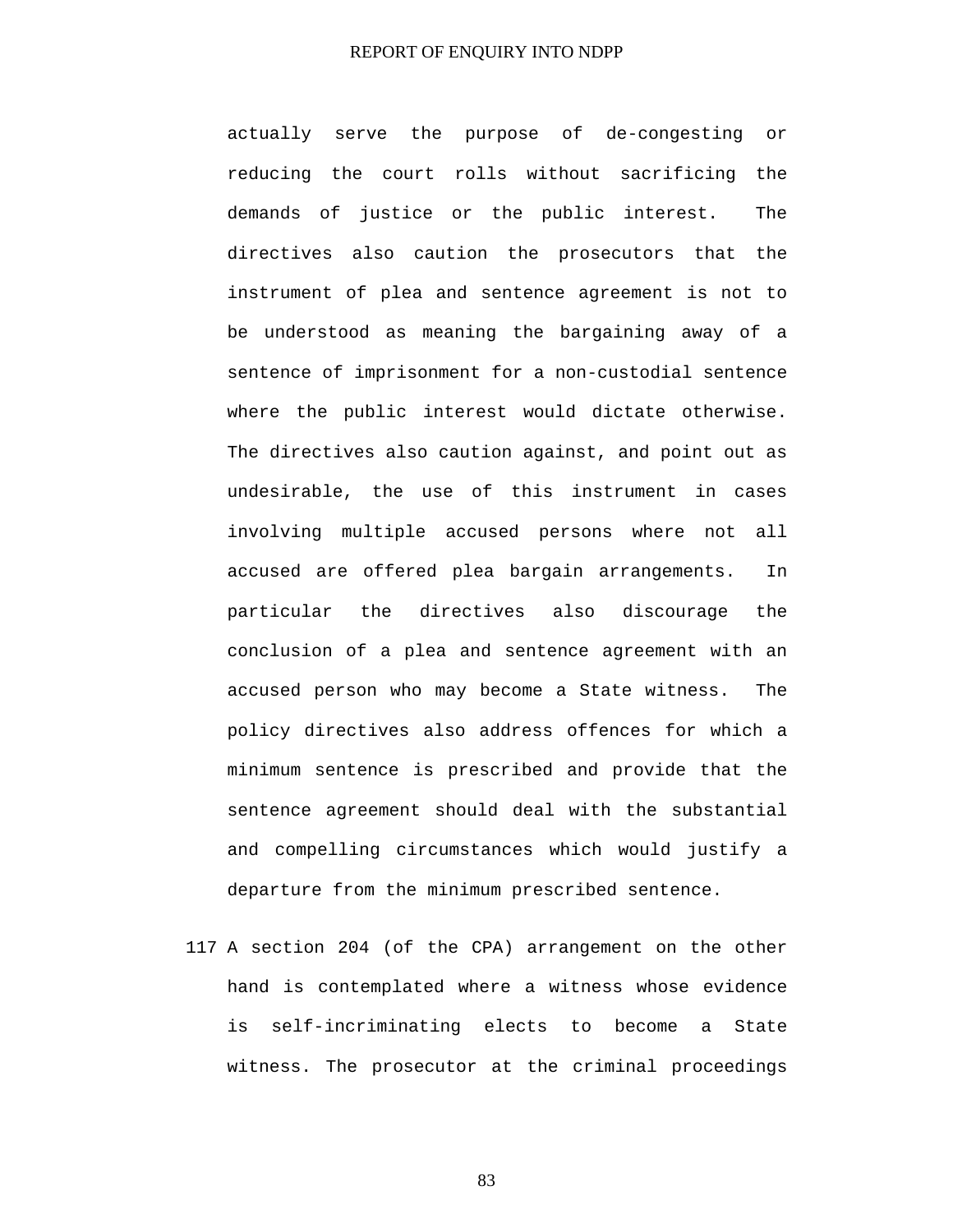will inform the court that a person to be called as a witness on behalf of the prosecution will be required by the prosecution to answer questions which may incriminate such witness with regard to an offence specified by the prosecutor. If the court is satisfied that such a witness is a competent witness for the prosecution and is of the opinion that the witness has testified honestly and frankly in the trial, the court will discharge the witness from prosecution with regard to the offence specified by the prosecutor.

118 The CPA uses the term 'discharged from prosecution' which at times is inappropriately and colloquially referred to as an indemnity from prosecution. It is inappropriate because neither the NPA nor the court can strictly speaking grant anyone immunity from prosecution. The closest we have come to any immunity from prosecution was through the legislation relating to the Truth and Reconciliation Commission. In terms of that legislation, a person could be granted immunity from prosecution on condition that the requirements specified in that legislation were met. The CPA does not use the word 'immunity' but uses the term 'discharge from prosecution'.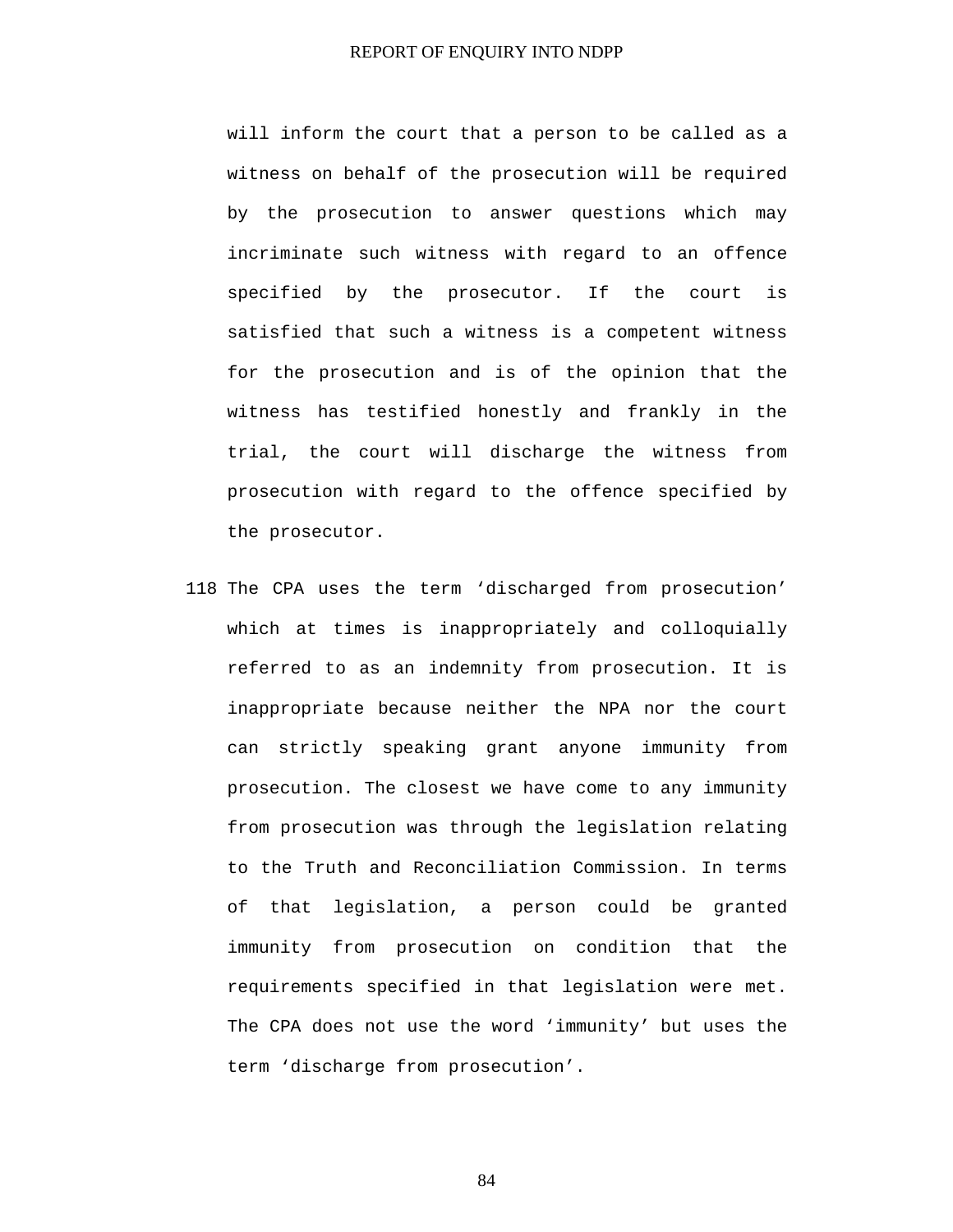- 119 The discharge from prosecution also leads to another unfortunate perception. Public perception views this as an unfair process in terms of which criminals are 'let loose'. The proper appreciation for this instrument is firstly to realise that the power to grant a discharge from prosecution is not conferred on the NPA. The court is the body that would give an order that a witness is to be discharged from any specified offence if the witness has answered fully and frankly all questions put to that witness.
- 120 Confusion may arise when the NPA, seized with accomplice and other evidentiary difficulties, may offer a particular accomplice an opportunity to give self-incriminating evidence as well as implicating 'bigger fish'. The terms of reference may also inadvertently be referring to the section 204 discharge described in the CPA when it refers to 'immunity' from prosecution.
- 121 In both scenarios the court is the ultimate decision maker. So whilst the NPA negotiates the agreements, the court retains the power to reject the agreements or arrangements if appropriate prosecution policy and directives have been flouted. More importantly, if the accomplice does not answer all questions frankly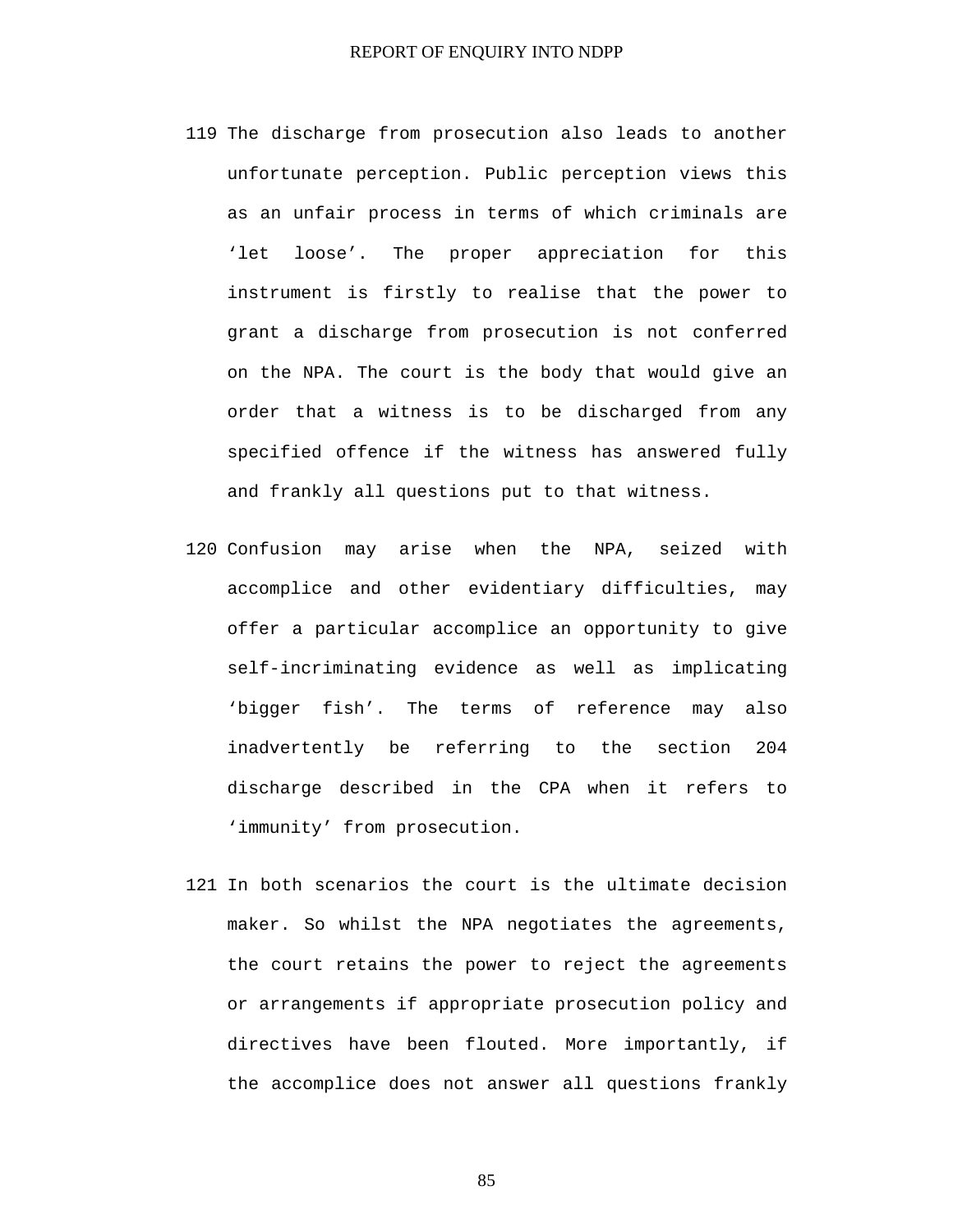and honestly, the court has the ultimate decision to refuse the discharge and the individual is then exposed to facing prosecution in respect of those offences.

- 122 Government's complaint regarding plea bargains is directed at the plea and sentence agreements involving Mr Agliotti, Mr Nassif and the Alexandra paedophile.
- 123 Mr Nassif was charged with the offence of dealing in drugs in contravention of section 5(b), read with sections 1, 13, 17 to 25 and 64 of the Drugs and Drug Trafficking Act. The plea and sentence agreement with Mr Nassif was concluded on 12 October 2007, subsequent to the suspension of Pikoli. The agreement related to drugs charges that Mr Nassif faced relating to the pending 'Paparas matter'. Mr Nassif was convicted and sentenced to ten years imprisonment suspended for five years. He also agreed to the payment of £8 000 (eight thousand pounds) into the Criminal Asset Recovery Account as a benefit of the proceeds of the crime.
- 124 Mr Agliotti was charged with the offence of dealing in drugs in contravention of section 5(b), read with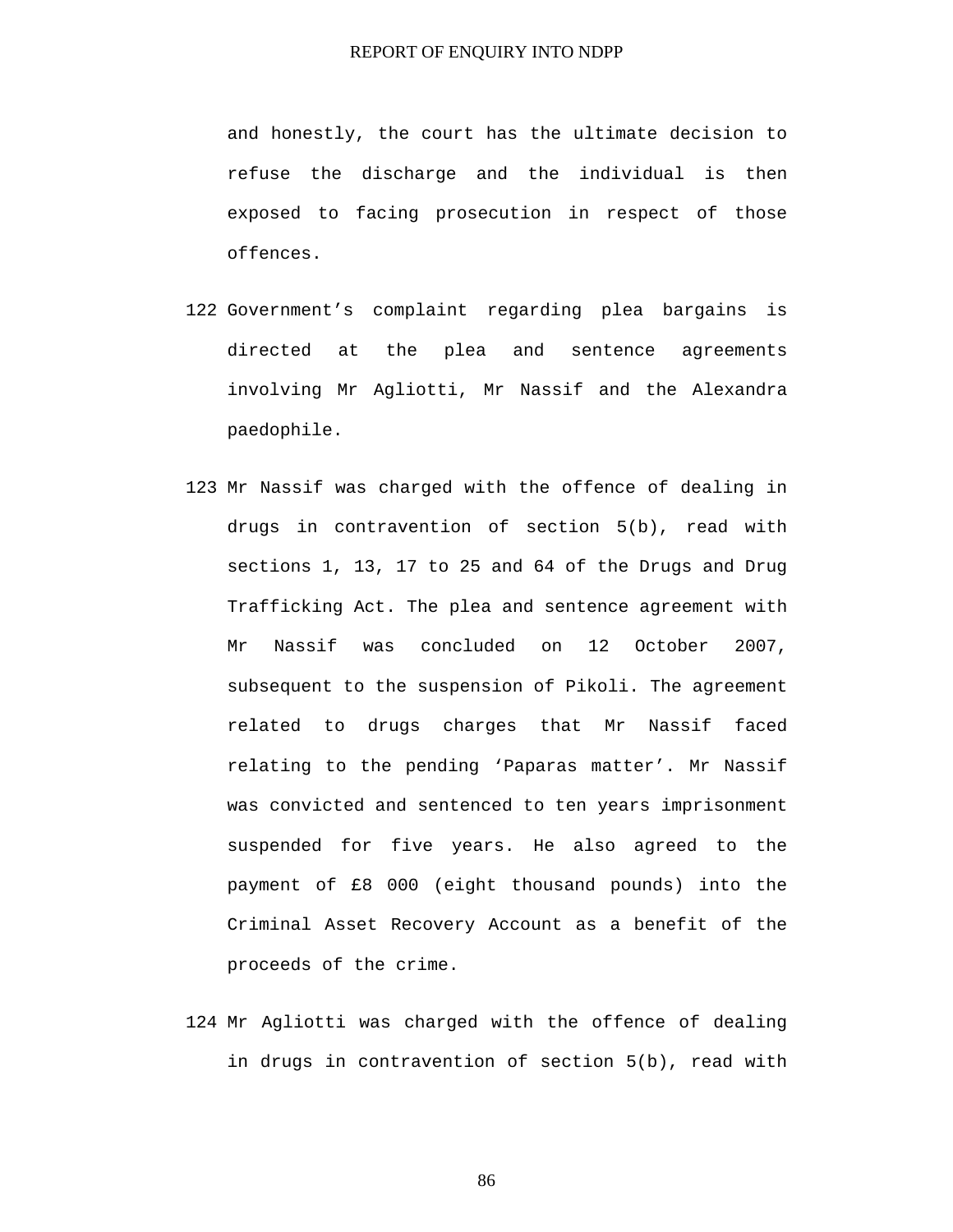sections 13 and 17 and Schedule 2, part III of the Drugs and Drug Trafficking Act. The plea and sentence agreement with Mr Agliotti was concluded on 28 November 2007, also subsequent to the suspension of Pikoli. The agreements related to drugs charges that Mr Agliotti faced relating to the pending 'Paparas matter'. Mr Agliotti was convicted and sentenced to ten years imprisonment suspended for five years, together with a fine of R300 000.

125 On the facts Adv Pikoli could not have been responsible for the conclusion of the agreements with Mr Nassif and Mr Agliotti. The evidence is that the plea and sentence agreement with Mr Nassif was negotiated by the Regional Head of the DSO, Gauteng who had consulted the investigating officer before entering into the agreement. The plea and sentence agreement was then authorised by the Investigating Director of the DSO and the Acting NDPP, and the agreement was approved by a court in terms of the relevant legislation. Adv Pikoli acknowledged that he was in office when the negotiations for the plea and sentence agreements with Mr Nassif and Mr Agliotti commenced and further that he agreed with the terms of the final agreement even though he was no longer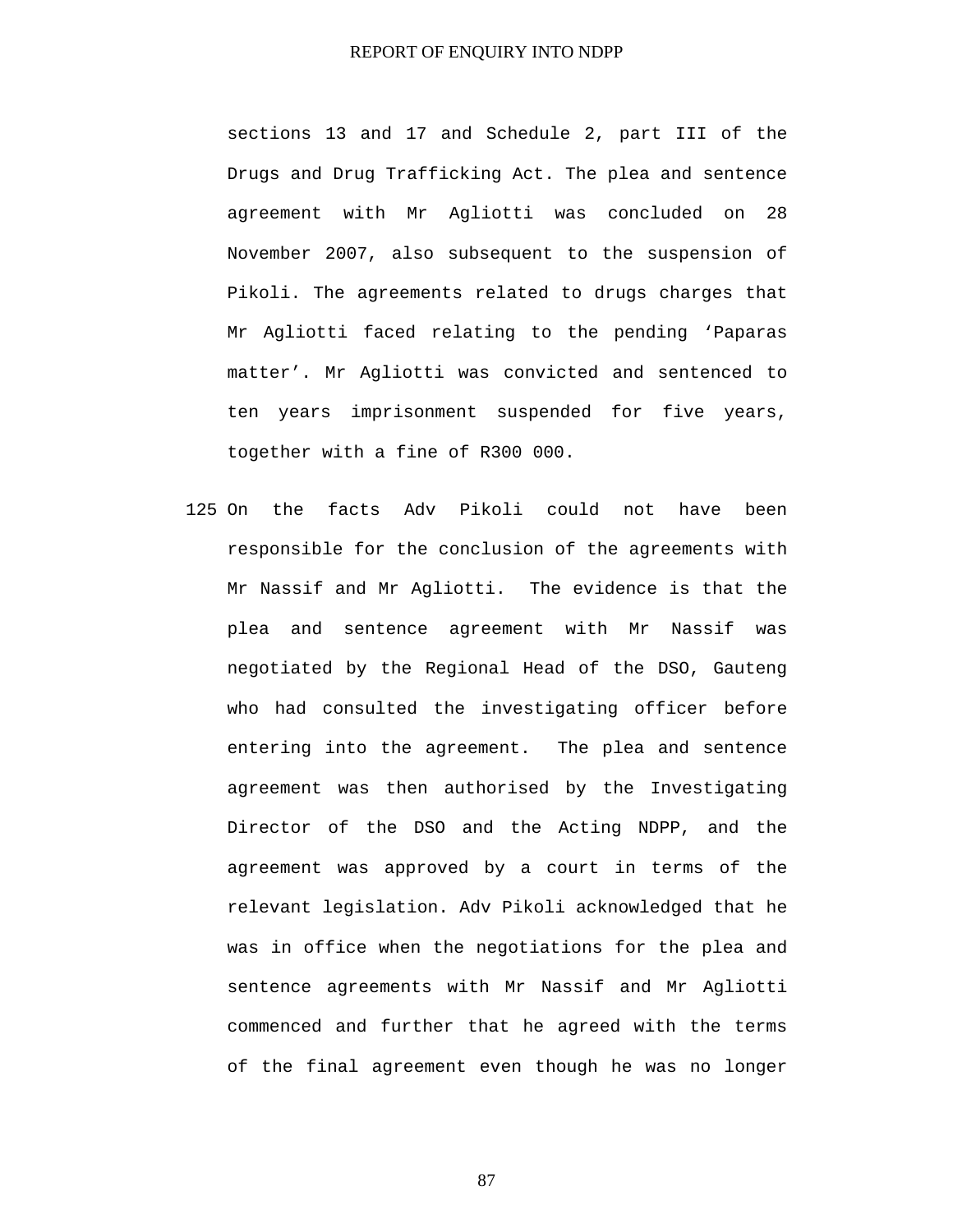in office when the agreements were concluded. However, Adv Pikoli cannot be held legally responsible for these agreements even if they were shown to be flawed.

126 The reading of the plea and sentence agreement, however, reveals that it contained a condition that Mr Nassif will give evidence in other pending criminal trials. It was conceded by the Regional Head of the DSO, Gauteng that the imposition of this condition was 'unusual' and 'it's never happened' before. What the nature of those trials are or what evidence Mr Nassif will give are matters that have not been ventilated before the Enquiry except that Mr Nassif will testify in the pending Paparas drugs case. There would be no criminal consequence to Mr Nassif if he does not give his co-operation to the prosecution in the future. This is yet another example that shows the danger that might result from second-guessing the NPA in its decision to prosecute or not to prosecute offenders. Furthermore it was argued on behalf of Adv Pikoli that such a consideration is mentioned in the agreement as a factor that may be relevant to mitigating the sentence to be imposed.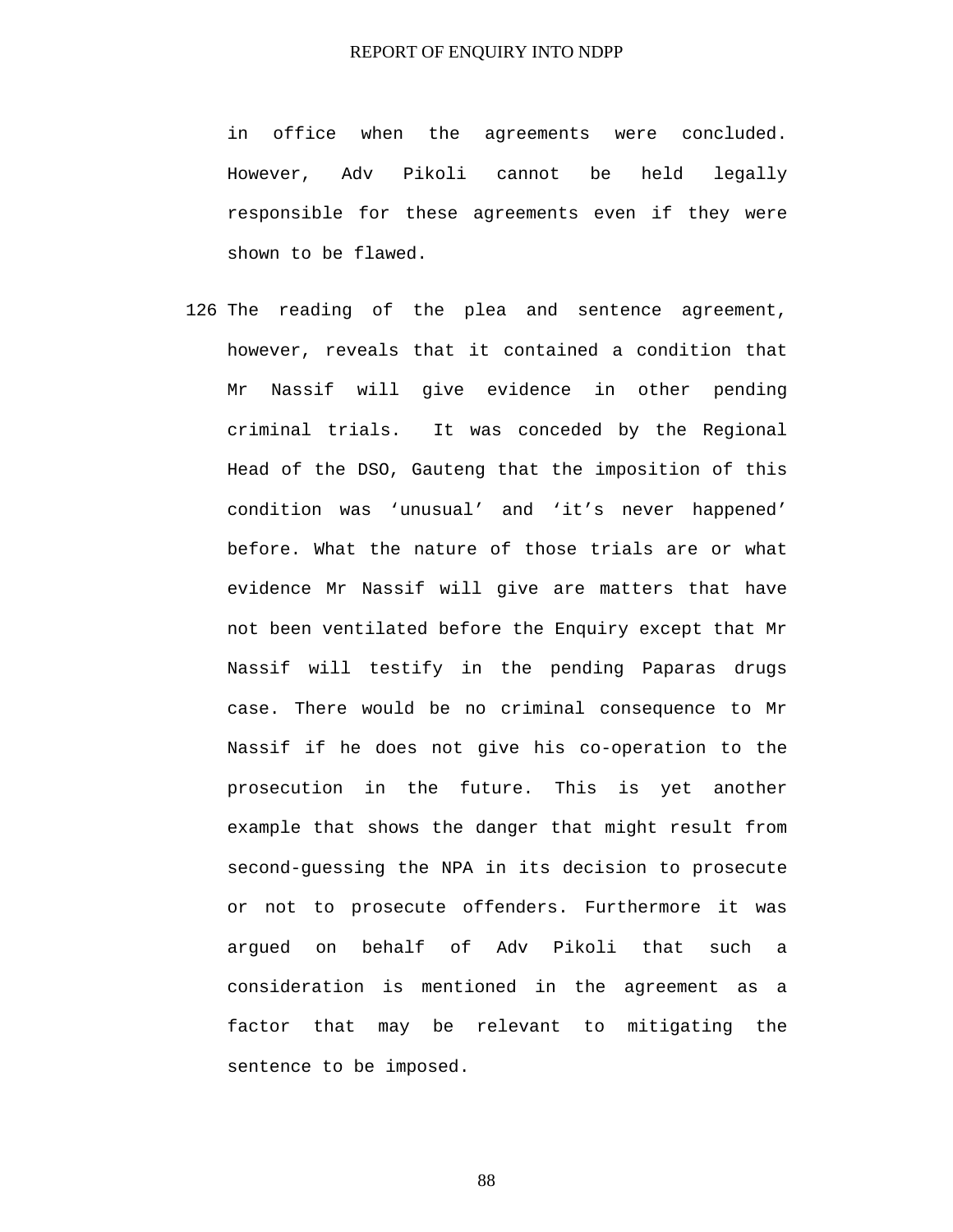- 127 The Government has sought to point out that the plea and sentence agreements were defective in that they did not comply with various policy directives that govern and guide the negotiation and the conclusion of plea and sentence agreements. It was argued on behalf of Government that the plea bargains were likely to be overturned on appeal. However, the plea and sentence agreements with Mr Nassif and Mr Agliotti had been considered and endorsed by the courts, and it was not open to me to review a judicial decision.
- 128 With regard to the Alexandra paedophile's case, the complaint is that the plea bargain process was used *"not to obtain justice and ensure an efficient prosecution process, but to assist an offender 'get off' lightly for a serious offence against a boy child"*. Government also alleges that the accused was allowed to plead guilty to a lesser offence.
- 129 However it was later conceded on behalf of the Government that this offence did not constitute organised crime and the contention that the event constituted one such ground showing Adv Pikoli to be unfit for office was abandoned. The unchallenged evidence in any event is that the young boy who was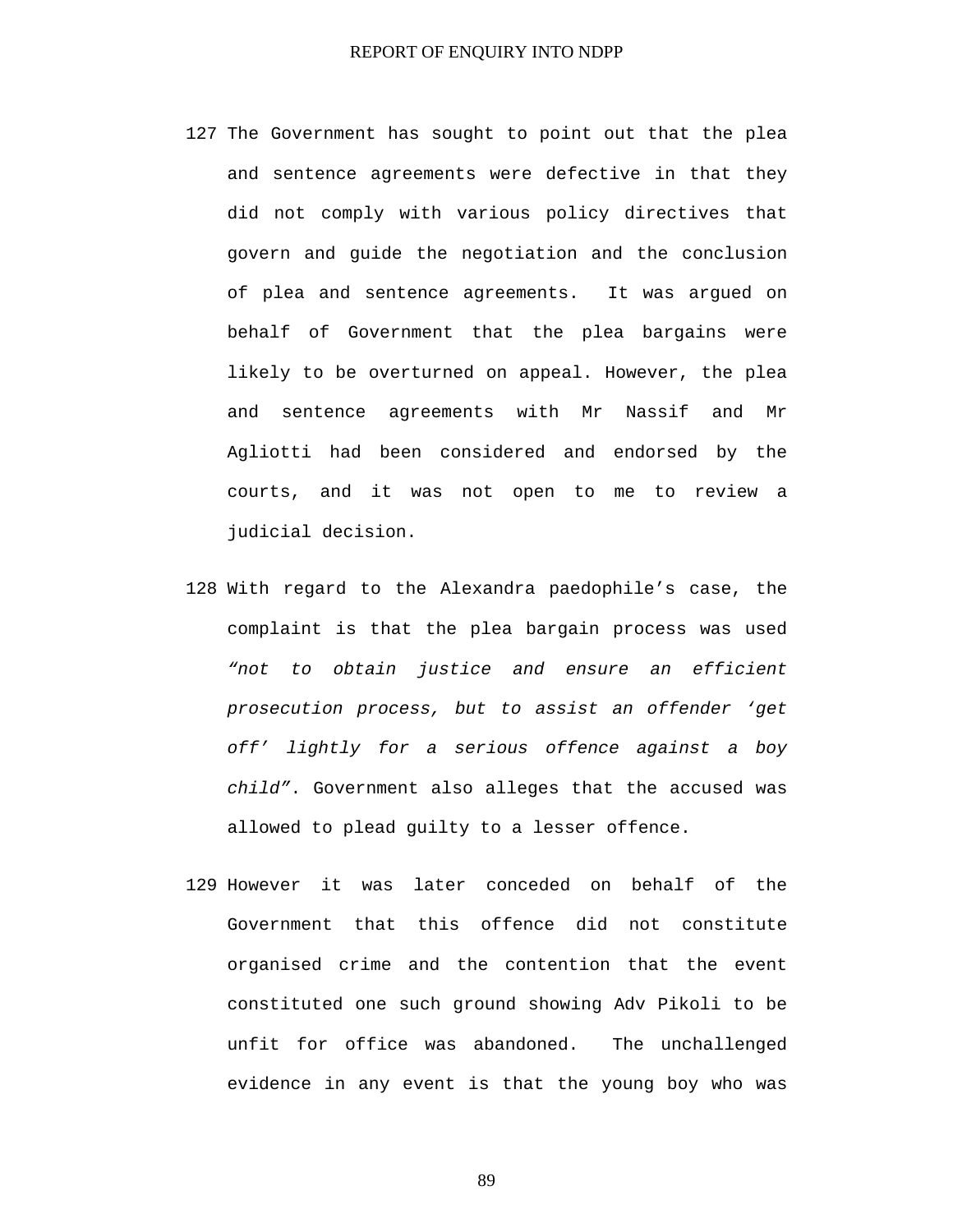the victim of the crime had made two completely contradictory statements and was not giving the investigators any assistance. The plea and sentence agreement was discussed with the Woman and Child Abuse Action Group before being submitted to the court in terms of the relevant section of the CPA. The Court found the plea and sentence agreement to be just. It would be outside my scope therefore to question the decision of the NDPP and the courts in that matter.

130 In his testimony, the Deputy Minister of Justice and Constitutional Development, De Lange, said that the policy directives are drafted in consultation with the executive so the executive can monitor plea bargains. He further stated that the Minister has a legal obligation to ensure that the directives are adhered to. If they are not adhered to *"then the Minister is fully entitled to intervene with the NDPP, engage him to make sure that they comply with the directive"*. Adv Pikoli concurred with this view and said *"The executive is entitled to complain [about plea bargains] if they are not happy with a decision and if it also happens that there was no compliance with the directives, then it's a matter*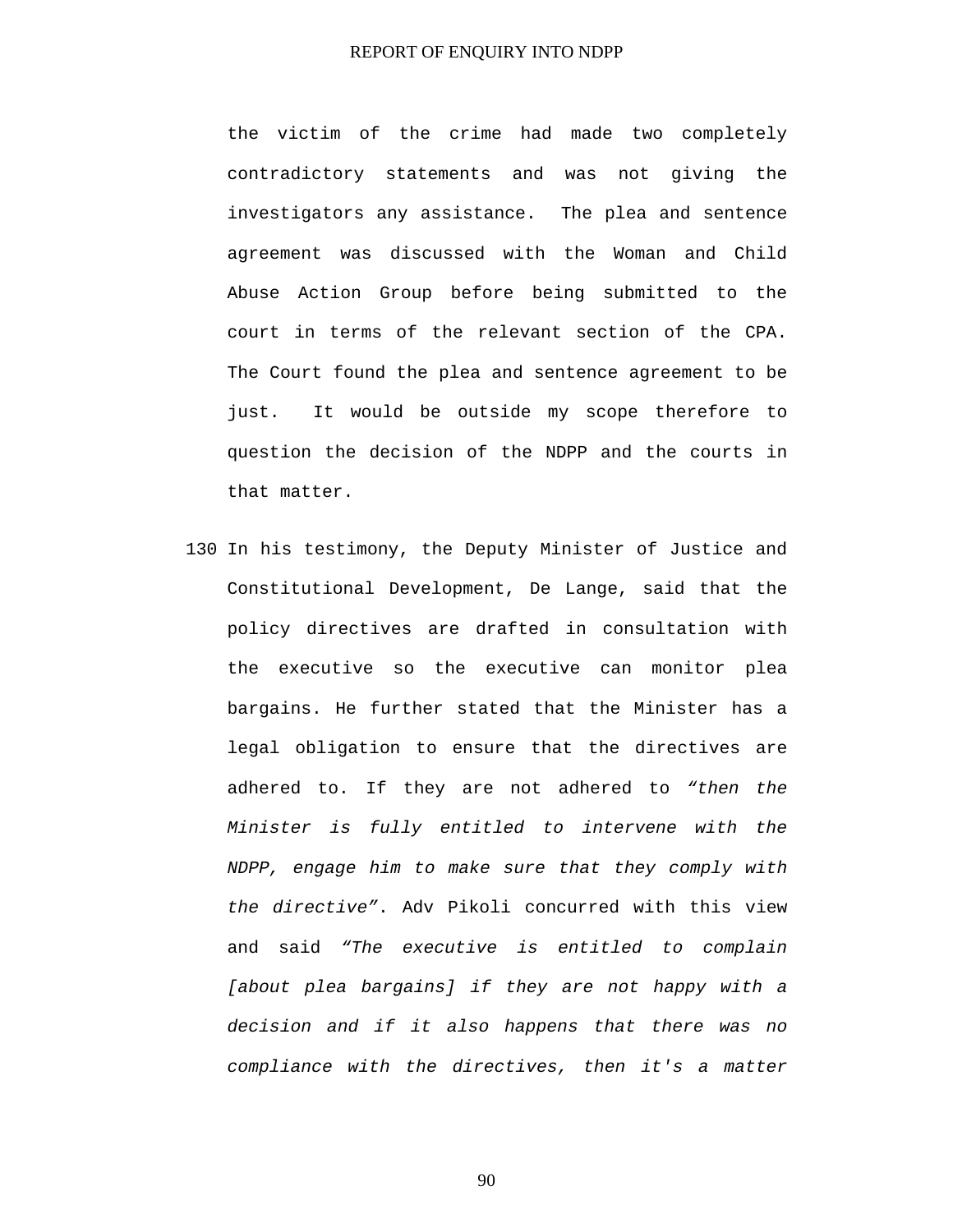*that the Minister of Justice would take up with the National Director."*

- 131 No evidence was adduced that plea bargains were monitored by the executive or that the policy directives were amended to reflect Government concerns.
- 132 In the circumstances I am not satisfied that the Government has established that the NDPP is unfit for office by reason of the decisions to grant immunity from prosecution (there was for that matter no evidence tendered on who was given this immunity or indemnity) or to enter into plea bargaining arrangements and that he failed to take due regard to the public interest and the national security interest of the Republic referred to in the terms of reference.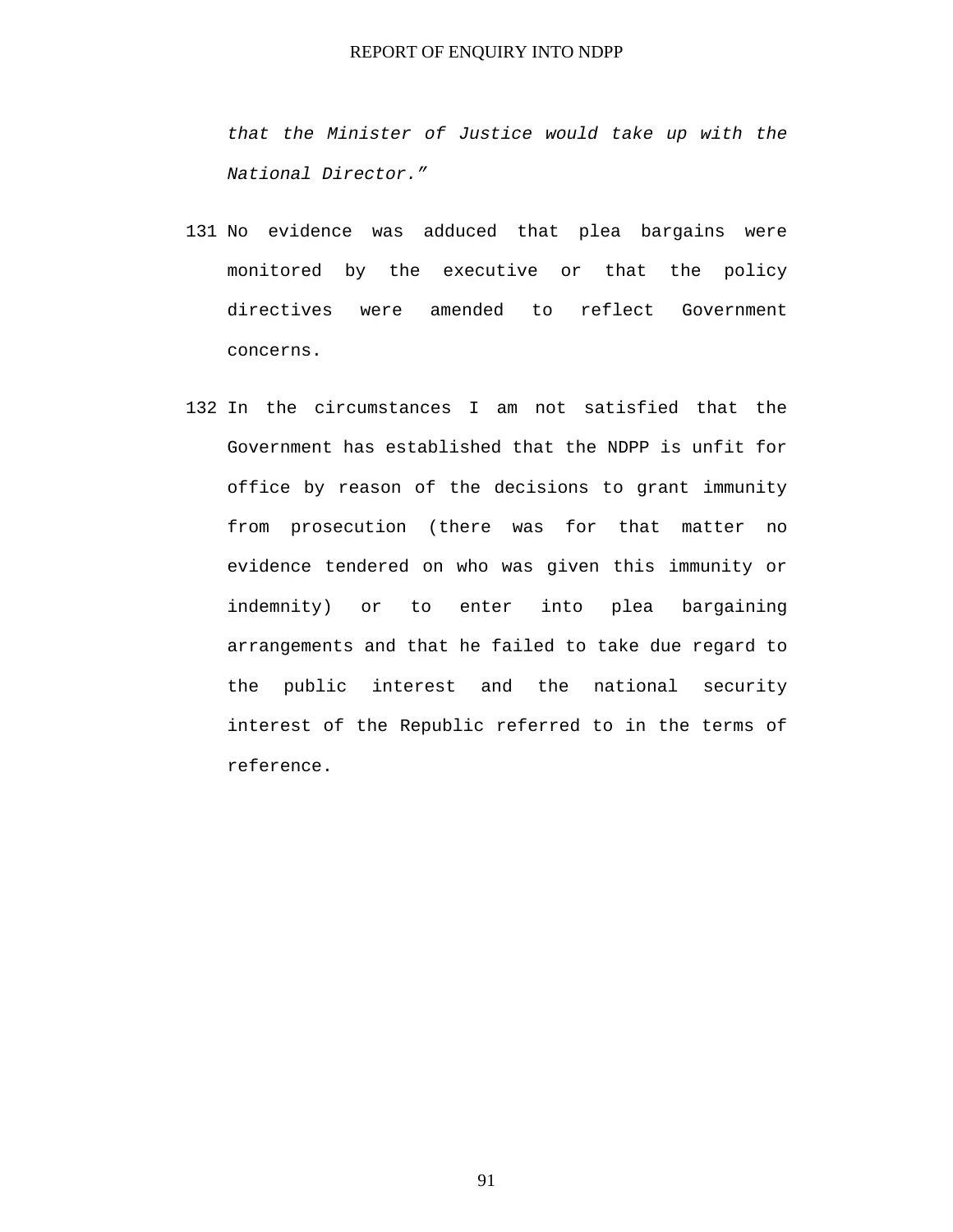#### **FAILURE TO ACCOUNT TO THE DG: JUSTICE**

- 133 Government in its original submission indicates that the DG: Justice, *"as the Accounting Officer for the Department of Justice and Constitutional Development and of the NPA exercises powers relating to the financial management of the NPA in terms of the PFMA"*; and *"to the extent that some of the delegated powers are currently delegated to the CEO of the NPA, the National Director, as the person responsible for the employees of the NPA, bears the responsibility to ensure that Public Service Regulations and the Public Finance Management Act are complied with by the NPA"*.
- 134 Government's complaint under this heading is that Adv Pikoli failed to comply with these obligations and thereby prevented the DG: Justice from accounting and reporting to the Minister who is the executive authority for the NPA. The DG: Justice complains that *"Adv Pikoli's failure to provide me with information or cause for it to be provided to me for some of the financial and administrative decisions, did not only result in my inability to keep the necessary accounting and other related records as I am required by the (NPA Act) but was also a source of constant*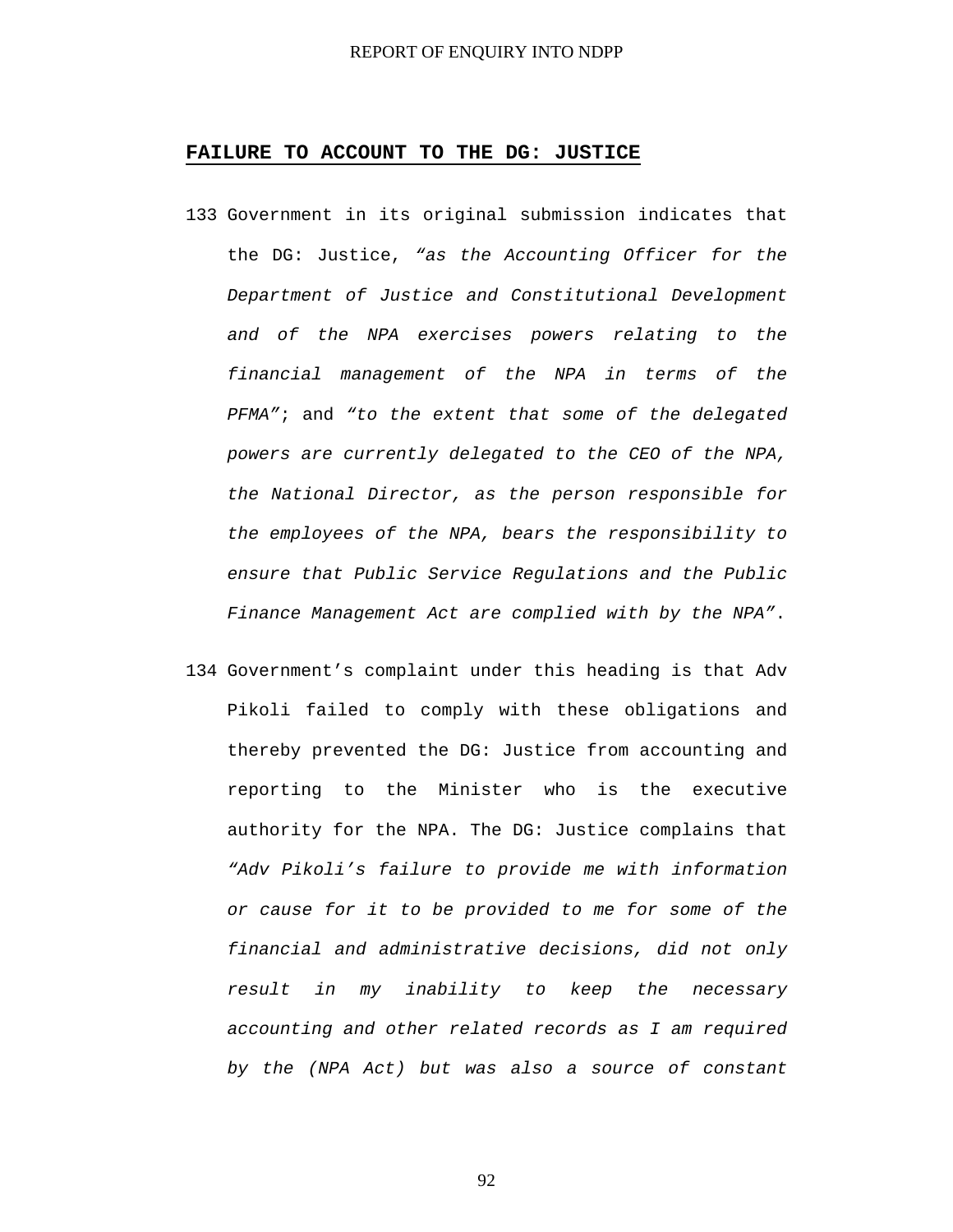*disagreement between the two of us on the issues affecting the administration of the NPA"*. He states that Adv Pikoli's attitude has always been that the NPA is independent and is accountable to Parliament for its expenditure.

- 135 In its Heads of Argument Government states that the *"gravamen"* of its complaint is that *"Mr Pikoli, relying on the delegation of authority by the Director-General to the Chief Executive Officer (CEO) of the NPA misconstrued the meaning of the delegation and refused to comply with the provisions of the PFMA to report to the Director-General"*.
- 136 Adv Pikoli denies that the DG: Justice was unable to keep the necessary accounting and related records and confirms that all financial statements for the NPA are prepared by the NPA and signed off jointly by the CEO of the NPA and the DG: Justice. The NPA received unqualified audit reports from the Auditor-General for the period under review. Adv Pikoli however says that there were some areas of disagreement between him and the DG: Justice about the ambit of the latter's responsibilities. He says that the DG: Justice has no powers in relation to the DSO at all, and that in relation to the rest of the NPA, he is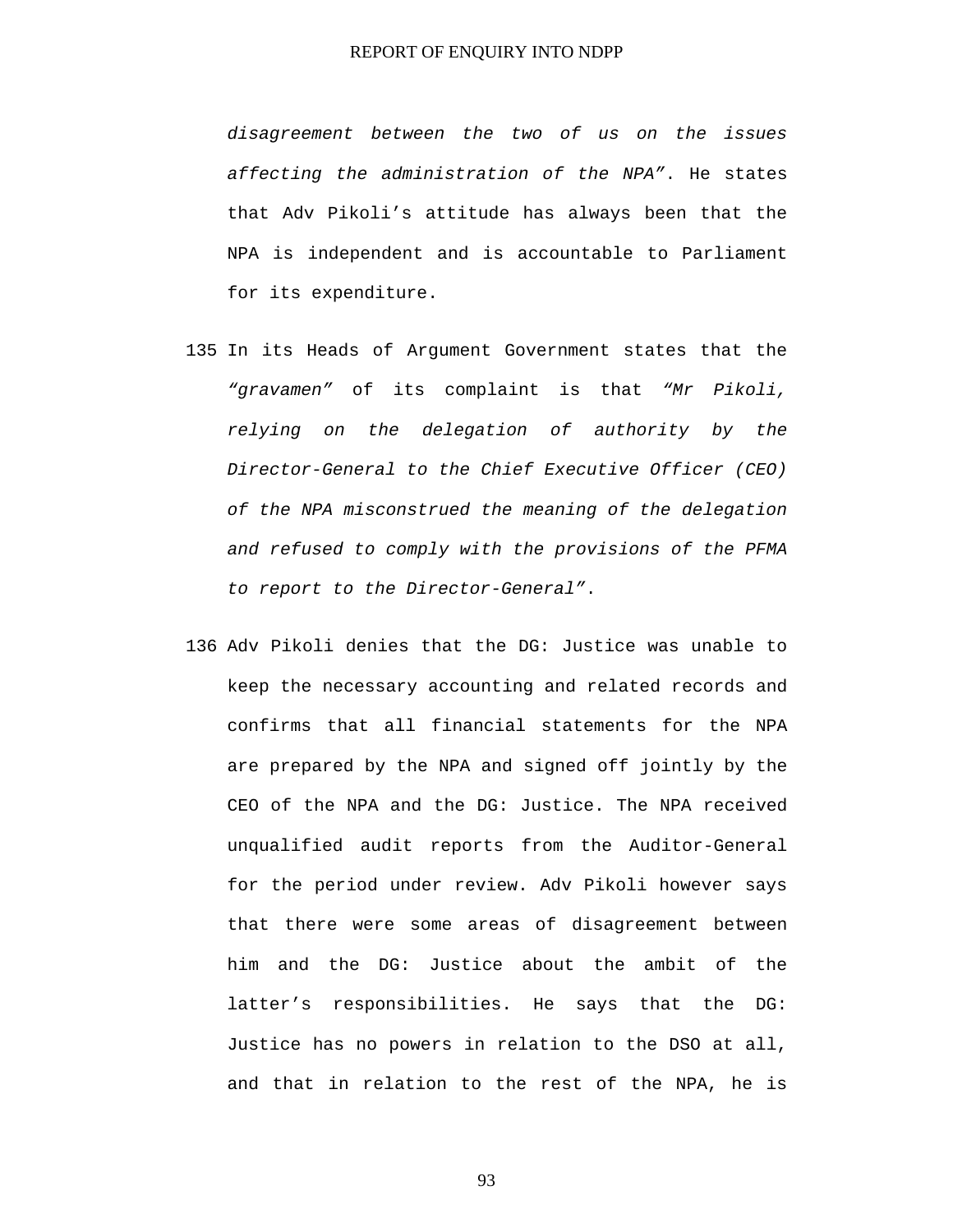merely required to perform a very limited accounting function.

- 137 It is alleged that Adv Pikoli refused to allow the CEO of the NPA, Ms Sparg, to enter into a performance agreement with the DG: Justice, and the latter could therefore not assess the performance of the CEO of the NPA with respect to the delegated functions.
- 138 The DG: Justice complains that he had not been consulted on the NPA's plans to expand its corporate services and the expansion had not been approved by the Minister.
- 139 A further complaint is that the DSO removed its labour relations files from the Labour Relations Unit of the NPA and that the labour matters of the DSO are now dealt with by the DSO itself.
- 140 The DG: Justice complains that he did not receive reports from Adv Pikoli and the CEO of the DSO on the misappropriation of funds from the DSO's Confidential Fund ("the C Fund").
- 141 The DG: Justice complains that Adv Pikoli failed to provide him with a report on the needs for chambers by NPA prosecutors, and that the NPA proceeded to purchase a building in Johannesburg for this purpose.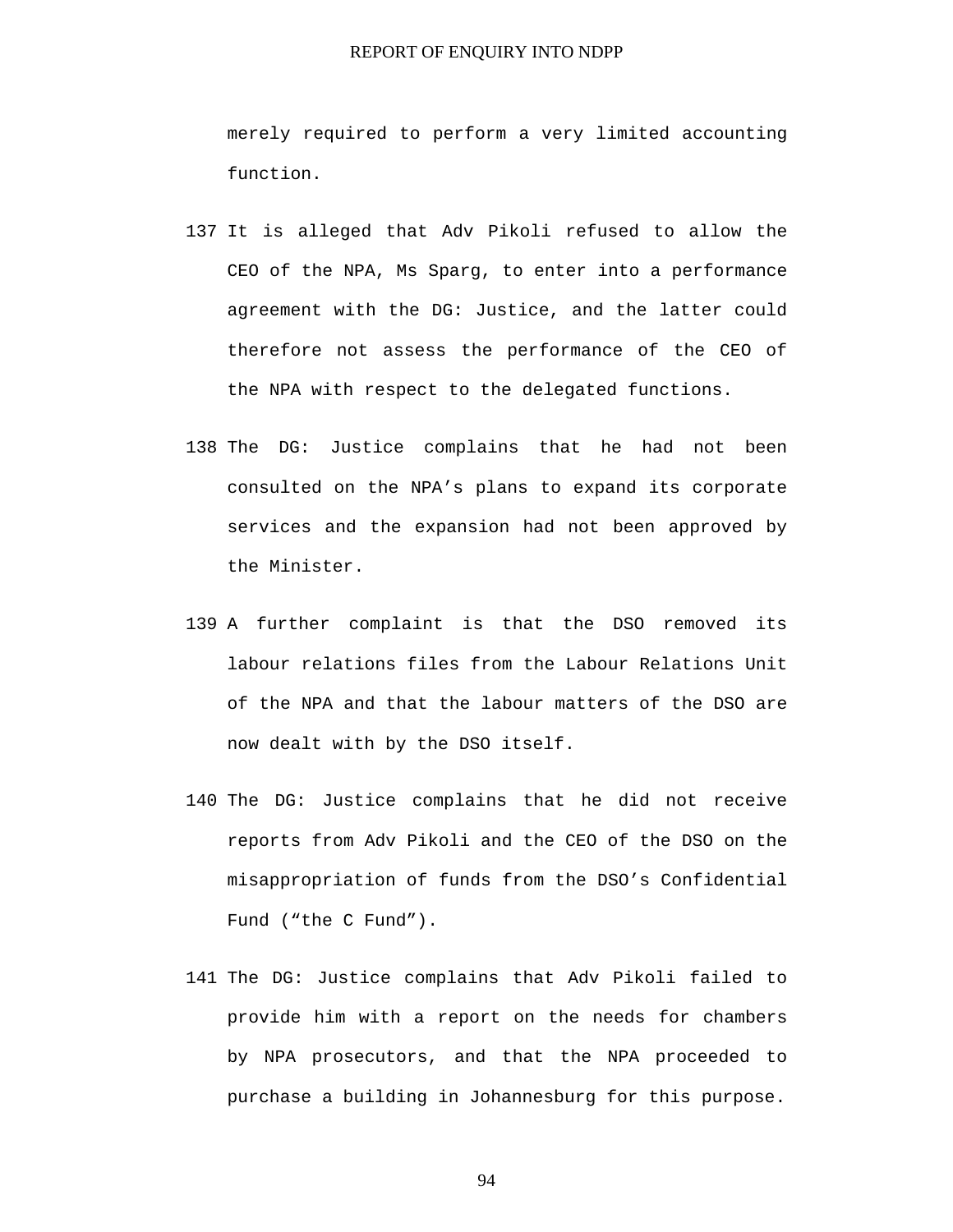- 142 The DG: Justice had suggested that the Special Investigative Unit, located within the NPA, and the DSO be merged, and his complaint is that Adv Pikoli did not express support for this proposal. The DG: Justice says that this illustrates Adv Pikoli's failure at times to make the necessary interventions which ultimately impacted on the DG's own responsibilities as the accounting officer of the NPA.
- 143 The evidence shows that Adv Pikoli during his tenure as the DG: Justice had delegated all his powers and functions in relation to the NPA to the CEO of the NPA. This remains the case and the incumbent DG: Justice is aware of it. In his oral evidence the Deputy Minister of Justice, Hon De Lange, states that *"I don't actually know personally how far that (problems relating to the delegation of powers) has gone", but he is aware of "the fact that it has become a problem ever since I have been in the Executive in the way that people perceive that power to be exercised"*.
- 144 The DG: Justice conceded that he had not conveyed in writing his concerns that the CEO of the NPA was not providing him with sufficient information regarding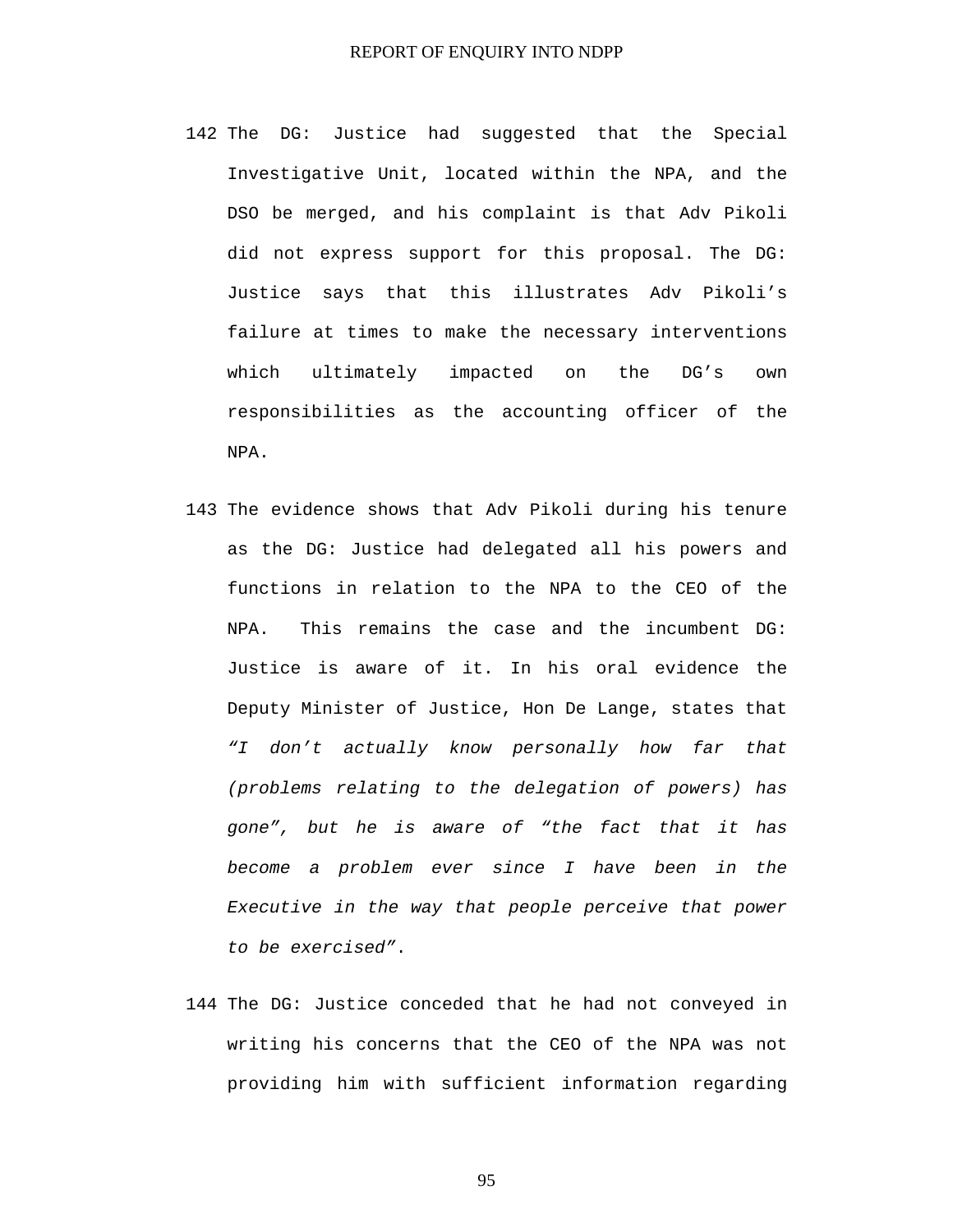the delegated powers. He also says: *"I have always felt by the way, that there is merit in having delegations... So withdrawing the delegations completely will not just solve one problem. It may, but it will create other problems. So I have never wanted and I don't support a complete withdrawal of all of the delegations".* He states that those delegations which proved to be problematic were rescinded but only in February 2008, after the suspension of Adv Pikoli.

145 The NPA and the Department of Justice have, as far as accounting responsibilities are concerned, distinctly segregated areas. The Act provides that the national prosecuting authority shall be accountable to Parliament in respect of its powers, functions and duties, including decisions regarding the institution of prosecutions. The statute also provides that the expenses incurred in connection with the exercise of the powers, the carrying out of the duties and the performance of the functions of the prosecuting authority shall be defrayed out of monies appropriated by Parliament for that purpose. The Act in s. 36(3A) specifically provides for the CEO of the DSO to be the accounting officer for the DSO in terms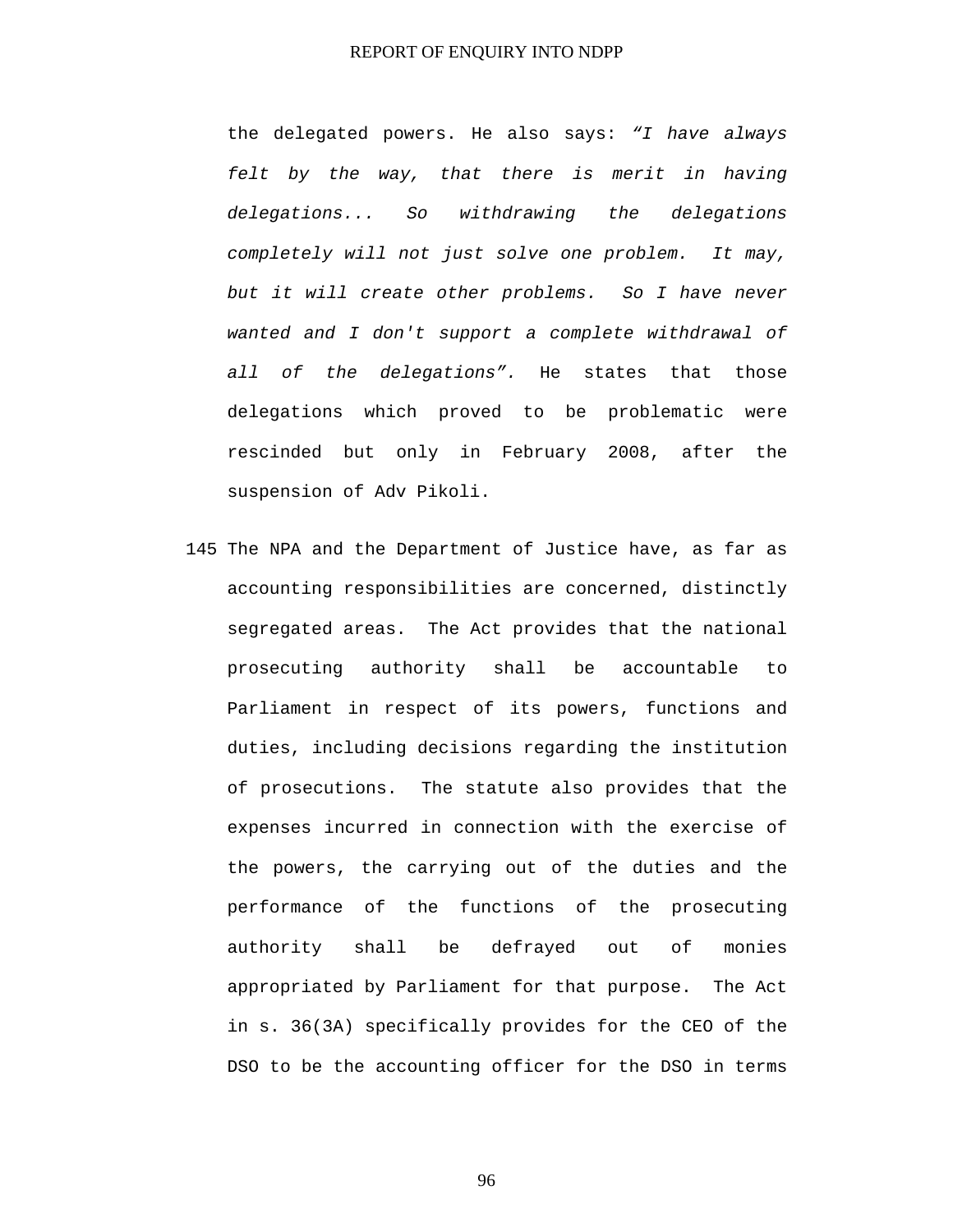of the PFMA. Most importantly the Act places a duty on the Chief Executive Officer of the DSO, subject to the PFMA, to account for monies received or paid out for or on behalf of the administration and functioning of the DSO and to cause the necessary accounting and other relating records to be kept. The DG: Justice therefore plays no accounting role in respect of the DSO.

- 146 It is correct that the DG: Justice has certain accounting responsibilities in respect of the NPA. The delegated powers relating to the NPA however seem to have transferred to the CEO these accounting responsibilities in line with the provisions of the PFMA which authorises, in appropriate circumstances, the delegation of those powers by the DG to another competent official.
- 147 Performance Agreement for CEO of the NPA: The DG: Justice says that he wanted the CEO of the NPA to enter into a performance agreement with him so that he could prescribe to her what he expected of her as the CEO and the basis on which he, as the DG: Justice was going to evaluate the performance of the CEO. There was already a performance agreement in place between the CEO of the NPA and the NDPP, and the DG: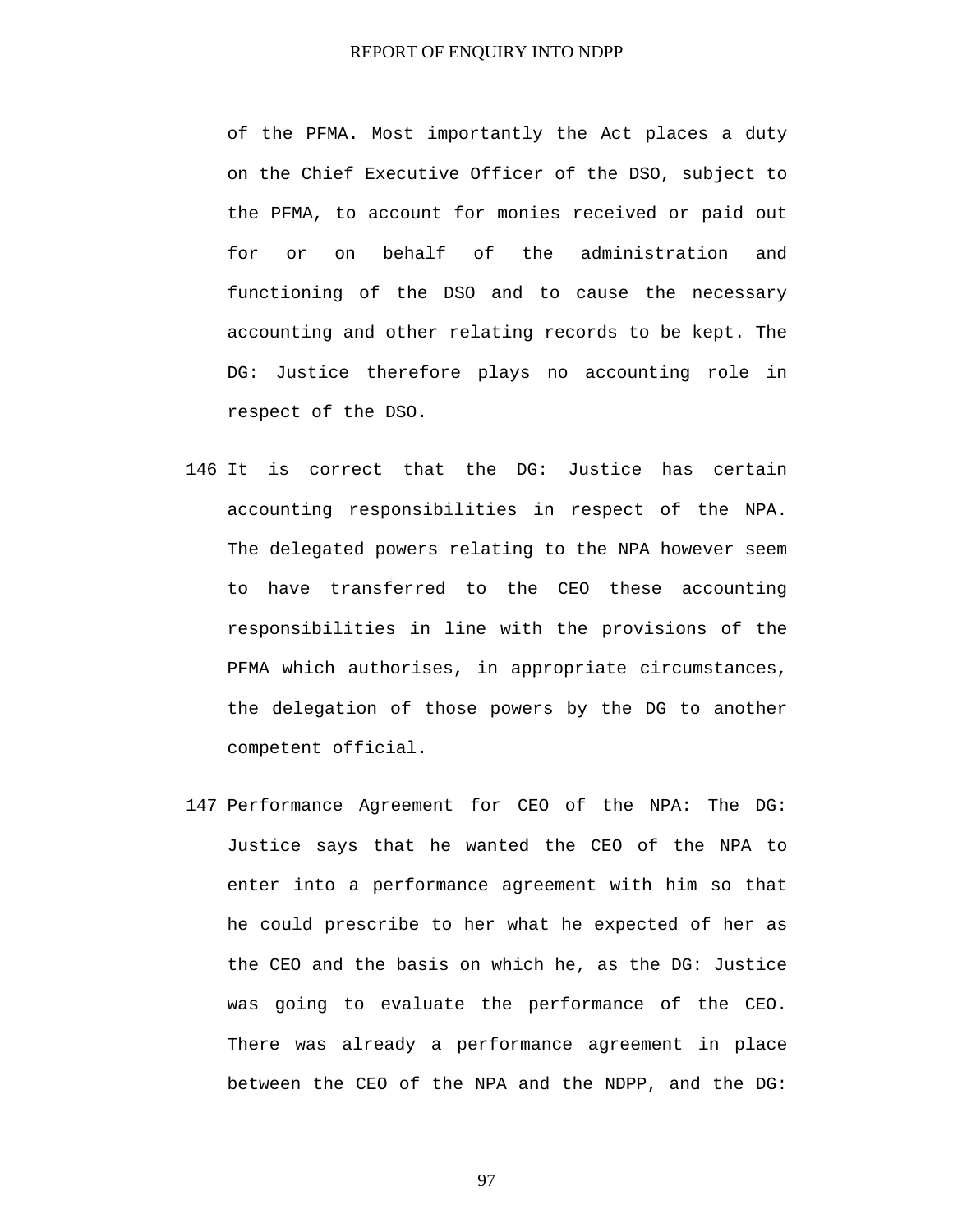Justice conceded in cross examination that the NDPP is her "boss". The CEO of the NPA is clearly accountable to the NDPP and not to the DG: Justice. There is therefore no basis for this complaint.

- 148 Expansion of Corporate Services: Adv Pikoli correctly contends that he was under no obligation to consult the DG: Justice in order to expand the corporate services division of the NPA. Further, Adv Pikoli counters this complaint by alleging that the DG: Justice was giving instructions in this regard to the staff of the NPA, without consulting him or the then CEO of the NPA. The DG: Justice conceded that parts of the powers that are delegated to the CEO of the NPA are powers to alter the structure of the NPA. It is clear that the DG: Justice did not have the authority to direct or determine how the NPA was to be managed and structured, and it is clear that there is also no basis for this complaint.
- 149 DSO labour relations files: Given that the DSO has its own accounting officer there was nothing to prevent it from dealing with its own labour relations matters. The DG: Justice conceded in cross examination that he has no authority over the DSO and this complaint is also not valid.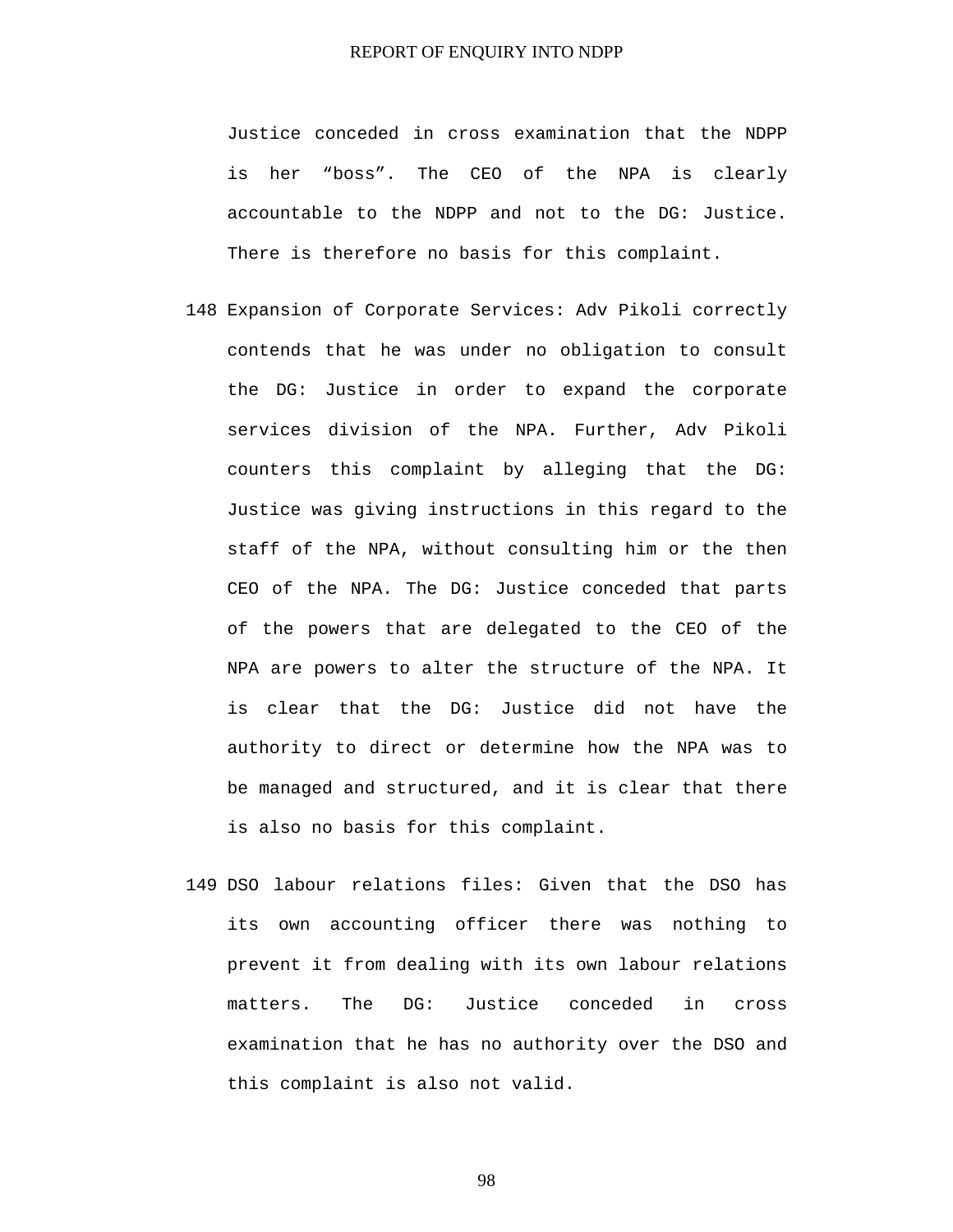- 150 The Confidential Fund: Adv Pikoli states that an investigation into irregularities in the Confidential Fund was undertaken and that a member of the DSO was suspended on his recommendation which was conveyed to the Minister who in turn forwarded the recommendation to the President. The member of the DSO was also prosecuted. The DG: Justice conceded that Adv Pikoli did not have a duty to report to him on this matter, and that the CEO of the DSO was not accountable to him for the Confidential Fund. The complaint in this regard can be considered spurious and falls to be adjudged not sound.
- 151 Chambers for NPA Prosecutors: The DG: Justice says that he requested Adv Pikoli to provide him with a report outlining how the NPA was going to provide its prosecutors with chambers around the areas where they work. Adv Pikoli states that the building in Johannesburg referred to by the DG in his affidavit was purchased by the NPA before he took office. The DG: Justice concedes that it is for the NDPP to make a final decision on where the prosecutors are accommodated. He also concedes that it was brought to his attention that the building in Johannesburg was bought before Adv Pikoli took office and that he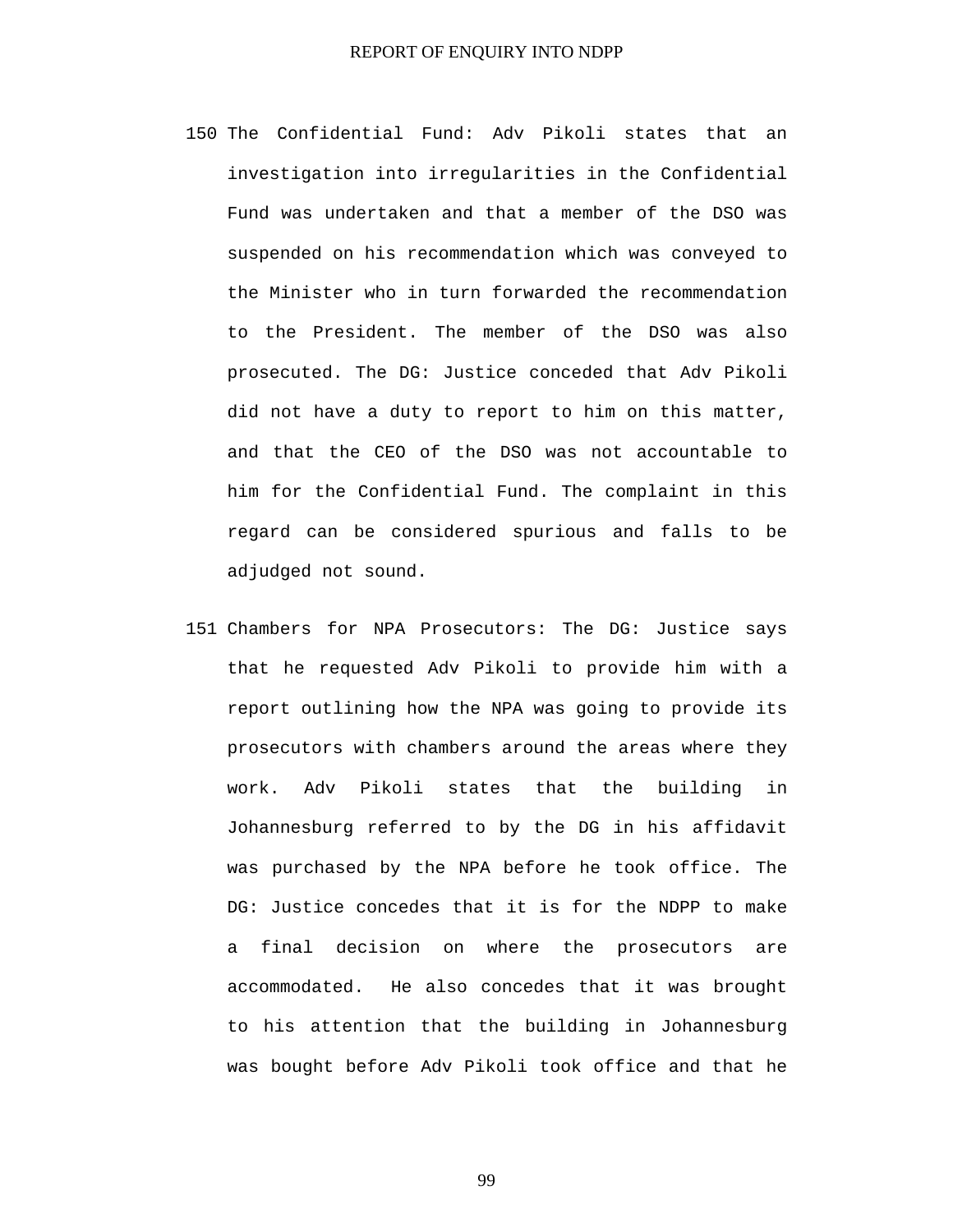should have checked this fact before stating the contrary under oath in his affidavit.

- 152 Rationalisation of the NPA: The DG: Justice had suggested that the Special Investigative Unit (SIU), located within the NPA, and the DSO be merged and he complains that Adv Pikoli did not express support for this proposal. Adv Pikoli states that the DG: Justice discussed a possible merger of the DSO and the SIU with the head of the DSO and the head of the Asset Forfeiture Unit, who mentioned it to Adv Pikoli in passing. Adv Pikoli did not directly discuss the issue with the DG. It was not within the remit of the DG: Justice to make such a proposal as both the entities were created by legislation passed by Parliament.
- 153 In cross-examination on his role the DG: Justice was asked whether he had sought a legal opinion from senior counsel on the responsibilities of the accounting officer in relation to the NPA. Having initially denied doing so he finally admitted that he sought such an opinion. In response to a statement from Adv Pikoli's legal representative that the legal opinion received agreed in substance with Adv Pikoli's views, the DG: Justice conceded that senior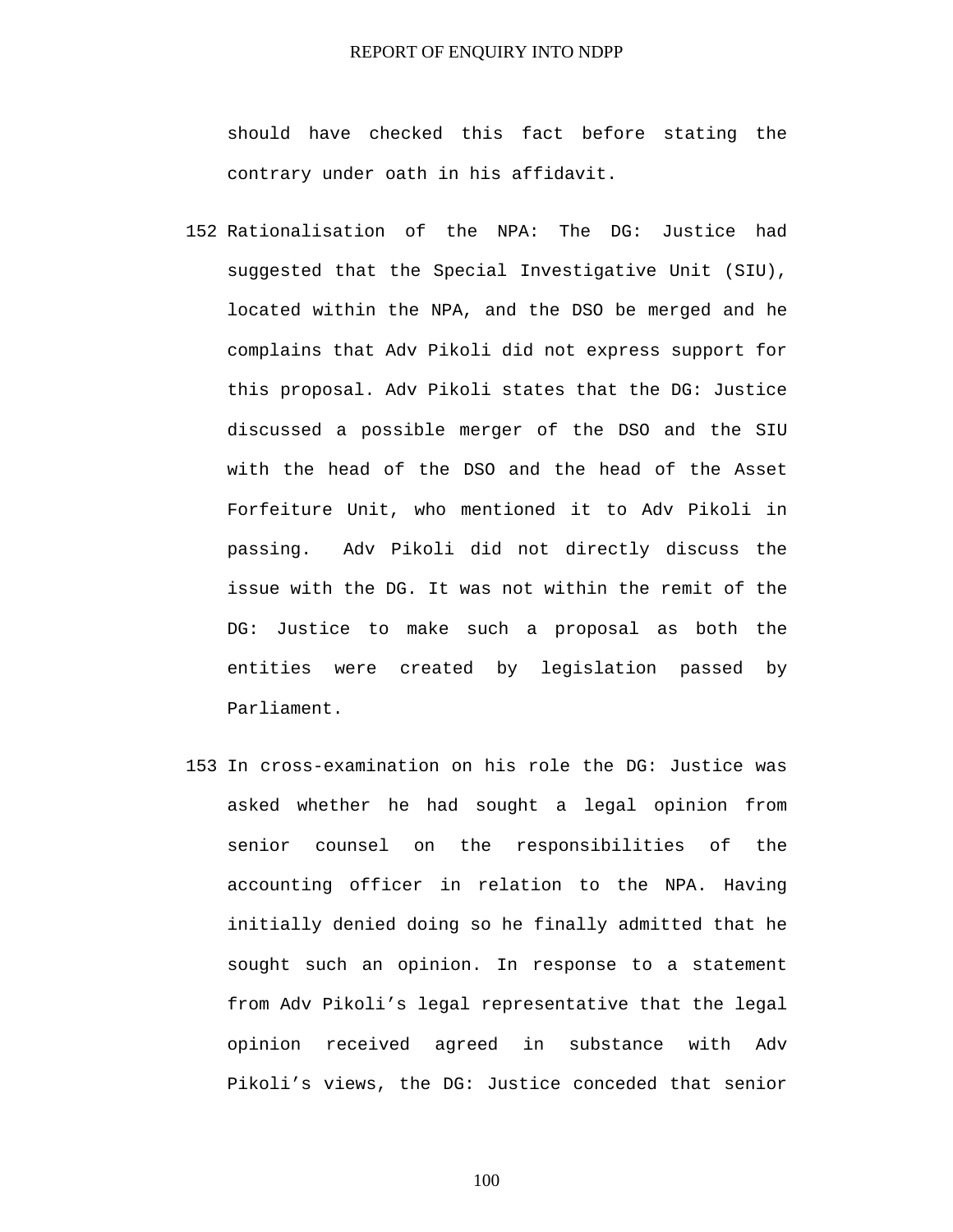counsel had indeed agreed with Adv Pikoli. The opinion states that *"the Director-General has no authority at all over the exercise of powers, functions and duties by functionaries of the NPA"*.

154 The DG: Justice confirms that he refused to give Adv Pikoli a copy of the opinions. Further, he confirms that he did not inform the Enquiry about these opinions he had obtained. It is clear that the DG: Justice deliberately withheld these legal opinions from Adv Pikoli and the Enquiry. By persisting in this conduct he could have misled the Enquiry. Adv Pikoli's attorneys wrote to the State Attorney on 2 April 2008 referring to the affidavit by the DG: Justice in the Tshavhungwa matter and requested copies of *"legal opinions obtained from independent counsel on the proper interpretation of the relevant provisions of the NPA Act including the meaning, scope and effect of the Minister's power to exercise final responsibility over the NPA"* mentioned therein. They also requested that copies of these opinions be made available to me. The State Attorney in his response stated *"Please be advised that the opinion you require was obtained in the course of litigation*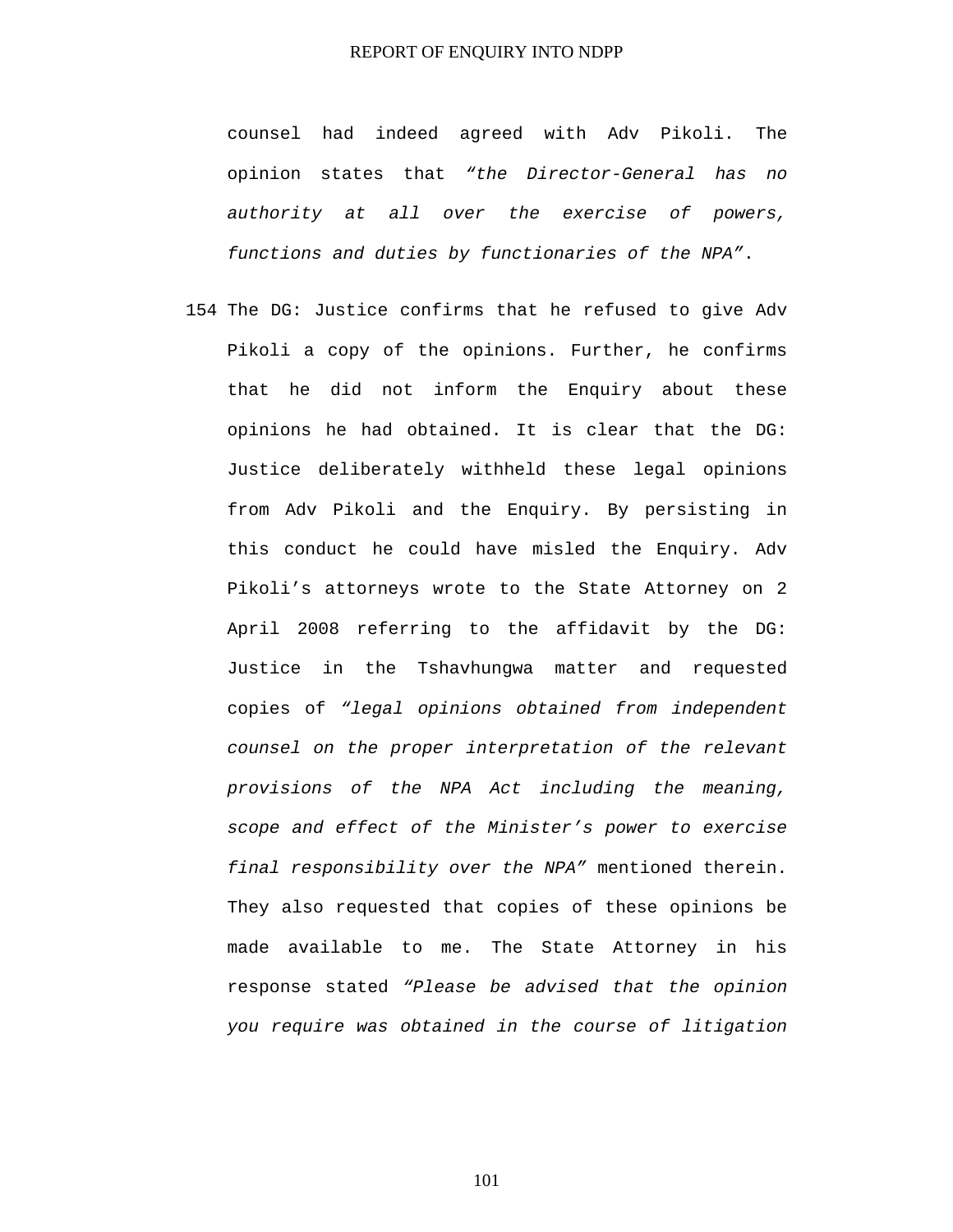*in the matter Tshavunga (sic). Our client considers it privileged and will not make it available".*

- 155 It is unacceptable that the DG: Justice elected not to heed the legal advice that he sought and obtained from senior counsel relating to the relationship between his office and the NPA. The legal advice furnished to him clearly shows that his accounting responsibilities over the NPA were limited and did not extend to the areas of responsibility that he claimed. Not only did he ignore this legal advice; he did not share it with Adv Pikoli and he also did not disclose it to the Enquiry when it was his responsibility to do so – not even after it was requested. He attempted to suppress the disclosure of the information that was of significance to the work of this Enquiry. He only acknowledged the existence of these legal opinions when they were presented to him by Adv Pikoli's legal representatives during his cross examination.
- 156 In my view, it is probable that many of the difficulties between Adv Pikoli and the Minister relating to how each was to discharge their responsibilities were based on the DG: Justice's incorrect understanding of his accounting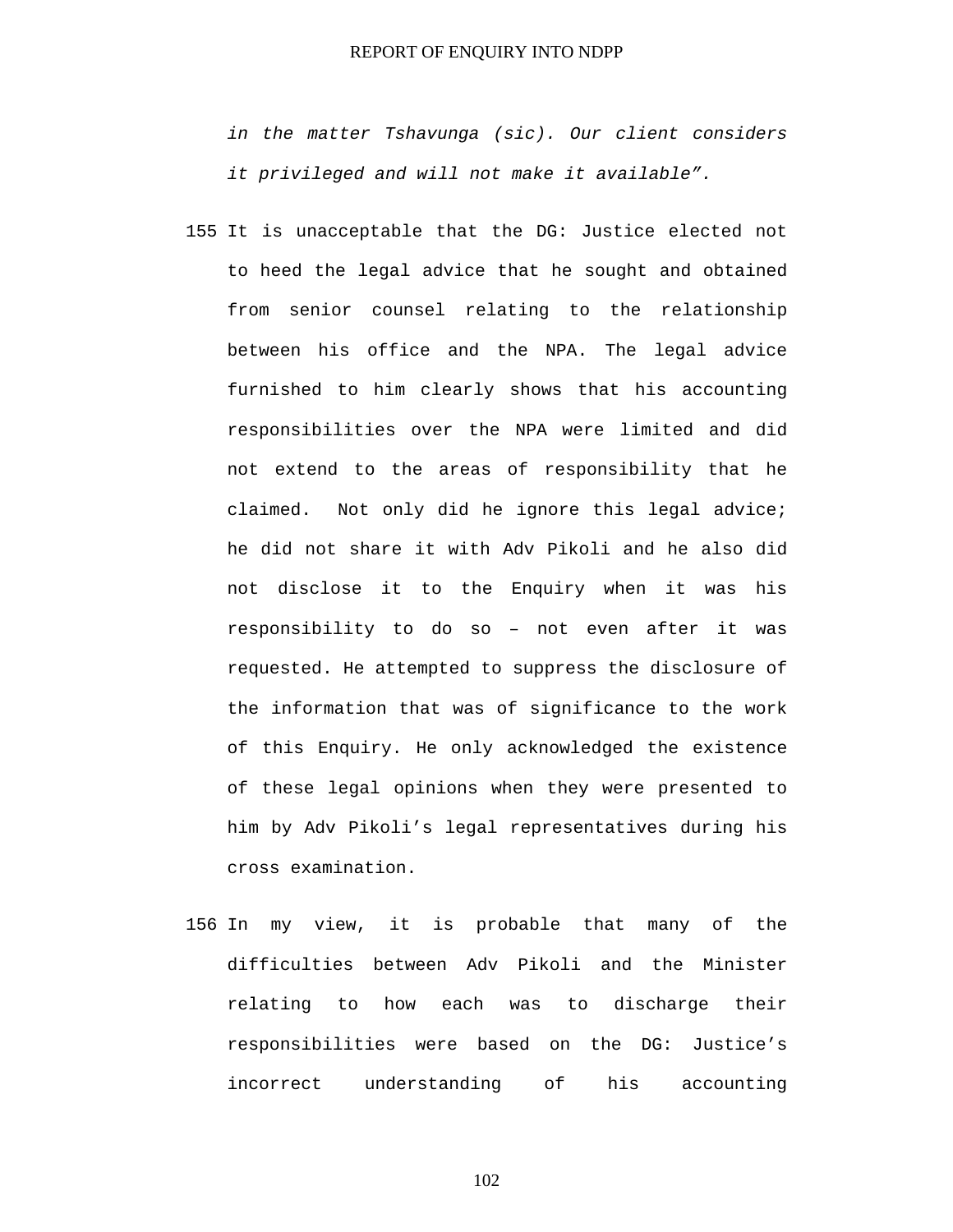responsibilities *vis-à-vis* those of the NDPP. The reports of the DG: Justice to the Minister would have probably clouded and influenced the Minister's judgment of Adv Pikoli's conduct. There is an obligation on a Director-General to provide accurate, sound and unbiased information and advice to the Minister. The Minister had every right to expect that the DG: Justice would provide her with such information and advice that she could trust and rely upon. The DG: Justice had an incorrect understanding of his role in relation to the NPA resulting in constant conflict with Adv Pikoli and officials in the NPA. I surmise that these conflicts were undoubtedly referred to in the DG: Justice's reports to the Minister, and to some extent at least must have given rise to the Minister's misplaced concerns that Adv Pikoli considered himself not to be accountable to the Minister.

157 I must also state that I have found the conduct of the DG: Justice highly irregular. His failure to include all the relevant material at his disposal in the original submission by Government was not consonant with the responsibilities of a senior state official furnishing information to an investigative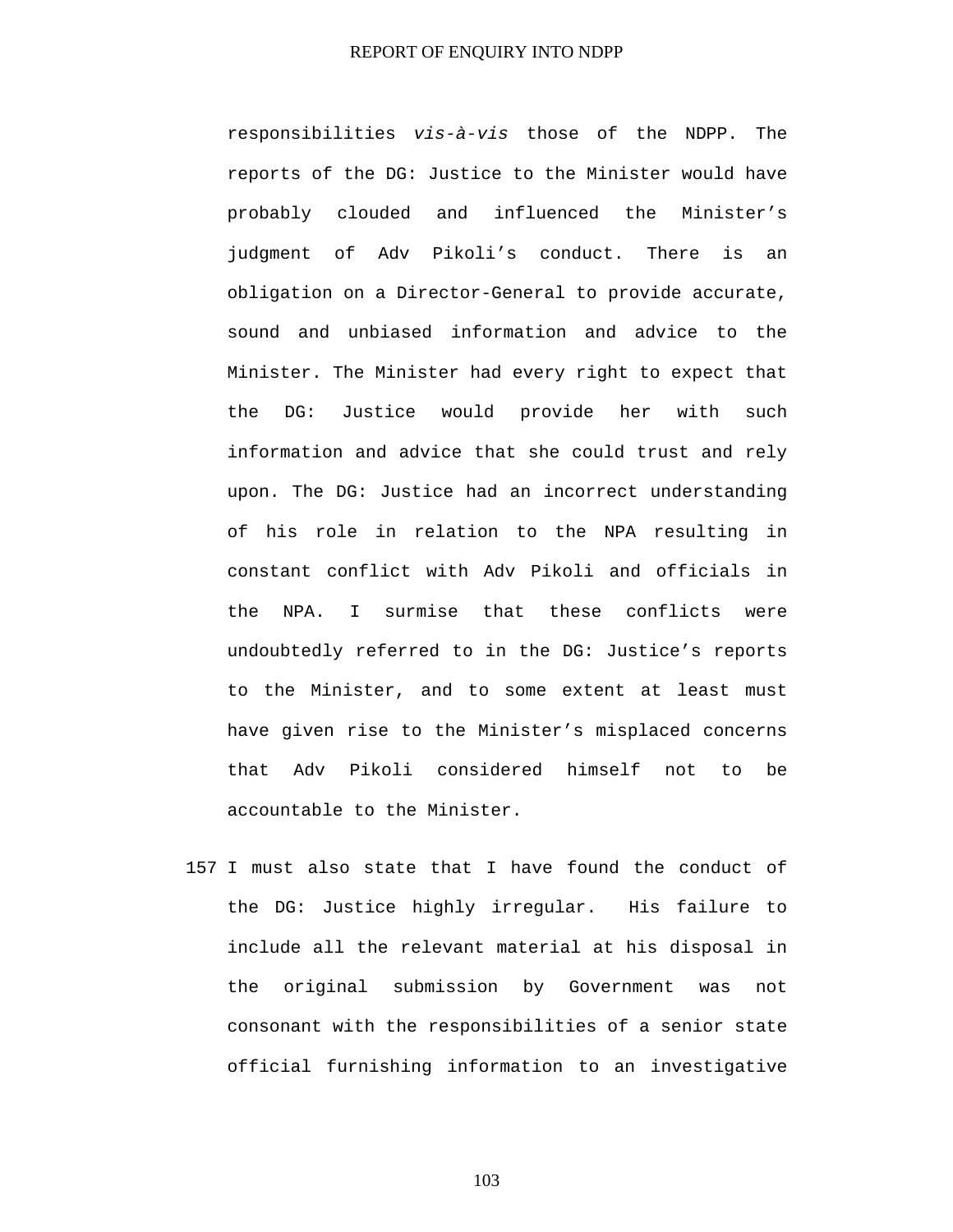enquiry established by the President. He had a duty to place all relevant information before the Enquiry. His testimony before the Enquiry was also not particularly helpful to me; his evidence was contradictory and I found him to be arrogant and condescending in his attitude towards Adv Pikoli.

- 158 The DG: Justice did not heed the legal advice he had sought and received, and continued to assert powers he did not have. His personal view informed the complaints against Adv Pikoli that formed part of Government's submissions to the Enquiry. For that reason he made statements in his evidence in chief that he was forced to retract under cross examination. Some examples are as follows:
- 158.1 Performance agreement with Ms Sparg: the DG: Justice conceded that the NDPP is her "boss", not the DG, and that the DG is not allowed to interfere improperly.
- 158.2 DSO labour relations files: the DG: Justice conceded that he has no authority over the DSO and that the DSO's decision in relation to these files was none of his business.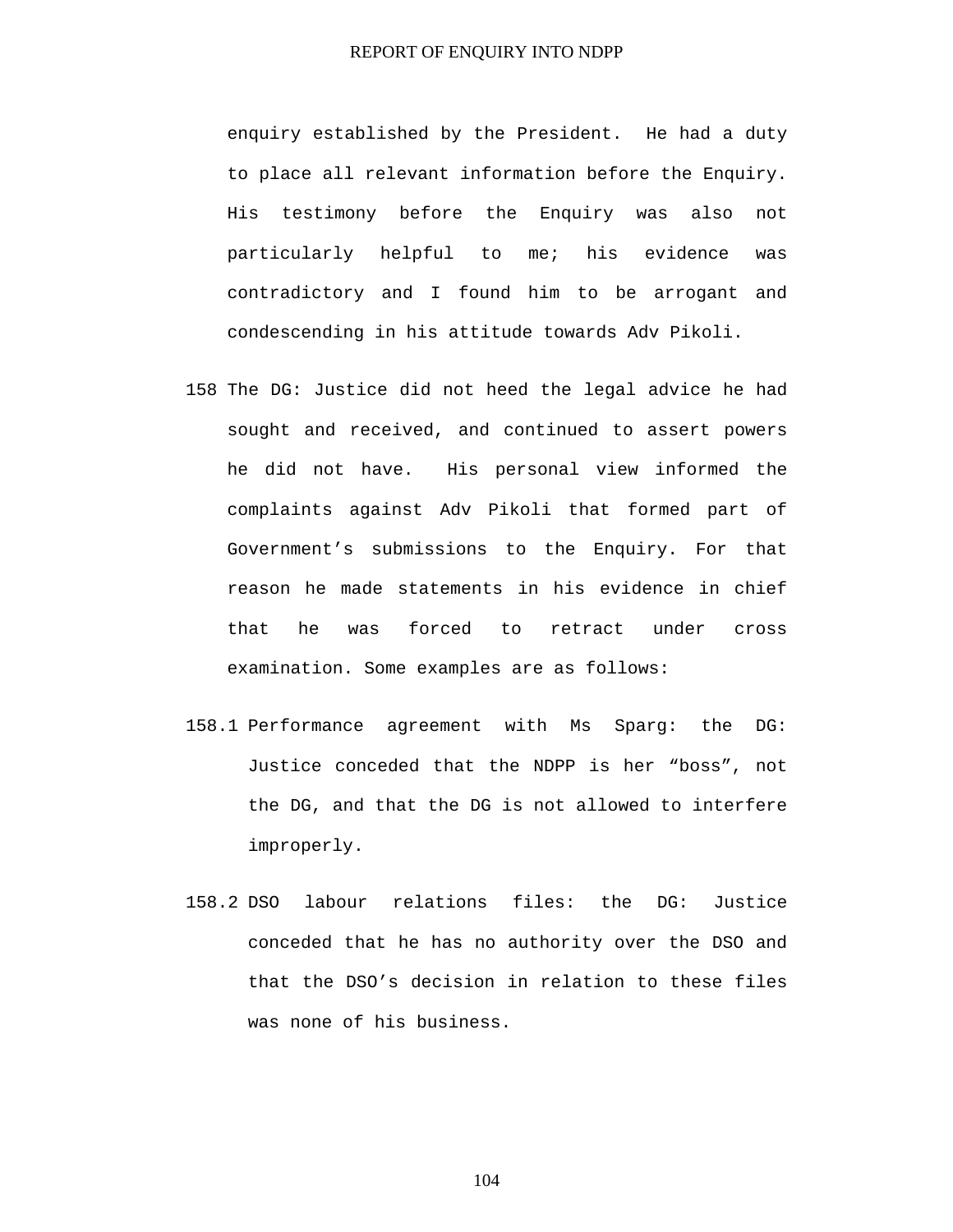- 158.3 Confidential Fund: the DG: Justice conceded that the NDPP did not have a duty to "report" to the DG as if he were a subordinate, and in response to questions from Adv Semenya he concedes that the CEO of the DSO was not accountable to him for the Confidential Fund.
- 158.4 Chambers for NPA prosecutors: the DG: Justice conceded that it is for the NDPP to make a final decision on where the prosecutors are accommodated. He also concedes that it was brought to his attention that the building in Johannesburg was bought before Adv Pikoli took office.
- 159 It was also only during his cross examination that it emerged that the DG: Justice prepared the letter dated 18 September 2007 from the Minister to Adv Pikoli. It is in this letter that the Minister requires Adv Pikoli to supply her with all the information that Adv Pikoli relied upon to take the legal steps to effect the arrest of and the preference of charges against the National Commissioner of Police. The letter prepared by the DG: Justice did not conform to the request from the President to the Minister dated 17 September 2007. I point out elsewhere in the report that the literal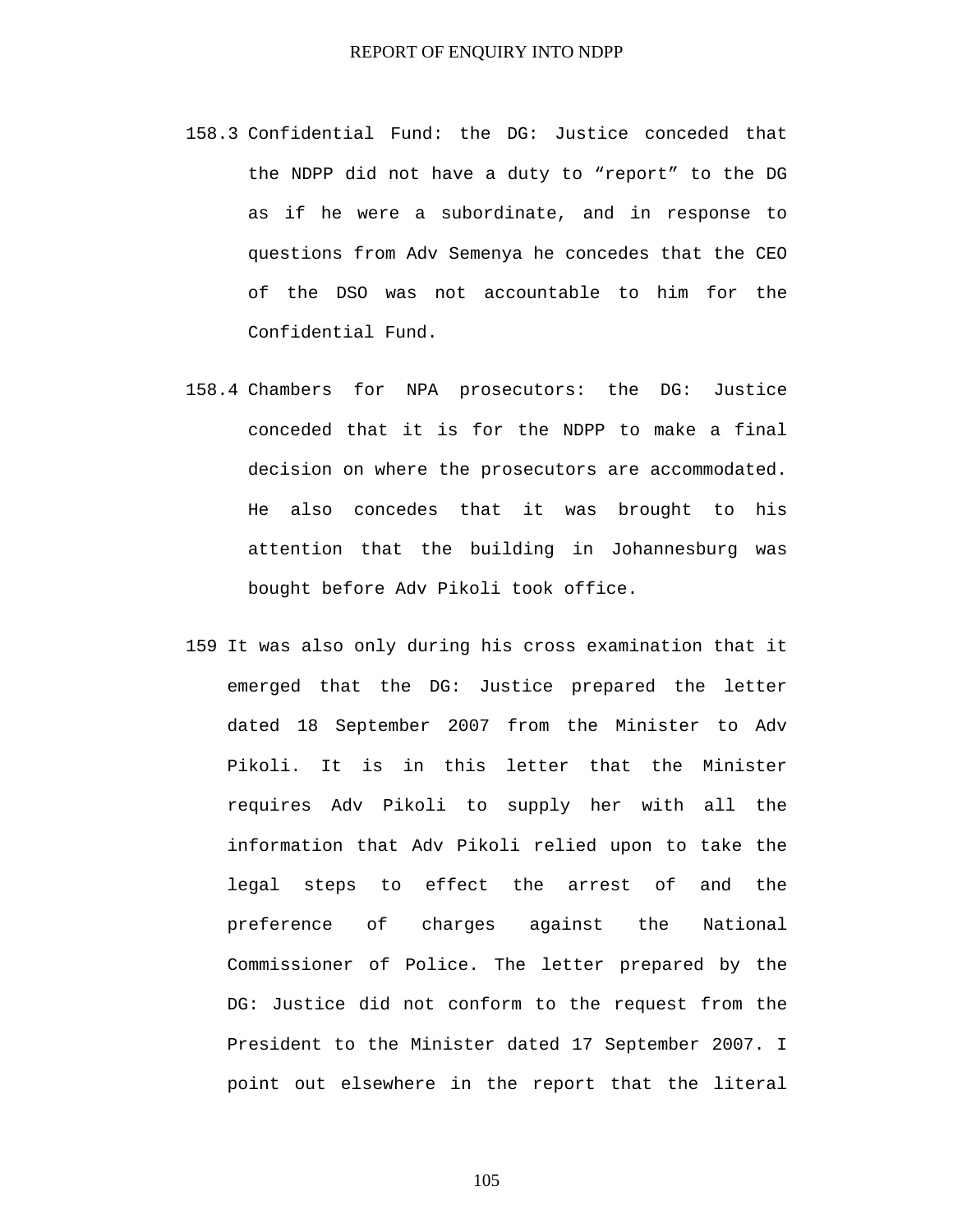reading of the letter conveys a meaning that Adv Pikoli was to stop any plan to arrest and prosecute the National Commissioner of Police until the Minister was satisfied that there was sufficient information and evidence to do so. The Minister has since on affidavit said that it was not her intention to stop Adv Pikoli from discharging his duties or performing his functions as the NDPP. Assuming this is correct, the conduct of the DG: Justice in drafting the document in the manner it reads was reckless to say the least. The DG: Justice should have been acutely aware of the constitutional protection afforded to the NPA to conduct its work without fear, favour or prejudice. The contents of the letter were tantamount to executive interference with the prosecutorial independence of the NPA, which is recognised as a serious offence in the Act.

160 The DG: Justice also conceded in cross-examination that he was responsible for compiling the Government's original submission. What is curious and concerning is that these submissions deal with wider issues than those indicated in the letter of suspension as well as the terms of reference. The submissions implicate Adv Pikoli even in matters that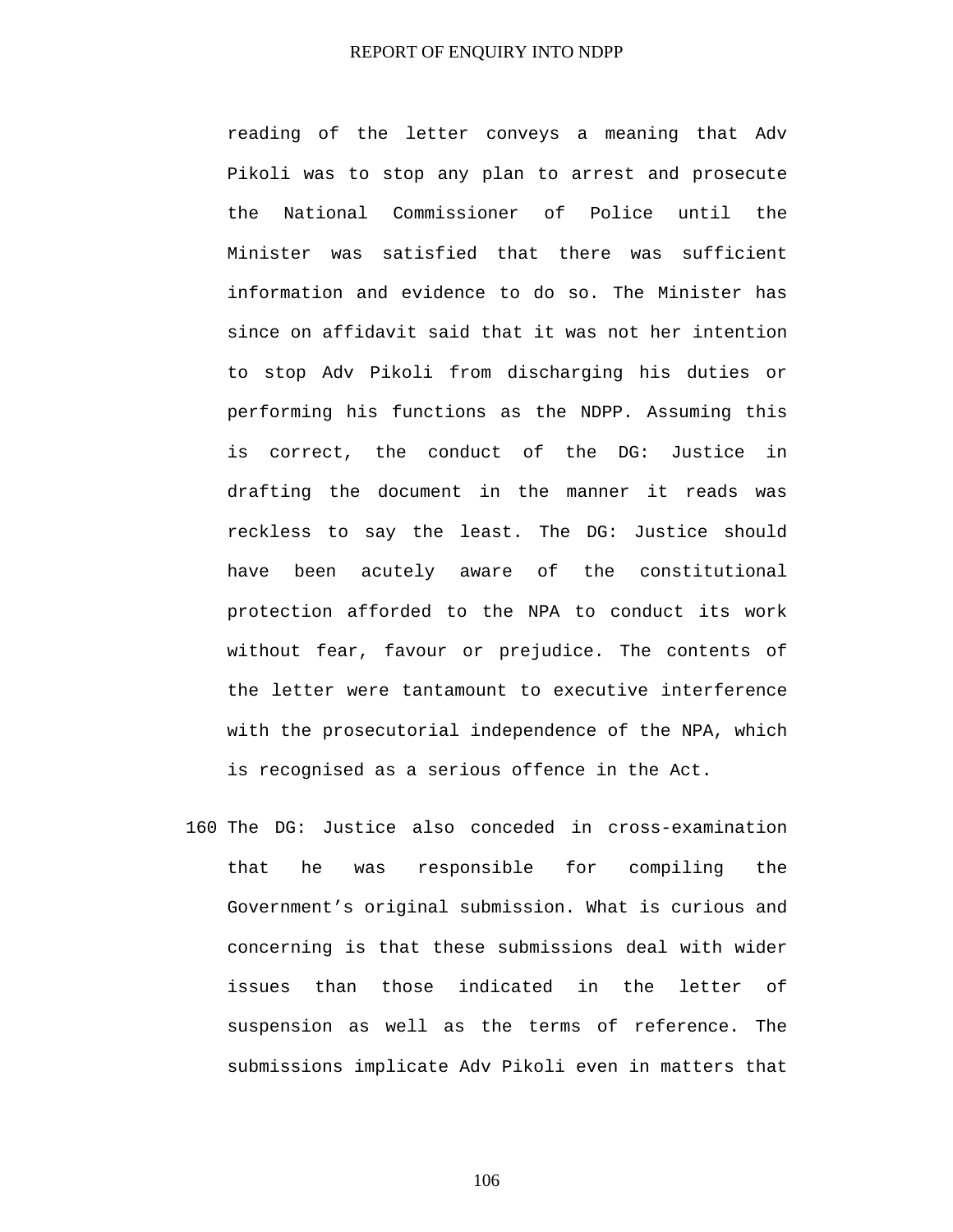occurred prior to him taking office as the NDPP. Some of the matters are, in relation to the date of suspension, so remote that the inference is that the DG: Justice must have intended to throw a wide net to try to make something stick on Adv Pikoli.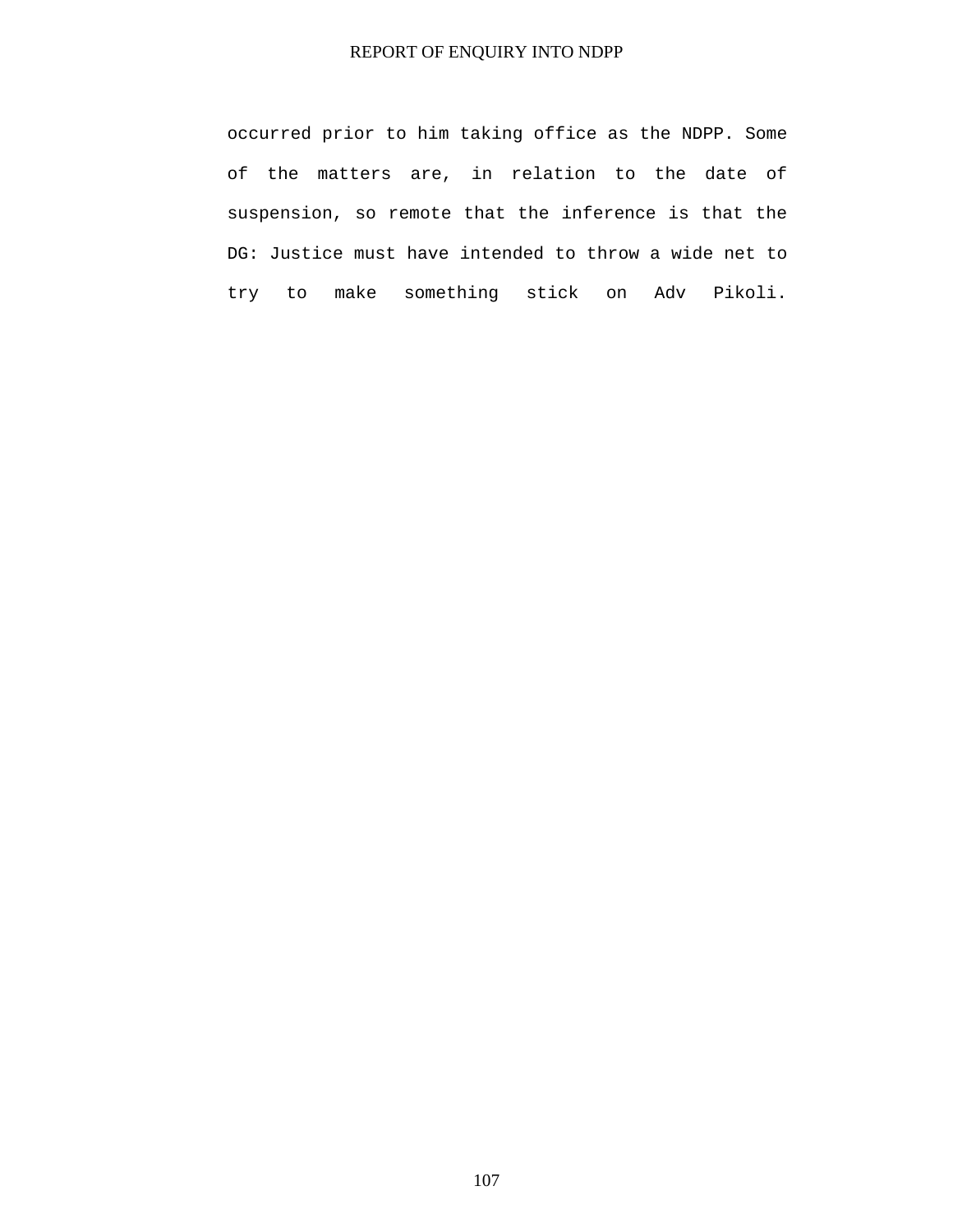### **THE LISTING OF THE DSO**

- 161 The complaint against Adv Pikoli regarding the listing of the DSO is that contrary to the instructions of the Minister, Adv Pikoli sought to have the DSO listed as a public entity within the meaning of the Public Finance Management Act ("PFMA"). The complaint in the original submission from Government was that Adv Pikoli failed to consult the Minister before making a direct application to Treasury for the separate listing of the NPA as a constitutional entity and the DSO as a public entity under the PFMA. The complaint was later narrowed to the DSO only, as Government conceded that Adv Pikoli did not proceed to apply for the listing of the NPA as a constitutional entity.
- 162 The Government argued that the conduct of Adv Pikoli in this regard demonstrated his lack of respect for the Minister and a failure to appreciate the Minister's oversight responsibility of the NPA. The Minister contends that she only became aware of Adv Pikoli's application to Treasury on reading about it in the NPA Annual Report for 2006/07.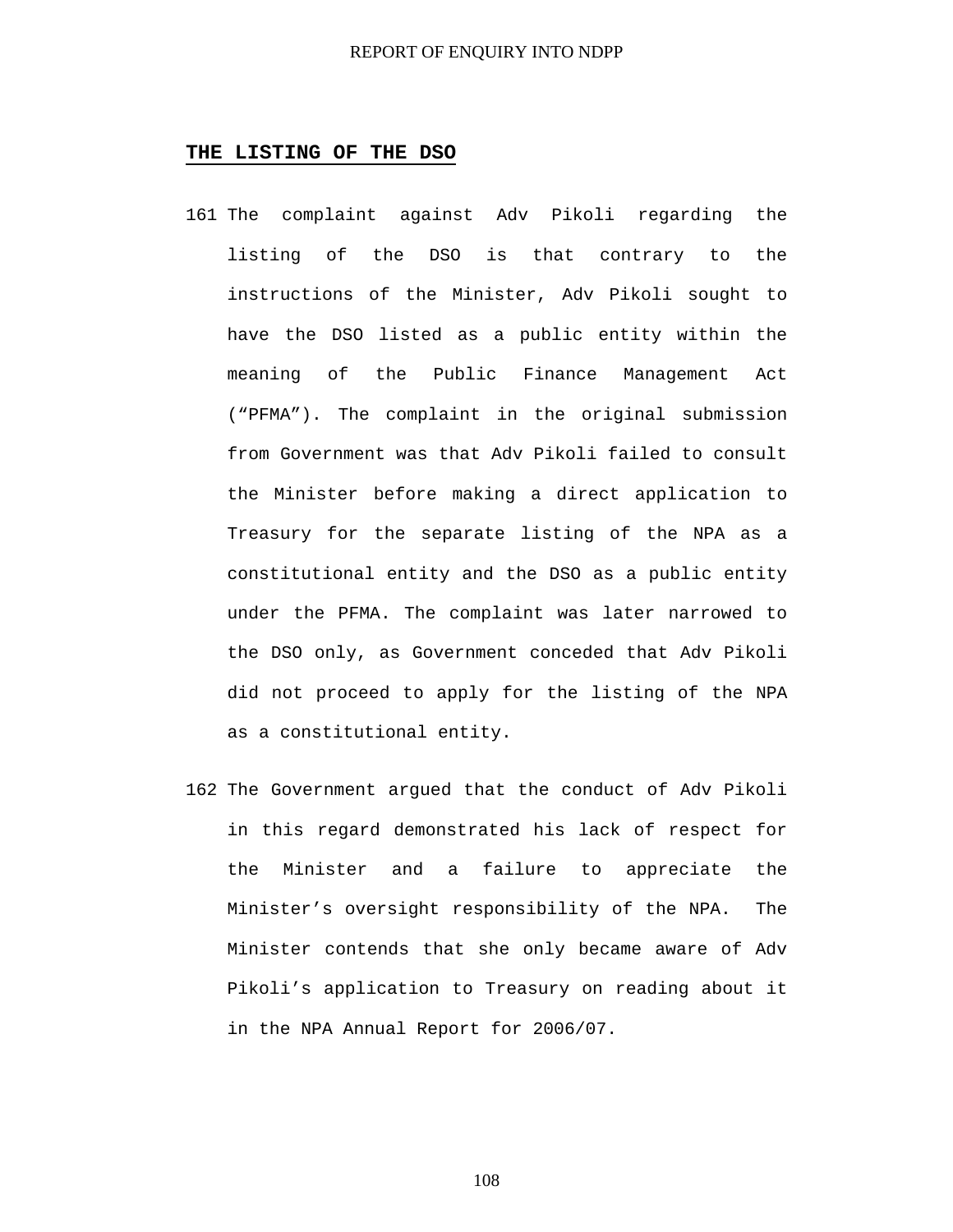- 163 The PFMA provides that the Minister of Finance must from time to time amend the schedule to the PFMA which lists all public and constitutional entities. The PFMA also places a responsibility on the accounting authority of an unlisted public entity to notify, without delay, the National Treasury in writing if such an entity is not listed. The DSO is a public entity as defined by the PFMA because it is an entity that is established in terms of national legislation fully funded from the National Revenue Fund and accountable to Parliament.
- 164 It is apparent that the DSO was not listed in Schedule 3 of the PFMA as a public entity. On 24 November 2006 Pikoli sent a notification to the National Treasury indicating that the DSO was an unlisted public entity.
- 165 In a memorandum dated 28 March 2006 from Adv Pikoli to the Minister which Adv Pikoli delivered to the latter on 12 June 2006 [Adv Pikoli held back the memorandum from March until after he met with the Minister on 11 June to discuss the matter with her] there is a manuscript comment by the Minister recording that *"this is a huge policy matter (sic) we cannot deal with it in this manner. We can continue*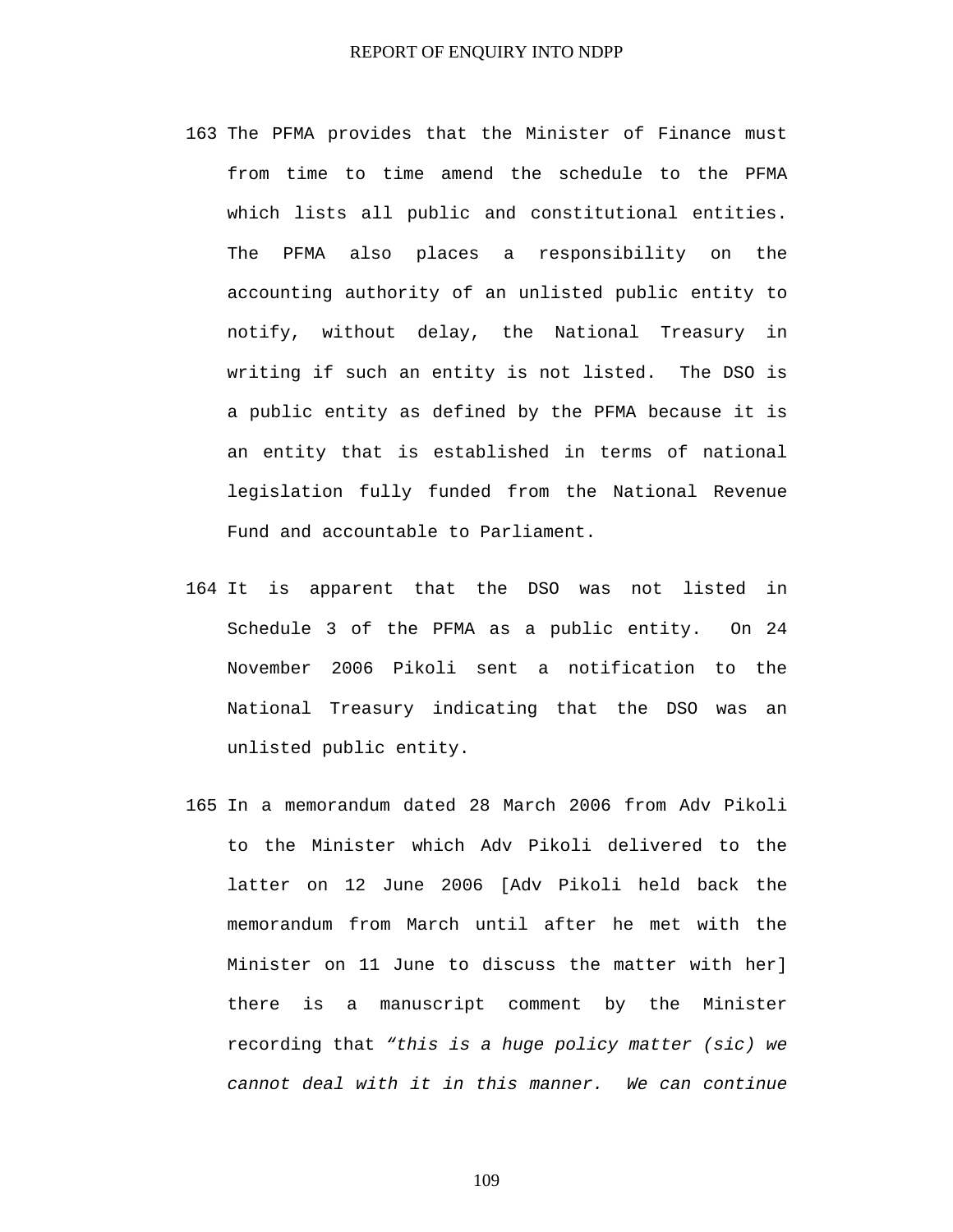*temporarily with the current arrangement (sic) even that move should be discussed especially in the context of Khampepe's recommendations, DG and NDPP should discuss an interim measure"*. The Ministers comments are dated 21 June 2006. Adv Pikoli's evidence is that he was surprised by the Minister's inscriptions in the memorandum because that was not in line with his discussions with the Minister on 11 June 2006, the day before he handed her the memorandum. On the basis of his discussions with the Minister, Adv Pikoli felt that the Minister's reservations about policy matters only extended to the separate listing of the NPA.

166 In a subsequent memorandum from Adv Pikoli to the Minister dated 7 August 2006, dealing only with the listing of the DSO, the Minister recorded that *"this is a huge policy departure and it must be discussed by Cabinet"*. The Minister's manuscript comment is dated 23 August 2006. This memorandum only dealt with the listing of the DSO, as Adv Pikoli accepted that further discussions with the Minister were necessary before proceeding with the categorisation of the NPA as a constitutional entity, especially as this would necessitate legislative amendments.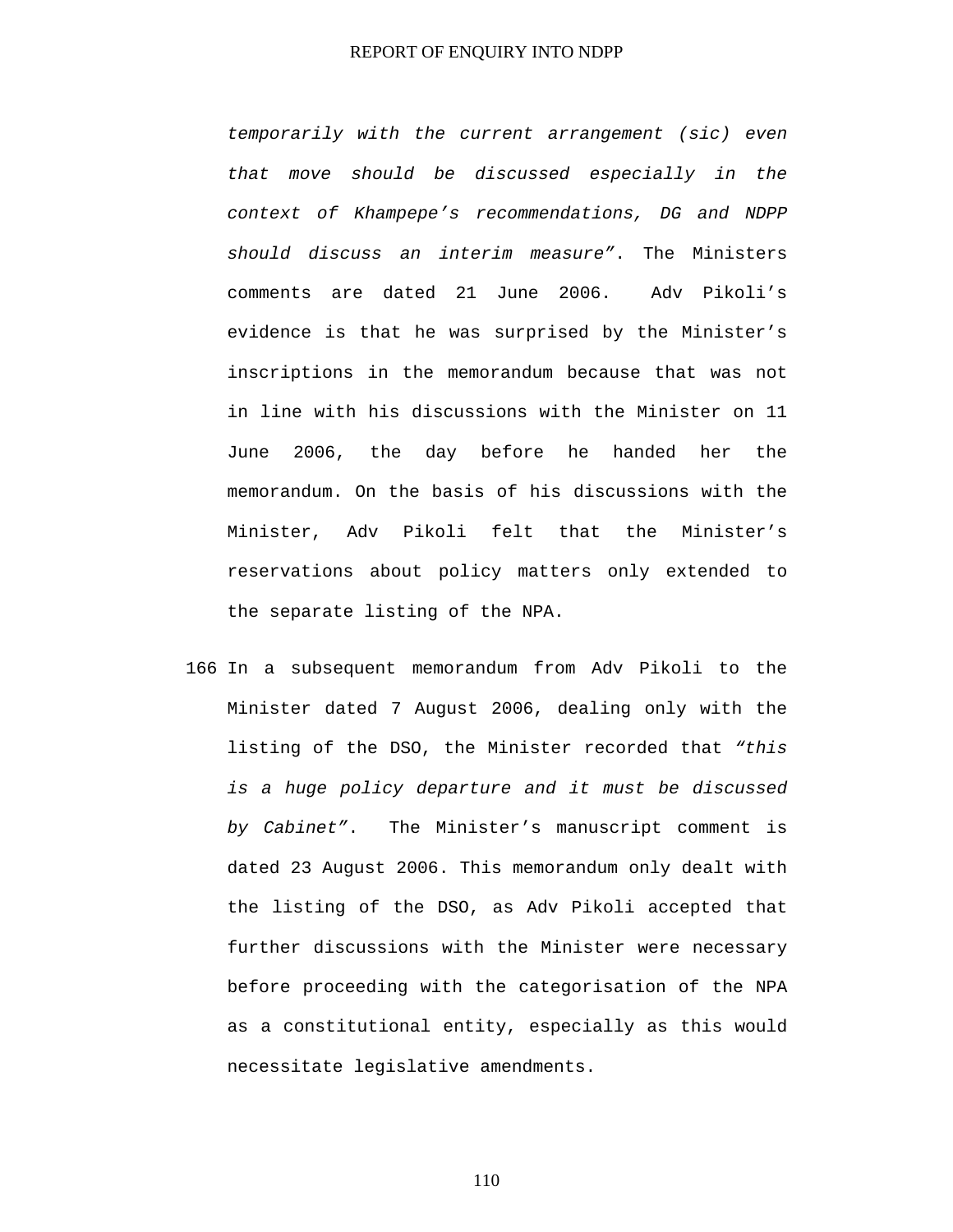- 167 On 13 September 2006 Adv Pikoli submitted another memorandum to the Minister indicating that the listing of the DSO was not a matter of a policy departure but was by law mandatory. Adv Pikoli also states that he offered to prepare a Cabinet memorandum for the Minister if she wanted to obtain an explanation of the legal imperatives of having the DSO listed as public entity to her Cabinet colleagues, as she had indicated that the matter be discussed by Cabinet.
- 168 Adv Pikoli states in his affidavit that *"It is clear from my memo of 13 September 2006 that we believed that it was mandatory for us to notify National Treasury. This was not a case of me consciously disregarding the Minister's authority, but rather a case of complying with a statutory obligation"*.
- 169 The reading of the PFMA makes it abundantly clear that there is a duty on the accounting authority to inform National Treasury of public entities that are not listed in the Schedule to the PFMA; that it is a statutory duty which is obligatory in law and requires the accounting authority to notify the Treasury without delay. I therefore cannot find fault with the conduct of Adv Pikoli in this regard.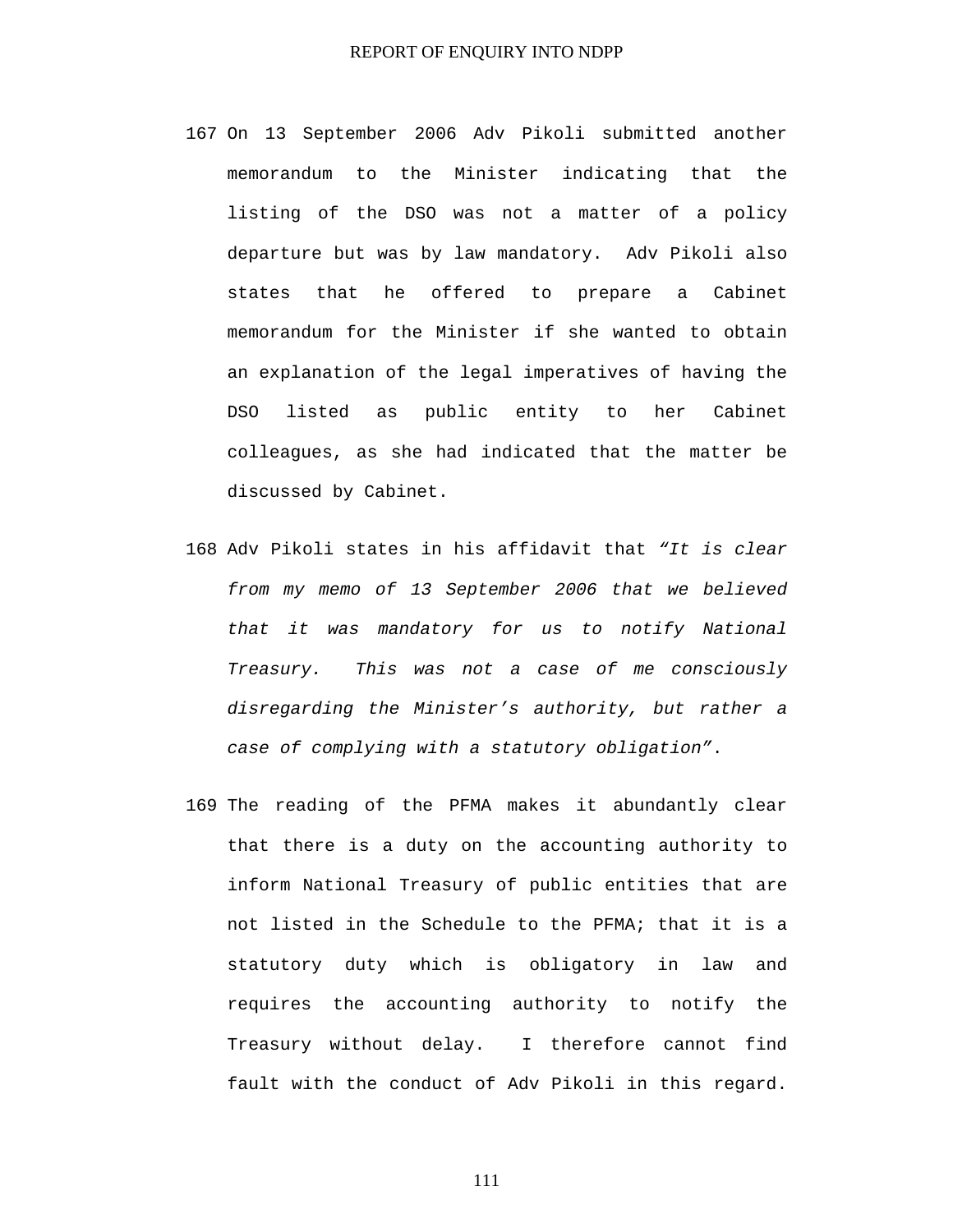I do however believe that Adv Pikoli should have again advised the Minister that he was now proceeding to write to Treasury regarding the listing of the DSO before despatching his letter of 24 November 2006. This is despite the Minister not responding to his memorandum of 13 September 2006.

170 However it must be pointed out that the incident took place in November 2006 and was never raised with Adv Pikoli as a complaint until the Enquiry.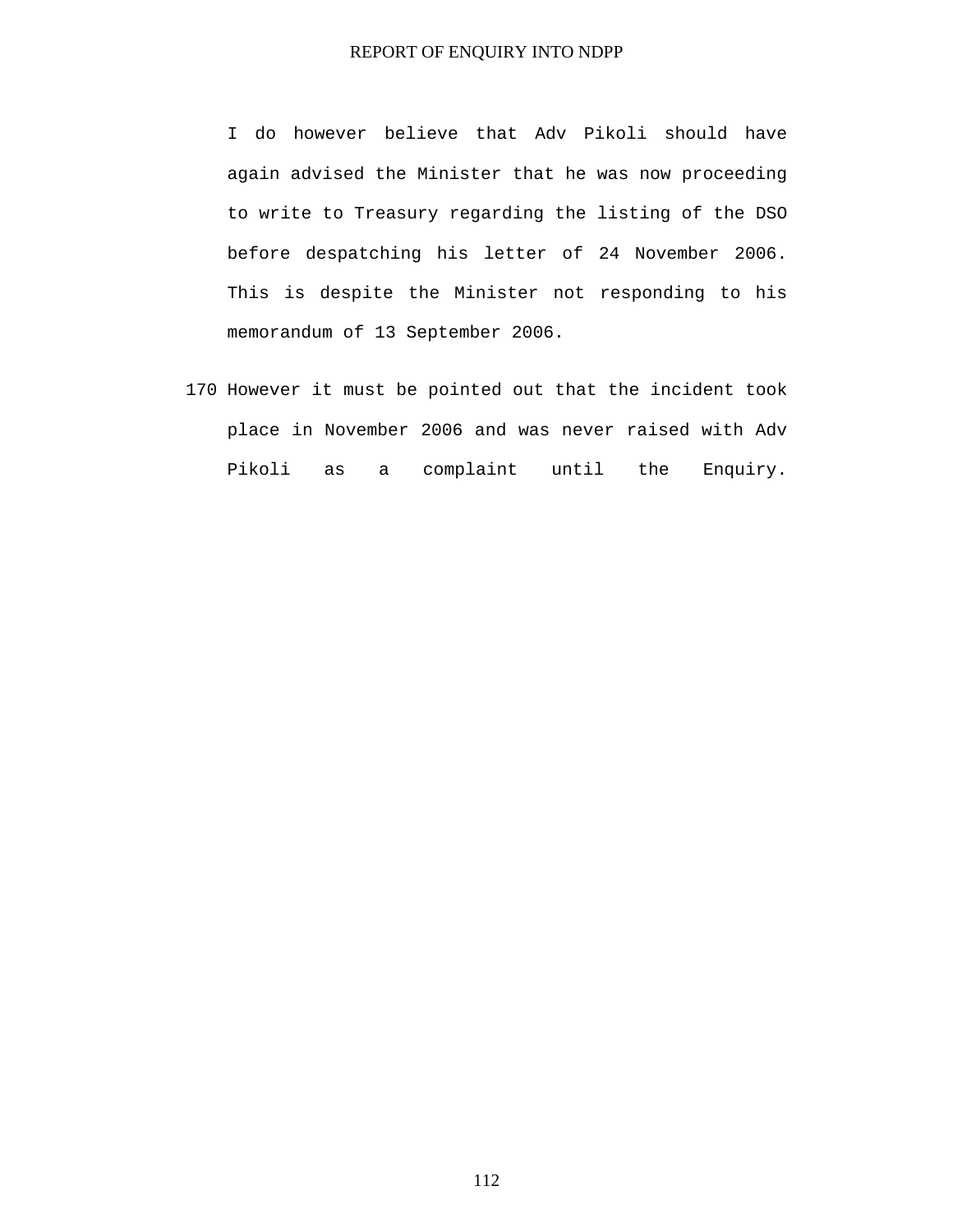### **THE BROWSE MOLE REPORT**

- 171 Another matter on which the Government has argued that Adv Pikoli is unfit to hold office relates to the manner in which he handled what is popularly referred to as the Browse Mole Report. The various complaints against Adv Pikoli are outlined hereunder.
- 172 In its original submission Government alleged that *"The National Director, upon receiving and processing the [Browse Mole] report, did not inform the Minister about its contents and the resultant possible threat to National Security"*.
- 173 Government complains that Adv Pikoli should have reported the matter to the intelligence agencies as soon as he became aware of the report. The DG: NIA states that the National Strategic Intelligence Act requires any Government agency not authorised to undertake intelligence work to immediately refer any intelligence report received to the statutory intelligence agencies.
- 174 Government also alleges that it was only in July 2006 after the report was completed by the DSO that Adv Pikoli advised the Directors-General of the South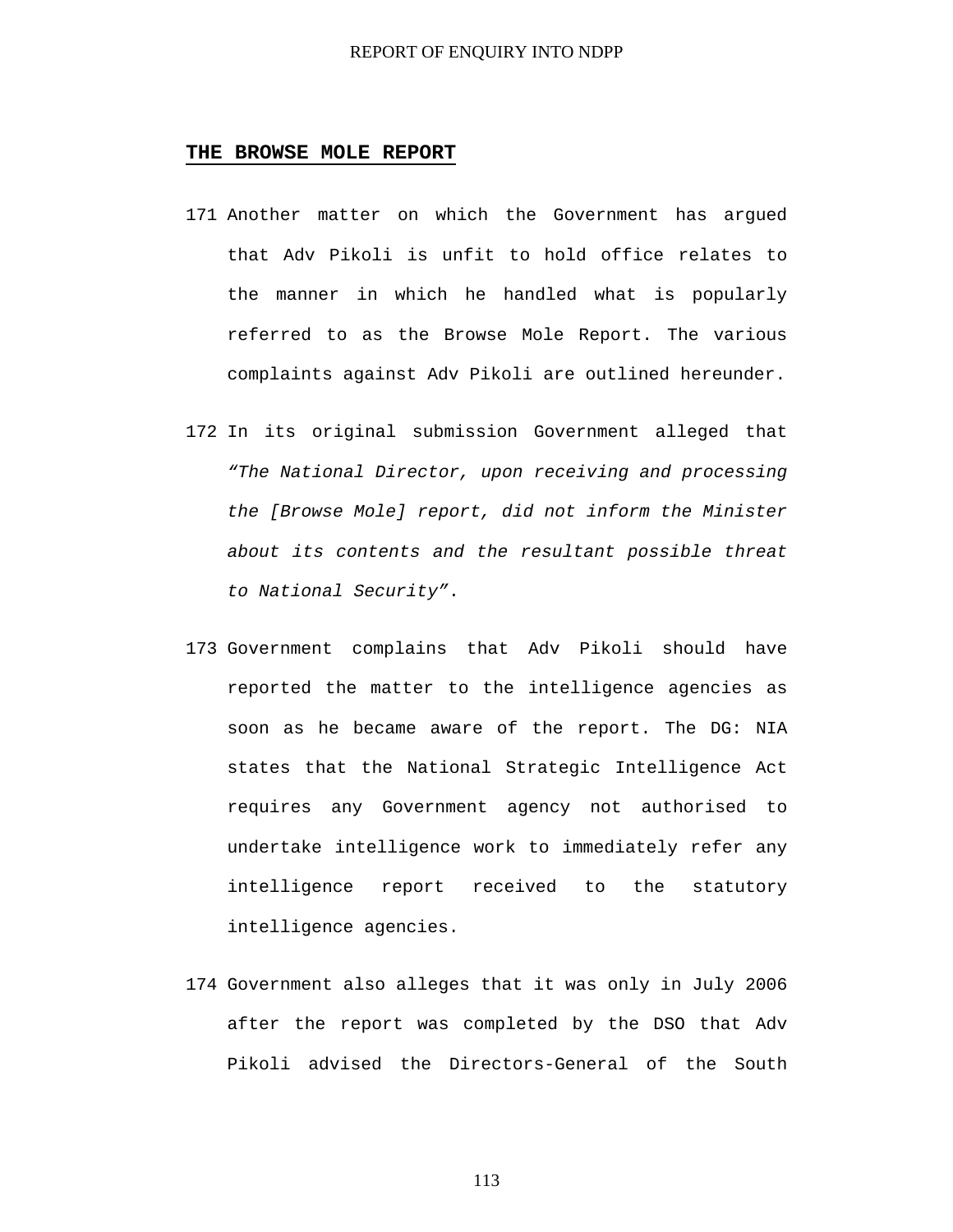African Secret Service (SASS) and National Intelligence Agency (NIA). He also proposed that an inter-departmental task team, including the DSO, be established to further investigate the allegations. In its original submission Government states *"In effect, he [Pikoli] suggested that this matter, an intelligence operation, be carried (sic) with the participation of the DSO"*.

- 175 It is further alleged that Adv Pikoli failed to ensure co-operation by members of the DSO with the Presidential Task Team which was later set up to investigate the circumstances of the leak of the Browse Mole Report, and that he failed to take disciplinary action against the head of the DSO.
- 176 It is common cause that the Browse Mole Report is an intelligence report that identified a conspiracy by various South African and foreign individuals to overthrow the Government of the Republic. It is also common cause that the investigation in the Browse Mole Report is a matter falling within the purview of the intelligence agencies and outside the mandate of the DSO.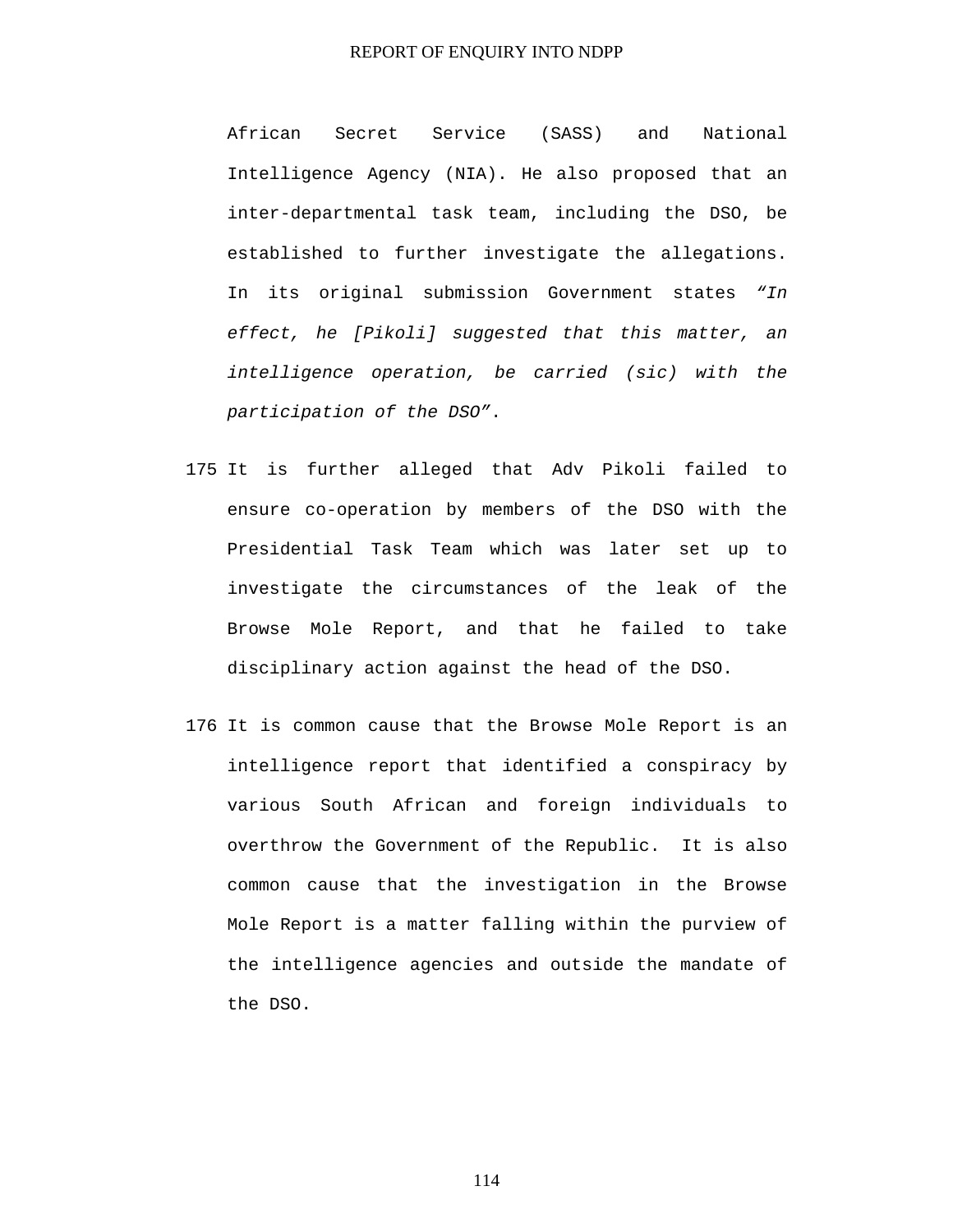- 177 The evidence can be summarised as follows: In March 2006 the head of the DSO, Adv McCarthy, initially gave Adv Pikoli a verbal briefing followed by a written report on the substance of the information he had received. The verbal report according to Adv Pikoli's affidavit covered the following matters:
- 177.1 The head of the DSO was informed by an investigating judge in Switzerland of a number of corrupt transactions that involved government officials in Angola and it appeared that some money had been laundered through South African banks;
- 177.2 The DSO had been monitoring the bail conditions of a senior South African politician including his international travel schedules, and noted unexplained funds coming into his bank accounts;
- 177.3 Having received reports from informants that could give rise to charges of money laundering, the head of the DSO asked a Senior Special Investigator in the DSO to assess the information and to provide him with a report.
- 178 Adv Pikoli testified that he did not advise the Minister but simply filed the preliminary report on the advice of the head of the DSO. He was told that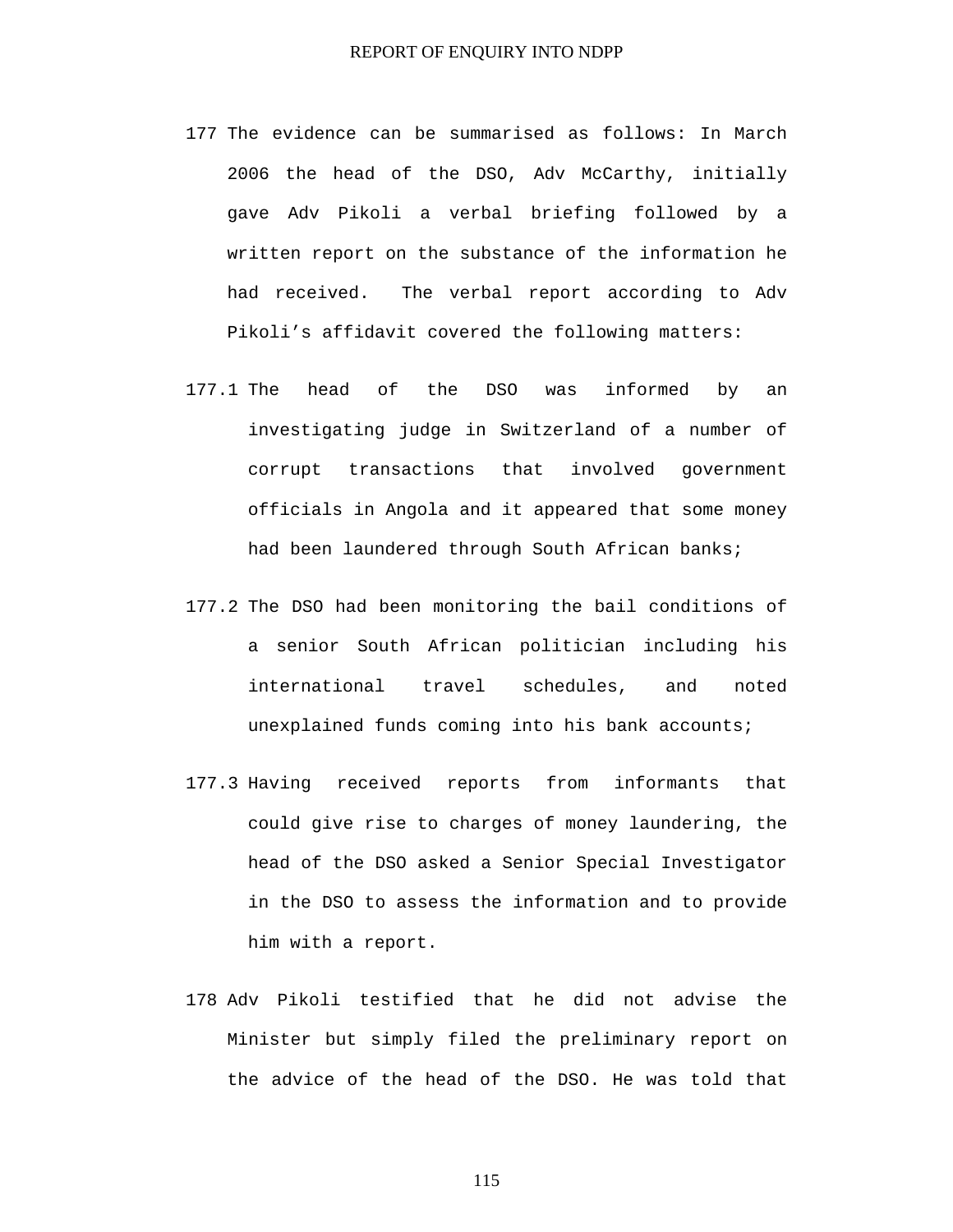the report still needed to be finalised and that it would be submitted to him when it was completed. He states that he *"did not study the preliminary report in detail. I looked through the report, I saw things that were startling"* and he conceded during crossexamination that he had read the preliminary report. He also conceded that he did not properly apply his mind to the preliminary report.

- 179 In July 2006 Adv Pikoli received the final Browse Mole Report from the head of the DSO. Adv Pikoli's evidence is that he discussed the final report with the head of the DSO and that he pointed out that in his opinion the report contained "raw intelligence" and he did not believe that the report should have any status in the DSO. Because of this fact he testified that he decided to set up a meeting with the Directors-General of SASS and NIA to inform them of the report. This he did in July 2006, soon after he received the final report.
- 180 The first complaint against Adv Pikoli is that he ought to have realised in March 2006 that the DSO was engaged in matters outside its legal mandate and should have stopped any further investigation and prevented the head of DSO from proceeding with the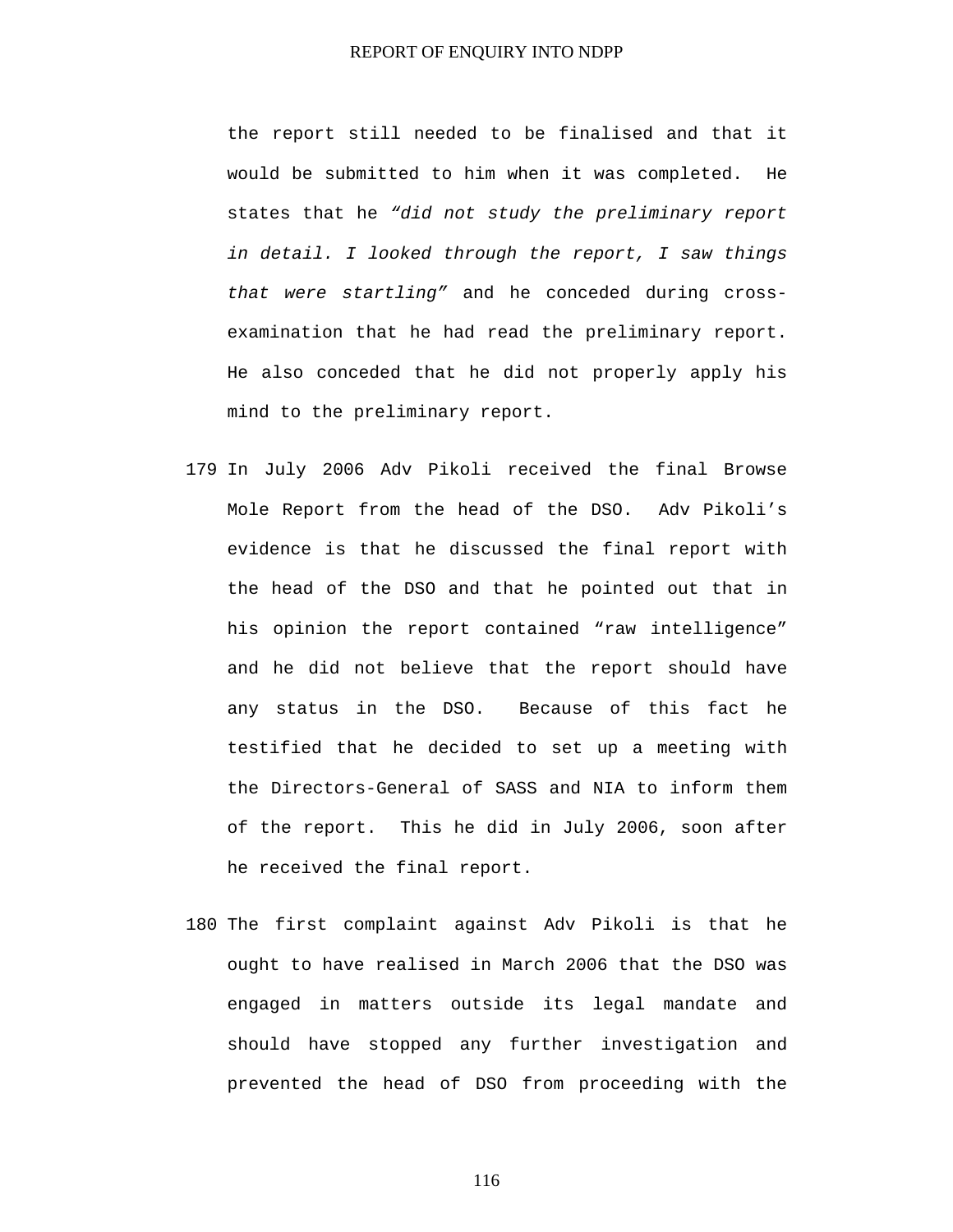finalisation of the report. Further he should have informed the intelligence agencies of the information that had been received by the DSO. In addition he should have realised that the possibility that foreign funds were being sent into South Africa for political objectives could be a matter affecting national security, and for that reason should have immediately advised the Minister of the information that had been received.

- 181 I have not had sight of the preliminary report and despite my request a copy of this report could not be found. However, I see no reason not to accept Adv Pikoli's evidence of the content of the reports he received in March 2006.
- 182 It was also argued on behalf of Adv Pikoli that he did not immediately report the matter to the Minister in March 2006 because at that stage he was only in possession of a preliminary report which he had not studied in detail, and because he was assured by the head of the DSO that he would be furnished with a final report in due course. Adv Pikoli argues that as soon as he was in possession of the final report and had assessed the nature of the report he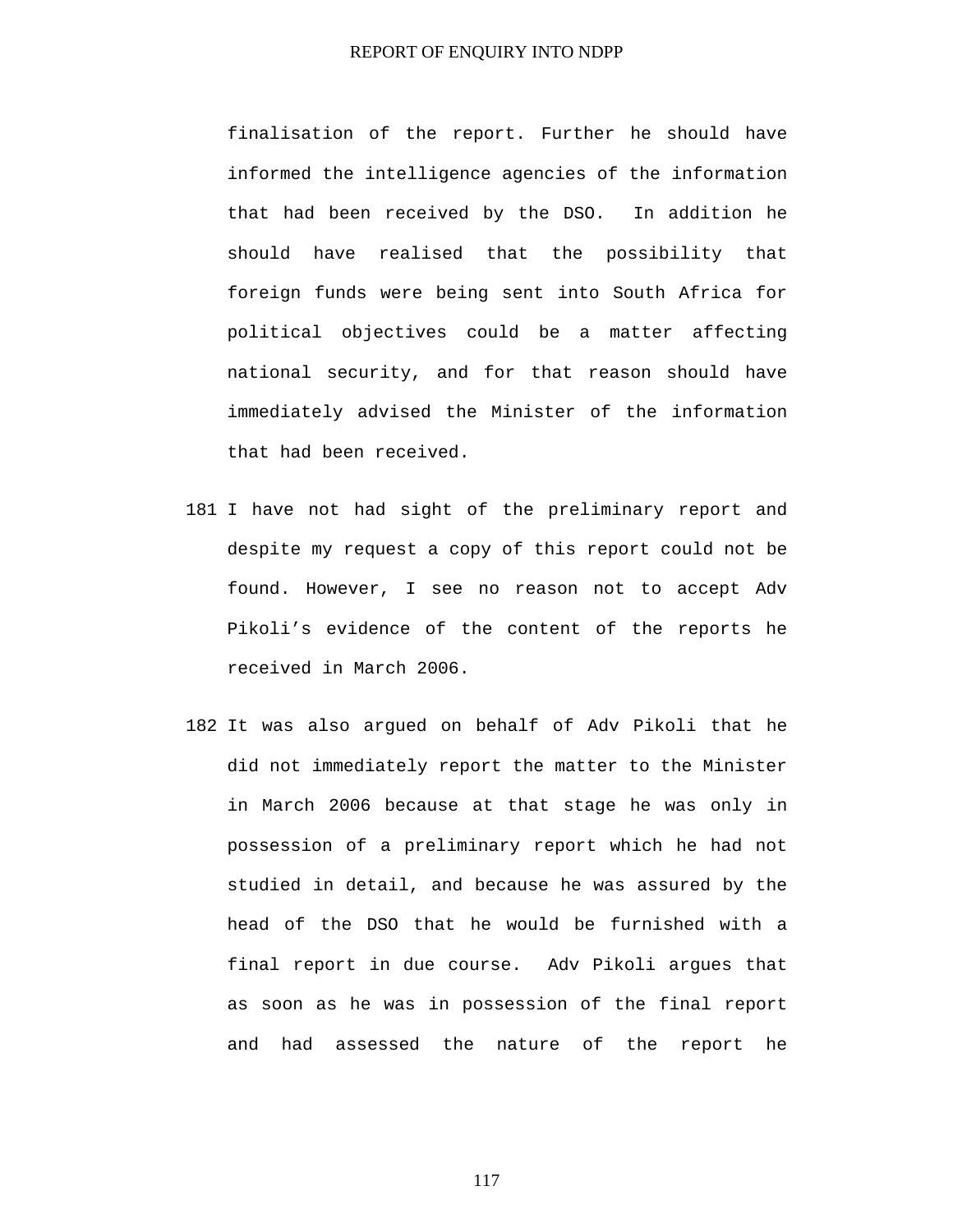correctly raised the matter with the relevant intelligence structures.

- 183 Government did not lead any evidence to support its complaint that Adv Pikoli suggested to the DG's of SASS and NIA that the DSO should be part of the investigation into the Browse Mole Report. This complaint falls away.
- 184 The further allegation against Adv Pikoli is that he failed to discipline the head of the DSO for his conduct in authorising the Browse Mole Report as well as for his failure to fully co-operate with the enquiry established by the President to investigate the circumstances surrounding the report. This complaint was first raised during Adv Pikoli's crossexamination.
- 185 It was argued on behalf of Adv Pikoli that this matter to discipline the head of the DSO does not fall within the powers of the NDPP as that power vests in the President. It is correct that the head of the DSO is by law appointed by the President and is also accountable to Parliament for the functions of the DSO. Moreover the evidence of Adv Pikoli was that he did indeed instruct the head of the DSO to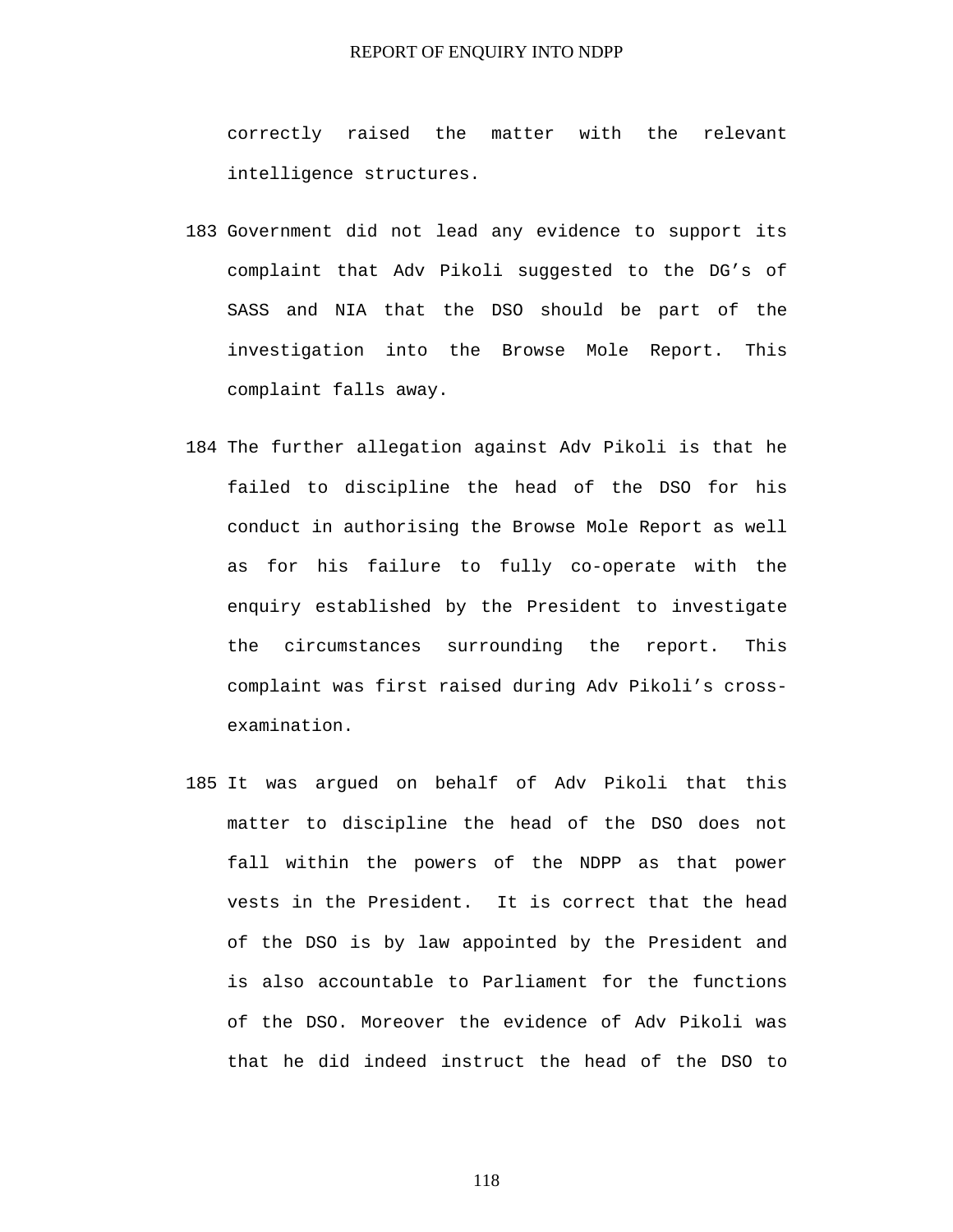co-operate with the investigating team that was probing this issue on the instructions of the President. The argument is he could do no more. It is my view that despite lacking the authority to formally discipline the head of the DSO, it was open to him to reprimand the head of the DSO for conducting the Browse investigation and preparing an intelligence report beyond the mandate of the DSO, as well as for failing to fully co-operate with the investigation by the Task Team. The head of the DSO would then have had an opportunity, if he had a defence for the conduct, to raise such a defence or justification.

186 Adv Pikoli must be criticised for not raising this matter with the Minister or the relevant intelligence structures as soon as it came to his attention in March 2006, and for not instructing the head of the DSO not to proceed with the report. Without the benefit of the preliminary report I am not able to discern what information it contained. However in his affidavit mentioned above Adv Pikoli explains the nature of the briefing he had received from the head of the DSO which captures the essence of the report's contents. It is not beyond reason to surmise that the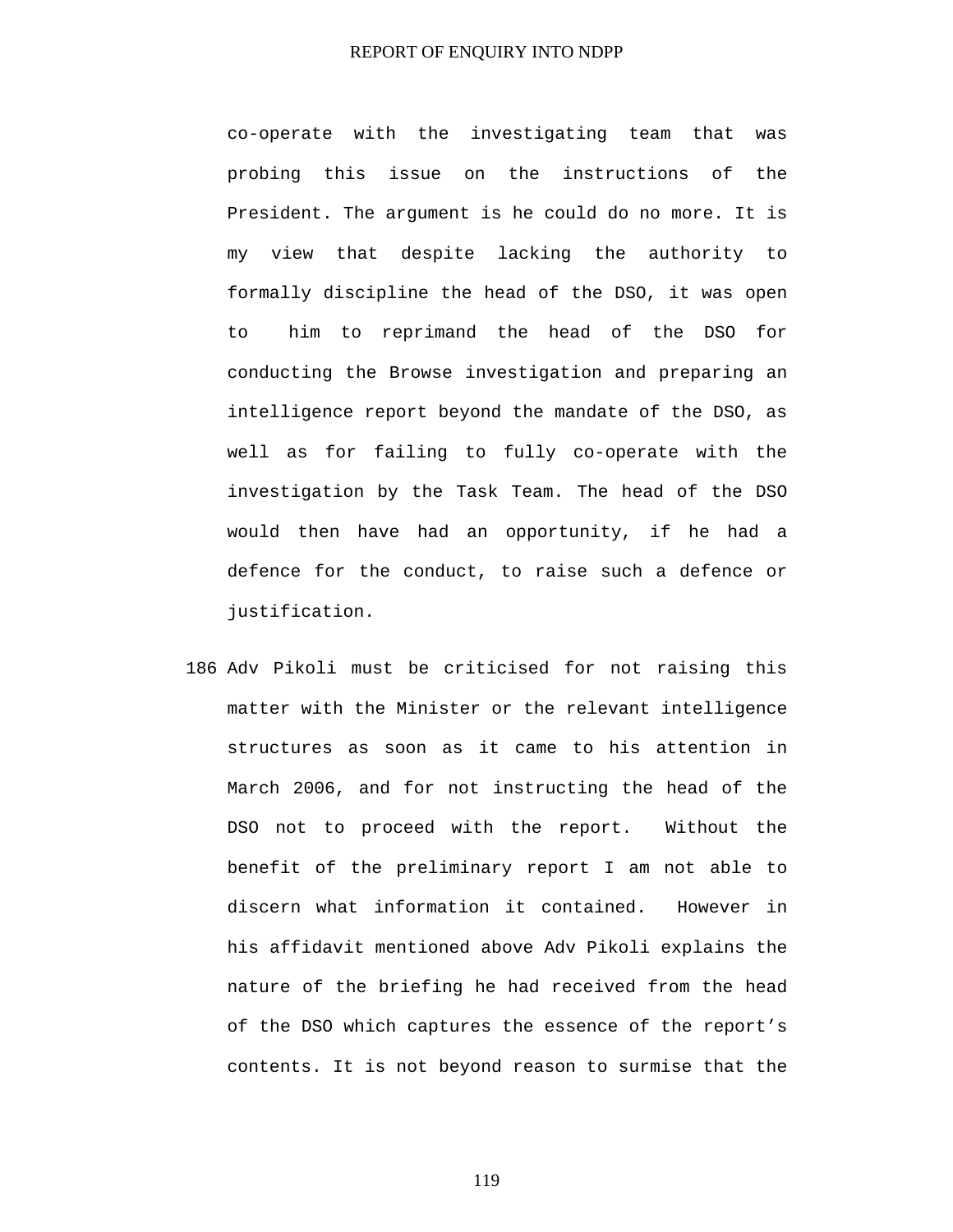preliminary report would have indicated the gravity of the issues that were ultimately reflected in the final report and also that the issues it addressed were intelligence matters outside the mandate of the DSO.

187 With regard to the investigation by a Task Team into the Browse Report, Adv Pikoli says that on receipt of a letter from the DG: Presidency requesting the cooperation of the DSO in the investigation, he forwarded this letter to the head of the DSO under cover of a memorandum requesting him to ensure cooperation by members of the DSO. Immediately after the investigation was launched, Adv Pikoli says that he convened a meeting of all regional heads of the DSO and heads of divisions of the DSO to brief them on the report and asked them to co-operate with the investigation. He says that he first became aware of NIA's unhappiness with the co-operation from the head of the DSO at end of August or early September 2007, mere weeks before his suspension. Adv Pikoli agreed with Adv Semenya that the head of the DSO could have readily supplied the Task Team with most of the information it sought, including the identification of the sources and compilers of the report, without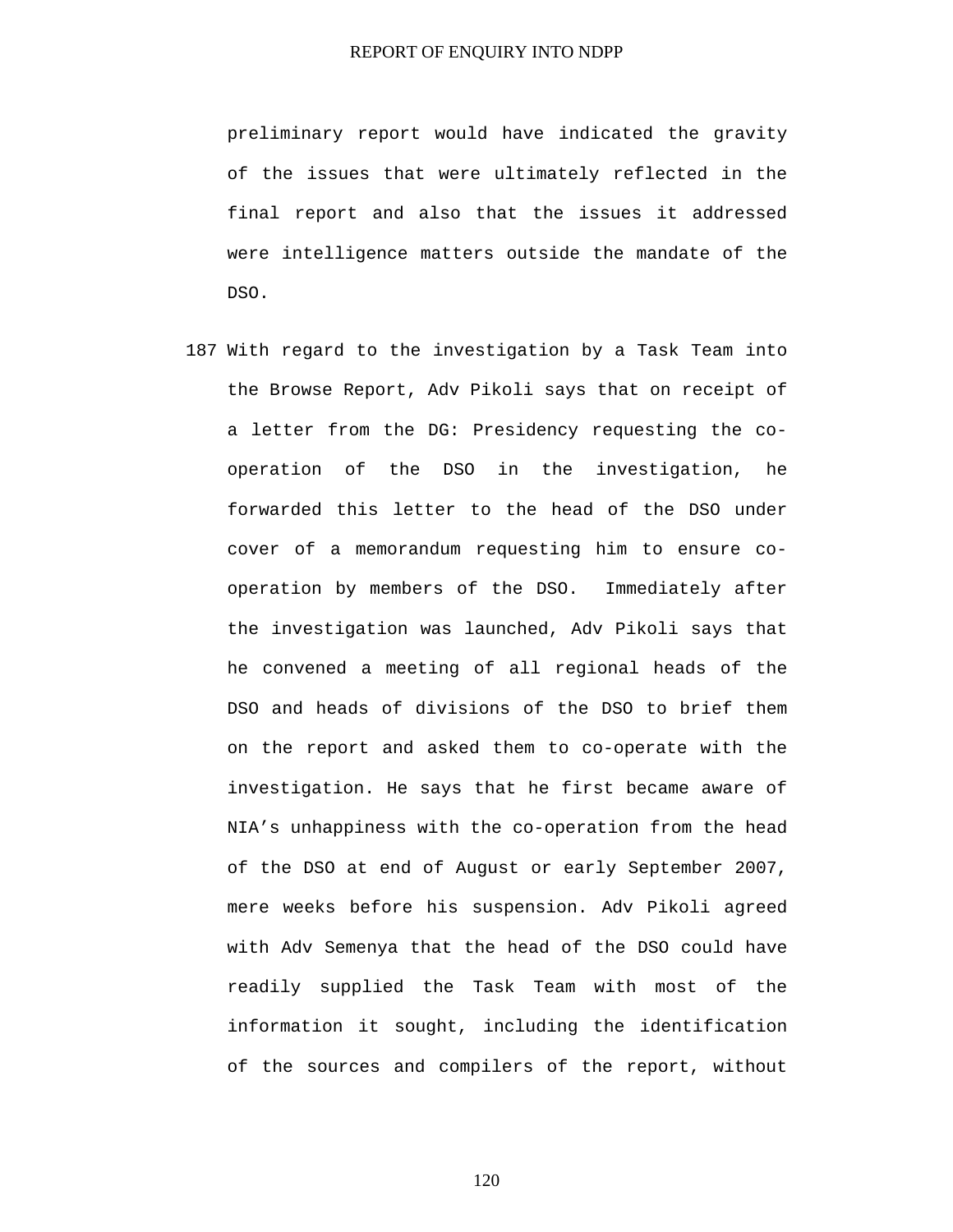the bother of a detailed investigation. The information was available to the head of the DSO and the failure by the head of the DSO to convey this to the Task Team was evidence of his reticence to cooperate. Adv Pikoli did not ask him for the information.

188 The evidence surrounding the Browse Mole Report strongly points to the DSO having conducted itself in a manner quite inconsistent with its obligations under the law and outside its legal mandate. It is a stark demonstration that national security may be seriously hampered if institutions act outside their legal framework. I am unable however to find that the intelligence gathering exercise done by the head of the DSO in the investigation and compilation of the Browse Mole Report was done through the instruction or with the acquiescence of Adv Pikoli. That said however, Adv Pikoli was obliged to inform the Minister in March 2006 of the information gleaned as a result of the Browse Mole investigation, and to stop any further work on the report by the DSO. Had he taken this action he could have limited the damage caused by this intelligence gathering exercise.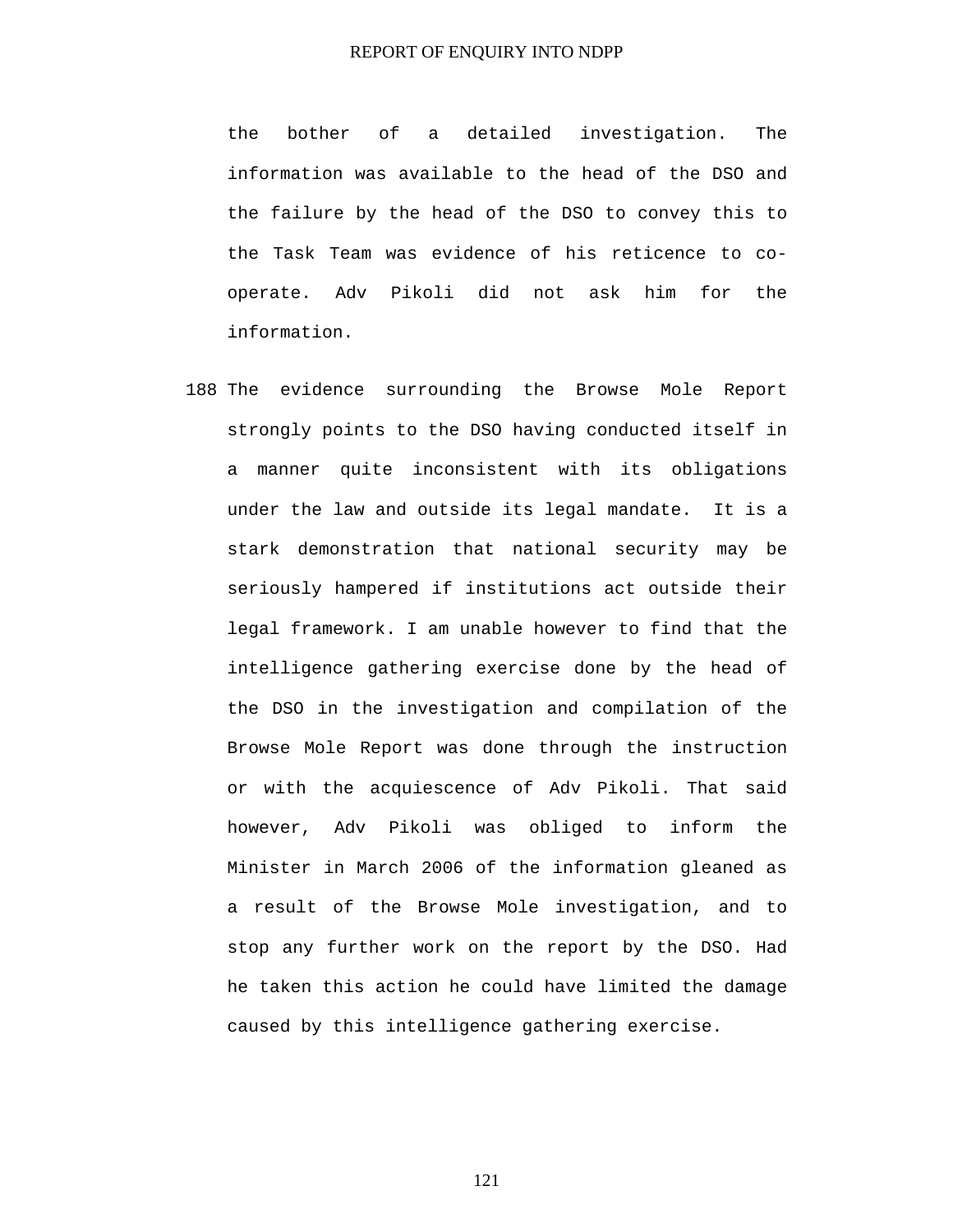189 It is insightful to note that this matter enjoyed the attention of Parliament's Joint Standing Committee on Intelligence ("the JSCI") whose report on the Browse Mole matter points to the fact that the DSO went outside its legal mandate in the investigation and compilation of the Browse Mole Report. The JSCI was of the opinion that the executive ought to have acted against the head of the DSO for that infraction.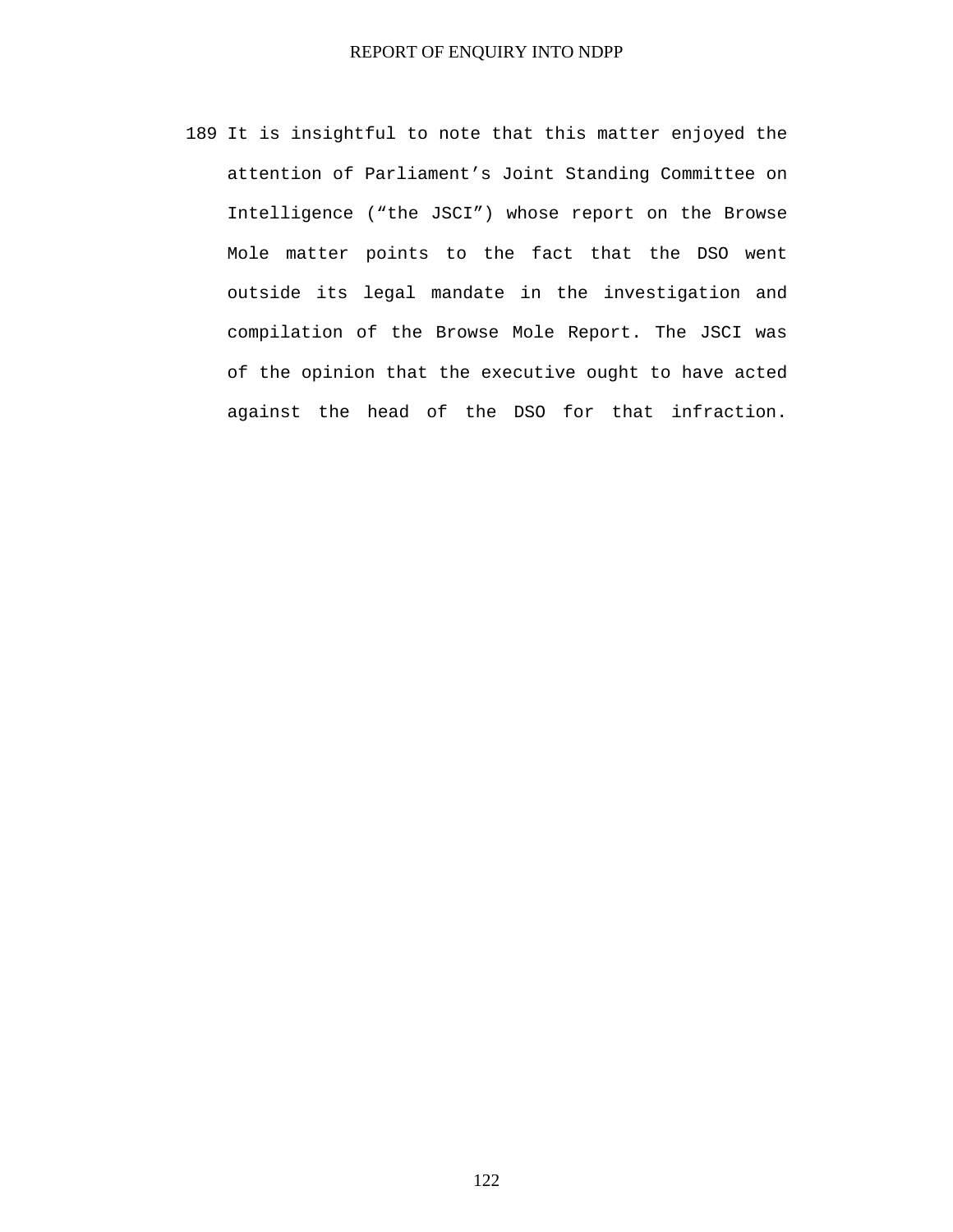#### **THE MALAWIAN INVESTIGATION**

- 190 In its original submission Government alleges that Adv Pikoli failed to inform the Minister and the relevant intelligence agency of the investigation of an alleged plot to assassinate the Malawian President. The Government's complaint is that Adv Pikoli undertook investigations into the conspiracy to assassinate the Malawian President which exercise amounted to an intelligence gathering exercise falling outside the mandate of the DSO.
- 191 The facts relating to this complaint can be summarised as follows. On 24 May 2006 Adv Pikoli received a letter from the Director of Public Prosecutions (DPP) in Malawi requesting assistance from the South African NDPP with regard to an investigation relating to a conspiracy to overthrow the Government of Malawi and to assassinate the then State President of Malawi. Adv Pikoli duly forwarded the request to the Department of Justice. On 13 June 2006 the DPP in Malawi sent an e-mail acknowledging the response sent to him by the office of the NDPP. On 15 June 2006 Adv Pikoli received a telephone call from the DPP in Malawi requesting a meeting. Adv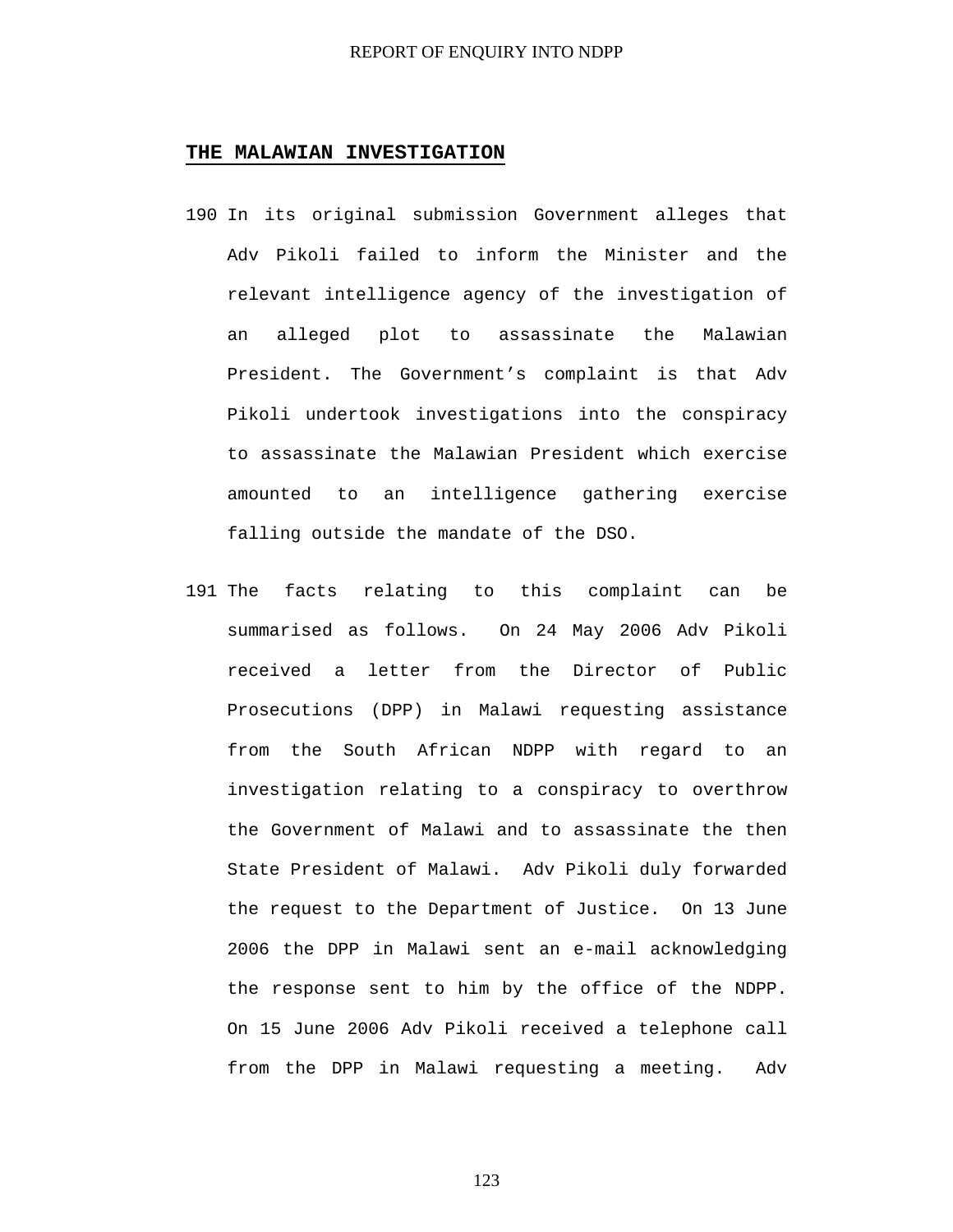Pikoli agreed to meet with the Malawian DPP. The meeting was held on 19 June 2006 and the DG: Justice was invited to the meeting by Adv Pikoli. The formal process by which mutual legal assistance could be sought by and offered to the prosecuting authority of Malawi was then discussed. On 20 June 2006 a formal request for mutual legal assistance from Malawi was received by the DG: Justice.

- 192 The request was processed in terms of the International Co-operation in Criminal Matters Act, which involved the DG: Justice having to secure the approval of the Minister to render such co-operation. Having secured the approval of the Minister, the DG: Justice referred the matter to the NPA and authorised them to collate the information requested by the Malawian DPP. The DG: Justice also wrote to various magistrates requesting their co-operation in securing the information. The original submission from Government makes no reference to the fact that the request was processed by the DG: Justice under the International Co-operation in Criminal Matters Act.
- 193 The DG: Justice states in his affidavit that he advised Adv Pikoli prior to the meeting with the Malawian DPP that the matter should be investigated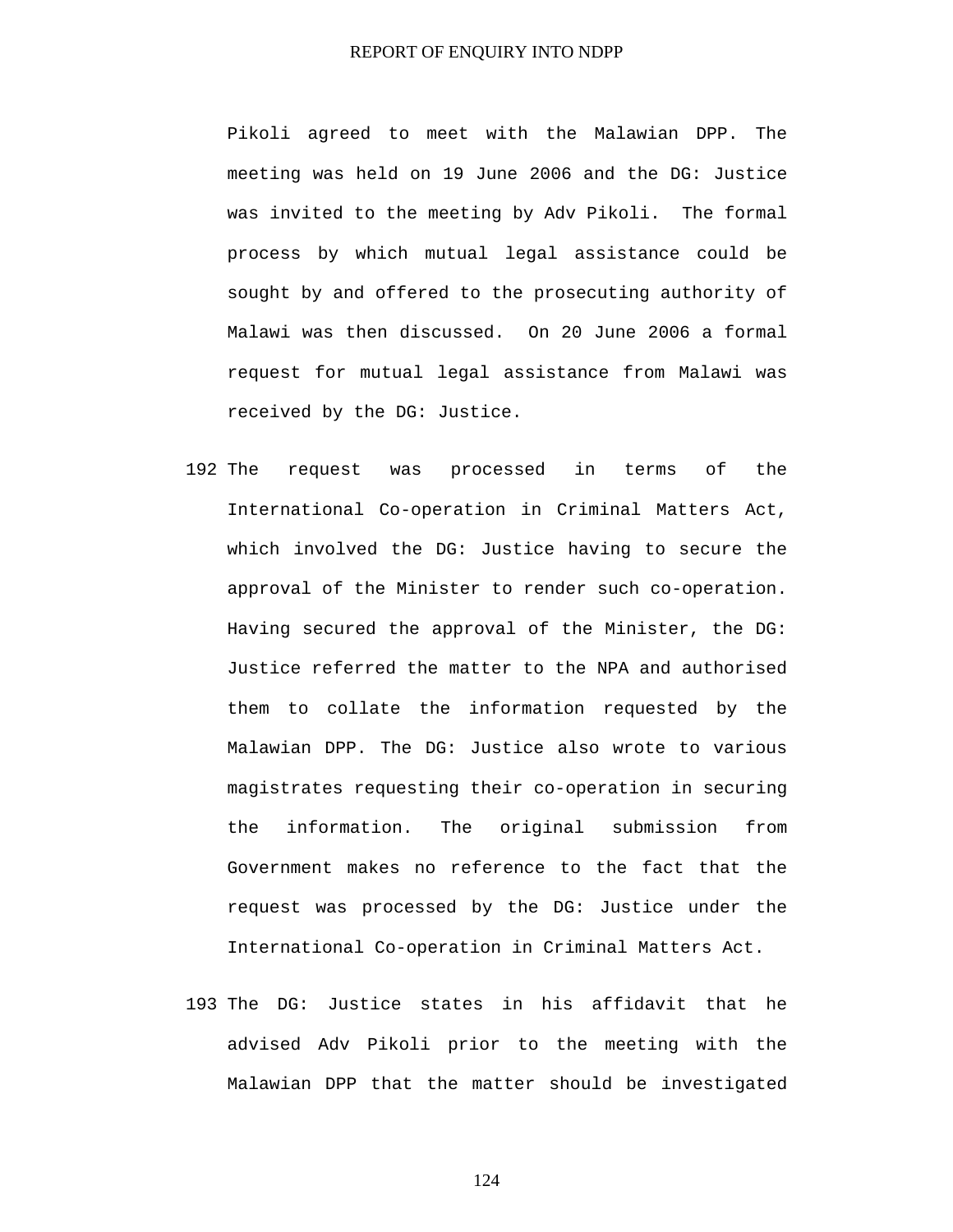by SASS. He states that Pikoli advised him that the DSO was already involved in the investigation. The complaint in essence is that the interaction that the NPA had with the Malawian authorities was not the type of interaction that was within the competence of the NPA because that matter dealt with a foreign intelligence operation and should simply have been referred to the SASS without further discussion. The DG: NIA says in his affidavit that the request ought to have been handled strictly within the limits of the request made and that Adv Pikoli ought not to have investigated the conspiracy to assassinate the Malawian President.

194 The complaint is twofold. Firstly the Government contends that Adv Pikoli undertook an investigation into matters that properly belong to intelligence agencies, and secondly that Adv Pikoli did not inform the Minister of the conspiracy to assassinate the Malawian President, particularly as the conspiracy involved a South African citizen and was at least partially planned in South Africa. The assessment of the evidence reveals that both the DG: Justice as well as the DG: NIA were unable to give evidence of what investigation if any was undertaken by Adv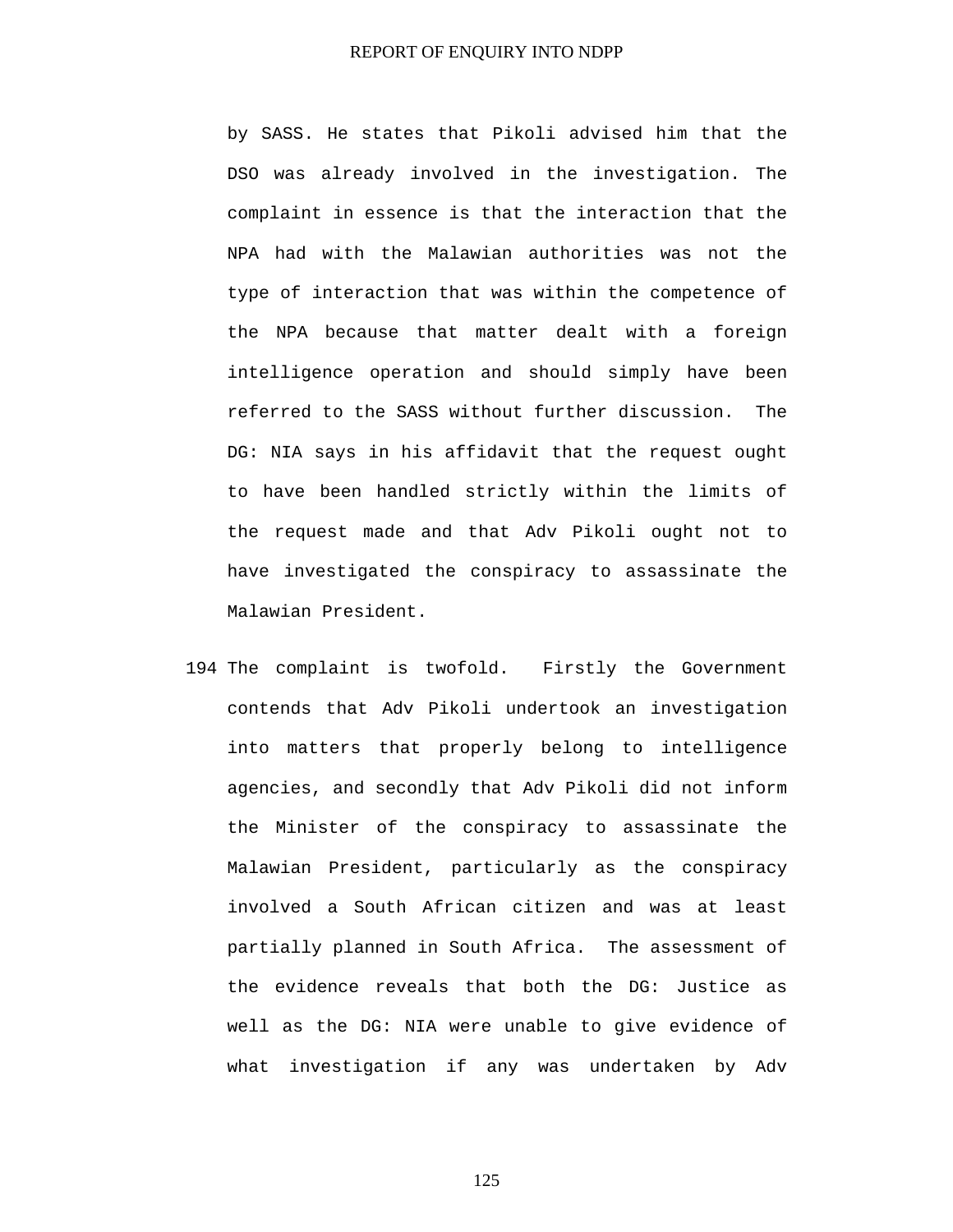Pikoli or the NPA in relation to the request from Malawi. There was no evidence of where the investigation was conducted; what shape the investigation took; who participated in the investigation and such relevant information as would assist me in making the determination whether or not the investigation went outside the mandate of the NPA. Adv Pikoli denies the allegation that the DSO was already involved in this investigation before the formal request was processed. He states that in fact the DSO was not involved at all and it was the NPA who collated information at the request of the DG: Justice.

195 The witnesses called by Government on this aspect conceded that there was a legal duty on Adv Pikoli to process the request from Malawi in terms of the legislation for mutual legal assistance. The documents submitted before the Enquiry do not point to any investigation that Adv Pikoli would have undertaken nor the involvement by Adv Pikoli in matters of intelligence. On the contrary, the documents clearly show that the request from Malawi was indeed handled strictly in accordance with the provisions of the law and that the NPA merely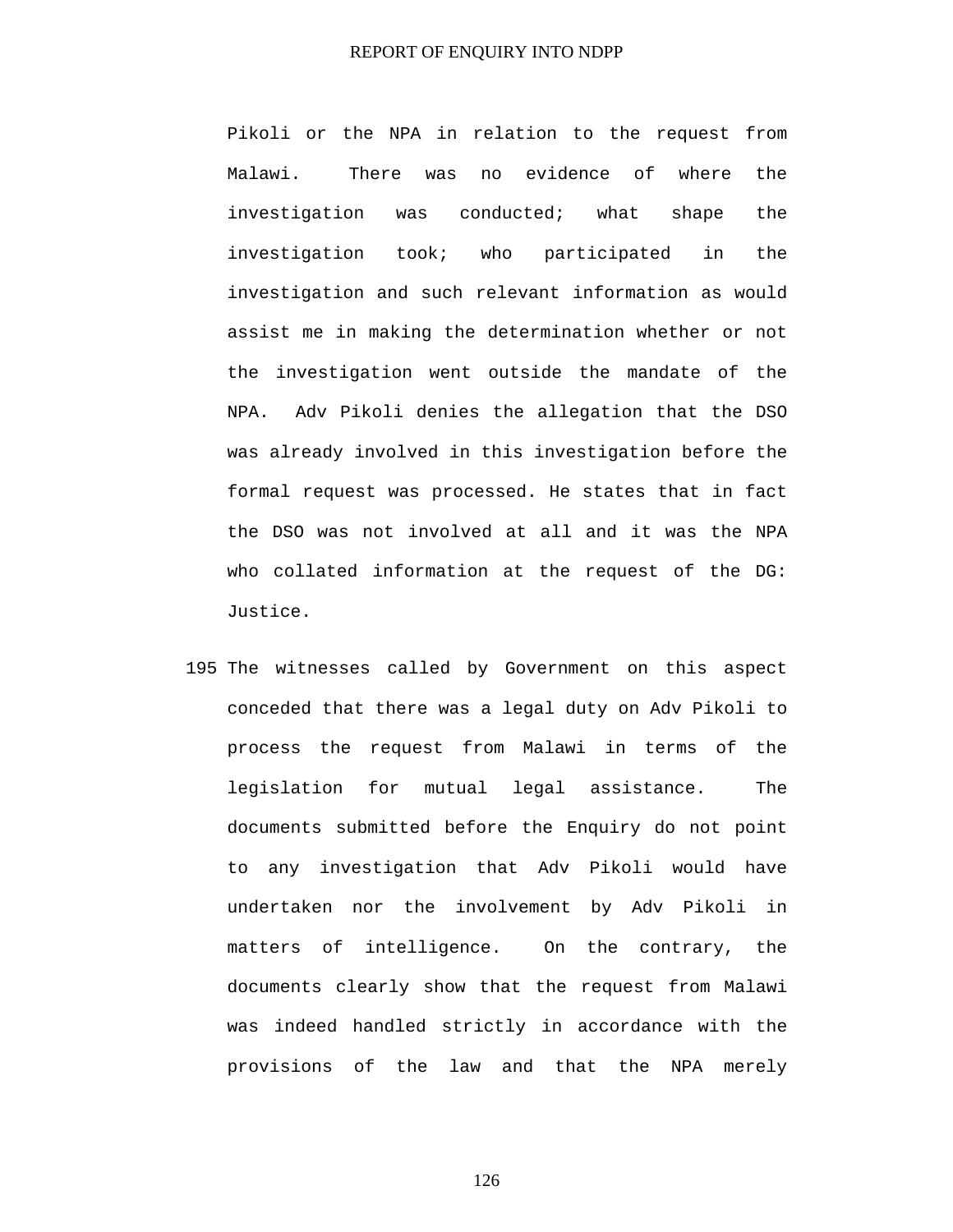collated the information requested by the Malawian DPP. And this they did at the request of the DG: Justice who is the central authority in terms of the International Co-operation in Criminal Matters Act.

- 196 The DG: Justice also concedes that the Minister was informed when the formal request was processed by his officials. However there is no evidence that the DG: Justice specifically advised the Minister that there was a conspiracy in South Africa to assassinate the head of state of a neighbouring country, and there was a responsibility on the DG: Justice to bring this matter to the attention of the Minister. Similarly Adv Pikoli had such a responsibility to the Minister to alert her when he first became aware of this conspiracy, and he failed to do so. This constituted a failure to appreciate the responsibility of an NDPP to appraise the Minister on an issue that may impact on matters of national security.
- 197 There was also a tangential complaint that Adv Pikoli was obliged in law to immediately report the request to the intelligence structures and that he failed to do so. The relevant legislation, s.3 of the National Strategic Intelligence Act No 39 of 1994, places a duty on a department of state that comes into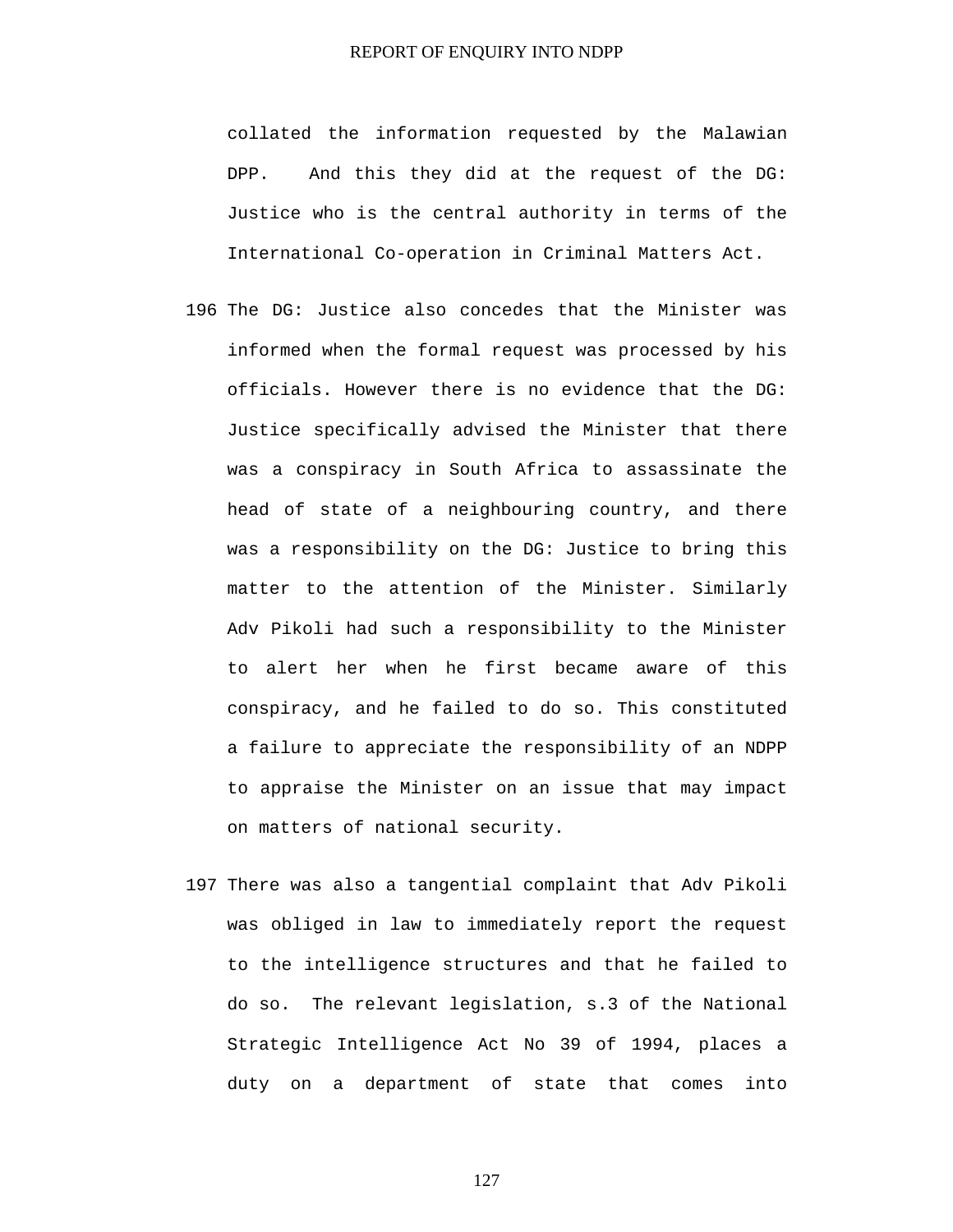possession of national security intelligence or information that may be of value in the preparation of the national intelligence estimate to transmit such intelligence and information without delay to the national intelligence structures. It was argued on behalf of Adv Pikoli that the information sought from him by his Malawian counterpart was not national security intelligence as defined in the legislation and further that the legislation imposes that duty upon a department of state and that the NPA is not such an entity. Adv Pikoli also states that he *"might not perhaps have been conscious"* when he referred the matter to the DG: Justice and did not also act in terms of referring it to NIA. But he says that he did bring the request to the attention of the DG of SASS. The DG: NIA confirms that NIA and SASS were already working on the Malawi project and were therefore aware of the conspiracy. The evidence on the point is conflicting but it bears no value to determine which account is correct.

198 I cannot find that the Government has established that Adv Pikoli is guilty of investigating any intelligence matter or conspiracy or involved himself in an area outside his mandate. However, he ought, in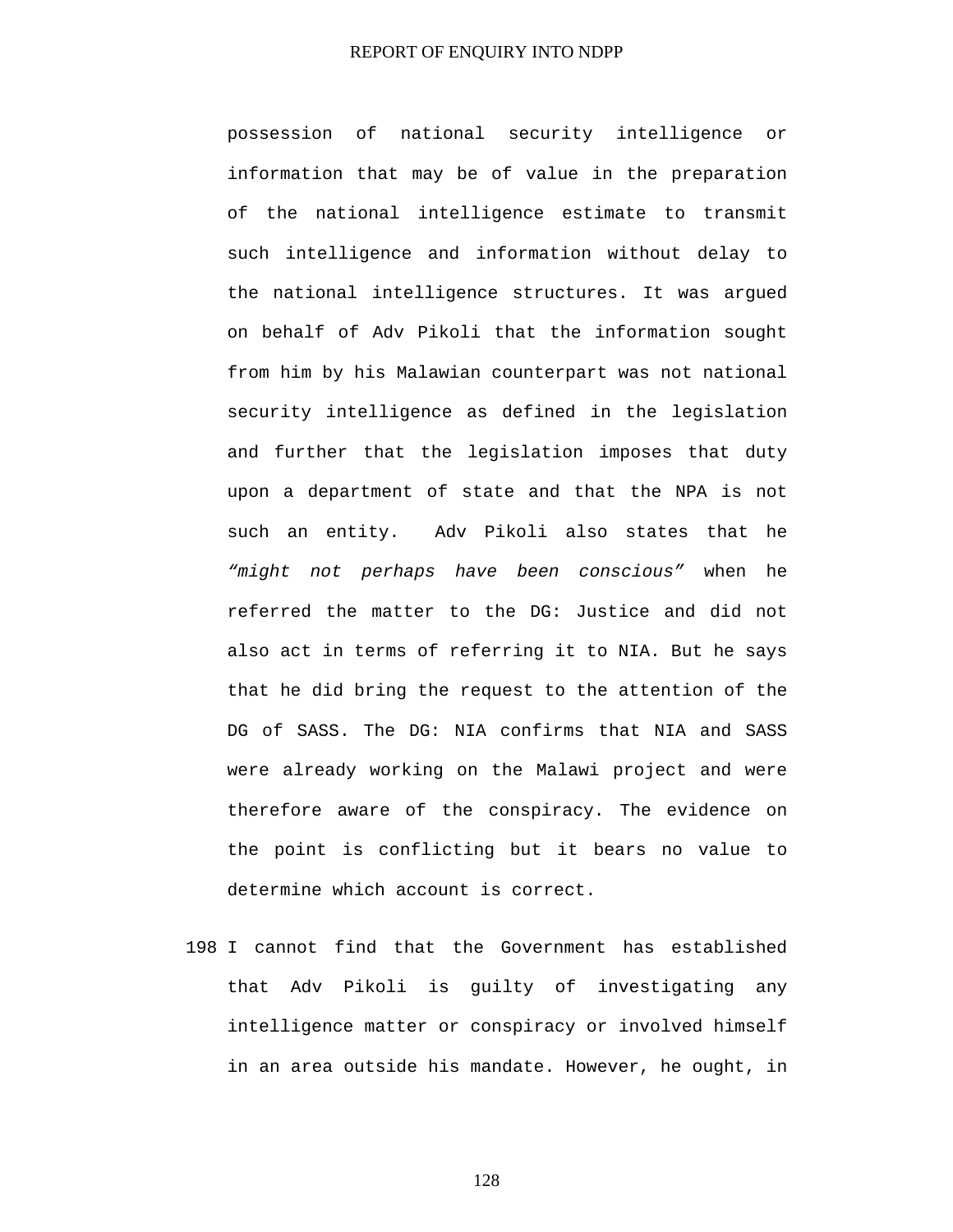my view, to have brought to the attention of the Minister that there was a plot to assassinate the Malawian President involving South African citizens and which was at least partially planned in South Africa. These are matters of national security which the executive is entitled to know in order to advise itself on what position to take in its global relations and international responsibilities.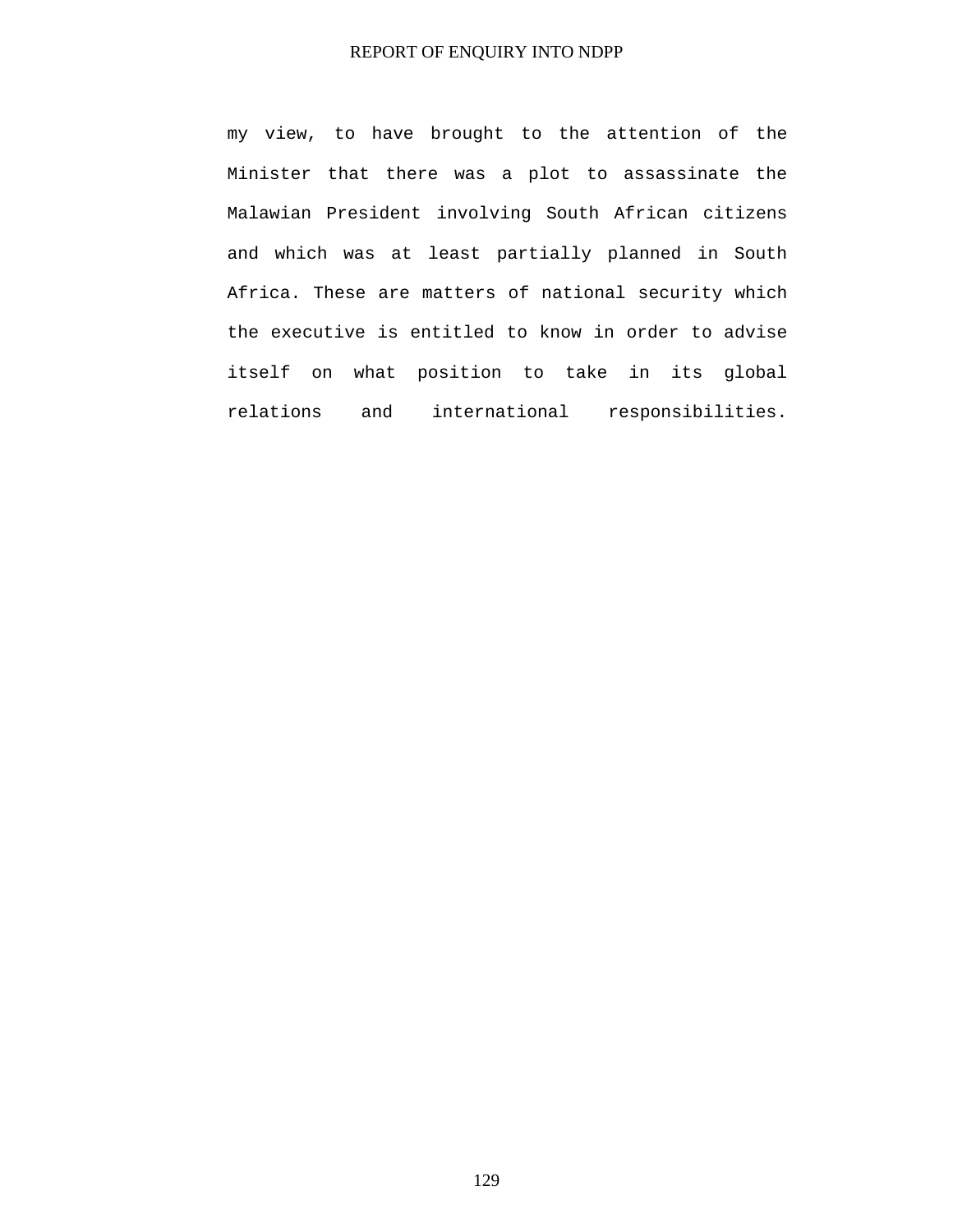### **INTERACTION WITH FOREIGN INTELLIGENCE SERVICES**

- 199 A further complaint raised against Adv Pikoli's fitness to hold office is that a member of the DSO was engaged in unregulated interaction with foreign intelligence services (FIS). It is also alleged that the DSO made use of private security companies in executing its mandates.
- 200 The DG: NIA's accusation is that the DSO continued to interact with foreign intelligence services *"with the sanction of their management"* and after Adv Pikoli was briefed by NIA on the dangers of unregulated interaction with FIS and the use of private security companies.
- 201 The evidence of the DG: NIA is that Adv Pikoli was briefed on the dangers of unregulated interaction with FIS and was told about a specific member of the DSO who was suspected of leaking classified information to foreign intelligence services. The DSO member's interaction with the FIS took place between 2002 and 2004, before Adv Pikoli assumed office as NDPP.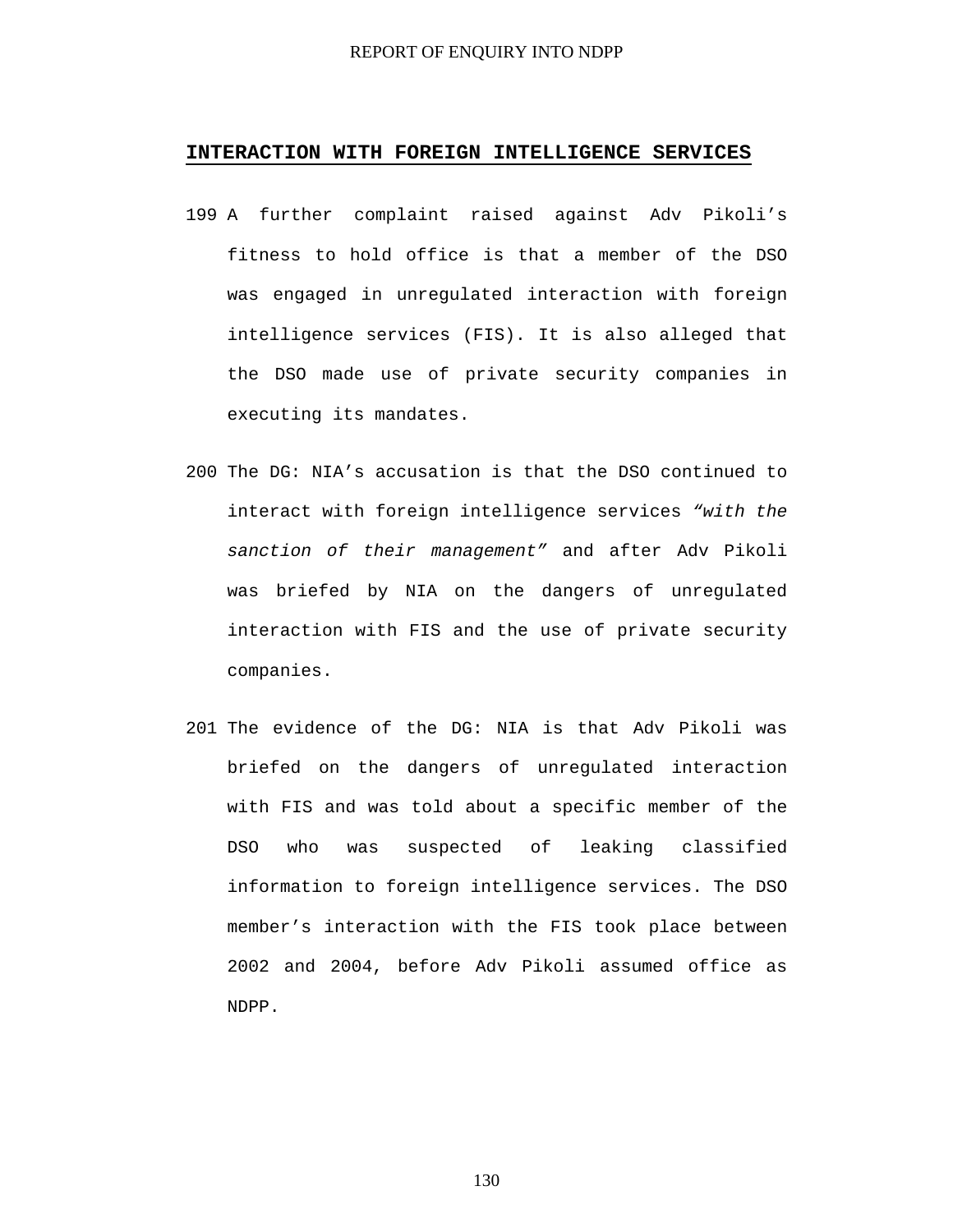- 202 In his evidence in camera, the DG: NIA tabled two reports pointing to the continuing activity by the member of the DSO with foreign intelligence services. He conceded however that it was not his evidence that Adv Pikoli was aware of the contents of these specific reports. The DG: NIA states that NIA has the responsibility to co-ordinate interaction with FIS, and that the NPA / DSO cannot mandate liaisons with FIS.
- 203 Adv Pikoli's evidence is that in one meeting with the DG: NIA during August or September 2007 he specifically raised the question whether it was the contention of the NIA that the member of the DSO with whom contact with the FIS was alleged, was in fact a spy and he was told that they were not certain, and that they were still investigating the matter. It is Adv Pikoli's evidence that NIA did also not mention that they knew that the DSO member was sharing sensitive information with the FIS. The DG: NIA says that at the August or September meeting Adv Pikoli was told that the DSO member was sharing confidential information with FIS and that NIA expected Pikoli to 'take the necessary measures', including disciplinary measures and the withdrawal of the security clearance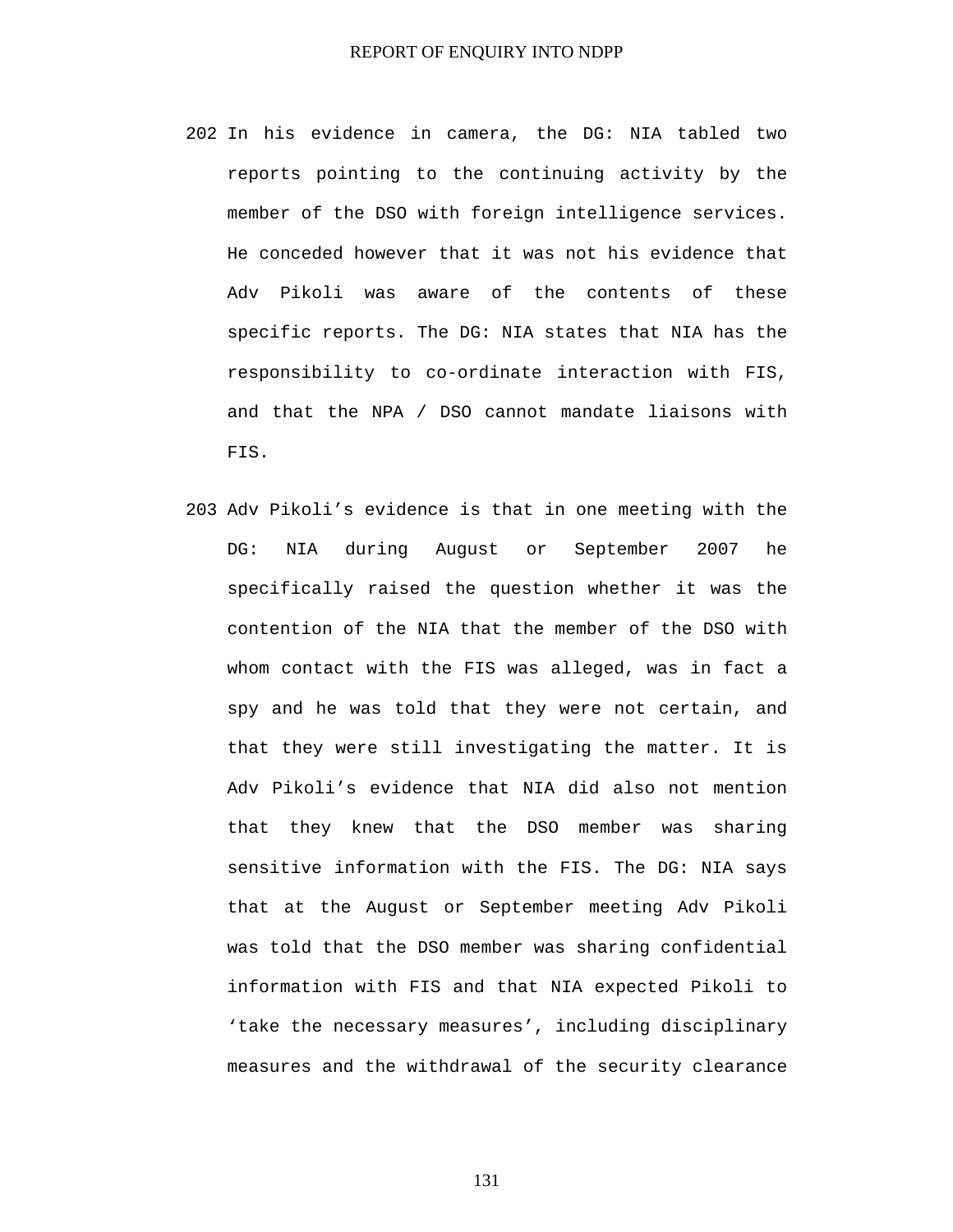of that DSO member. It is common cause that Adv Pikoli did not take any such disciplinary measures against the DSO member before his suspension. It is also common cause that he was suspended close to this period of time.

- 204 Adv Pikoli says that he is not aware of any law that prohibits the DSO from having contact with FIS. Nor has he been given enough hard facts to say that DSO members are violating the law regarding contact with FIS. Adv Pikoli also says that it would be permissible for DSO members to interact with FIS regarding matters relating to organised crime. However he did concede that the DSO cannot competently mandate somebody in DSO to engage in intelligence activities.
- 205 In conducting a security assessment on the DSO member in question NIA had reason to write to the NPA in June 2006 asking whether the contacts that the DSO investigator had with FIS had been authorised by the NPA. The DSO member had disclosed these contacts in his application for a security clearance. The head of the DSO replied that these contacts were mandated by the NPA and the DSO. It was argued on behalf of Adv Pikoli that NIA did not question whether these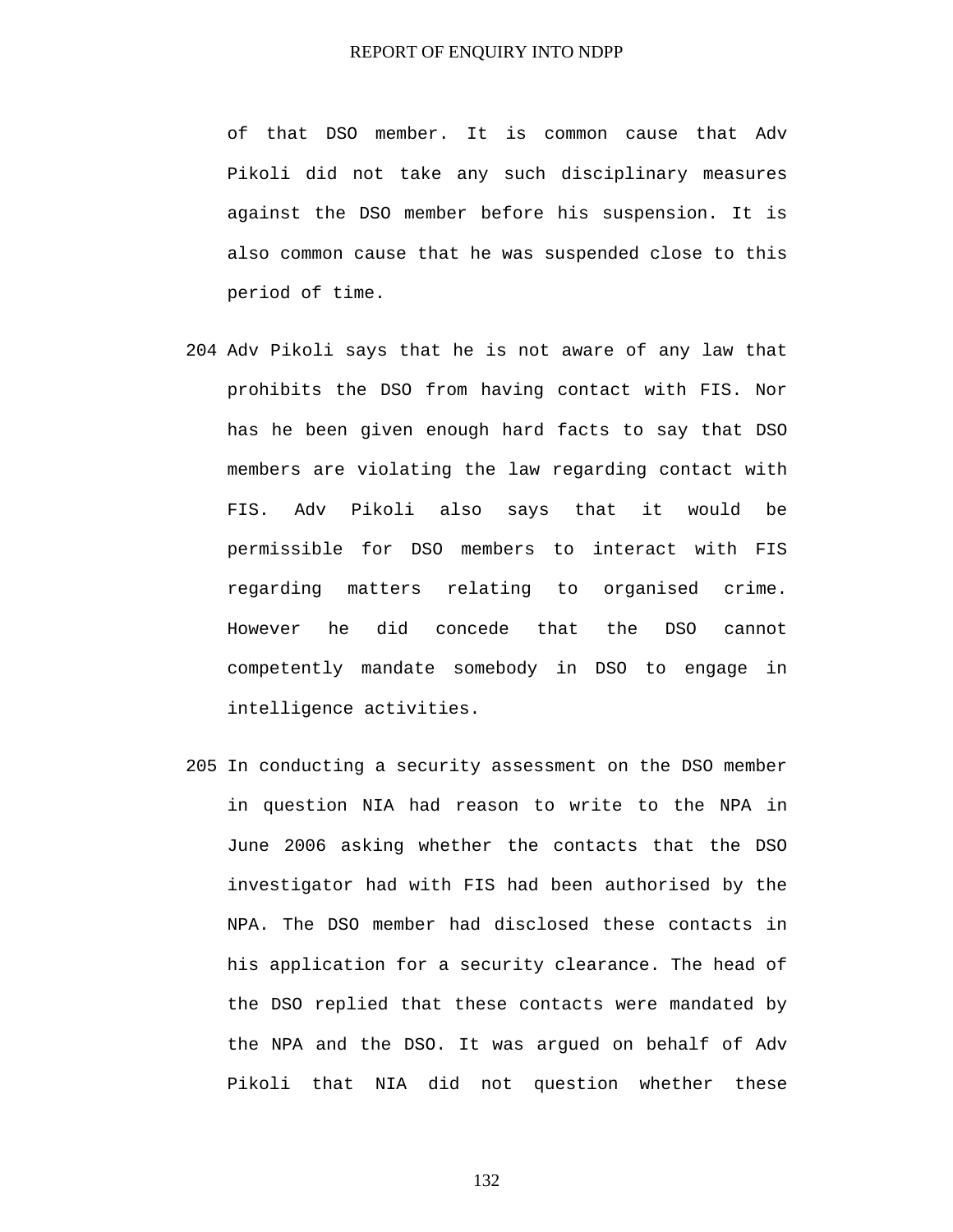liaisons had been mandated by NIA, the inference being that NIA accepted that such liaisons could be authorised by the NPA. It is abundantly clear however that the DSO could not authorise contact with FIS on matters purely related to intelligence, but could authorise investigations into specified organised crimes.

- 206 Government stated that that Pasco Risk Consultants, a UK-registered company, was utilised in the execution of the search and seizure warrants at the Union Buildings had no security clearances. The DG: NIA states that such private companies are often fronts for FIS. Adv Pikoli denies that Pasco Risk Consultants was involved in the search and seizure operation at the Union Buildings. The DG: NIA subsequently conceded that the private company that was involved in the execution of the search and seizure warrants at the Union Building was in fact a different company.
- 207 On the evidence presented before the Enquiry I can only make a finding that the member of the DSO who allegedly had unregulated interaction with the FIS may have done so inconsistent with the DSO's mandate. On the facts the interaction that seems to be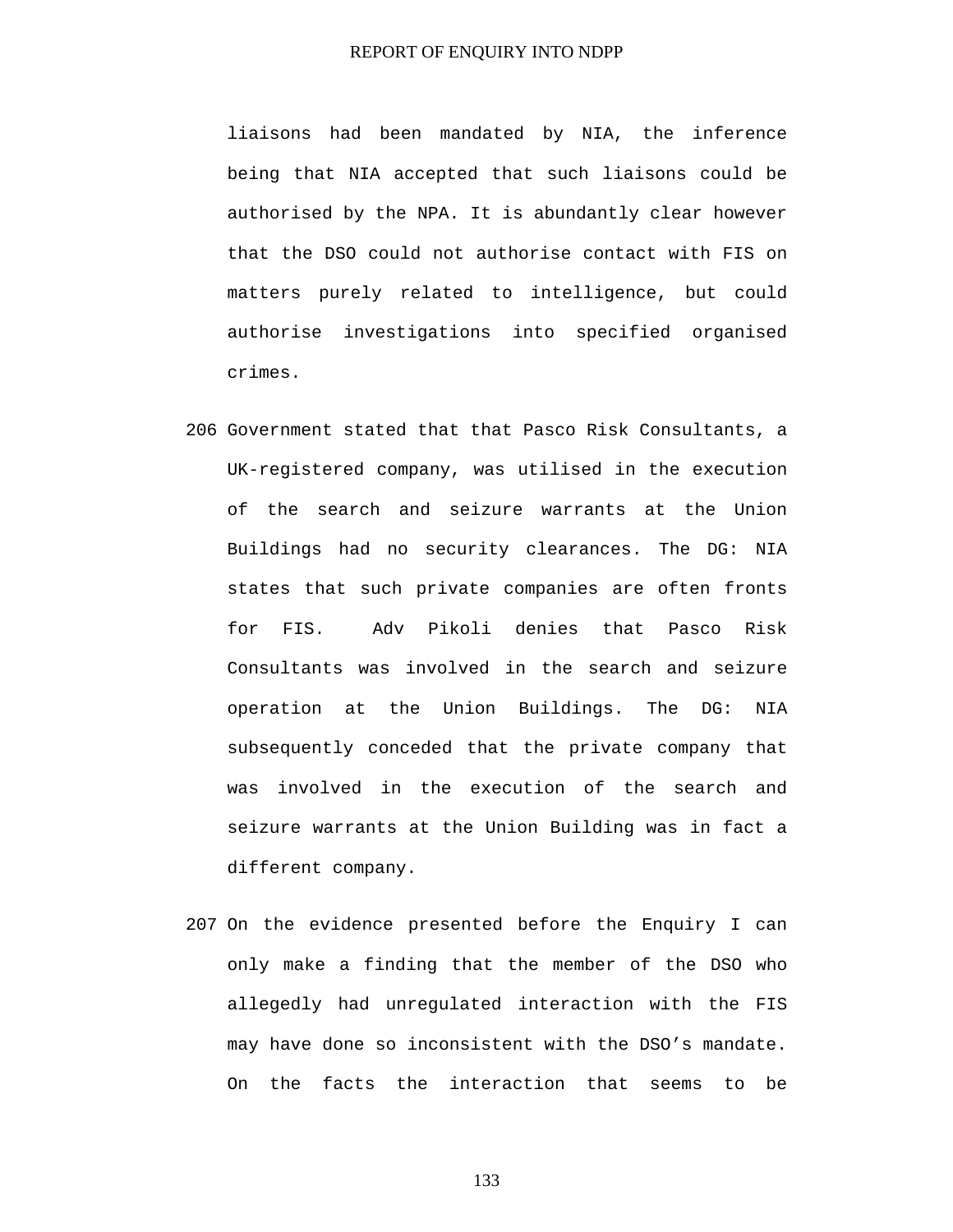admitted by both parties indicates that the interaction would have happened prior to Adv Pikoli taking office. The evidence that the member of the DSO was guilty of ongoing interaction with FIS does not appear to have been brought to the attention of Adv Pikoli, and he was therefore not in a position to do anything about it. I am unable to find that this aspect reflects negatively on Adv Pikoli's fitness to hold office.

208 As regards the security clearance of the private company used by the DSO in the search and seizure of documents at the Union Buildings and Tuynhuys, the evidence irrefutably points to the fact that the necessary security clearances were not sought and obtained.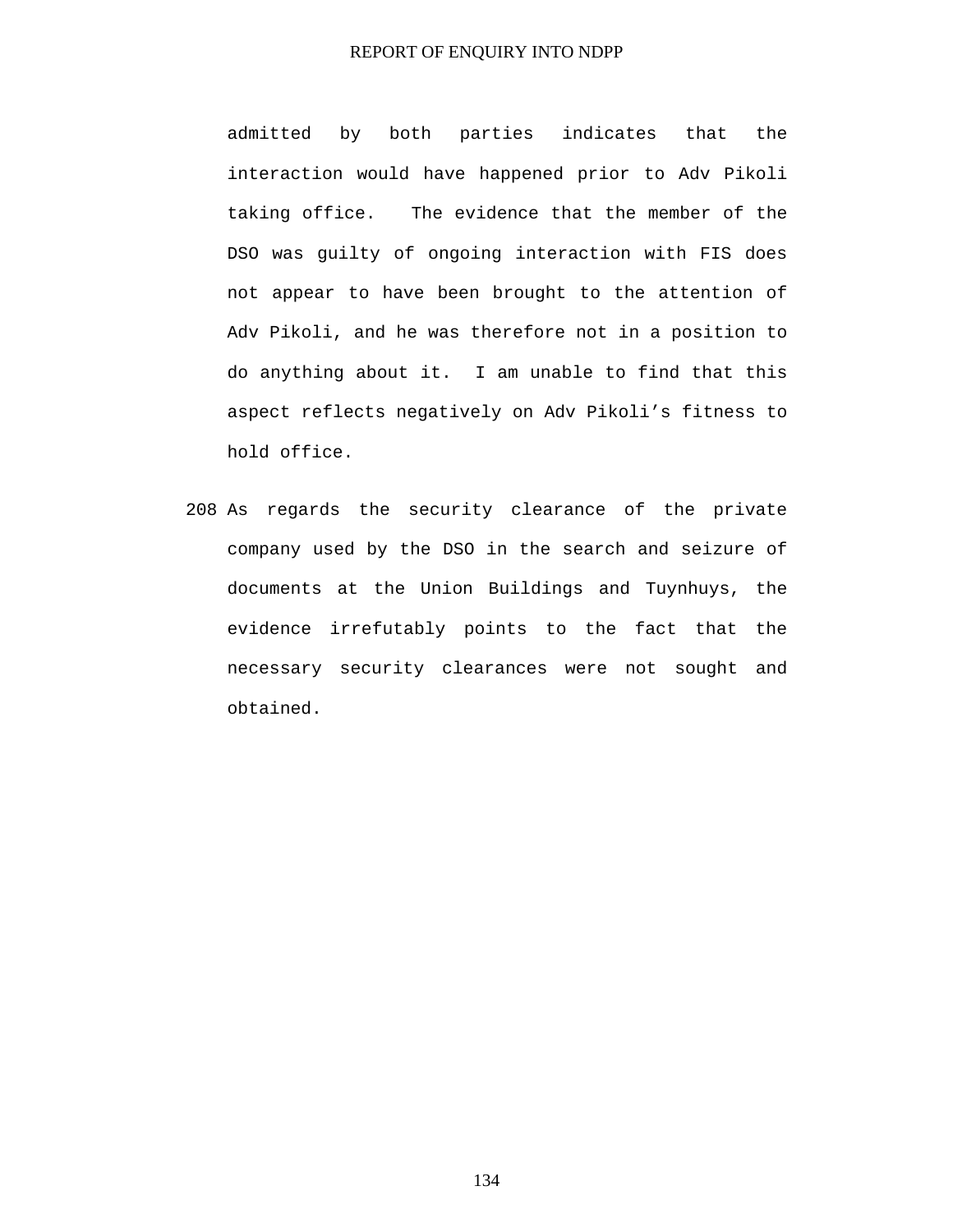### **POST - TRC CASES**

- 209 The Government complains that Adv Pikoli's handling of the post–Truth and Reconciliation Commission (TRC) cases did not show the sensitivity to the victims and an appreciation of the public interest issues that are mandated by the Prosecution Policy. It is alleged that the NPA concluded plea bargains with Mr Van der Merwe and others (the Vlok matter) without discussing them with the task team or informing the Minister, *"notwithstanding potential impact on national security"*.
- 210 The evidence tendered in this regard was that of the DG: Presidency who testified about being poisoned by the security operatives of the apartheid regime. In substance the DG: Presidency expressed his outrage about the way in which the plea and sentence agreements were concluded with the former Minister Vlok and the other co-accused. The complaint is that the DG: Presidency expected that that process should have as its purpose the revealing of "the whole truth" about the clandestine poisoning and how the institutions of state were used to stifle resistance against the repressive and racist regime of the past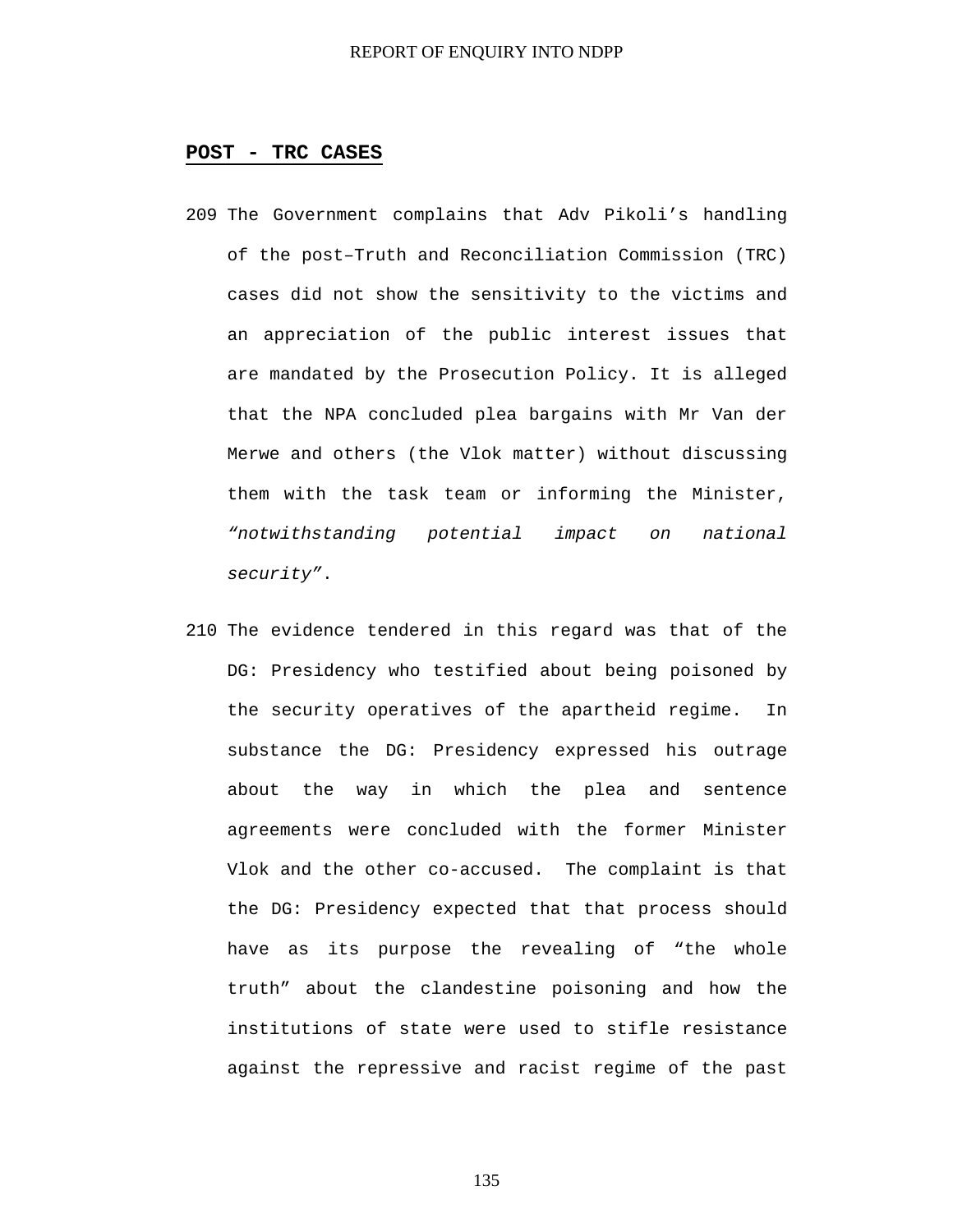order. However the prosecutorial guidelines do not provide for revealing the 'whole truth' as a requirement for prosecuting these cases.

- 211 The law relating to the plea and sentence agreements and the prosecution policy regarding the post–TRC matters does not have as its object revealing "the whole truth". What the law provides for is that the victims of the offence for which a plea and sentence agreement is to be concluded must be consulted by the prosecuting authority. On the evidence, the DG: Presidency was indeed consulted before the plea and sentence agreements were concluded. There were concerns articulated by the DG: Presidency about the nature of the consultation but for the purposes of this report it is unnecessary to deal with those save to say that he found the demeanour of the prosecutor insensitive to his plight as a victim in that case. This complaint also touches very closely on the constitutional guarantee of independence of the NPA to prosecute or not to prosecute, and to do so without fear, favour or prejudice.
- 212 Adv Pikoli says that the role of the interdepartmental task team was to provide information and advise the NPA, and that the NPA retained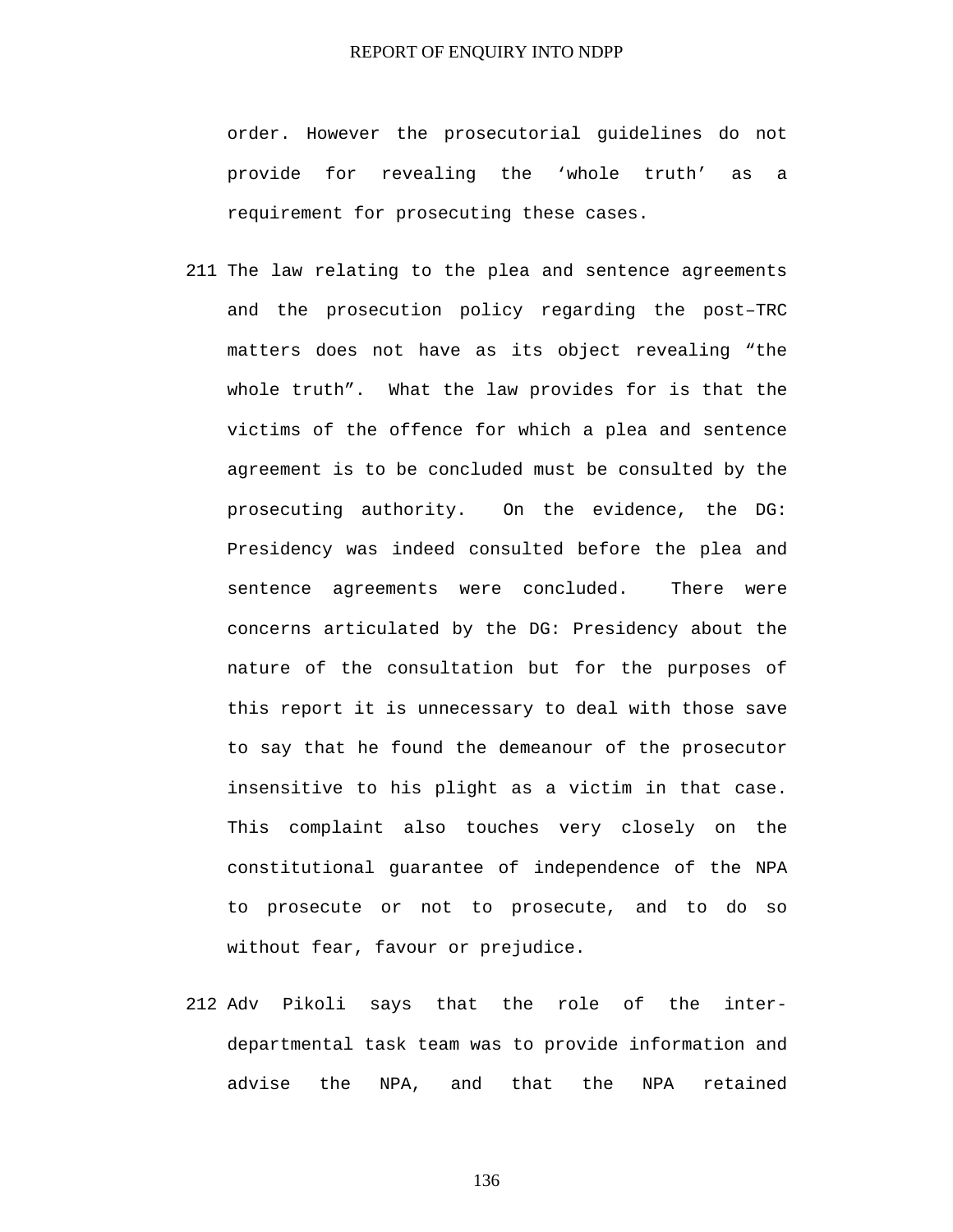responsibility for all prosecutorial decisions. He further states that he kept the Minister fully briefed of progress with the post–TRC matters, and wrote to the Minister requesting her assistance in clarifying the role of the task team. He did not receive any response from the Minister to this request. He states that despite representations from Vlok and Van der Merwe, he refused to grant them immunity from prosecution and proceeded to charge them. The prosecution resulted in a plea and sentence agreement with the accused.

213 Moreover Government has not pursued this complaint. In closing argument before the enquiry it was stated on behalf of Government that: *"The TRC and Khampepe we have not gone into. We have not pursued the TRC complaint and the Khampepe complaint".* As a result it is my considered opinion that Government has not made out a case that Adv Pikoli is not fit for office by reason of this complaint.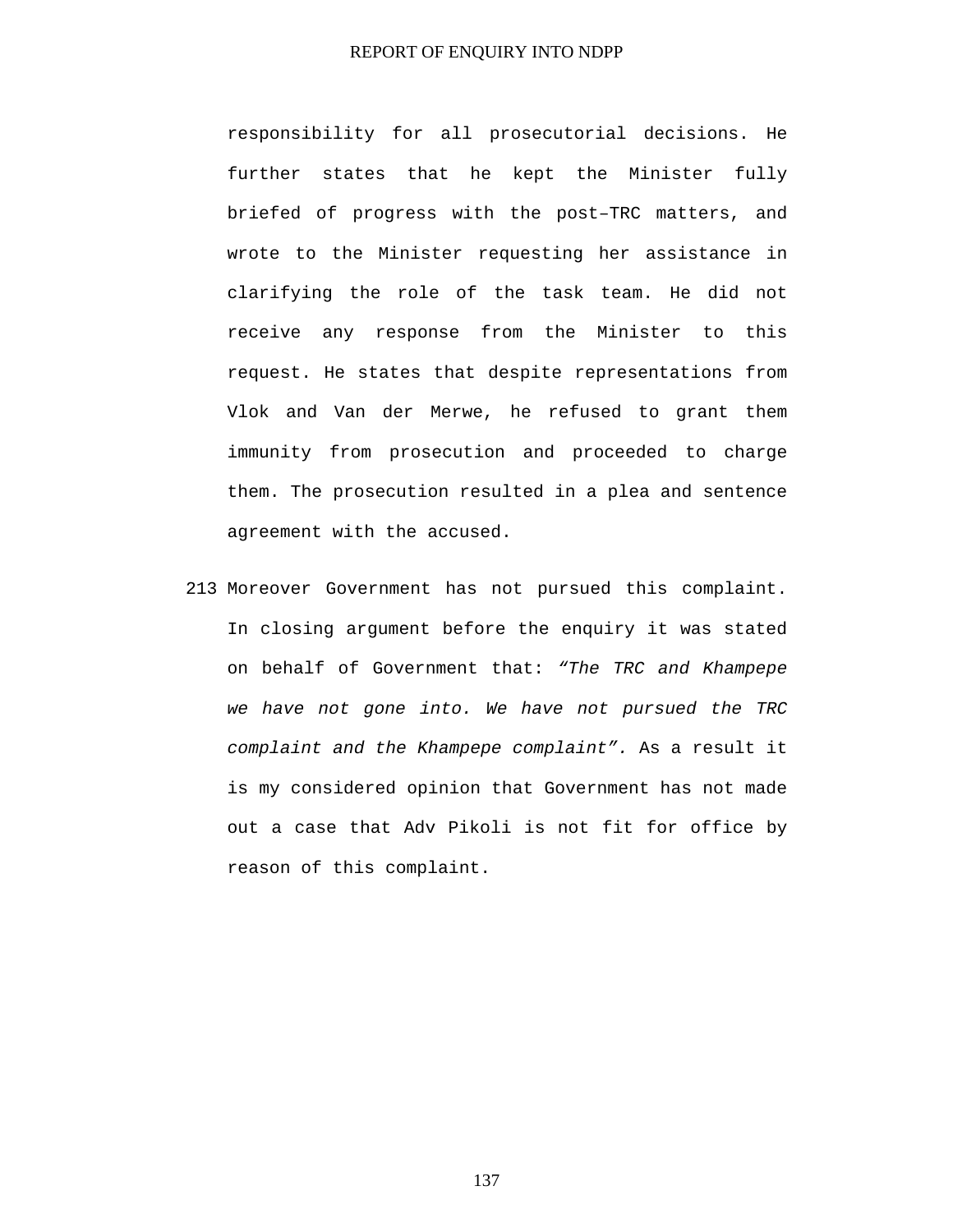#### **SEARCHES AT UNION BUILDINGS & TUYNHUYS**

- 214 In August 2005 the DSO executed search and seizure warrants at the Union Buildings and Tuynhuys as part of a range of searches related to the investigation of former Deputy President Zuma. There were simultaneous searches at approximately 20 venues across the country which took place on 18 August 2005.
- 215 The main complaint of Government is that the manner in which the search and seizure operation was planned and conducted did not take into account that the Union Buildings and Tuynhuys are national key-points, and further that top secret state documents including Presidency records and Cabinet papers would be housed at these premises.
- 216 In particular Government points to the failure of Adv Pikoli to advise the Minister of the planned operation prior to obtaining the warrant.
- 217 The principles of co-operative government articulated in s. 41 of the Constitution would have required that the NPA should have requested the documents at Tuynhuys and Union Buildings from the Presidency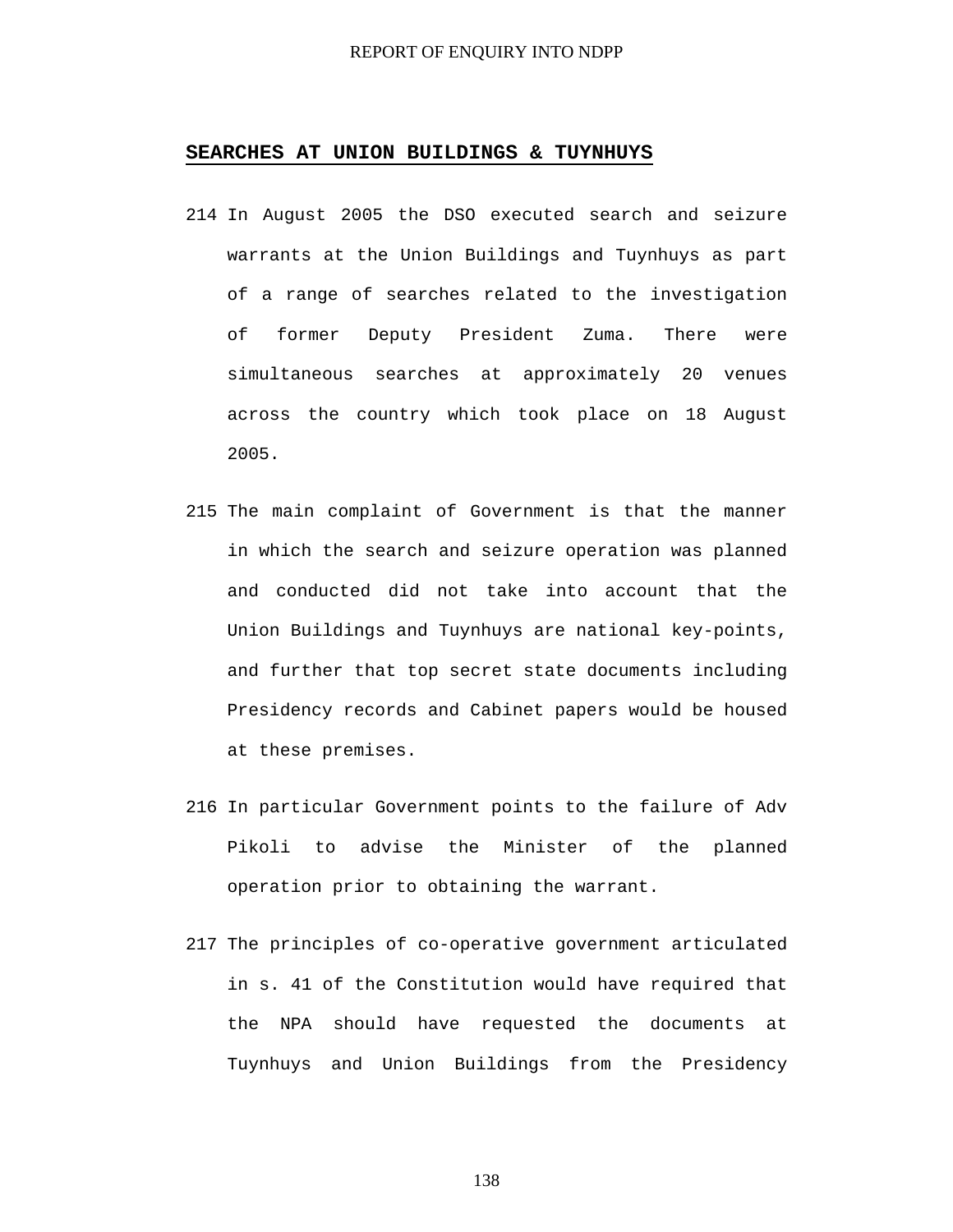instead of including them in a broad search and seizure operation.

218 Government's specific complaints are as follows:

- 218.1 The Minister's original complaint is that she was not informed by Adv Pikoli that the warrants were to be executed at the Union Buildings and Tuynhuys, and that she first heard of the searches while they were actually in progress.
- 218.2 Government alleges that the manner in which the searches were conducted created the conditions for a breach of security to have materialised, e.g. the failure to ensure that all those involved in the raids were vetted and had the necessary level of security clearance, and the failure by Adv Pikoli to ensure that all documents and files collected during the operations, including electronic files, were properly secured at the time.
- 219 Adv Pikoli admits he did not inform the Minister that the NPA intended carrying out search and seizure operations at the Union Buildings and Tuynhuys prior to obtaining the warrants. He says he did do so shortly after obtaining the warrants on August 12 and executing them on August 18.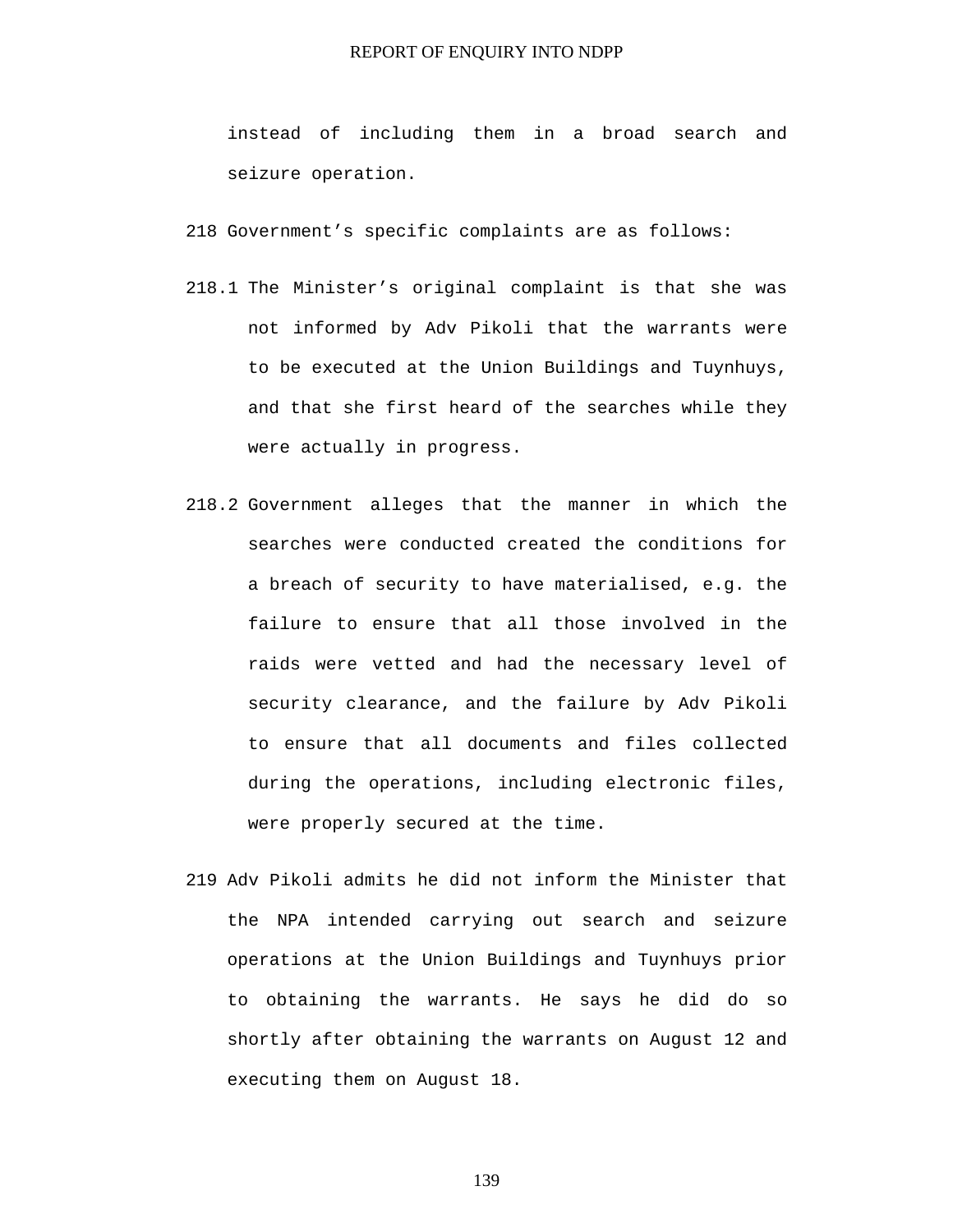- 220 In Government's original submission the Minister states that she *"first heard of the raid through the DG in the Presidency and at a time when the raids were in progress"*. She states that the warrants were obtained without her being informed and further that *"the nature of the operation required that (he) inform the Minister of his intended action"*.
- 221 He thereafter informed the President at the President's home in Pretoria and the President requested him to notify Deputy President Mlambo-Ngcuka and the DG: Presidency. It is Adv Pikoli's evidence that he went to the Deputy President's house and explained the warrants to her. He states that he met DG: Presidency a few days before the warrants were executed and undertook that the relevant personnel from his office would meet the DG: Presidency prior to the execution of the warrants. This evidence of Adv Pikoli is unchallenged by Government. Adv Pikoli delegated the Regional Head of the DSO, Gauteng, as the co-ordinator of the search and seizure operations to meet with the DG: Presidency.
- 222 The fact that Adv Pikoli did not inform the Minister of his intention to obtain the warrants of search and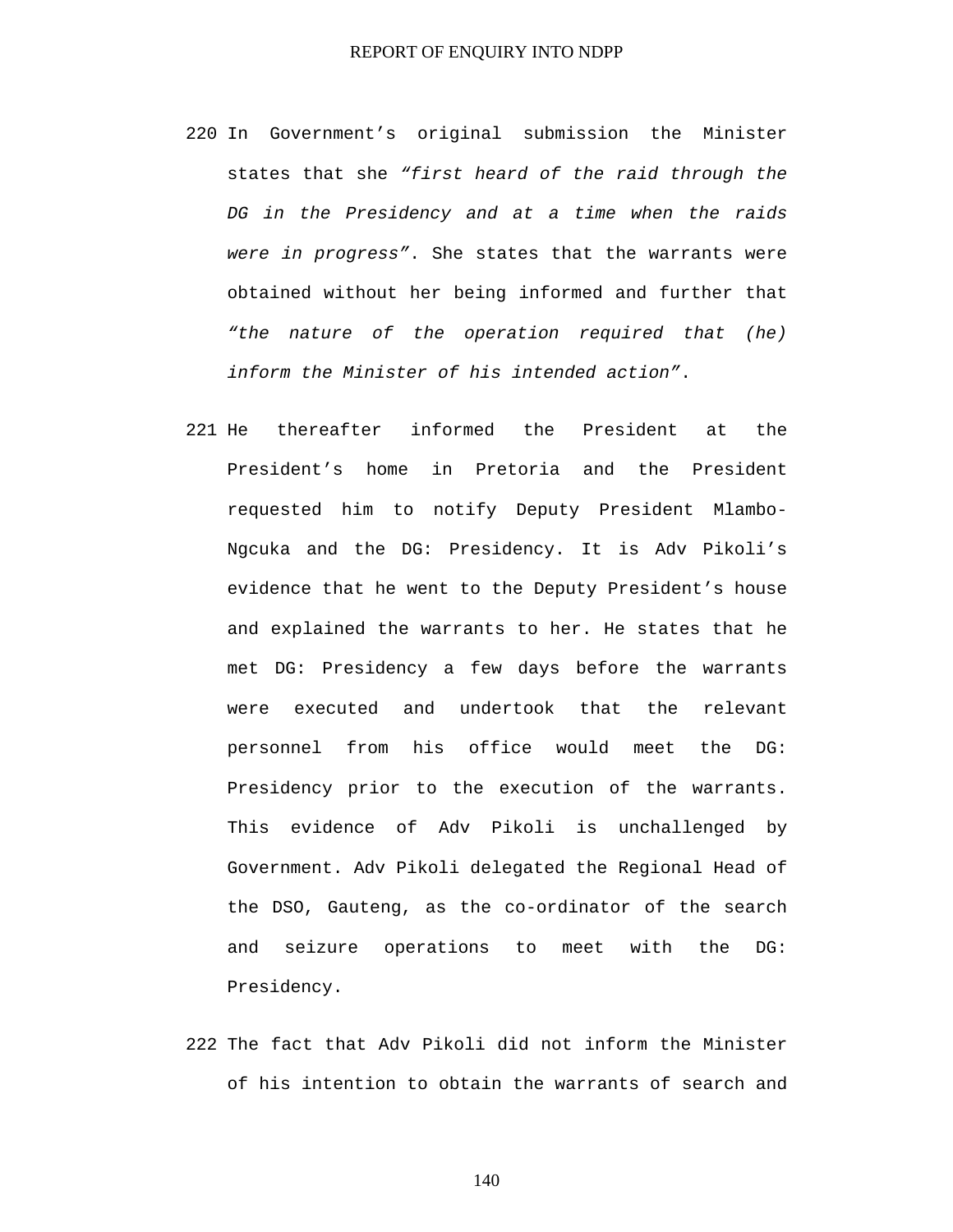seizure of documents that were in the Union Buildings and Tuynhuys is a dereliction of duty on his part. It is a further example of his failure to consider it as his obligation to proactively inform the Minister of a high profile matter in which the NPA is involved. In this case he failed to inform the Minister in advance that he intended to obtain warrants of search and seizure especially as the searches were going to be conducted in a national key-point.

223 The responsibilities that rest with someone like the NDPP as the head of an organ of state is to avoid legal processes in accessing documents that could otherwise be obtained through co-operation with other state institutions. The Constitution places a duty on all organs of state to co-operate with one another and to assist one another and more importantly to avoid inter-governmental litigation. The DG: Presidency says that he raised the matter with Adv Pikoli during their meeting in the following terms:

*"... the National Director for Public Prosecutions made an appointment to meet me and gave me a letter that was informing me that they were going to do a search and seizure at the Union Buildings and at Tuynhuys, which means The Presidency's offices.*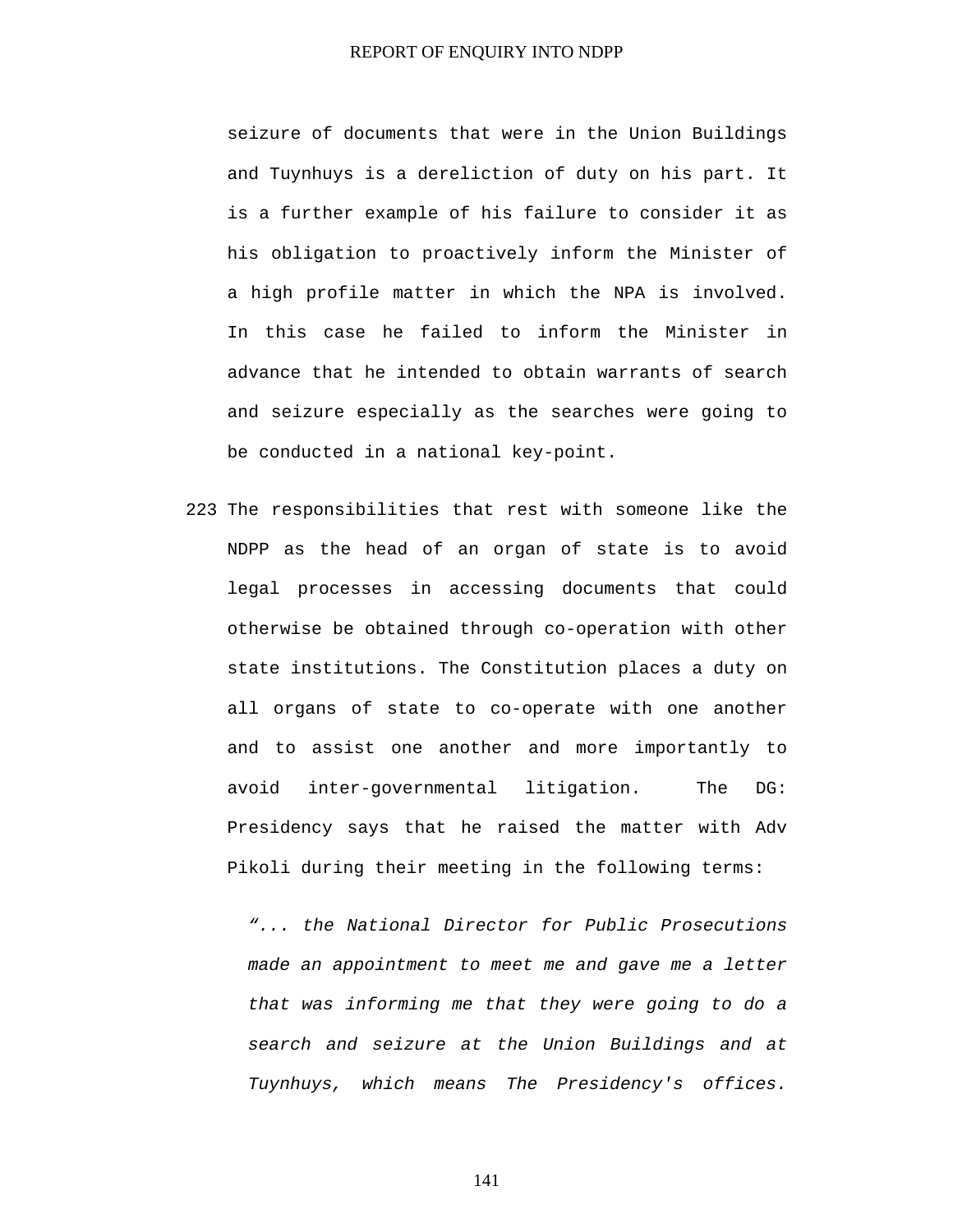*The meeting was quite brief. I raised some questions about the matter, you know, in terms of whether or not you really need to search the Union Buildings and Tuynhuys, whether or not there wasn't another way in which you could deal with it, I mean why don't you just ask us for documents that you are looking for and because it's a State Institution it would provide the documents. I was also concerned that it is a national key-point which you don't just arrive and say I have come to search the place at any time. Then of course he said to me, I mean it's really a manner of courtesy to come and inform you but we have got warrants and we have to execute those warrants. I then asked that we be allowed to make preparations, because these are national key-points, there are (sic) sensitive material kept in those places and the police take care of that environment. We would need to make sure that there is no clash with the police when they arrive at the Union Buildings to execute the responsibility that they have to execute ... So I was making a plea that the Union Buildings and Tuynhuys be treated differently because the documents are not going to go away in those buildings. Mr Pikoli felt their plan was to*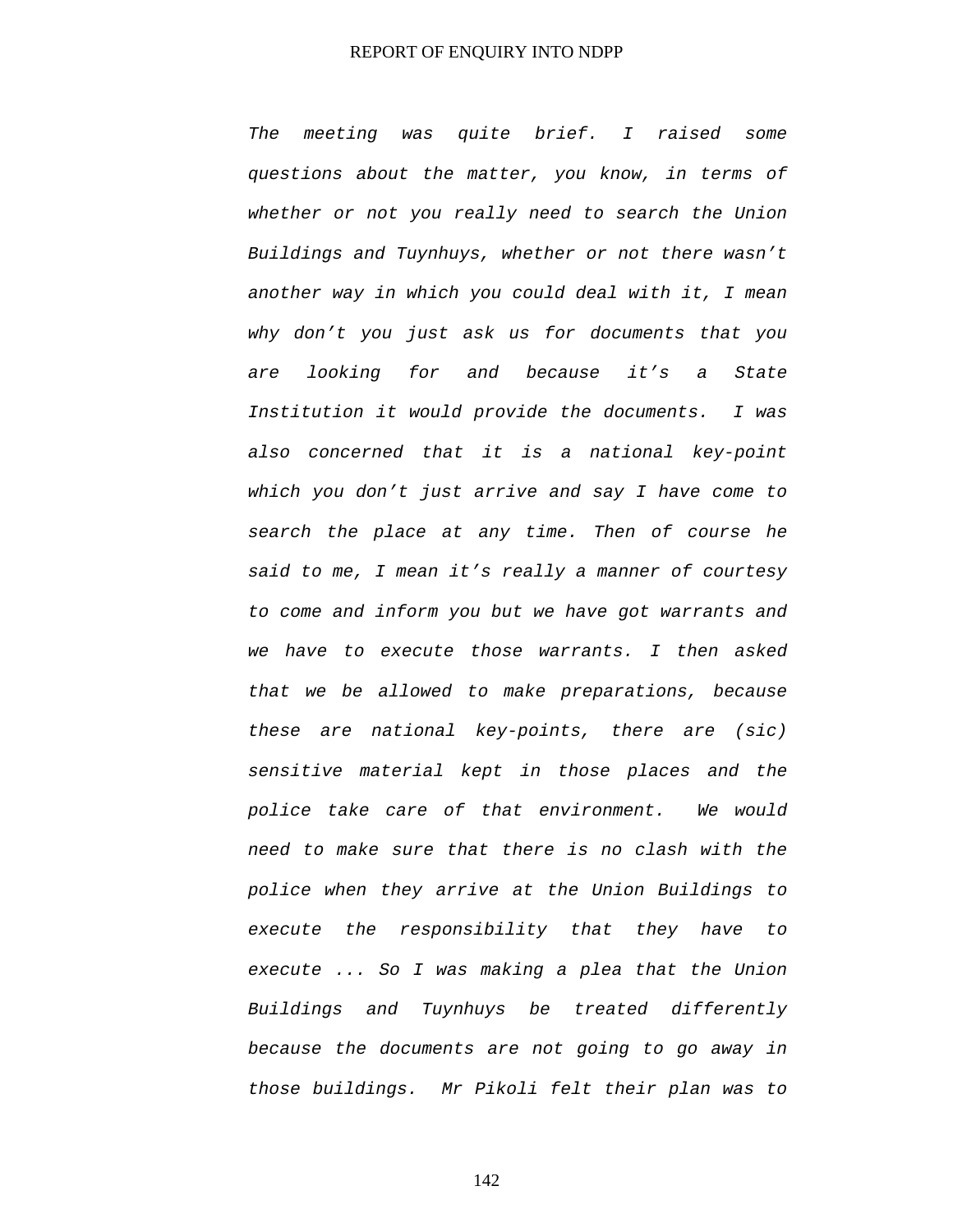*do it at the same time and therefore cannot make adjustments to that".* 

224 Adv Pikoli's comment to the DG: Presidency that informing him of the search and seizure operation was a 'courtesy' again displays his lack of sensitivity and awareness of his responsibility as the NDPP. However Adv Pikoli in his testimony states:

*"... I had to ensure that the environment within which the warrants were to be executed, is a conducive environment. It's a non-threatening environment. It's not an environment that is going to lead to problems. That's why I then had to inform the Minister. I had to go to the President. I had to go to the Deputy President. I had to go to Rev Chikane who is the head in The Presidency."* 

225 There is no evidence to suggest that the NPA would have been refused access to any of the documents that would have been necessary for their investigation. Adv Pikoli did not furnish any evidence suggesting that he was apprehensive that access to these documents at the Union Buildings and Tuynhuys would have been frustrated had he asked for such access.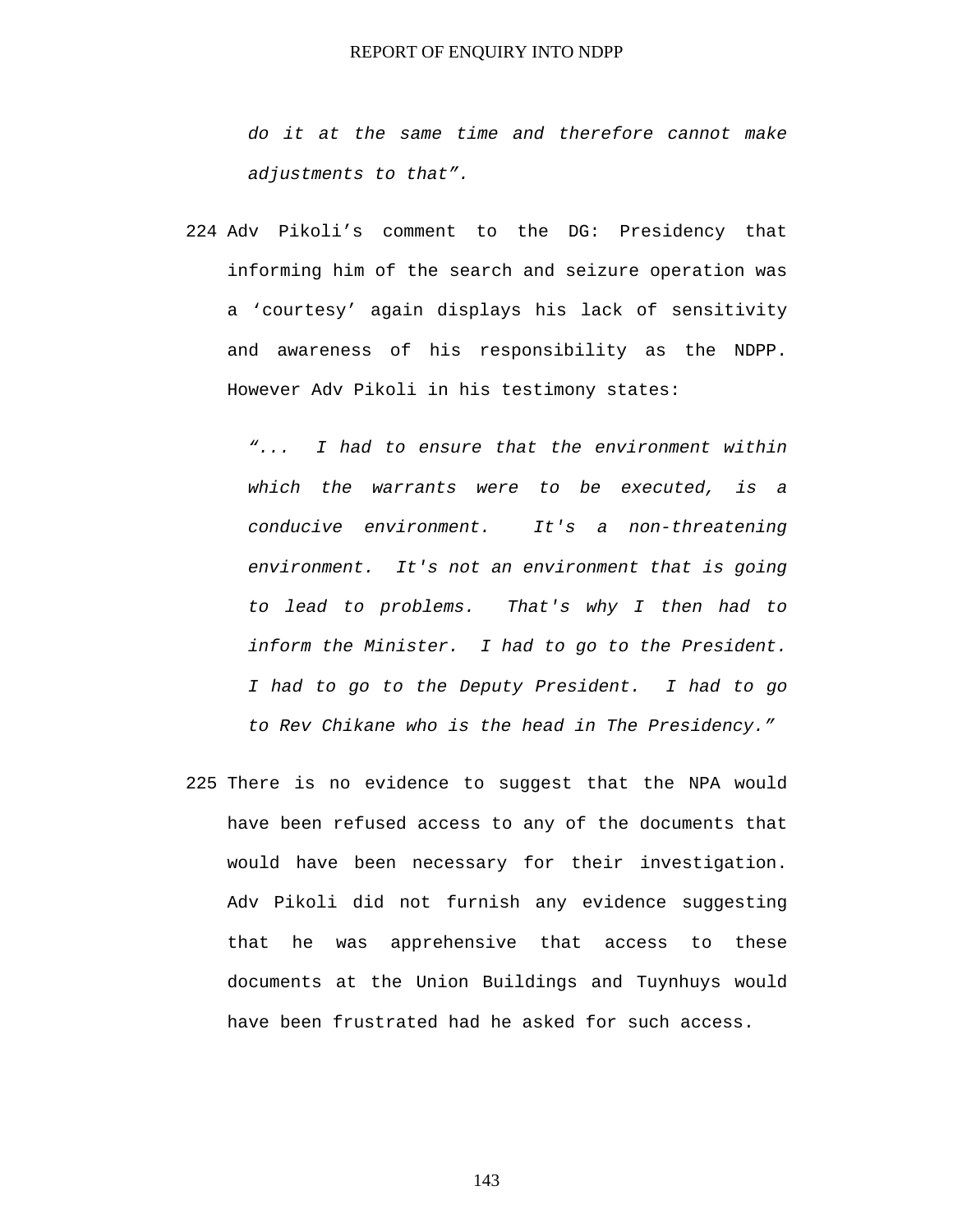- 226 The Minister in her replying affidavit sets out the legal position in respect of security clearances as regulated in terms of a Cabinet decision taken on 4 December 1996, and referred to as the Minimum Information Security Standards ("MISS"). This document clearly states that any employee of government or any person contracted to perform duties for government who would be exposed to classified information, needs to be vetted, and that such vetting is to be conducted by the National Intelligence Agency (NIA). Adv Pikoli highlights the distinction in MISS between security and national security and says that MISS should not be used to frustrate investigations into corrupt and criminal actions.
- 227 In his replying affidavit the DG: Presidency confirms that he enquired from Adv Pikoli whether the persons who were scheduled to conduct the searches were vetted. He testified that:

*"On that morning [of the search]... I made a call to Mr Pikoli to say: Are the people who are coming to the Union Buildings and Tuynhuys vetted? And at that point he said: Well I can't say as it is now, because I wouldn't know who is going to which*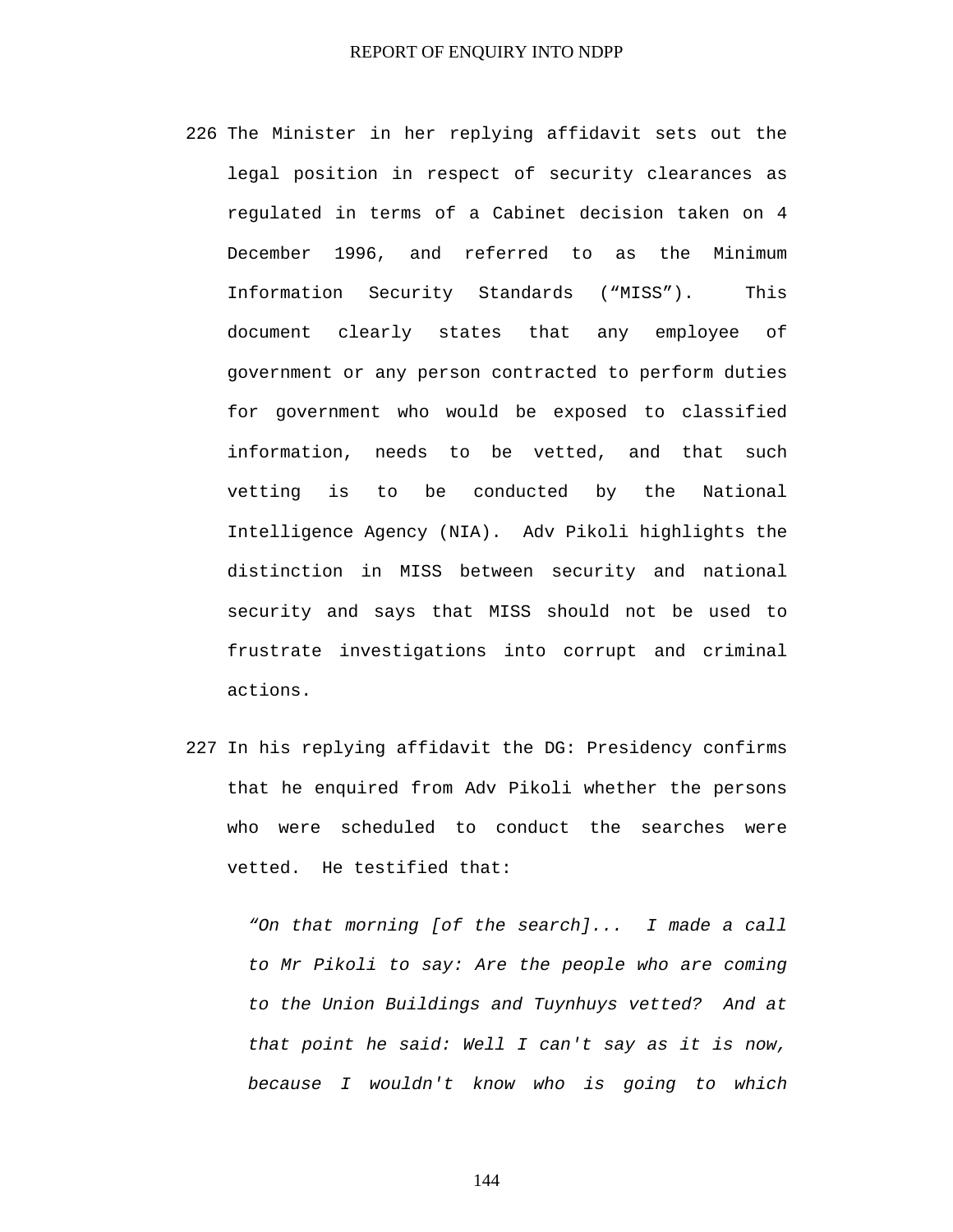*place, it's an operational issue. And I indicated that I am concerned about that because this is a top secret environment. We can't get any person to arrive here and do search and seizure, gain access to top secret documents without managing them in terms of the relevant laws and regulations. He then said he will talk to ... Adv Nel, because he will be the one who is responsible for this operation."* 

228 The DG: Presidency also stated in his oral evidence that:

*"The [NPA] Act says the investigators must be vetted and the reports that came out at different times within my life in government, is that that exercise was not carried out. In the Khampepe report the judge also refers to that, that many people within the DSO were not vetted in terms of the NPA Act ... When I investigated the issue of leaks after the Hefer commission, we also found again that many of the staff were not vetted. So I had a good reason to ask the question: Are the people you are sending to the Presidency vetted?" He says further that "What I expected from the National Director for Public Prosecutions is that if you are going to search an office of the*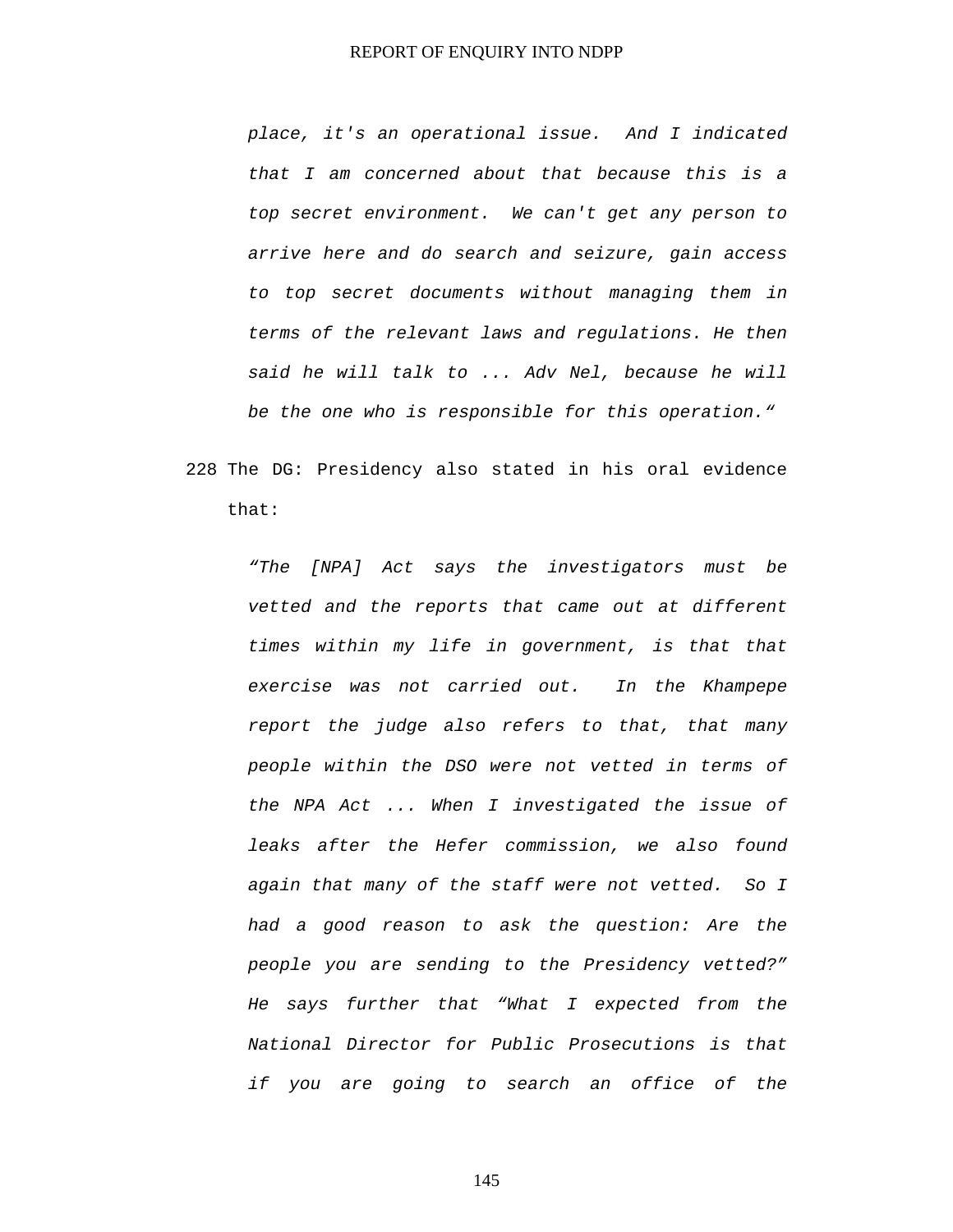*president of the country, you would take responsibility and make sure that everything is done in accordance with the law."* 

229 The Regional Head of the DSO, Gauteng, Adv Gerrie Nel, testified and said that he met with the Director-General in the Presidency two days before the warrants were executed to facilitate the smooth execution of the warrants. He states that the DG: Presidency did not ask whether the people who will be conducting the searches had been vetted. The DG: Presidency, in his replying affidavit, confirms that he enquired from the National Director whether the persons who were scheduled to conduct the searches were vetted. He called Adv Pikoli on the morning of the search and seizure operation to ask whether the people conducting the searches were properly vetted, and it seems that Adv Pikoli did not communicate this concern to the Regional Head of the DSO, Gauteng, who was co-ordinating the searches. The evidence of the Regional Head of the DSO, Gauteng, is that the bulk of the people (approximately 189) conducting the searches countrywide were employees of the DSO and that the 52 remaining people were from the auditing firm KPMG who were the forensic auditors in respect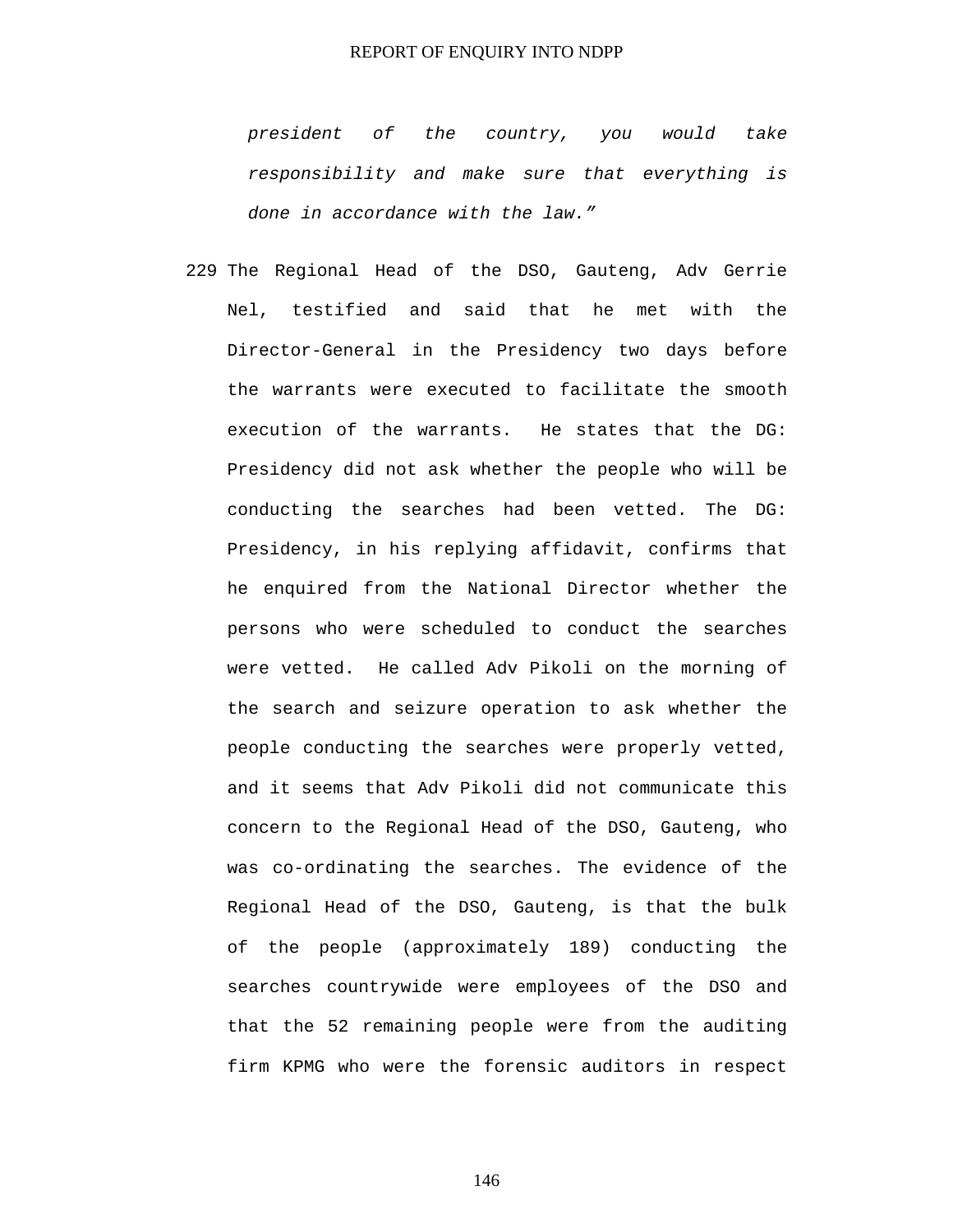of the Arms Deal Investigations and were granted the necessary authority in writing as provided for in the NPA Act. His evidence is further that the other employees of Computer Security and Forensic Solutions (CSF) were engaged to assist the search and seizure because of their special expertise which the DSO did not have in relation to information technology matters.

- 230 The Regional Head of the DSO, Gauteng says at his meeting with the DG: Presidency before the search *"... there was a discussion about people should not access documents if they are not security cleared and we then informed Reverend Chikane that the DSO people, Louw and Naude, they had top secret clearance. The people from KPMG did not have top secret clearance. It was then agreed that Louw and Naude will access all classified information"*.
- 231 Security Screening of Private Companies. It is established on the facts that the people from Computer Security and Forensic Solutions (CSF) and the people from KPMG did not have the security clearances required for them to have access to classified information. The people from KPMG, forensic auditors in respect of the arms deal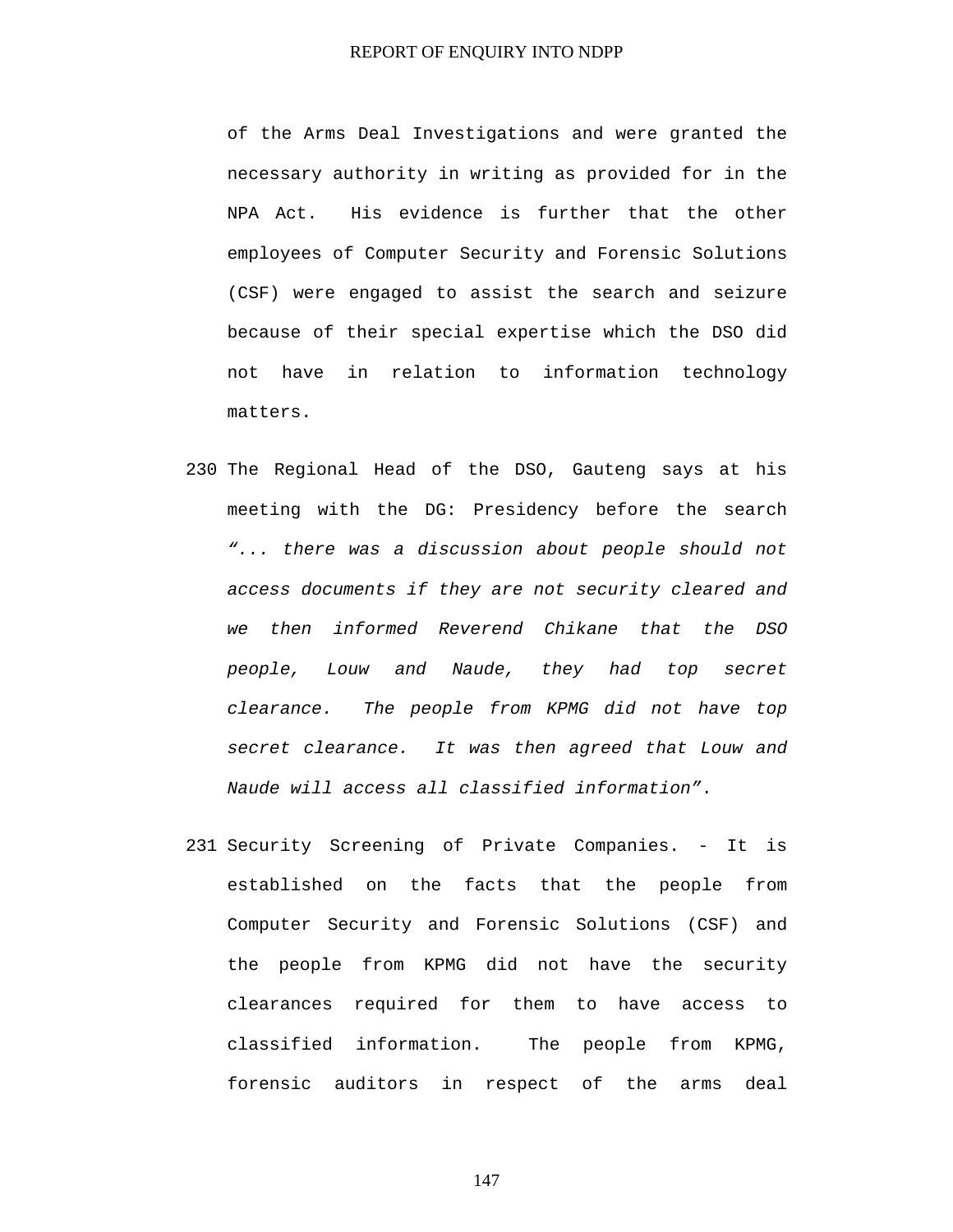investigation, and the CSF employees had been granted the necessary authority in writing as contemplated in sections 28(1) and 29(1) of the NPA Act. CSF was employed as the DSO did not have the requisite expertise to download information stored on computers. Whilst I am not satisfied that Government has established that there were in fact any security breaches during the search and seizure operation at the Union Buildings, the opportunity for such breach to occur was present as a result of the utilisation of persons without appropriate security screening. Adv Pikoli did not do enough to ensure that the security requirements of the Presidency were adequately safeguarded.

232 Failure to ensure document security: The procedure agreed between the Presidency and the DSO was that if there is any dispute about a document, and if the dispute is about relevance, then the documents would be sealed and access to the documents would be resolved later. If the dispute was about classified documents, those documents will also be sealed and access to the documents would be discussed later. The process as prescribed in Section 29(11) of the NPA Act was therefore followed.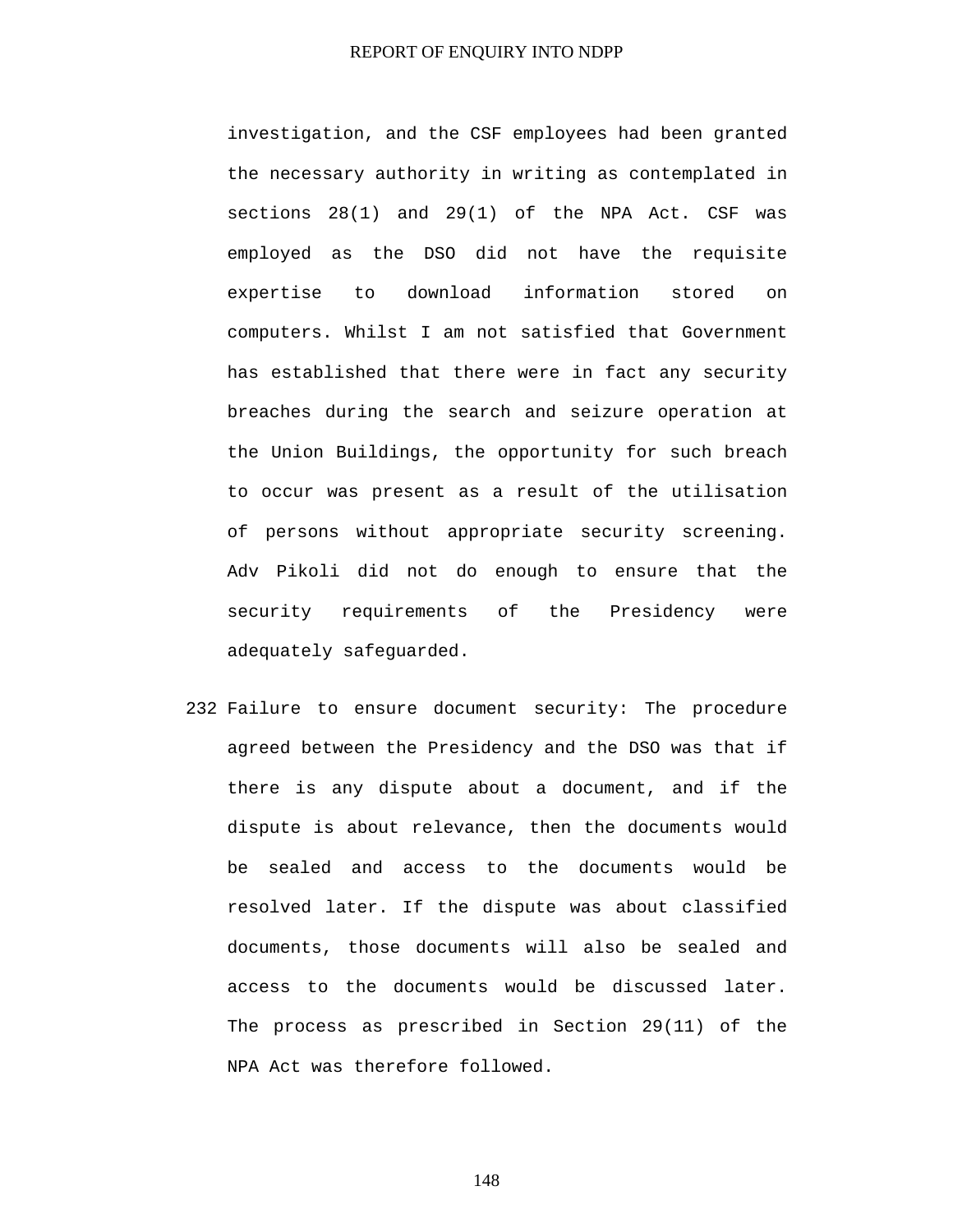- 233 The minutes of a meeting held on 22 August 2005 attended by representatives of the Presidency and NPA tabulate four categories of documents relating to the search and seizure operation at the Union Buildings:
- 233.1 Documents of non-classified material that were identified by NPA as relevant, which were sealed and located at the NPA offices.
- 233.2 Documents of non-classified material for which the relevance was not agreed between the Presidency and the NPA. These documents were also sealed and held at the NPA offices.
- 233.3 Classified documents that were sealed and located in the Presidency.
- 233.4 Copies of hard discs containing both classified and non-classified material, which were sealed and located at the offices of the Presidency.
- 234 The Minister states that national security including information security was compromised as the private company (CSF) had access to classified documents, namely the computer hard drives. The DG: Presidency also states in his affidavit that the private company employed by the DSO searched computers at the Presidency and these computer technicians were not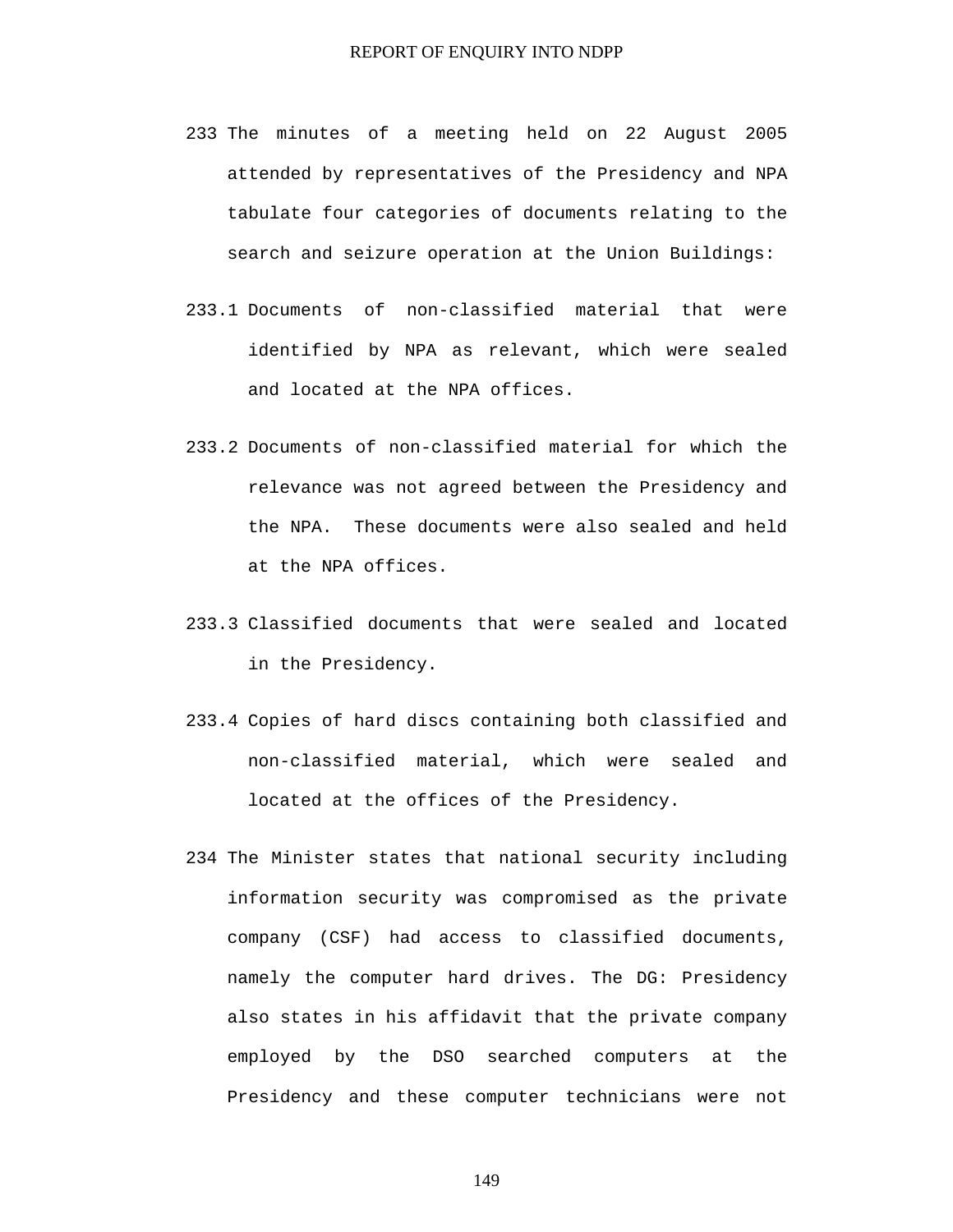vetted. He expressed his concern that in the process of copying documents from computers these documents may have been covertly transmitted electronically. The DG: NIA states that the computer experts from NIA were not present when the copying of hard discs was done by members of CSF.

- 235 The Regional Head of the DSO, Gauteng says *"No such breach [of security at the Union buildings] has ever been brought to my attention and secondly the process that we followed excluded the possibility of a breach in that if there is any dispute about a document, the document was sealed to be discussed later".* He refers to the minutes of a meeting on 22 August 2005 at which an agreement was reached about how contested documents and files were to be dealt with. He says that the copying of computer information by a member of CSF took place in the presence of an IT expert from the Presidency and representatives of NIA, and that the only copies of these computer records are in a safe at the Presidency and NIA has another copy. The NPA do not have a copy.
- 236 The Deputy DG: NIA states that NIA raised its concerns with Adv Pikoli with regard to the manner in which the search and seizure operation was carried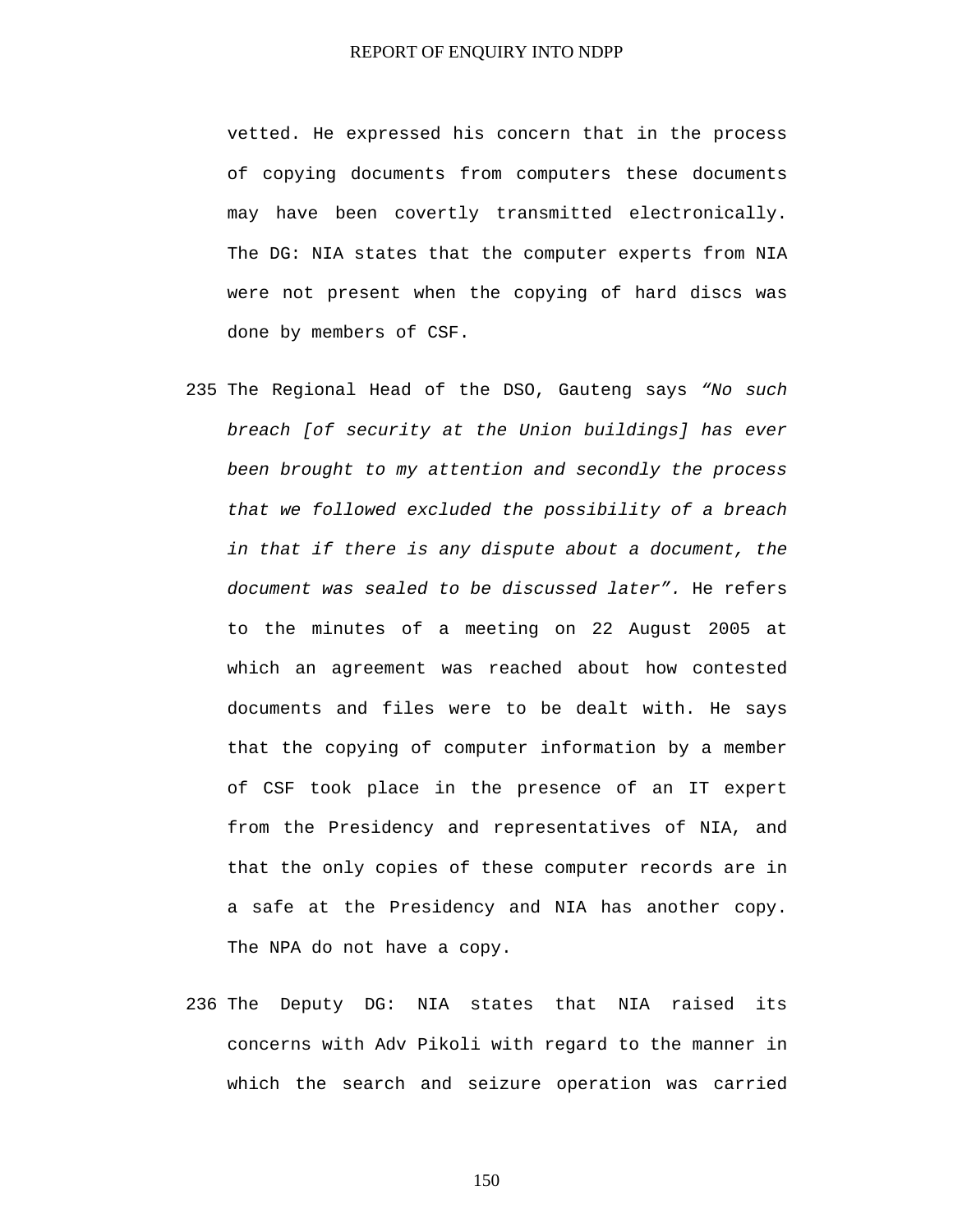out at the Union Buildings. He refers to correspondence from NIA to Adv Pikoli, letters dated 26 August 2005, and 5 and 8 September 2005 regarding the alleged breach of security during the search at the Union Buildings. Whilst the letter dated 26 August 2005 was purported to be delivered at the residence of Adv Pikoli, a letter from NIA was signed for on that date by Adv Pikoli's spouse, but it is not conclusive that it was the letter referred to by the Deputy DG: NIA. Subsequent correspondence by Adv Pikoli on this matter does not make reference to this particular letter but refers to other related correspondence dated 5 and 8 September 2005 received from the NIA at Adv Pikoli's office.

237 It would appear from the correspondence and the oral evidence at the hearings that the Presidency, DSO and NIA successfully resolved their differences regarding the searches at the Union Buildings. However it does also seem that the core issue raised in the letter of 26 August which Adv Pikoli did not receive, namely that there may have been breaches of security during the search and seizure operation, was not resolved. This would be consistent with Adv Pikoli not having received the letter of 26 August, as he deals in his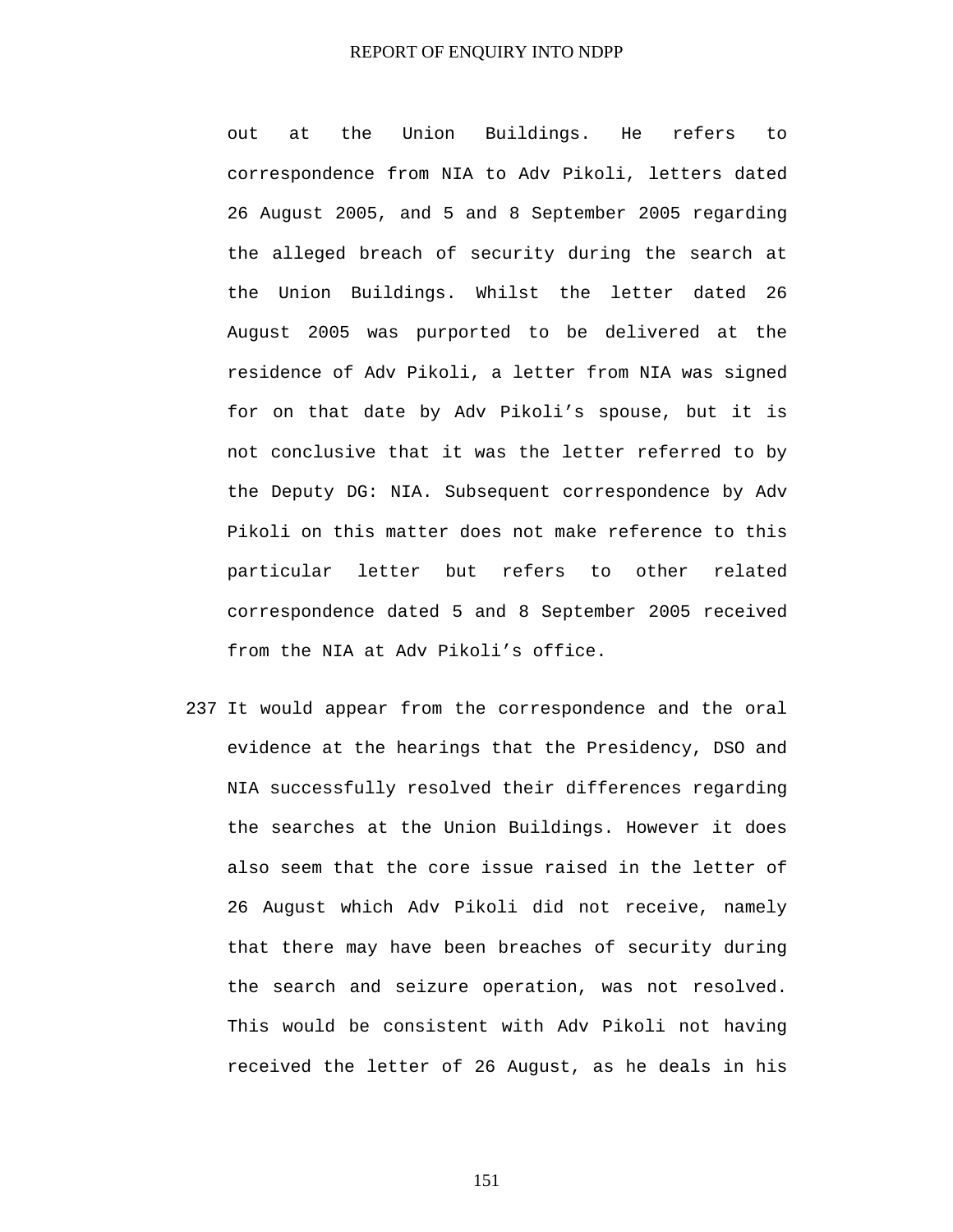reply of 13 September with the issues raised in the letters dated 5 and 8 September.

238 The Government does not contend that the failure of Adv Pikoli to inform the Minister about his decision to obtain the warrants of search and seizure was raised with him at the relevant time. This complaint was raised for the first time during this Enquiry.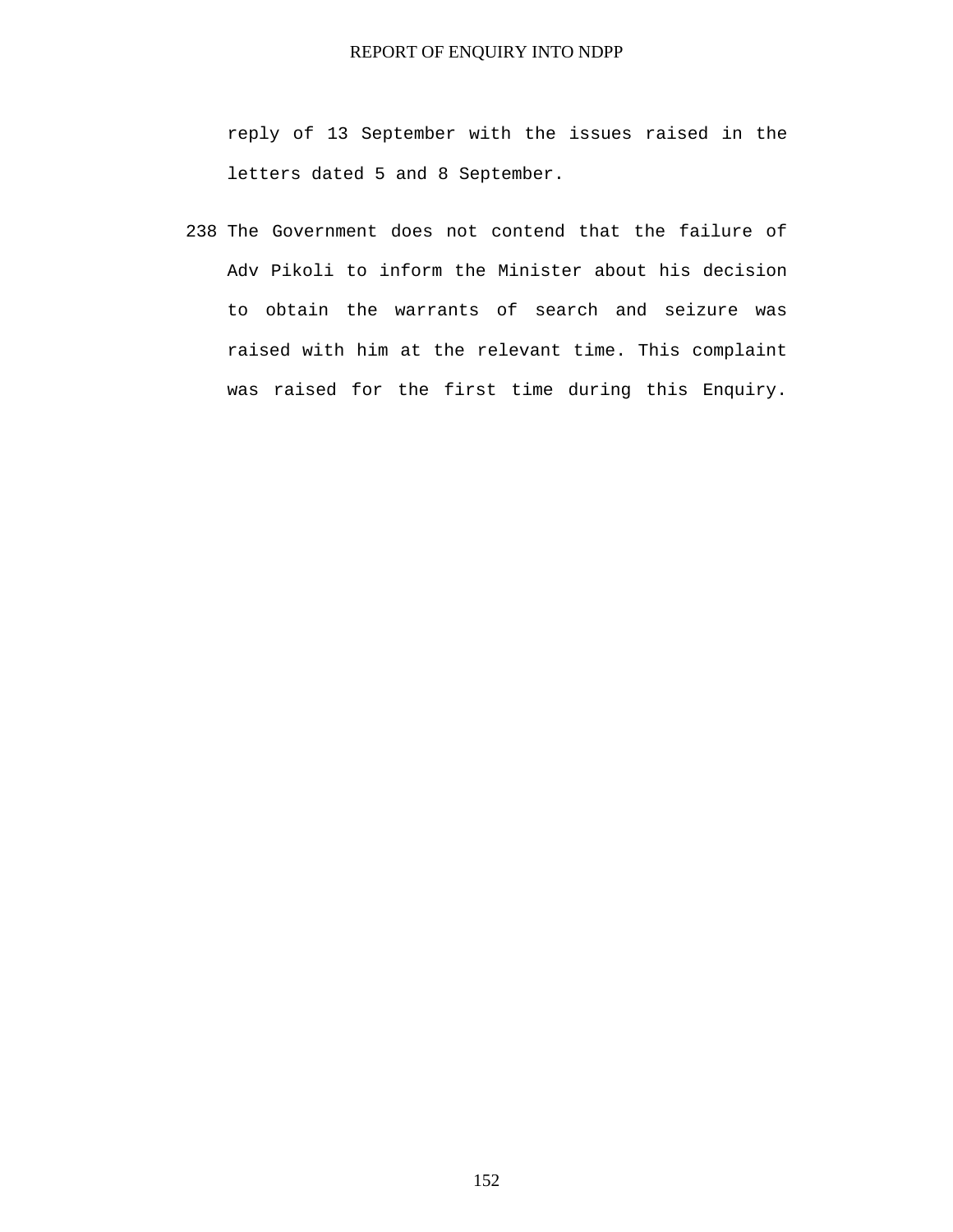# **THE INVESTIGATION INTO THE NATIONAL COMMISSIONER OF POLICE**

- 239 There are two separate complaints relating to the investigation against the National Commissioner of Police.
- 240 The first complaint is that the Minister's *"ability to exercise her final responsibility was compromised"* by Adv Pikoli's failure to inform her of his intention to obtain warrants of arrest and search and seizure against the National Commissioner of Police. The Government argues that this *"shows a lack of respect and appreciation of the Minister's responsibilities ..."*.
- 241 The second complaint is that Adv Pikoli failed to exhaust all the options that were initiated by the Presidency to enable the DSO to access certain documents that were in the possession of the SAPS. The DSO required these documents and files for their investigation into Operation Bad Guys and the National Commissioner of Police. The allegation is that Adv Pikoli did not advise the DG: Presidency that his efforts at facilitation had come to nought and had gone ahead to obtain warrants of search and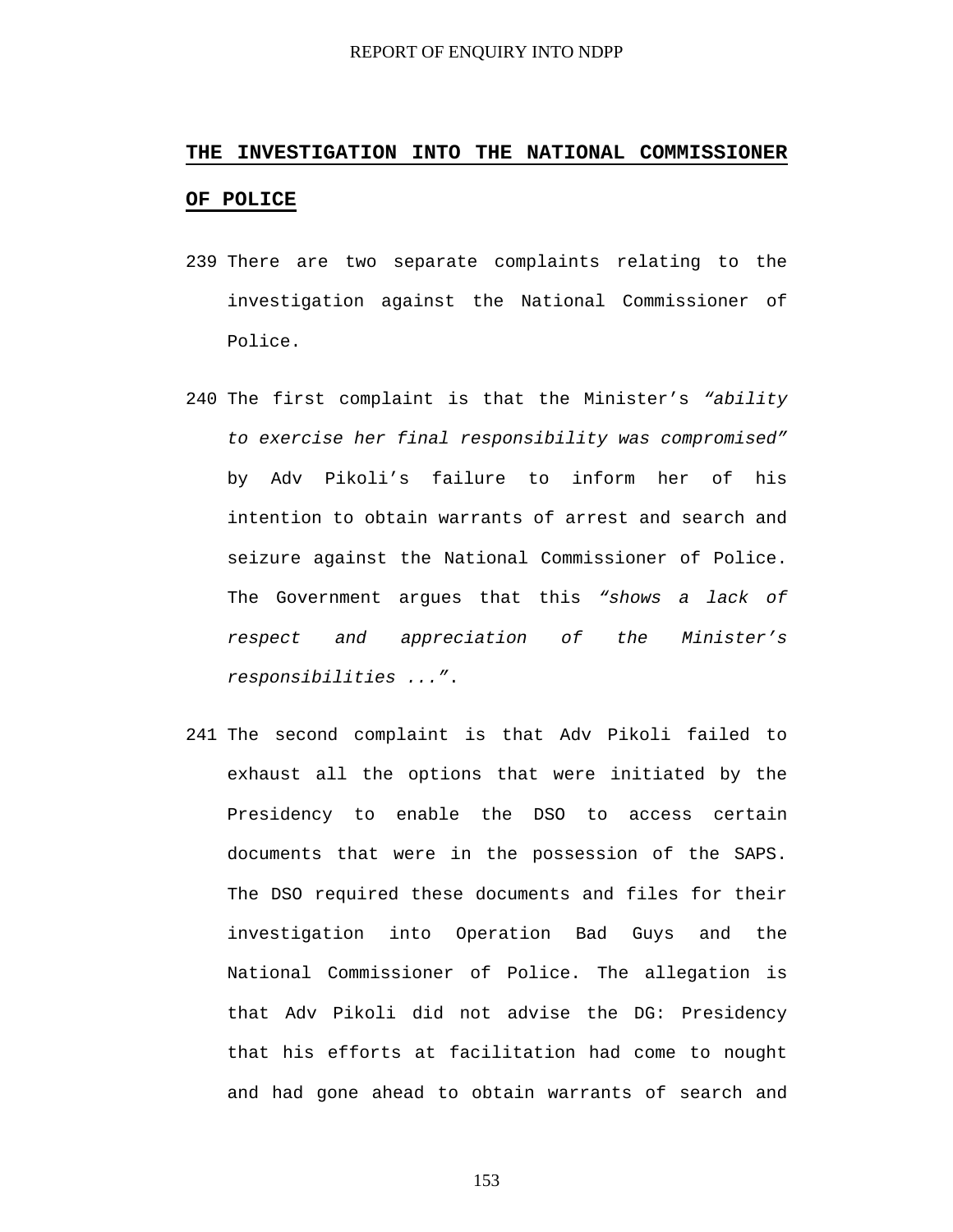seizure for these and other documents. The DG: Presidency was thereby prevented from implementing an alternative strategy to secure the documents from SAPS. The assessment of this complaint is set out below.

242 Adv Pikoli has responded to these complaints by alleging that he was suspended in order to prevent the NPA from prosecuting the National Commissioner of Police.

243 I will deal with the three issues separately.

244 There is a lengthy and detailed background to these complaints which is necessary to outline before examining the complaints. In January 2006 Adv Pikoli was informed by the Director of Public Prosecutions in the Witwatersrand Local Division of the High Court, Adv Charin de Beer, that there was reason to believe that the National Commissioner of Police's role in the investigation of the Brett Kebble murder needed probing. It was alleged that the National Commissioner of Police had passed on certain information to suspects in the murder, and that these suspects were also part of the Operation Bad Guys investigation into organised crime being conducted by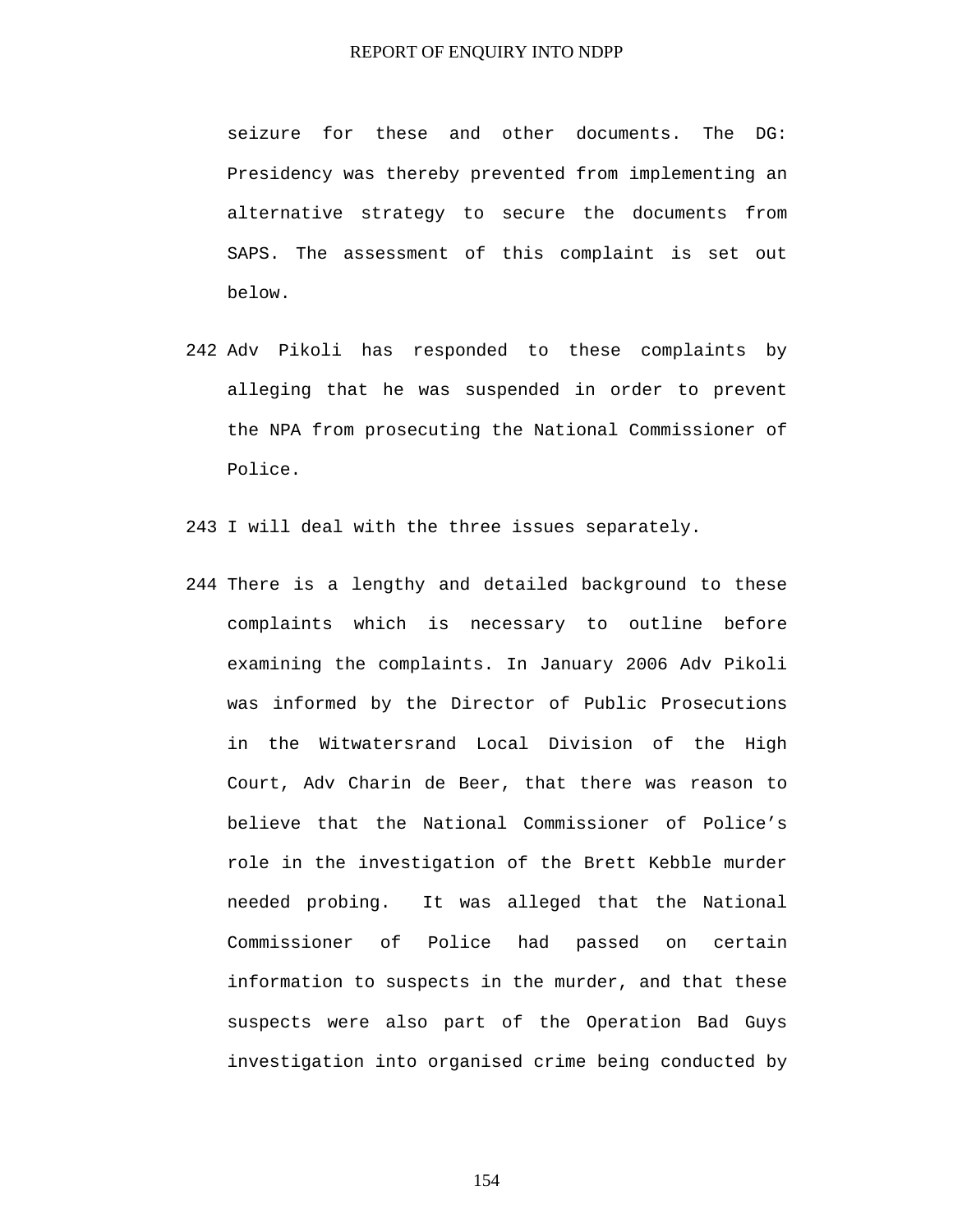the DSO. This information gave rise to an investigation into the National Commissioner of Police by the DSO. Adv Pikoli, in his affidavit and testimony, recalls various meetings that he had with the Minister from around March 2006 through to September 2007 regarding these investigations.

## **Failure to Exhaust the Presidential Facilitating Procedure**

- 245 The DSO was investigating what was termed Operation Bad Guys and as part of this investigation it required access to some documents, files and video footage that were in the possession of the SAPS. These documents included informant files on Mr Stemmet and Mr Agliotti, UK activity reports relating to Mr Agliotti, and video footage of SAPS interviews with Mr Agliotti and Mr Stemmet.
- 246 On 19 March 2007 Adv Pikoli submitted a memorandum to the Minister of Justice stating that the DSO was not getting co-operation from SAPS with regard to the information they sought. The DSO had indicated that if there was no progress by 22 March they would have to approach a judge for the appropriate relief. Despite further attempts through the involvement of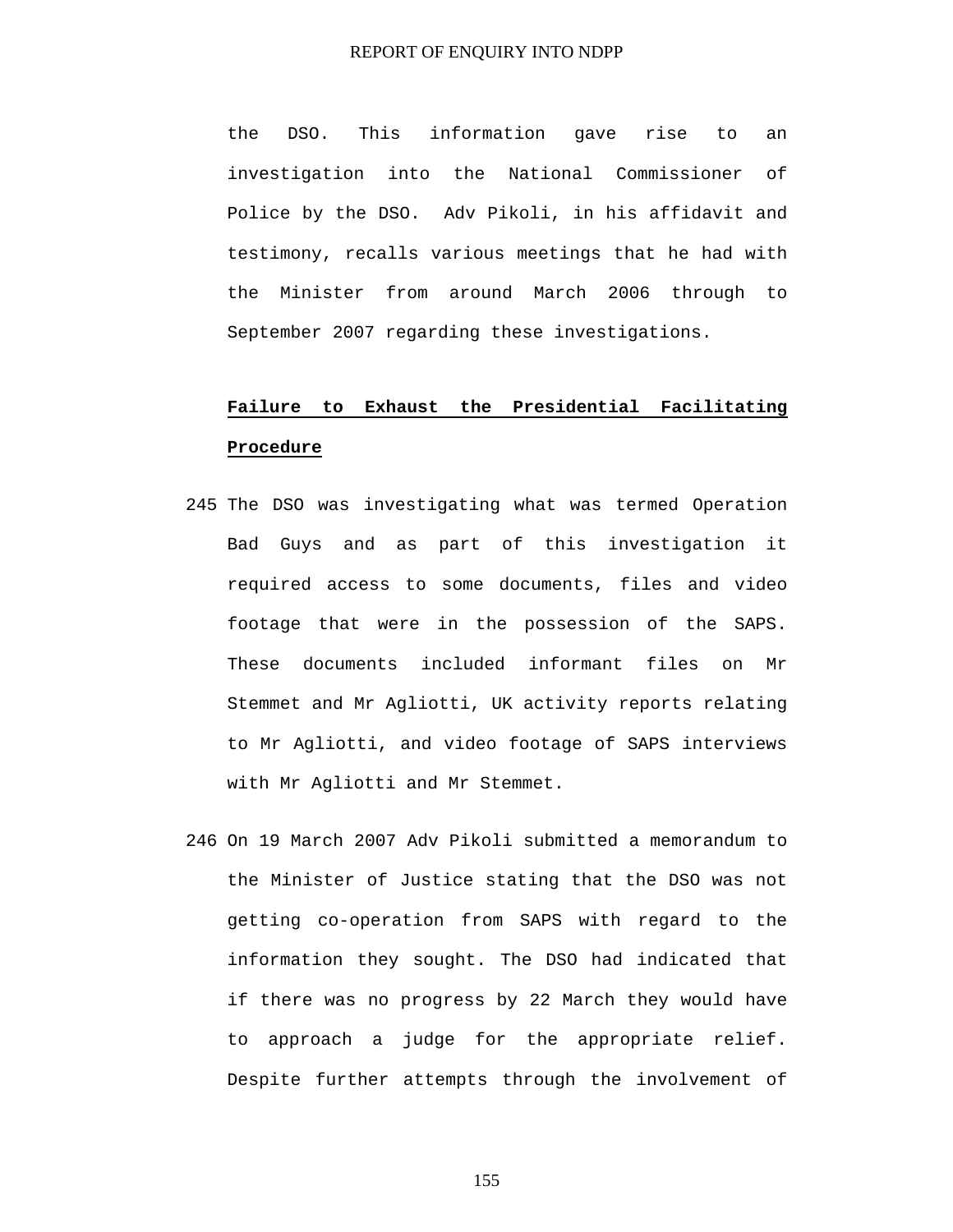the Minister, SAPS refused to provide the necessary information. On 7 May 2007 Adv Pikoli submitted a report to the President stating that despite the involvement of the Minister and the Minister of Safety and Security there had been no progress in getting the information from SAPS. The President acted by tasking the DG: Presidency to facilitate access to information and documents required by the DSO through the Deputy Commissioner of SAPS.

247 However, various disagreements ensued between the DSO and SAPS. The first dispute centred on the removal of documents from police custody. The SAPS argument was that they were directed to allow the DSO to view the files and make notes but not to copy or remove files. The Deputy National Commissioner of Police says in his affidavit that there were meetings with the DSO where the DSO requested further documents. He says on 4 June 2007 the SAPS conveyed its concerns to the DSO, namely that in their understanding there was no agreement for the removal of any material and that the DSO was only entitled to peruse and make notes on any material that was in the possession of the Police. The DSO needed at least copies of these documents and videos to properly prepare their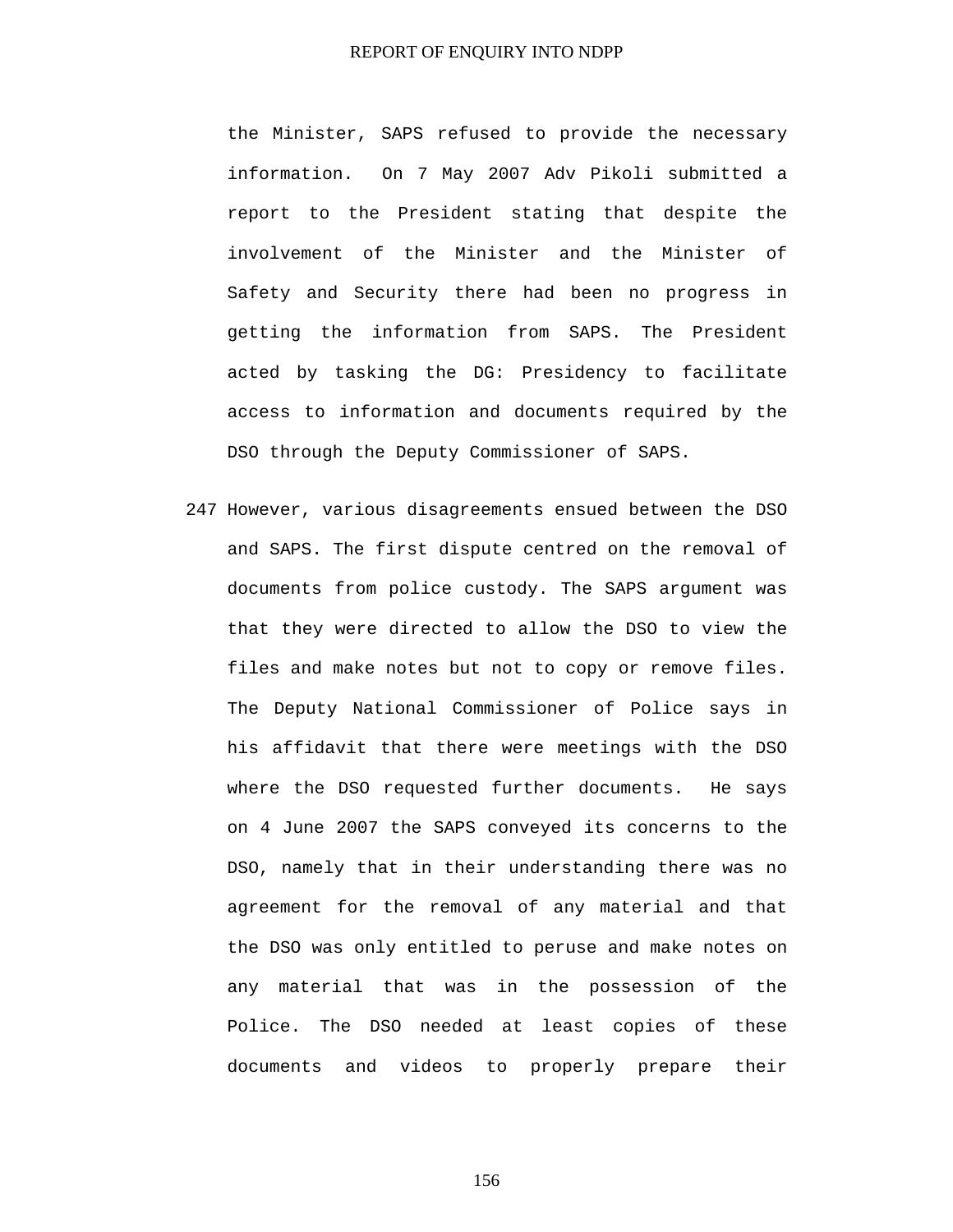prosecution of suspects in the Bad Guys investigation.

248 A further dispute, according to the Deputy National Commissioner of Police, was that the SAPS had asked for a full understanding of precisely what allegations and against whom the DSO investigation was directed in order to access any available and relevant intelligence which may be provided to the DSO. SAPS enlisted the services of the State Attorney, Pretoria, to engage with the DSO in this regard. The DSO view was that the President had intervened in this matter so it was not necessary to provide this information. They were also concerned that as the investigation related to erstwhile police informers as well as members of the SAPS there was a risk that the documentation they needed would be destroyed. The Regional Head of the DSO, Gauteng, testified that he had responded to a letter from the State Attorney asking inter alia for the grounds on which their clients claim privilege, and whether there was any other prohibition against disclosure. In reply the State Attorney said that their client (SAPS) was awaiting instructions from the executive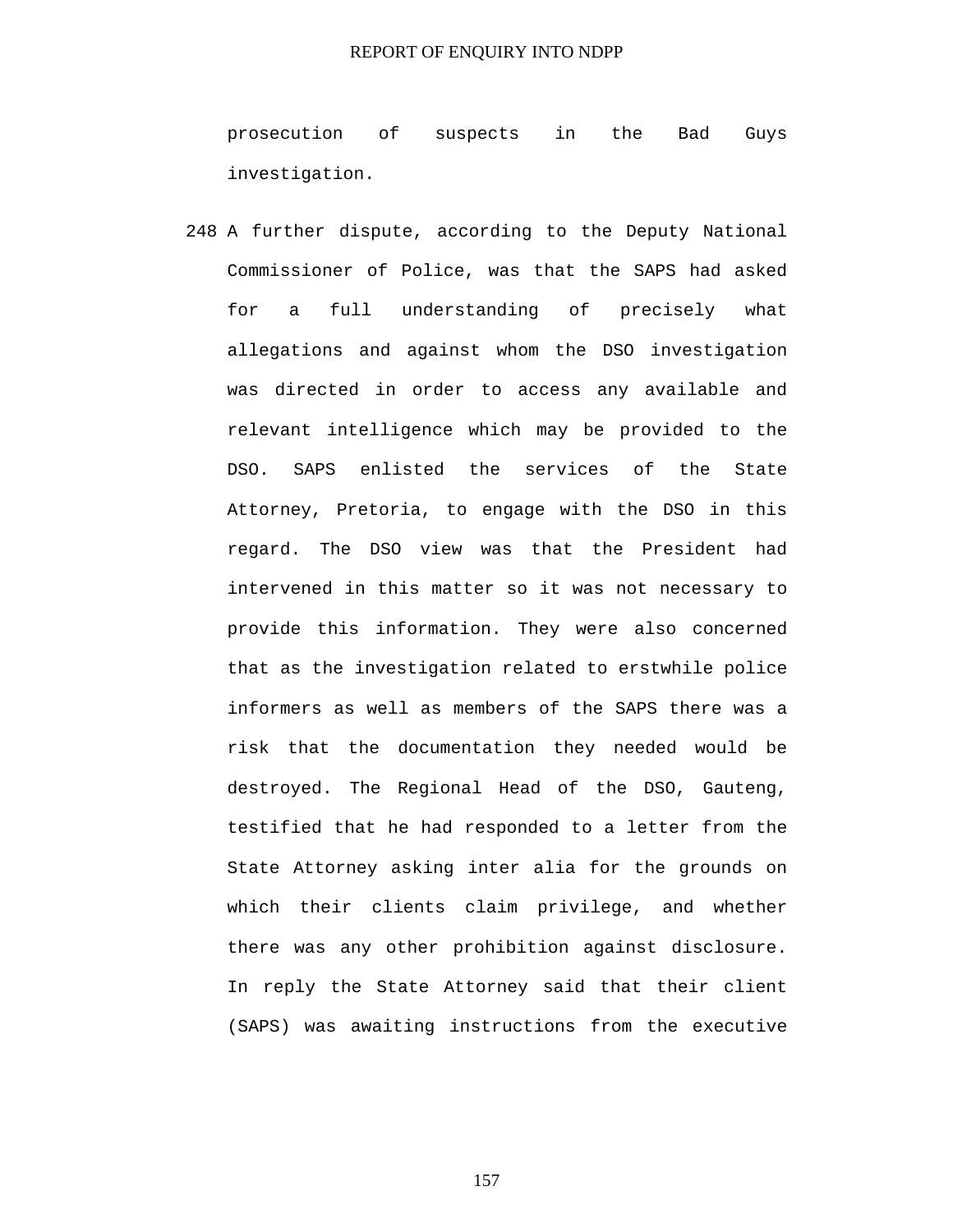as well as the National Commissioner on how to further deal with this matter.

249 The involvement of the National Commissioner of Police himself in this process was another serious impediment in accessing the information from SAPS. Adv Pikoli says that in a meeting of 17 March 2007 with the Minister, the Minister of Safety and Security and the National Commissioner of Police, the latter told the Ministers that the NPA was not going to get that information. Of this meeting Adv Pikoli says:

*"He [Selebi] told me, he told the Minister of Safety and Security, he told the Minister for Justice that we are not going to get that information. That is the man responsible for the security of the country and we are not going to get the information that we wanted. So the meeting was fruitless."* 

Based on that attitude he realised that their efforts to obtain the documents were going to be frustrated.

250 In his testimony the Head of the DSO, Gauteng, Adv Nel, states that in his meeting with Commissioner Williams of the SAPS on 4 June 2007, the latter made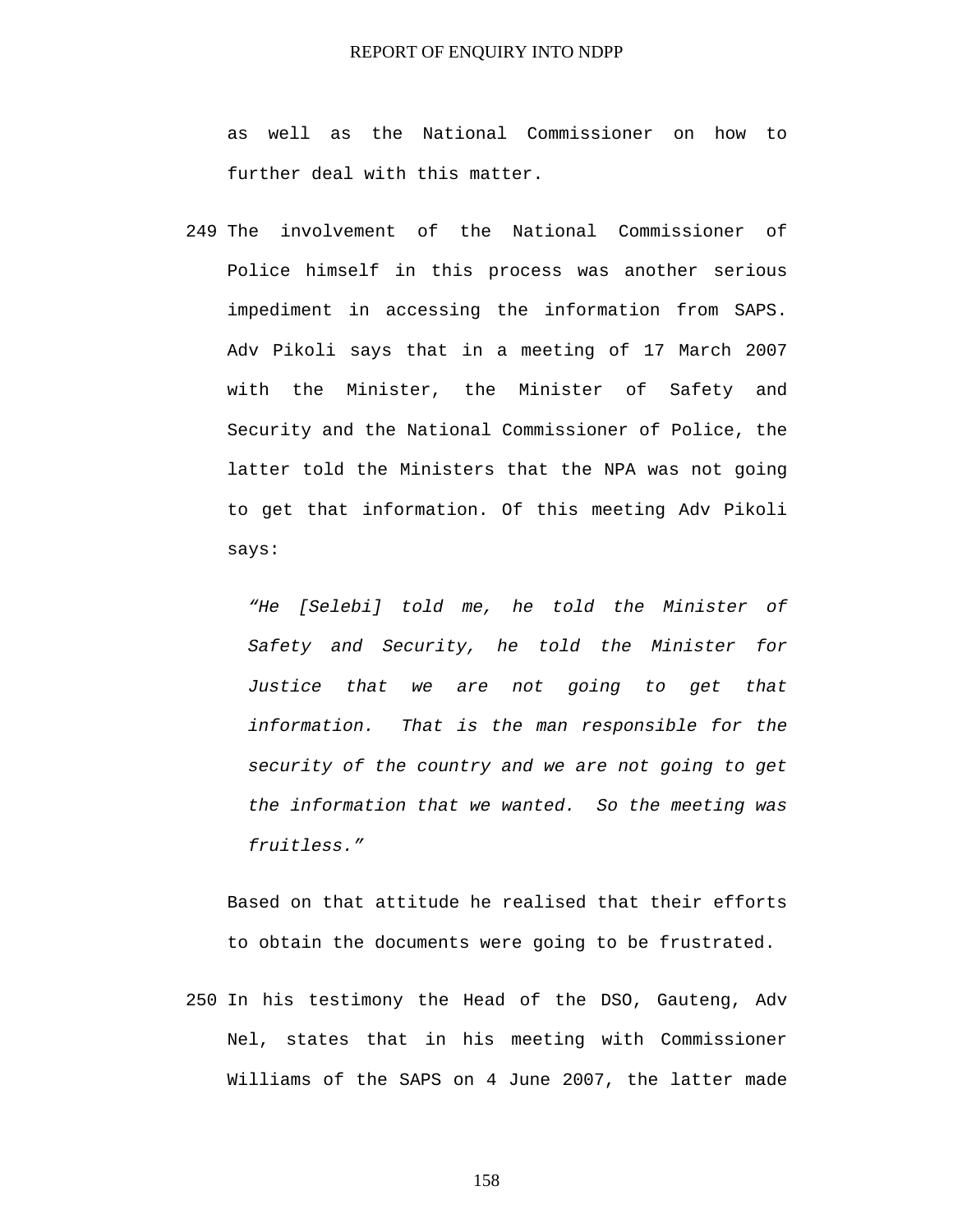it clear that the National Commissioner of Police was "still part of the process" and "must be informed" about the requests from the Presidency. Commissioner Williams indicated that he needed a mandate from the National Commissioner of Police to hand over the documents despite the request from the Presidency. Adv Nel says that:

*"Commissioner Williams indicated to us [the DSO] that we should go to High Court. 'Take the legal route, go to the High Court, I am not handing over documents'. He also says 'I am going back to the commissioner, I am going to brief him. I will tell him that the president wants us to hand over... The commissioner is still part of the process, he must be informed'."* 

- 251 Adv Nel testifies that after this meeting with SAPS the Exco of the NPA met and decided to proceed with securing warrants of search and seizure and the prosecution of the National Commissioner of Police. This then led to the briefing of the Minister by the BG investigation team on 25 June 2007.
- 252 Adv Pikoli details a series of meetings where he informed the Minister, and in some of those meetings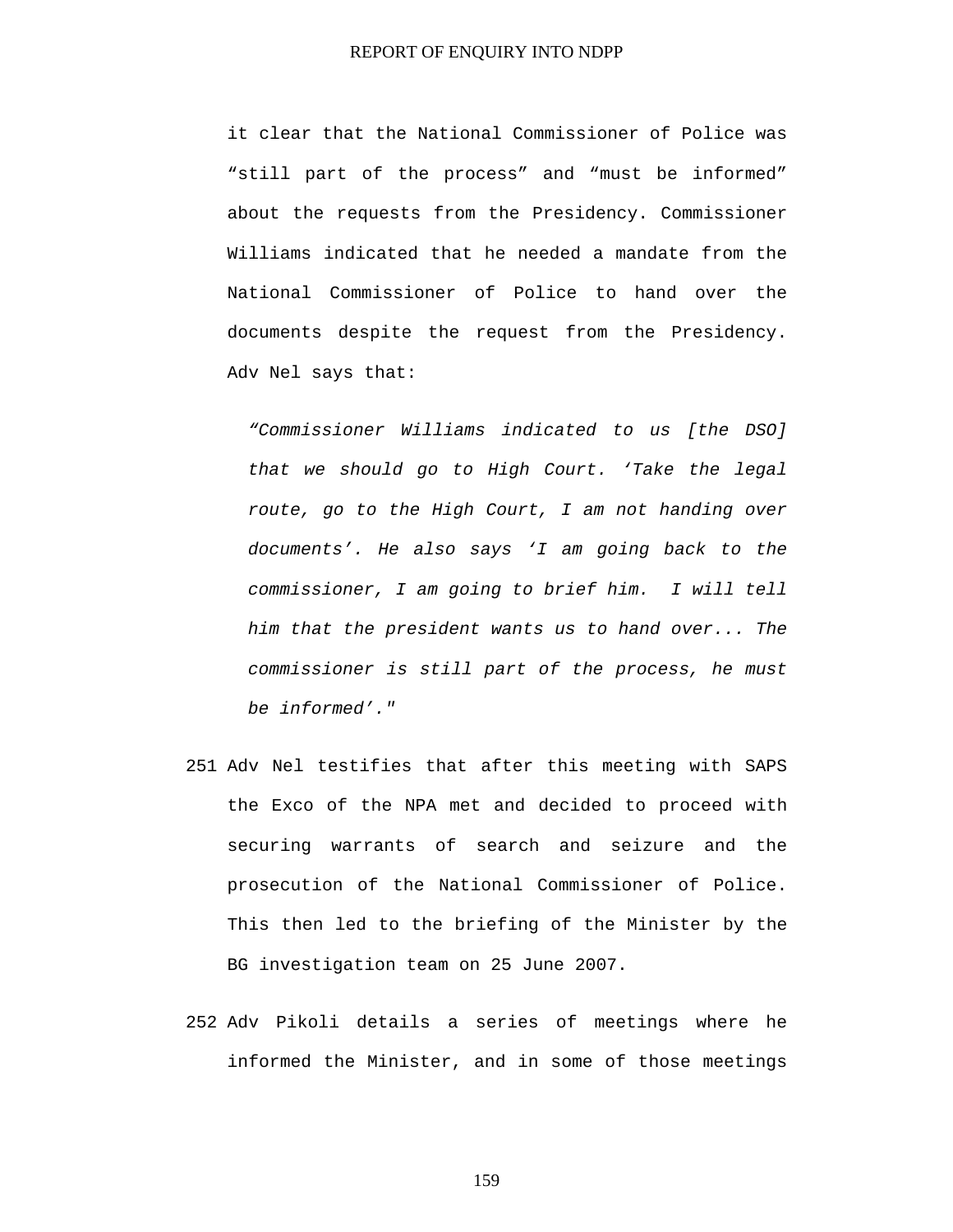the President as well, about the difficulties the DSO continued to encounter in obtaining the documents from the SAPS. He testified that it could not have come as a surprise to the Government that he ultimately went to seek the warrants for the search and seizure of those documents.

- 253 The DG: Presidency testified that he was advised in July 2007 by the head of the DSO that the attempts to facilitate the exchange of documents had not been completely successful and that the DSO needed to approach the President again. At that stage the DG: Presidency had not received any reports from either DSO or SAPS regarding disagreements, nor was he aware of the DSO seeking to obtain warrants. The DG: Presidency's evidence is that he felt slighted by the request to see the President without either the Deputy Commissioner of Police or the head of the DSO advising him about any difficulties that were experienced.
- 254 The DG: Presidency testified, that he only heard of the problems in obtaining documents when Adv Pikoli informed the President on 15 September 2007 that warrants for search and seizure and arrest of the Commissioner had already been obtained. Hence both he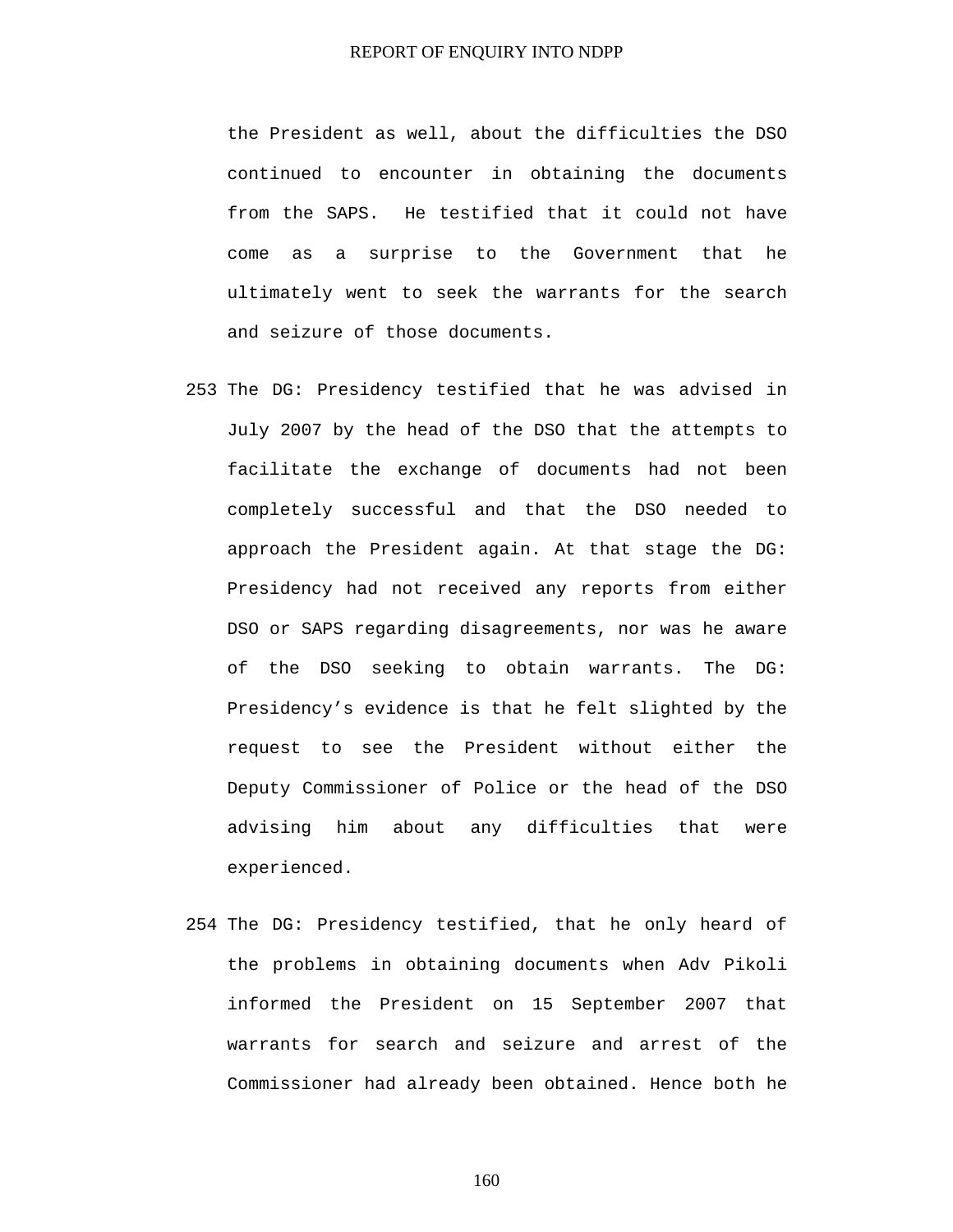and the President were surprised. He was also surprised to learn that the SAPS had refused to hand over copies of the documents to the DSO.

- 255 The assessment of the evidence shows a patient and elaborate attempt by the DSO to obtain the documents from the SAPS. These attempts did not meet with any great success. It is evident that part of what rendered co-operation difficult must have been the fact that the documents that the DSO wanted related to the investigation around the National Commissioner of Police. This suspicion is strengthened as the Deputy National Commissioner of Police said one of the impediments was the desire on the part of the SAPS to know *"what and against whom the DSO investigation relates"*. The DSO must also have harboured a clear suspicion that by disclosing their full hand that they were investigating the National Commissioner of Police would have held a risk that the documents were either not made available or were destroyed.
- 256 I can understand the frustration of the DSO at the difficulties being placed in their way which prevented them gaining access to documents that were necessary to facilitate their investigations. I am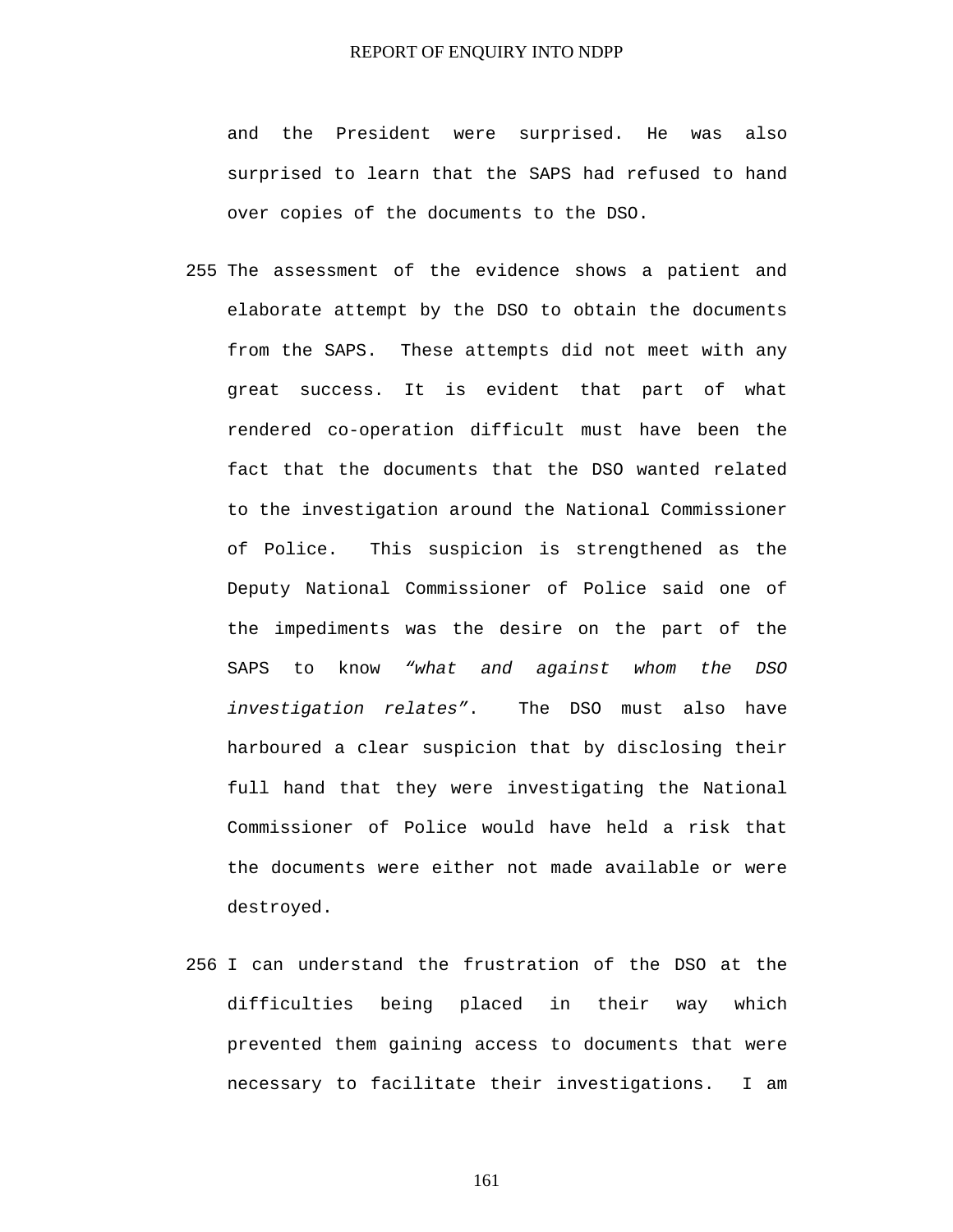therefore not able to find fault with the fact that the DSO ultimately decided that the warrants for search and seizure was the only available avenue. However, there is no reason why Adv Pikoli did not inform the DG: Presidency that his intervention was unsuccessful before proceeding to obtain the warrants. When probed on this, Adv Pikoli did not provide a satisfactory answer. Informing the DG: Presidency of this might have yielded other alternative strategies to access the documents. The Constitution expects that organs of state must assist one another and that every reasonable effort to settle a dispute between two organs of state by means of mechanisms such as the one devised by the President must be exhausted before approaching a court of law.

# **Failure to Inform the Minister and the President before Proceeding to Obtain Warrants for Search and Seizure and Arrest of Commisioner Selebi.**

257 It is not disputed that Adv Pikoli met with the Minister and briefed her on the investigation into the National Commissioner of Police on 13 separate occasions: In March 2006, in August 2006, on 9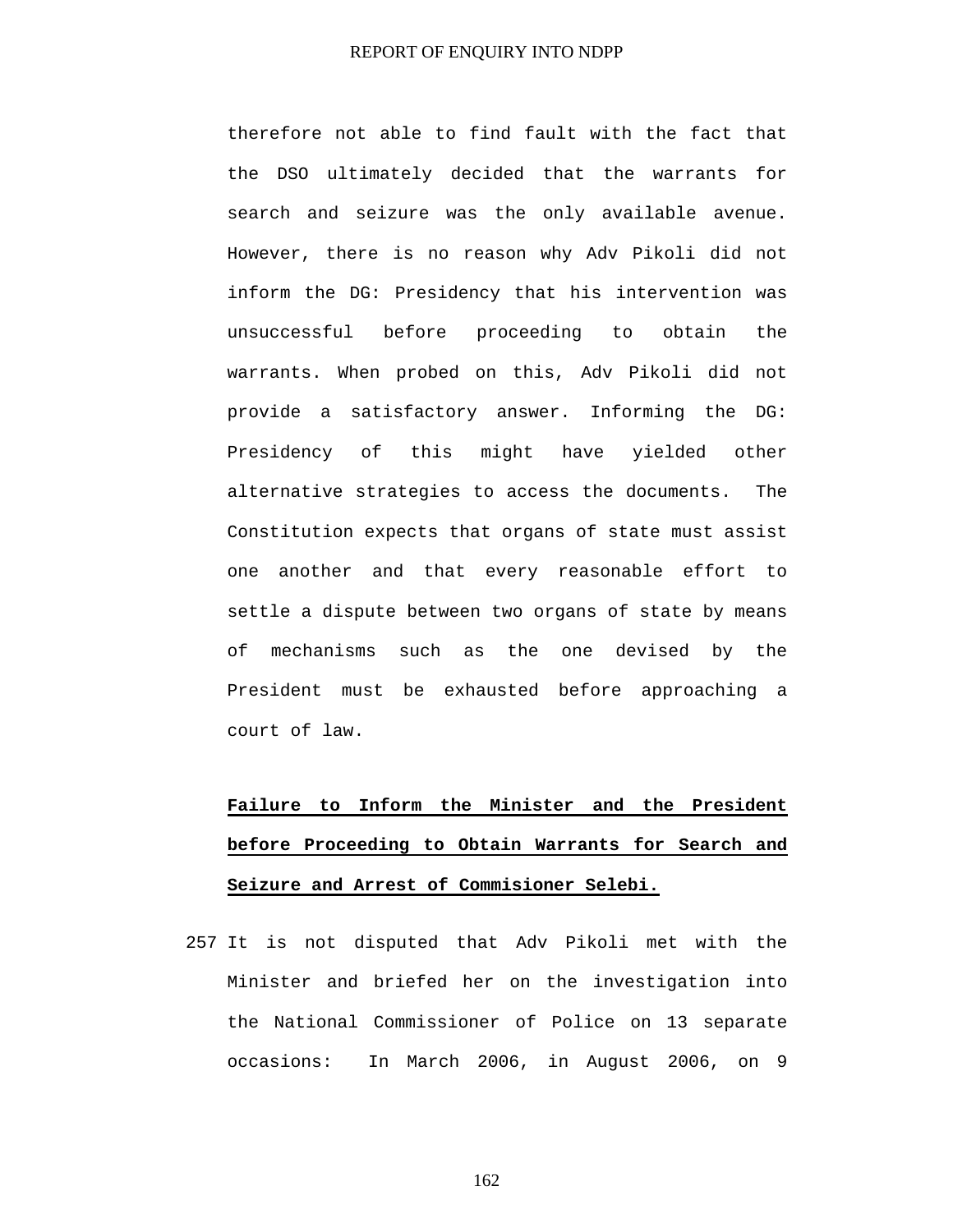November 2006, on 16 November 2006, on 11 March 2007, on 13 March 2007, on 17 March 2007, on 28 March 2007, on 8 May 2007, on 25 June 2007, on 11 September 2007, on 18 September 2007 and on 23 September 2007. Following these meetings he furnished the Minister with two written reports on 19 March 2007 and 19 September 2007.

- 258 It is also common cause that Adv Pikoli met and briefed the President on the investigation against the National Commissioner of Police on 10 occasions: In March 2006, in August 2006, on 9 or 10 November 2006, on 14 November 2006, on 20 November 2006, on 11 March 2007, on 9 May 2007, on 20 May 2007, on 15 September 2007 and on 16 September 2007. The evidence is that he gave the President written reports on 7 May 2007 and 16 September 2007.
- 259 On 25 June 2007 Adv Pikoli arranged for the DSO team investigating the National Commissioner of Police to meet with the Minister and to give the Minister a full and comprehensive briefing on the investigation. Whilst it was disputed whether the DSO advised the Minister that an arrest warrant for the National Commissioner of Police would be sought, it is common cause that the decision to prosecute was conveyed to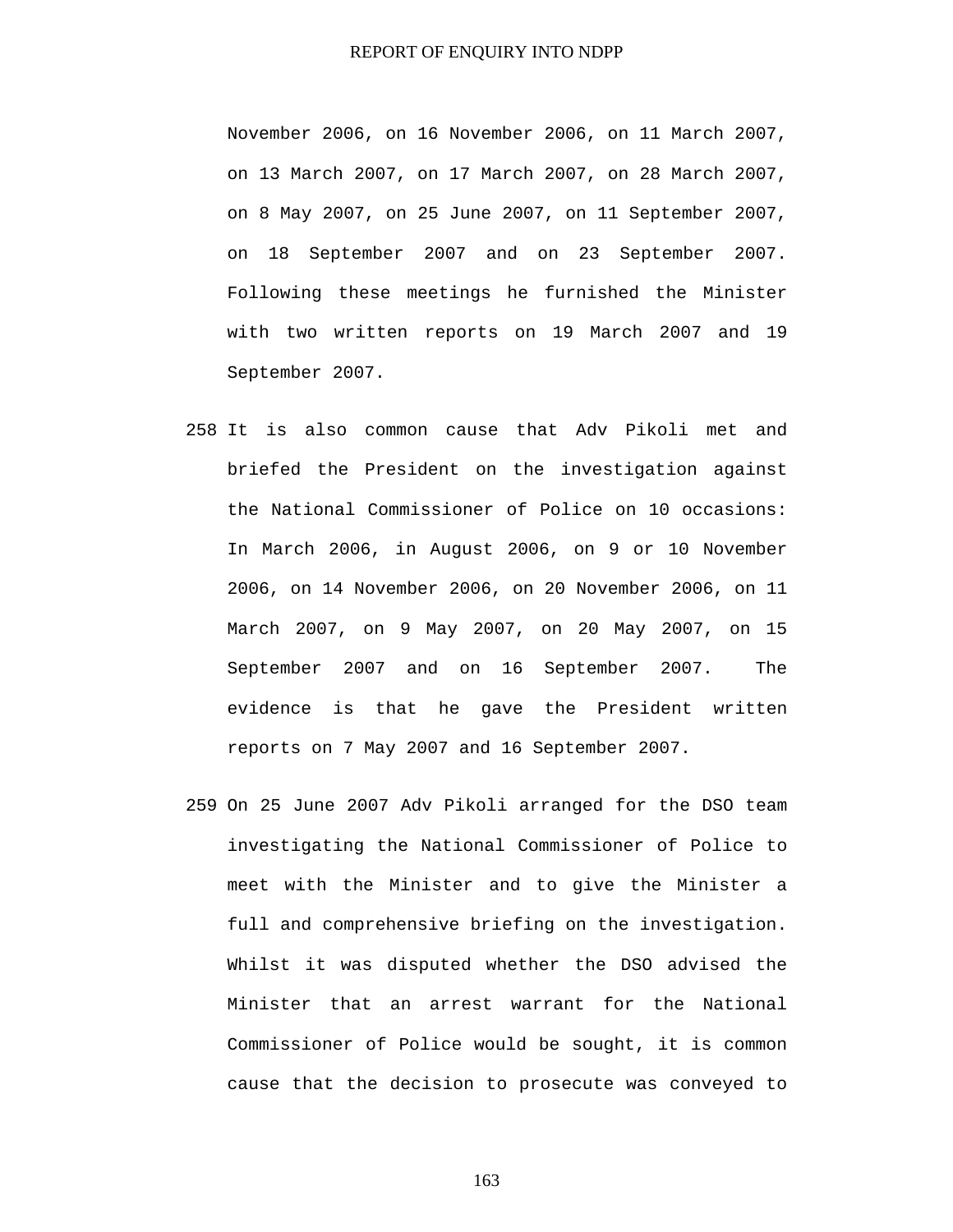the Minister at this briefing, and that she did not indicate any opposition to the continuing investigation. In his testimony the Regional Head of the DSO, Gauteng quoted from a colleague's contemporaneous note of the meeting where the Minister responds as follows: *"This will be a huge trauma for the country. The level of casualties will be very high. How do we then deal with SAPS? Can we tear them down? We are in a crisis. This will shake the foundations of this country. We must not have a long drawn-out trial. Let us resolve quickly".*

260 On 31 August 2007 Adv Pikoli gave instructions to his investigating team to obtain the search and seizure and arrest warrants against the National Commissioner of Police. The warrant of arrest was obtained on 10 September 2007. On the following day Adv Pikoli met with the Minister and informed her of the warrant of arrest for the National Commissioner of Police. Adv Pikoli states that *"Contrary to what I had expected, given her reaction when we briefed her, or rather the team briefed her on the 25th June she was very calm about it ..."*. Adv Pikoli asked her to inform the President as well as to arrange for him to meet with the President to brief him on the developments.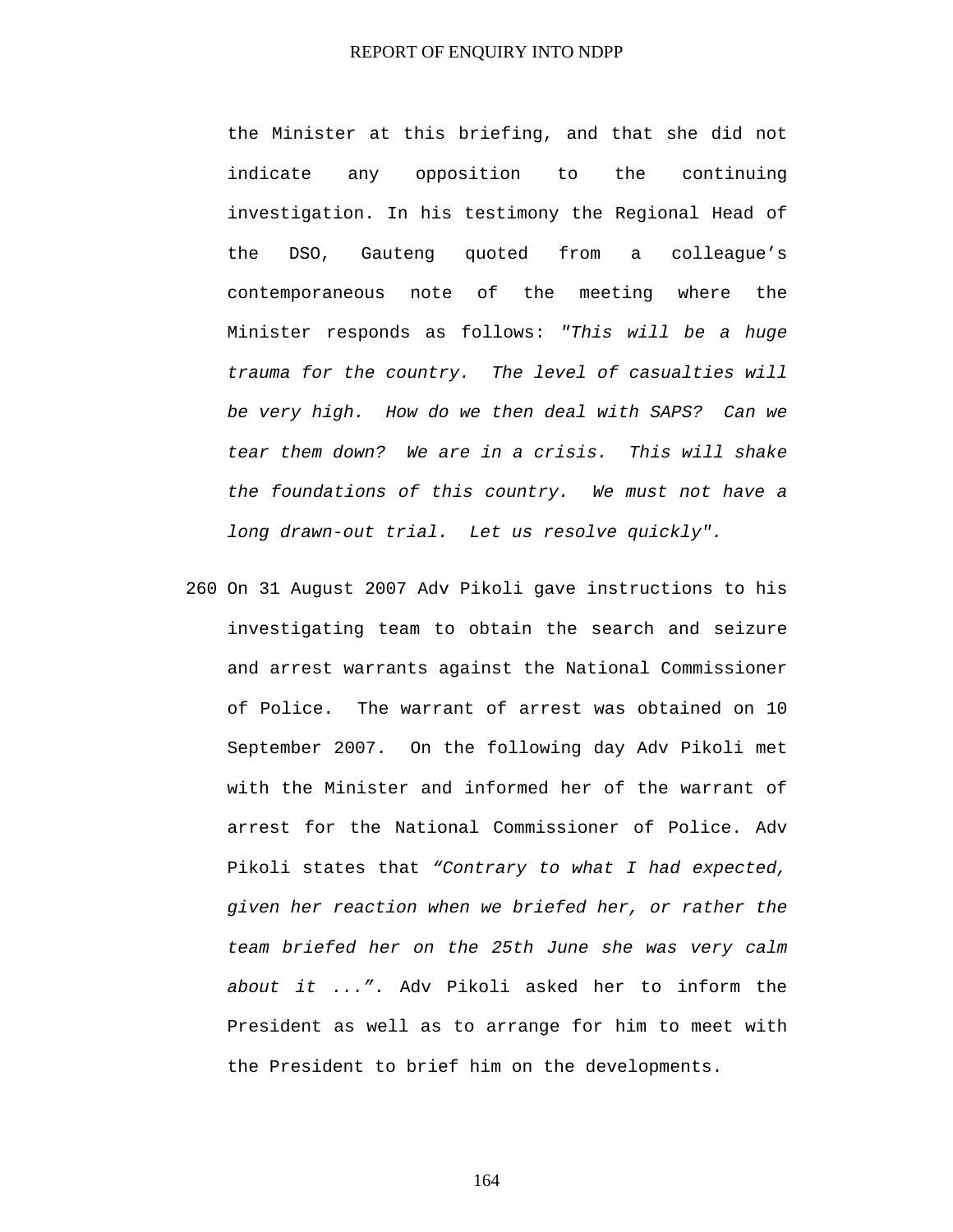- 261 On 14 September 2007 the investigating team obtained the search and seizure warrants against the National Commissioner of Police.
- 262 Adv Pikoli's evidence is that on the following day, 15 September 2007, he met the President and the DG: Presidency and reported to them that the arrest and search and seizure warrants had been obtained against the National Commissioner of Police. Adv Pikoli says the President was surprised by this news. The President said that he had been unaware that the SAPS had refused to co-operate with the DSO in handing over documents relating to the investigation into Operation Bad Guys and the National Commissioner of Police. In May 2007 the President had mandated the DG: Presidency, Rev Chikane, to facilitate access by the DSO to information in the hands of the SAPS, which information the DSO was being prevented from accessing.
- 263 The DG: Presidency then asked Adv Pikoli to prepare a written report for the President *"to enable the President to apply his mind as to what he needed to do about Selebi"*. Adv Pikoli prepared a report and met with the President and the DG: Presidency on the following day, Sunday 16 September 2007, at which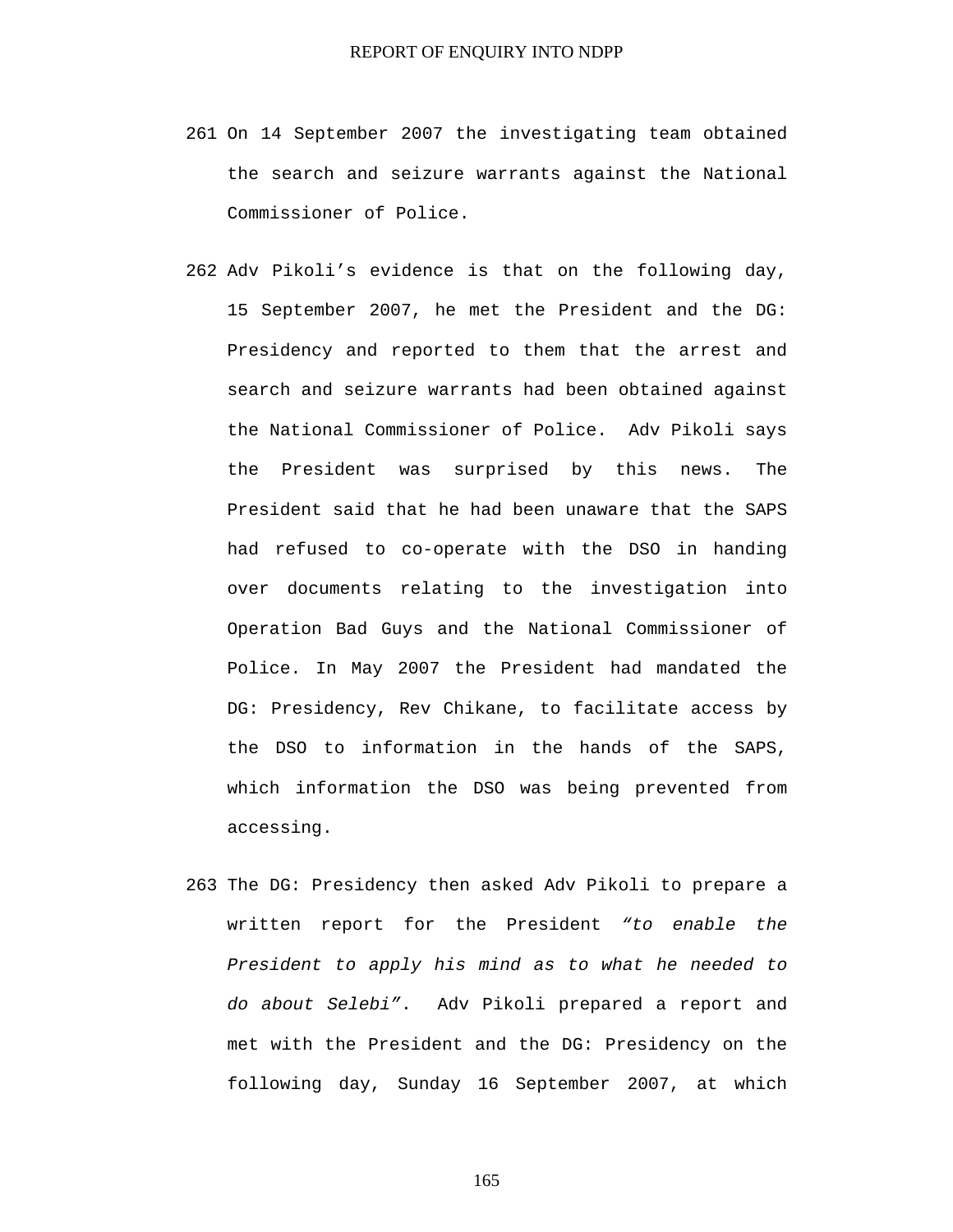meeting Adv Pikoli handed the President the report. The President indicated to him that he would need to call a meeting with the National Security Council (NSC) to brief them on the prosecution of the National Police Commissioner. While Adv Pikoli says that he was asked if he would attend this meeting, he was never called to a meeting of the NSC.

264 On 17 September 2007 the President addressed a letter to the Minister stating: *"I have been informed that the National Director of Public Prosecutions has taken legal steps to effect the arrest of and the preference of charges against the National Commissioner of the Police Service"*. The letter went on: *"In view of the constitutional responsibilities of the President with regard to the office of the National Commissioner of the Police Service, I deem it appropriate that you obtain the necessary information from the National Director of Public Prosecutions regarding the intended arrest and prosecution of the National Commissioner. This would enable me to take such informed decisions as may be necessary with regard to the National Commissioner. Kindly keep me informed".*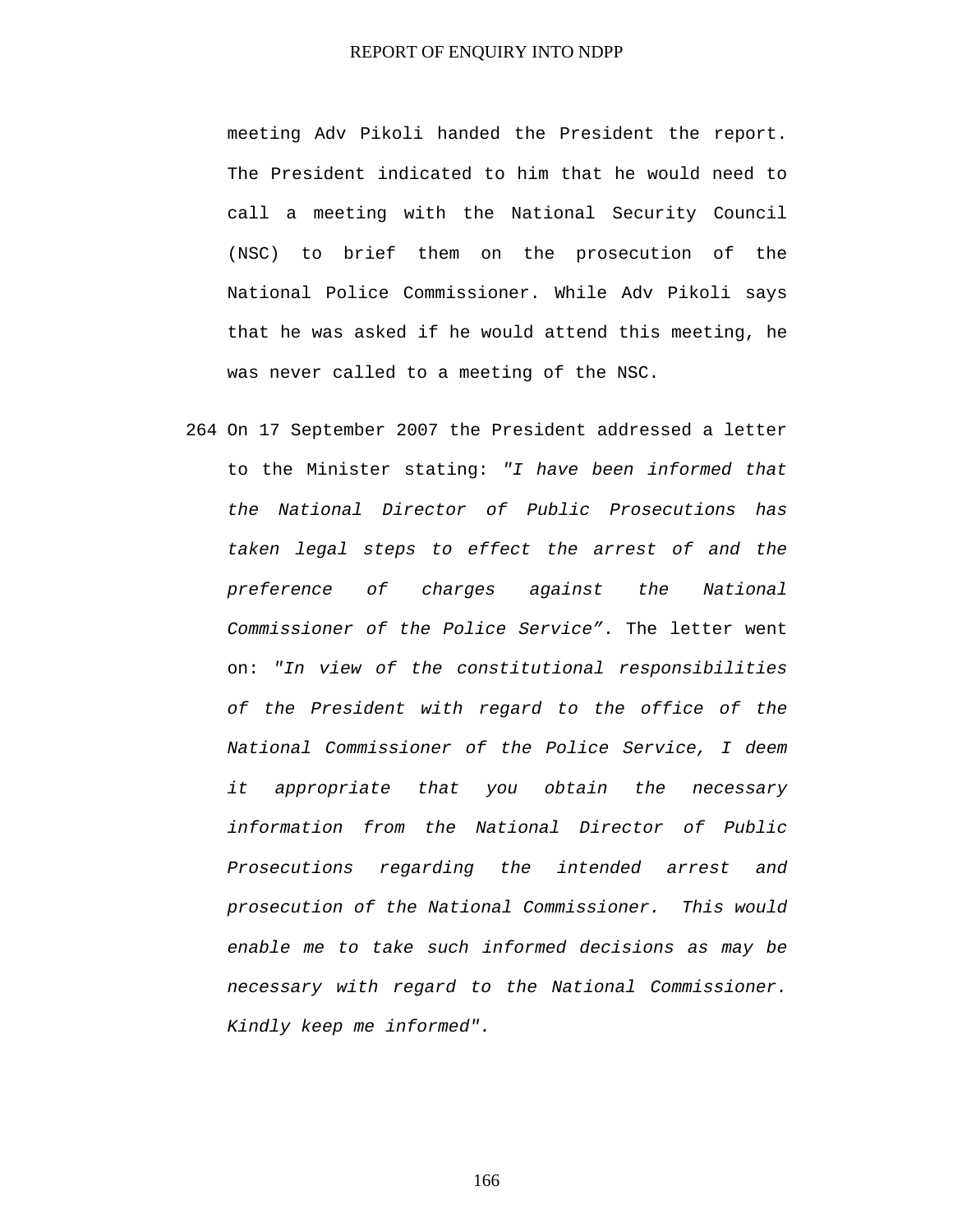- 265 This letter became a matter of some unnecessary contention between the parties during the work of the Enquiry. When Adv Pikoli had asked for a copy of the letter, the Government claimed that it was privileged, leading to speculation that the letter may have been an instruction by the President to prepare the ground for Adv Pikoli's dismissal from office. At my request the letter was made available during the public hearings. Contrary to the earlier speculation, as the extract above indicates the President merely asked the Minister to get the necessary information to enable the President to execute his constitutional responsibilities.
- 266 On receipt of this letter from the President, the Minister in turn wrote a letter to Adv Pikoli on 18 September 2007. This letter states: *"In order for me to exercise my responsibilities as required by the constitution, I require all of the information on which you relied to take the legal steps to effect the arrest of and the preference of charges against the National Commissioner of the Police Service. This includes but is not limited to specific information or evidence indicating the direct involvement of the National Commissioner in any*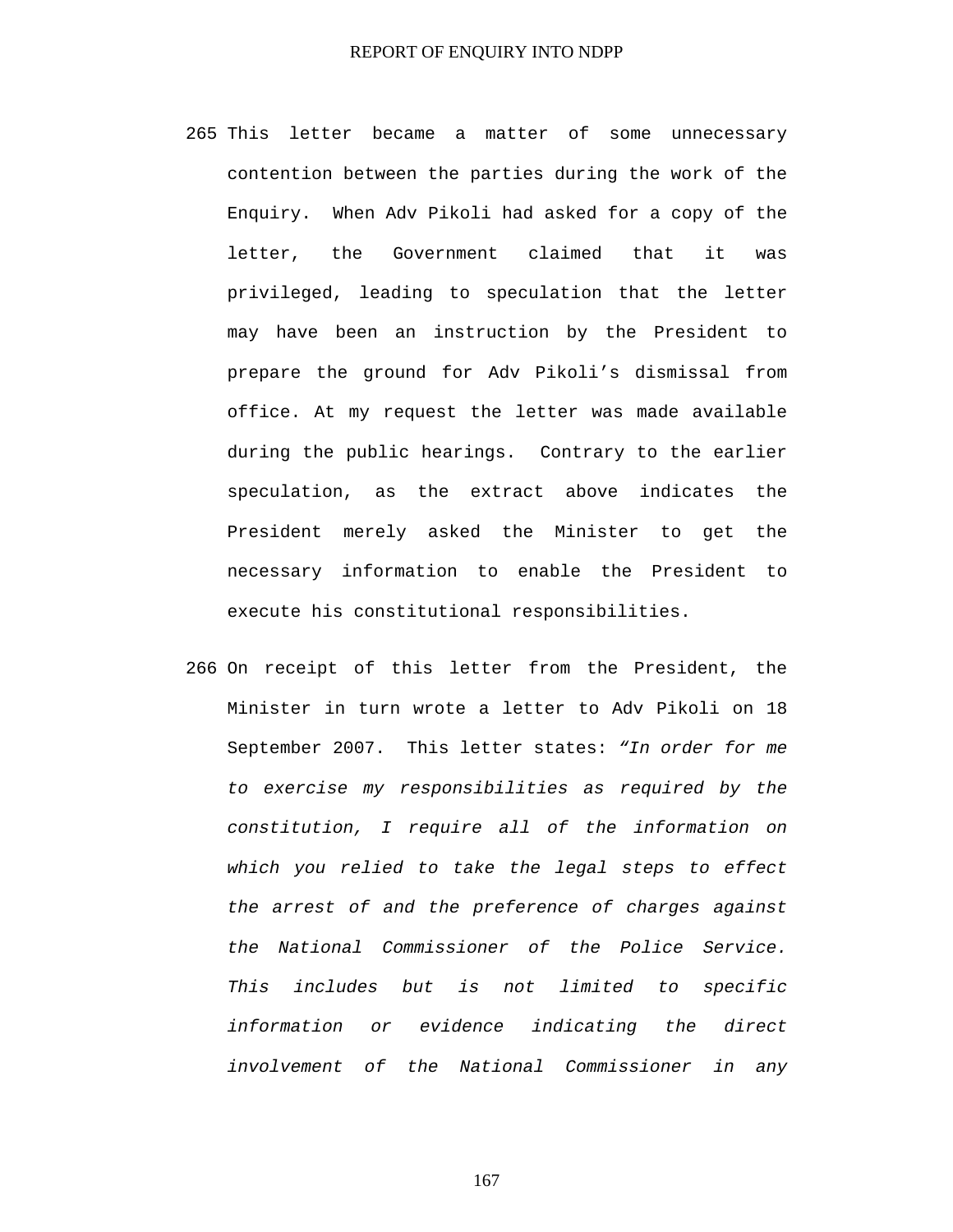*activity that constitutes a crime in terms of the laws of South Africa … In pursuing your intended course of action and any prosecution, the NPA must do so in the public interest notwithstanding a prima facie case. Such exercise of discretion requires that all factors be taken into account, including the public interest. Therefore I must be satisfied that indeed the public interest would be served should you go ahead with your intended course of action. Until I have satisfied myself that sufficient information and evidence does exist for the arrest of and preference of charges against the National Commissioner of the Police Service, you shall not pursue the route that you have taken steps to pursue"*.

- 267 I will return to a consideration of this letter in paragraphs 285 to 289 below. I have also made reference to this letter in paragraph 159 above.
- 268 On the next day Adv Pikoli replied indicating that he was not opposed to the Minister's request for information. He concluded by saying: *"Finally your letter may be construed as an instruction to the NPA not to proceed with the arrest and preferring of charges against Mr Selebi until you have satisfied*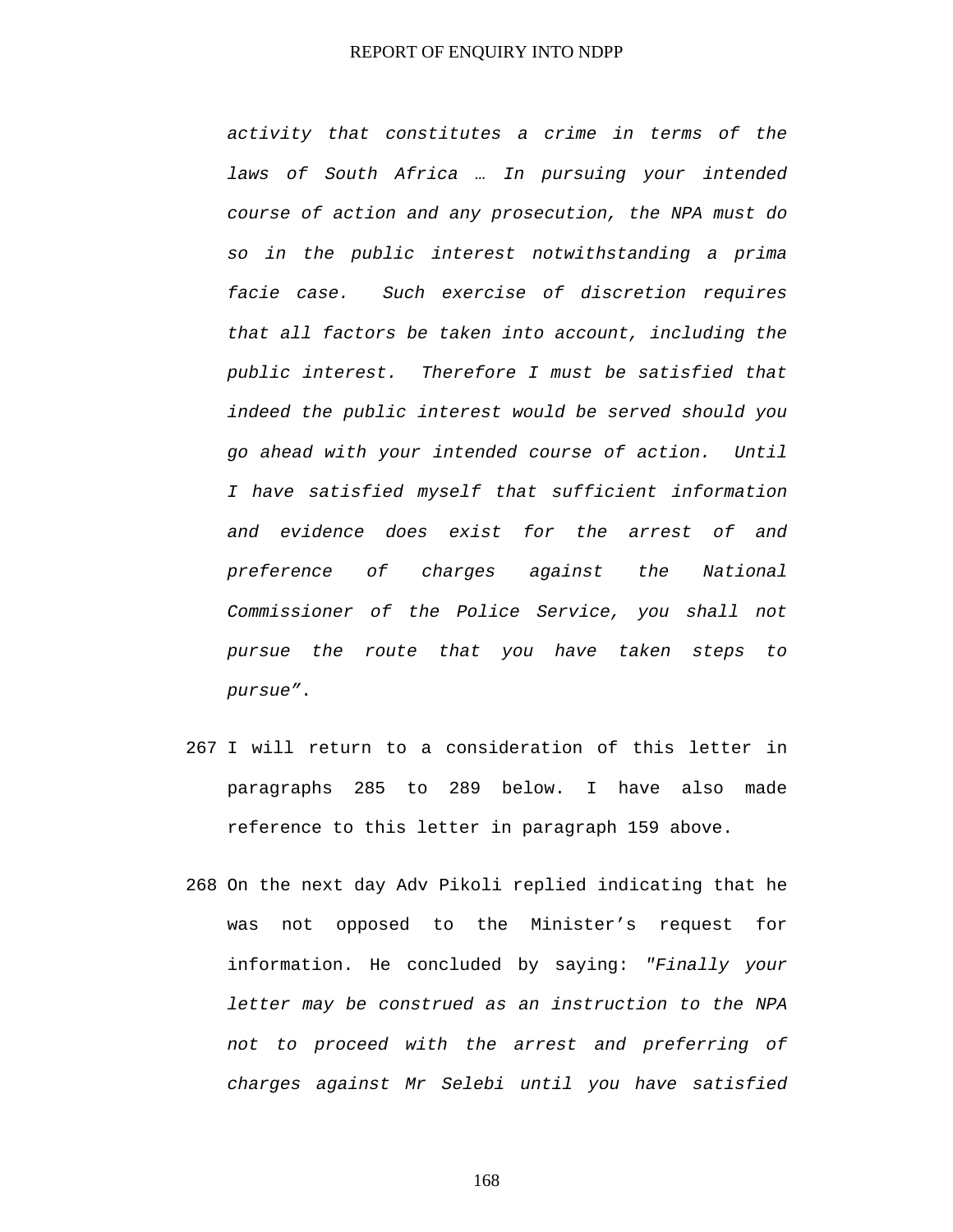*yourself that sufficient information and evidence exist to warrant such steps and that such prosecution would be in the public interest. I wish to point out respectfully that if indeed it were an instruction, it would be unlawful. It would place me in a position where I would have to act in breach of the oath of office I took and of my duties under the constitution and the NPA Act... From my interaction with you in the past I am confident that this is not your intention and that you understand that you and I have a constitutional obligation to protect and promote the independence of the prosecuting authority. I would urge that we meet urgently to discuss this matter and to clarify it"*.

269 The Minister responded to Adv Pikoli's letter on 19 September stating: *"Clearly when you took the decision to take the legal steps aforesaid, you must have based it on information or evidence in totality, taking into account the whole investigation. It is on this basis that I require a full report in this regard with the necessary evidence... Please provide this report containing the facts and evidence on which you have based your decision. In the*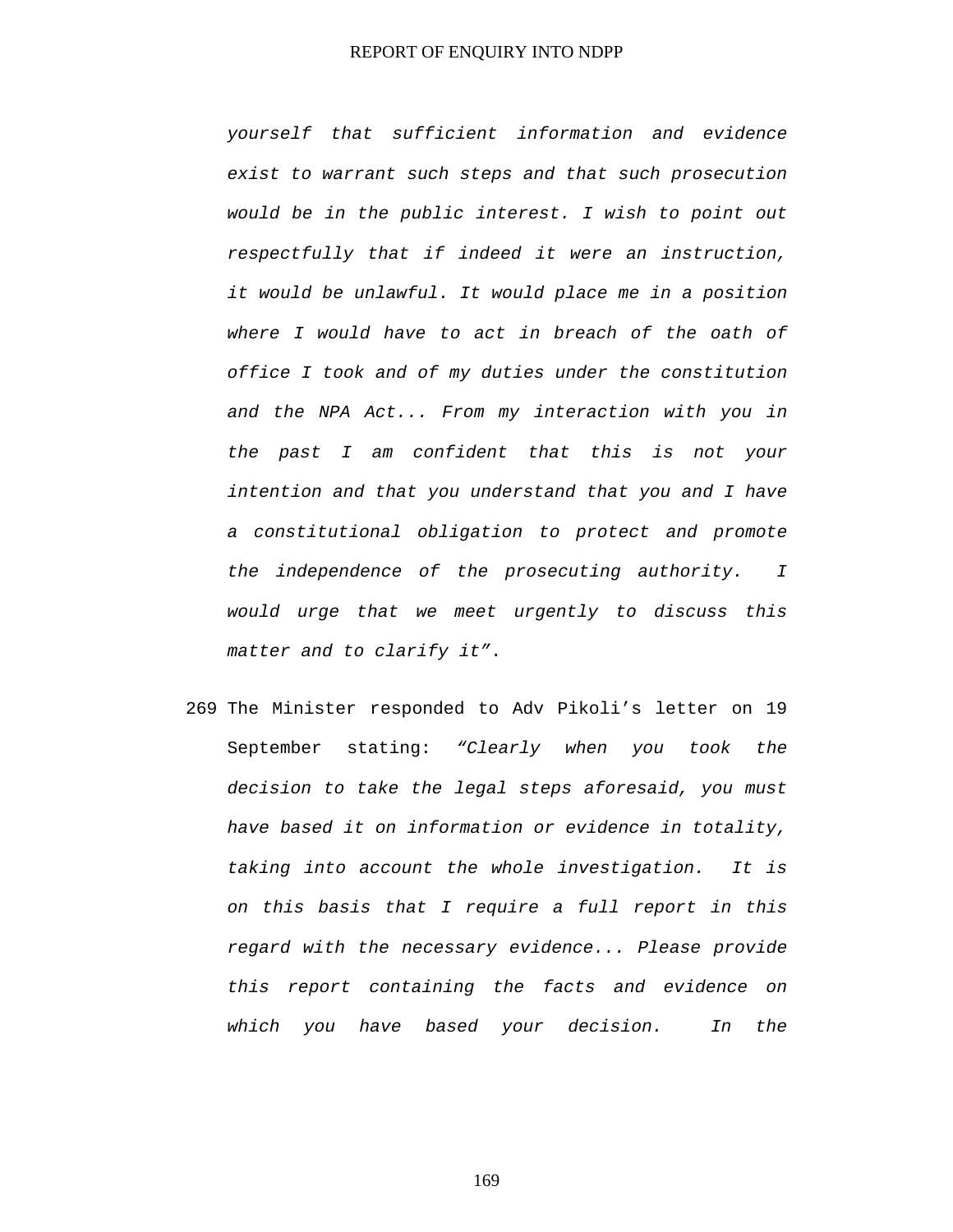*circumstances I expect to receive this report today, before close of business"*.

- 270 Adv Pikoli responded by compiling as detailed a report as he could to comply with the Minister's request. The Minister states in her original submission that the information provided to her in this report was not sufficient to enable her to properly advise the President.
- 271 The same submission merely says that the Minister wrote to Adv Pikoli seeking "full particulars" on the warrants, and complains that *"The attitude of the National Director was that he does not have to give the Minister full information on this matter"*. Initially the Government did not disclose to the Enquiry the full text of the letter from the Minister to Adv Pikoli dated 18 September 2007. This letter was only made available to the Enquiry by Adv Pikoli in his answering submissions.
- 272 On 20 September 2007 Adv Pikoli called the DG: Presidency requesting him to arrange a meeting with the President and was advised the following day (21 September) that the President would meet with him on Sunday 23 September 2007 at 19h45.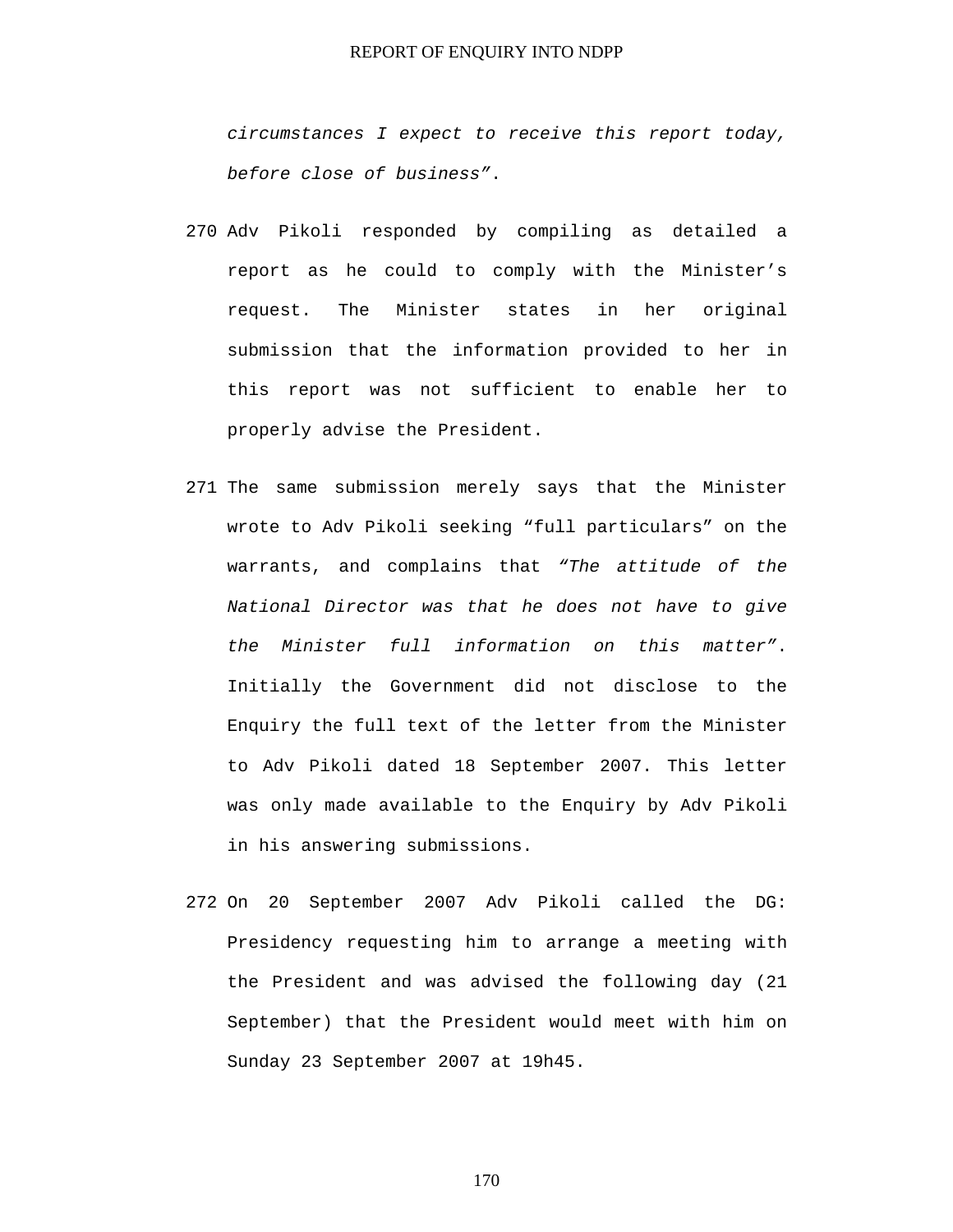- 273 On 21 September 2007 Adv Pikoli received another letter from the Minister. In that letter the Minister confirmed that she had read the report that Adv Pikoli had filed with her but in her view there was nothing substantially different to the information that Adv Pikoli had previously provided to her. The Minister indicated to Adv Pikoli that she would make herself available to meet with him on the afternoon of 23 September 2007.
- 274 Adv Pikoli met with the Minister on 23 September 2007 at 17h20. At this meeting the Minister asked Adv Pikoli to resign and alleged the reason to be that there had been a breakdown of trust between them. Adv Pikoli testified that he was shocked by that statement of the Minister's because in his opinion the relationship with the Minister had been cordial all along. He refused to resign, and in his testimony he says:

*"In response to the Minister, I had said that I am not prepared to resign for two reasons. One, because of the rule of law and the independence of the prosecutors. And furthermore I indicated to her that I would be lying to the nation if I were to resign. Because on being asked I would have to*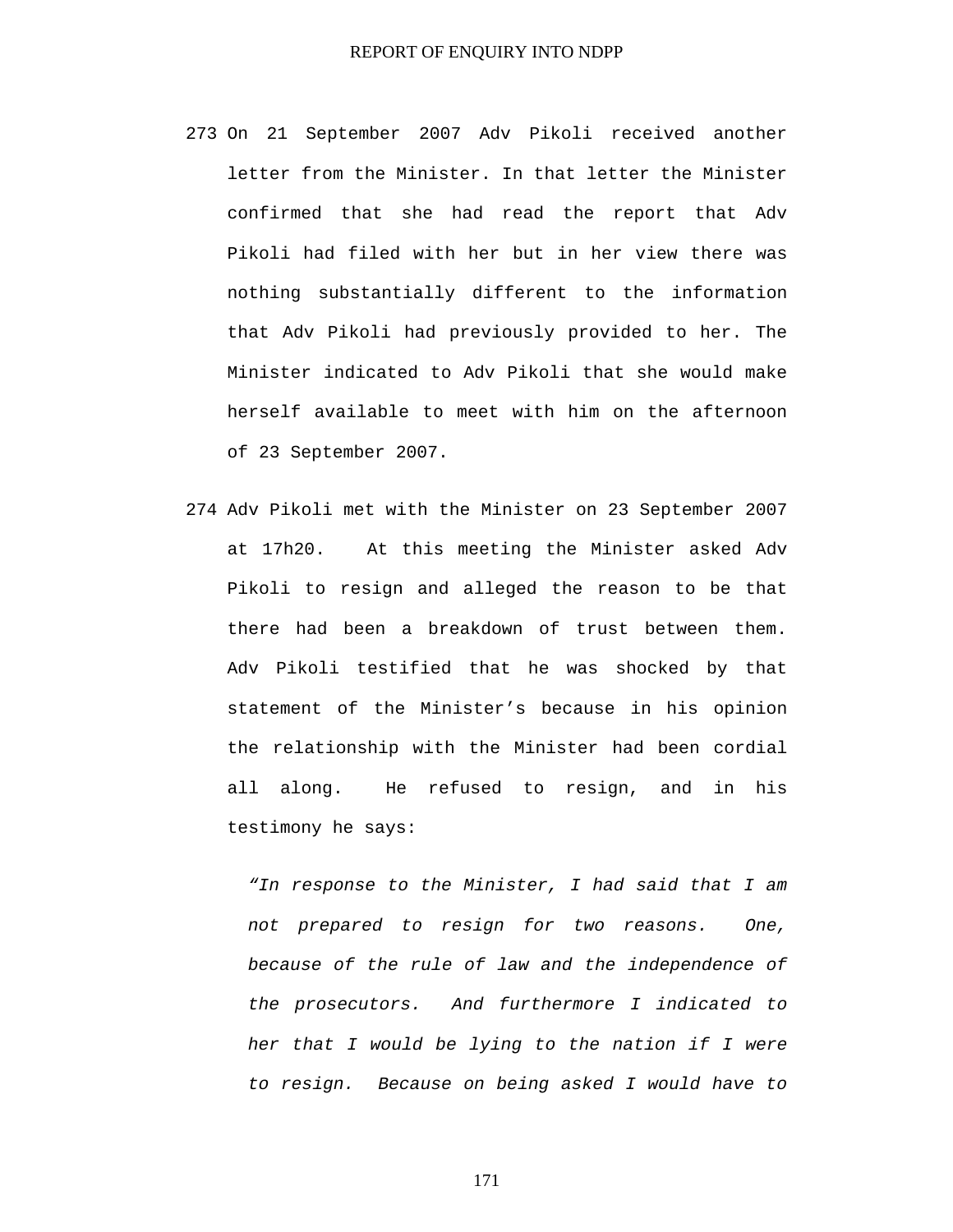*say that I have resigned voluntarily, when in fact this would have been imposed on me by somebody else..."* 

- 275 On the same day at 19h45 Adv Pikoli met with the President. The President also asked Adv Pikoli to resign and he intimated that he was not prepared to resign. The President then arranged for a letter to be prepared which he gave to Adv Pikoli informing him of his suspension.
- 276 The letter of suspension offers two reasons that explain the conduct of the President. After describing the centrality of the Prosecuting Authority in the criminal justice machinery and the Government's fight against crime, the letter refers to the information that has come to the attention of the President that Adv Pikoli entertained the granting of immunity to members of organised crime syndicates in instances where the prosecution of such people would, in Government's view, be in the public interest given the fact that there would be no reason why the prosecuting authority would not proceed against all persons implicated in the alleged offences. The President says that upon evaluating the information he reached a conclusion that Adv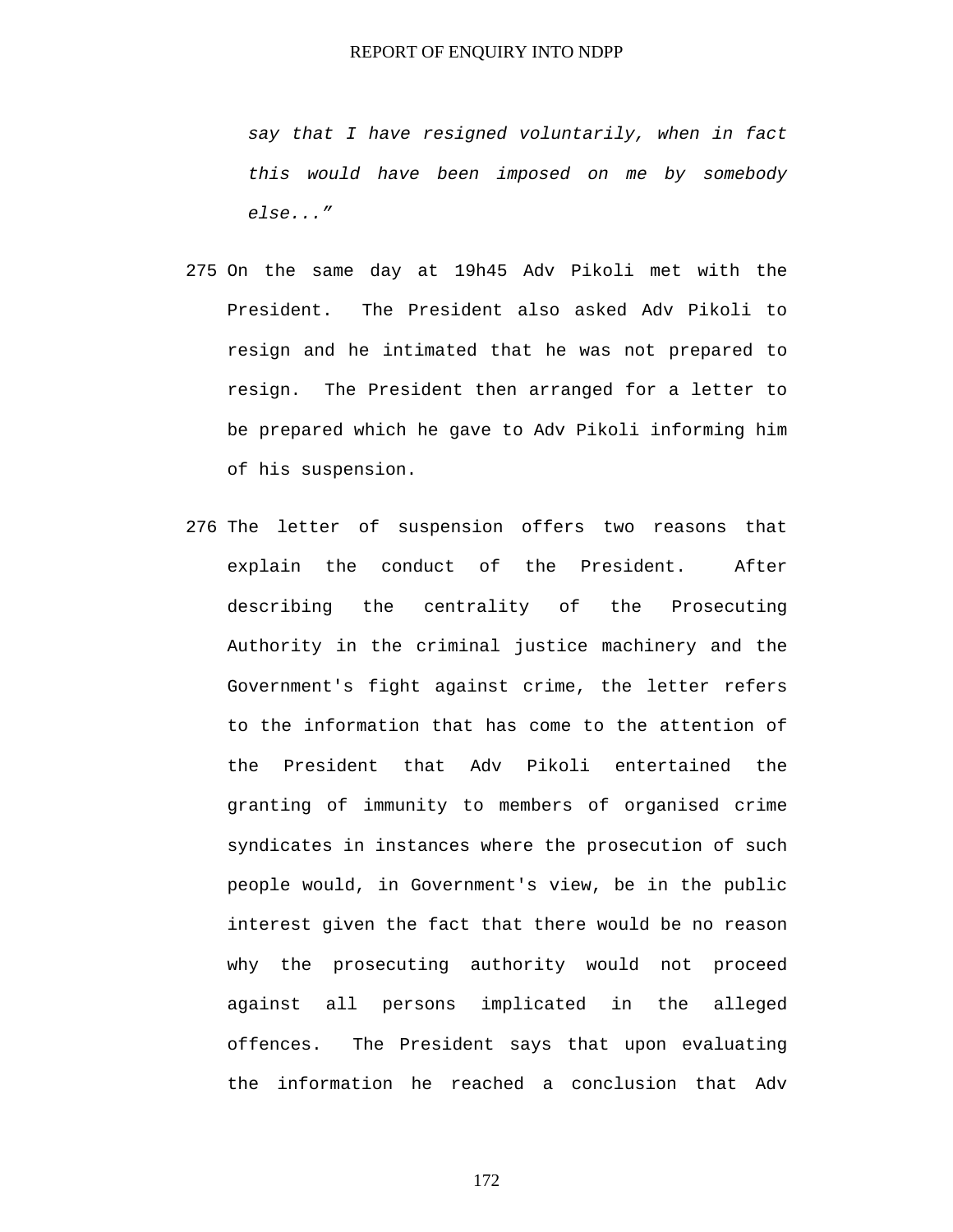Pikoli failed to appreciate the nature and extent of the threat posed by members of organised crime syndicates to the national security and that such lack of appreciation in itself amounts to a threat to our national security.

- 277 The second reason offered for the suspension of Adv Pikoli is that it had come to the attention of the President that there was a breakdown of relations between the office of the NDPP and that of the Minister due to several incidents. The letter refers by way of example to the evidence of Adv Pikoli at the Khampepe Commission of Inquiry.
- 278 On 24 September 2007 the Government issued a public statement explaining the suspension from office of Adv Pikoli and gave as a reason for it an irretrievable breakdown in the working relationship between the Minister of Justice and Adv Pikoli. On 25 September 2007 the DG: Presidency, in briefing opposition parties in Parliament, explained that the breakdown in the relationship between the Minister and Adv Pikoli was not personal but something had "gone wrong" in the exercise of reporting to the Minister as required by law. This explanation is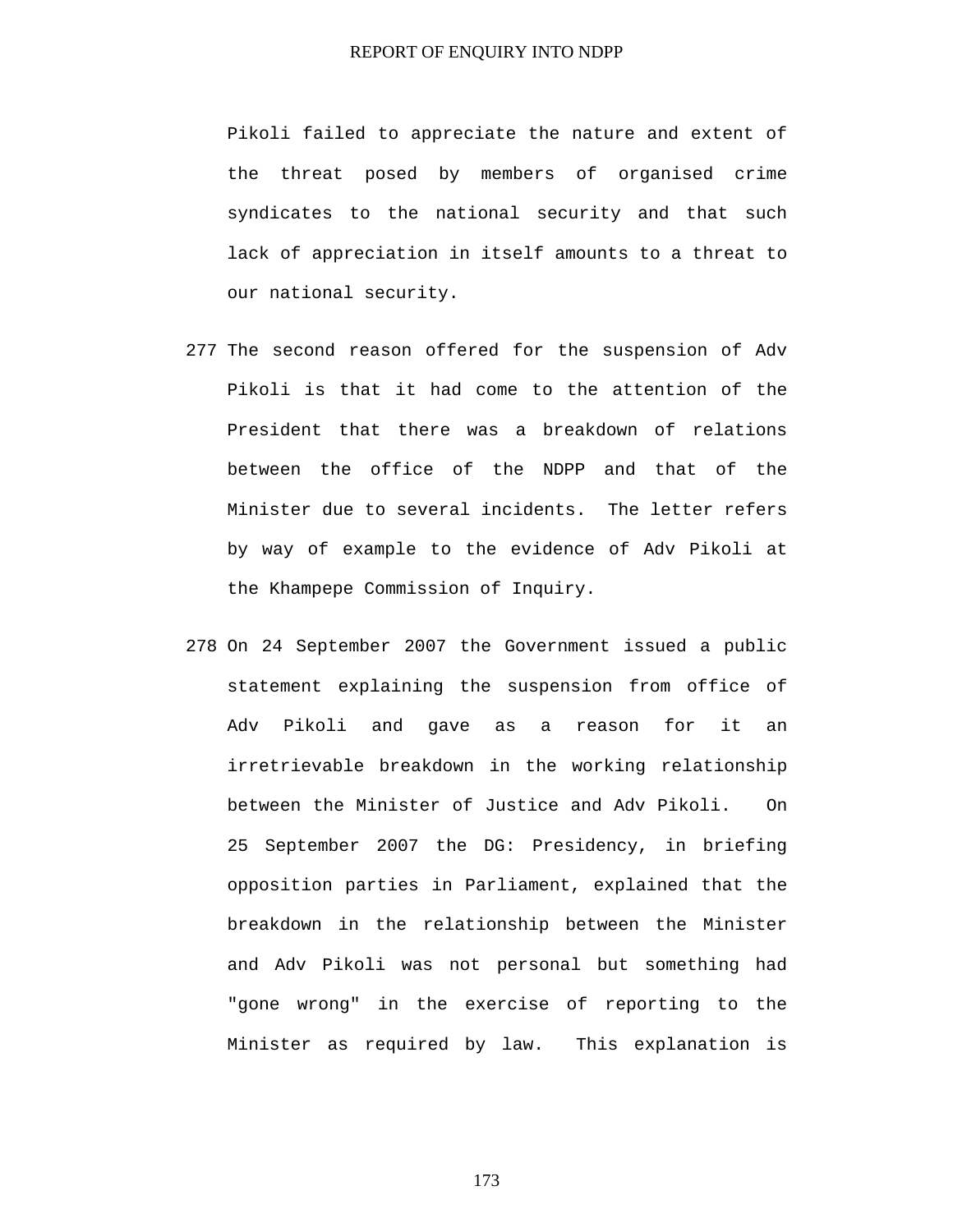repeated in the initial submissions that Government made before the Enquiry.

- 279 Adv Pikoli in response paints a completely different picture. His evidence is that he has throughout the process made available to the Minister all the information relating in particular to the DSO's investigation into the possible criminal conduct of the National Commissioner of Police. As indicated elsewhere in the report, Adv Pikoli refers to 13 occasions where he briefed the Minister relating to the investigation around the National Commissioner of Police, and he furnished the Minister with two written reports. His evidence was also that he reported to the President on the DSO's investigation around the National Commissioner of Police on 10 occasions and also submitted two written reports.
- 280 Adv Pikoli says that he had always received the cooperation and assistance of the President and that of the Minister relating to the investigation into the alleged criminal involvement of the National Commissioner of Police, until he obtained the warrants for the arrest and for search and seizure of documents relating to the National Commissioner of Police. Adv Pikoli cites a series of meetings with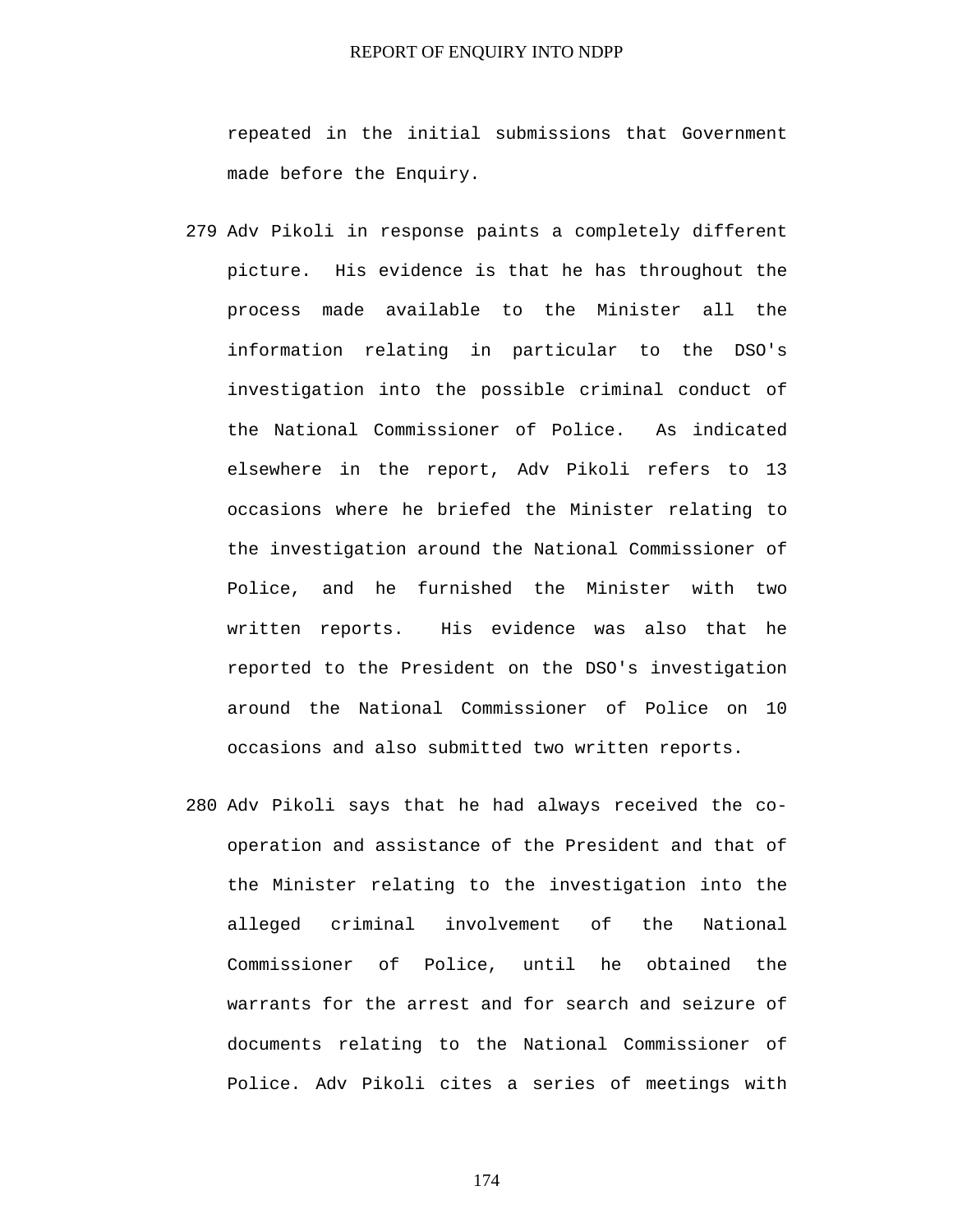both the President and Minister culminating in the events of 23 September 2007.

- 281 At the meeting on 23 September 2007 Adv Pikoli says the Minister requested him to resign. He then asked the Minister what the reasons for the request were and the Minister said there was a breakdown in the relationship between the two of them. His retort to the Minister was *"but Minister you know this is not true"* and the Minister said *"Vusi, it's about integrity and one day I will speak"*.
- 282 In argument, it was submitted on behalf of Adv Pikoli that none of the reasons that had been offered by the Government as the reasons for his suspension can really stand scrutiny. It was argued that his suspension was *"to put a spoke in the wheels of the investigation and prosecution of the National Commissioner of Police, Mr Jackie Selebi"*. I can understand why Adv Pikoli may see that as a plausible reason to explain his suspension. There are however objective elements surrounding the investigation which point in a different direction.
- 283 Adv Pikoli admitted that at no stage until his suspension did he have any impression that the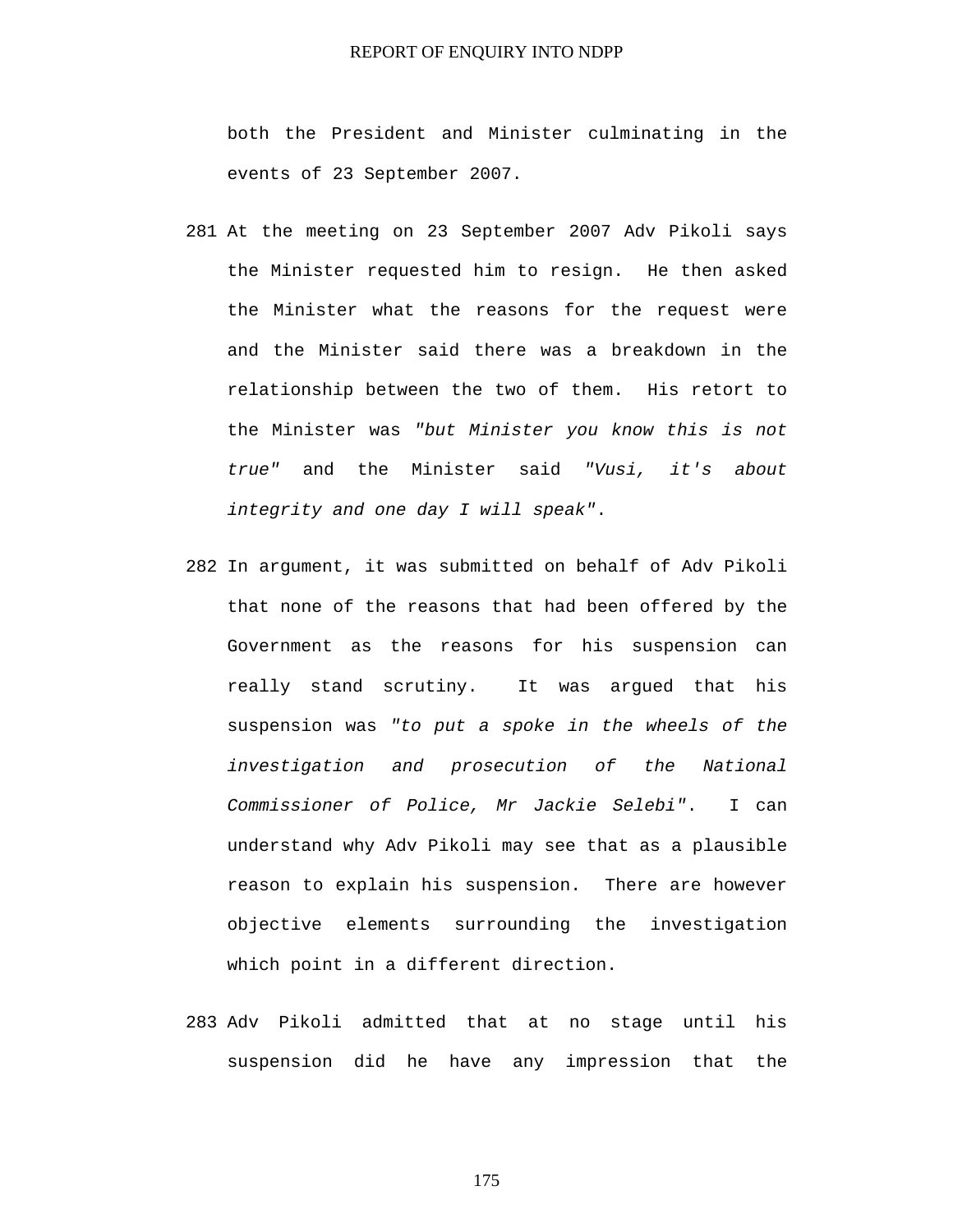Minister intended to frustrate his investigation of the National Commissioner of Police. On the contrary, during one of the report-backs to the Minister relating to the possible prosecution of the National Commissioner of Police, the Minister exclaimed that that course of events must, given its ramifications, be expedited. It was also Adv Pikoli's evidence that he did not experience anything but assistance from the office of the President in his investigation of the alleged involvement of the National Commissioner of Police in organised crime. It was in fact the President who created a channel through the DG: Presidency to enable Adv Pikoli to access documents that were in the possession of the SAPS. It is now common cause that these documents were not handed over, unrelated to the effort of the President to help secure those documents for the DSO.

284 There is an additional factor that refutes the hypothesis that the suspension of Adv Pikoli may have been instigated by the Minister and/or the President to stop the prosecution of the National Commissioner of Police. It is a fact that the National Commissioner of Police, despite the suspension from office of Adv Pikoli, is still facing criminal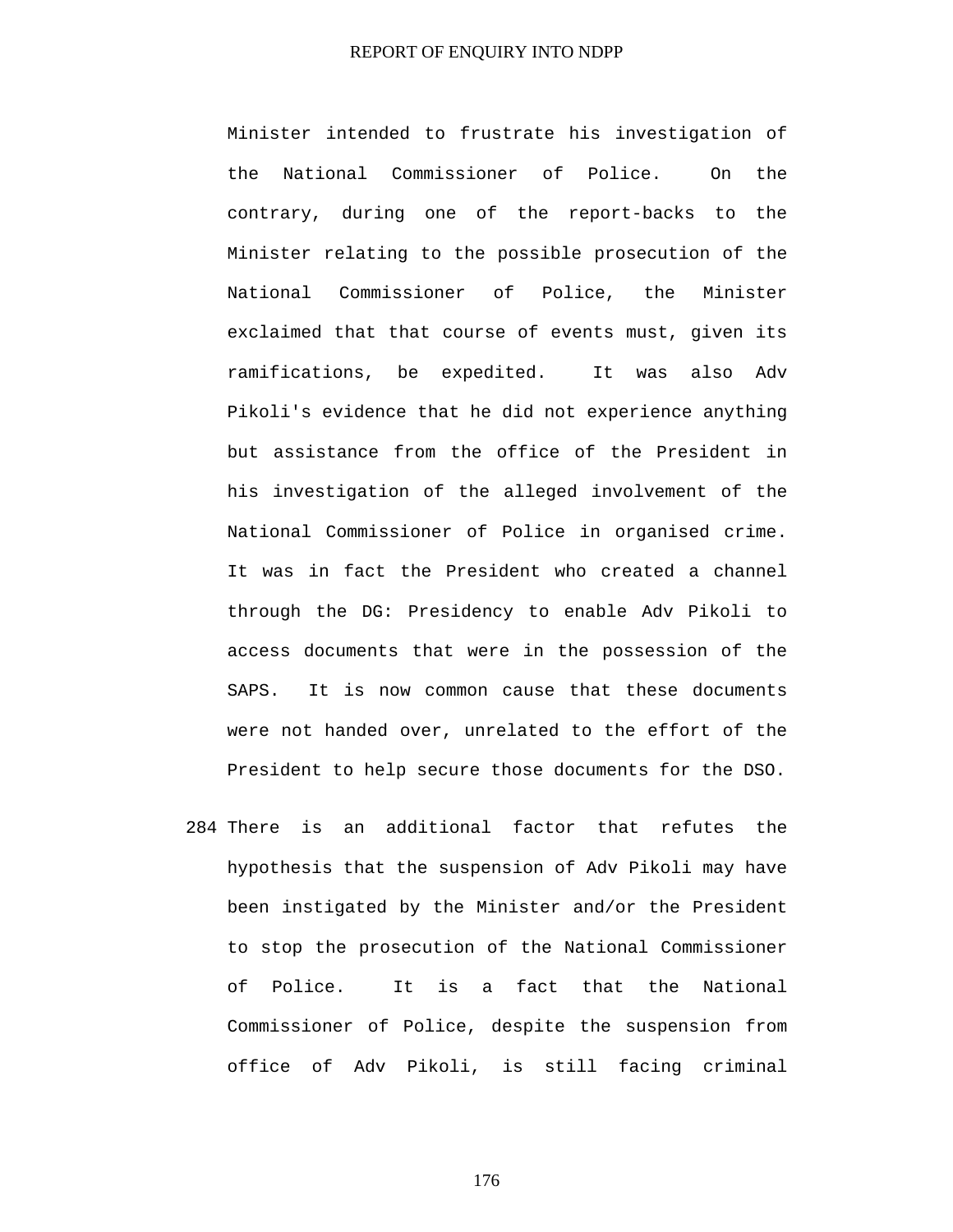prosecution relating to his alleged involvement in those offences. The prosecution of the National Commissioner of Police is still ongoing. I am satisfied that whilst Adv Pikoli has impressed me as a man of unquestionable integrity, with passion to execute his constitutional responsibilities without fear, favour or prejudice, his suspicion that he was suspended to frustrate the investigation and prosecution of the National Commissioner of Police is incorrect. I deal elsewhere in the report with whether or not Government has established the reasons it also offered as justification for the suspension of Adv Pikoli from office.

#### **The Minister's Letter of 18 September 2007**

285 On 18 September 2007 the Minister gave a letter (see also paragraphs 159 and 267 above) to the NDPP which in part reads:

*"I am advised that you have taken legal steps to effect the arrest and the preference of charges against the National Commissioner of the police service. I presume that in making this decision, you have taken time to consider the seriousness and gravity of your intended course of action.... In*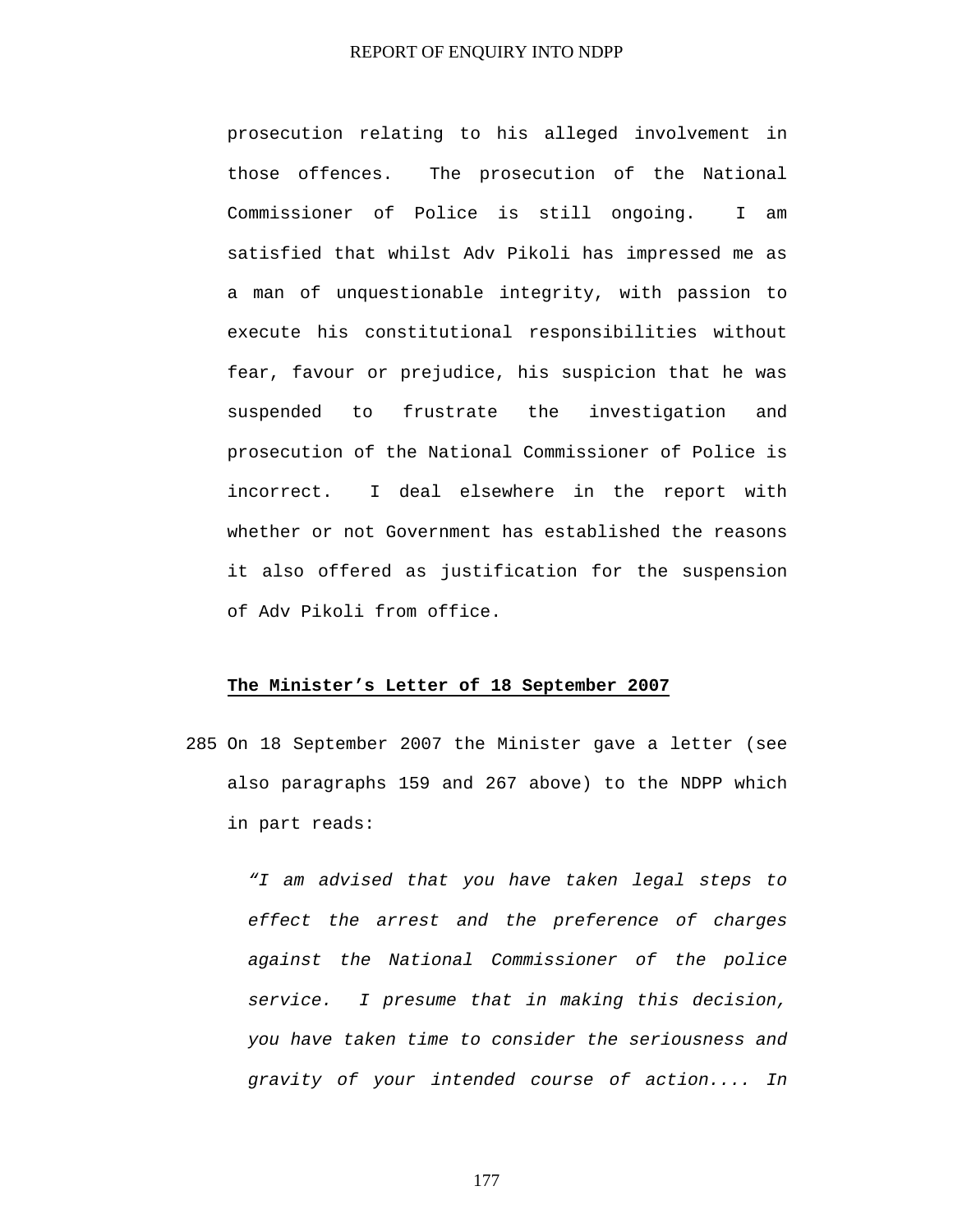*the light of the above and in order for me to exercise my responsibilities as required by the Constitution, I require all of the information on which you rely to take the legal steps to effect the arrest of and the preference of charges against the National Commissioner of the police service.... Until I have satisfied myself that sufficient information and evidence does exist for the arrest of and preference of charges against the National Commissioner of the police service, you shall not pursue the route that you have taken steps to pursue".* 

- 286 The legislation governing the work of the NPA imposes very harsh fines and imprisonment sentences or both where an organ of state or a member or an employee of an organ of state or any person who improperly interferes with, hinders or obstructs the prosecuting authority or any member thereof in the exercise, carrying out or performance of its duties and functions. The literal reading of the Minister's letter would point to an infraction of the statute.
- 287 In her affidavit, the Minister explains that it was not her intention to interfere with the NDPP in the performance of his functions. This may well be the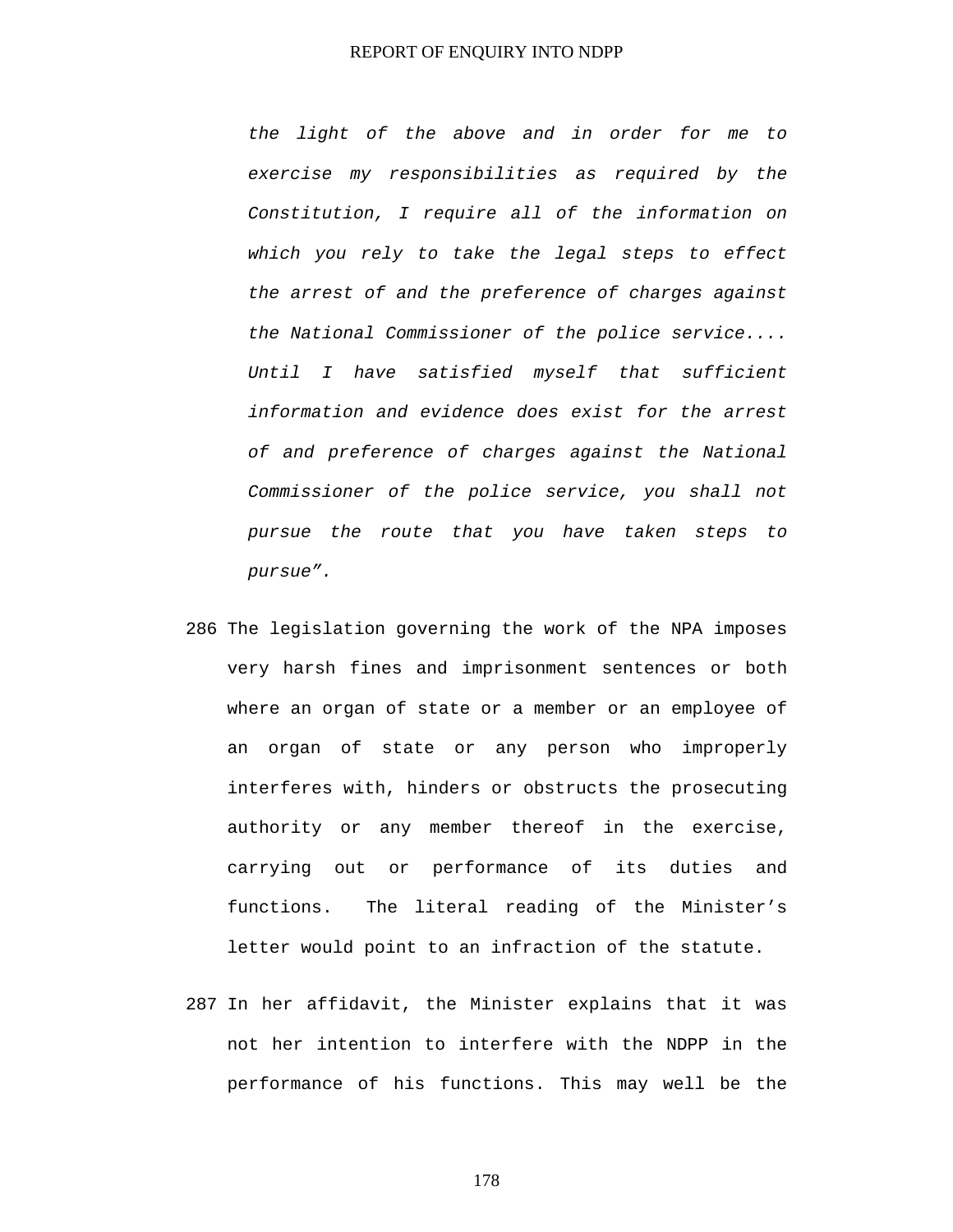case, but the perception held by Adv Pikoli that his suspension was directly related to the idea reflected in the letter may not, on the reading of the letter, be without the context and other objective evidence be misplaced. In his testimony before the Enquiry the DG: Justice confirmed that he helped draft the letter. Whilst a Minister is entitled to expect that the DG would not submit draft documents that contravened the Constitution, it does not absolve the Minister as the letter bears her signature.

- 288 In his reply to the letter referred to as the Minister's letter to Adv Pikoli dated 18 September 2007 ('VP12'), Adv Pikoli left open the opportunity for the Minister to state that the literal meaning of the letter was not intended. The Minister did not take the opportunity to clarify her intent with regard to the letter.
- 289 Adv Pikoli maintains that the letter constitutes an unlawful and unconstitutional instruction. Government has not put forward any cogent argument to dissuade me from a literal interpretation of the Minister's letter, which was an attempt to unlawfully interfere with Adv Pikoli's prosecutorial independence.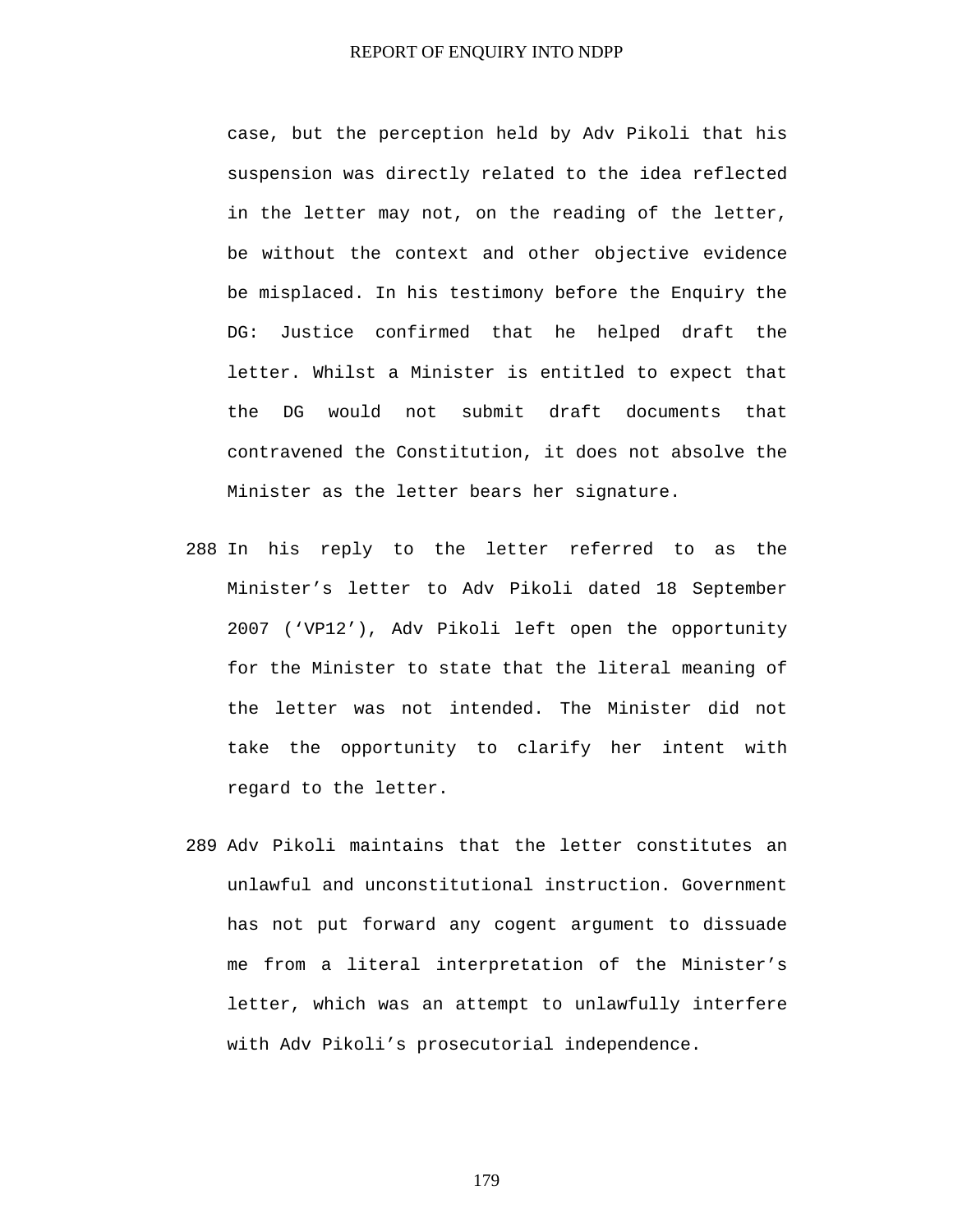290 In his evidence Adv Pikoli addressed an issue I had raised with the parties, namely that they should deal with the nature of the environmental assessment that needs to be conducted in respect of the arrest and/or search of high profile persons. When asked what he thought the President could do to create that enabling environment he said:

*"I had in mind one, a possible suspension of the National Commissioner so that when the warrants are executed, he is no longer in office, therefore he is not in command of men under arms. I also had thought that the president might want to consider calling a meeting of SAPS management informing them that the NPA, or rather the DSO, has obtained warrants of arrest and search that the SAPS management would then cooperate in the execution of those warrants. These are some of the things that I thought the president could possibly address."* 

291 He said that on 16 September 2007 when advising the President about the warrants against the National Commissioner of Police, the President asked him to delay the execution of the warrants by two weeks to enable the President to prepare the environment for the action against the National Commissioner of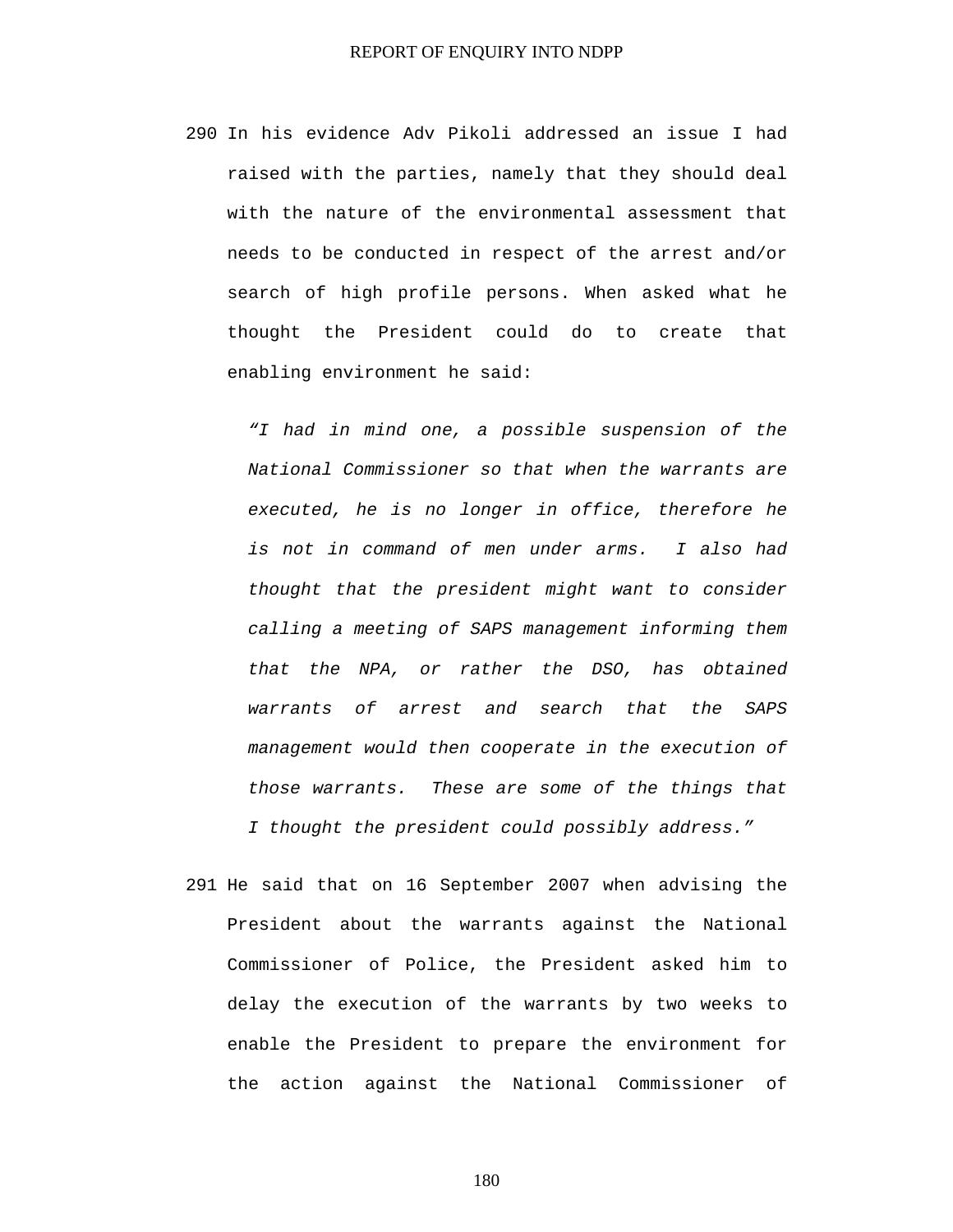Police. Adv Pikoli was of the view that a delay of two weeks would be too long because there were, according to him, certain cases that were coming before the courts and he needed to have the warrants executed sooner. He then indicated to the President that he could delay the execution of the warrants for one week. Adv Pikoli says that the President responded by saying:

*"Vusi do you know how angry the police are? Do you know that the police officers are prepared to defy any court order? ... My response then to the President was that Mr President I fail to understand the anger on the side of the police, because we are not acting here against the police as an institution of state, we are acting against certain individuals within SAPS. Even if that means the most senior person within SAPS."* 

292 The DG: Presidency says it was obvious to them that Adv Pikoli had come to tell them of a *fait accompli* in relation to these matters. He uses the following language regarding the attitude of Adv Pikoli on the warrants and their execution:

*"... We spent time to say: How are you going to*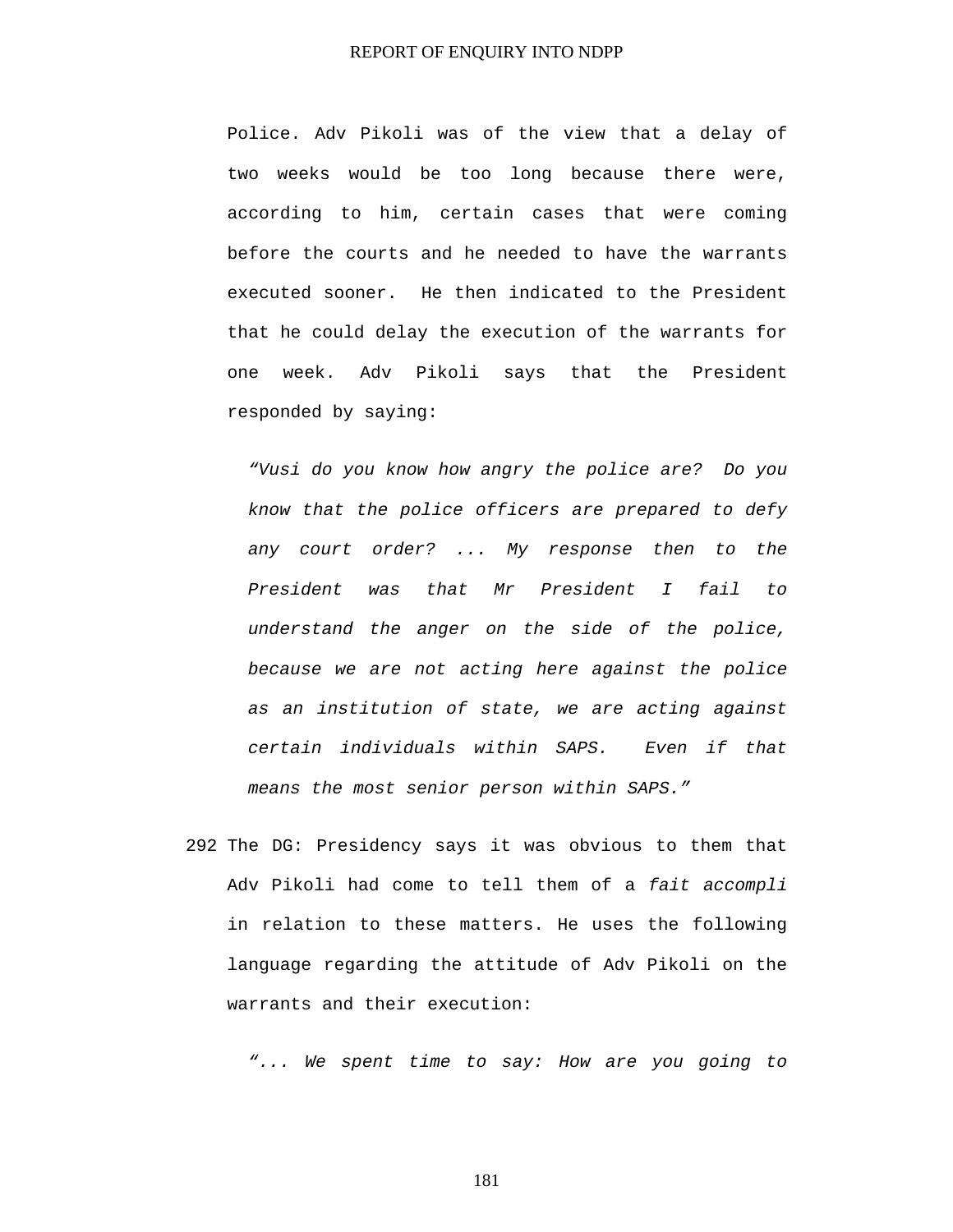*enter that place and deal with it, you still need the President to do it, you need the security services to assist you to undertake that responsibility and we had a meeting the following day when Mr McCarthy was there as well to deal with those particular matters. It was almost like saying to the President I don't need your assistance, I can do without you. I mean that's how you felt as you sat in that meeting. But the President has got a responsibility as the head of the state to make sure that there is no crisis created in Government, so that everybody can execute their responsibilities..."* 

293 Upon being questioned during the hearings Adv Pikoli states that his prosecutorial independence would not have been compromised if he delayed the execution of the warrants for two weeks. An exchange during his examination by counsel for the Enquiry went as follows:

*ADV SEMENYA: Now I am trying to understand how in assisting and supporting one another as organs of state in your various capacities, how the deadlock resolves? You are of the view that your prosecutorial independence would, in those*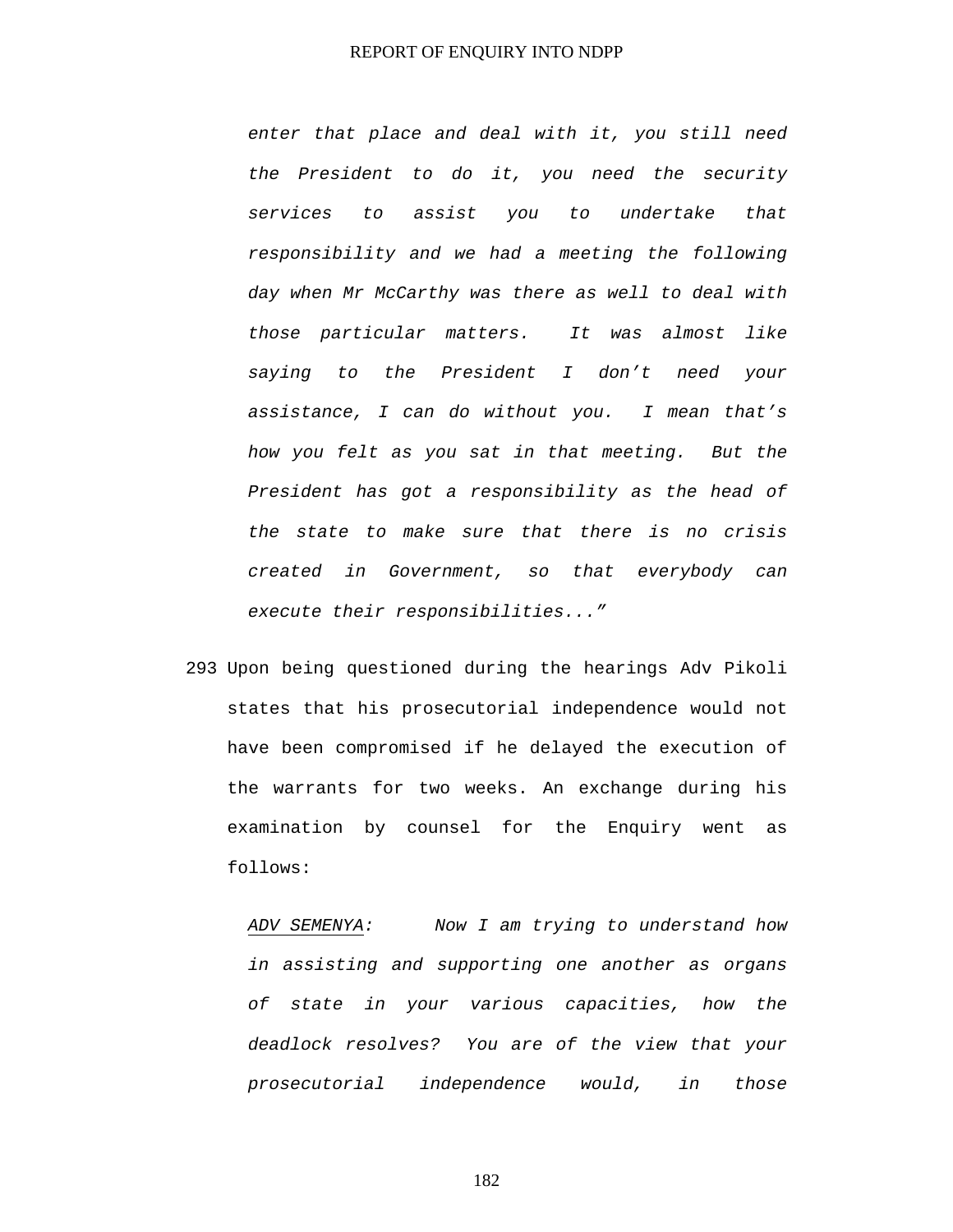*circumstances, have prevailed?* 

*ADV PIKOLI: No at that stage it was not so much of the question of the prosecutorial independence. That was not the issue because that decision was already taken as the prosecutors to prosecute the National Commissioner. So I didn't see that as an area of prosecutorial independence. I saw it as an area that was to make sure that we don't have a crisis in our hands perhaps. We don't have an embarrassment to the country, that I say that let us then perhaps look at how we can then agree on these issues.* 

294 Adv Pikoli was asked a hypothetical question by Mr Gihwala on behalf of the Enquiry and he said that if need be he may have defied the President if the President insisted on a longer period of time before the warrants were executed.

*MR GIHWALA: But the question I put to you Mr Pikoli, had the president insisted on the extended period of time, would you have acquiesced?* 

*ADV PIKOLI: Reluctant to answer this but I would say that perhaps I might have defied the president.*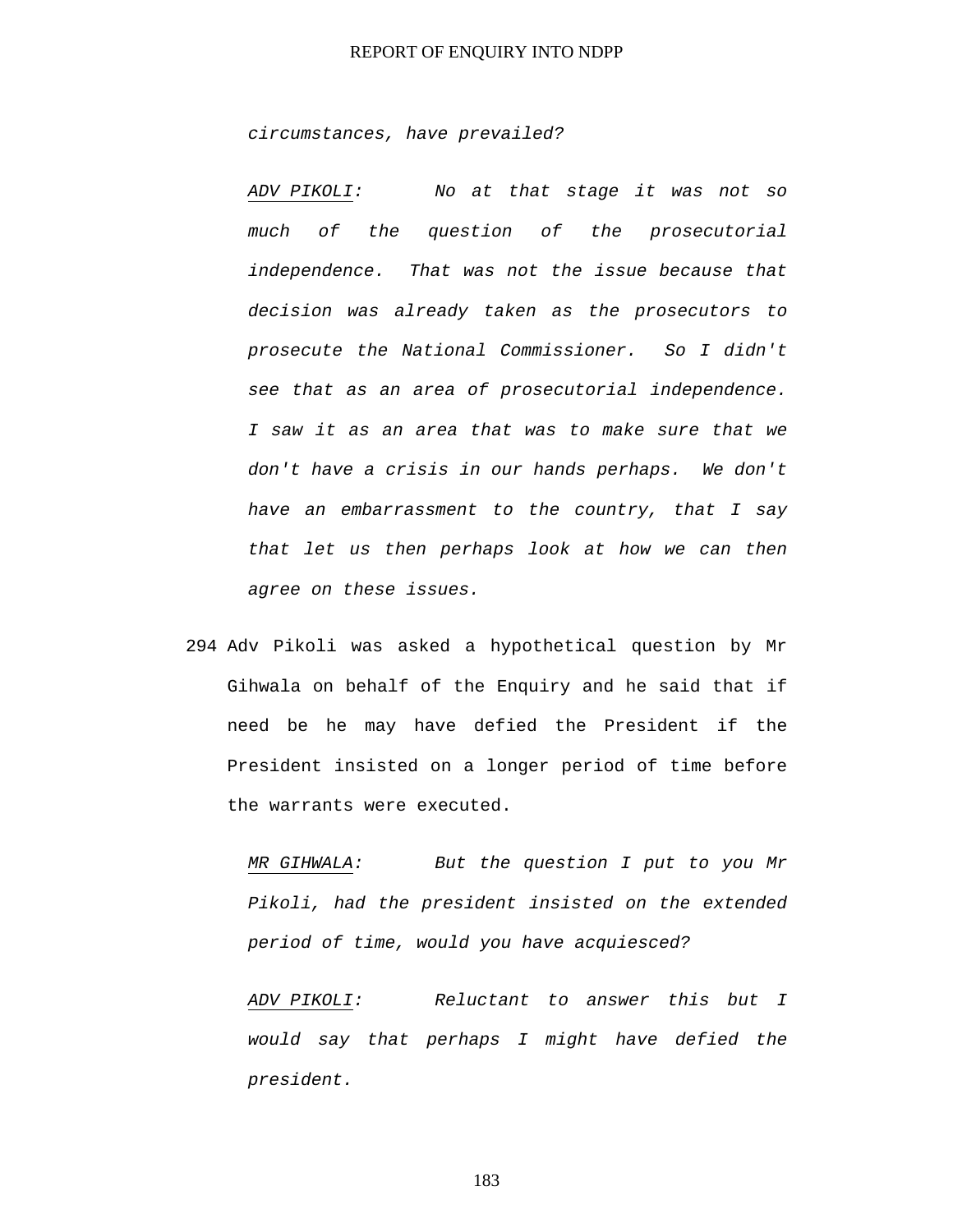*MR GIHWALA: I am sorry?* 

*ADV PIKOLI: I am saying I am very reluctant to answer this question, but if I have to answer it, I must say that perhaps I might have defied the president but I was just hoping that such a thing would never happen.* 

295 It was argued on behalf of Government that there was no discussion between Adv Pikoli and the President with regard to a delay of one or two weeks, and that this was a fabrication by Adv Pikoli which first surfaced during his evidence at the hearings. Government's closing argument contended that -

> *"even having assumed that Mr Pikoli did indeed tell the President about this two week latitude that he was going to give the President, that even then it shows a lack of appreciation. He accepts and concedes that he does not know how long it would take to get systems in place. He does not know how long it would take to talk to the police. He does not know how long it would take to engage Interpol on these issues. However he gives the President one week. We say even on his version, he is impertinent and he is disrespectful."*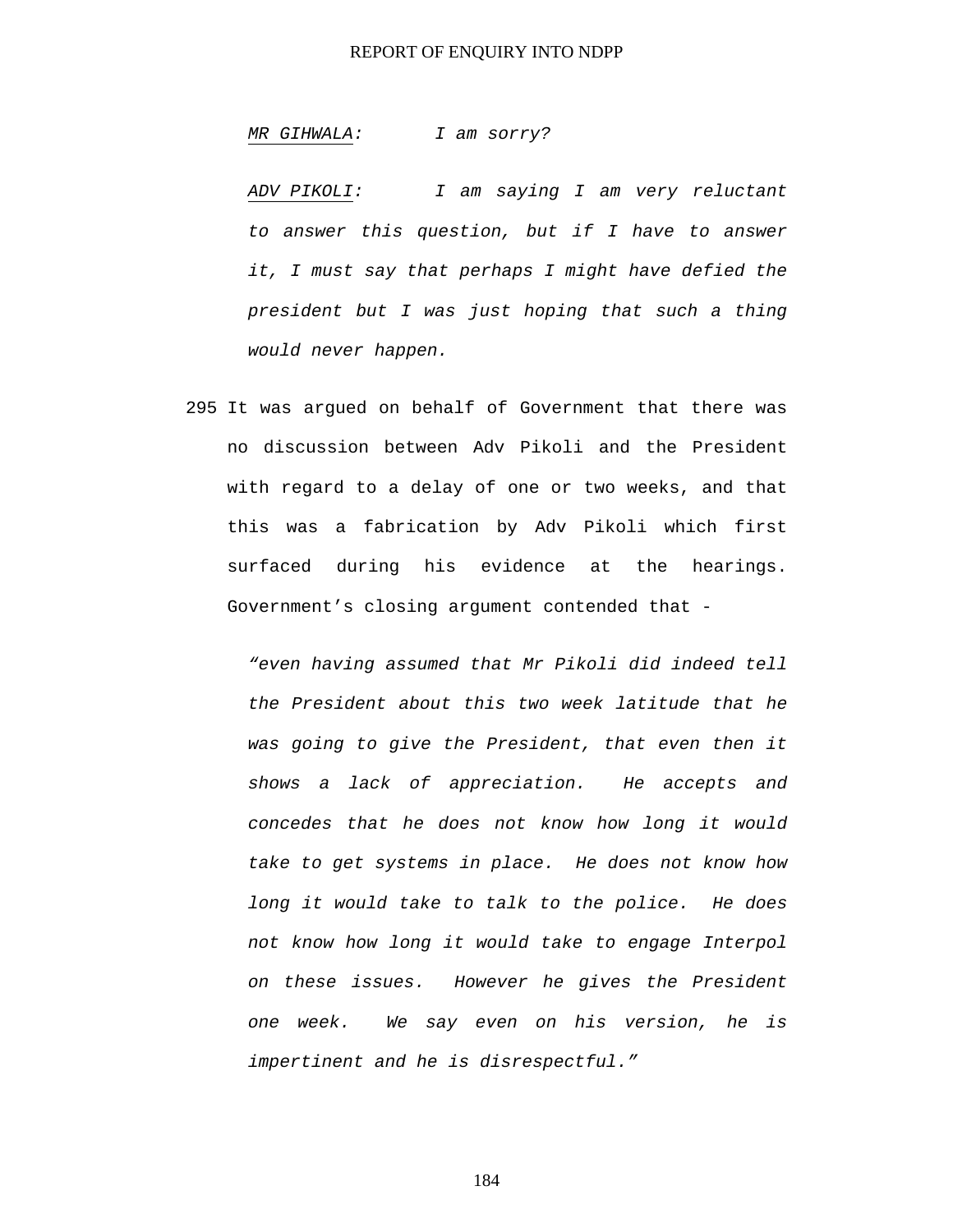- 296 I accept the version of the discussion with the President that is put forward by Adv Pikoli. I do not believe that this testimony was a fabrication. It is supported by the evidence of the DG: Presidency. Moreover Adv Pikoli impressed me as a person of unimpeachable integrity and credibility. He gave his evidence honestly even to the point of disclosing facts from which adverse inferences could be drawn against him.
- 297 In his Heads of Argument Adv Pikoli says that he subsequently realised that it was the Minister's unlawful order on Tuesday 18 September 2007 and his refusal to comply with it on Wednesday 19 September 2007, that were the turn of events which culminated in his suspension on Sunday 23 September 2007. In his evidence Adv Pikoli also says:

*"I must say that up until the letter of the 18th there was no indication which suggested that there was an intention to stop the prosecution."* 

298 Adv Pikoli was not able to explain why he did not inform the Minister or the President that he had come to a decision to obtain the warrant of arrest of the National Commissioner of Police. Nor did he provide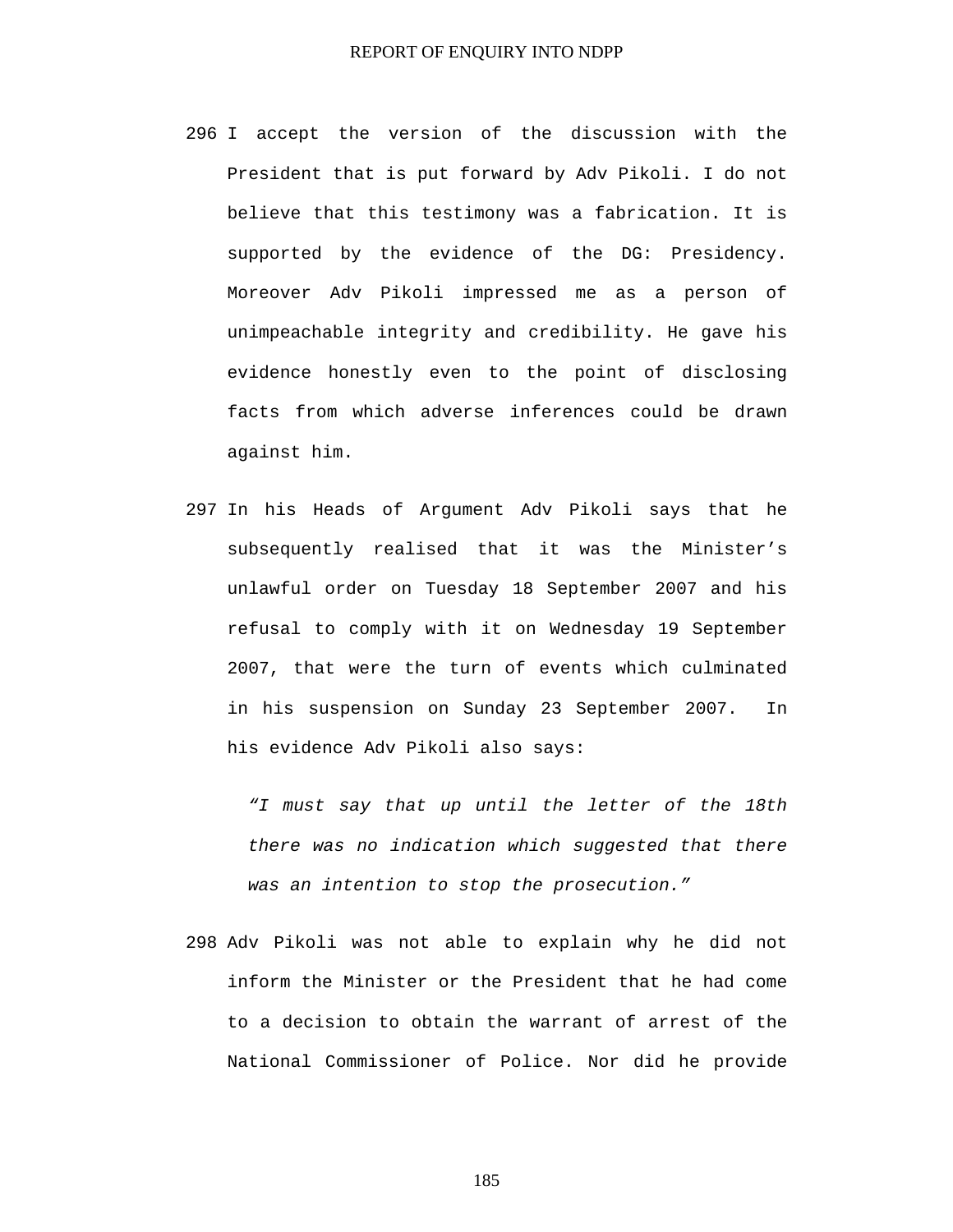any reason for not informing the Minister on 11 September 2007 that the DSO was applying for the warrants of search and seizure against the National Commissioner of Police three days hence. In his evidence Adv Pikoli merely says it was his "call" not to inform the Minister.

- 299 It is clear that in the circumstances of the impending prosecution of a state official as senior as the National Commissioner of Police, Adv Pikoli was obliged to inform the Minister at every step of the way. It was necessary that he do so in order to enable the Minister to exercise her final responsibility, namely to report to the President and to Cabinet on such matters especially if they may affect national security. This duty would specifically include informing the Minister of the DSO's intention to apply for warrants of arrest and search and seizure against the National Commissioner of Police.
- 300 It is no excuse for Adv Pikoli to say that in his view the warrant of arrest would not have been executed before his say-so and until after he had informed the President.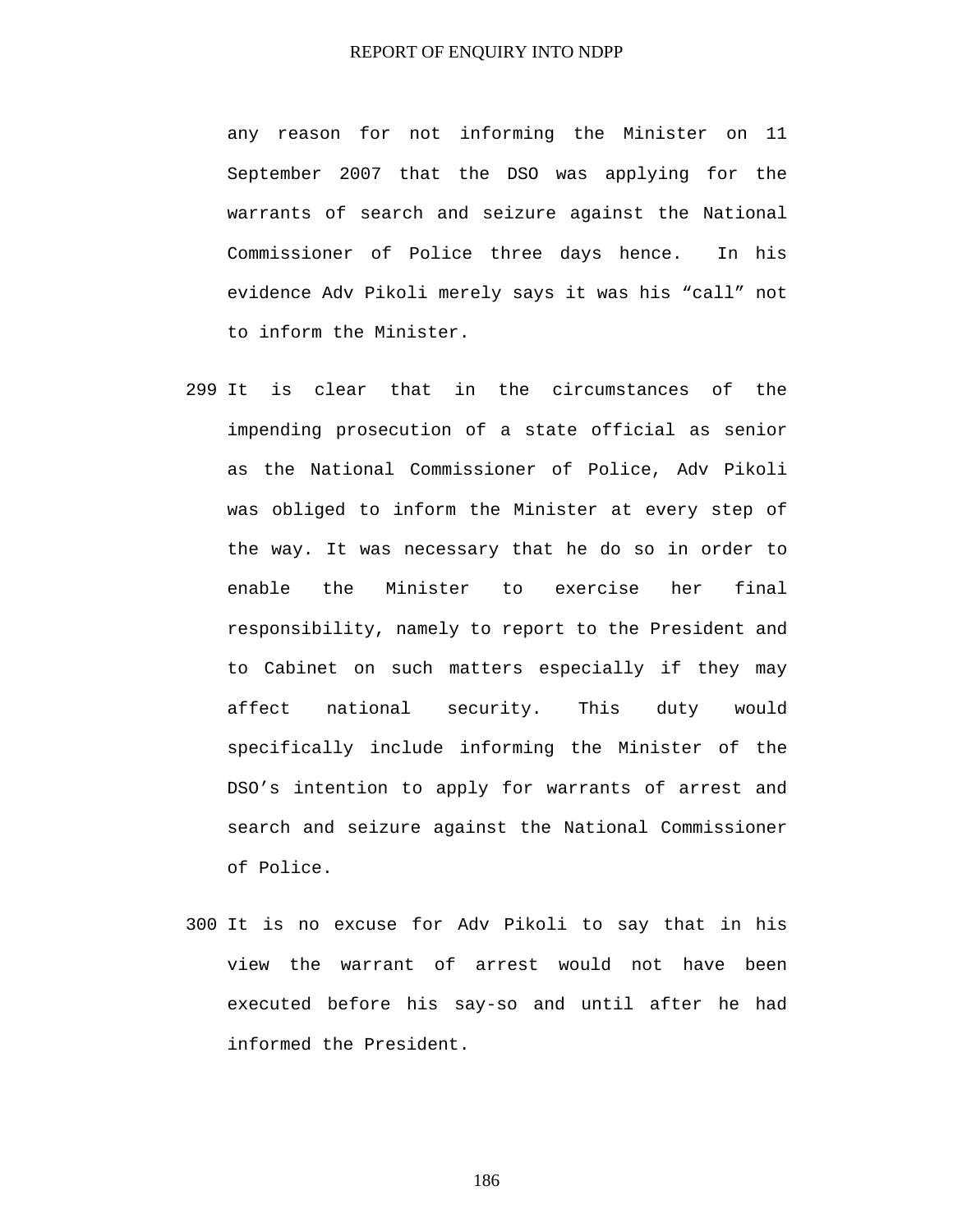- 301 The request by the President for a delay of two weeks in September 2007 was not unreasonable. Adv Pikoli's attitude in relation to the President's request for an extension of two weeks evinces a lack of appreciation for the sensitivities that are attendant on matters that may impact on national security. It illustrates a lack of respect for the President's constitutional obligation to maintain stability and national security, and it suggests that Adv Pikoli believed his own assessment of the security environment superior to that of the President.
- 302 On the strength of the sequence of events described above it was argued on behalf of Adv Pikoli that the sole reason why he was suspended was his decision to arrest and prosecute the National Commissioner of Police. He says in his evidence *"I was suspended in order to stop the investigation and prosecution of the National Commissioner of Police, Mr Jackie Selebi".* In Adv Pikoli's Heads of Argument it is stated that *"the real and only reason for his suspension was to frustrate the plan to arrest and prosecute Mr Selebi and to search his home and office"*. The argument was that the Government was bent on protecting the National Commissioner of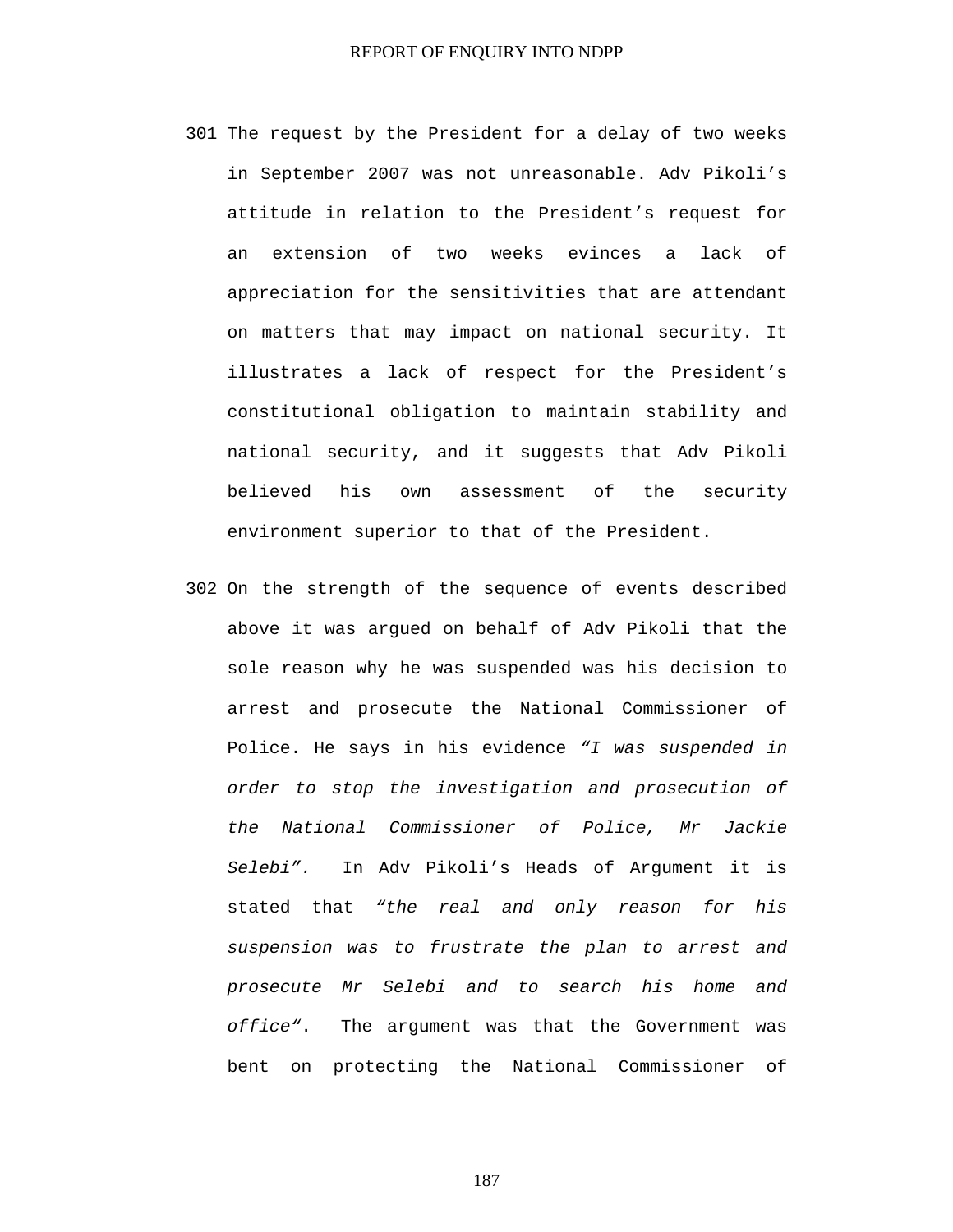Police from arrest and prosecution. The reasons for the suspension of Adv Pikoli appear from the letter of suspension and no such reasons are offered that point to the Government's intention to interfere with the arrest and prosecution of the National Commissioner of Police. With regards to a reason for the suspension the DG: Presidency says:

*"There were only two options, either you let the National Director of Prosecutions do it [execute the warrants], and (sic) or you suspend. Because if you said do it without making the arrangements to make sure it is done properly you are going to have problems."* 

I do not have access to all the information available to the President and am unable to assess the potential threat to stability and national security if Adv Pikoli had continued to pursue his course of action. Nor would it be appropriate for me to try and do so. It had to be a Presidential decision.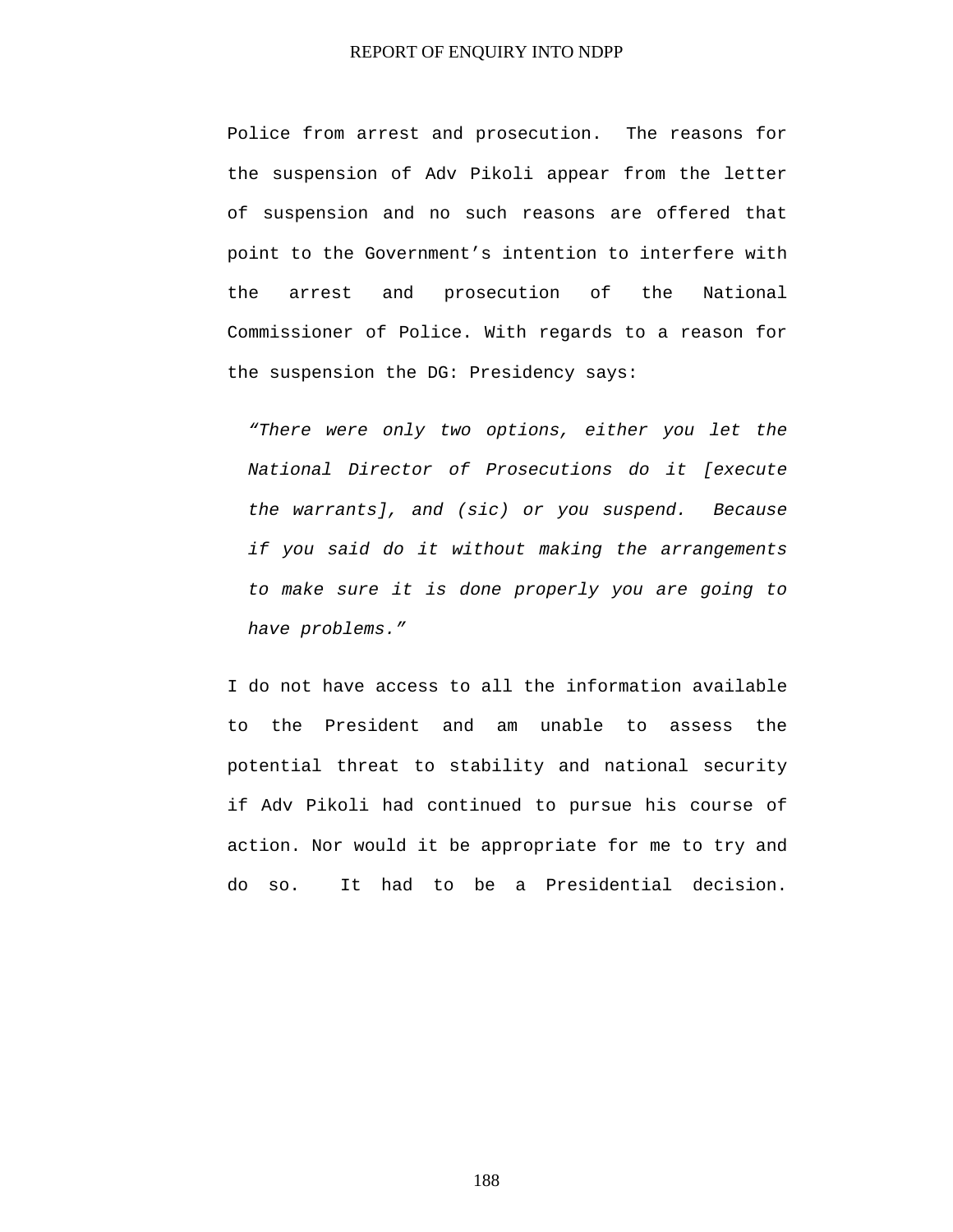#### **CONCLUSIONS**

- 303 This Enquiry into the fitness of Adv Pikoli to hold office as the NDPP was established by the President acting in terms of s. 12(6)(a) of the National Prosecuting Authority Act ("the Act").
- 304 This was the first Enquiry in terms of this legislation. It was envisaged as neither a judicial nor a disciplinary hearing. I was not bound to apply the rules of evidence integral to a judicial process. It was necessary to establish the procedures and the rules which I did with the agreement of the parties.
- 305 The terms of reference for this Enquiry, published on 3 October 2007, require a determination of whether Adv Pikoli is a fit and proper person to hold the office of NDPP. It required an examination of the exercise of discretion by Adv Pikoli in the decision to prosecute alleged offenders, or grant immunity from prosecution to suspects allegedly involved in organised crime, with particular regard to the public interest and the national security interests of the Republic of South Africa. It also called for an examination of the alleged breakdown of the relationship between the Minister and Adv Pikoli in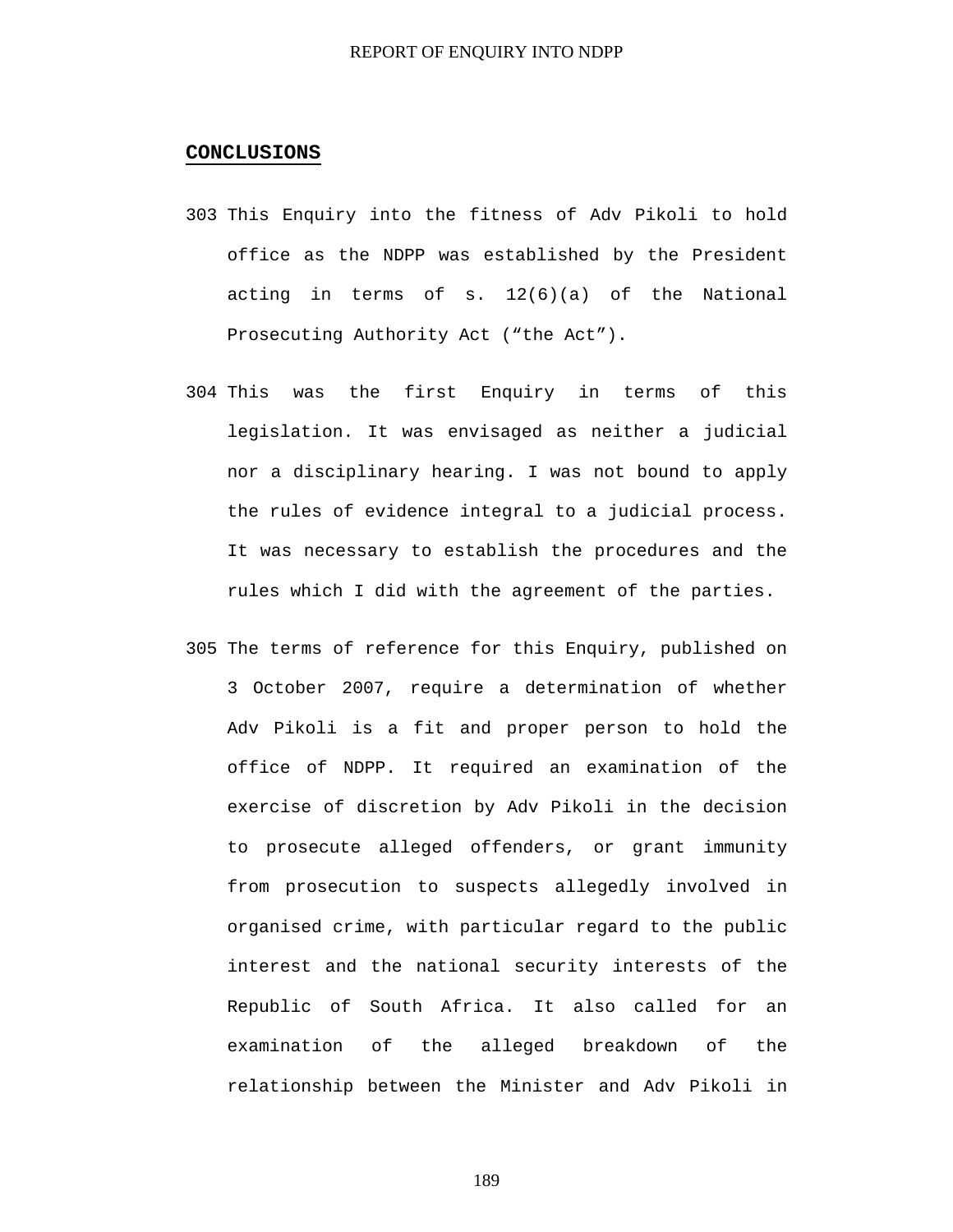the context of the legislative and constitutional obligation placed on both the Minister and the NDPP. The Enquiry was also obliged to consider such other matters as may relate to the fitness and propriety of Adv Pikoli to hold office as the NDPP.

- 306 The letter of suspension handed to Adv Pikoli on 23 September 2007 outlined two reasons for his suspension, namely:
	- The granting of immunity to members of organised crime syndicates where the prosecution of those alleged offenders would be in the public interest;
	- A breakdown in the relations between the office of the NDPP and that of the Minister due to several incidents, such as the evidence of Adv Pikoli at the Khampepe Commission of Enquiry.
- 307 In seeking to establish that Adv Pikoli is no longer a fit and proper person to hold office as the NDPP, the Government made various written submissions to the Enquiry and presented the oral evidence of witnesses at hearings that were conducted. For his part Adv Pikoli responded to the allegations contained in these submissions by also tabling a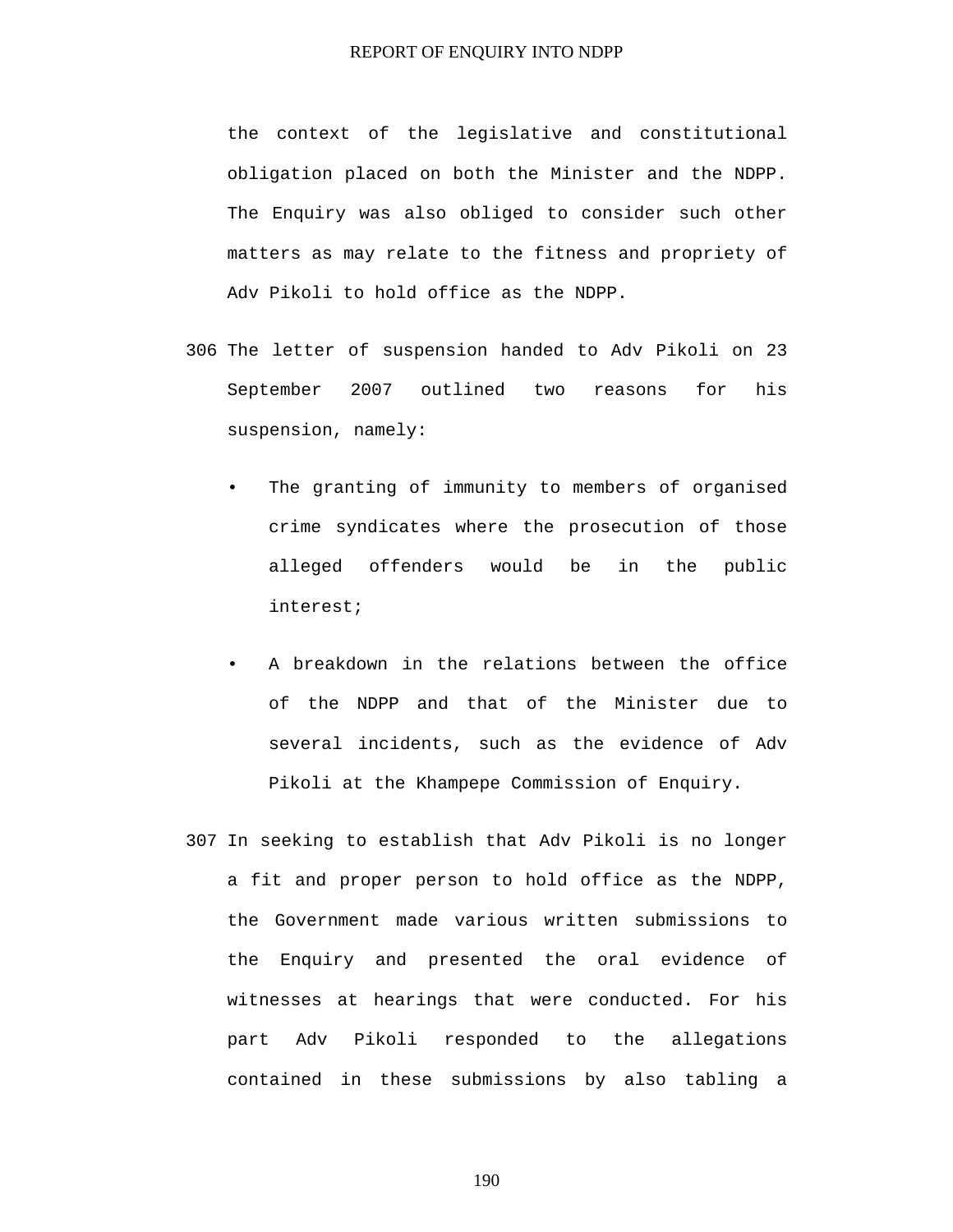detailed written response and giving oral evidence, and calling the evidence of the Regional head of the DSO, Gauteng, Adv Nel.

# **Irretrievable Breakdown in the Relationship between the Minister and Adv Pikoli**

- 308 Addressing the complaint that there had been an irretrievable breakdown in the relationship between the Minister and Adv Pikoli, the Minister's affidavit points to the conceptual differences between her and Adv Pikoli on the role and status of the NPA, which she argues aggravated the relationship. Adv Pikoli strenuously denied that there has been a breakdown in the relationship, and his oral evidence disputes the allegations made on affidavit by the Minister.
- 309 The differences arose from their differing understanding of their respective responsibilities and the line of demarcation between the Minister's final responsibility over the prosecuting authority as provided for in the Constitution and the Act, and the constitutional guarantee of independence accorded to the NDPP to execute his functions without fear, favour or prejudice. The differences in their respective understandings were aggravated by the DG: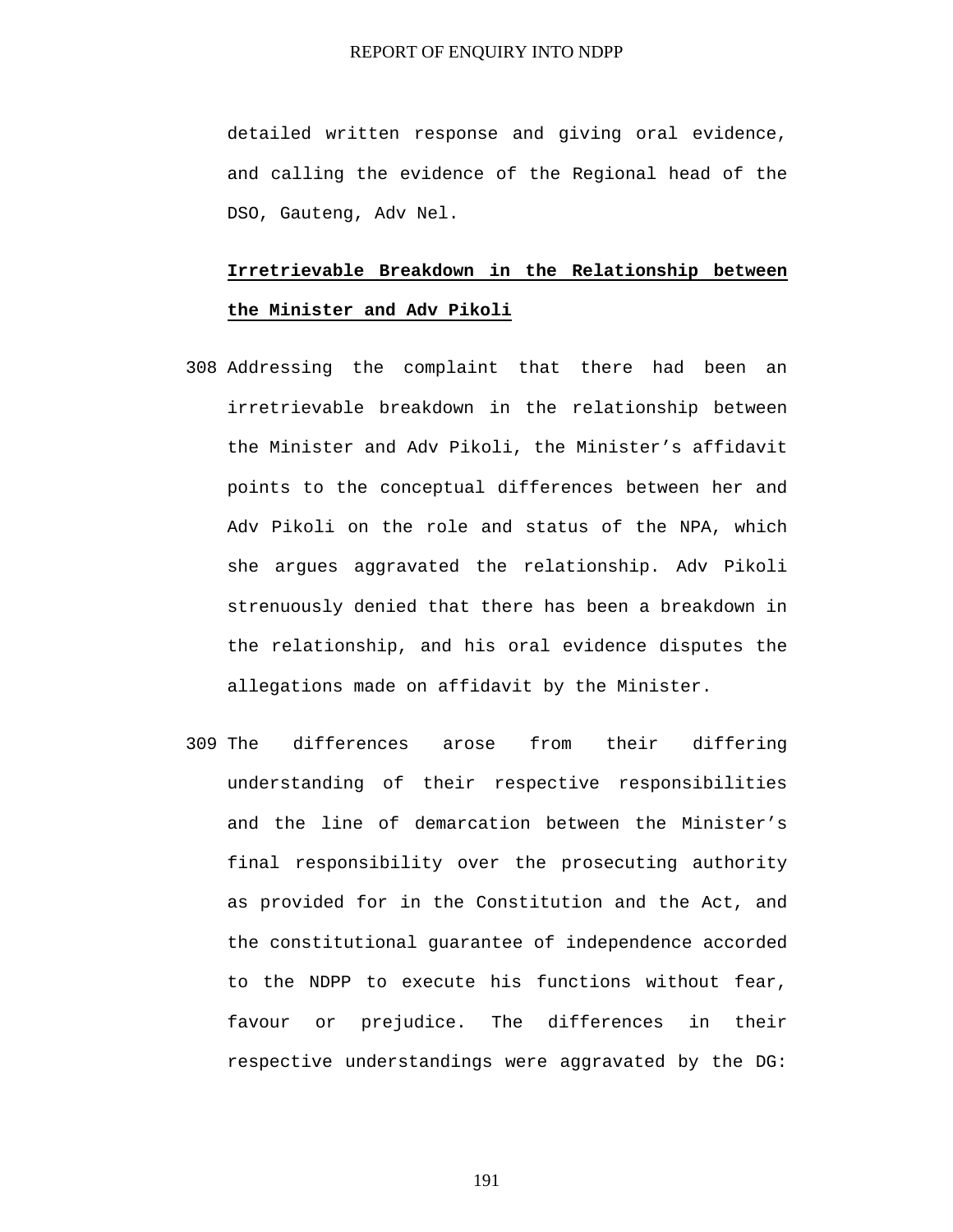Justice's misconception of his authority over the NPA, which influenced his reports to the Minister.

- 310 No evidence was submitted of specific disagreements, nor of attempts to discuss and resolve them. The Presidents letter of suspension refers to the fact that he was advised by the Minister that there was an irretrievable breakdown citing as an example Adv Pikoli's testimony before the Khampepe Commission. However, no evidence of the problem with Adv Pikoli's testimony was submitted and the subject was not pursued by Government during the Enquiry.
- 311 Government has not established on a balance of probabilities that there has been an irretrievable breakdown in the relationship between the Minister and Adv Pikoli. The differences that were evident were not of such a nature that they could not be resolved by discussion between the Minister and Adv Pikoli.

#### **Failure to Prosecute Offenders**

312 Government alleged that Adv Pikoli, in the exercise of his discretion to prosecute offenders, did not have sufficient regard to the nature and extent of the threat posed by organised crime to the national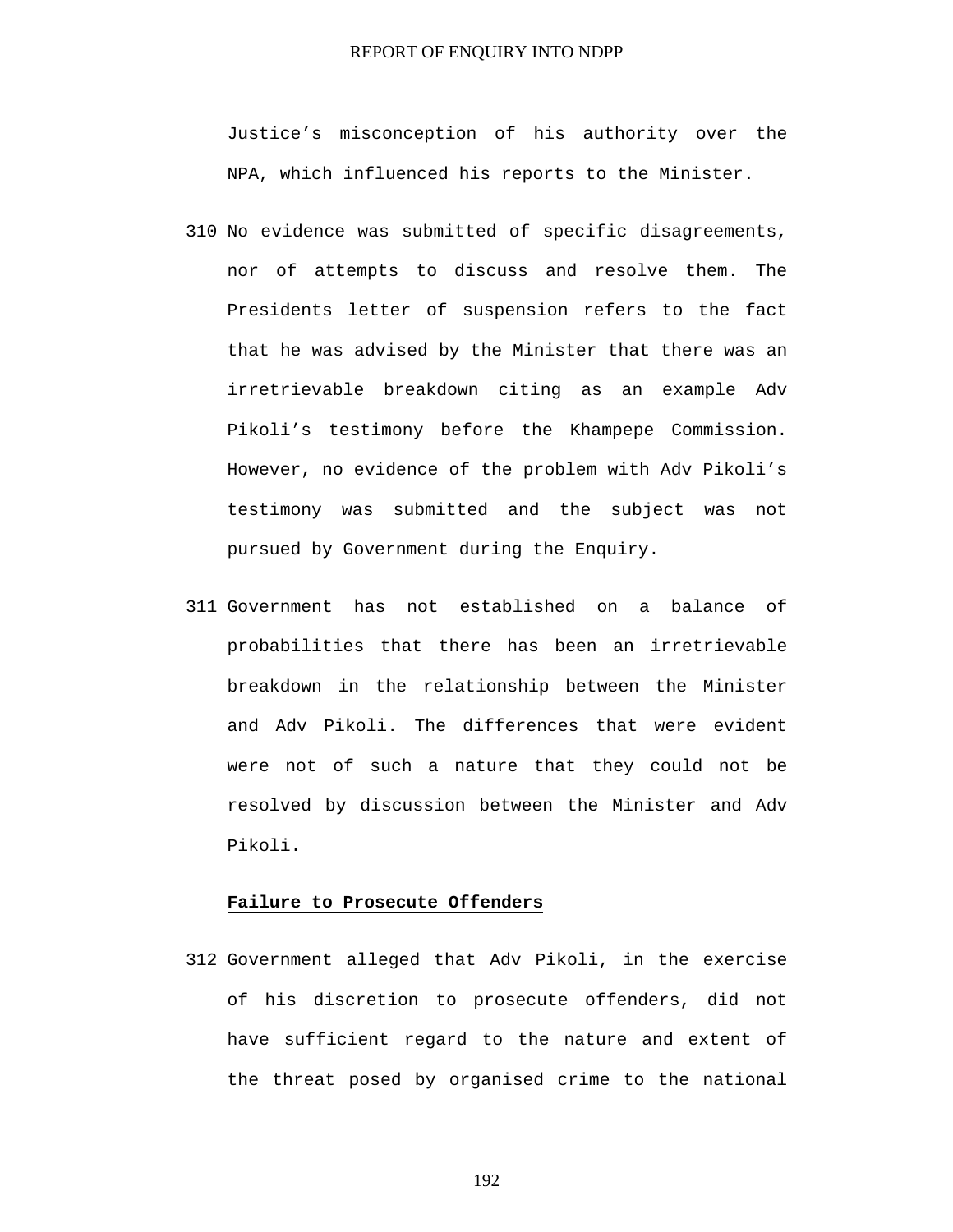security of the Republic. The prosecution of some of the mercenaries involved in the attempted *coup d'etat* in Equatorial Guinea, and the alleged failure to prosecute some of the suspects in the murder of the late Mr Brett Kebble were cited as examples. Government did not lead sufficient evidence in respect of either of these cases to cause me to make an adverse finding against Adv Pikoli. The complaints were also not supported by the facts in these cases. Moreover, any assessment of these decisions by the NDPP would encroach on the constitutionally guaranteed independence of the NPA to determine whether or not to prosecute.

313 The complaint by Government was not substantiated.

#### **Immunity and Plea Bargains**

314 The terms of reference for the Enquiry require a determination as to whether Adv Pikoli in taking decisions to grant immunity from prosecution or to enter into plea bargaining arrangements with persons who are allegedly involved in illegal activities which constitute organised crime, as contemplated in the Act, took due regard to the public interest and the national security interests of the Republic, as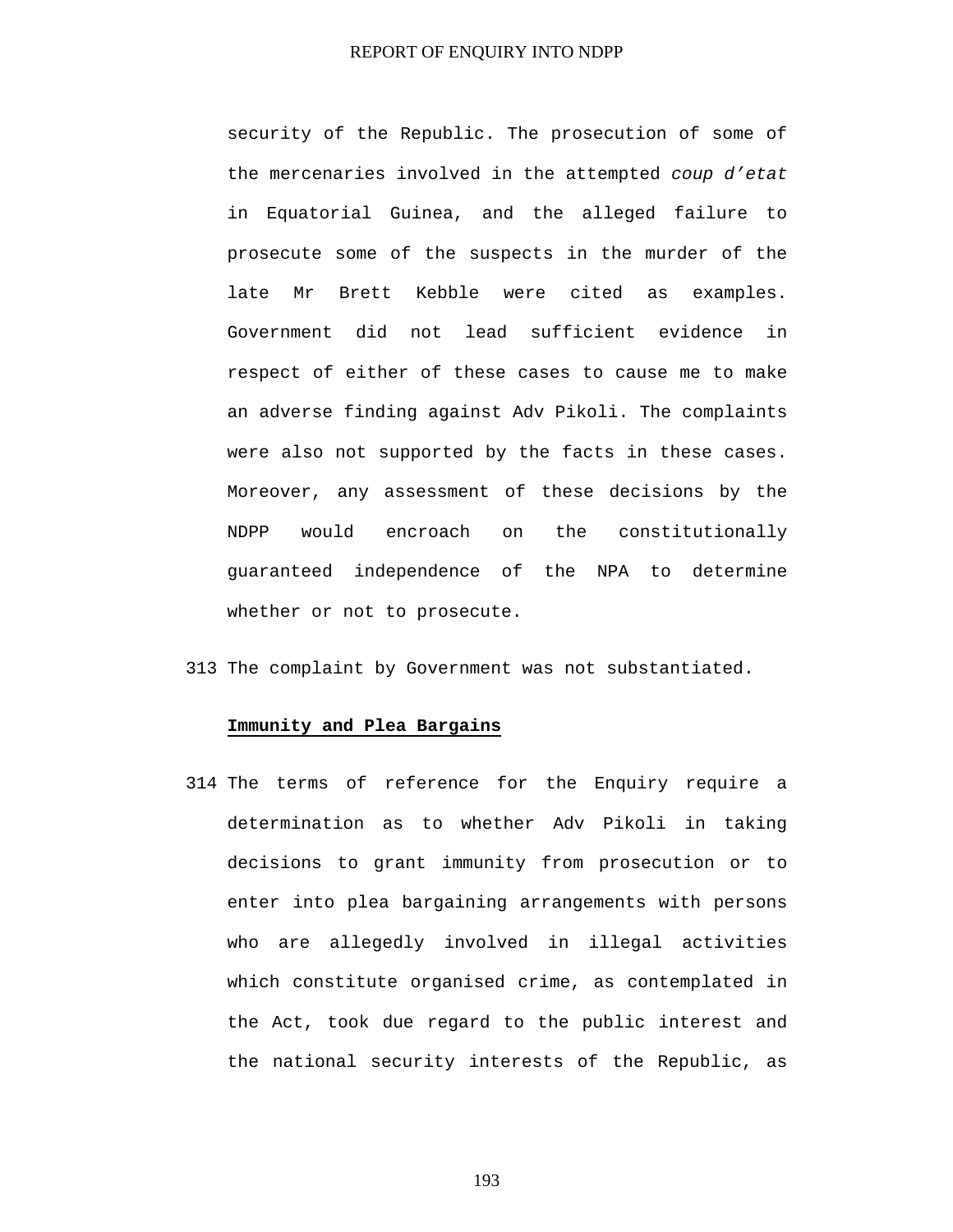contemplated in Section 198 of the Constitution as well as the Prosecution Policy. Matters relating to Mr Agliotti, Mr Nassif and the Alexandra paedophile were raised in this regard.

- 315 Mr Agliotti and Mr Nassif concluded plea and sentence agreements in relation to the charge of dealing in drugs. These agreements were concluded after the suspension of Adv Pikoli and he can therefore not be held responsible for them. Whilst it is acknowledged that the plea and sentence agreements were unusual in that they contained conditions that the offenders would testify in other pending matters, Government did not produce any evidence to show that the plea and sentence agreements that were concluded violated the prosecution policy. The agreements were accepted by the court, and I refused to entertain the governments claim that they would be over-ruled on appeal. Government's argument was flawed because a plea and sentence agreement is not subject to an appeal.
- 316 The complaint with regard to the plea and sentence agreement with the Alexandra paedophile was abandoned by Government. Hence the matters raised in this complaint were not proven.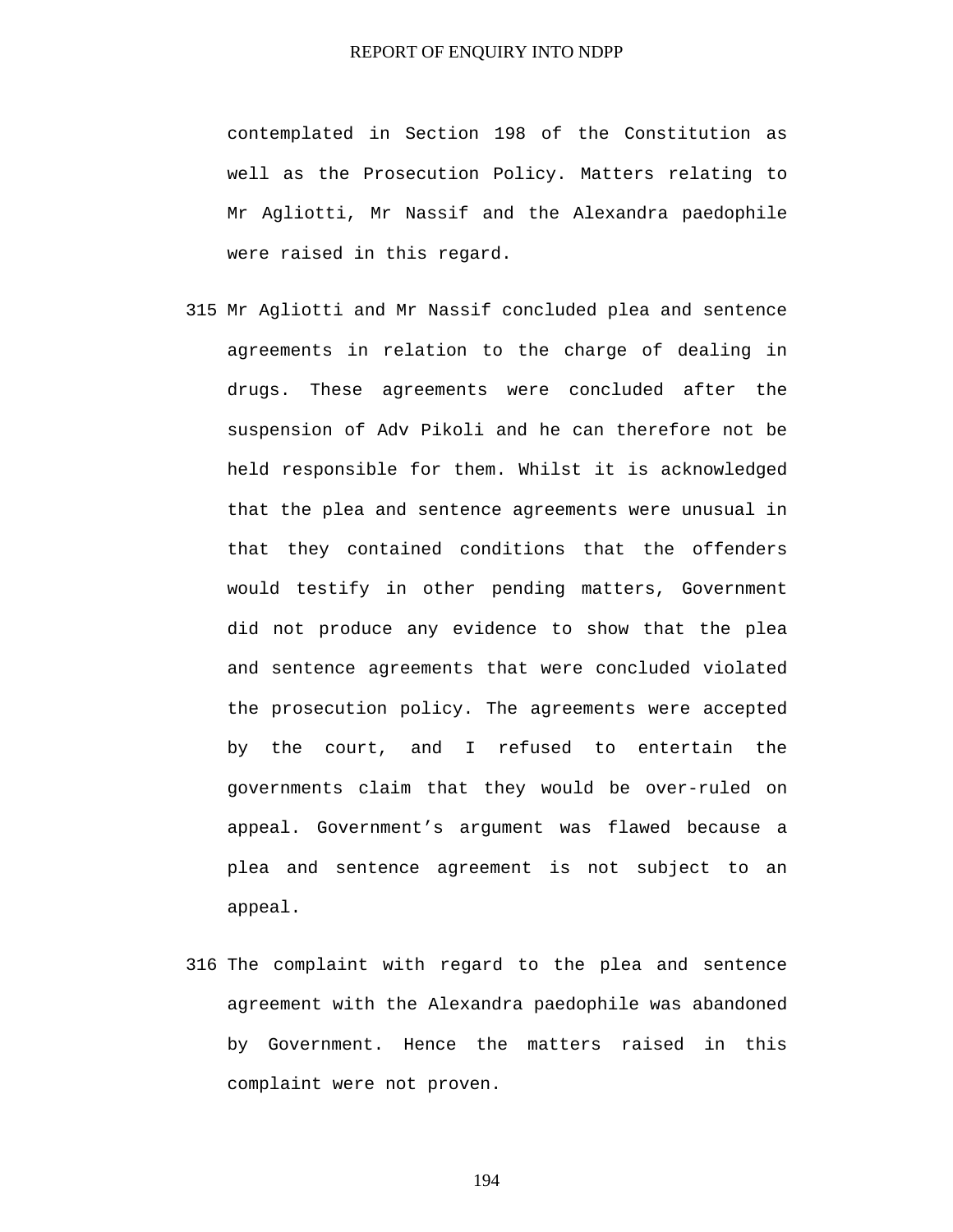#### **Failure to Account to the DG: Justice**

- 317 Government complained that Adv Pikoli failed to comply with his obligations under the Public Service Regulations and the Public Finance Management Act (PFMA), and thereby prevented the DG: Justice from accounting and reporting to the Minister.
- 318 The DG: Justice had an incorrect understanding of his accounting responsibilities under the PFMA, despite being in possession of legal opinions from senior counsel explaining the ambit of his responsibilities. He allowed the Minister to continue with an incorrect understanding of the responsibilities of the NDPP.
- 319 Adv Pikoli had not failed to provide the DG: Justice with information necessary for him to execute his duties.
- 320 I must express my displeasure at the conduct of the DG: Justice in the preparation of Government's submissions and in his oral testimony which I found in many respects to be inaccurate or without any basis in fact and law. He was forced to concede during cross-examination that the allegations he made against Adv Pikoli were without foundation. These complaints related to matters such as the performance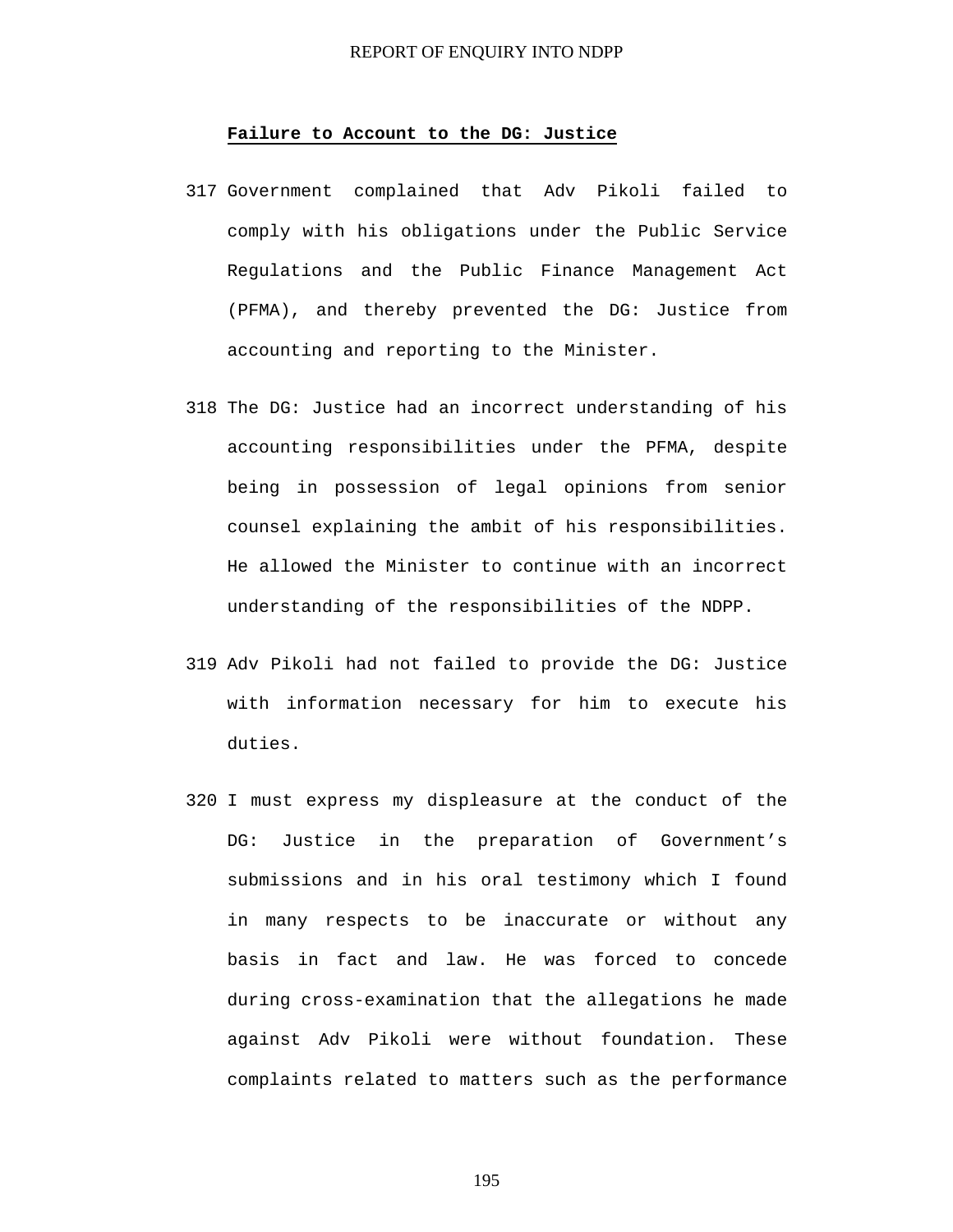agreement between the DG: Justice and the CEO of the NPA; the NPA's plans to expand its corporate services division; the DSO dealing with its own labour relations issues; reporting on the misappropriation of funds from the Confidential Fund of the DSO; the acquisition of new office accommodation for NPA prosecutors; and the rationalisation of the NPA.

- 321 All these complaints against Adv Pikoli were spurious, and are rejected without substance, and may have been motivated by personal issues.
- 322 With regard to the original Government submission, many complaints were included that were far removed in fact and time from the reasons advanced in the letter of suspension, as well as the terms of reference. This further reflects the DG: Justice's disregard and lack of appreciation and respect for the import for an Enquiry established by the President.

#### **The Listing of the DSO**

323 The Minister complained that Adv Pikoli sought to have the DSO listed as a public entity within the meaning of the PFMA, despite the Minister's view that it was a policy matter that needed to be discussed by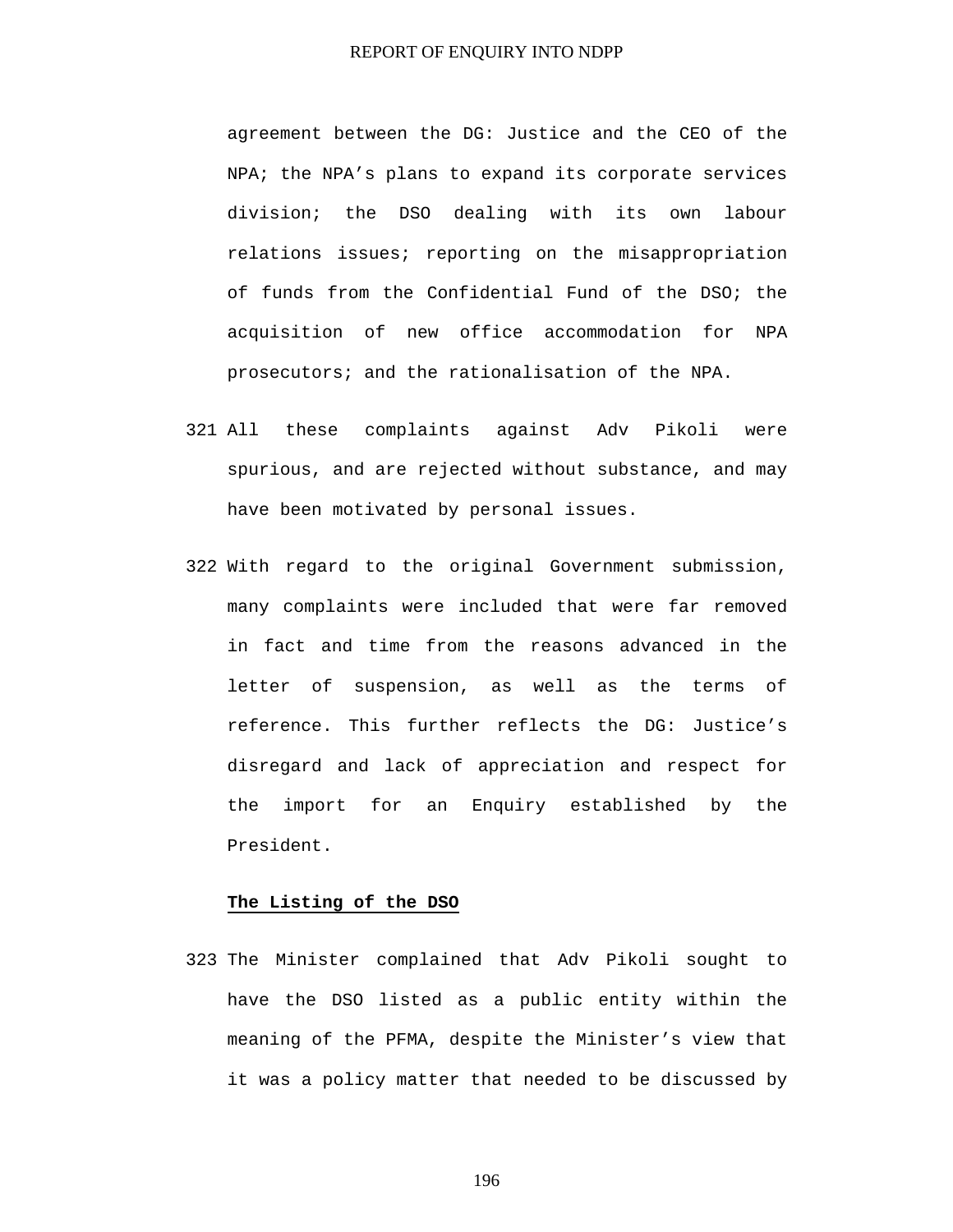Cabinet. There was extensive consultation by Adv Pikoli with the Minister on this and the related matter of the listing of the NPA as a constitutional entity. In heeding one of the Minister's concerns, Adv Pikoli refrained from pursuing the listing of the NPA as a constitutional body. However he went ahead and advised the Treasury that that the DSO was not listed as a public entity in the schedule to the PFMA as he was statutorily obliged to do so under the PFMA.

324 It was necessary however, for Adv Pikoli to have informed the Minister that he was in fact proceeding to advise the Treasury of the fact that the DSO was not listed as a public entity.

#### **The Browse Mole Report**

- 325 Government alleged that Adv Pikoli is unfit to hold office due to the manner in which he handled the Browse Mole Report.
- 326 After being briefed by the head of the DSO about the investigation and being presented with a preliminary report in March 2006 it was incumbent on Adv Pikoli to advise the Minister of the gravity of the information that had emerged. In addition, as the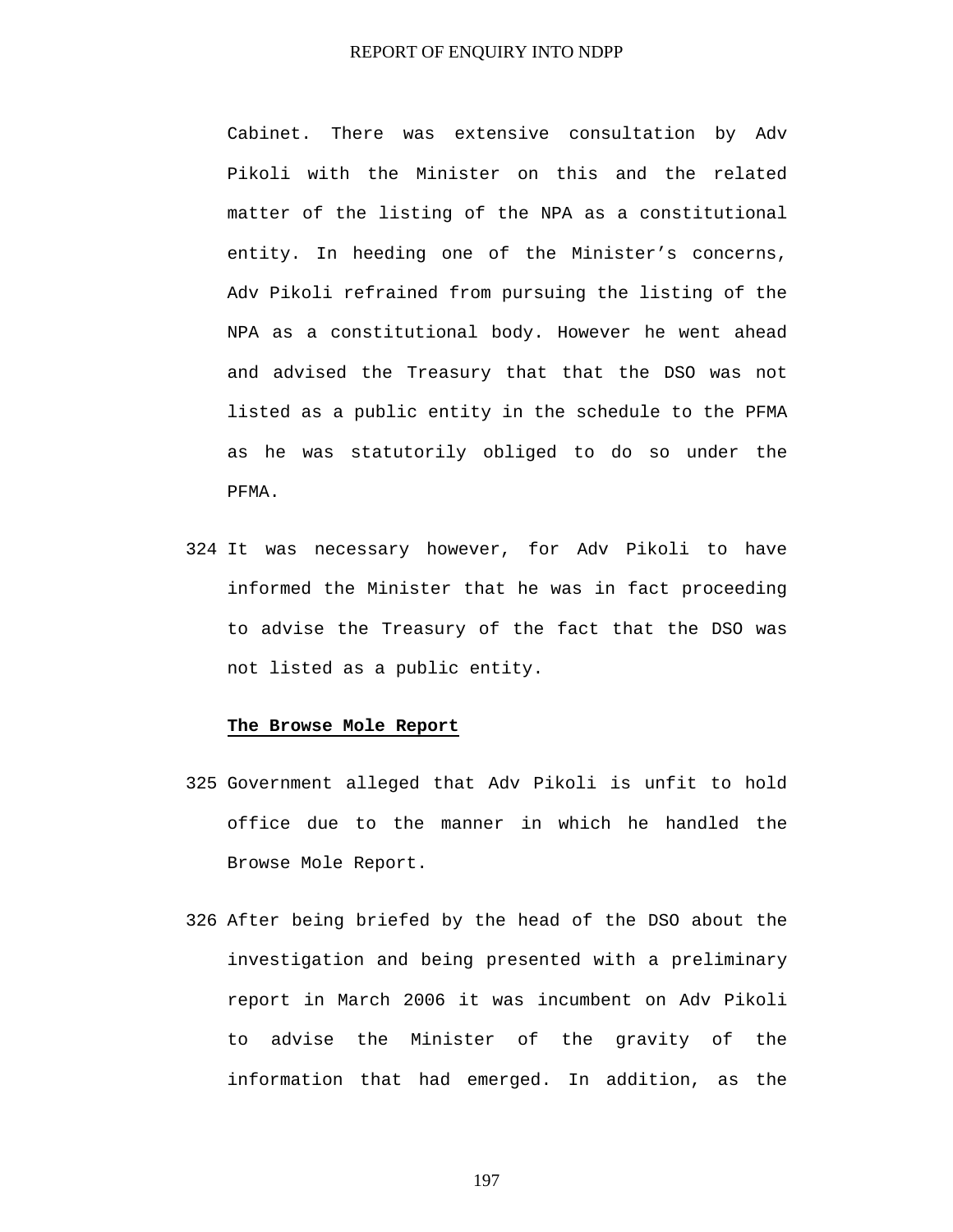matter was outside the legal mandate of the DSO, he should have ordered that any further involvement by the DSO cease immediately. He should also have alerted the intelligence agencies to the information that the DSO had received. He only informed the intelligence agencies after he received the final Browse Mole Report in July 2006.

- 327 It was also claimed by Government that Adv Pikoli should have done more to ensure that the head of the DSO fully co-operated with the Task Team set up by the President to look into the circumstances around the Browse Mole report. It is common cause that the Head of the DSO is appointed by the President and that the ability of the NDPP to take disciplinary action against the Head of the DSO is therefore constrained.
- 328 The behaviour of Adv Pikoli in dealing with the Browse Mole Report is indicative of his lack of sensitivity in dealing with matters of national security. This is of particular concern when the matters are of a politically sensitive nature and such as may impact on South Africa's relations with other countries.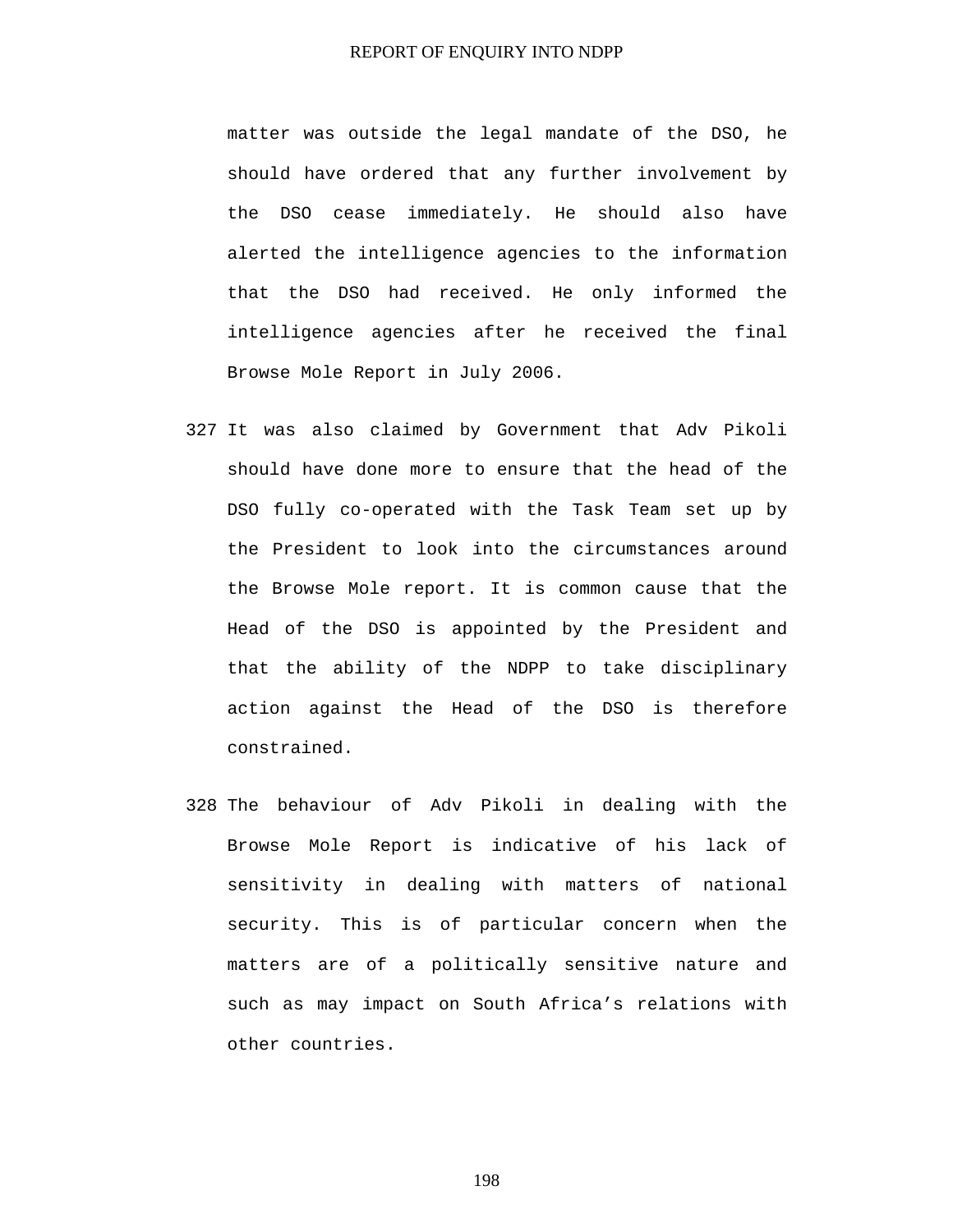# **The Malawian Investigation**

- 329 Government alleged that Adv Pikoli failed to inform the Minister and the relevant intelligence agency of the investigation of an alleged plot to assassinate the Malawian President, a plot which involved South African citizens and was partially planned in this country. The NDPP had been approached by his counterpart in Malawi requesting assistance with the Malawian investigation into an alleged conspiracy to assassinate the President of Malawi. The request was handled in compliance with the International Cooperation in Criminal Matters Act in terms of which the DG: Justice is the central authority. The NPA, on the instruction of the DG: Justice, collected information pertaining to the investigation. The NPA did not investigate an intelligence matter or otherwise act outside its mandate.
- 330 However Adv Pikoli was obliged to inform the Minister of the assassination plot when he first became aware of it, as this may have had potential implications for national security and for the conduct of South Africa's international relations. This is a further example of his lack of sensitivity in dealing with matters of national security as referred to above.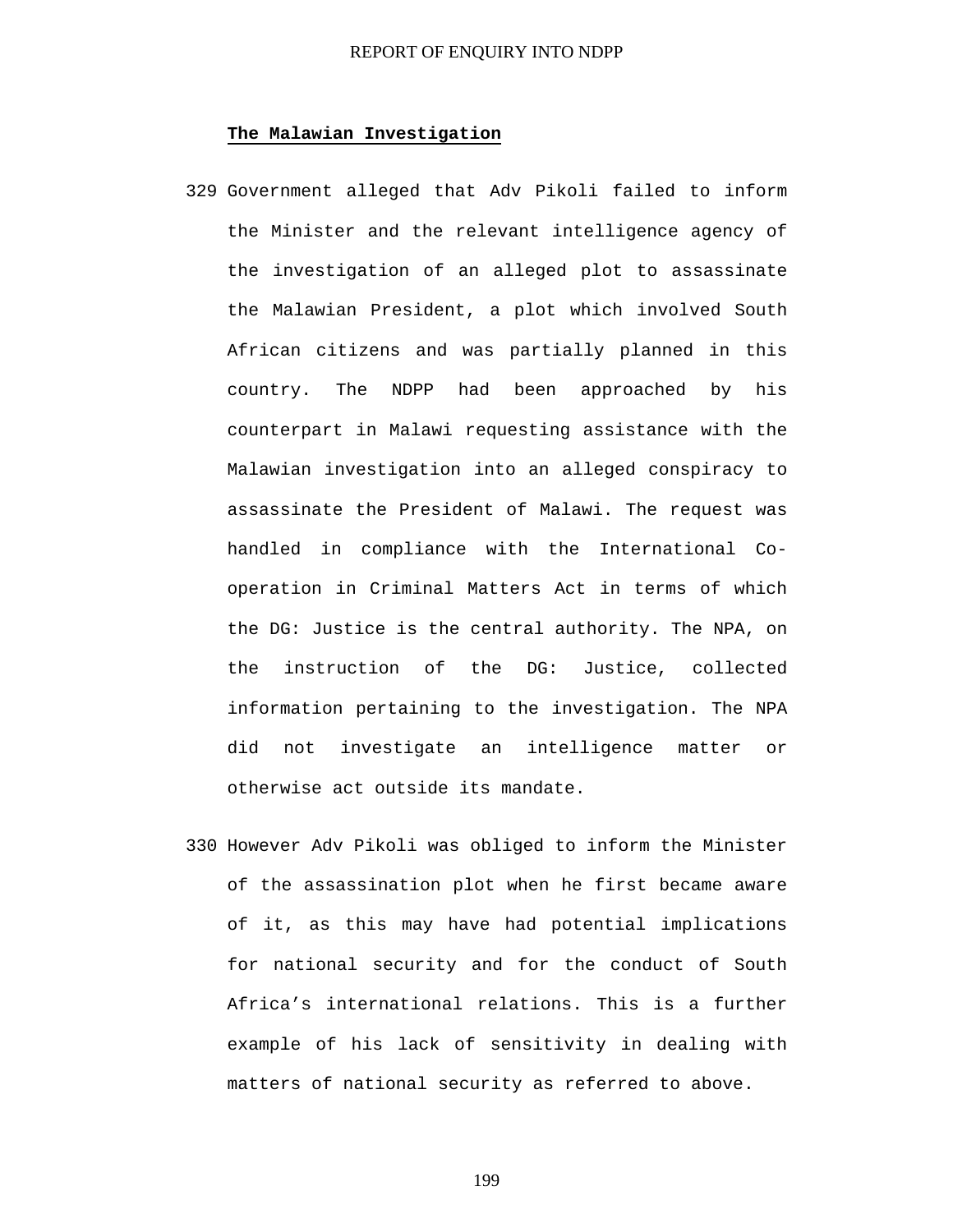331 The DG of Justice also had a duty to bring these aspects to the attention of the Minister. However, this does not detract from Adv Pikoli's own responsibility

# **Unregulated Interaction with Foreign Intelligence Services**

- 332 With regard to the complaint that a member of the DSO was engaged in unregulated interaction with foreign intelligence services (FIS) Government relied on the evidence of the DG: National Intelligence Agency ("NIA"). Adv Pikoli had been briefed by NIA on the dangers of unregulated interaction with FIS. The evidence points to the fact that the DSO member's unregulated interaction with FIS occurred before Adv Pikoli took office as the NDPP, and any further interaction was not sanctioned by Adv Pikoli and nor was it specifically brought to Adv Pikoli's attention.
- 333 Adv Pikoli could therefore not be held responsible for these engagements by the DSO member with FIS.

# **Post-TRC matters**

334 The Government alleged that Adv Pikoli's handling of the post-TRC cases did not exhibit the sensitivity to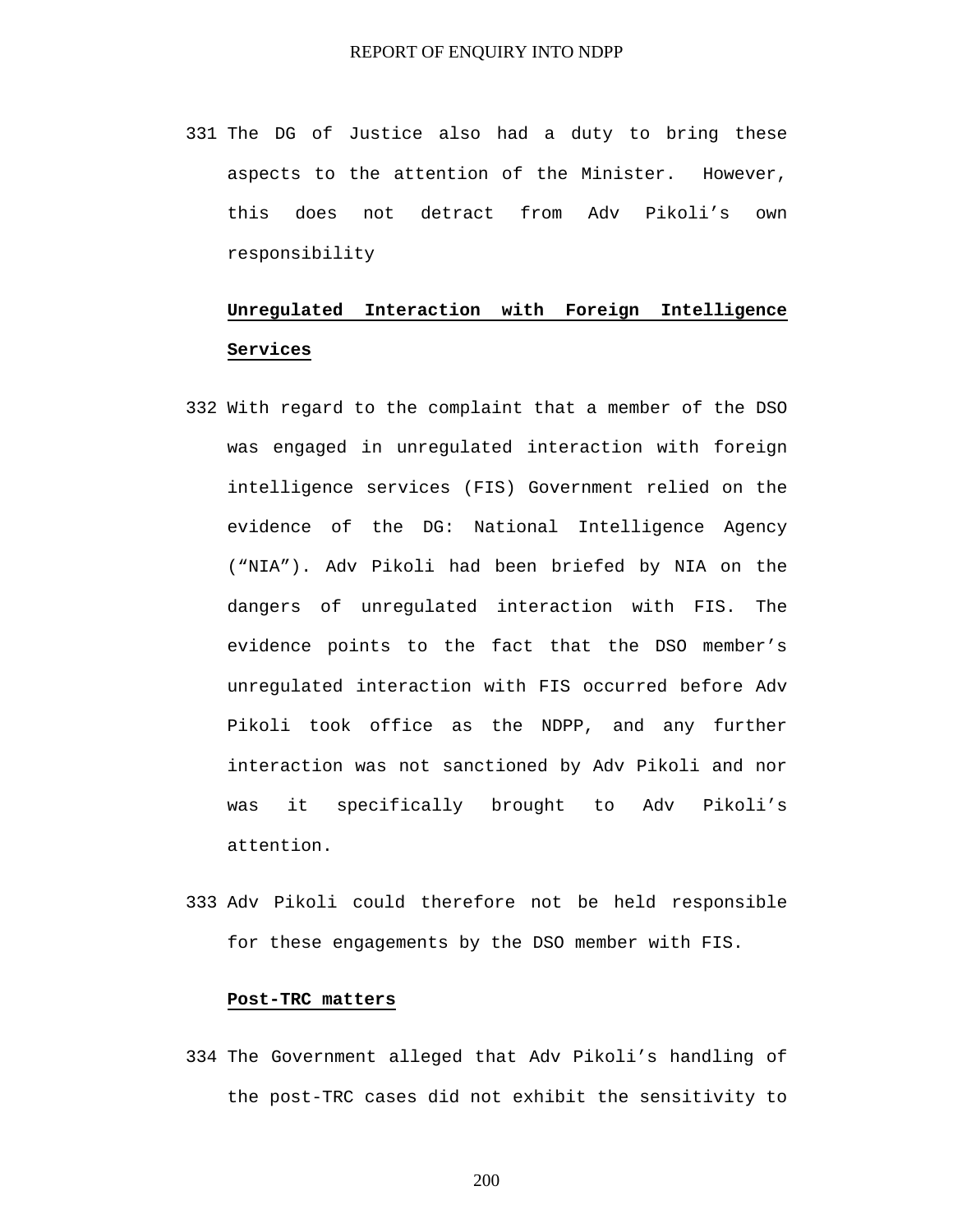the victims and an appreciation of the public interest issues that the Prosecution Policy requires to be taken into consideration. Government relied on the evidence presented by the DG: Presidency who testified on his personal experience of being poisoned by operatives of the apartheid regime.

335 Government did not tender any further evidence and stated that they have not pursued this complaint before the Enquiry. The complaint therefore falls away.

#### **Searches at the Unions Buildings & Tuynhuys**

- 336 Government stated that the manner in which the search and seizure operations relating to the investigation of former Deputy President Zuma were planned and conducted did not take into account that the Union Buildings and Tuynhuys are national key-points housing classified documents. The searches took place in August 2005. Adv Pikoli did not inform the Minister prior to obtaining the warrants that the NPA intended carrying out search and seizure operations at the Union Buildings and Tuynhuys.
- 337 His failure to do so amounts to a dereliction of duty, and demonstrates a lack of sensitivity and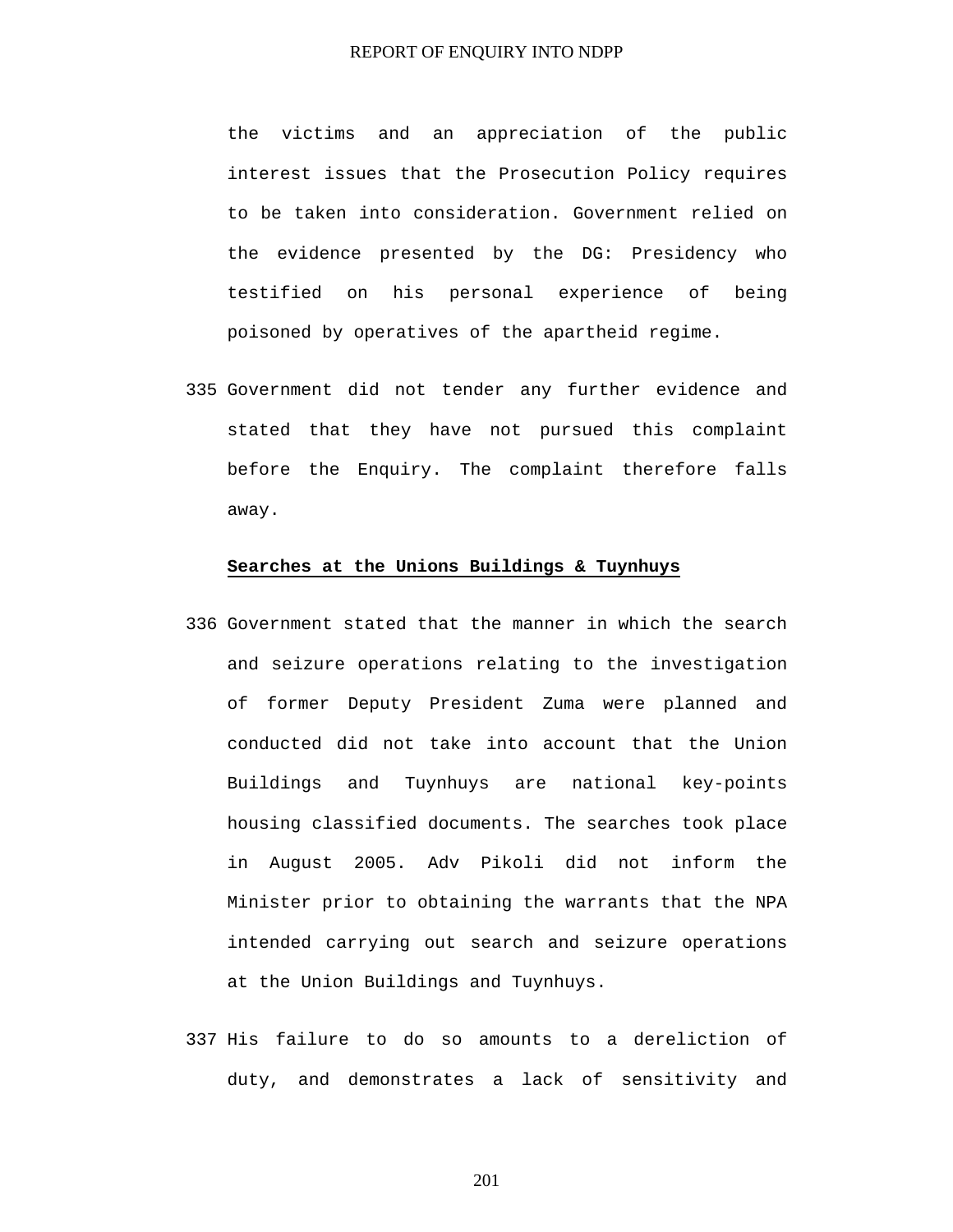appreciation of the entire dimensions of the responsibilities as the NDPP.

- 338 He informed the Minister as well as the President, Deputy President Mlambo-Ngcuka and the DG: Presidency before the searches were conducted. He delegated the Regional Head of the DSO, Gauteng to liaise with the DG: Presidency to make the necessary arrangements for the searches.
- 339 However Adv Pikoli failed to ensure that all necessary security measures were taken to prevent any potential breach of security at the Union Buildings and Tuynhuys. Adv Pikoli and the DSO did not obtain the necessary security clearances for the security company that assisted with the search and seizure operation at the Union Buildings.

# **The Investigation into the National Commissioner of Police**

- 340 Governments raised two complaints in relation to the manner in which Adv Pikoli pursued the investigation into the National Commissioner of Police, namely:
	- That he did not exhaust the process established by the President to facilitate access to documents and evidence in the possession of SAPS;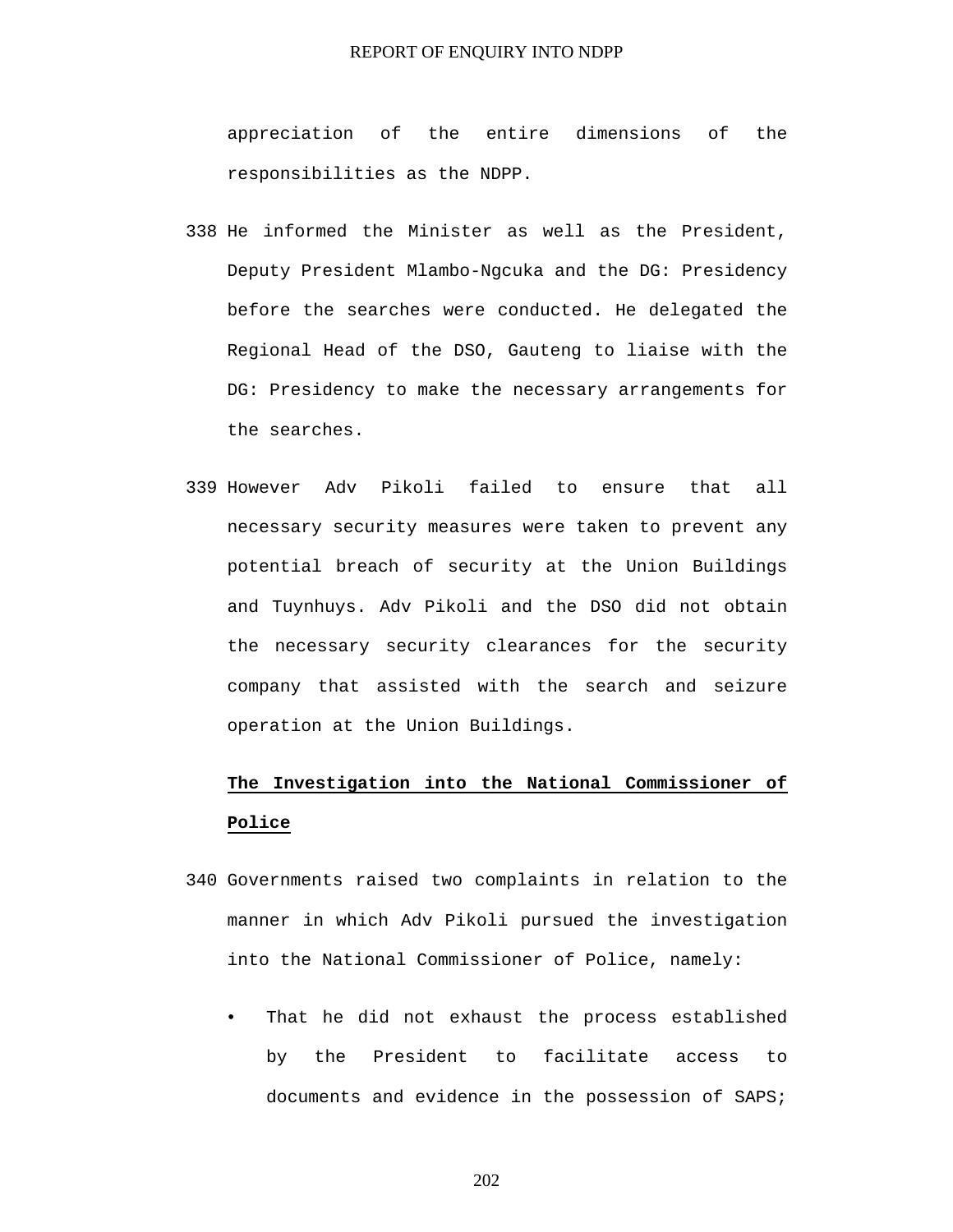and

- That he did not inform the Minister or the President prior to obtaining warrants for search and seizure and for the arrest of the National Commissioner.
- 341 Due to the difficulties that the DSO experienced in accessing information from the SAPS in relation to Operation 'Bad Guys' and the related investigation of the National Commissioner of Police, the intervention of the President had been sought by Adv Pikoli. The President intervened to assist the DSO to obtain the information in the possession of the SAPS relating to the investigation of the National Commissioner of Police. The President requested the DG: Presidency to facilitate access to this information by the DSO. Despite the efforts of the DG: Presidency the information was not forthcoming from SAPS.
- 342 Adv Pikoli then authorised the securing of warrants of search and seizure against the National Commissioner of Police without first reverting to the Presidency.
- 343 Adv Pikoli did not exhaust all the options presented by this intervention by the Presidency before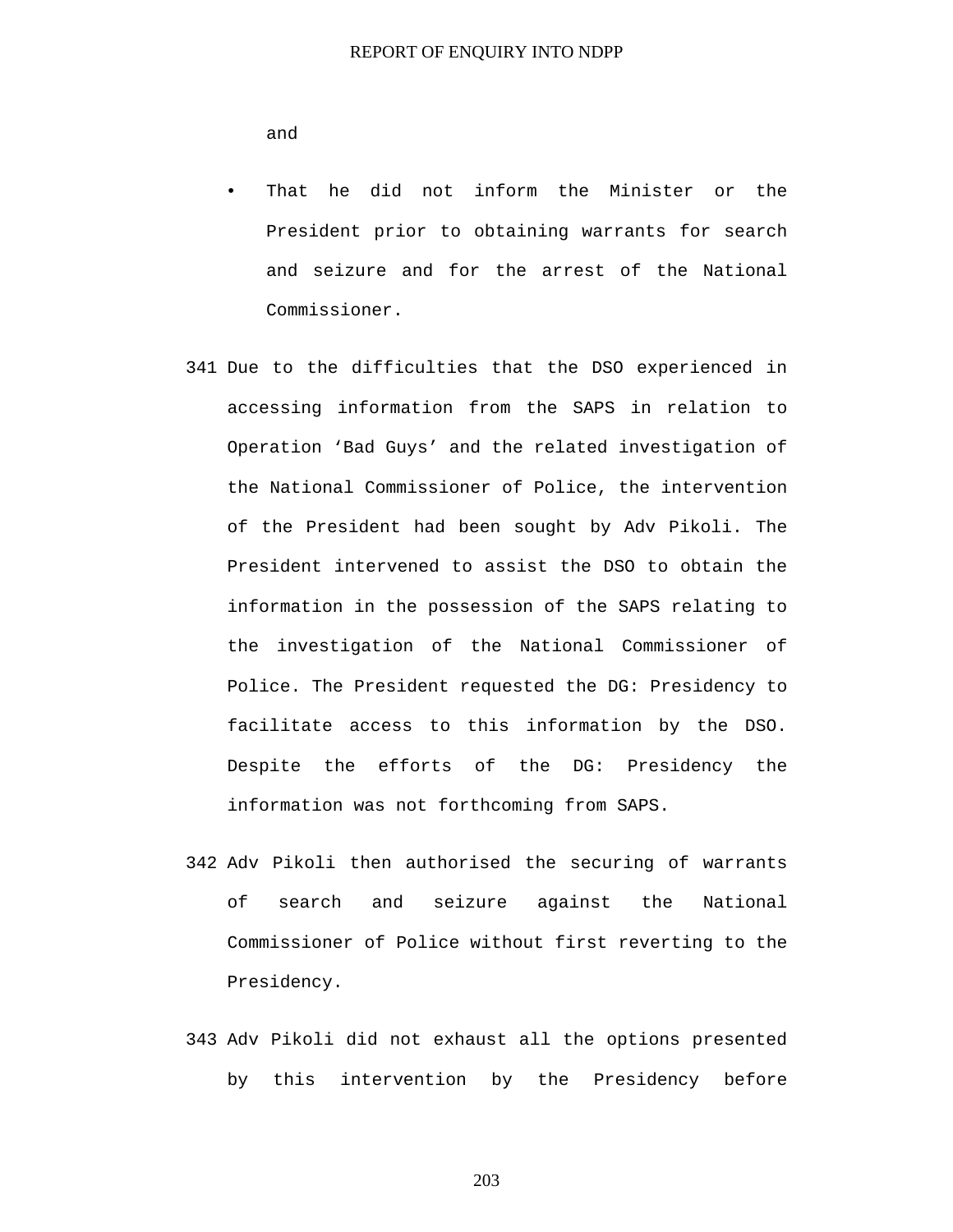applying for warrants of search and seizure of this evidence. Although he was frustrated by the SAPS in his efforts to obtain the information in their possession, and was entitled to seek the information through a warrant of search and seizure, he should have informed the DG: Presidency that his intervention had been unsuccessful before resorting to the Courts and seeking warrants. This would also have afforded the DG: Presidency the opportunity to pursue other options to gain access to the information.

- 344 Since he was dealing with the impending prosecution of a state official as senior as the National Commissioner of Police, Adv Pikoli was obliged to keep the Minister informed at all times in order to enable her to exercise her final responsibility, and also to report to the President and to Cabinet on a matter that could impact on national security. This duty would specifically include informing the Minister prior to applying for warrants of arrest and search and seizure against the National Commissioner of Police.
- 345 Adv Pikoli failed in his duty to keep the Minister informed. He did not recognise he was obliged to do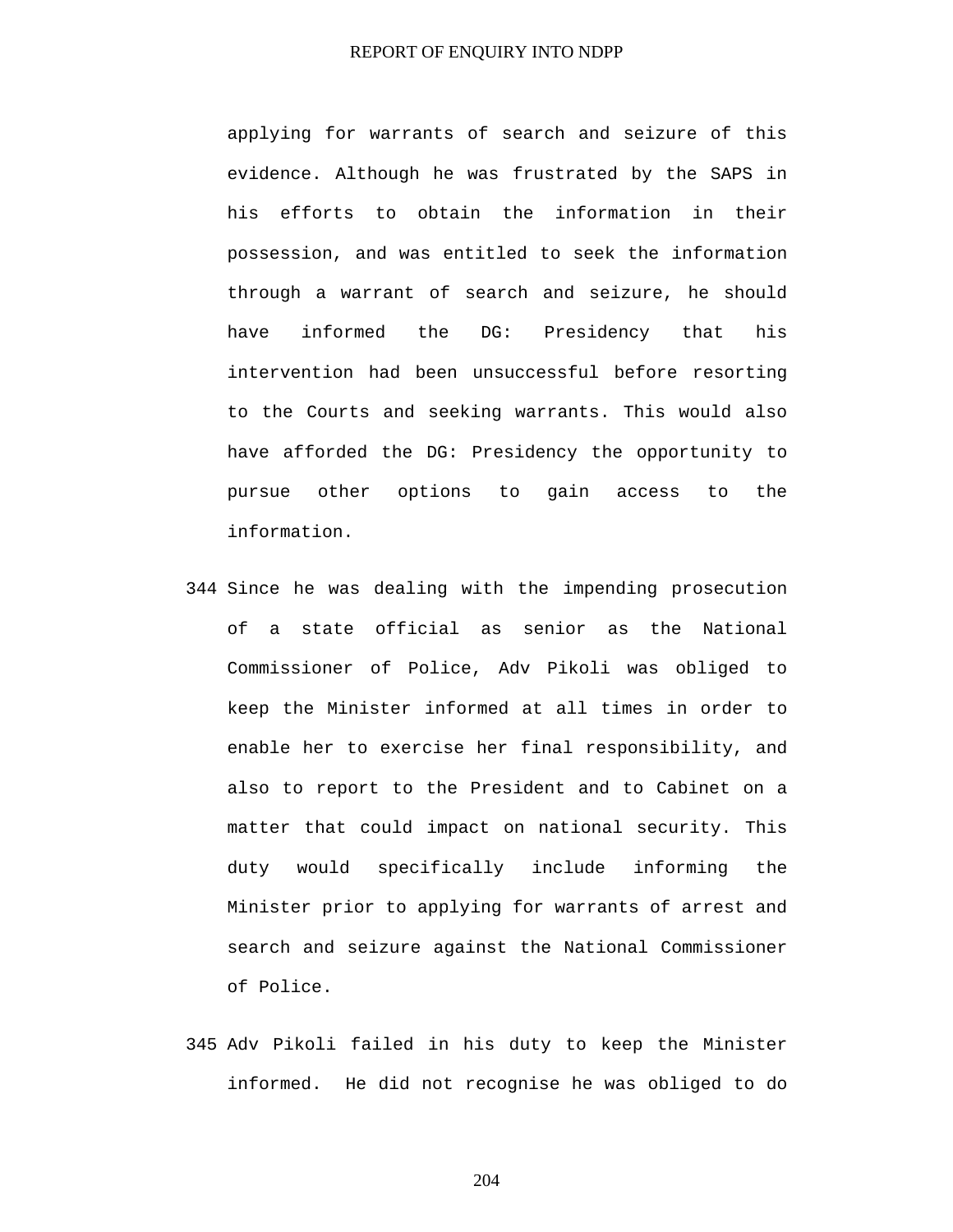so, indicating simply that it was his call and he had not considered it as necessary.

- 346 I did not find any substance in Adv Pikoli's assertion that the reason for his suspension was to stop the prosecution of the National Commissioner of Police. Adv Pikoli confirms in his evidence that he received assistance from the Presidency and the Minister in his investigation of the National Commissioner of Police, and that there had not been any earlier attempts to stop him proceeding.
- 347 However, Adv Pikoli has argued that the Minister's letter to him dated 18 September 2007 (VP12) constituted an unlawful and unconstitutional instruction to him to desist from pursuing the matter against the National Commissioner of Police. Whilst the Minister states that she did not intend to interfere with the NDPP in the exercise of his prosecutorial discretion, the literal reading of the letter leaves no room for doubt that that this is what it conveyed. However, at that time, the opinion of Adv Pikoli was that given the history of their relationship he was satisfied that the Minister could not have intended to give an unlawful instruction.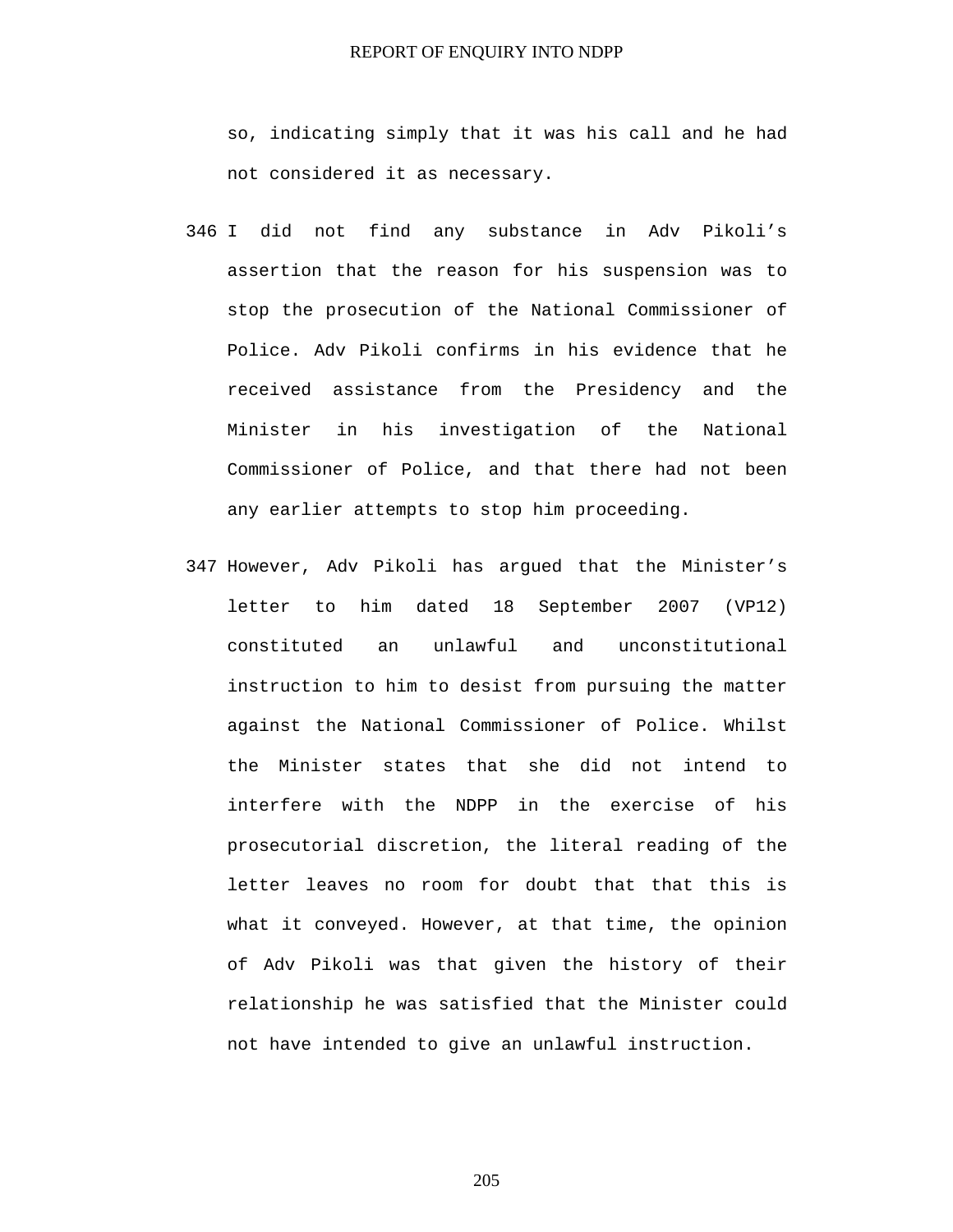- 348 The theory that Adv Pikoli gives as the reason for his suspension is belied by another probable reason that his suspension may have been precipitated by the need to avert the possible threat to national security that may have resulted if the warrants were executed before an enabling environment was created. The enabling environment according to the judgement of the President would have required a period of two weeks which Adv Pikoli was not willing to concede. Adv Pikoli did not appreciate that the President would need to obtain comprehensive assessments of the possible adverse reaction by members of SAPS and the potential threat to the stability of the country, as well as to determine what measures needed to be put in place to contain the situation.
- 349 Having considered all the matters above, the basis advanced by Government for the suspension of Adv Pikoli has not been established through the evidence submitted to the Enquiry.

**\_\_\_\_\_\_\_\_\_\_\_\_\_\_\_\_\_\_\_\_\_\_\_\_\_\_\_\_\_\_\_\_\_\_\_\_\_\_\_\_\_** 

350 However in the course of this Enquiry some deficiencies in the capacity and understanding of Adv Pikoli to fully execute the range of responsibilities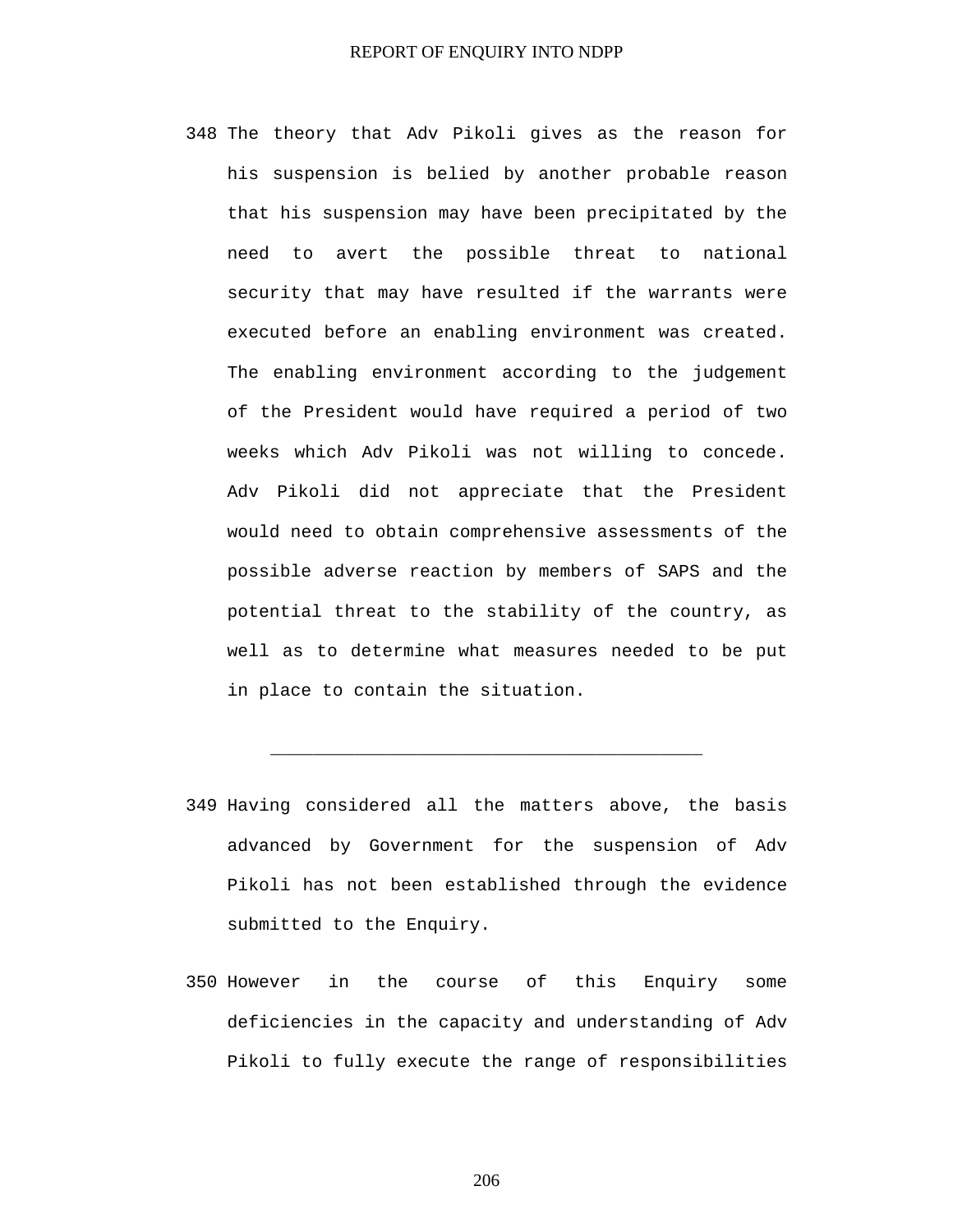attached to the office of the NDPP became apparent. I feel it incumbent to draw attention to these. They centre in the main on the lack of understanding by Adv Pikoli of his responsibility to operate within a strict security environment and to ensure that the NPA, and the DSO, operate in a manner that takes into account the community interest and does not compromise national security. Some examples include the following:

- His failure to timeously inform the Minister and the President prior to resorting to the courts to obtain warrants in cases that could have an impact on national security;
- His failure to recognise that the integrity of official documents could only be maintained through strict compliance with the Minimum Information Security Standards (MISS);
- His failure to ensure that all DSO investigators and other relevant NPA staff had the requisite security clearances, and that renewals of such security status is conducted regularly; and
- His failure to ensure that third party service providers, especially private security companies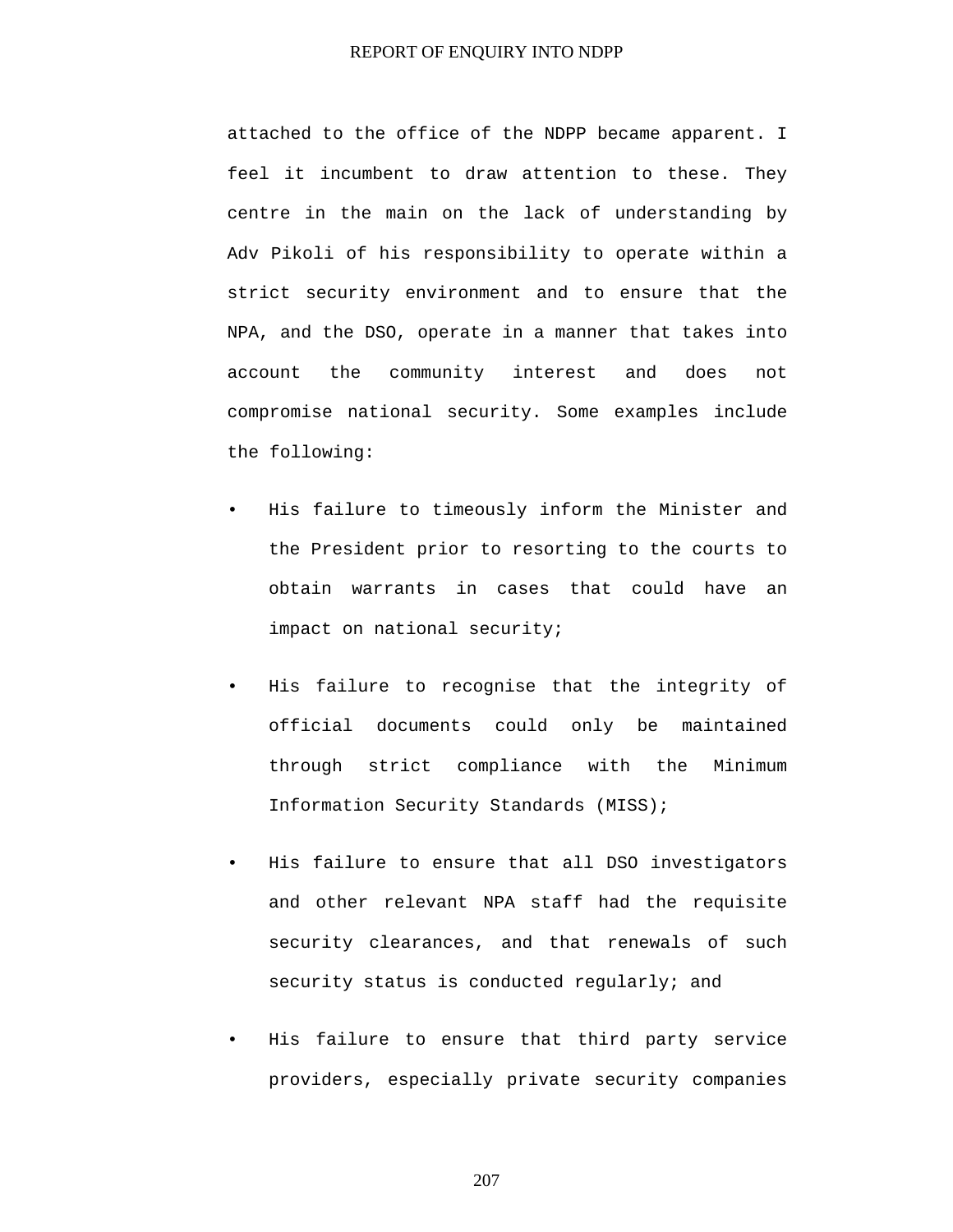were vetted.

- 351 It is also of concern that Adv Pikoli does not fully appreciate the sensitivities of the political environment in which the NPA needs to operate, and his responsibility to manage this environment. Adv Pikoli needs to always recognise the final responsibility of the Minister and should have proactively made her aware of all matters of a sensitive nature that the NPA became aware of in the course of its functions, and fully and regularly briefed her on the progress of high profile investigations and prosecutions.
- 352 I have serious concerns arising from the evidence of the discussion at the meeting between the President and Adv Pikoli prior to the suspension. As I have indicated, I accept the testimony of Adv Pikoli as truthful.
- 353 Adv Pikoli appears to have given little thought to the difficulties that he might have encountered in executing the warrants and should have prepared for possible difficulties. The DG: Presidency has testified that the President was presented with a *fait accompli* and Adv Pikoli's attitude indicating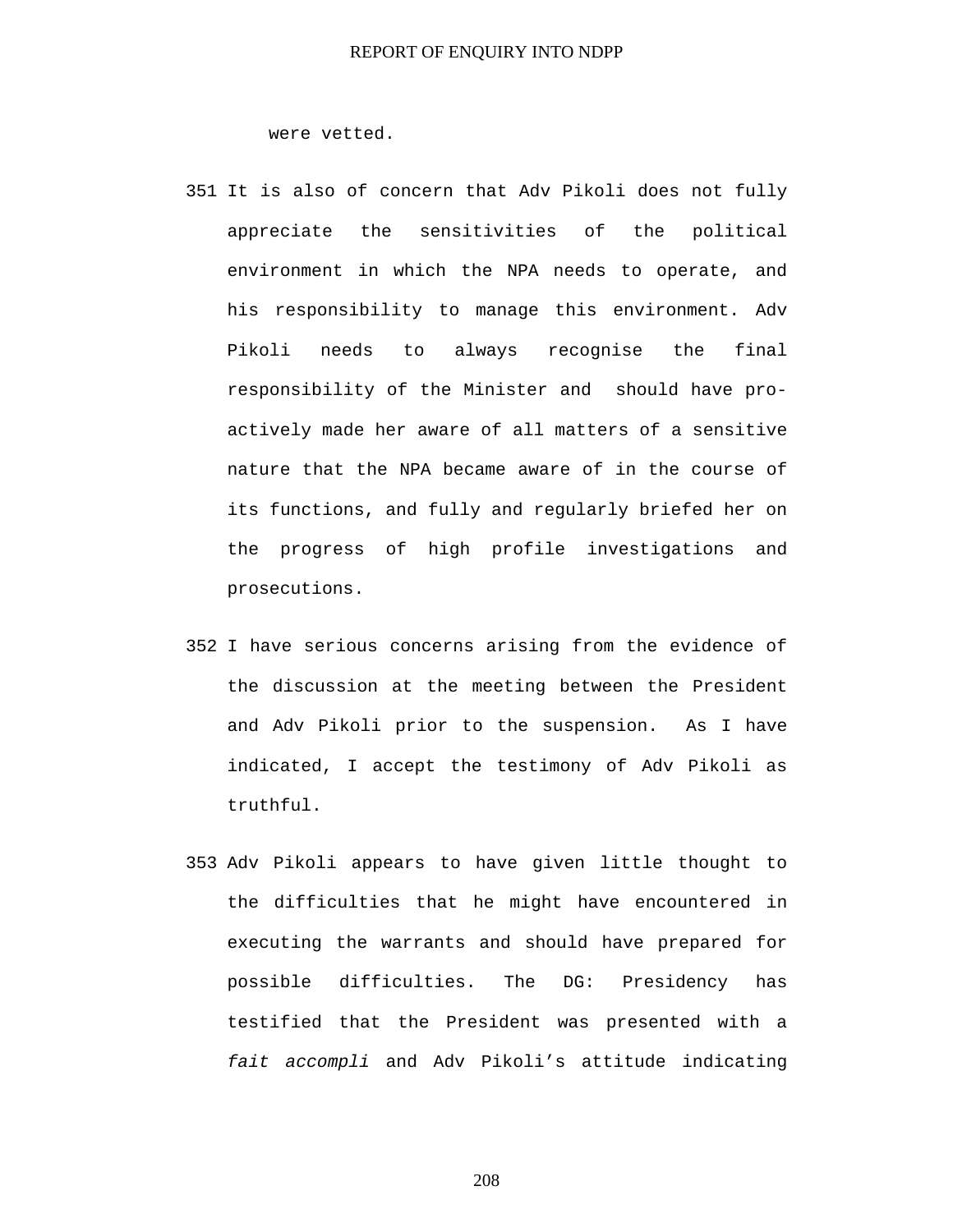that he did not believe he needed any assistance from the President.

- 354 Adv Pikoli also did not give due consideration to the actions the President might need to take in order to defuse a potential security crisis and instability and to preserve the country's international reputation. He did not take seriously the President's concerns about the mood of the SAPS and their possible reaction to the arrest of the National Commissioner; and even challenged the President's assessment of the time he would require to manage the situation.
- 355 The Head of State is inevitably privy to information that is not available to others, and it was incumbent on Adv Pikoli to respect the President's assessment of the time that would be necessary; the more so as Adv Pikoli admitted that the request did not undermine his prosecutorial independence in any way. Even more disturbing was Adv Pikoli's response to the question on whether he would have acquiesced to the request if the President had insisted on a two week delay. Adv. Pikoli said:

*"I am saying I am very reluctant to answer this*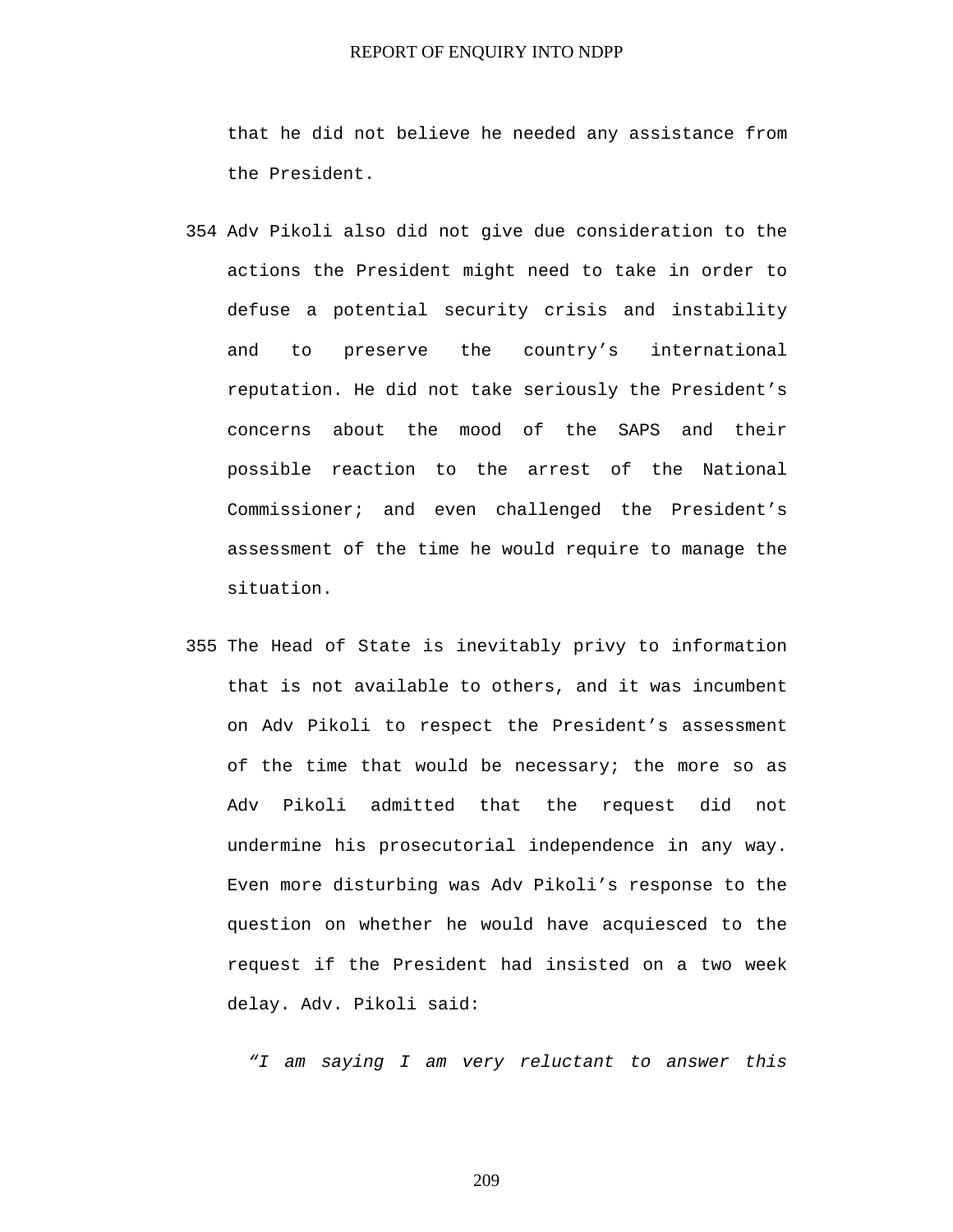*question, but if I have to answer it, I must say that perhaps I might have defied the president but I was just hoping that such a thing would never happen."* 

- 356 This is most startling, particularly if he would have still been in a position to execute the warrants after the two weeks. His judgment that the two weeks delay would have compromised the matters that were pending is not supported, even by the historical events. Those matters were ultimately addressed in court in November 2007 well beyond the two weeks period the President had requested.
- 357 Had these facts been presented as the reason for the suspension, when the conduct would have held a real risk of undermining national security, I would not have hesitated to find the reason to be legitimate. However, these were not the reasons put forward by Government.
- 358 It is encouraging to note that all the parties appreciate the constitutional imperative of respecting the NPA's right to discharge its functions without fear, favour or prejudice as well as the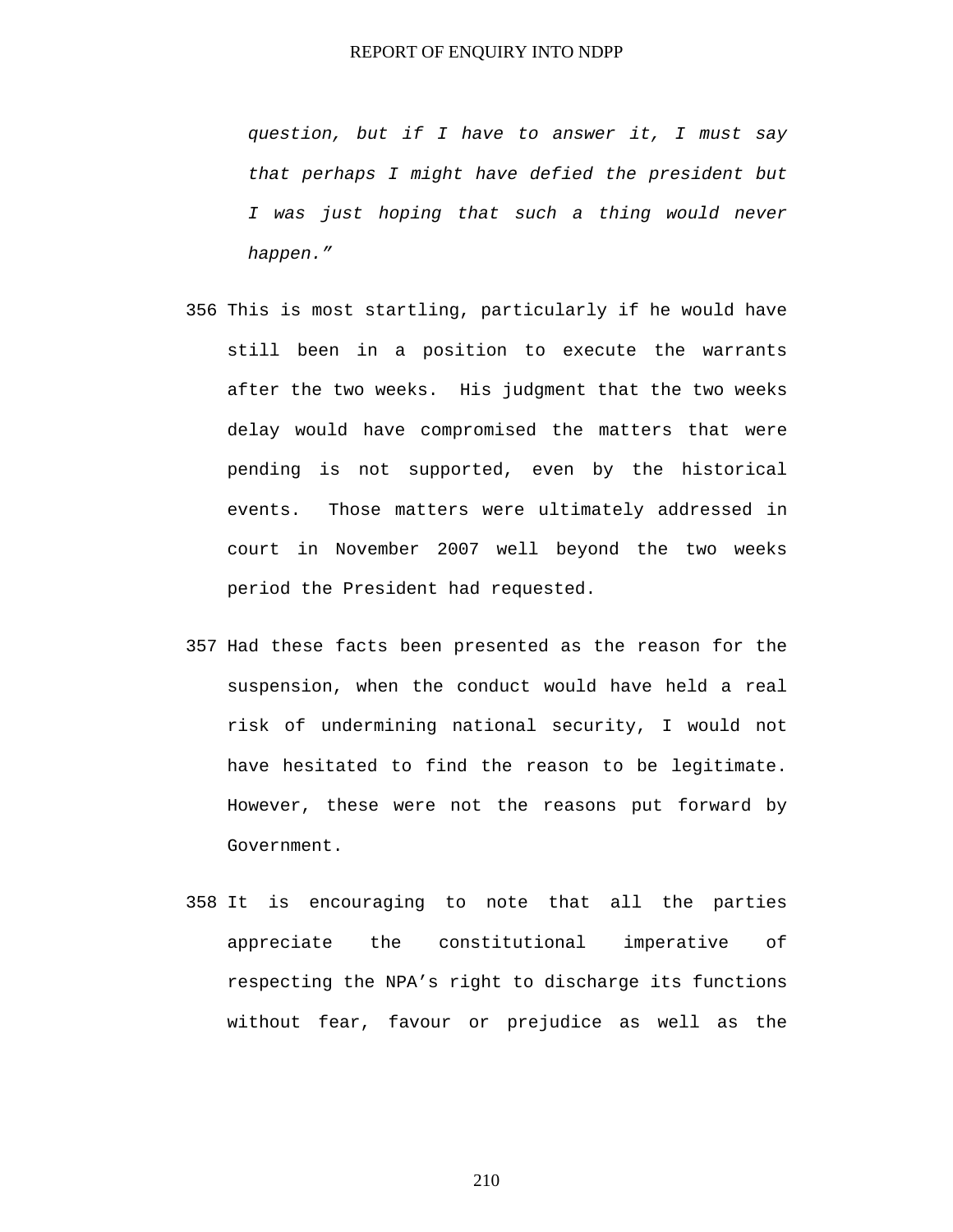final responsibility entrusted by the Constitution to the political head.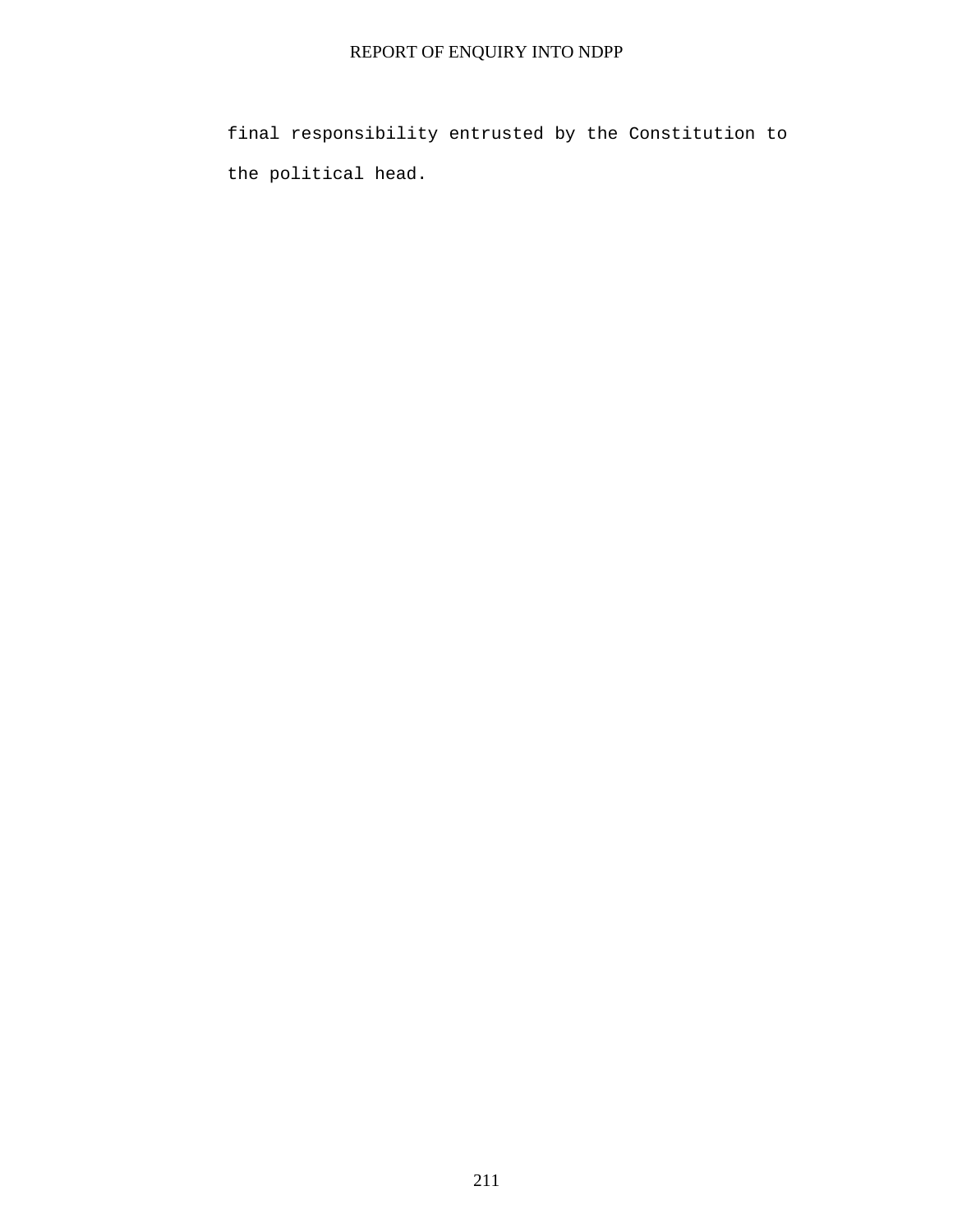# **RECOMMENDATIONS**

- I. As the Government has failed to substantiate the reasons given for the suspension, Adv Pikoli should be restored to the office of NDPP. Adv Pikoli needs to be sensitised to the broader responsibilities of his office and in particular to enhance his understanding of the security environment in which that office should function.
- II. Due consideration should be given to all the other concerns raised in this Report and appropriate action taken.
- III. The South African Constitution and legislation uniquely provide for both political accountability through the Ministers final responsibility as well as for prosecutorial independence. Until this relationship is established through practice over time, it will be necessary for any incumbent or incoming Minister and incumbent or incoming NDPP to discuss and try and reach a mutual understanding of their responsibilities and the parameters of their relationship.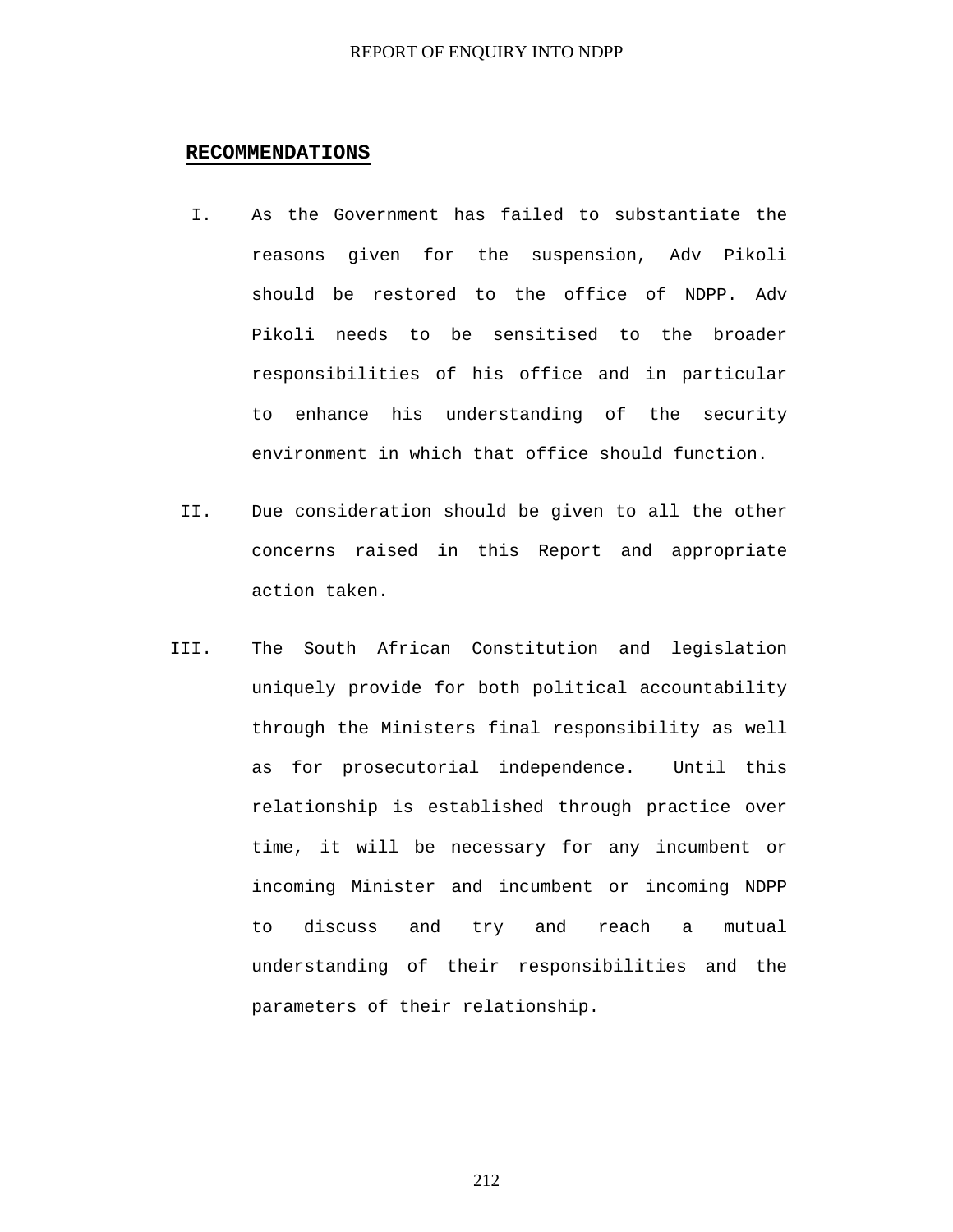## REPORT OF ENQUIRY INTO NDPP

- IV. Further there should be a structured engagement and interface between the Minister and the NDPP on an on-going basis to clarify their respective functions and responsibilities and lines of communication. This relationship is key to the proper functioning of the NPA and the office of the NDPP as well as to ensure that there is democratic political oversight over this key organ of state.
- V. It is an anomaly that the head of the DSO, which is part of the NPA, has not been directly accountable to the head of the NPA. This is an institutional practice that should not be repeated.
- VI. The Ministerial Co-ordinating Committee envisaged under s. 31 of the Act or such similar structure needs to function effectively to ensure that organs of state in the security sector do not come into conflict with each other. The failure of coordination dissipates resources and has inhibited the effectiveness of law enforcement strategies.
- VII. The constitutional instruction that all organs of state must co-operate with one another, and must

213